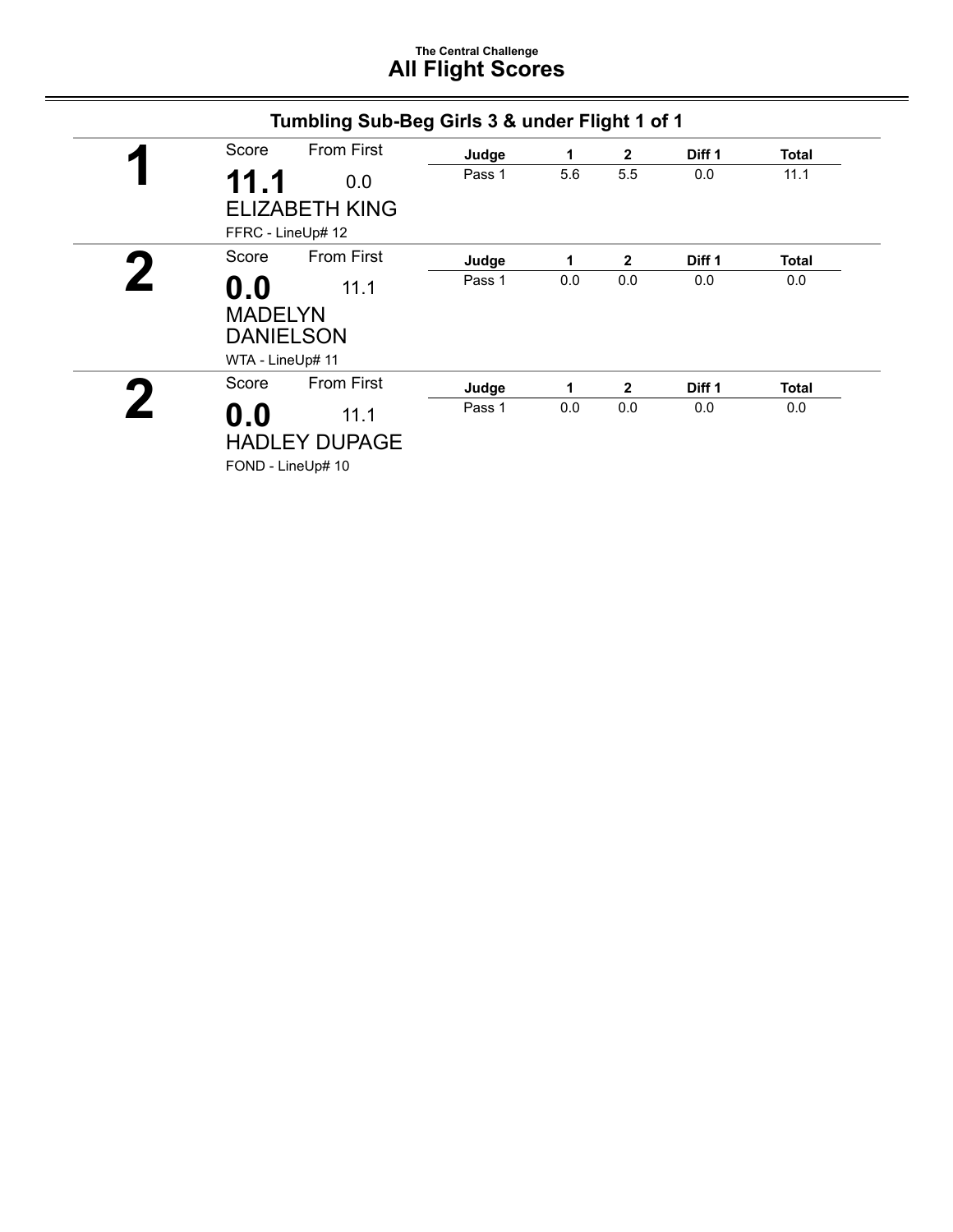| Tumbling Sub-Beg Girls Age 4 Flight 1 of 1 |        |     |                  |         |              |
|--------------------------------------------|--------|-----|------------------|---------|--------------|
| <b>From First</b><br>Score                 | Judge  | 1   | $\mathbf{2}$     | Diff 1  | <b>Total</b> |
| 15.8<br>0.0                                | Pass 1 | 7.9 | 7.9              | 0.0     | 15.8         |
| <b>KYNLEE MAHR</b>                         |        |     |                  |         |              |
| YTOR - LineUp# 24                          |        |     |                  |         |              |
| Score<br><b>From First</b>                 | Judge  | 1   | $\mathbf{2}$     | Diff 1  | <b>Total</b> |
| 14.9<br>0.9                                | Pass 1 | 7.3 | 7.6              | 0.0     | 14.9         |
| <b>KALANI KNIGHT</b>                       |        |     |                  |         |              |
| WTA - LineUp# 27                           |        |     |                  |         |              |
| <b>From First</b><br>Score                 | Judge  | 1   | 2                | Diff 1  | <b>Total</b> |
| 13.0<br>2.8                                | Pass 1 | 6.7 | 6.3              | 0.0     | 13.0         |
| <b>PENELOPE</b>                            |        |     |                  |         |              |
| <b>MCDOWELL</b>                            |        |     |                  |         |              |
| T-UL - LineUp# 28                          |        |     |                  |         |              |
| Score<br><b>From First</b>                 | Judge  | 1   | $\mathbf 2$      | Diff 1  | <b>Total</b> |
| 12.8<br>3.0                                | Pass 1 | 6.4 | 6.4              | $0.0\,$ | 12.8         |
| <b>GRACE GISSEL</b>                        |        |     |                  |         |              |
| FOND - LineUp# 30                          |        |     |                  |         |              |
| From First<br>Score                        | Judge  | 1   | $\boldsymbol{2}$ | Diff 1  | <b>Total</b> |
| 12.4<br>3.4                                | Pass 1 | 6.4 | 6.0              | 0.0     | 12.4         |
| <b>CAMILLA BUTLER</b>                      |        |     |                  |         |              |
| WTA - LineUp# 25                           |        |     |                  |         |              |
| <b>From First</b><br>Score                 | Judge  | 1   | $\mathbf{2}$     | Diff 1  | <b>Total</b> |
| 8.1<br>7.7                                 | Pass 1 | 4.2 | 3.9              | 0.0     | 8.1          |
| <b>BLAKELY</b>                             |        |     |                  |         |              |
| <b>MEEHAN</b>                              |        |     |                  |         |              |
| YTOR - LineUp# 29                          |        |     |                  |         |              |
| From First<br>Score                        | Judge  | 1   | $\mathbf 2$      | Diff 1  | <b>Total</b> |
| 5.7<br>10.1                                | Pass 1 | 3.0 | 2.7              | $0.0\,$ | 5.7          |
| <b>BRAYLEIGH</b>                           |        |     |                  |         |              |
| <b>CROCKER</b>                             |        |     |                  |         |              |
| K-SP - LineUp# 26                          |        |     |                  |         |              |
| <b>From First</b><br>Score                 | Judge  | 1   | $\mathbf{2}$     | Diff 1  | <b>Total</b> |
| 4.0<br>11.8                                | Pass 1 | 2.0 | 2.0              | $0.0\,$ | 4.0          |
| <b>BRECKYN</b>                             |        |     |                  |         |              |
| <b>MANSON</b>                              |        |     |                  |         |              |
| AADM - LineUp# 31                          |        |     |                  |         |              |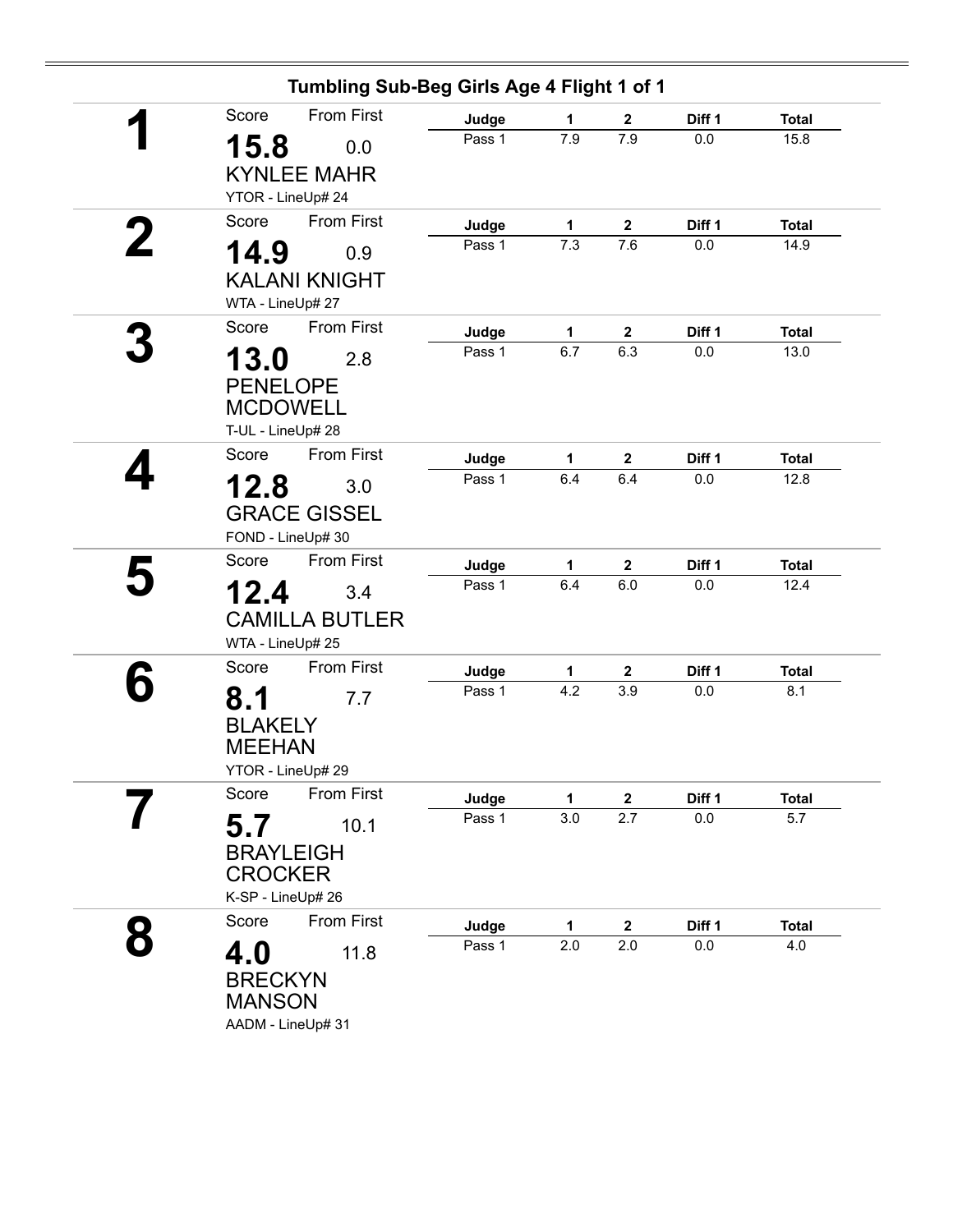|                                                                      | Tumbling Sub-Beg Girls Age 5 Flight 1 of 2 |     |                         |         |              |
|----------------------------------------------------------------------|--------------------------------------------|-----|-------------------------|---------|--------------|
| From First<br>Score                                                  | Judge                                      | 1   | $\mathbf 2$             | Diff 1  | <b>Total</b> |
| 18.1<br>0.0<br><b>EVELYN RABE</b>                                    | Pass 1                                     | 9.1 | 9.0                     | 0.0     | 18.1         |
| FOND - LineUp# 45                                                    |                                            |     |                         |         |              |
| <b>From First</b><br>Score                                           | Judge                                      | 1   | $\mathbf 2$             | Diff 1  | <b>Total</b> |
| 17.8<br>0.3                                                          | Pass 1                                     | 8.9 | 8.9                     | $0.0\,$ | 17.8         |
| <b>ANDIE BRADLEY</b><br>K-SP - LineUp# 48                            |                                            |     |                         |         |              |
| From First<br>Score                                                  | Judge                                      | 1   | $\mathbf{2}$            | Diff 1  | <b>Total</b> |
| 16.7<br>1.4                                                          | Pass 1                                     | 8.2 | 8.5                     | 0.0     | 16.7         |
| <b>LOLA PAWELKO</b><br>K-SP - LineUp# 43                             |                                            |     |                         |         |              |
| <b>From First</b><br>Score                                           | Judge                                      | 1   | $\mathbf 2$             | Diff 1  | <b>Total</b> |
| 16.3<br>1.8<br><b>KAMBRIE</b><br><b>PIRRONE</b><br>XTRE - LineUp# 44 | Pass 1                                     | 8.1 | 8.2                     | 0.0     | 16.3         |
| <b>From First</b><br>Score                                           | Judge                                      | 1   | $\overline{\mathbf{2}}$ | Diff 1  | <b>Total</b> |
| 14.6<br>3.5<br><b>AVERY SANCHEZ</b><br>AADM - LineUp# 46             | Pass 1                                     | 7.4 | 7.2                     | 0.0     | 14.6         |
| <b>From First</b><br>Score                                           | Judge                                      | 1   | $\mathbf 2$             | Diff 1  | <b>Total</b> |
| 9.3<br>8.8<br><b>FYNLEE</b><br><b>BOATMAN</b><br>T-UL - LineUp# 47   | Pass 1                                     | 4.7 | 4.6                     | 0.0     | 9.3          |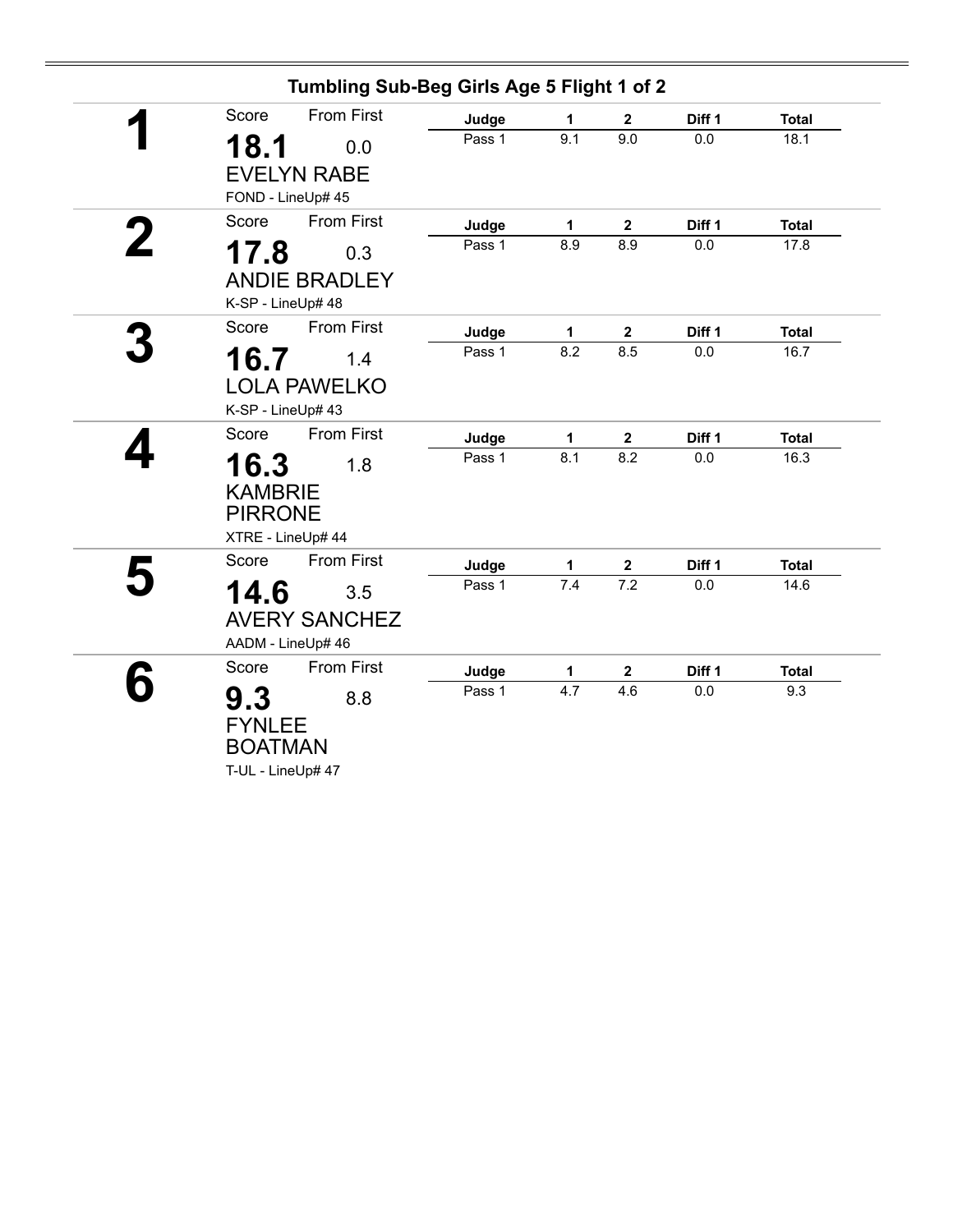|   |                                                 | Tumbling Sub-Beg Girls Age 5 Flight 2 of 2 |                     |                                |                  |                      |
|---|-------------------------------------------------|--------------------------------------------|---------------------|--------------------------------|------------------|----------------------|
|   | <b>From First</b><br>Score                      | Judge                                      | 1                   | $\mathbf{2}$                   | Diff 1           | <b>Total</b>         |
|   | 18.0<br>0.0                                     | Pass 1                                     | 9.0                 | 9.0                            | 0.0              | 18.0                 |
|   | <b>CALLAHAN</b><br><b>MILLER</b>                |                                            |                     |                                |                  |                      |
|   | FOND - LineUp# 62<br><b>From First</b><br>Score |                                            |                     |                                |                  |                      |
| 2 |                                                 | Judge<br>Pass 1                            | $\mathbf{1}$<br>7.2 | $\overline{\mathbf{2}}$<br>7.4 | Diff 1<br>0.0    | <b>Total</b><br>14.6 |
|   | 14.6<br>3.4                                     |                                            |                     |                                |                  |                      |
|   | <b>ARIEL SHEETS</b>                             |                                            |                     |                                |                  |                      |
|   | T-UL - LineUp# 64                               |                                            |                     |                                |                  |                      |
|   | <b>From First</b><br>Score                      | Judge                                      | 1                   | $\mathbf 2$                    | Diff 1           | <b>Total</b>         |
|   | 14.4<br>3.6                                     | Pass 1                                     | 7.3                 | 7.1                            | 0.0              | 14.4                 |
|   | <b>ELYNN ZINNEL</b>                             |                                            |                     |                                |                  |                      |
|   | XTRE - LineUp# 59                               |                                            |                     |                                |                  |                      |
|   | <b>From First</b><br>Score                      | Judge                                      | 1                   | $\mathbf{2}$                   | Diff 1           | <b>Total</b>         |
|   | 12.4<br>5.6                                     | Pass 1                                     | 6.1                 | 6.3                            | 0.0              | 12.4                 |
|   | <b>GABRIELLA</b>                                |                                            |                     |                                |                  |                      |
|   | <b>SAUSEDA</b>                                  |                                            |                     |                                |                  |                      |
|   | IVTT - LineUp# 60                               |                                            |                     |                                |                  |                      |
|   | <b>From First</b><br>Score                      | Judge                                      | 1                   | 2                              | Diff 1           | <b>Total</b>         |
|   | 7.7<br>10.3                                     | Pass 1                                     | 4.0                 | 3.7                            | 0.0              | 7.7                  |
|   | <b>SARA WALKER</b>                              |                                            |                     |                                |                  |                      |
|   | WTA - LineUp# 63                                |                                            |                     |                                |                  |                      |
|   | <b>From First</b><br>Score                      |                                            |                     |                                |                  |                      |
|   |                                                 |                                            |                     |                                | <b>SCRATCHED</b> |                      |
|   | <b>SCARLETT</b><br><b>VREDENBURGH</b>           |                                            |                     |                                |                  |                      |
|   | AADM - LineUp# 61                               |                                            |                     |                                |                  |                      |
|   |                                                 |                                            |                     |                                |                  |                      |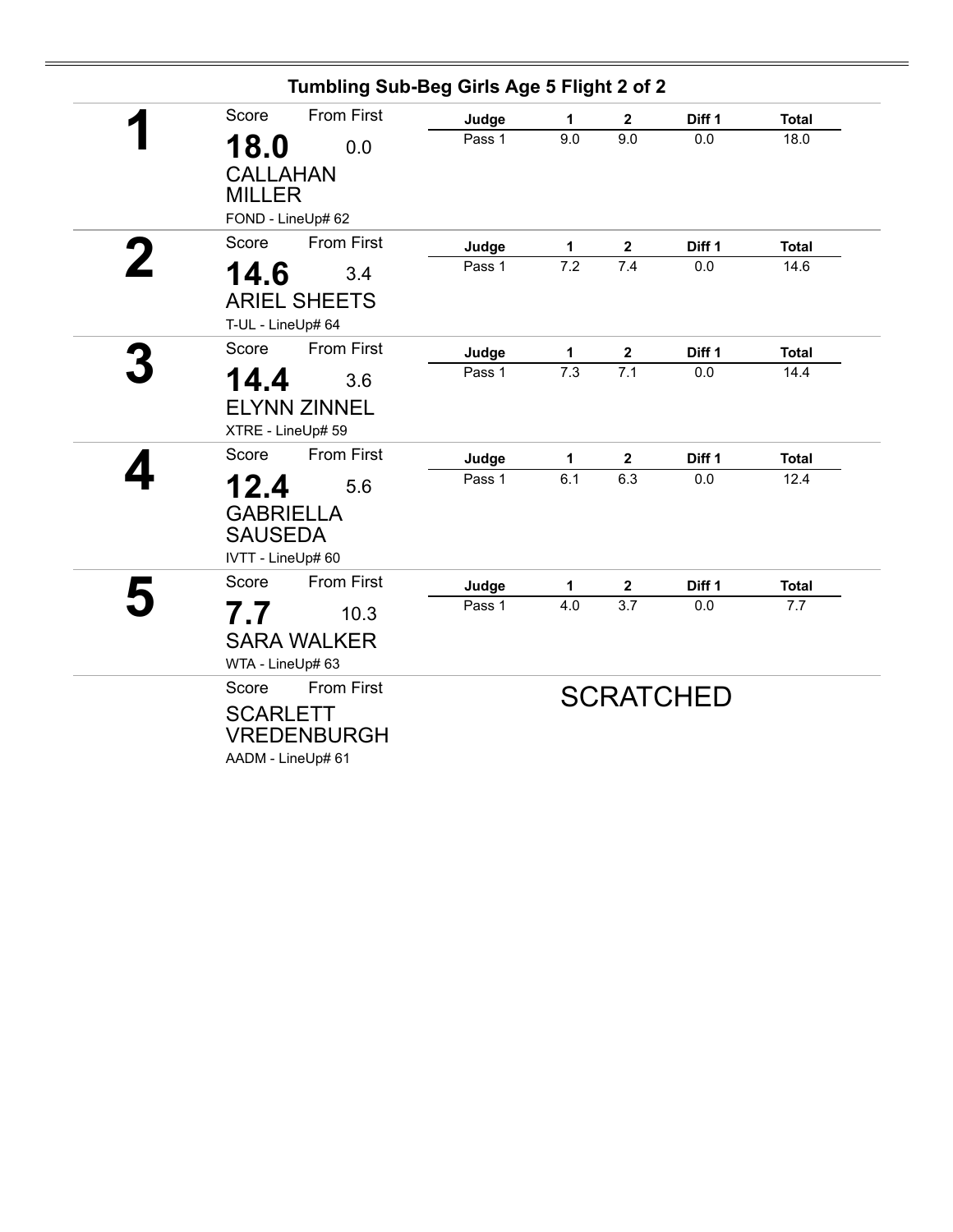|                      | Tumbling Sub-Beg Girls 6 & over Flight 1 of 1 |        |              |                  |                  |              |
|----------------------|-----------------------------------------------|--------|--------------|------------------|------------------|--------------|
| Score                | <b>From First</b>                             | Judge  | 1            | $\mathbf 2$      | Diff 1           | <b>Total</b> |
| 18.0                 | 0.0                                           | Pass 1 | 8.9          | 9.1              | 0.0              | 18.0         |
| <b>ADALYN JEFFS</b>  |                                               |        |              |                  |                  |              |
| XTRE - LineUp# 78    |                                               |        |              |                  |                  |              |
| Score                | <b>From First</b>                             | Judge  | 1            | $\mathbf{2}$     | Diff 1           | <b>Total</b> |
| 17.6                 | 0.4                                           | Pass 1 | 8.7          | 8.9              | 0.0              | 17.6         |
| <b>LAIKEN MOSER</b>  |                                               |        |              |                  |                  |              |
| YTOR - LineUp# 82    |                                               |        |              |                  |                  |              |
| Score                | <b>From First</b>                             | Judge  | 1            | $\mathbf 2$      | Diff 1           | <b>Total</b> |
| 17.5                 | 0.5                                           | Pass 1 | 8.9          | 8.6              | $0.0\,$          | 17.5         |
| <b>HAVENLEY</b>      |                                               |        |              |                  |                  |              |
| <b>ESKRIDGE</b>      |                                               |        |              |                  |                  |              |
| YTOR - LineUp# 79    |                                               |        |              |                  |                  |              |
| Score                | <b>From First</b>                             | Judge  | 1            | $\mathbf{2}$     | Diff 1           | <b>Total</b> |
| 16.8                 | 1.2                                           | Pass 1 | 8.3          | 8.5              | 0.0              | 16.8         |
| <b>ISABELLA</b>      |                                               |        |              |                  |                  |              |
| <b>SNYDER</b>        |                                               |        |              |                  |                  |              |
| GDIV - LineUp# 75    |                                               |        |              |                  |                  |              |
| Score                | <b>From First</b>                             | Judge  | $\mathbf{1}$ | $\mathbf 2$      | Diff 1           | <b>Total</b> |
| 16.4                 | 1.6                                           | Pass 1 | 8.2          | 8.2              | 0.0              | 16.4         |
| <b>ELIZABETH</b>     |                                               |        |              |                  |                  |              |
| <b>ROLPH</b>         |                                               |        |              |                  |                  |              |
| XTRE - LineUp# 81    |                                               |        |              |                  |                  |              |
| Score                | <b>From First</b>                             | Judge  | 1            | $\boldsymbol{2}$ | Diff 1           | <b>Total</b> |
| 12.7                 | 5.3                                           | Pass 1 | 6.2          | 6.5              | 0.0              | 12.7         |
| <b>SADIE GERARD</b>  |                                               |        |              |                  |                  |              |
| XTRE - LineUp#76     |                                               |        |              |                  |                  |              |
| Score                | From First                                    | Judge  | 1            | $\mathbf 2$      | Diff 1           | <b>Total</b> |
| 6.8                  | 11.2                                          | Pass 1 | 3.5          | 3.3              | 0.0              | 6.8          |
| <b>HATTIE SLIGHT</b> |                                               |        |              |                  |                  |              |
| AADM - LineUp# 80    |                                               |        |              |                  |                  |              |
| Score                | <b>From First</b>                             |        |              |                  | <b>SCRATCHED</b> |              |
| <b>OLIVIA LEE</b>    |                                               |        |              |                  |                  |              |
| YTOR - LineUp# 77    |                                               |        |              |                  |                  |              |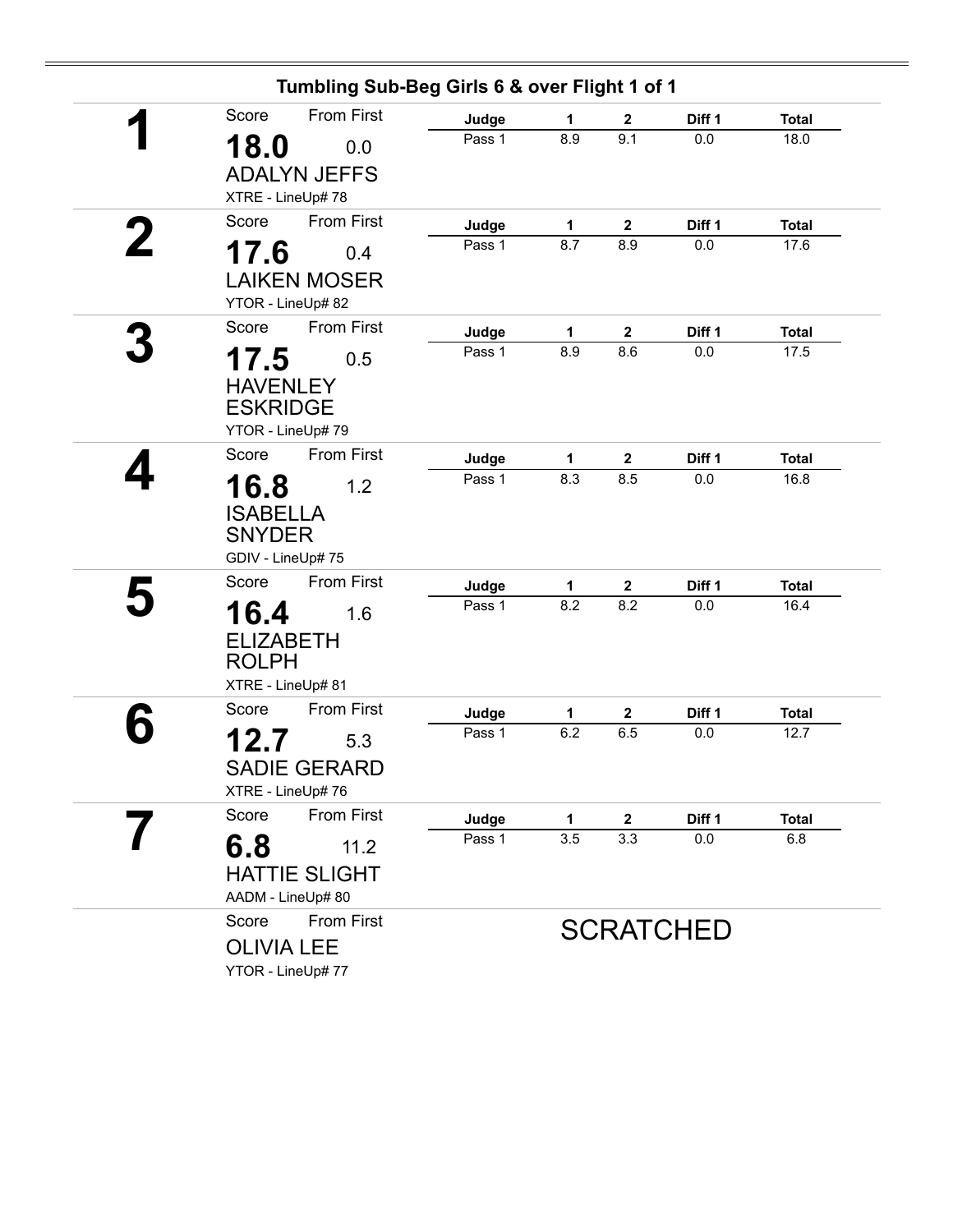| ◚         | Score             | <b>From First</b>    | Judge  | 1   | $\mathbf{2}$   | Diff <sub>1</sub> | <b>Total</b> |
|-----------|-------------------|----------------------|--------|-----|----------------|-------------------|--------------|
|           | 4.2<br>0.0        | Pass 1               | 2.2    | 2.0 | 0.0            | 4.2               |              |
|           | ELTW - LineUp# 95 | <b>HENRY STROBEL</b> |        |     |                |                   |              |
| $\bullet$ | Score             | <b>From First</b>    | Judge  | 1   | $\overline{2}$ | Diff 1            | <b>Total</b> |
|           | $\mathbf{0.0}$    | 4.2                  | Pass 1 | 0.0 | 0.0            | 0.0               | 0.0          |
|           |                   | <b>CANNON SIMS</b>   |        |     |                |                   |              |
|           |                   | ELTW - LineUp# 94    |        |     |                |                   |              |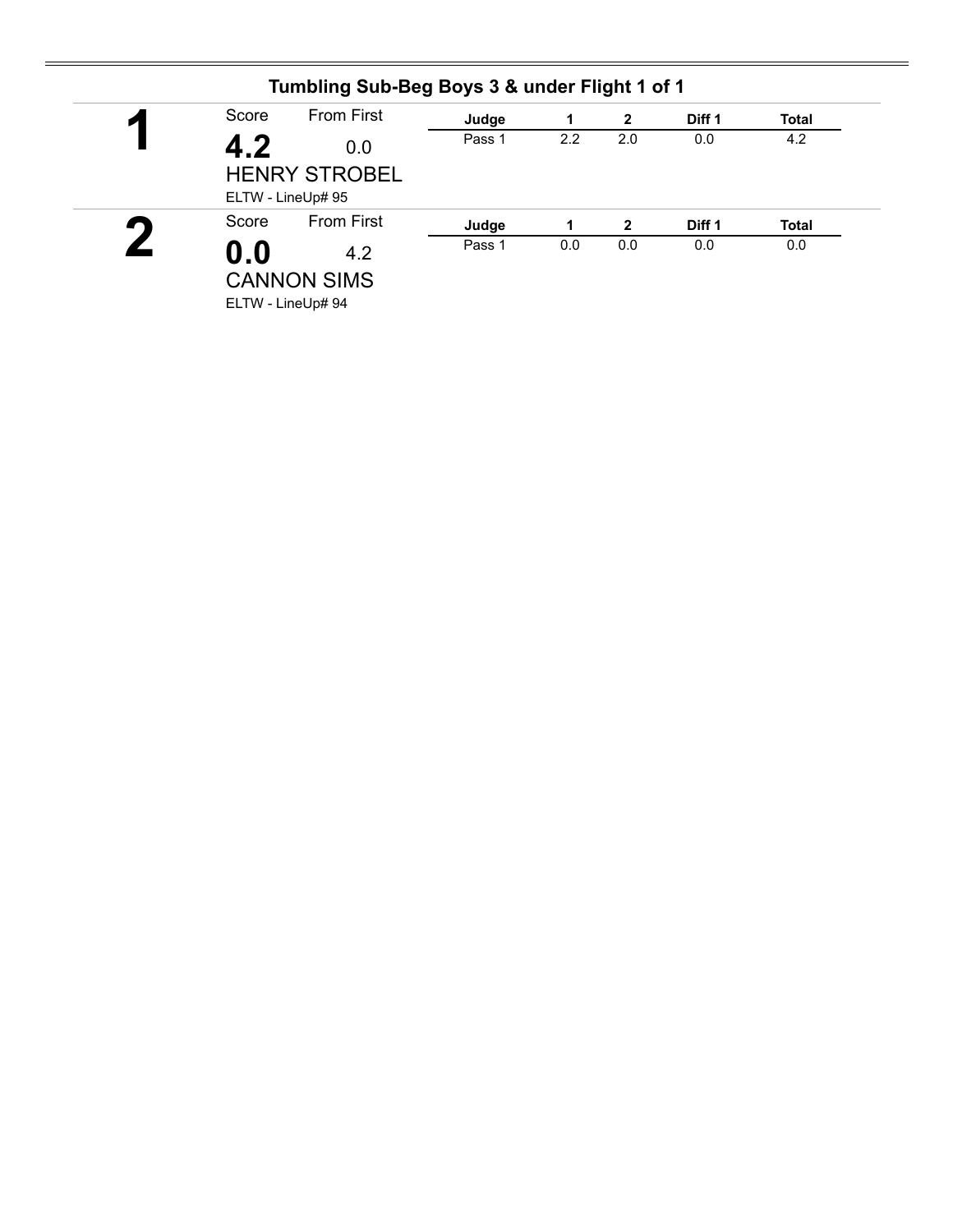| 7.8<br>7.7<br>Pass 1<br>0.0<br>15.5<br>0.0<br><b>NOAH</b><br><b>CRAWFORD</b><br>FOND - LineUp# 107<br><b>From First</b><br>Score<br>Judge<br>Diff <sub>1</sub><br>$\mathbf{2}$<br>1<br>5.2<br>Pass 1<br>5.2<br>0.0<br>5.1 | И | Score | <b>From First</b>  | Judge | 1 | $\mathbf{2}$ | Diff <sub>1</sub> | <b>Total</b> |
|---------------------------------------------------------------------------------------------------------------------------------------------------------------------------------------------------------------------------|---|-------|--------------------|-------|---|--------------|-------------------|--------------|
|                                                                                                                                                                                                                           |   |       |                    |       |   |              |                   | 15.5         |
|                                                                                                                                                                                                                           |   |       |                    |       |   |              |                   |              |
|                                                                                                                                                                                                                           |   |       |                    |       |   |              |                   | <b>Total</b> |
|                                                                                                                                                                                                                           |   | 10.4  |                    |       |   |              |                   | 10.4         |
|                                                                                                                                                                                                                           |   |       | FOND - LineUp# 108 |       |   |              |                   |              |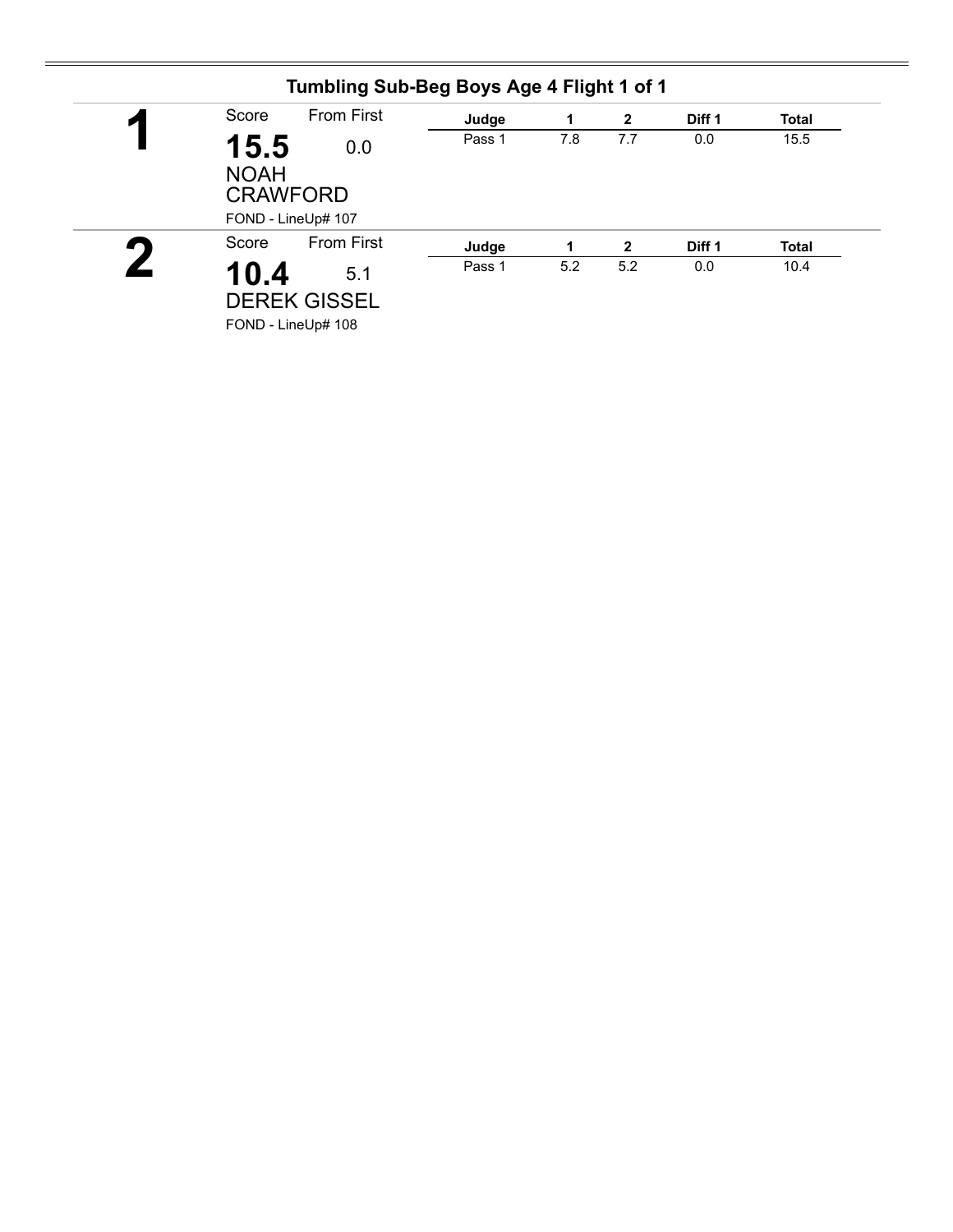| $\blacktriangleleft$ |                                                          |        |     | $\mathbf{2}$ | Diff 1            | <b>Total</b> |
|----------------------|----------------------------------------------------------|--------|-----|--------------|-------------------|--------------|
|                      | 17.3<br>0.0<br><b>CRUZ MAHRING</b><br>FOND - LineUp# 121 | Pass 1 | 8.5 | 8.8          | 0.0               | 17.3         |
| $\bullet$            | <b>From First</b><br>Score                               | Judge  | 1   | $\mathbf{2}$ | Diff <sub>1</sub> | <b>Total</b> |
|                      | 10.0<br>7.3<br><b>SPENCER SCOTT</b><br>ICT - LineUp# 120 | Pass 1 | 5.2 | 4.8          | 0.0               | 10.0         |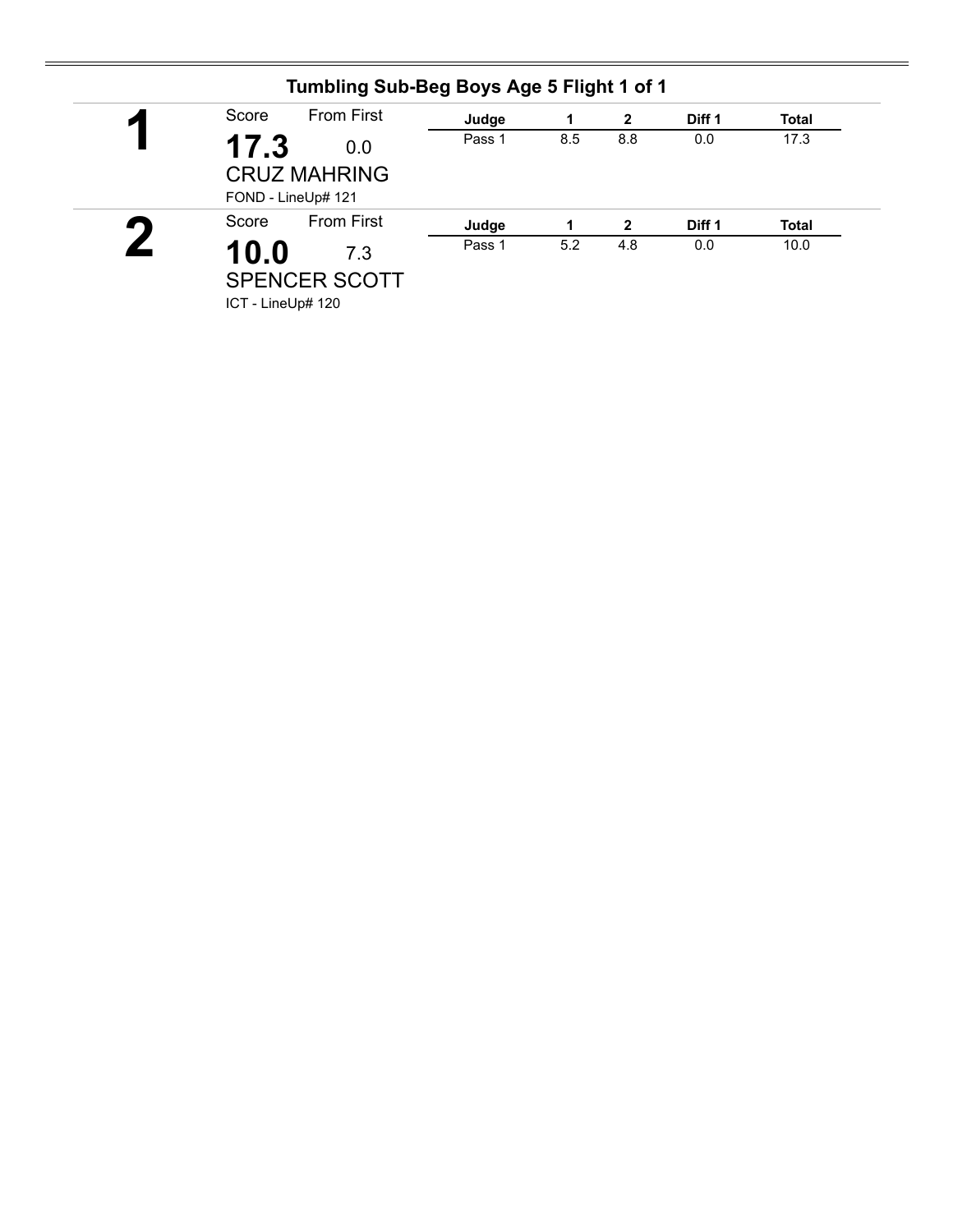| $\blacktriangleleft$ | <b>From First</b><br>Score                              | Judge  |     |     | Diff 1 | Total |
|----------------------|---------------------------------------------------------|--------|-----|-----|--------|-------|
|                      | 12.9<br>0.0<br><b>AUGGIE LAKE</b><br>TTCA - LineUp# 133 | Pass 1 | 6.4 | 6.5 | 0.0    | 12.9  |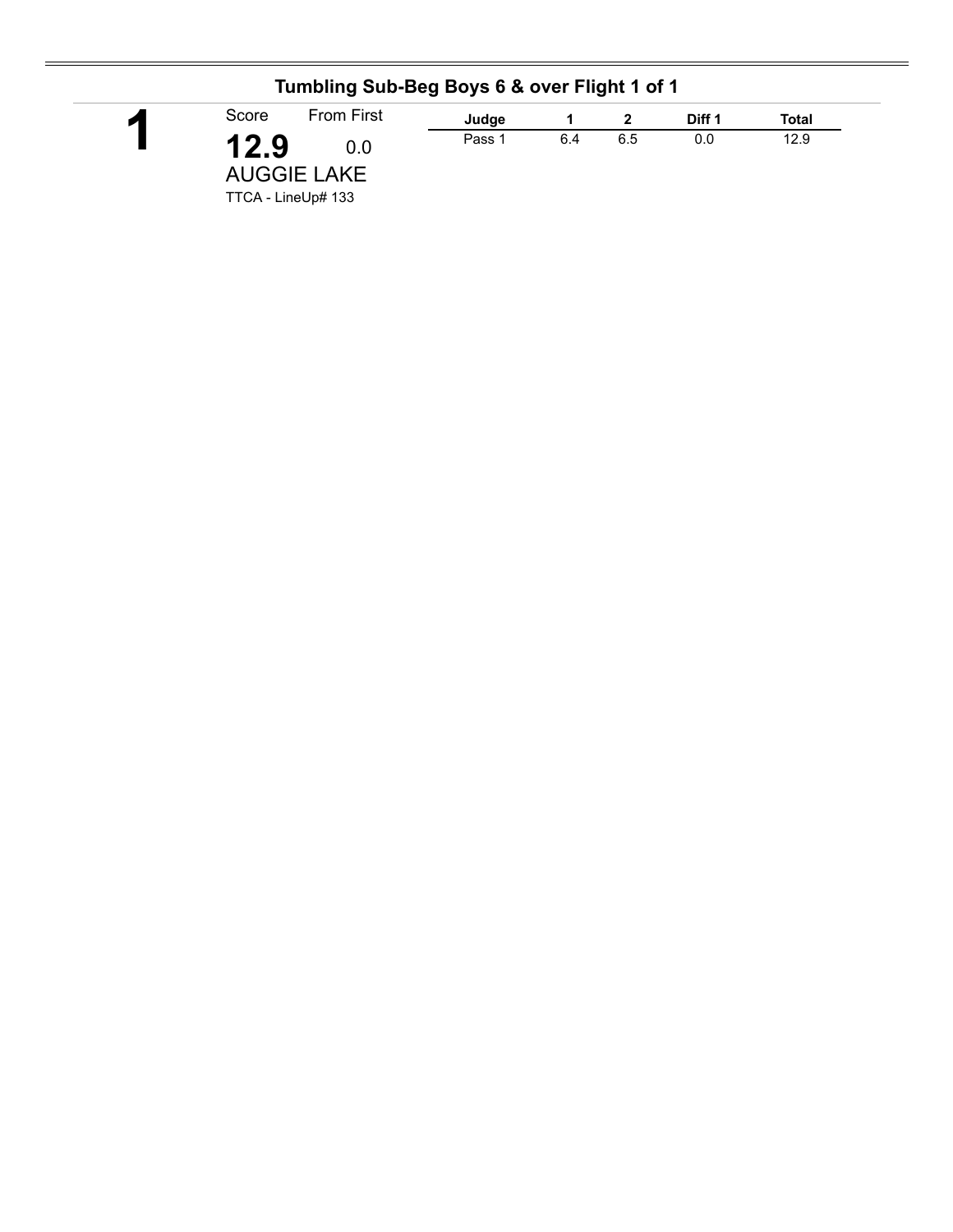| 1<br>8.7<br>8.6<br>$\mathbf{1}$<br>8.4<br>8.3<br>$\mathbf{1}$<br>8.1<br>8.5<br>1<br>8.0<br>8.5 | $\mathbf{2}$<br>8.5<br>8.6<br>$\mathbf{2}$<br>8.6<br>8.5<br>$\mathbf{2}$<br>8.2<br>8.2<br>$\boldsymbol{2}$<br>8.2<br>8.4 | Diff 1<br>0.0<br>0.0<br>Diff 1<br>0.0<br>0.0<br>Diff 1<br>0.0<br>0.2<br>Diff 1<br>0.0<br>0.0 | <b>Total</b><br>17.2<br>17.2<br><b>Total</b><br>17.0<br>16.8<br><b>Total</b><br>16.3<br>16.9<br><b>Total</b><br>16.2<br>16.9 |
|------------------------------------------------------------------------------------------------|--------------------------------------------------------------------------------------------------------------------------|----------------------------------------------------------------------------------------------|------------------------------------------------------------------------------------------------------------------------------|
|                                                                                                |                                                                                                                          |                                                                                              |                                                                                                                              |
|                                                                                                |                                                                                                                          |                                                                                              |                                                                                                                              |
|                                                                                                |                                                                                                                          |                                                                                              |                                                                                                                              |
|                                                                                                |                                                                                                                          |                                                                                              |                                                                                                                              |
|                                                                                                |                                                                                                                          |                                                                                              |                                                                                                                              |
|                                                                                                |                                                                                                                          |                                                                                              |                                                                                                                              |
|                                                                                                |                                                                                                                          |                                                                                              |                                                                                                                              |
|                                                                                                |                                                                                                                          |                                                                                              |                                                                                                                              |
|                                                                                                |                                                                                                                          |                                                                                              |                                                                                                                              |
|                                                                                                |                                                                                                                          |                                                                                              |                                                                                                                              |
|                                                                                                |                                                                                                                          |                                                                                              |                                                                                                                              |
|                                                                                                |                                                                                                                          |                                                                                              |                                                                                                                              |
|                                                                                                |                                                                                                                          |                                                                                              |                                                                                                                              |
|                                                                                                |                                                                                                                          |                                                                                              |                                                                                                                              |
|                                                                                                |                                                                                                                          |                                                                                              |                                                                                                                              |
|                                                                                                |                                                                                                                          |                                                                                              |                                                                                                                              |
|                                                                                                |                                                                                                                          |                                                                                              |                                                                                                                              |
|                                                                                                |                                                                                                                          |                                                                                              |                                                                                                                              |
|                                                                                                |                                                                                                                          |                                                                                              |                                                                                                                              |
|                                                                                                |                                                                                                                          |                                                                                              |                                                                                                                              |
|                                                                                                |                                                                                                                          |                                                                                              |                                                                                                                              |
| 1                                                                                              | $\mathbf{2}$                                                                                                             | Diff 1                                                                                       | <b>Total</b>                                                                                                                 |
| 7.9                                                                                            | 8.0                                                                                                                      | 0.0                                                                                          | 15.9                                                                                                                         |
| 7.6                                                                                            | 7.3                                                                                                                      | $0.0\,$                                                                                      | 14.9                                                                                                                         |
|                                                                                                |                                                                                                                          |                                                                                              |                                                                                                                              |
|                                                                                                |                                                                                                                          |                                                                                              |                                                                                                                              |
|                                                                                                |                                                                                                                          |                                                                                              | <b>Total</b>                                                                                                                 |
|                                                                                                |                                                                                                                          |                                                                                              | 13.6                                                                                                                         |
| 8.4                                                                                            | 8.6                                                                                                                      | 0.0                                                                                          | 17.0                                                                                                                         |
|                                                                                                |                                                                                                                          |                                                                                              |                                                                                                                              |
|                                                                                                |                                                                                                                          |                                                                                              |                                                                                                                              |
| 1                                                                                              | $\boldsymbol{2}$                                                                                                         | Diff 1                                                                                       | <b>Total</b>                                                                                                                 |
| 6.5                                                                                            | 6.1                                                                                                                      | 0.0                                                                                          | 12.6                                                                                                                         |
| 7.8                                                                                            | 7.5                                                                                                                      | $0.0\,$                                                                                      | 15.3                                                                                                                         |
|                                                                                                |                                                                                                                          |                                                                                              |                                                                                                                              |
|                                                                                                |                                                                                                                          |                                                                                              |                                                                                                                              |
| $\mathbf{1}$                                                                                   | $\mathbf{2}$                                                                                                             | Diff 1                                                                                       | <b>Total</b>                                                                                                                 |
| 5.1                                                                                            | 5.1                                                                                                                      | 0.0                                                                                          | 10.2                                                                                                                         |
|                                                                                                |                                                                                                                          |                                                                                              | 15.9                                                                                                                         |
|                                                                                                |                                                                                                                          |                                                                                              |                                                                                                                              |
|                                                                                                |                                                                                                                          |                                                                                              |                                                                                                                              |
|                                                                                                |                                                                                                                          |                                                                                              |                                                                                                                              |
|                                                                                                | 1<br>6.7<br>8.0                                                                                                          | $\boldsymbol{2}$<br>6.9<br>7.9                                                               | Diff 1<br>0.0<br>0.0                                                                                                         |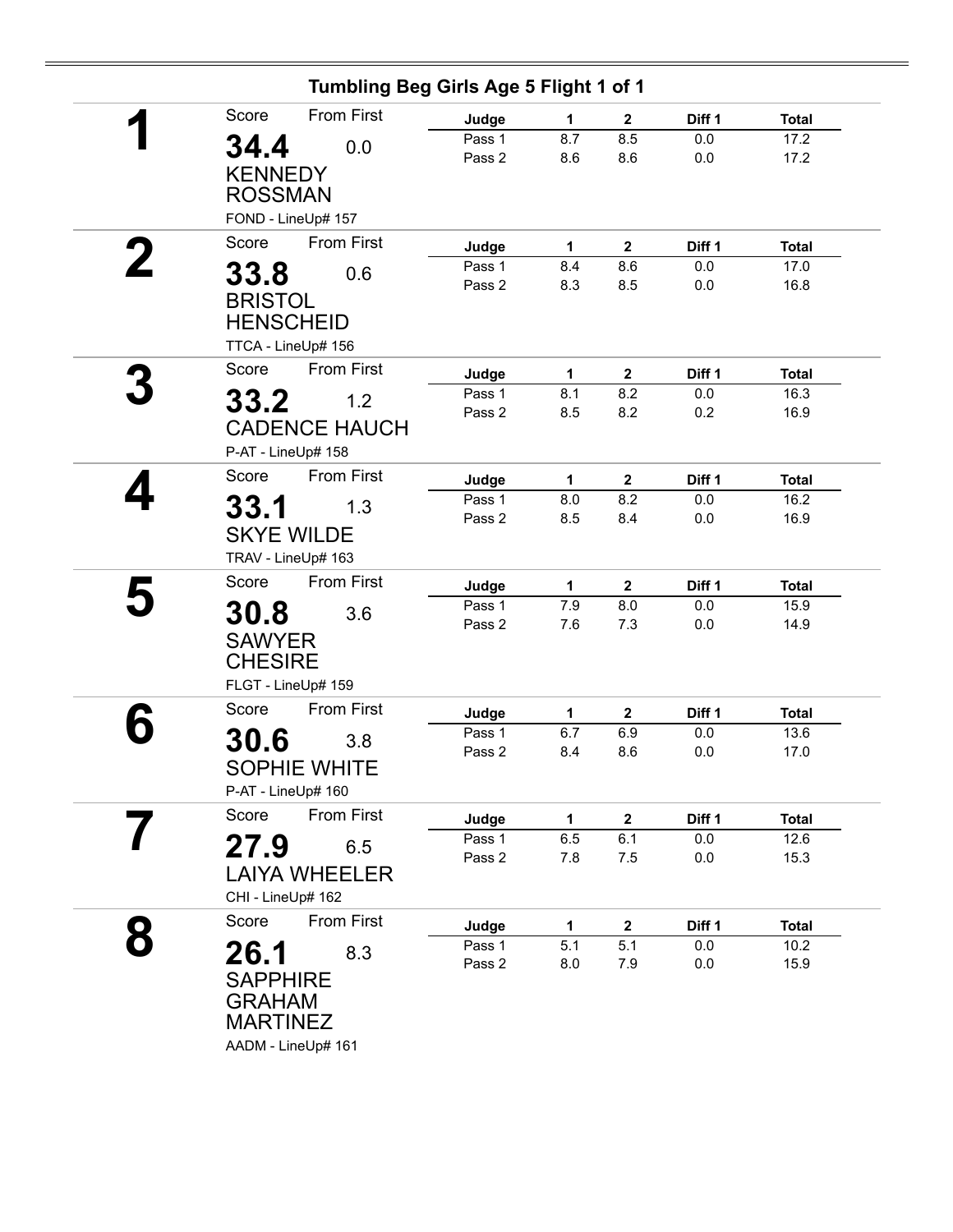| Tumbling Beg Girls Age 6 Flight 1 of 1 |        |     |                         |         |              |
|----------------------------------------|--------|-----|-------------------------|---------|--------------|
| Score<br><b>From First</b>             | Judge  | 1   | $\mathbf{2}$            | Diff 1  | <b>Total</b> |
| 33.9<br>0.0                            | Pass 1 | 8.4 | 8.8                     | 0.0     | 17.2         |
|                                        | Pass 2 | 8.3 | 8.4                     | 0.0     | 16.7         |
| <b>ADDILYN PETERS</b>                  |        |     |                         |         |              |
| MAT - LineUp# 180                      |        |     |                         |         |              |
| <b>From First</b><br>Score             | Judge  | 1   | $\mathbf{2}$            | Diff 1  | <b>Total</b> |
| 32.8<br>1.1                            | Pass 1 | 8.1 | 8.1                     | 0.0     | 16.2         |
|                                        | Pass 2 | 8.2 | 8.4                     | 0.0     | 16.6         |
| <b>HAILIE WHITE</b>                    |        |     |                         |         |              |
| P-AT - LineUp# 175                     |        |     |                         |         |              |
| <b>From First</b><br>Score             | Judge  | 1   | $\overline{\mathbf{2}}$ | Diff 1  | <b>Total</b> |
| 28.7<br>5.2                            | Pass 1 | 6.8 | 7.0                     | 0.0     | 13.8         |
|                                        | Pass 2 | 7.4 | 7.5                     | $0.0\,$ | 14.9         |
| <b>LOTTIE NOBLET</b>                   |        |     |                         |         |              |
| ELTW - LineUp# 176                     |        |     |                         |         |              |
| <b>From First</b><br>Score             | Judge  | 1   | $\mathbf{2}$            | Diff 1  | <b>Total</b> |
| 26.2<br>7.7                            | Pass 1 | 5.4 | 5.0                     | 0.0     | 10.4         |
|                                        | Pass 2 | 8.0 | 7.8                     | 0.0     | 15.8         |
| <b>MEG DAVIS</b>                       |        |     |                         |         |              |
| FFRC - LineUp# 179                     |        |     |                         |         |              |
| <b>From First</b><br>Score             | Judge  | 1   | $\mathbf{2}$            | Diff 1  | <b>Total</b> |
| 26.1<br>7.8                            | Pass 1 | 6.0 | 5.8                     | 0.0     | 11.8         |
|                                        | Pass 2 | 7.3 | 7.0                     | 0.0     | 14.3         |
| <b>ADDISON FUHLER</b>                  |        |     |                         |         |              |
| FFRC - LineUp# 178                     |        |     |                         |         |              |
| <b>From First</b><br>Score             | Judge  | 1   | $\overline{\mathbf{2}}$ | Diff 1  | <b>Total</b> |
| 19.2<br>14.7                           | Pass 1 | 2.3 | 2.6                     | 0.0     | 4.9          |
|                                        | Pass 2 | 7.2 | 7.1                     | 0.0     | 14.3         |
| <b>FINNLEY COOK</b>                    |        |     |                         |         |              |
| AADM - LineUp# 177                     |        |     |                         |         |              |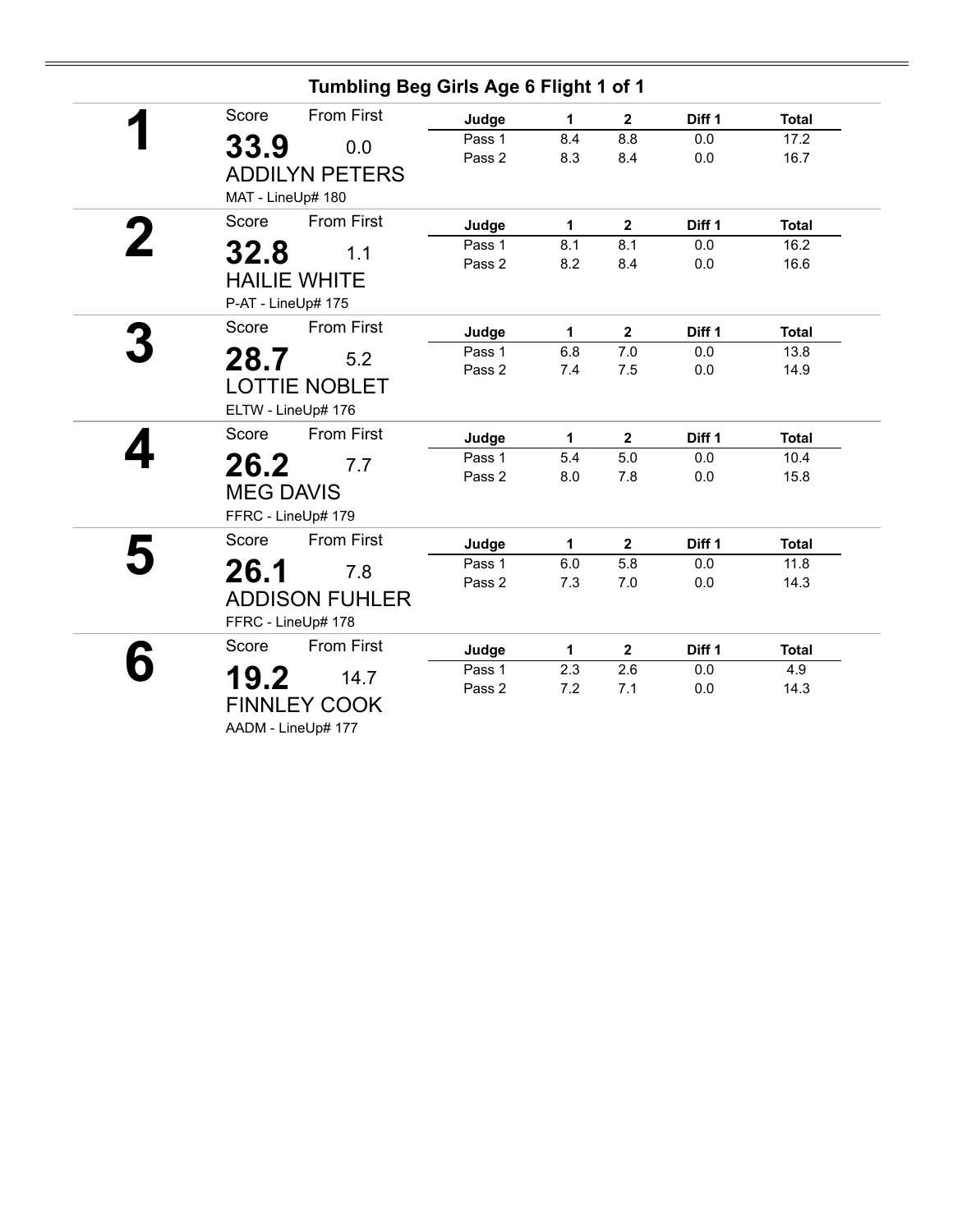|   | Tumbling Beg Girls Age 7 Flight 1 of 1                                  |                  |              |                  |                  |              |
|---|-------------------------------------------------------------------------|------------------|--------------|------------------|------------------|--------------|
|   | <b>From First</b><br>Score                                              | Judge            | 1            | $\mathbf{2}$     | Diff 1           | <b>Total</b> |
|   | 33.2<br>0.0<br><b>ANNABELLA</b>                                         | Pass 1<br>Pass 2 | 8.1<br>8.3   | 8.3<br>8.5       | 0.0<br>0.0       | 16.4<br>16.8 |
|   | <b>LAMONT</b><br>K-SP - LineUp# 195                                     |                  |              |                  |                  |              |
|   | <b>From First</b><br>Score                                              | Judge            | $\mathbf{1}$ | $\boldsymbol{2}$ | Diff 1           | <b>Total</b> |
|   | 32.4<br>0.8                                                             | Pass 1<br>Pass 2 | 7.6<br>8.5   | 7.8<br>8.5       | 0.0<br>0.0       | 15.4<br>17.0 |
|   | <b>ROYAL RUCKER</b><br>K-SP - LineUp# 200                               |                  |              |                  |                  |              |
|   | <b>From First</b><br>Score                                              | Judge            | $\mathbf{1}$ | $\mathbf{2}$     | Diff 1           | <b>Total</b> |
|   | 31.9<br>1.3                                                             | Pass 1<br>Pass 2 | 7.4<br>8.3   | 7.6<br>8.6       | 0.0<br>0.0       | 15.0<br>16.9 |
|   | <b>KENSLEY</b><br><b>MCCONKEY</b><br>YTOR - LineUp# 192                 |                  |              |                  |                  |              |
|   | <b>From First</b><br>Score                                              | Judge            | $\mathbf{1}$ | $\boldsymbol{2}$ | Diff 1           | <b>Total</b> |
|   | <b>29.0</b><br>4.2<br><b>LUCY GORSUCH</b><br>YSTR - LineUp# 198         | Pass 1<br>Pass 2 | 7.3<br>7.2   | 7.3<br>7.2       | 0.0<br>0.0       | 14.6<br>14.4 |
|   | <b>From First</b><br>Score                                              | Judge            | 1            | $\mathbf{2}$     | Diff 1           | <b>Total</b> |
|   | 28.1<br>5.1                                                             | Pass 1           | 7.9          | 7.8              | 0.0              | 15.7         |
|   | <b>ARIA SHEETS</b><br>T-UL - LineUp# 194                                | Pass 2           | 6.4          | 6.0              | 0.0              | 12.4         |
|   | <b>From First</b><br>Score                                              | Judge            | $\mathbf{1}$ | $\mathbf{2}$     | Diff 1           | <b>Total</b> |
|   | 27.5<br>5.7                                                             | Pass 1           | 6.8          | 6.6              | 0.0              | 13.4         |
|   | <b>ADALIN CADY</b><br>YTOR - LineUp# 201                                | Pass 2           | 7.2          | 6.9              | 0.0              | 14.1         |
|   | From First<br>Score                                                     | Judge            | 1            | $\mathbf 2$      | Diff 1           | <b>Total</b> |
|   | 25.4<br>7.8<br><b>HARPER FOSTER</b><br>MDTU - LineUp# 199               | Pass 1<br>Pass 2 | 6.6<br>5.8   | 6.9<br>6.1       | 0.0<br>0.0       | 13.5<br>11.9 |
| 8 | <b>From First</b><br>Score                                              | Judge            | 1            | $\mathbf{2}$     | Diff 1           | <b>Total</b> |
|   | 3.3<br>29.9                                                             | Pass 1           | 0.0          | 0.0              | 0.0              | 0.0          |
|   | <b>ROSE PAUL</b><br>AADM - LineUp# 196                                  | Pass 2           | 1.6          | 1.7              | 0.0              | 3.3          |
|   | Score<br><b>From First</b><br><b>BRYNN MURRAY</b><br>TTCA - LineUp# 193 |                  |              |                  | <b>SCRATCHED</b> |              |
|   | <b>From First</b><br>Score<br>LYLA RYAN<br>TTCA - LineUp# 197           |                  |              |                  | <b>SCRATCHED</b> |              |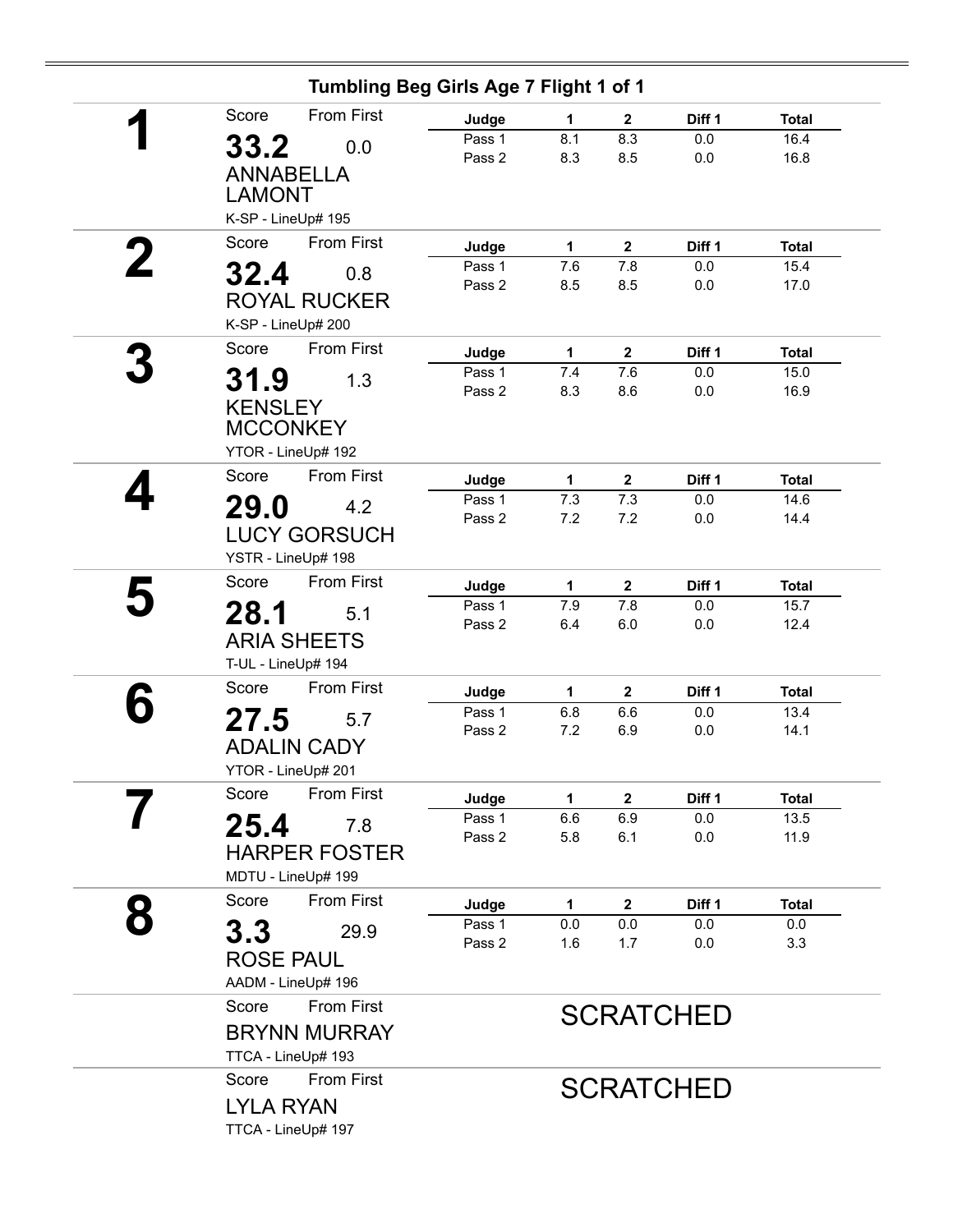| Score | <b>From First</b>       |                                                                                                                                                                                                                                                                                                                                                                                                                                                                                                                                                                       | 1                                                                                                               | $\mathbf{2}$                                                       | Diff 1                                                                                                                                      | <b>Total</b>                                                                                        |
|-------|-------------------------|-----------------------------------------------------------------------------------------------------------------------------------------------------------------------------------------------------------------------------------------------------------------------------------------------------------------------------------------------------------------------------------------------------------------------------------------------------------------------------------------------------------------------------------------------------------------------|-----------------------------------------------------------------------------------------------------------------|--------------------------------------------------------------------|---------------------------------------------------------------------------------------------------------------------------------------------|-----------------------------------------------------------------------------------------------------|
|       |                         | Pass 1                                                                                                                                                                                                                                                                                                                                                                                                                                                                                                                                                                | 8.5                                                                                                             | 8.7                                                                | 0.0                                                                                                                                         | 17.2                                                                                                |
|       |                         | Pass 2                                                                                                                                                                                                                                                                                                                                                                                                                                                                                                                                                                | 8.3                                                                                                             | 8.5                                                                | 0.0                                                                                                                                         | 16.8                                                                                                |
|       |                         |                                                                                                                                                                                                                                                                                                                                                                                                                                                                                                                                                                       |                                                                                                                 |                                                                    |                                                                                                                                             |                                                                                                     |
|       |                         |                                                                                                                                                                                                                                                                                                                                                                                                                                                                                                                                                                       |                                                                                                                 |                                                                    |                                                                                                                                             |                                                                                                     |
|       |                         |                                                                                                                                                                                                                                                                                                                                                                                                                                                                                                                                                                       |                                                                                                                 |                                                                    |                                                                                                                                             |                                                                                                     |
|       |                         | Judge                                                                                                                                                                                                                                                                                                                                                                                                                                                                                                                                                                 | $\mathbf{1}$                                                                                                    | $\mathbf{2}$                                                       | Diff 1                                                                                                                                      | <b>Total</b>                                                                                        |
|       | 0.1                     |                                                                                                                                                                                                                                                                                                                                                                                                                                                                                                                                                                       |                                                                                                                 |                                                                    |                                                                                                                                             | 16.5                                                                                                |
|       |                         |                                                                                                                                                                                                                                                                                                                                                                                                                                                                                                                                                                       |                                                                                                                 |                                                                    |                                                                                                                                             | 17.4                                                                                                |
|       |                         |                                                                                                                                                                                                                                                                                                                                                                                                                                                                                                                                                                       |                                                                                                                 |                                                                    |                                                                                                                                             |                                                                                                     |
|       |                         |                                                                                                                                                                                                                                                                                                                                                                                                                                                                                                                                                                       |                                                                                                                 |                                                                    |                                                                                                                                             |                                                                                                     |
|       |                         |                                                                                                                                                                                                                                                                                                                                                                                                                                                                                                                                                                       |                                                                                                                 |                                                                    |                                                                                                                                             |                                                                                                     |
|       |                         |                                                                                                                                                                                                                                                                                                                                                                                                                                                                                                                                                                       |                                                                                                                 |                                                                    |                                                                                                                                             | <b>Total</b>                                                                                        |
|       | 1.4                     |                                                                                                                                                                                                                                                                                                                                                                                                                                                                                                                                                                       |                                                                                                                 |                                                                    |                                                                                                                                             | 16.2<br>16.4                                                                                        |
|       |                         |                                                                                                                                                                                                                                                                                                                                                                                                                                                                                                                                                                       |                                                                                                                 |                                                                    |                                                                                                                                             |                                                                                                     |
|       |                         |                                                                                                                                                                                                                                                                                                                                                                                                                                                                                                                                                                       |                                                                                                                 |                                                                    |                                                                                                                                             |                                                                                                     |
| Score | <b>From First</b>       |                                                                                                                                                                                                                                                                                                                                                                                                                                                                                                                                                                       | $\mathbf{1}$                                                                                                    | $\boldsymbol{2}$                                                   | Diff 1                                                                                                                                      | <b>Total</b>                                                                                        |
|       |                         | Pass 1                                                                                                                                                                                                                                                                                                                                                                                                                                                                                                                                                                | 8.4                                                                                                             | 8.4                                                                | 0.0                                                                                                                                         | 16.8                                                                                                |
|       |                         | Pass 2                                                                                                                                                                                                                                                                                                                                                                                                                                                                                                                                                                | 7.7                                                                                                             | 7.8                                                                | 0.0                                                                                                                                         | 15.5                                                                                                |
|       |                         |                                                                                                                                                                                                                                                                                                                                                                                                                                                                                                                                                                       |                                                                                                                 |                                                                    |                                                                                                                                             |                                                                                                     |
|       |                         |                                                                                                                                                                                                                                                                                                                                                                                                                                                                                                                                                                       |                                                                                                                 |                                                                    |                                                                                                                                             |                                                                                                     |
| Score | <b>From First</b>       | Judge                                                                                                                                                                                                                                                                                                                                                                                                                                                                                                                                                                 | 1                                                                                                               | $\overline{2}$                                                     | Diff 1                                                                                                                                      | <b>Total</b>                                                                                        |
|       |                         | Pass 1                                                                                                                                                                                                                                                                                                                                                                                                                                                                                                                                                                | 6.6                                                                                                             | 6.6                                                                | 0.0                                                                                                                                         | 13.2                                                                                                |
|       |                         |                                                                                                                                                                                                                                                                                                                                                                                                                                                                                                                                                                       |                                                                                                                 |                                                                    |                                                                                                                                             | 14.6                                                                                                |
|       |                         |                                                                                                                                                                                                                                                                                                                                                                                                                                                                                                                                                                       |                                                                                                                 |                                                                    |                                                                                                                                             |                                                                                                     |
|       |                         |                                                                                                                                                                                                                                                                                                                                                                                                                                                                                                                                                                       |                                                                                                                 |                                                                    |                                                                                                                                             |                                                                                                     |
|       |                         |                                                                                                                                                                                                                                                                                                                                                                                                                                                                                                                                                                       |                                                                                                                 |                                                                    |                                                                                                                                             |                                                                                                     |
|       |                         |                                                                                                                                                                                                                                                                                                                                                                                                                                                                                                                                                                       | 1                                                                                                               |                                                                    |                                                                                                                                             | <b>Total</b>                                                                                        |
|       | 7.0                     |                                                                                                                                                                                                                                                                                                                                                                                                                                                                                                                                                                       |                                                                                                                 |                                                                    |                                                                                                                                             | 12.6                                                                                                |
|       |                         |                                                                                                                                                                                                                                                                                                                                                                                                                                                                                                                                                                       |                                                                                                                 |                                                                    |                                                                                                                                             | 14.4                                                                                                |
|       |                         |                                                                                                                                                                                                                                                                                                                                                                                                                                                                                                                                                                       |                                                                                                                 |                                                                    |                                                                                                                                             |                                                                                                     |
| Score | <b>From First</b>       |                                                                                                                                                                                                                                                                                                                                                                                                                                                                                                                                                                       |                                                                                                                 |                                                                    |                                                                                                                                             | Total                                                                                               |
|       |                         | Pass 1                                                                                                                                                                                                                                                                                                                                                                                                                                                                                                                                                                | 0.9                                                                                                             | 0.7                                                                | 0.0                                                                                                                                         | 1.6                                                                                                 |
|       |                         | Pass 2                                                                                                                                                                                                                                                                                                                                                                                                                                                                                                                                                                | 7.4                                                                                                             | 7.3                                                                | 0.3                                                                                                                                         | 15.0                                                                                                |
|       |                         |                                                                                                                                                                                                                                                                                                                                                                                                                                                                                                                                                                       |                                                                                                                 |                                                                    |                                                                                                                                             |                                                                                                     |
|       |                         |                                                                                                                                                                                                                                                                                                                                                                                                                                                                                                                                                                       |                                                                                                                 |                                                                    |                                                                                                                                             |                                                                                                     |
| Score | <b>From First</b>       |                                                                                                                                                                                                                                                                                                                                                                                                                                                                                                                                                                       |                                                                                                                 |                                                                    |                                                                                                                                             |                                                                                                     |
|       |                         |                                                                                                                                                                                                                                                                                                                                                                                                                                                                                                                                                                       |                                                                                                                 |                                                                    |                                                                                                                                             |                                                                                                     |
|       |                         |                                                                                                                                                                                                                                                                                                                                                                                                                                                                                                                                                                       |                                                                                                                 |                                                                    |                                                                                                                                             |                                                                                                     |
|       |                         |                                                                                                                                                                                                                                                                                                                                                                                                                                                                                                                                                                       |                                                                                                                 |                                                                    |                                                                                                                                             |                                                                                                     |
|       | Score<br>Score<br>Score | 34.0<br>0.0<br><b>GIULIANA</b><br><b>VENVERTLOH</b><br>AADM - LineUp# 214<br><b>From First</b><br>33.9<br><b>KAILEE</b><br><b>SWIRYDZIVK</b><br>K-SP - LineUp# 219<br><b>From First</b><br>32.6<br><b>KYRA WATTS</b><br>XTRE - LineUp# 215<br>32.3<br>1.7<br><b>EVERLY SOBIN</b><br>IVTT - LineUp# 213<br>27.8<br>6.2<br><b>MADISON</b><br><b>WHEELER</b><br>IMG - LineUp# 216<br>From First<br>27.0<br><b>SOFIA LOPEZ</b><br>IMG - LineUp# 218<br>16.6<br>17.4<br><b>ULTA ZABRAN</b><br>GDIV - LineUp# 212<br><b>KYLEERAE</b><br><b>TOMSON</b><br>TTCA - LineUp# 217 | Judge<br>Pass 1<br>Pass 2<br>Judge<br>Pass 1<br>Pass 2<br>Judge<br>Pass 2<br>Judge<br>Pass 1<br>Pass 2<br>Judge | 8.2<br>8.7<br>$\mathbf{1}$<br>8.2<br>8.2<br>7.3<br>6.5<br>7.1<br>1 | Tumbling Beg Girls Age 8 Flight 1 of 1<br>8.3<br>8.7<br>$\mathbf{2}$<br>8.0<br>8.2<br>7.3<br>$\boldsymbol{2}$<br>6.1<br>7.3<br>$\mathbf{2}$ | 0.0<br>0.0<br>Diff 1<br>0.0<br>0.0<br>$0.0\,$<br>Diff 1<br>0.0<br>0.0<br>Diff 1<br><b>SCRATCHED</b> |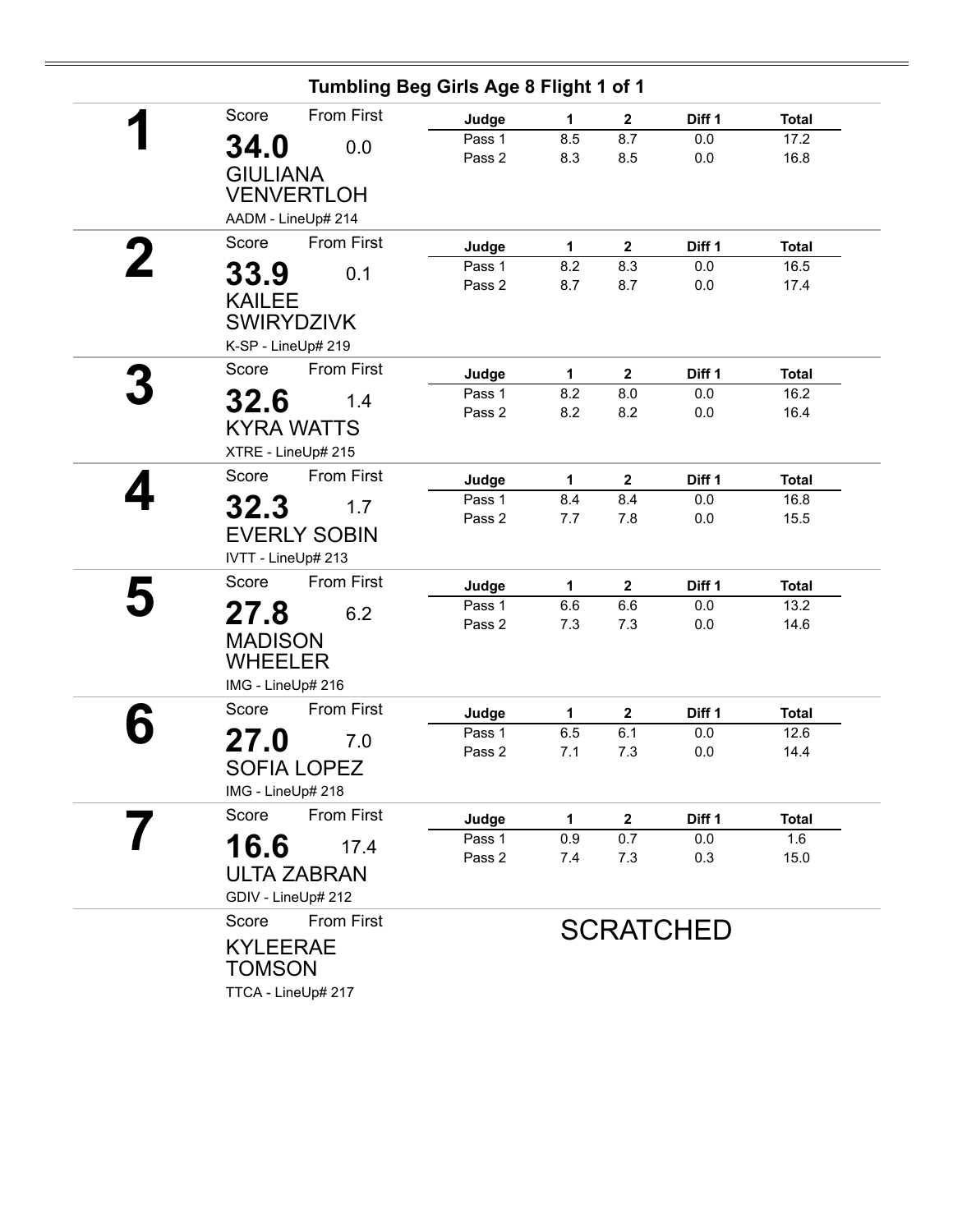| Tumbling Beg Girls Age 9 Flight 1 of 1 |        |     |                |                   |              |
|----------------------------------------|--------|-----|----------------|-------------------|--------------|
| <b>From First</b><br>Score             | Judge  | 1   | $\overline{2}$ | Diff <sub>1</sub> | <b>Total</b> |
| 36.0<br>0.0                            | Pass 1 | 9.0 | 9.0            | 0.0               | 18.0         |
|                                        | Pass 2 | 8.8 | 9.2            | 0.0               | 18.0         |
| <b>LAINEY JEFFS</b>                    |        |     |                |                   |              |
| XTRE - LineUp# 234                     |        |     |                |                   |              |
| <b>From First</b><br>Score             | Judge  | 1   | $\mathbf{2}$   | Diff <sub>1</sub> | <b>Total</b> |
| 34.3<br>1.7                            | Pass 1 | 8.7 | 8.6            | 0.0               | 17.3         |
|                                        | Pass 2 | 8.4 | 8.6            | 0.0               | 17.0         |
| <b>ADLIE SHANK</b>                     |        |     |                |                   |              |
| K-SP - LineUp# 233                     |        |     |                |                   |              |
| <b>From First</b><br>Score             | Judge  | 1   | $\overline{2}$ | Diff 1            | <b>Total</b> |
| 32.4<br>3.6                            | Pass 1 | 8.3 | 8.0            | 0.0               | 16.3         |
|                                        | Pass 2 | 8.1 | 8.0            | 0.0               | 16.1         |
| <b>ALEXIS BAYS</b>                     |        |     |                |                   |              |
| FOXV - LineUp# 235                     |        |     |                |                   |              |
| <b>From First</b><br>Score             | Judge  | 1   | $\overline{2}$ | Diff <sub>1</sub> | <b>Total</b> |
| 31.2<br>4.8                            | Pass 1 | 8.4 | 8.5            | 0.0               | 16.9         |
|                                        | Pass 2 | 7.2 | 7.1            | 0.0               | 14.3         |
| <b>CALLIE FILLINGER</b>                |        |     |                |                   |              |
| FOXV - LineUp# 232                     |        |     |                |                   |              |
| Score<br><b>From First</b>             | Judge  | 1   | $\mathbf{2}$   | Diff <sub>1</sub> | <b>Total</b> |
| 18.5<br>17.5                           | Pass 1 | 7.5 | 7.2            | 0.0               | 14.7         |
|                                        | Pass 2 | 1.9 | 1.9            | 0.0               | 3.8          |
| <b>LAYLA GRANT</b>                     |        |     |                |                   |              |
| TRAV - LineUp# 231                     |        |     |                |                   |              |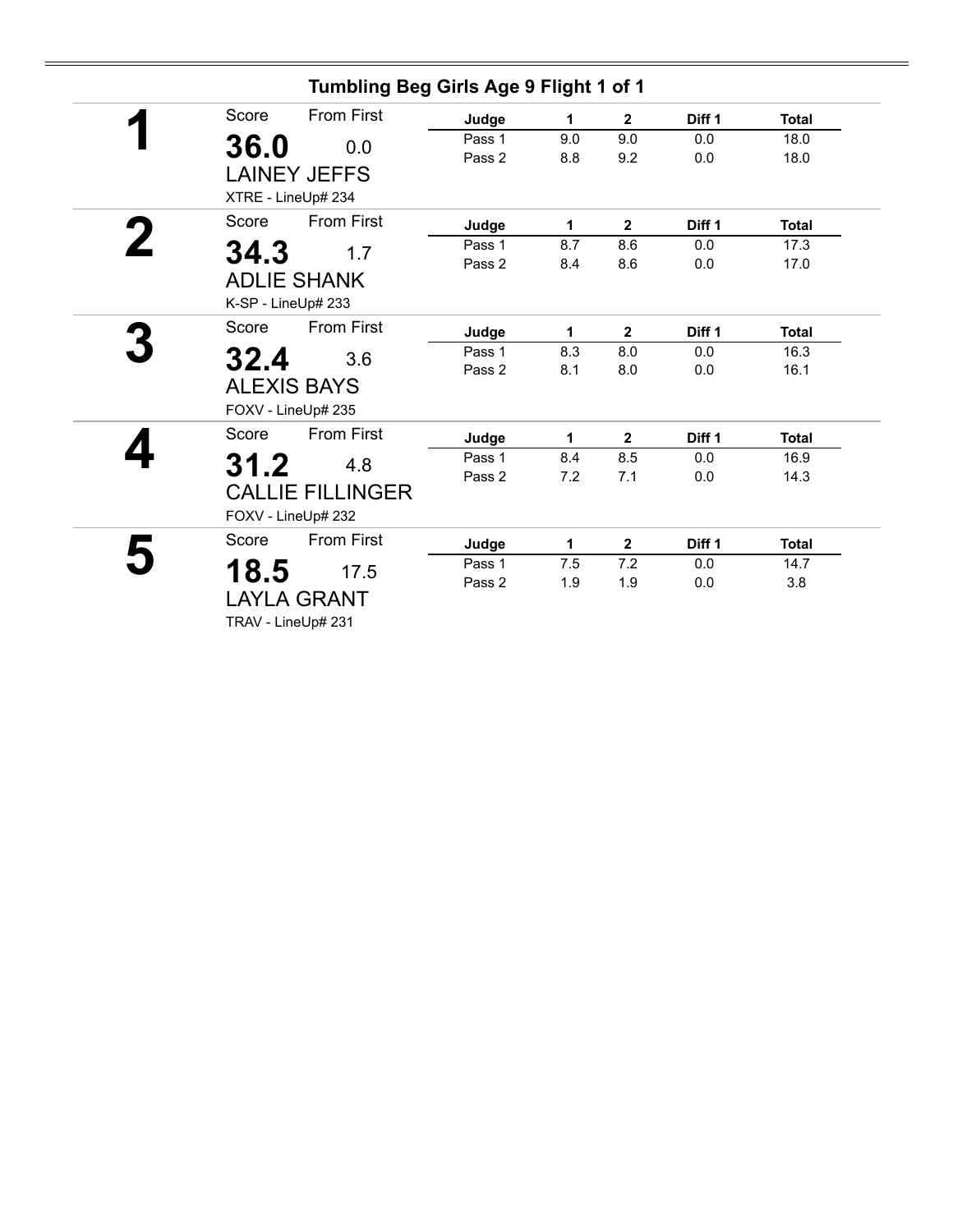|                                                                       | Tumbling Beg Girls Age 10 Flight 1 of 1 |                 |                            |                      |                              |
|-----------------------------------------------------------------------|-----------------------------------------|-----------------|----------------------------|----------------------|------------------------------|
| <b>From First</b><br>Score                                            | Judge                                   | 1               | $\overline{\mathbf{2}}$    | Diff 1               | <b>Total</b>                 |
| 34.8<br>0.0<br><b>HARPER</b><br><b>SQUIRES</b>                        | Pass 1<br>Pass 2                        | 8.7<br>8.8      | 8.9<br>8.4                 | 0.0<br>0.0           | 17.6<br>17.2                 |
| MAT - LineUp# 249                                                     |                                         |                 |                            |                      |                              |
| <b>From First</b><br>Score                                            | Judge                                   | 1               | $\mathbf{2}$               | Diff 1               | <b>Total</b>                 |
| 34.5<br>0.3<br><b>ADDILYNN</b><br><b>ACKMAN</b>                       | Pass 1<br>Pass 2                        | 8.5<br>8.7      | 8.7<br>8.6                 | 0.0<br>0.0           | 17.2<br>17.3                 |
| TRAV - LineUp# 248<br><b>From First</b><br>Score                      |                                         |                 |                            |                      |                              |
| 33.4<br>1.4<br><b>EMMA</b><br><b>VANHYNING</b><br>FFRC - LineUp# 247  | Judge<br>Pass 1<br>Pass 2               | 1<br>8.2<br>8.4 | $\mathbf{2}$<br>8.2<br>8.1 | Diff 1<br>0.0<br>0.5 | <b>Total</b><br>16.4<br>17.0 |
| Score<br><b>From First</b>                                            | Judge                                   | 1               | $\overline{2}$             | Diff 1               | <b>Total</b>                 |
| 32.8<br>2.0<br><b>AALIYAH</b><br><b>ALTHERR</b><br>GDIV - LineUp# 246 | Pass 1<br>Pass 2                        | 8.4<br>7.9      | 8.4<br>7.7                 | 0.0<br>0.4           | 16.8<br>16.0                 |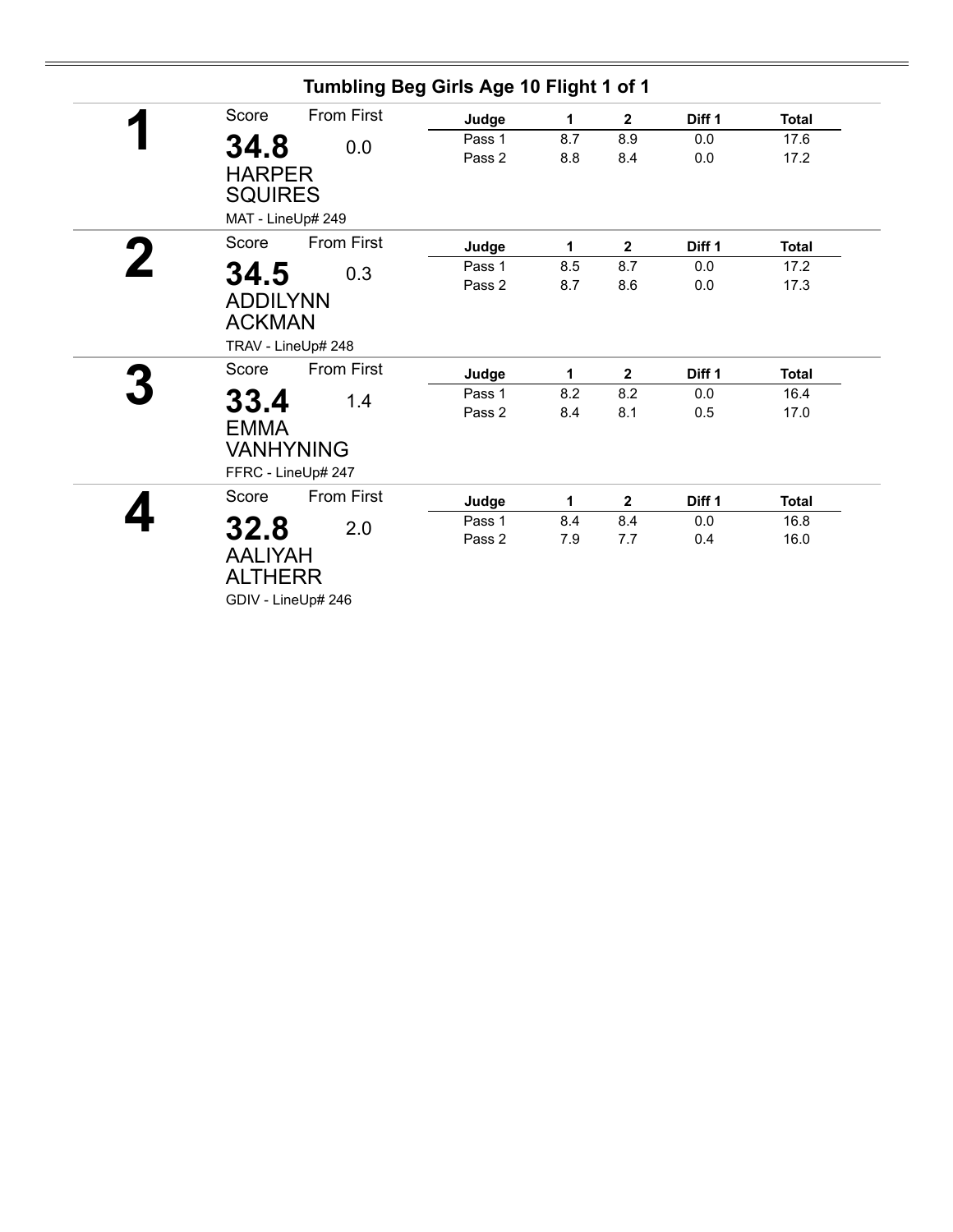#### **Tumbling Beg Girls 11 & over Flight 1 of 1**

FFRC - LineUp# 261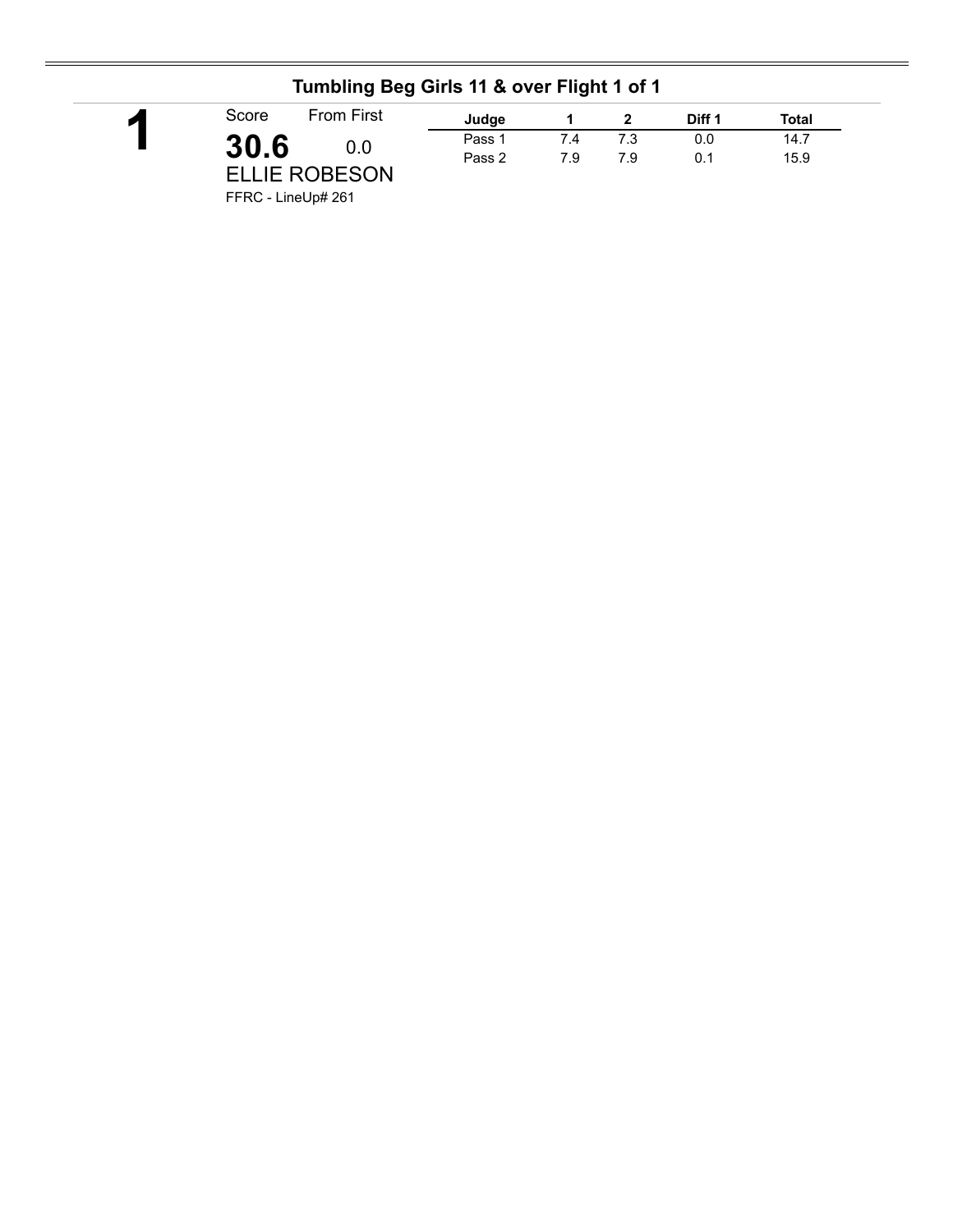### **Tumbling Beg Boys Ages 5 - 6 Flight 1 of 1**

Score From First

### **SCRATCHED**

DANNY SWENSON FOXV - LineUp# 284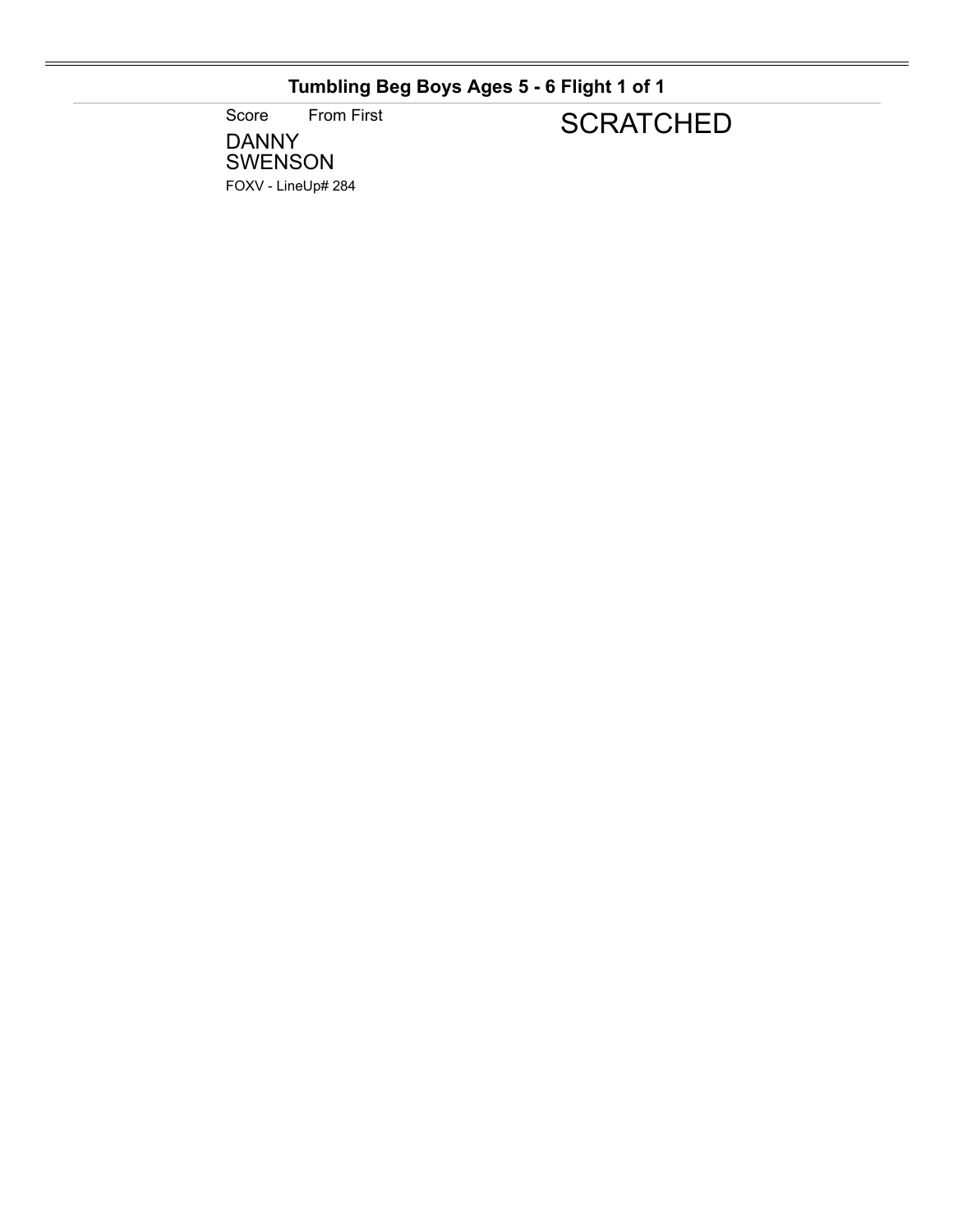| Score | <b>From First</b>                      | Judge                                                                                                                                                                                                                                                                                                                                       | 1      | $\mathbf{2}$ | Diff <sub>1</sub> | <b>Total</b>                                                          |
|-------|----------------------------------------|---------------------------------------------------------------------------------------------------------------------------------------------------------------------------------------------------------------------------------------------------------------------------------------------------------------------------------------------|--------|--------------|-------------------|-----------------------------------------------------------------------|
|       |                                        | Pass 1                                                                                                                                                                                                                                                                                                                                      | 8.5    | 8.7          | 0.0               | 17.2                                                                  |
|       |                                        | Pass 2                                                                                                                                                                                                                                                                                                                                      | 8.6    | 8.6          | 0.4               | 17.6                                                                  |
|       |                                        |                                                                                                                                                                                                                                                                                                                                             |        |              |                   |                                                                       |
|       |                                        |                                                                                                                                                                                                                                                                                                                                             |        |              |                   |                                                                       |
|       |                                        |                                                                                                                                                                                                                                                                                                                                             |        |              |                   |                                                                       |
|       |                                        | Judge                                                                                                                                                                                                                                                                                                                                       | 1      | $\mathbf{2}$ | Diff <sub>1</sub> | <b>Total</b>                                                          |
|       |                                        | Pass 1                                                                                                                                                                                                                                                                                                                                      | 8.3    | 8.4          | 0.0               | 16.7                                                                  |
|       |                                        | Pass 2                                                                                                                                                                                                                                                                                                                                      | 8.2    | 8.2          | 0.0               | 16.4                                                                  |
|       |                                        |                                                                                                                                                                                                                                                                                                                                             |        |              |                   |                                                                       |
|       |                                        |                                                                                                                                                                                                                                                                                                                                             |        |              |                   |                                                                       |
| Score |                                        | Judge                                                                                                                                                                                                                                                                                                                                       | 1      | $\mathbf{2}$ | Diff 1            | <b>Total</b>                                                          |
|       |                                        | Pass 1                                                                                                                                                                                                                                                                                                                                      | 8.0    | 8.0          | 0.0               | 16.0                                                                  |
|       |                                        |                                                                                                                                                                                                                                                                                                                                             |        |              |                   | 13.2                                                                  |
|       |                                        |                                                                                                                                                                                                                                                                                                                                             |        |              |                   |                                                                       |
|       |                                        |                                                                                                                                                                                                                                                                                                                                             |        |              |                   |                                                                       |
|       |                                        | Judge                                                                                                                                                                                                                                                                                                                                       | 1      | $\mathbf{2}$ | Diff 1            | <b>Total</b>                                                          |
|       |                                        | Pass 1                                                                                                                                                                                                                                                                                                                                      | 8.0    | 8.2          | 0.0               | 16.2                                                                  |
|       |                                        | Pass 2                                                                                                                                                                                                                                                                                                                                      | 6.3    |              | 0.0               | 12.5                                                                  |
|       |                                        |                                                                                                                                                                                                                                                                                                                                             |        |              |                   |                                                                       |
|       |                                        |                                                                                                                                                                                                                                                                                                                                             |        |              |                   |                                                                       |
| Score | <b>From First</b>                      |                                                                                                                                                                                                                                                                                                                                             |        |              |                   |                                                                       |
|       |                                        |                                                                                                                                                                                                                                                                                                                                             |        |              |                   |                                                                       |
|       |                                        |                                                                                                                                                                                                                                                                                                                                             |        |              |                   |                                                                       |
|       | 34.8<br>Score<br>33.1<br>Score<br>28.7 | 0.0<br><b>WYATT</b><br><b>CHISMORE</b><br>GDIV - LineUp# 295<br><b>From First</b><br>1.7<br><b>NASH MAHRING</b><br>FOND - LineUp# 296<br><b>From First</b><br>29.2<br>5.6<br><b>DRAYTON GAIL</b><br>T-UL - LineUp# 298<br><b>From First</b><br>6.1<br><b>RILEY SCHULTZ</b><br>WTA - LineUp# 297<br><b>LUKE POPELKA</b><br>MAT - LineUp# 299 | Pass 2 | 6.7          | 6.5<br>6.2        | Tumbling Beg Boys Ages 7 - 8 Flight 1 of 1<br>0.0<br><b>SCRATCHED</b> |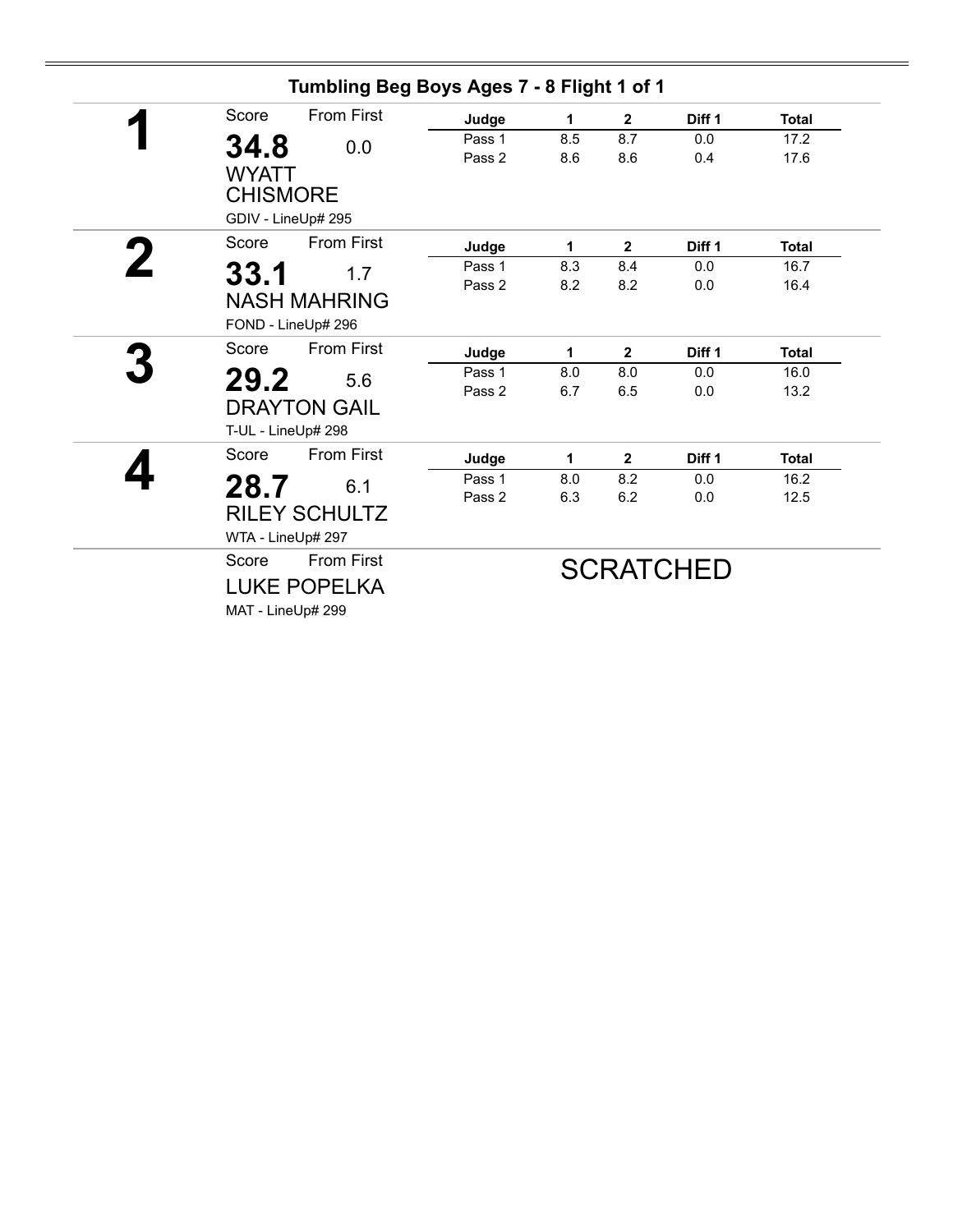| ◢ | Score                                 | <b>From First</b>     | Judge  |     | $\mathbf{2}$ | Diff 1 | <b>Total</b> |
|---|---------------------------------------|-----------------------|--------|-----|--------------|--------|--------------|
|   | 28.7                                  | 0.0                   | Pass 1 | 7.4 | 7.0          | 0.0    | 14.4         |
|   | <b>JESUS GIL</b><br>IMG - LineUp# 311 |                       | Pass 2 | 7.4 | 6.9          | 0.0    | 14.3         |
| ▞ | Score                                 | <b>From First</b>     | Judge  |     | $\mathbf{2}$ | Diff 1 | <b>Total</b> |
|   | 28.5                                  | 0.2                   | Pass 1 | 6.6 | 6.6          | 0.0    | 13.2         |
|   |                                       | <b>GAVIN CRISTMAN</b> | Pass 2 | 7.7 | 7.6          | 0.0    | 15.3         |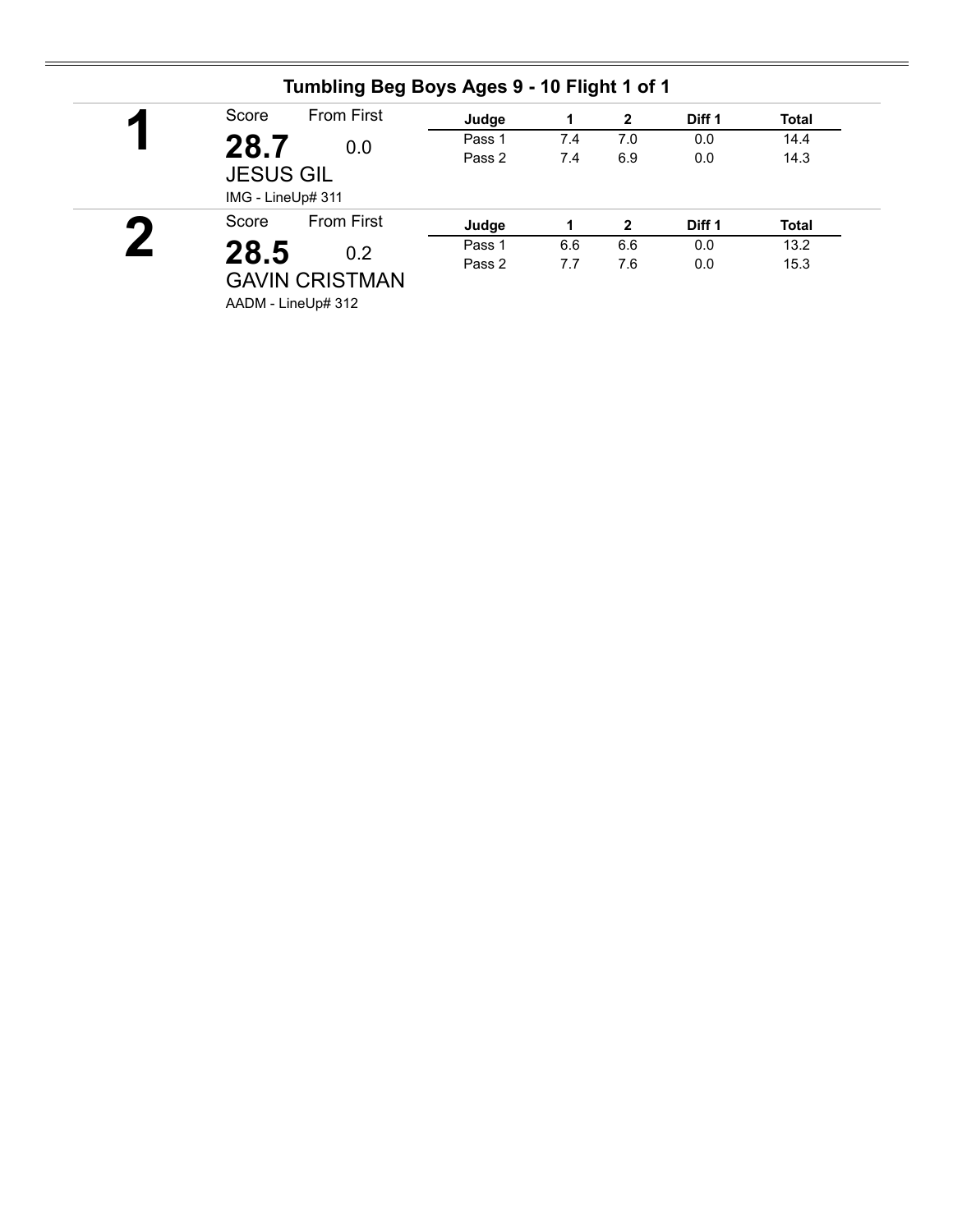**Tumbling Beg Boys 11 & over Flight 1 of 1**

Score From First QUINN CRISTMAN AADM - LineUp# 324

## **SCRATCHED**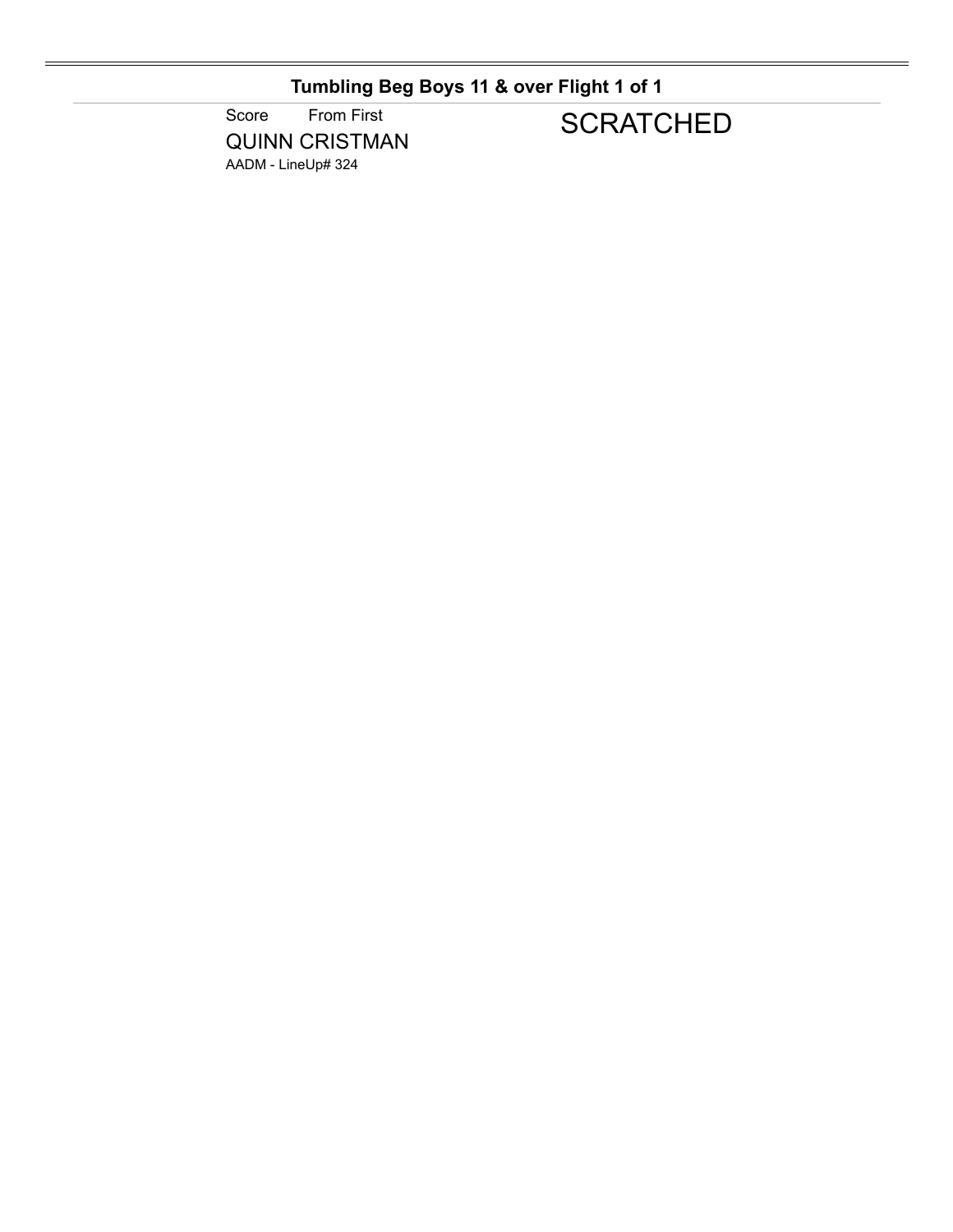| ◚         | Score              | <b>From First</b>       | Judge  |     | $\mathbf{2}$ | Diff 1 | <b>Total</b> |
|-----------|--------------------|-------------------------|--------|-----|--------------|--------|--------------|
|           | 38.7               | Pass 1<br>0.0<br>Pass 2 | 9.3    | 9.2 | 1.0          | 19.5   |              |
|           |                    |                         |        | 9.1 | 9.1          | 1.0    | 19.2         |
|           |                    | <b>ELLA MCDANEL</b>     |        |     |              |        |              |
|           | P-AT - LineUp# 348 |                         |        |     |              |        |              |
| $\bullet$ | Score              | <b>From First</b>       | Judge  |     | $\mathbf{2}$ | Diff 1 | <b>Total</b> |
|           |                    |                         |        |     |              |        |              |
|           |                    |                         | Pass 1 | 8.2 | 8.4          | 1.0    | 17.6         |
|           | 27.2               | 11.5                    | Pass 2 | 4.5 | 4.3          | 0.8    | 9.6          |
|           |                    | <b>KANAVIE GREEN</b>    |        |     |              |        |              |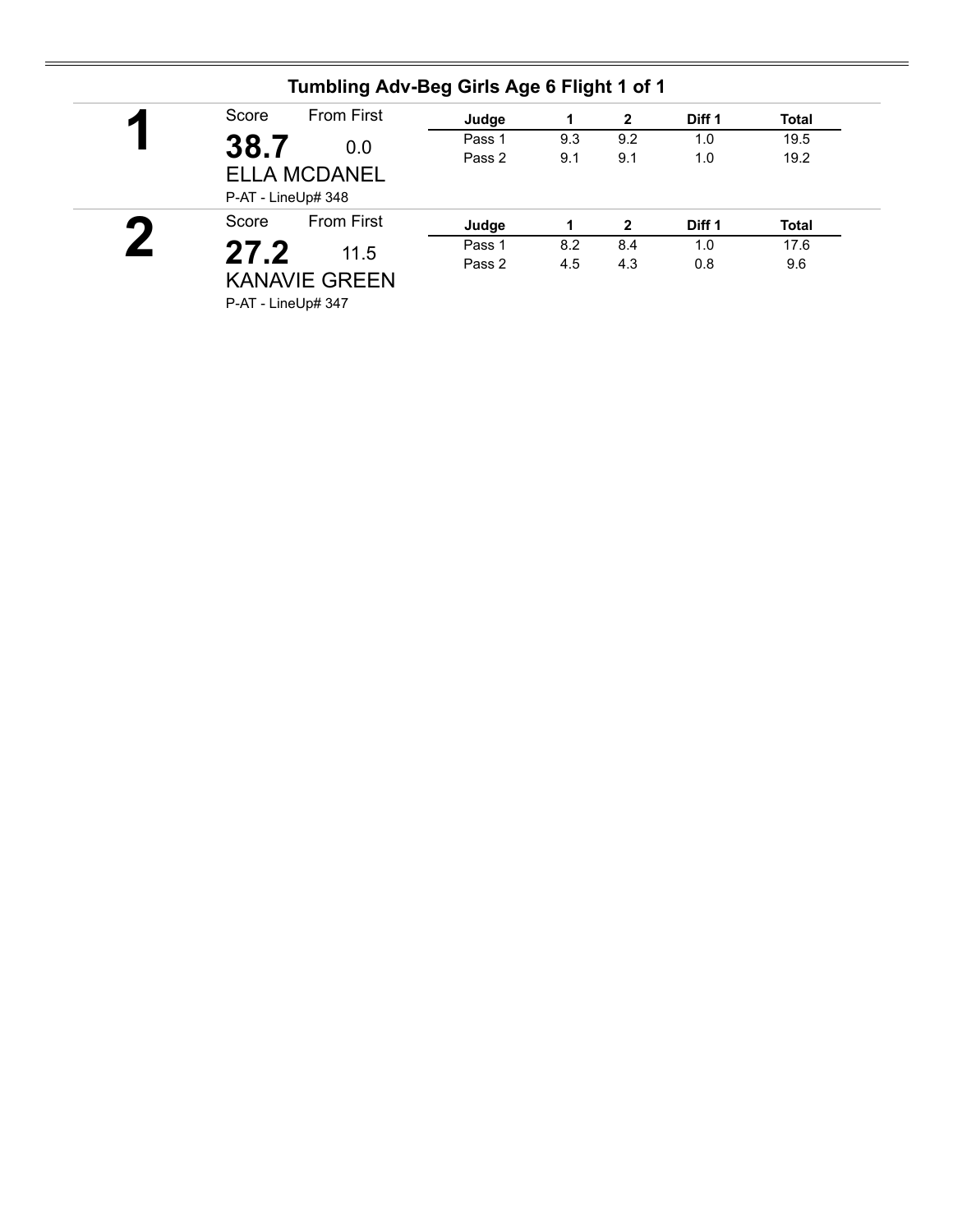|             |                                      | Tumbling Adv-Beg Girls Age 7 Flight 1 of 1 |            |              |                   |              |
|-------------|--------------------------------------|--------------------------------------------|------------|--------------|-------------------|--------------|
|             | <b>From First</b><br>Score           | Judge                                      | 1          | $\mathbf{2}$ | Diff 1            | <b>Total</b> |
|             | 37.5<br>0.0                          | Pass 1                                     | 9.3        | 9.1          | 1.0               | 19.4         |
|             |                                      | Pass 2                                     | 8.7        | 8.4          | 1.0               | 18.1         |
|             | <b>KATHERINE</b><br><b>BERLINGER</b> |                                            |            |              |                   |              |
|             | FOND - LineUp# 363                   |                                            |            |              |                   |              |
|             | <b>From First</b><br>Score           |                                            |            |              |                   |              |
| $\mathbf 2$ |                                      | Judge                                      | 1          | $\mathbf{2}$ | Diff 1            | <b>Total</b> |
|             | 36.7<br>0.8                          | Pass 1<br>Pass 2                           | 8.6<br>9.2 | 8.6<br>9.1   | 1.0               | 18.2<br>18.5 |
|             | <b>RYLEIGH</b>                       |                                            |            |              | 0.2               |              |
|             | <b>SHEAFFER</b>                      |                                            |            |              |                   |              |
|             | FOND - LineUp# 361                   |                                            |            |              |                   |              |
|             | <b>From First</b><br>Score           | Judge                                      | 1          | $\mathbf{2}$ | Diff <sub>1</sub> | <b>Total</b> |
|             | 29.9<br>7.6                          | Pass 1                                     | 7.0        | 6.7          | 0.2               | 13.9         |
|             |                                      | Pass 2                                     | 8.0        | 7.8          | 0.2               | 16.0         |
|             | <b>OLIVIA STEPHENS</b>               |                                            |            |              |                   |              |
|             | TTCA - LineUp# 365                   |                                            |            |              |                   |              |
|             | <b>From First</b><br>Score           | Judge                                      | 1          | $\mathbf{2}$ | Diff 1            | <b>Total</b> |
|             | 6.0<br>31.5                          | Pass 1                                     | 1.2        | 1.1          | 0.2               | 2.5          |
|             | <b>MAKENLEE</b>                      | Pass 2                                     | 1.4        | 1.7          | 0.4               | 3.5          |
|             | <b>ELLIOTT</b>                       |                                            |            |              |                   |              |
|             |                                      |                                            |            |              |                   |              |
|             | MAT - LineUp# 362                    |                                            |            |              |                   |              |
|             | <b>From First</b><br>Score           |                                            |            |              | <b>SCRATCHED</b>  |              |
|             | <b>ALICE PHIPPS</b>                  |                                            |            |              |                   |              |
|             | XTRE - LineUp# 360                   |                                            |            |              |                   |              |
|             | <b>From First</b><br>Score           |                                            |            |              | <b>SCRATCHED</b>  |              |
|             | <b>NATALIE TAYLOR</b>                |                                            |            |              |                   |              |
|             | TTCA - LineUp# 364                   |                                            |            |              |                   |              |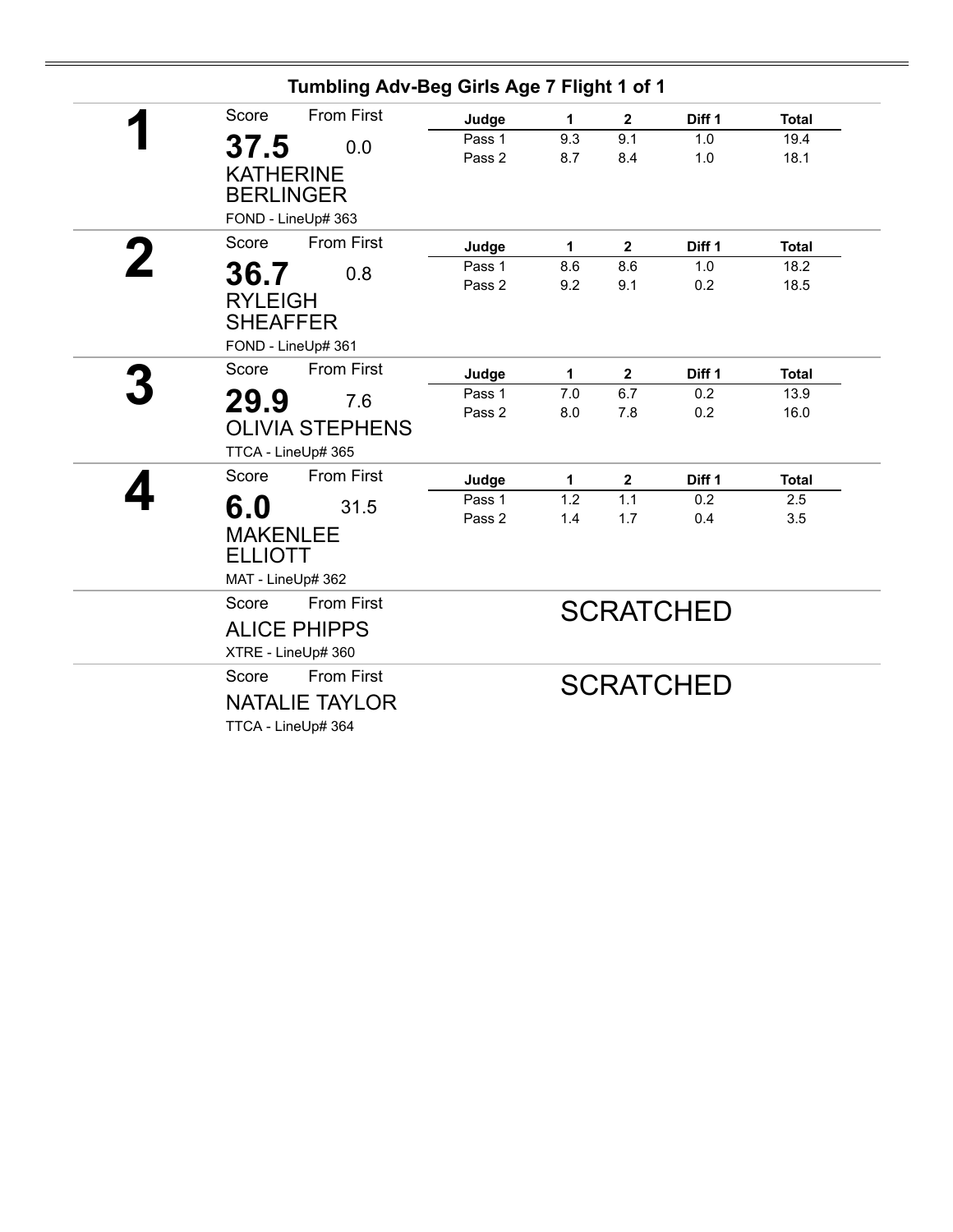|   | Tumbling Adv-Beg Girls Age 8 Flight 1 of 2                                |                  |             |                         |                  |              |
|---|---------------------------------------------------------------------------|------------------|-------------|-------------------------|------------------|--------------|
|   | <b>From First</b><br>Score                                                | Judge            | 1           | $\overline{\mathbf{2}}$ | Diff 1           | <b>Total</b> |
|   | 38.4<br>0.0<br><b>ASHDYN WAGNER</b>                                       | Pass 1<br>Pass 2 | 9.1<br>9.2  | 8.9<br>9.2              | 1.0<br>1.0       | 19.0<br>19.4 |
|   | AADM - LineUp# 378<br><b>From First</b><br>Score                          | Judge            | $\mathbf 1$ | $\overline{2}$          | Diff 1           | <b>Total</b> |
|   | 36.9<br>1.5<br><b>JAEYA WYRICK</b><br>K-SP - LineUp# 377                  | Pass 1<br>Pass 2 | 9.2<br>8.3  | 9.4<br>8.5              | 1.0<br>0.5       | 19.6<br>17.3 |
|   | <b>From First</b><br>Score                                                | Judge            | 1           | $\mathbf 2$             | Diff 1           | <b>Total</b> |
|   | 36.3<br>2.1<br><b>ISABELLA</b><br><b>WILLIAMS</b><br>GDIV - LineUp# 375   | Pass 1<br>Pass 2 | 8.7<br>8.6  | 8.9<br>8.4              | 1.0<br>0.7       | 18.6<br>17.7 |
|   | <b>From First</b><br>Score                                                | Judge            | 1           | $\mathbf{2}$            | Diff 1           | <b>Total</b> |
|   | 36.1<br>2.3<br><b>BAILEY WEBB</b><br>FOND - LineUp# 381                   | Pass 1<br>Pass 2 | 8.6<br>8.9  | 8.7<br>8.7              | 1.0<br>0.2       | 18.3<br>17.8 |
|   | <b>From First</b><br>Score                                                | Judge            | 1           | $\mathbf{2}$            | Diff 1           | <b>Total</b> |
| 5 | 35.2<br>3.2<br><b>HADLEY FULRATH</b><br>GDIV - LineUp# 376                | Pass 1<br>Pass 2 | 8.3<br>8.5  | 8.7<br>8.1              | 0.8<br>0.8       | 17.8<br>17.4 |
|   | <b>From First</b><br>Score<br><b>KALIYAH DAVIS</b><br>MDTU - LineUp# 380  |                  |             |                         | <b>SCRATCHED</b> |              |
|   | <b>From First</b><br>Score<br><b>SAILOR HERRING</b><br>FOND - LineUp# 379 |                  |             |                         | <b>SCRATCHED</b> |              |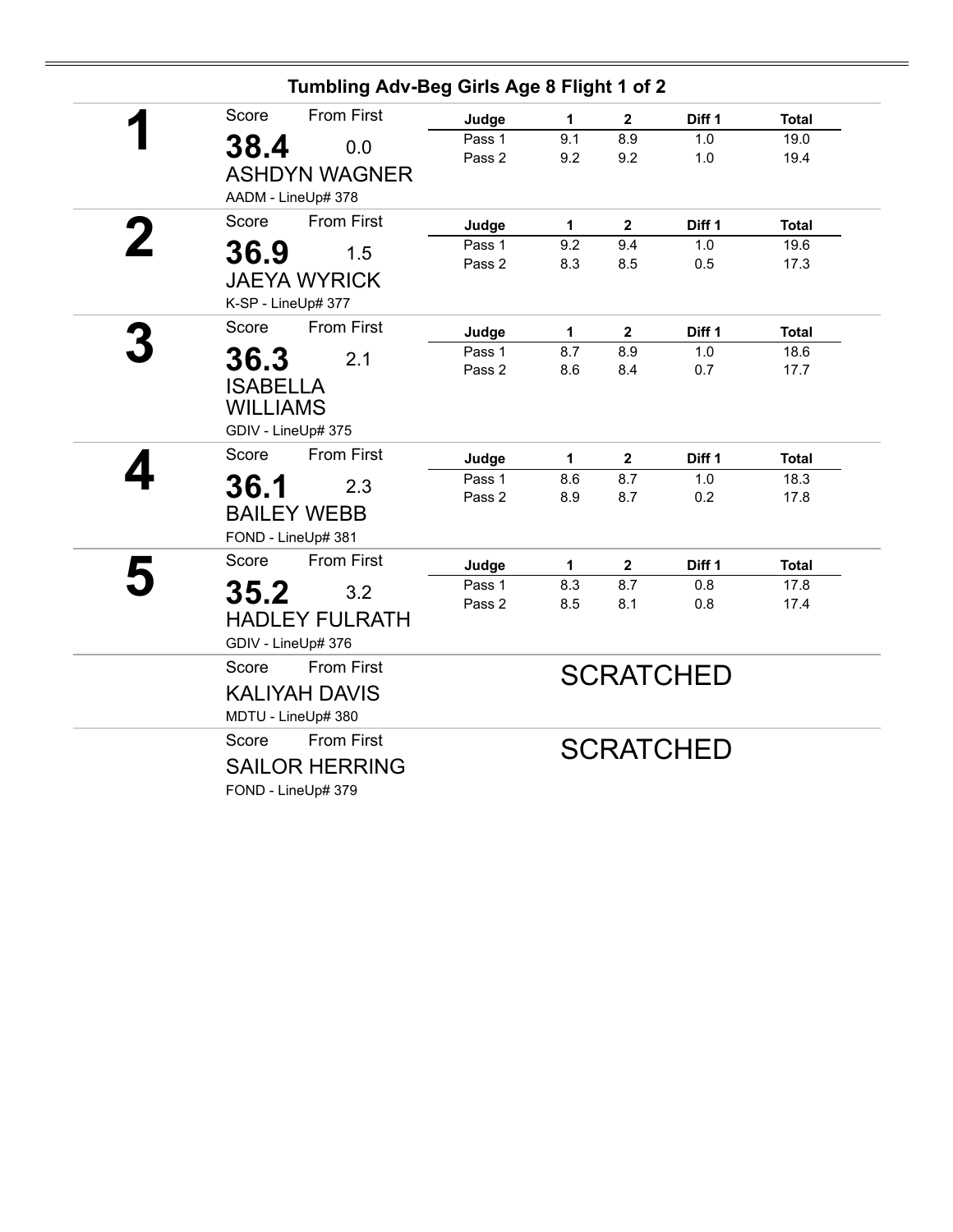|   | Tumbling Adv-Beg Girls Age 8 Flight 2 of 2 |        |     |                |                   |              |
|---|--------------------------------------------|--------|-----|----------------|-------------------|--------------|
|   | <b>From First</b><br>Score                 | Judge  | 1   | $\mathbf{2}$   | Diff <sub>1</sub> | <b>Total</b> |
|   | 38.3<br>0.0                                | Pass 1 | 9.0 | 9.1            | 1.0               | 19.1         |
|   |                                            | Pass 2 | 9.0 | 9.2            | 1.0               | 19.2         |
|   | <b>ELSIE RABE</b>                          |        |     |                |                   |              |
|   | FOND - LineUp# 382                         |        |     |                |                   |              |
| 2 | Score<br><b>From First</b>                 | Judge  | 1   | $\overline{2}$ | Diff <sub>1</sub> | <b>Total</b> |
|   | 37.2<br>1.1                                | Pass 1 | 9.3 | 9.2            | 1.0               | 19.5         |
|   | <b>PAIGE KNUPPEL</b>                       | Pass 2 | 8.3 | 8.4            | 1.0               | 17.7         |
|   |                                            |        |     |                |                   |              |
|   | FOND - LineUp# 394                         |        |     |                |                   |              |
|   | <b>From First</b><br>Score                 | Judge  | 1   | $\mathbf{2}$   | Diff <sub>1</sub> | <b>Total</b> |
|   | 36.5<br>1.8                                | Pass 1 | 8.3 | 8.6            | 1.0               | 17.9         |
|   | <b>SERENA GRAHAM</b>                       | Pass 2 | 8.9 | 8.7            | 1.0               | 18.6         |
|   | <b>MARTINEZ</b>                            |        |     |                |                   |              |
|   |                                            |        |     |                |                   |              |
|   | AADM - LineUp# 396                         |        |     |                |                   |              |
|   | Score<br><b>From First</b>                 | Judge  | 1   | $\mathbf{2}$   | Diff 1            | <b>Total</b> |
|   | 32.0<br>6.3                                | Pass 1 | 8.0 | 7.8            | 1.0               | 16.8         |
|   | <b>ELLERY</b>                              | Pass 2 | 7.5 | 7.5            | 0.2               | 15.2         |
|   |                                            |        |     |                |                   |              |
|   | <b>VANUNNIK</b>                            |        |     |                |                   |              |
|   | MDTU - LineUp# 395                         |        |     |                |                   |              |
|   | Score<br><b>From First</b>                 | Judge  | 1   | $\mathbf{2}$   | Diff 1            | <b>Total</b> |
|   | 28.3<br>10.0                               | Pass 1 | 9.2 | 9.1            | 1.0               | 19.3         |
|   |                                            | Pass 2 | 4.1 | 4.3            | 0.6               | 9.0          |
|   | <b>EVELYN BROWN</b>                        |        |     |                |                   |              |
|   | IVTT - LineUp# 397                         |        |     |                |                   |              |
|   | <b>From First</b><br>Score                 |        |     |                | <b>SCRATCHED</b>  |              |
|   | <b>ZAIDA BONILLA</b>                       |        |     |                |                   |              |
|   | ELTW - LineUp# 393                         |        |     |                |                   |              |
|   |                                            |        |     |                |                   |              |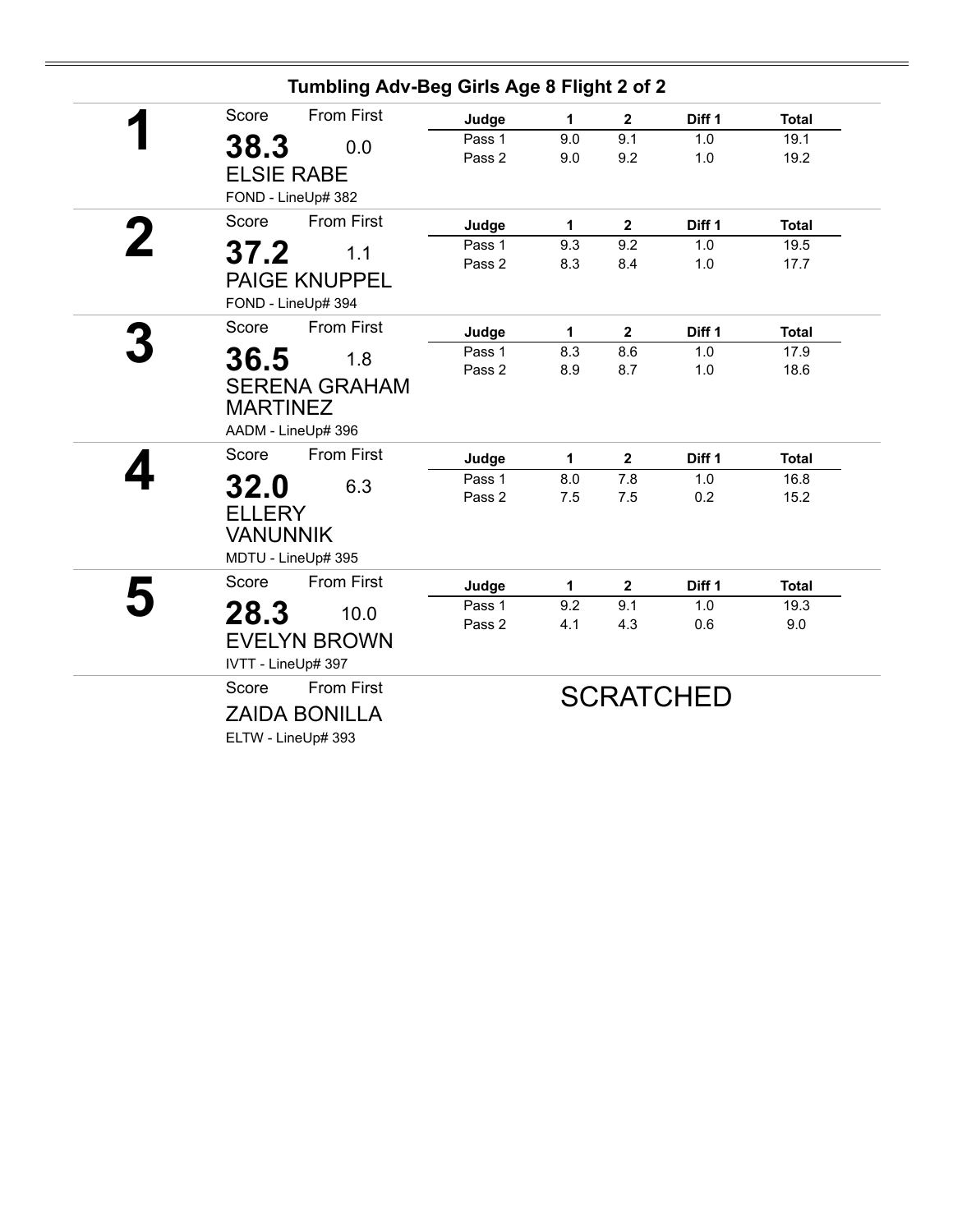| Tumbling Adv-Beg Girls Age 9 Flight 1 of 1 |                  |            |                       |                  |                      |
|--------------------------------------------|------------------|------------|-----------------------|------------------|----------------------|
| <b>From First</b><br>Score                 | Judge            | 1          | $\mathbf 2$           | Diff 1           | <b>Total</b>         |
| 37.6<br>0.0                                | Pass 1           | 9.0        | 9.0                   | 1.0              | 19.0                 |
| <b>MAKAYLIN EVANS</b>                      | Pass 2           | 8.7        | 8.9                   | 1.0              | 18.6                 |
|                                            |                  |            |                       |                  |                      |
| AADM - LineUp# 415                         |                  |            |                       |                  |                      |
| <b>From First</b><br>Score                 | Judge            | 1          | $\overline{2}$        | Diff 1           | <b>Total</b>         |
| 35.8<br>1.8                                | Pass 1<br>Pass 2 | 8.6<br>8.4 | 8.4<br>8.4            | 1.0<br>1.0       | 18.0<br>17.8         |
| <b>ABIGAIL</b>                             |                  |            |                       |                  |                      |
| <b>RUSCHAU</b>                             |                  |            |                       |                  |                      |
| FOND - LineUp# 412                         |                  |            |                       |                  |                      |
| <b>From First</b><br>Score                 | Judge            | 1          | $\mathbf 2$           | Diff 1           | <b>Total</b>         |
| 35.5<br>2.1                                | Pass 1           | 8.8        | 8.5                   | 1.0              | 18.3                 |
| <b>GIULIANA RIVA</b>                       | Pass 2           | 8.4        | 8.4                   | 0.4              | 17.2                 |
| IVTT - LineUp# 413                         |                  |            |                       |                  |                      |
| <b>From First</b><br>Score                 |                  |            |                       |                  |                      |
|                                            | Judge<br>Pass 1  | 1<br>7.8   | $\overline{2}$<br>7.9 | Diff 1<br>0.2    | <b>Total</b><br>15.9 |
| 32.7<br>4.9                                | Pass 2           | 8.2        | 8.0                   | 0.6              | 16.8                 |
| <b>MADILYNNE</b>                           |                  |            |                       |                  |                      |
| <b>CARMEAN</b>                             |                  |            |                       |                  |                      |
| FFRC - LineUp# 414                         |                  |            |                       |                  |                      |
| <b>From First</b><br>Score                 | Judge            | 1          | $\mathbf 2$           | Diff 1           | <b>Total</b>         |
| 31.0<br>6.6                                | Pass 1           | 7.7        | 7.5                   | 1.0              | 16.2                 |
| <b>MIA BALDAZO</b>                         | Pass 2           | 6.8        | 7.0                   | 1.0              | 14.8                 |
| MAT - LineUp# 411                          |                  |            |                       |                  |                      |
| From First<br>Score                        | Judge            | 1          | $\mathbf{2}$          | Diff 1           | <b>Total</b>         |
| 10.8                                       | Pass 1           | 4.5        | 4.6                   | 0.0              | 9.1                  |
| 26.8                                       | Pass 2           | 8.8        | 8.7                   | 0.2              | 17.7                 |
| <b>AUBREY</b>                              |                  |            |                       |                  |                      |
| <b>VIEHMEYER</b><br>AADM - LineUp# 410     |                  |            |                       |                  |                      |
| Score<br>From First                        |                  |            |                       |                  |                      |
|                                            | Judge<br>Pass 1  | 1<br>3.5   | 2<br>3.6              | Diff 1<br>0.0    | <b>Total</b><br>7.1  |
| 23.3<br>14.3                               | Pass 2           | 7.8        | 7.9                   | 0.5              | 16.2                 |
| <b>ABIGAIL STRUBLE</b>                     |                  |            |                       |                  |                      |
| TTCA - LineUp# 409                         |                  |            |                       |                  |                      |
| Score<br><b>From First</b>                 |                  |            |                       | <b>SCRATCHED</b> |                      |
| <b>ALEXIS WHITR</b>                        |                  |            |                       |                  |                      |
| GDIV - LineUp# 408                         |                  |            |                       |                  |                      |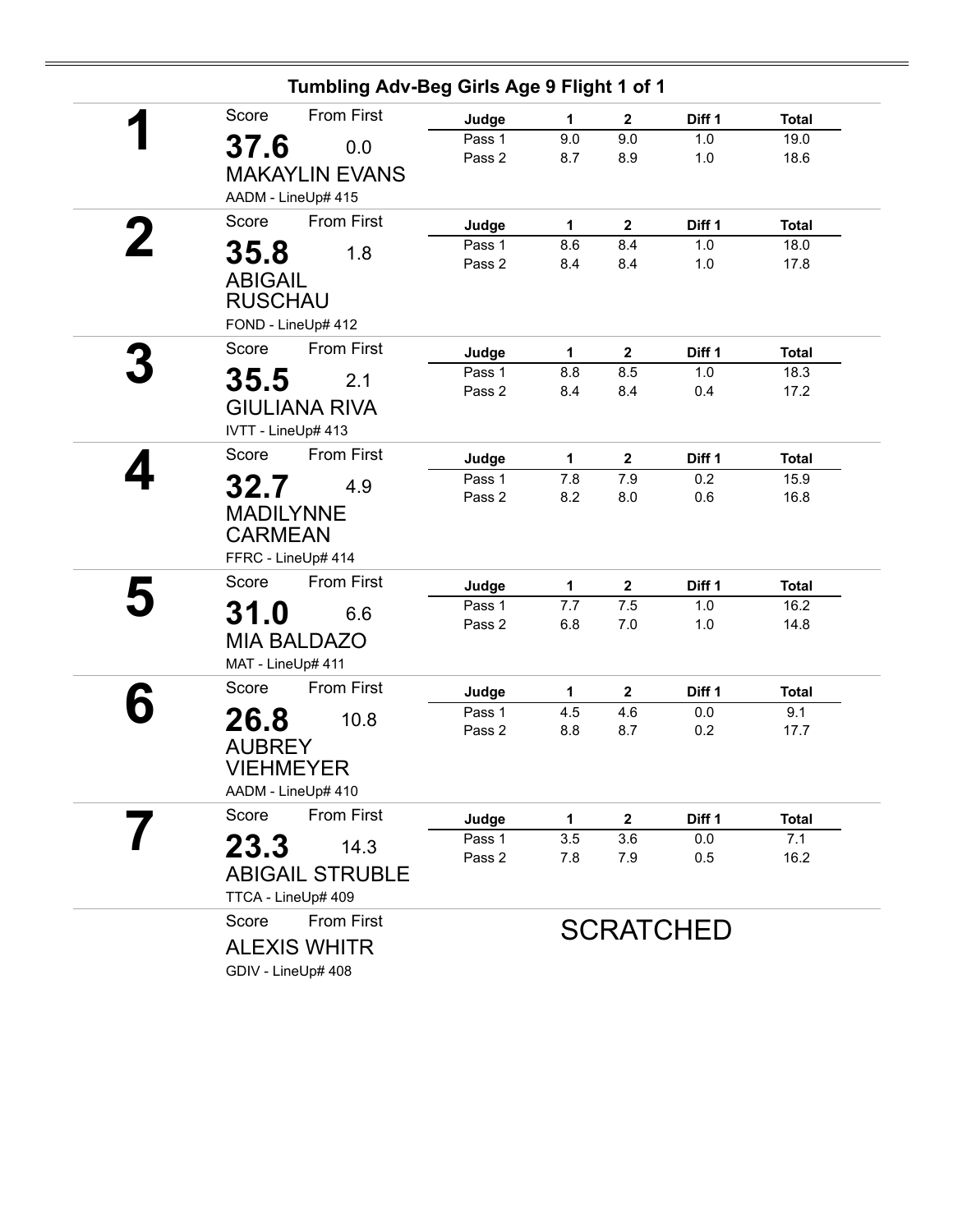| Tumbling Adv-Beg Girls Age 10 Flight 1 of 1 |        |     |                |                   |              |
|---------------------------------------------|--------|-----|----------------|-------------------|--------------|
| <b>From First</b><br>Score                  | Judge  | 1   | $\mathbf{2}$   | Diff <sub>1</sub> | <b>Total</b> |
| 36.5<br>0.0                                 | Pass 1 | 8.8 | 8.6            | 1.0               | 18.4         |
| <b>ROSIE NICKS</b>                          | Pass 2 | 8.8 | 8.8            | 0.5               | 18.1         |
| MDTU - LineUp# 429                          |        |     |                |                   |              |
| <b>From First</b><br>Score                  | Judge  | 1   | $\mathbf{2}$   | Diff 1            | <b>Total</b> |
| 34.6<br>1.9                                 | Pass 1 | 8.3 | 8.4            | 1.0               | 17.7         |
| <b>RONNIE WOLFE</b><br>AADM - LineUp# 427   | Pass 2 | 8.1 | 7.8            | 1.0               | 16.9         |
| <b>From First</b><br>Score                  | Judge  | 1   | $\overline{2}$ | Diff <sub>1</sub> | <b>Total</b> |
| 25.7<br>10.8                                | Pass 1 | 4.0 | 4.5            | 0.6               | 9.1          |
| <b>LILLIAN MORGAN</b><br>TRAV - LineUp# 428 | Pass 2 | 7.8 | 7.8            | 1.0               | 16.6         |
| <b>From First</b><br>Score                  |        |     |                | <b>SCRATCHED</b>  |              |
| <b>LAUREN WAGNER</b><br>GDIV - LineUp# 426  |        |     |                |                   |              |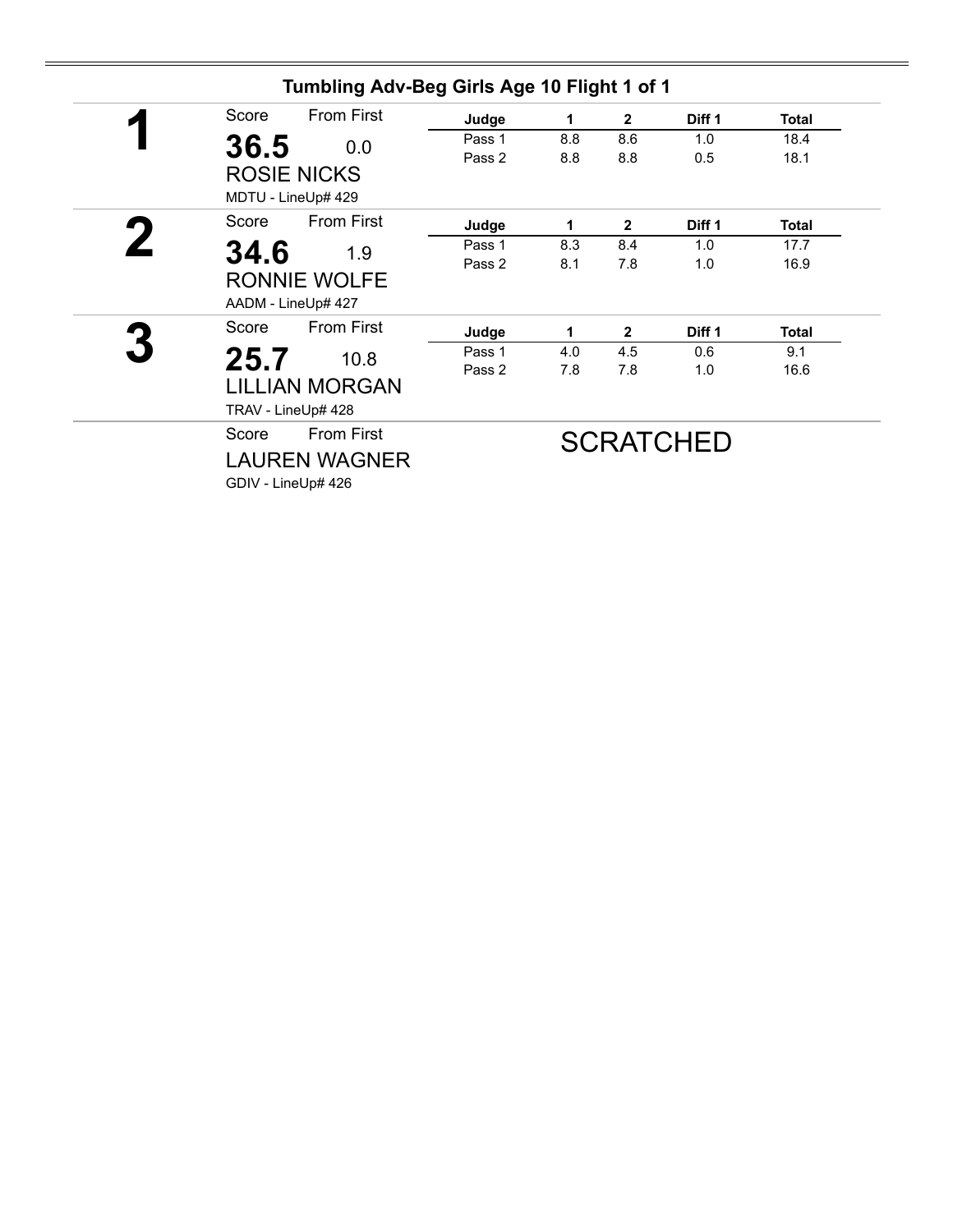| Tumbling Adv-Beg Girls Age 11 Flight 1 of 1                               |                  |              |                         |                   |              |
|---------------------------------------------------------------------------|------------------|--------------|-------------------------|-------------------|--------------|
| <b>From First</b><br>Score                                                | Judge            | 1            | $\overline{\mathbf{2}}$ | Diff <sub>1</sub> | <b>Total</b> |
| 36.8<br>0.0<br><b>CHARLI WHITE</b>                                        | Pass 1<br>Pass 2 | 8.5<br>8.7   | 8.7<br>8.9              | 1.0<br>1.0        | 18.2<br>18.6 |
| AADM - LineUp# 442                                                        |                  |              |                         |                   |              |
| <b>From First</b><br>Score                                                | Judge            | $\mathbf{1}$ | $\mathbf 2$             | Diff 1            | <b>Total</b> |
| 34.7<br>2.1<br><b>HADLEIGH</b><br><b>ATCHLEY</b>                          | Pass 1<br>Pass 2 | 8.1<br>8.5   | 8.4<br>8.1              | 1.0<br>0.6        | 17.5<br>17.2 |
| YTOR - LineUp# 443                                                        |                  |              |                         |                   |              |
| <b>From First</b><br>Score                                                | Judge            | 1            | $\mathbf{2}$            | Diff 1            | <b>Total</b> |
| 31.9<br>4.9<br><b>AUBREE PERKINS</b><br>T-UL - LineUp# 446                | Pass 1<br>Pass 2 | 8.2<br>7.7   | 8.0<br>7.6              | 0.2<br>0.2        | 16.4<br>15.5 |
| <b>From First</b><br>Score                                                | Judge            | 1            | $\overline{2}$          | Diff 1            | <b>Total</b> |
| 18.0<br>18.8<br><b>MAE RUETER</b><br>FFRC - LineUp# 441                   | Pass 1<br>Pass 2 | 1.1<br>7.7   | 1.2<br>7.8              | 0.0<br>0.2        | 2.3<br>15.7  |
| Score<br><b>From First</b>                                                | Judge            | 1            | $\mathbf{2}$            | Diff <sub>1</sub> | <b>Total</b> |
| 16.3<br>20.5<br><b>MACKENZIE HOTZ</b><br>YSTR - LineUp# 445               | Pass 1<br>Pass 2 | 0.0<br>7.8   | 0.0<br>7.9              | 0.0<br>0.6        | 0.0<br>16.3  |
| <b>From First</b><br>Score<br><b>RILEIGH DAWSON</b><br>FFRC - LineUp# 444 |                  |              |                         | <b>SCRATCHED</b>  |              |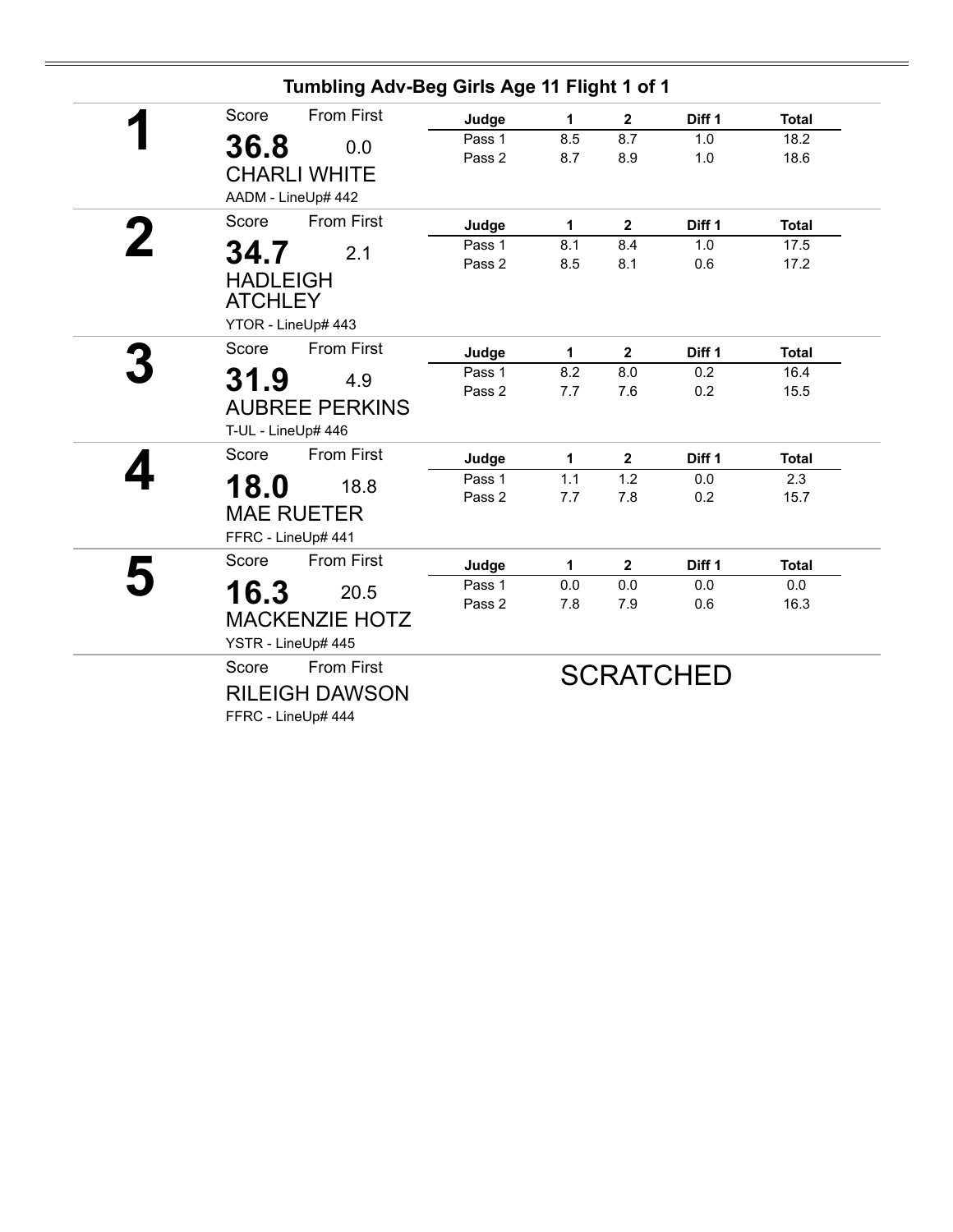| ◸         | <b>From First</b><br>Score                  | Judge  |     | $\mathbf{2}$ | Diff 1 | <b>Total</b> |
|-----------|---------------------------------------------|--------|-----|--------------|--------|--------------|
|           | 37.8<br>0.0                                 | Pass 1 | 8.7 | 8.8          | 1.0    | 18.5         |
|           | <b>MAKENZIE STOLL</b><br>AADM - LineUp# 459 | Pass 2 | 9.1 | 9.2          | 1.0    | 19.3         |
| $\bullet$ | <b>From First</b><br>Score                  | Judge  |     | $\mathbf{2}$ | Diff 1 | <b>Total</b> |
|           | 35.0<br>2.8                                 | Pass 1 | 8.3 | 8.4          | 1.0    | 17.7         |
|           | <b>HAILEY BLANTON</b>                       | Pass 2 | 8.4 | 8.1          | 0.8    | 17.3         |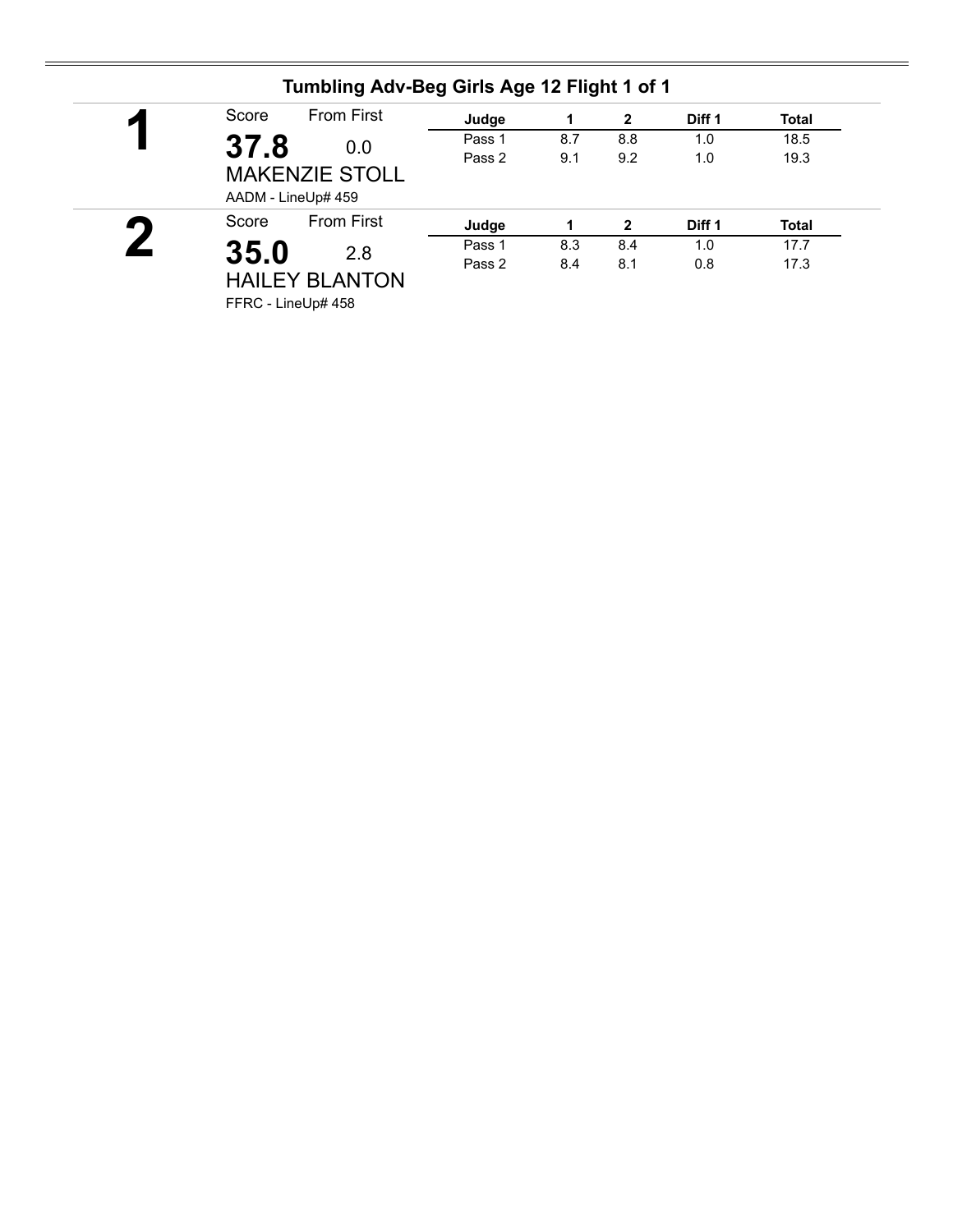| <b>From First</b><br>Score | Judge  |     |     | Diff 1 | <b>Total</b> |  |
|----------------------------|--------|-----|-----|--------|--------------|--|
| 30.5<br>0.0                | Pass 1 | 8.7 | 8.6 | 1.0    | 18.3         |  |
|                            | Pass 2 | 5.8 | 5.6 | 0.8    | 12.2         |  |
| <b>ELLEN BASHAM</b>        |        |     |     |        |              |  |
| ELTW - LineUp# 471         |        |     |     |        |              |  |

### **Tumbling Adv-Beg Girls 13 & over Flight 1 of 1**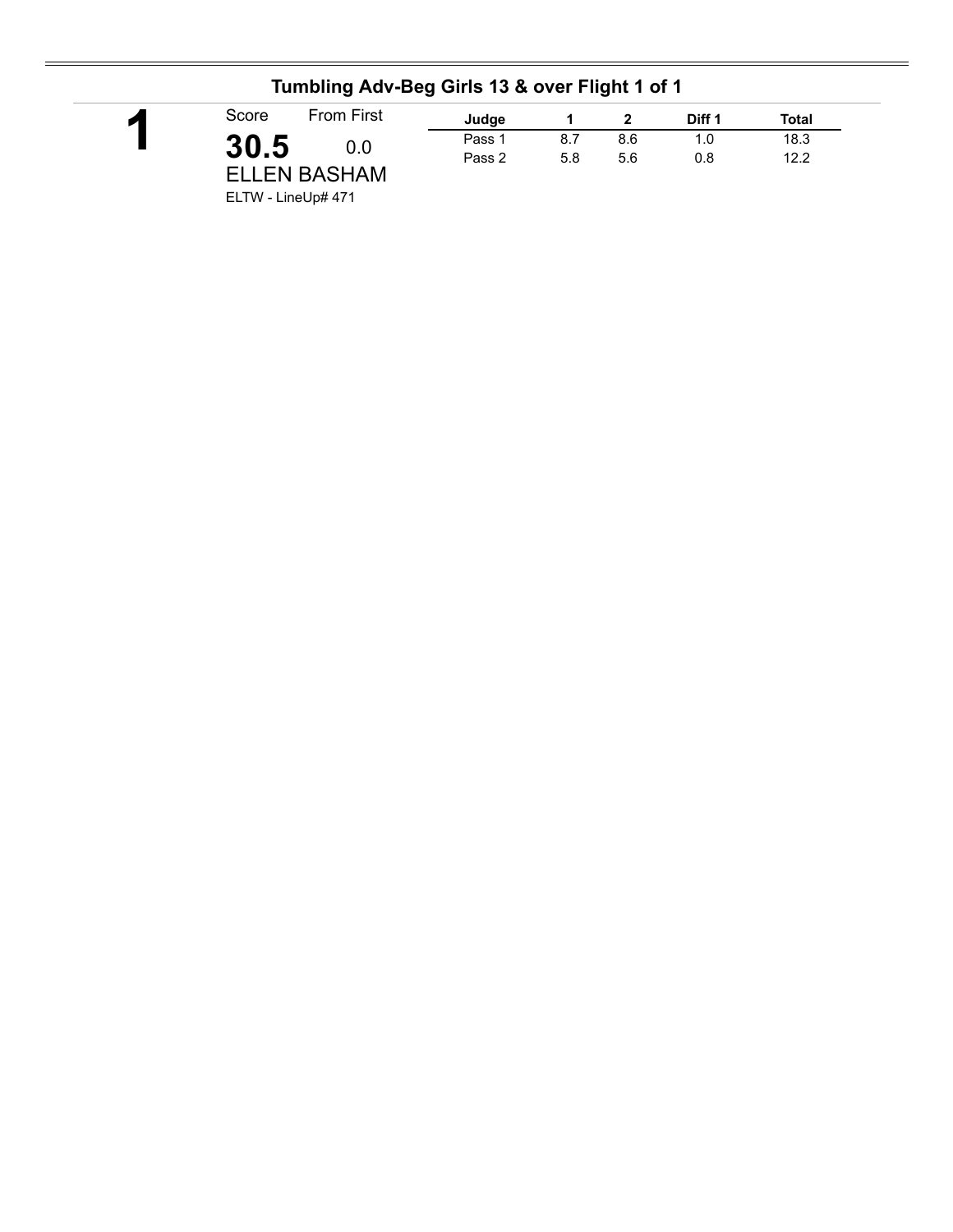| И | Score | <b>From First</b>                         | Judge  | 1   | $\mathbf{2}$ | Diff 1            | <b>Total</b> |
|---|-------|-------------------------------------------|--------|-----|--------------|-------------------|--------------|
|   | 34.9  | 0.0                                       | Pass 1 | 8.4 | 8.4          | 0.2               | 17.0         |
|   |       | <b>CARTER EKENA</b><br>FOND - LineUp# 494 | Pass 2 | 8.8 | 8.9          | 0.2               | 17.9         |
|   | Score | <b>From First</b>                         | Judge  |     | 2            | Diff <sub>1</sub> | <b>Total</b> |
|   | 8.7   | 26.2                                      | Pass 1 | 1.0 | 1.0          | 0.2               | 2.2          |
|   |       | <b>MASON SCOTT</b>                        | Pass 2 | 3.4 | 3.1          | 0.0               | 6.5          |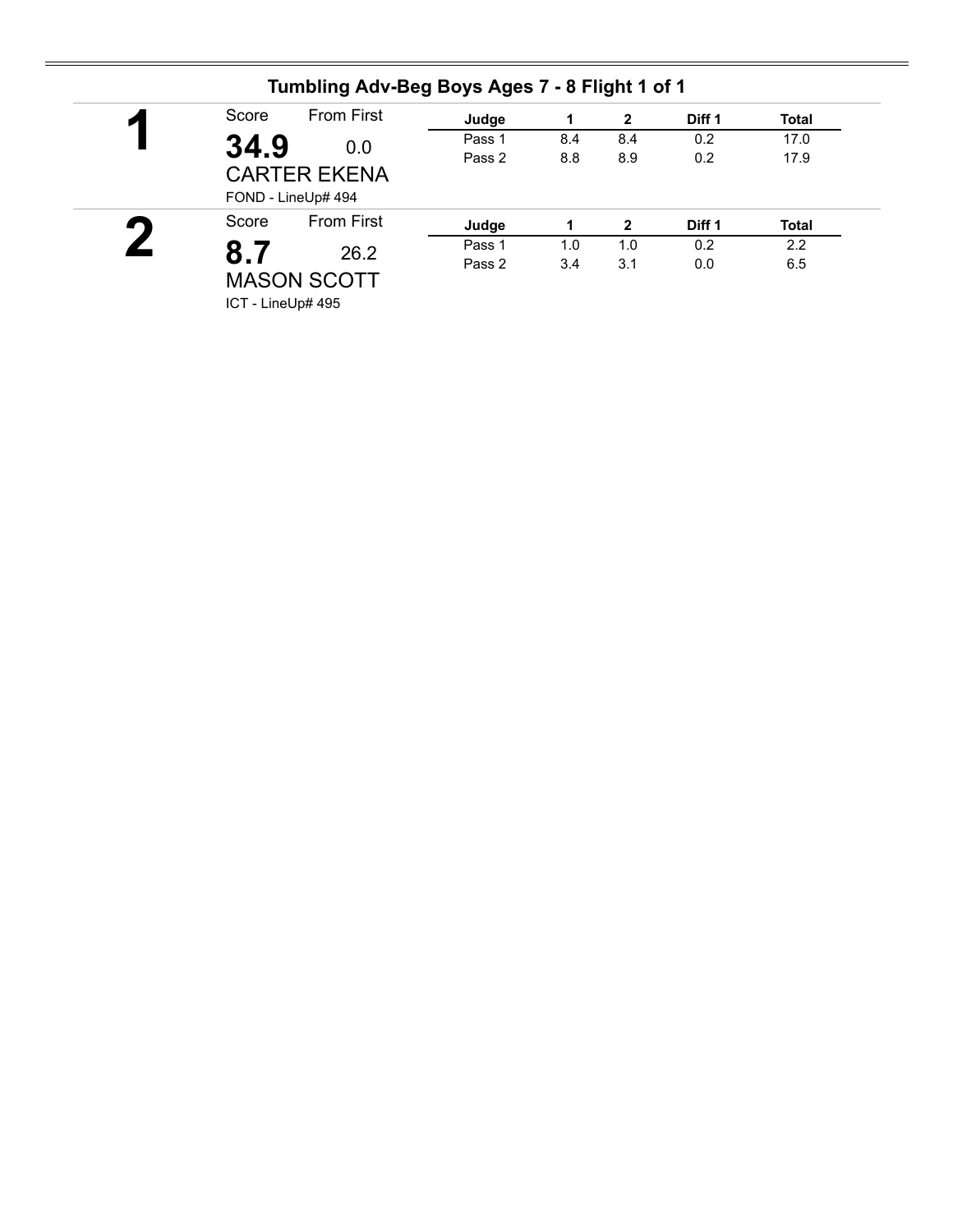|                   |     |        |     |     | Diff 1 | Total |
|-------------------|-----|--------|-----|-----|--------|-------|
| 32.3              | 0.0 | Pass 1 | 7.9 | 7.7 | 0.2    | 15.8  |
| <b>SILAS WIKE</b> |     | Pass 2 | 8.2 | 8.1 | 0.2    | 16.5  |

#### **Tumbling Adv-Beg Boys Ages 9 - 10 Flight 1 of 1**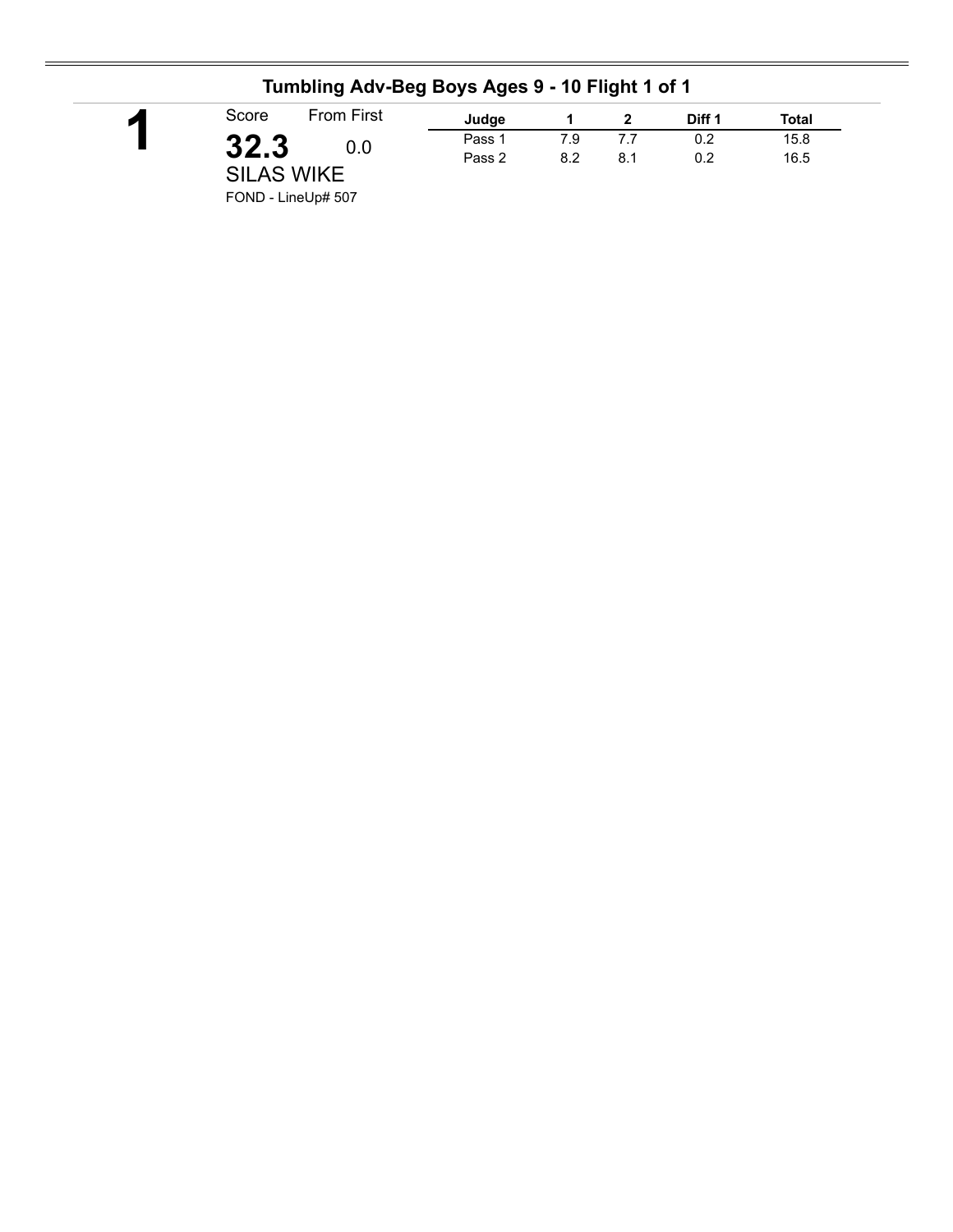|   |                                                    |                   | Tumbling Sub-Nov Girls 6 & under Flight 1 of 1 |            |              |                   |              |
|---|----------------------------------------------------|-------------------|------------------------------------------------|------------|--------------|-------------------|--------------|
|   | Score                                              | <b>From First</b> | Judge                                          | 1          | $\mathbf{2}$ | Diff <sub>1</sub> | <b>Total</b> |
|   | 38.4<br><b>KYLIA</b>                               | 0.0               | Pass 1<br>Pass 2                               | 9.2<br>9.2 | 9.4<br>9.2   | 0.6<br>0.8        | 19.2<br>19.2 |
|   | <b>EDMONSON</b><br>ALLT - LineUp# 545              |                   |                                                |            |              |                   |              |
|   | Score                                              | <b>From First</b> | Judge                                          | 1          | $\mathbf{2}$ | Diff <sub>1</sub> | <b>Total</b> |
| 2 | 26.8<br><b>EMERSYN</b><br><b>SIMPSON</b>           | 11.6              | Pass 1<br>Pass 2                               | 7.0<br>6.0 | 7.0<br>6.0   | 0.4<br>0.4        | 14.4<br>12.4 |
|   | GAR - LineUp# 544                                  |                   |                                                |            |              |                   |              |
|   | Score                                              | <b>From First</b> | Judge                                          | 1          | $\mathbf{2}$ | Diff <sub>1</sub> | <b>Total</b> |
|   | 25.4<br><b>SYDNEY ZAJAC</b><br>K-SP - LineUp# 543  | 13.0              | Pass 1<br>Pass 2                               | 9.0<br>3.3 | 9.0<br>3.3   | 0.6<br>0.2        | 18.6<br>6.8  |
|   | Score                                              | <b>From First</b> | Judge                                          | 1          | $\mathbf{2}$ | Diff 1            | <b>Total</b> |
|   | 25.2<br><b>ALIVIA REEDY</b><br>GAR - LineUp# 542   | 13.2              | Pass 1<br>Pass 2                               | 6.7<br>5.4 | 6.9<br>5.4   | 0.4<br>0.4        | 14.0<br>11.2 |
|   | Score<br><b>GRACIE DUICH</b><br>ALLT - LineUp# 541 | <b>From First</b> |                                                |            |              | <b>SCRATCHED</b>  |              |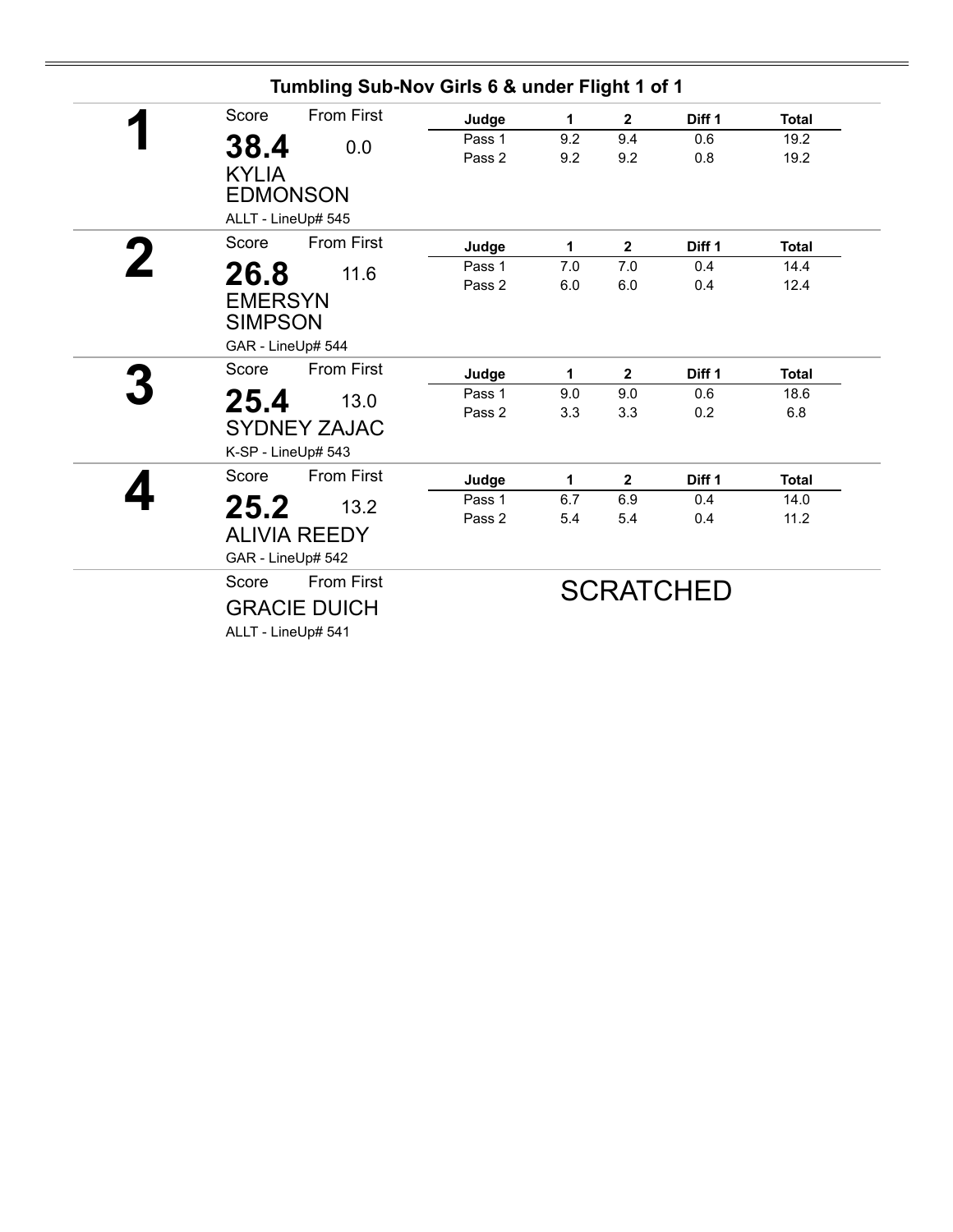| Tumbling Sub-Nov Girls Age 7 Flight 1 of 2 |        |             |                         |        |              |
|--------------------------------------------|--------|-------------|-------------------------|--------|--------------|
| <b>From First</b><br>Score                 | Judge  | $\mathbf 1$ | $\mathbf{2}$            | Diff 1 | <b>Total</b> |
| 37.6<br>0.0                                | Pass 1 | 9.2         | 9.1                     | 0.6    | 18.9         |
|                                            | Pass 2 | 9.0         | 8.9                     | 0.8    | 18.7         |
| <b>EMMA MOUNGER</b>                        |        |             |                         |        |              |
| FLGT - LineUp# 557                         |        |             |                         |        |              |
| <b>From First</b><br>Score                 | Judge  | 1           | $\boldsymbol{2}$        | Diff 1 | <b>Total</b> |
| 36.8<br>0.8                                | Pass 1 | 9.0         | 9.1                     | 0.6    | 18.7         |
|                                            | Pass 2 | 8.6         | 8.7                     | 0.8    | 18.1         |
| <b>MANDALYN NORD</b>                       |        |             |                         |        |              |
| FOND - LineUp# 560                         |        |             |                         |        |              |
| <b>From First</b><br>Score                 | Judge  | $\mathbf 1$ | $\overline{2}$          | Diff 1 | <b>Total</b> |
| 36.1<br>1.5                                | Pass 1 | 8.9         | 9.0                     | 0.6    | 18.5         |
|                                            | Pass 2 | 8.5         | 8.3                     | 0.8    | 17.6         |
| <b>KENZIE MACVEAN</b>                      |        |             |                         |        |              |
| YTOR - LineUp# 556                         |        |             |                         |        |              |
| <b>From First</b><br>Score                 | Judge  | 1           | $\mathbf{2}$            | Diff 1 | <b>Total</b> |
| 32.7<br>4.9                                | Pass 1 | 8.1         | 8.2                     | 0.6    | 16.9         |
|                                            | Pass 2 | 7.4         | 7.6                     | 0.8    | 15.8         |
| <b>CLAIRE LEE</b>                          |        |             |                         |        |              |
| YTOR - LineUp# 558                         |        |             |                         |        |              |
| Score<br><b>From First</b>                 | Judge  | 1           | $\overline{\mathbf{2}}$ | Diff 1 | <b>Total</b> |
| 30.1<br>7.5                                | Pass 1 | 6.9         | 6.8                     | 0.4    | 14.1         |
|                                            | Pass 2 | 7.6         | 7.6                     | 0.8    | 16.0         |
| <b>BROOKLYN</b>                            |        |             |                         |        |              |
| <b>BOONE</b>                               |        |             |                         |        |              |
| ELTW - LineUp# 561                         |        |             |                         |        |              |
| Score<br><b>From First</b>                 | Judge  | 1           | $\mathbf{2}$            | Diff 1 | <b>Total</b> |
| 17.2<br>20.4                               | Pass 1 | 4.7         | 4.8                     | 0.2    | 9.7          |
| <b>MACY</b>                                | Pass 2 | 3.6         | 3.7                     | 0.2    | 7.5          |
|                                            |        |             |                         |        |              |
| <b>NIFFENEGGER</b>                         |        |             |                         |        |              |
| GAR - LineUp# 559                          |        |             |                         |        |              |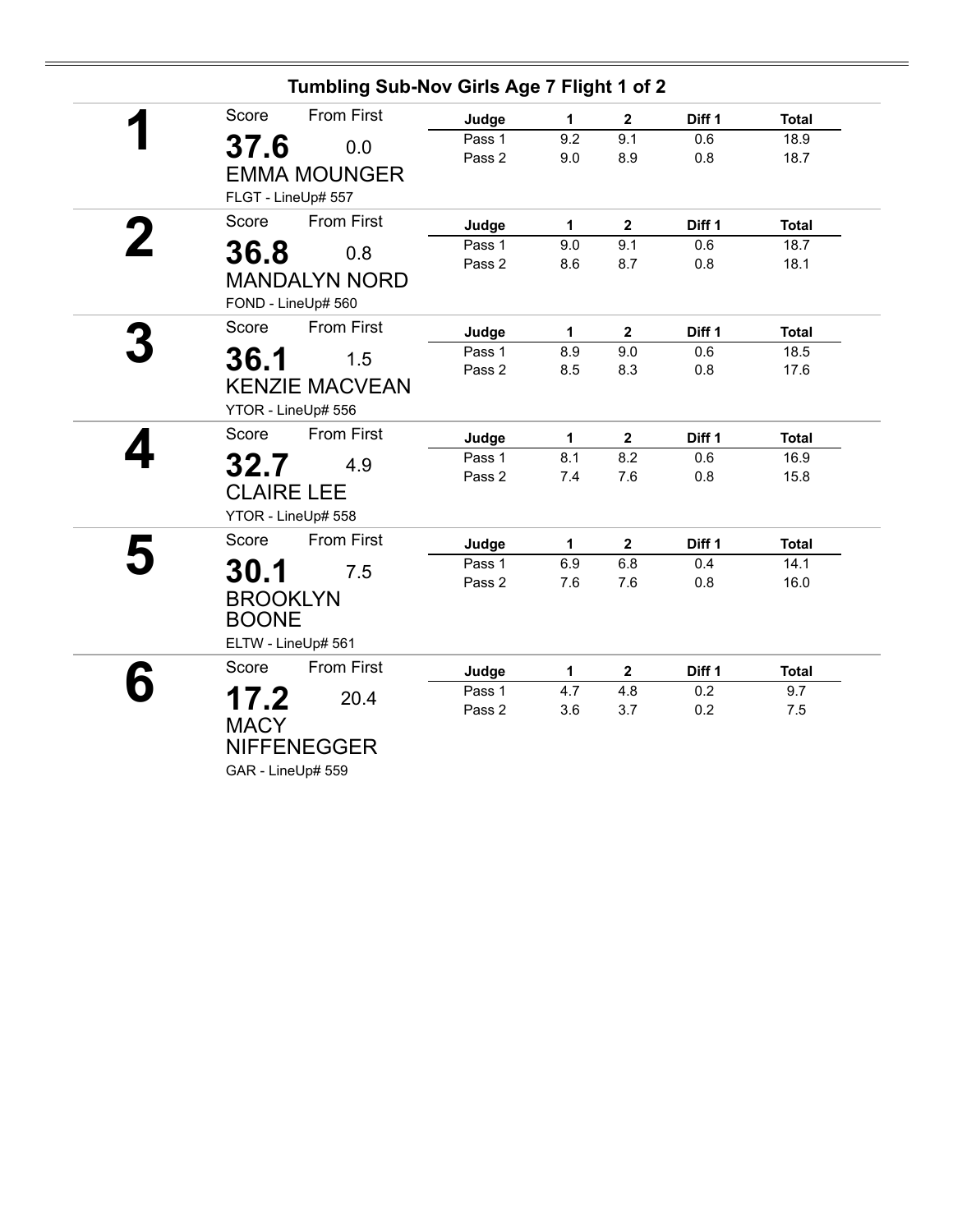|                                           | Tumbling Sub-Nov Girls Age 7 Flight 2 of 2 |                  |              |                  |                   |              |
|-------------------------------------------|--------------------------------------------|------------------|--------------|------------------|-------------------|--------------|
| Score                                     | <b>From First</b>                          | Judge            | 1            | $\mathbf{2}$     | Diff <sub>1</sub> | <b>Total</b> |
| 38.7                                      | 0.0                                        | Pass 1<br>Pass 2 | 9.4<br>9.3   | 9.4<br>9.2       | 0.6<br>0.8        | 19.4<br>19.3 |
|                                           | <b>AURIE MAXISON</b><br>FOND - LineUp# 564 |                  |              |                  |                   |              |
| Score                                     | <b>From First</b>                          | Judge            | $\mathbf{1}$ | $\mathbf{2}$     | Diff <sub>1</sub> | <b>Total</b> |
| 38.5                                      | 0.2<br><b>ISABEL JACKSON</b>               | Pass 1<br>Pass 2 | 9.4<br>9.1   | 9.4<br>9.2       | 0.6<br>0.8        | 19.4<br>19.1 |
|                                           | ALLT - LineUp# 562                         |                  |              |                  |                   |              |
| Score                                     | <b>From First</b>                          | Judge            | 1            | $\mathbf{2}$     | Diff 1            | <b>Total</b> |
| 34.7                                      | 4.0                                        | Pass 1           | 8.9          | 8.9              | 0.6               | 18.4         |
|                                           | <b>MYKA ROBERTS</b><br>FOND - LineUp# 566  | Pass 2           | 7.8          | 7.7              | 0.8               | 16.3         |
| Score                                     | <b>From First</b>                          | Judge            | 1            | $\mathbf{2}$     | Diff 1            | <b>Total</b> |
| 29.9<br><b>HENLEY</b><br><b>CLARKEN</b>   | 8.8<br>XTRE - LineUp# 563                  | Pass 1<br>Pass 2 | 8.6<br>5.9   | 8.3<br>5.9       | 0.6<br>0.6        | 17.5<br>12.4 |
| Score                                     | <b>From First</b>                          | Judge            | 1            | $\boldsymbol{2}$ | Diff 1            | <b>Total</b> |
| 28.7<br><b>EMMI DAY-</b><br><b>KENNEY</b> | 10.0                                       | Pass 1<br>Pass 2 | 7.8<br>5.8   | 7.9<br>5.8       | 0.6<br>0.8        | 16.3<br>12.4 |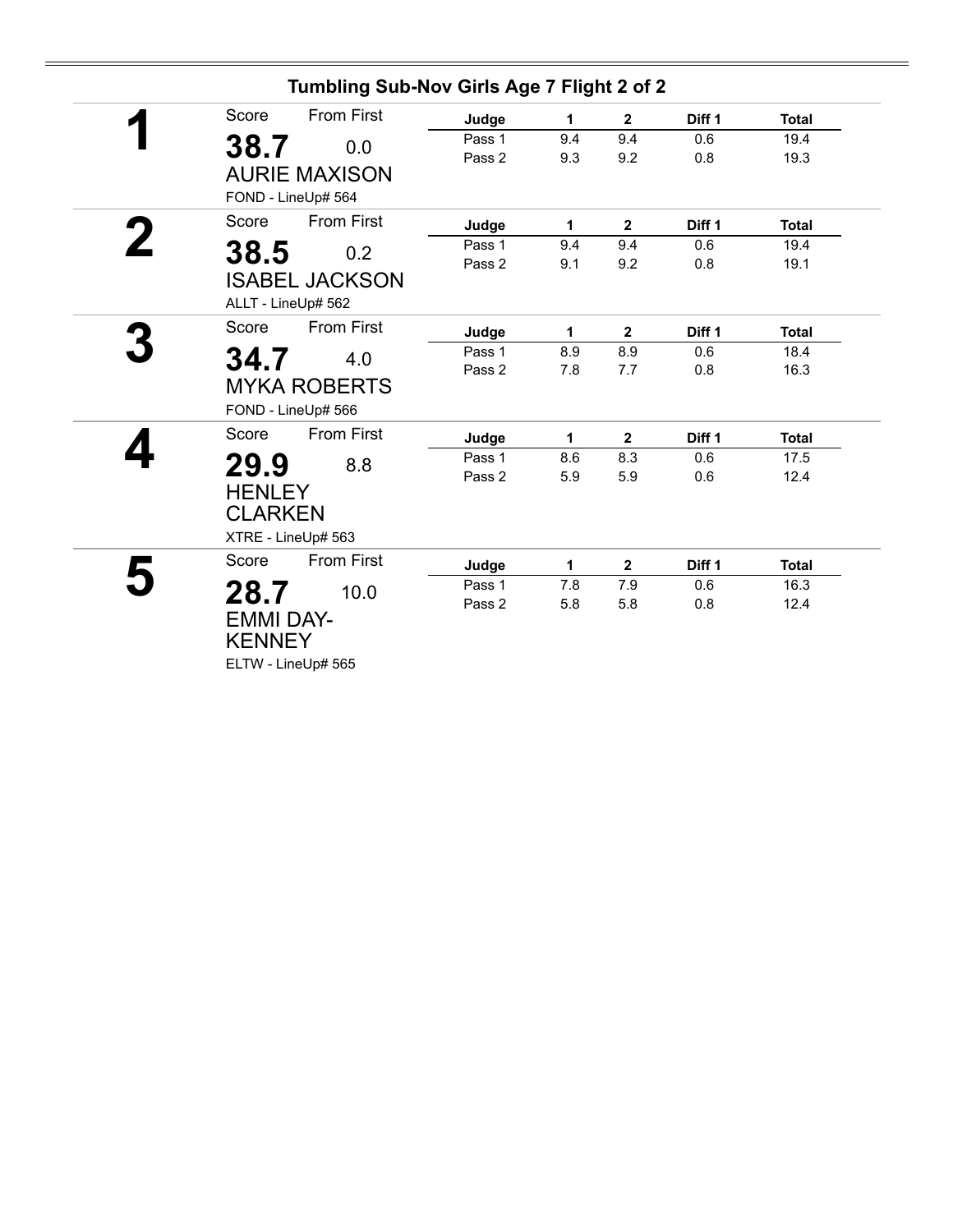| Score              | <b>From First</b>    |                  |              |                    |                   |                      |
|--------------------|----------------------|------------------|--------------|--------------------|-------------------|----------------------|
|                    |                      | Judge            | 1            | $\mathbf 2$        | Diff <sub>1</sub> | <b>Total</b>         |
| 38.5               | 0.0                  | Pass 1           | 9.3          | 9.3                | 0.6               | 19.2                 |
| <b>ANNABELLE</b>   |                      | Pass 2           | 9.2          | 9.3                | 0.8               | 19.3                 |
| <b>HAIDUKE</b>     |                      |                  |              |                    |                   |                      |
| EVOL - LineUp# 582 |                      |                  |              |                    |                   |                      |
| Score              | <b>From First</b>    | Judge            | $\mathbf{1}$ | $\mathbf{2}$       | Diff 1            | <b>Total</b>         |
|                    |                      | Pass 1           | 9.3          | 9.4                | 0.6               | 19.3                 |
| 37.9               | 0.6                  | Pass 2           | 8.9          | 8.9                | 0.8               | 18.6                 |
|                    | <b>AVERY SIMPSON</b> |                  |              |                    |                   |                      |
| GAR - LineUp# 581  |                      |                  |              |                    |                   |                      |
| Score              | <b>From First</b>    | Judge            | 1            | $\mathbf 2$        | Diff 1            | <b>Total</b>         |
| 35.8               | 2.7                  | Pass 1           | 8.9          | 9.0                | 0.6               | 18.5                 |
|                    | <b>ALICE TALLMAN</b> | Pass 2           | 8.3          | 8.2                | 0.8               | 17.3                 |
| K-SP - LineUp# 580 |                      |                  |              |                    |                   |                      |
| Score              | From First           | Judge            | 1            | $\overline{2}$     | Diff 1            | <b>Total</b>         |
|                    |                      | Pass 1           | 8.5          | 8.6                | 0.6               | $\overline{17.7}$    |
| 34.4               | 4.1                  | Pass 2           | 7.9          | 8.0                | 0.8               | 16.7                 |
|                    | <b>CAIDYNCE HAM</b>  |                  |              |                    |                   |                      |
| AADM - LineUp# 583 |                      |                  |              |                    |                   |                      |
| Score              | <b>From First</b>    | Judge            | $\mathbf{1}$ | $\mathbf{2}$       | Diff 1            | <b>Total</b>         |
| 32.3               | 6.2                  | Pass 1           | 7.7          | 8.0                | 0.6               | 16.3                 |
|                    | <b>ZAIDA BONILLA</b> | Pass 2           | 7.6          | 7.6                | 0.8               | 16.0                 |
| ELTW - LineUp# 577 |                      |                  |              |                    |                   |                      |
| Score              | From First           |                  |              |                    |                   |                      |
|                    |                      | Judge<br>Pass 1  | 1<br>8.7     | $\mathbf 2$<br>8.7 | Diff 1<br>0.6     | <b>Total</b><br>18.0 |
| <b>30.2</b>        | 8.3                  | Pass 2           | 5.9          | 5.9                | 0.4               | 12.2                 |
|                    | <b>KENNEDY KANE</b>  |                  |              |                    |                   |                      |
| YTOR - LineUp# 579 |                      |                  |              |                    |                   |                      |
| Score              | From First           | Judge            | 1            | $\mathbf 2$        | Diff 1            | <b>Total</b>         |
| 30.1               | 8.4                  | Pass 1           | 8.0          | 7.9                | 0.6               | 16.5                 |
|                    |                      | Pass 2           | 6.5          | 6.5                | 0.6               | 13.6                 |
| <b>AUTUMN</b>      |                      |                  |              |                    |                   |                      |
| <b>SEVERSON</b>    |                      |                  |              |                    |                   |                      |
| GAR - LineUp# 578  |                      |                  |              |                    |                   |                      |
| Score              | From First           | Judge            | 1            | $\mathbf 2$        | Diff 1            | <b>Total</b>         |
| 28.0               | 10.5                 | Pass 1<br>Pass 2 | 7.9<br>5.6   | 7.8<br>5.7         | 0.6               | 16.3<br>11.7         |
| <b>ASHTON</b>      |                      |                  |              |                    | 0.4               |                      |
| <b>STEVENSON</b>   |                      |                  |              |                    |                   |                      |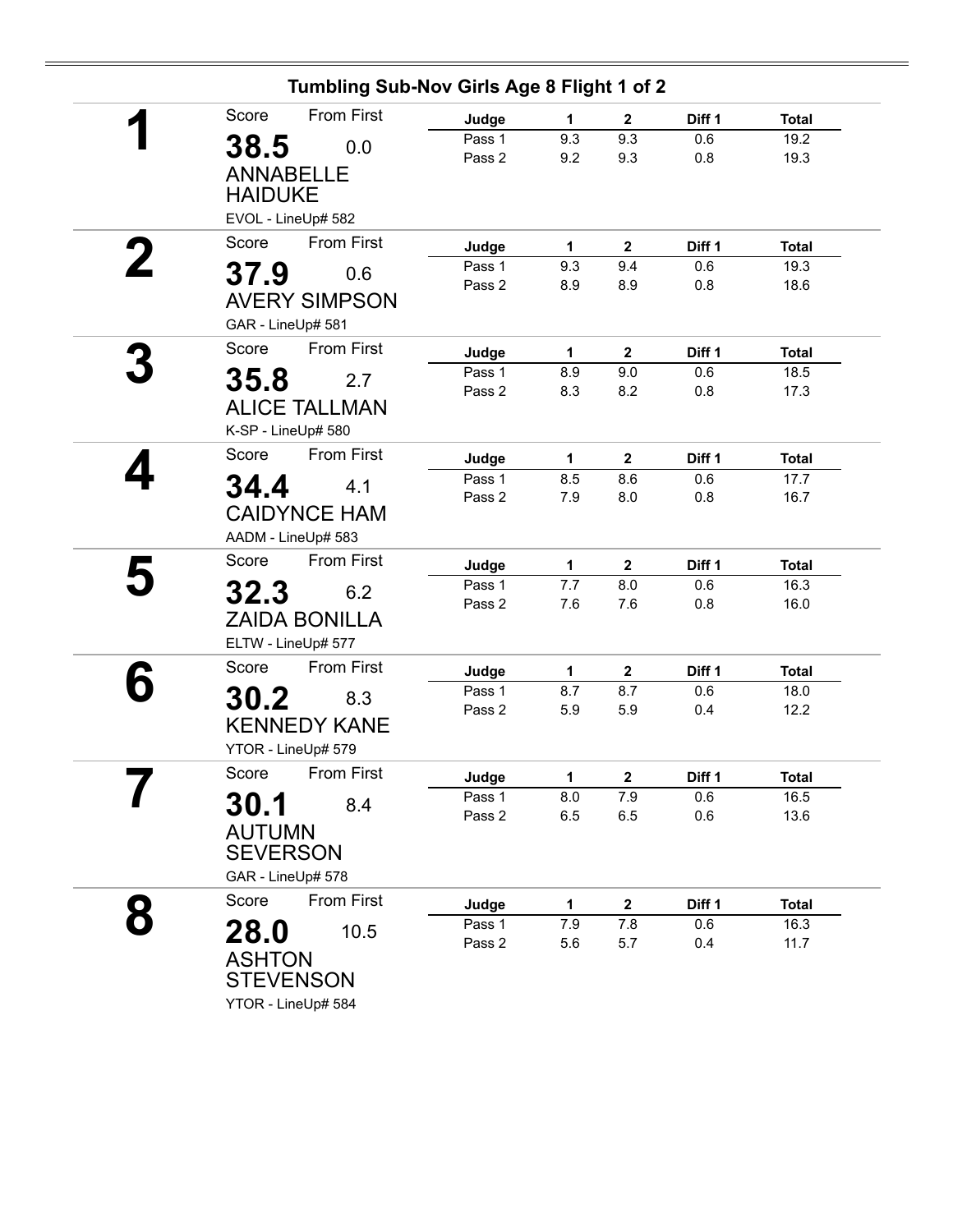| Tumbling Sub-Nov Girls Age 8 Flight 2 of 2 |                 |                     |                    |                   |                      |  |  |  |  |
|--------------------------------------------|-----------------|---------------------|--------------------|-------------------|----------------------|--|--|--|--|
| <b>From First</b><br>Score                 | Judge           | 1                   | $\mathbf 2$        | Diff <sub>1</sub> | <b>Total</b>         |  |  |  |  |
| 38.4<br>0.0                                | Pass 1          | 9.5                 | 9.3                | 0.6               | 19.4                 |  |  |  |  |
| <b>ARIAH NAVICKIS</b>                      | Pass 2          | 9.2                 | 9.0                | 0.8               | 19.0                 |  |  |  |  |
| GAR - LineUp# 599                          |                 |                     |                    |                   |                      |  |  |  |  |
| <b>From First</b><br>Score                 |                 |                     |                    |                   |                      |  |  |  |  |
|                                            | Judge<br>Pass 1 | 1<br>9.1            | $\boldsymbol{2}$   | Diff 1<br>0.6     | <b>Total</b><br>18.7 |  |  |  |  |
| 37.4<br>1.0                                | Pass 2          | 9.0                 | 9.0<br>8.9         | 0.8               | 18.7                 |  |  |  |  |
| <b>QUINN LUNDEEN</b>                       |                 |                     |                    |                   |                      |  |  |  |  |
| GAR - LineUp# 598                          |                 |                     |                    |                   |                      |  |  |  |  |
| From First<br>Score                        | Judge           | 1                   | $\mathbf 2$        | Diff 1            | <b>Total</b>         |  |  |  |  |
| 37.2<br>1.2                                | Pass 1          | 8.8                 | 9.0                | 0.6               | 18.4                 |  |  |  |  |
| <b>KYLEE LOSCO</b>                         | Pass 2          | 9.0                 | 9.0                | 0.8               | 18.8                 |  |  |  |  |
| P-AT - LineUp# 596                         |                 |                     |                    |                   |                      |  |  |  |  |
| <b>From First</b><br>Score                 |                 |                     |                    |                   |                      |  |  |  |  |
|                                            | Judge<br>Pass 1 | $\mathbf{1}$<br>9.0 | $\mathbf 2$<br>9.0 | Diff 1<br>0.6     | <b>Total</b><br>18.6 |  |  |  |  |
| 37.0<br>1.4                                | Pass 2          | 8.8                 | 8.8                | 0.8               | 18.4                 |  |  |  |  |
| <b>LYDIA OLIVER</b>                        |                 |                     |                    |                   |                      |  |  |  |  |
| GAR - LineUp# 602                          |                 |                     |                    |                   |                      |  |  |  |  |
| Score<br><b>From First</b>                 | Judge           | 1                   | $\mathbf 2$        | Diff 1            | <b>Total</b>         |  |  |  |  |
| 35.9<br>2.5                                | Pass 1          | 8.9                 | 8.8                | 0.6               | 18.3                 |  |  |  |  |
| <b>HANNAH EID</b>                          | Pass 2          | 8.5                 | 8.3                | 0.8               | 17.6                 |  |  |  |  |
| T-UL - LineUp# 600                         |                 |                     |                    |                   |                      |  |  |  |  |
| From First<br>Score                        | Judge           | 1                   | $\mathbf{2}$       | Diff 1            | <b>Total</b>         |  |  |  |  |
|                                            | Pass 1          | 8.7                 | 8.9                | 0.6               | 18.2                 |  |  |  |  |
| 35.6<br>2.8                                | Pass 2          | 8.3                 | 8.3                | 0.8               | 17.4                 |  |  |  |  |
| <b>HADLEY</b>                              |                 |                     |                    |                   |                      |  |  |  |  |
| <b>ESKRIDGE</b>                            |                 |                     |                    |                   |                      |  |  |  |  |
| YTOR - LineUp# 597                         |                 |                     |                    |                   |                      |  |  |  |  |
| Score From First                           |                 |                     |                    | <b>SCRATCHED</b>  |                      |  |  |  |  |
| <b>KAILEY PERGLER</b>                      |                 |                     |                    |                   |                      |  |  |  |  |
| FOND - LineUp# 595                         |                 |                     |                    |                   |                      |  |  |  |  |
| <b>From First</b><br>Score                 |                 |                     |                    | <b>SCRATCHED</b>  |                      |  |  |  |  |
| <b>AZEYLEAH</b>                            |                 |                     |                    |                   |                      |  |  |  |  |
| <b>WRIGHT</b>                              |                 |                     |                    |                   |                      |  |  |  |  |
| TTCA - LineUp# 601                         |                 |                     |                    |                   |                      |  |  |  |  |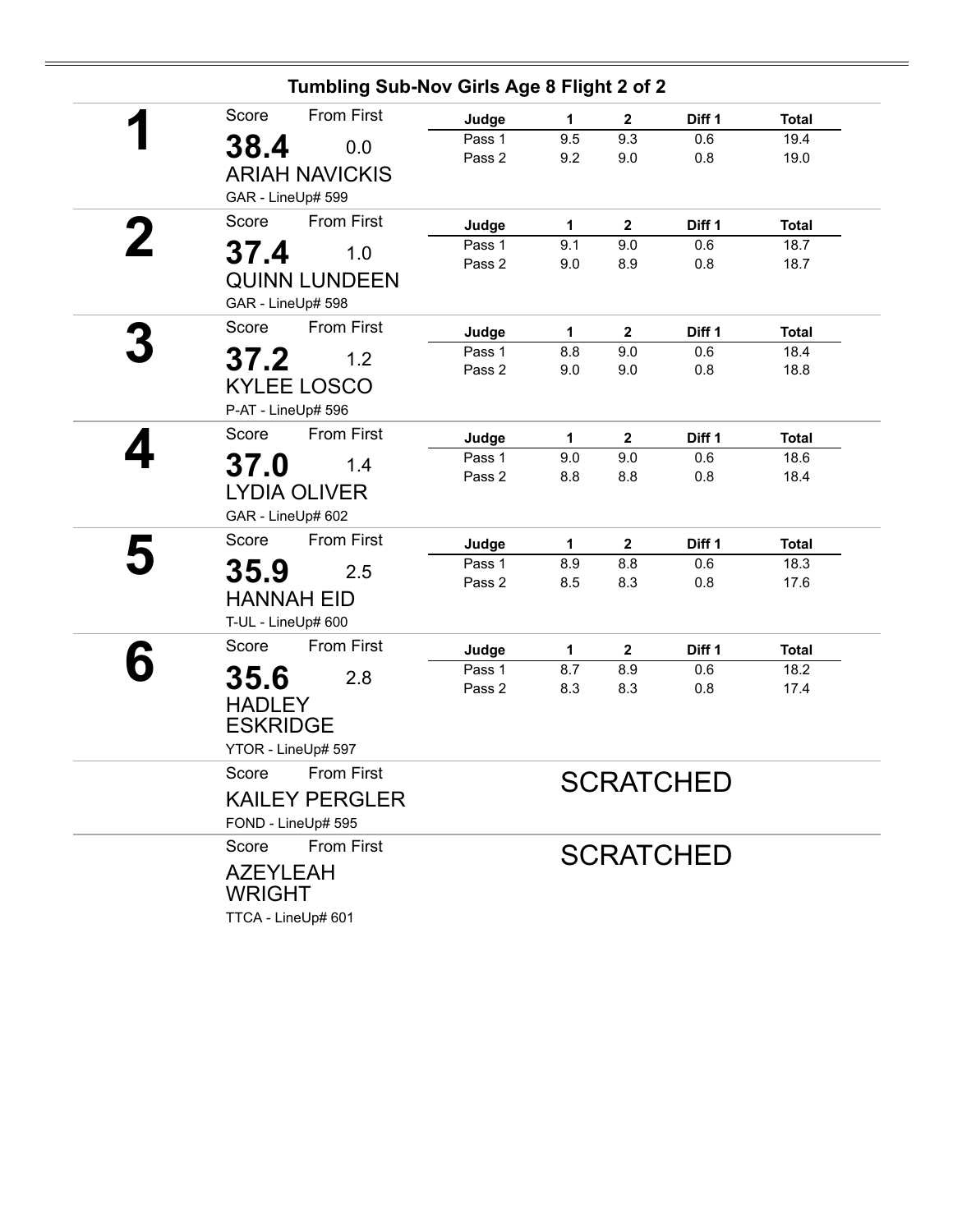| Tumbling Sub-Nov Girls Age 9 Flight 1 of 3                           |                           |                 |                            |                      |                              |
|----------------------------------------------------------------------|---------------------------|-----------------|----------------------------|----------------------|------------------------------|
| <b>From First</b><br>Score                                           | Judge                     | 1               | $\mathbf{2}$               | Diff 1               | <b>Total</b>                 |
| 38.2<br>0.0<br><b>KYANNA</b><br><b>ROBINSON</b>                      | Pass 1<br>Pass 2          | 9.4<br>9.1      | 9.3<br>9.0                 | 0.6<br>0.8           | 19.3<br>18.9                 |
| WTA - LineUp# 617                                                    |                           |                 |                            |                      |                              |
| Score<br><b>From First</b>                                           | Judge                     | $\mathbf{1}$    | $\mathbf{2}$               | Diff 1               | <b>Total</b>                 |
| 37.9<br>0.3<br><b>KENDALL</b><br><b>MOEHLING</b>                     | Pass 1<br>Pass 2          | 9.2<br>9.0      | 9.1<br>9.2                 | 0.6<br>0.8           | 18.9<br>19.0                 |
| WTA - LineUp# 615                                                    |                           |                 |                            |                      |                              |
| Score<br><b>From First</b><br>37.9<br>0.3<br>LILLEE                  | Judge<br>Pass 1<br>Pass 2 | 1<br>9.1<br>9.2 | $\mathbf{2}$<br>9.0<br>9.2 | Diff 1<br>0.6<br>0.8 | <b>Total</b><br>18.7<br>19.2 |
| <b>MONTERASTELLI</b><br>IVTT - LineUp# 616                           |                           |                 |                            |                      |                              |
| <b>From First</b><br>Score                                           | Judge                     | $\mathbf{1}$    | $\mathbf{2}$               | Diff 1               | <b>Total</b>                 |
| 36.5<br>1.7<br><b>SHELBY HOLDER</b><br>YTOR - LineUp# 619            | Pass 1<br>Pass 2          | 9.1<br>8.7      | 8.9<br>8.4                 | 0.6<br>0.8           | 18.6<br>17.9                 |
| From First<br>Score                                                  | Judge                     | 1               | $\mathbf{2}$               | Diff 1               | <b>Total</b>                 |
| 35.3<br>2.9<br><b>SASHA</b><br><b>MCCURLEY</b><br>FFRC - LineUp# 621 | Pass 1<br>Pass 2          | 8.9<br>8.2      | 8.8<br>8.0                 | 0.6<br>0.8           | 18.3<br>17.0                 |
| <b>From First</b><br>Score                                           | Judge                     | 1               | $\boldsymbol{2}$           | Diff 1               | <b>Total</b>                 |
| 34.7<br>3.5<br><b>KAYLA WHITE</b><br>FOXV - LineUp# 614              | Pass 1<br>Pass 2          | 9.0<br>7.5      | 9.0<br>7.8                 | 0.6<br>0.8           | 18.6<br>16.1                 |
| Score<br>From First                                                  | Judge                     | 1.              | $\mathbf{2}$               | Diff 1               | <b>Total</b>                 |
| 34.6<br>3.6<br><b>ELEANOR PRICE</b><br>FOND - LineUp# 622            | Pass 1<br>Pass 2          | 8.8<br>7.7      | 8.9<br>7.8                 | 0.6<br>0.8           | 18.3<br>16.3                 |
| <b>From First</b><br>Score                                           | Judge                     | $\mathbf{1}$    | $\mathbf{2}$               | Diff 1               | <b>Total</b>                 |
| 16.3<br>21.9<br><b>MIA INGALLS</b><br>AADM - LineUp# 618             | Pass 1<br>Pass 2          | 4.6<br>3.6      | 4.6<br>3.5                 | 0.0<br>0.0           | 9.2<br>7.1                   |
| Score<br>From First<br><b>KAYDENCE LEHR</b><br>EVOL - LineUp# 620    |                           |                 |                            | <b>SCRATCHED</b>     |                              |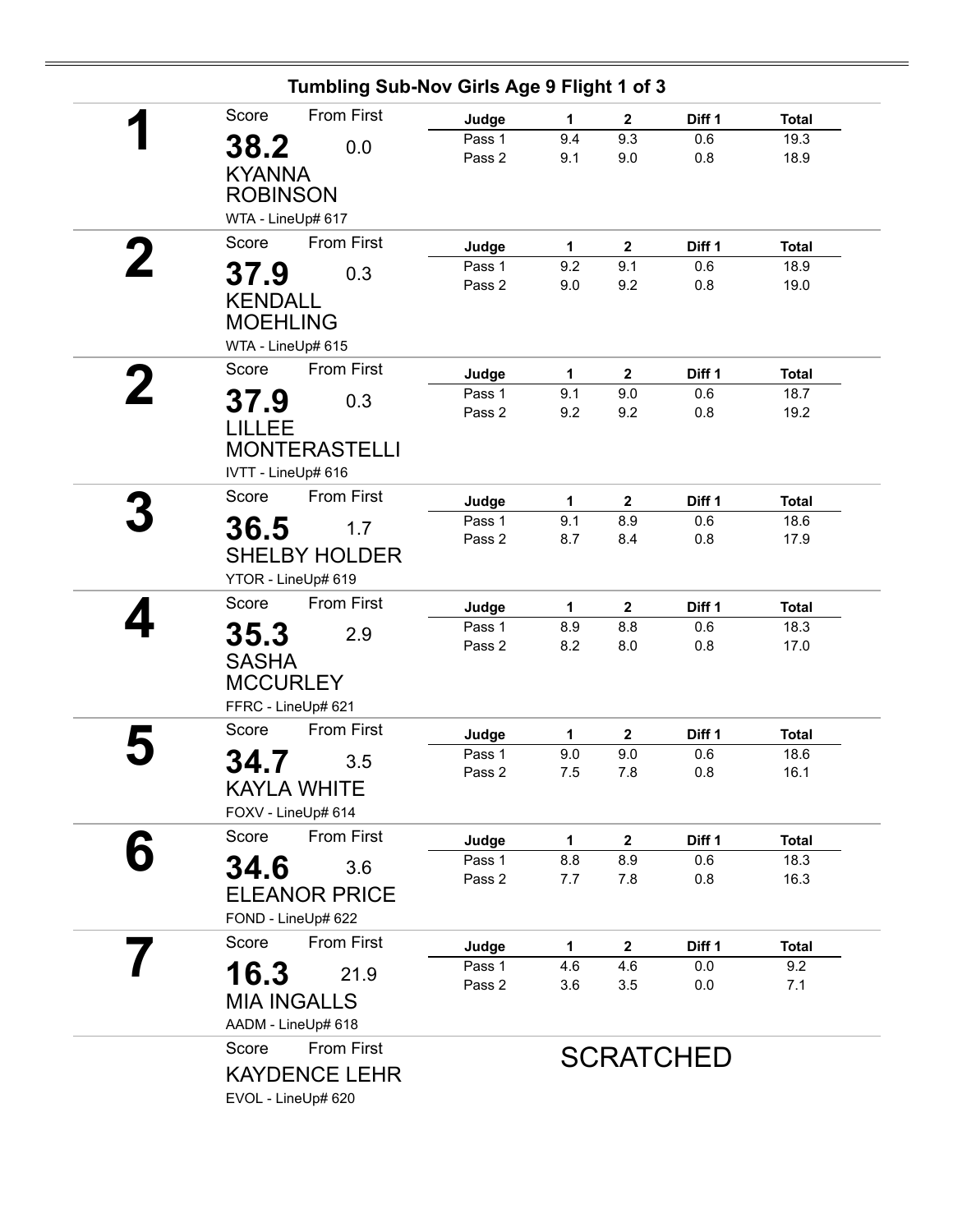Score From First ANNA PARTINGTON GDIV - LineUp# 613

## **SCRATCHED**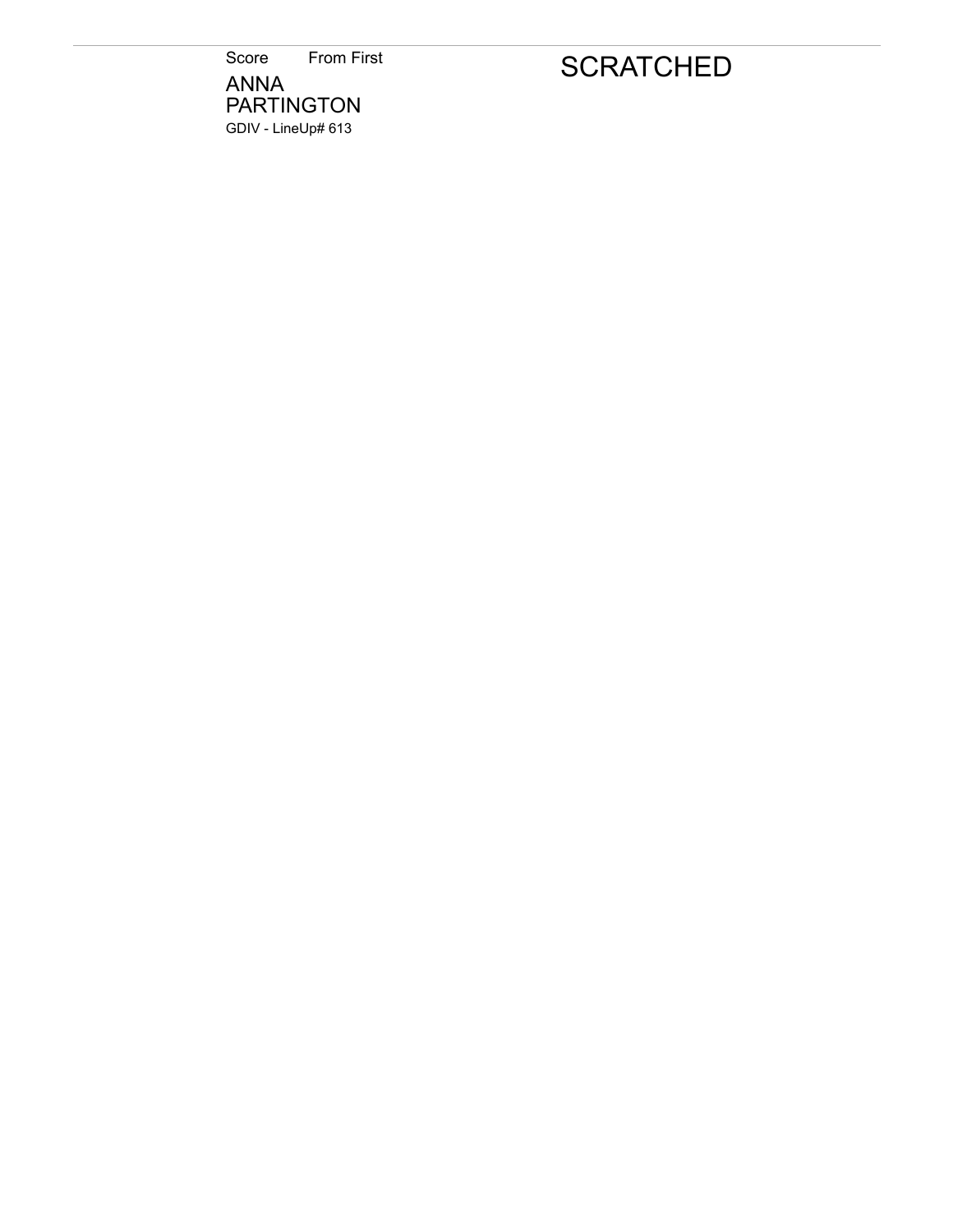|   | Tumbling Sub-Nov Girls Age 9 Flight 2 of 3                                 |                           |                            |                            |                      |                              |
|---|----------------------------------------------------------------------------|---------------------------|----------------------------|----------------------------|----------------------|------------------------------|
|   | <b>From First</b><br>Score                                                 | Judge                     | $\mathbf{1}$               | $\mathbf{2}$               | Diff 1               | <b>Total</b>                 |
|   | 37.7<br>0.0<br><b>GRACEANN</b><br><b>HAMMER</b>                            | Pass 1<br>Pass 2          | 9.2<br>8.8                 | 9.3<br>9.0                 | 0.6<br>0.8           | 19.1<br>18.6                 |
|   | GAR - LineUp# 640<br>Score<br><b>From First</b>                            |                           |                            |                            |                      |                              |
| 2 | 37.6<br>0.1<br><b>LILLIAN HASTY</b><br>FOND - LineUp# 634                  | Judge<br>Pass 1<br>Pass 2 | $\mathbf{1}$<br>9.3<br>8.9 | $\mathbf{2}$<br>9.2<br>8.8 | Diff 1<br>0.6<br>0.8 | <b>Total</b><br>19.1<br>18.5 |
|   | <b>From First</b><br>Score                                                 | Judge                     | $\mathbf{1}$               | $\mathbf 2$                | Diff 1               | <b>Total</b>                 |
|   | 37.1<br>0.6<br><b>BRYLIE</b><br><b>BUESCHER</b><br>FOND - LineUp# 637      | Pass 1<br>Pass 2          | 9.0<br>8.6                 | 9.3<br>8.8                 | 0.6<br>0.8           | 18.9<br>18.2                 |
|   | From First<br>Score                                                        | Judge                     | 1                          | $\mathbf{2}$               | Diff 1               | <b>Total</b>                 |
|   | 37.1<br>0.6<br><b>MADALYN</b><br><b>MEYERS</b>                             | Pass 1<br>Pass 2          | 9.1<br>8.7                 | 9.1<br>8.8                 | 0.6<br>0.8           | 18.8<br>18.3                 |
|   | T-UL - LineUp# 638<br>Score                                                |                           |                            |                            |                      |                              |
|   | From First<br>36.9<br>0.8<br><b>ELLISSA ROCHE</b><br>GAR - LineUp# 635     | Judge<br>Pass 1<br>Pass 2 | 1<br>9.0<br>8.9            | $\mathbf 2$<br>8.8<br>8.8  | Diff 1<br>0.6<br>0.8 | <b>Total</b><br>18.4<br>18.5 |
|   | Score<br><b>From First</b>                                                 | Judge                     | $\mathbf{1}$               | $\mathbf{2}$               | Diff 1               | <b>Total</b>                 |
|   | 36.4<br>1.3<br><b>LILLIAN</b><br><b>VANDERZANDEN</b><br>P-AT - LineUp# 633 | Pass 1<br>Pass 2          | 9.0<br>8.6                 | 9.0<br>8.4                 | 0.6<br>0.8           | 18.6<br>17.8                 |
|   | From First<br>Score                                                        | Judge                     | 1                          | $\mathbf 2$                | Diff <sub>1</sub>    | <b>Total</b>                 |
|   | 35.9<br>1.8<br><b>LILLIAN GOURLEY</b><br>FFRC - LineUp# 636                | Pass 1<br>Pass 2          | 8.9<br>8.0                 | 8.8<br>8.8                 | 0.6<br>0.8           | 18.3<br>17.6                 |
|   | <b>From First</b><br>Score                                                 | Judge                     | 1                          | $\mathbf{2}$               | Diff 1               | <b>Total</b>                 |
|   | 35.1<br>2.6<br><b>EMMA</b><br><b>WISSINGER</b><br>ALLT - LineUp# 641       | Pass 1<br>Pass 2          | 8.4<br>8.5                 | 8.6<br>8.2                 | 0.6<br>0.8           | 17.6<br>17.5                 |
|   | From First<br>Score<br><b>SUTTYN BIGHAM</b><br>TTCA - LineUp# 639          |                           |                            |                            | <b>SCRATCHED</b>     |                              |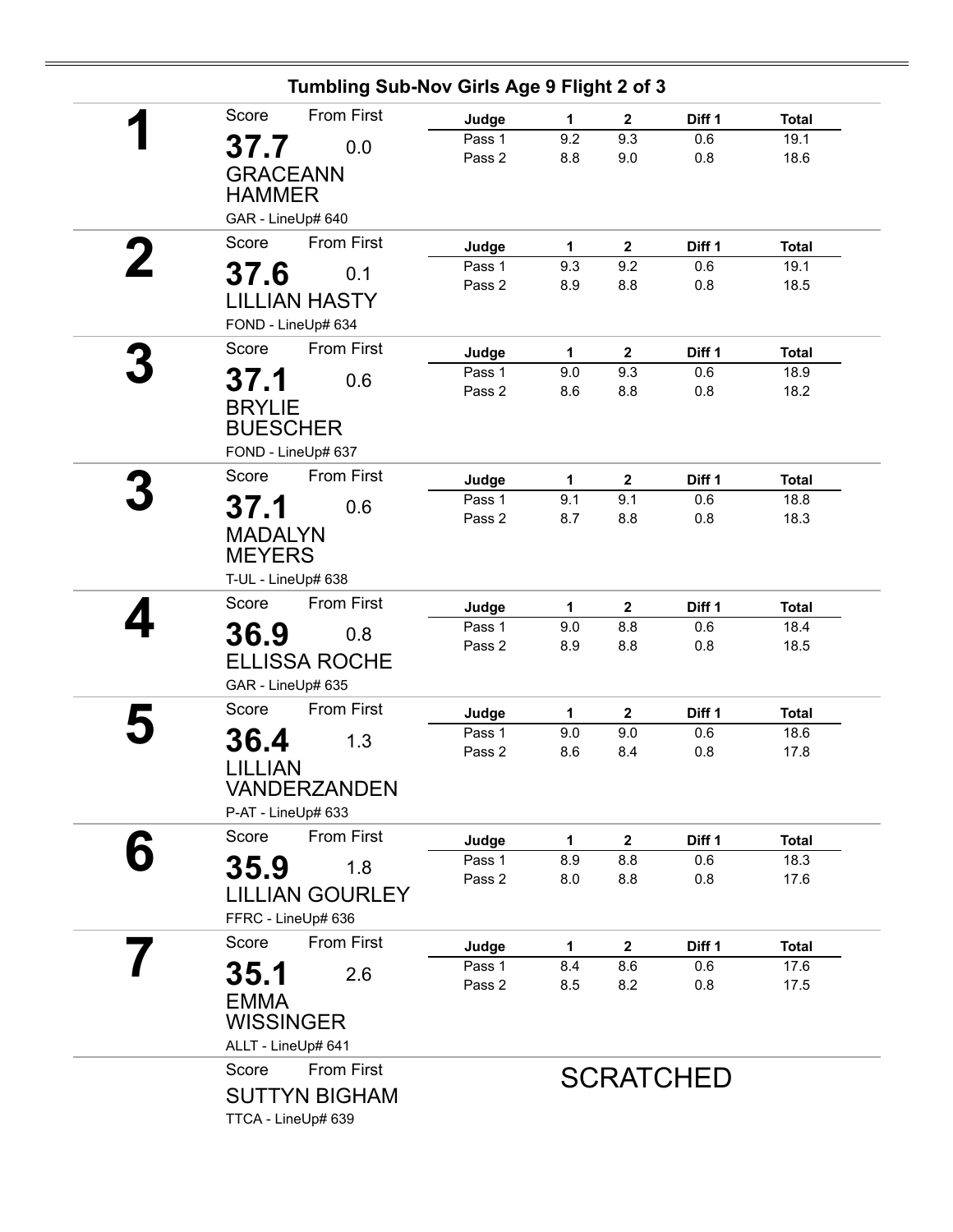|   | Tumbling Sub-Nov Girls Age 9 Flight 3 of 3 |                  |              |                     |               |                      |
|---|--------------------------------------------|------------------|--------------|---------------------|---------------|----------------------|
|   | <b>From First</b><br>Score                 | Judge            | $\mathbf{1}$ | $\mathbf{2}$        | Diff 1        | <b>Total</b>         |
|   | 38.2<br>0.0                                | Pass 1           | 9.4          | 9.4                 | 0.6           | 19.4                 |
|   | <b>ABIGAIL BURKE</b>                       | Pass 2           | 9.1          | 8.9                 | 0.8           | 18.8                 |
|   | GAR - LineUp# 653                          |                  |              |                     |               |                      |
|   | <b>From First</b><br>Score                 |                  |              |                     |               |                      |
| И |                                            | Judge<br>Pass 1  | 1<br>9.4     | $\mathbf{2}$<br>9.3 | Diff 1<br>0.6 | <b>Total</b><br>19.3 |
|   | 38.2<br>0.0                                | Pass 2           | 9.1          | 9.0                 | 0.8           | 18.9                 |
|   | <b>CHARLEE</b>                             |                  |              |                     |               |                      |
|   | <b>DERENZY</b>                             |                  |              |                     |               |                      |
|   | YTOR - LineUp# 657                         |                  |              |                     |               |                      |
|   | <b>From First</b><br>Score                 | Judge            | $\mathbf{1}$ | $\boldsymbol{2}$    | Diff 1        | <b>Total</b>         |
|   | 37.9<br>0.3                                | Pass 1           | 9.3          | 9.2                 | 0.6           | 19.1                 |
|   | <b>OLIVIA</b>                              | Pass 2           | 9.0          | 9.0                 | 0.8           | 18.8                 |
|   | <b>ANDERSON</b>                            |                  |              |                     |               |                      |
|   | YTOR - LineUp# 656                         |                  |              |                     |               |                      |
|   | <b>From First</b><br>Score                 |                  |              |                     | Diff 1        | <b>Total</b>         |
|   |                                            | Judge<br>Pass 1  | 1<br>9.2     | $\mathbf{2}$<br>9.4 | 0.6           | 19.2                 |
|   | 37.5<br>0.7                                | Pass 2           | 8.8          | 8.7                 | 0.8           | 18.3                 |
|   | <b>KINSLEY FRYMAN</b>                      |                  |              |                     |               |                      |
|   | FFRC - LineUp# 652                         |                  |              |                     |               |                      |
|   | <b>From First</b><br>Score                 | Judge            | $\mathbf{1}$ | $\boldsymbol{2}$    | Diff 1        | <b>Total</b>         |
|   | 37.4<br>0.8                                | Pass 1           | 9.2          | 9.2                 | 0.6           | 19.0                 |
|   | <b>MALIA SLACK</b>                         | Pass 2           | 8.7          | 8.9                 | 0.8           | 18.4                 |
|   | MAT - LineUp# 655                          |                  |              |                     |               |                      |
|   | <b>From First</b><br>Score                 | Judge            | 1            | $\mathbf{2}$        | Diff 1        | <b>Total</b>         |
|   |                                            | Pass 1           | 8.8          | 9.0                 | 0.6           | 18.4                 |
|   | 37.3<br>0.9                                | Pass 2           | 9.0          | 9.1                 | 0.8           | 18.9                 |
|   | <b>CHARLOTTE</b>                           |                  |              |                     |               |                      |
|   | <b>DERRY</b>                               |                  |              |                     |               |                      |
|   | GAR - LineUp# 654                          |                  |              |                     |               |                      |
|   | Score<br>From First                        | Judge            | $\mathbf 1$  | $\boldsymbol{2}$    | Diff 1        | <b>Total</b>         |
|   | 37.2<br>1.0                                | Pass 1<br>Pass 2 | 9.2<br>8.7   | 9.1<br>8.8          | 0.6<br>0.8    | 18.9<br>18.3         |
|   | <b>ZENDAYA ZABEL</b>                       |                  |              |                     |               |                      |
|   | FFRC - LineUp# 660                         |                  |              |                     |               |                      |
|   | From First<br>Score                        | Judge            | 1            | $\mathbf{2}$        | Diff 1        | <b>Total</b>         |
|   |                                            | Pass 1           | 9.2          | 9.1                 | 0.6           | 18.9                 |
|   | 36.7<br>1.5                                | Pass 2           | 8.6          | 8.4                 | 0.8           | 17.8                 |
|   | <b>RAEGAN</b>                              |                  |              |                     |               |                      |
|   | <b>ENTWISTLE</b>                           |                  |              |                     |               |                      |
|   | IVTT - LineUp# 658                         |                  |              |                     |               |                      |
|   | Score<br>From First                        | Judge            | $\mathbf{1}$ | $\boldsymbol{2}$    | Diff 1        | <b>Total</b>         |
|   | 33.8<br>4.4                                | Pass 1           | 8.2          | 8.1                 | 0.6           | 16.9                 |
|   |                                            | Pass 2           | 8.0          | 8.1                 | 0.8           | 16.9                 |
|   |                                            |                  |              |                     |               |                      |
|   | <b>CAYDENCE</b><br><b>TAYLOR</b>           |                  |              |                     |               |                      |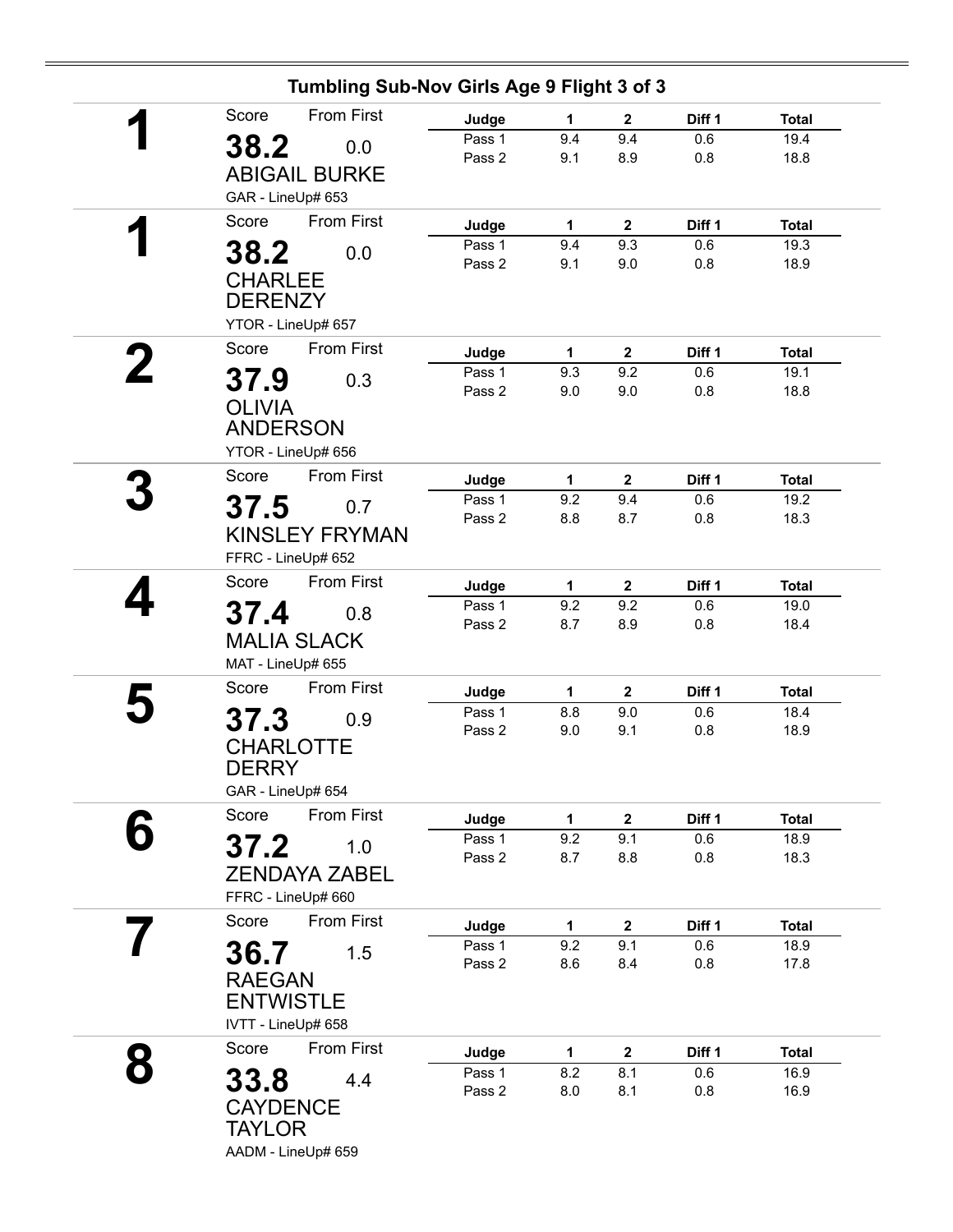| Tumbling Sub-Nov Girls Age 10 Flight 1 of 2 |        |     |                |        |              |
|---------------------------------------------|--------|-----|----------------|--------|--------------|
| <b>From First</b><br>Score                  | Judge  | 1   | $\mathbf{2}$   | Diff 1 | <b>Total</b> |
| 37.2<br>0.0                                 | Pass 1 | 9.1 | 9.1            | 0.6    | 18.8         |
|                                             | Pass 2 | 8.8 | 8.8            | 0.8    | 18.4         |
| <b>CHARLOTTE</b>                            |        |     |                |        |              |
| <b>LICHTHARDT</b>                           |        |     |                |        |              |
| FLGT - LineUp# 675                          |        |     |                |        |              |
| <b>From First</b><br>Score                  | Judge  | 1   | $\overline{2}$ | Diff 1 | <b>Total</b> |
| 36.4<br>0.8                                 | Pass 1 | 9.1 | 8.8            | 0.6    | 18.5         |
|                                             | Pass 2 | 8.6 | 8.5            | 0.8    | 17.9         |
| <b>MADISYN MARTIN</b>                       |        |     |                |        |              |
| FOXV - LineUp# 673                          |        |     |                |        |              |
| <b>From First</b><br>Score                  | Judge  | 1   | $\mathbf{2}$   | Diff 1 | <b>Total</b> |
| 35.9<br>1.3                                 | Pass 1 | 8.7 | 8.7            | 0.6    | 18.0         |
|                                             | Pass 2 | 8.6 | 8.5            | 0.8    | 17.9         |
| <b>MADELINE</b>                             |        |     |                |        |              |
| <b>SCHUCK</b>                               |        |     |                |        |              |
| FOND - LineUp# 676                          |        |     |                |        |              |
| <b>From First</b><br>Score                  | Judge  | 1   | $\mathbf{2}$   | Diff 1 | <b>Total</b> |
| <b>35.0</b><br>2.2                          | Pass 1 | 8.6 | 8.4            | 0.6    | 17.6         |
|                                             | Pass 2 | 8.4 | 8.2            | 0.8    | 17.4         |
| <b>CHEYANNE</b>                             |        |     |                |        |              |
| <b>SUMMERS</b>                              |        |     |                |        |              |
| FFRC - LineUp# 677                          |        |     |                |        |              |
| Score<br><b>From First</b>                  | Judge  | 1   | $\mathbf{2}$   | Diff 1 | <b>Total</b> |
| 32.6<br>4.6                                 | Pass 1 | 8.7 | 8.6            | 0.6    | 17.9         |
|                                             | Pass 2 | 6.8 | 7.1            | 0.8    | 14.7         |
| <b>MEA ZINNEL</b>                           |        |     |                |        |              |
| XTRE - LineUp# 674                          |        |     |                |        |              |
| <b>From First</b><br>Score                  | Judge  | 1   | $\mathbf 2$    | Diff 1 | <b>Total</b> |
| 17.1<br>20.1                                | Pass 1 | 4.7 | 4.7            | 0.2    | 9.6          |
|                                             | Pass 2 | 3.7 | 3.6            | 0.2    | 7.5          |
| <b>LILY FRANSEN</b>                         |        |     |                |        |              |
| P-AT - LineUp# 672                          |        |     |                |        |              |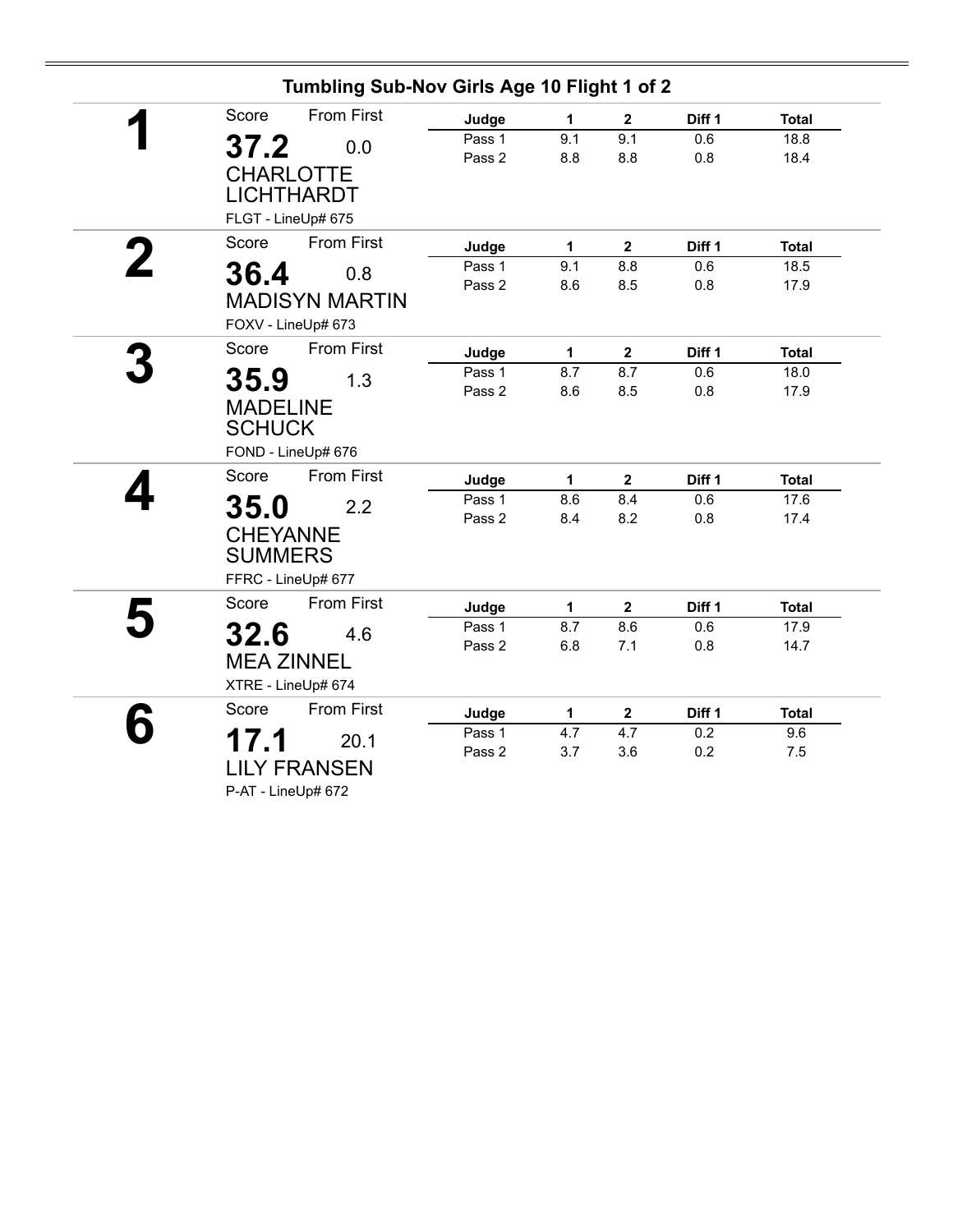| Tumbling Sub-Nov Girls Age 10 Flight 2 of 2                                  |                  |              |                |                   |              |
|------------------------------------------------------------------------------|------------------|--------------|----------------|-------------------|--------------|
| <b>From First</b><br>Score                                                   | Judge            | 1            | $\mathbf{2}$   | Diff <sub>1</sub> | <b>Total</b> |
| 37.2<br>0.0<br><b>ALEXIS</b><br><b>FLANAGAN</b><br>IVTT - LineUp# 691        | Pass 1<br>Pass 2 | 9.1<br>8.9   | 9.0<br>8.8     | 0.6<br>0.8        | 18.7<br>18.5 |
| Score<br><b>From First</b>                                                   | Judge            | $\mathbf{1}$ | $\mathbf 2$    | Diff 1            | <b>Total</b> |
| 37.1<br>0.1<br><b>MARLEY SMITH</b><br>ALLT - LineUp# 692                     | Pass 1<br>Pass 2 | 9.2<br>8.6   | 9.2<br>8.7     | 0.6<br>0.8        | 19.0<br>18.1 |
| <b>From First</b><br>Score                                                   | Judge            | 1            | $\mathbf{2}$   | Diff 1            | <b>Total</b> |
| 31.7<br>5.5<br><b>KELSIE</b><br><b>STEINMETZ</b><br>FLGT - LineUp# 688       | Pass 1<br>Pass 2 | 9.2<br>6.1   | 9.2<br>6.2     | 0.6<br>0.4        | 19.0<br>12.7 |
| <b>From First</b><br>Score                                                   | Judge            | 1            | $\mathbf{2}$   | Diff 1            | <b>Total</b> |
| 26.1<br>11.1<br><b>AVA GRIESMAN-</b><br><b>CARLSON</b><br>TTCA - LineUp# 690 | Pass 1<br>Pass 2 | 6.8<br>6.0   | 6.7<br>5.8     | 0.4<br>0.4        | 13.9<br>12.2 |
| <b>From First</b><br>Score                                                   | Judge            | 1            | $\overline{2}$ | Diff 1            | <b>Total</b> |
| $\mathbf{0.0}$<br>37.2<br><b>TEGAN REITER</b><br>GAR - LineUp# 693           | Pass 1<br>Pass 2 | 0.0<br>0.0   | 0.0<br>0.0     | 0.0<br>0.0        | 0.0<br>0.0   |
| Score<br><b>From First</b><br><b>RILEY BARBER</b><br>FFRC - LineUp# 689      |                  |              |                | <b>SCRATCHED</b>  |              |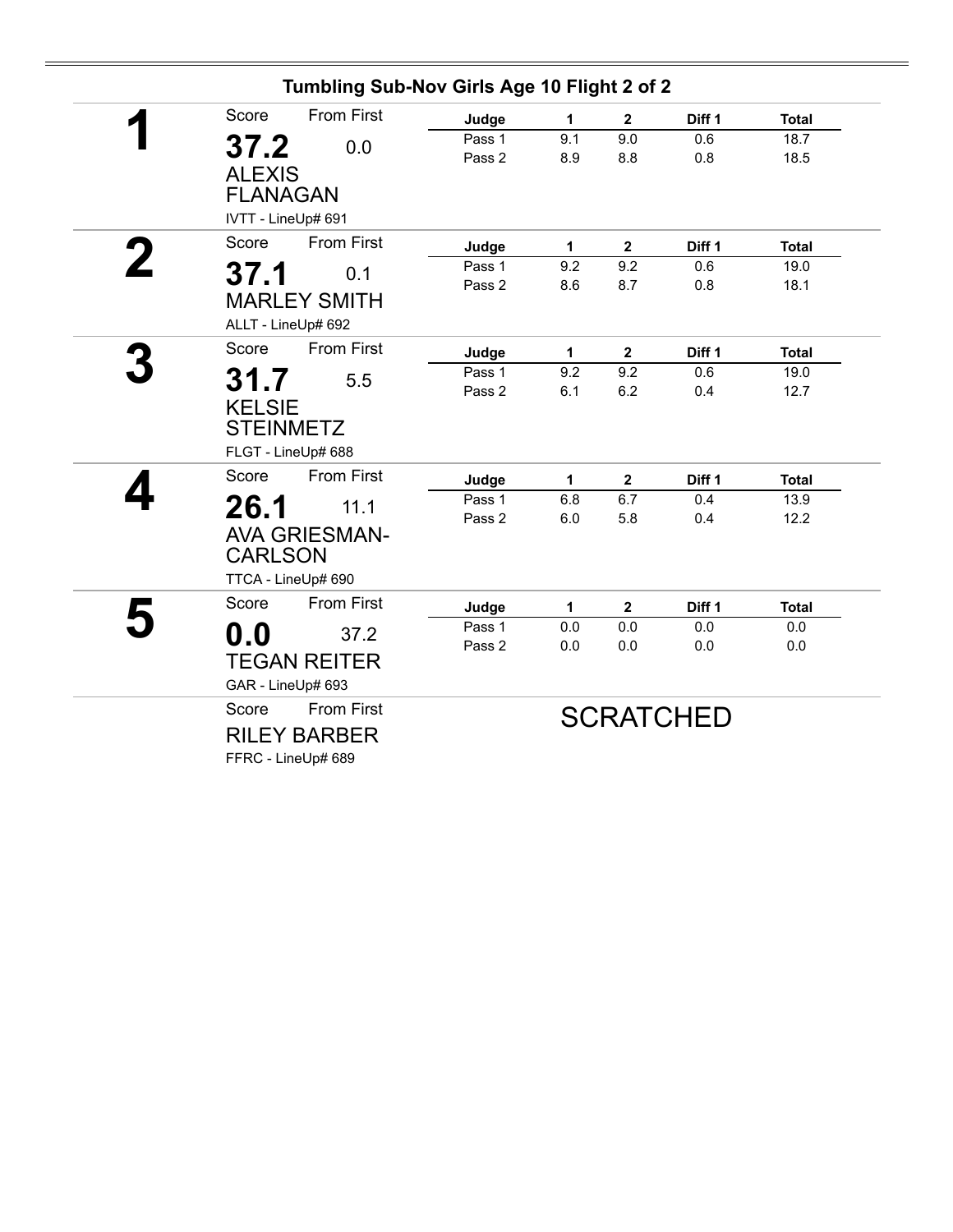|   | Tumbling Sub-Nov Girls Age 11 Flight 1 of 2                            |                  |            |              |                  |              |
|---|------------------------------------------------------------------------|------------------|------------|--------------|------------------|--------------|
|   | <b>From First</b><br>Score                                             | Judge            | 1          | $\mathbf{2}$ | Diff 1           | <b>Total</b> |
|   | 38.0<br>0.0<br><b>KENDALL BOYLE</b>                                    | Pass 1<br>Pass 2 | 9.4<br>8.9 | 9.3<br>9.0   | 0.6<br>0.8       | 19.3<br>18.7 |
|   | GDIV - LineUp# 704                                                     |                  |            |              |                  |              |
| 2 | <b>From First</b><br>Score                                             | Judge            | 1          | $\mathbf{2}$ | Diff 1           | <b>Total</b> |
|   | 37.2<br>0.8<br><b>MADISON</b><br><b>THILGES</b><br>XTRE - LineUp# 705  | Pass 1<br>Pass 2 | 9.2<br>8.7 | 9.0<br>8.9   | 0.6<br>0.8       | 18.8<br>18.4 |
|   | <b>From First</b><br>Score                                             | Judge            | 1          | $\mathbf{2}$ | Diff 1           | <b>Total</b> |
|   | 37.1<br>0.9<br><b>AALIYAH NASH</b><br>AADM - LineUp# 706               | Pass 1<br>Pass 2 | 9.0<br>8.9 | 8.8<br>9.0   | 0.6<br>0.8       | 18.4<br>18.7 |
|   | <b>From First</b><br>Score                                             | Judge            | 1          | $\mathbf{2}$ | Diff 1           | <b>Total</b> |
|   | 36.7<br>1.3<br><b>GRACE RUPPEL</b><br>FOND - LineUp# 709               | Pass 1<br>Pass 2 | 8.9<br>8.9 | 8.8<br>8.7   | 0.6<br>0.8       | 18.3<br>18.4 |
|   | <b>From First</b><br>Score                                             | Judge            | 1          | $\mathbf{2}$ | Diff 1           | <b>Total</b> |
|   | 16.7<br>21.3<br><b>RILEY RUPRACHT</b><br>ICT - LineUp# 707             | Pass 1<br>Pass 2 | 4.5<br>3.8 | 4.4<br>3.6   | 0.2<br>0.2       | 9.1<br>7.6   |
|   | <b>From First</b><br>Score<br><b>JALYN RIDOUT</b><br>MAT - LineUp# 708 |                  |            |              | <b>SCRATCHED</b> |              |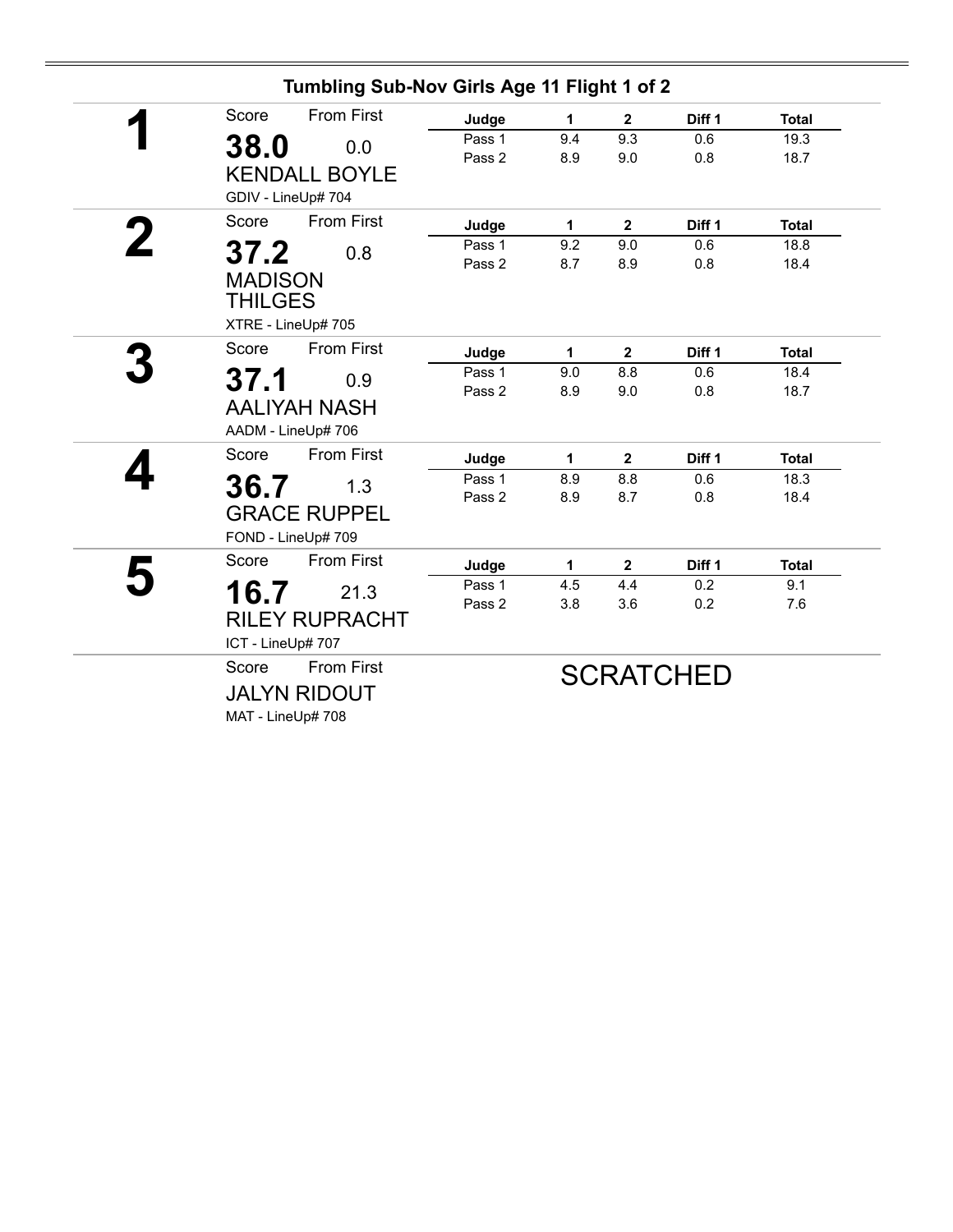| Tumbling Sub-Nov Girls Age 11 Flight 2 of 2 |        |              |                |        |              |  |
|---------------------------------------------|--------|--------------|----------------|--------|--------------|--|
| <b>From First</b><br>Score                  | Judge  | $\mathbf{1}$ | $\mathbf{2}$   | Diff 1 | <b>Total</b> |  |
| 0.0                                         | Pass 1 | 9.3          | 9.2            | 0.6    | 19.1         |  |
| 38.2                                        | Pass 2 | 9.2          | 9.1            | 0.8    | 19.1         |  |
| <b>ANNABELLE</b>                            |        |              |                |        |              |  |
| <b>TAYLOR</b>                               |        |              |                |        |              |  |
| K-SP - LineUp# 722                          |        |              |                |        |              |  |
| Score<br><b>From First</b>                  | Judge  | $\mathbf{1}$ | $\mathbf{2}$   | Diff 1 | <b>Total</b> |  |
| 37.3<br>0.9                                 | Pass 1 | 9.0          | 9.0            | 0.6    | 18.6         |  |
|                                             | Pass 2 | 9.1          | 8.8            | 0.8    | 18.7         |  |
| <b>CHARLOTTE</b>                            |        |              |                |        |              |  |
| <b>LUBARSKI</b>                             |        |              |                |        |              |  |
| FLGT - LineUp# 723                          |        |              |                |        |              |  |
| From First<br>Score                         | Judge  | $\mathbf{1}$ | $\overline{2}$ | Diff 1 | <b>Total</b> |  |
| 35.4<br>2.8                                 | Pass 1 | 8.8          | 8.6            | 0.6    | 18.0         |  |
|                                             | Pass 2 | 8.5          | 8.1            | 0.8    | 17.4         |  |
| <b>TEAGAN</b>                               |        |              |                |        |              |  |
| <b>MULLANE</b>                              |        |              |                |        |              |  |
| IVTT - LineUp# 725                          |        |              |                |        |              |  |
| Score<br><b>From First</b>                  | Judge  | 1            | $\mathbf{2}$   | Diff 1 | <b>Total</b> |  |
| 35.0<br>3.2                                 | Pass 1 | 8.8          | 8.6            | 0.6    | 18.0         |  |
|                                             | Pass 2 | 8.2          | 8.0            | 0.8    | 17.0         |  |
| <b>SYDNI STECKEL</b>                        |        |              |                |        |              |  |
| FFRC - LineUp# 721                          |        |              |                |        |              |  |
| Score<br><b>From First</b>                  | Judge  | $\mathbf{1}$ | $\mathbf 2$    | Diff 1 | <b>Total</b> |  |
| 34.8<br>3.4                                 | Pass 1 | 8.3          | 8.2            | 0.6    | 17.1         |  |
|                                             | Pass 2 | 8.5          | 8.4            | 0.8    | 17.7         |  |
| <b>CASSIDY CARR</b>                         |        |              |                |        |              |  |
| YTOR - LineUp# 724                          |        |              |                |        |              |  |
| <b>From First</b><br>Score                  | Judge  | 1            | $\mathbf{2}$   | Diff 1 | <b>Total</b> |  |
| 33.5<br>4.7                                 | Pass 1 | 7.5          | 7.2            | 0.4    | 15.1         |  |
|                                             | Pass 2 | 8.8          | 8.8            | 0.8    | 18.4         |  |
| <b>GEORGIA</b>                              |        |              |                |        |              |  |
| <b>SCHABACKER</b>                           |        |              |                |        |              |  |
| ALLT - LineUp# 720                          |        |              |                |        |              |  |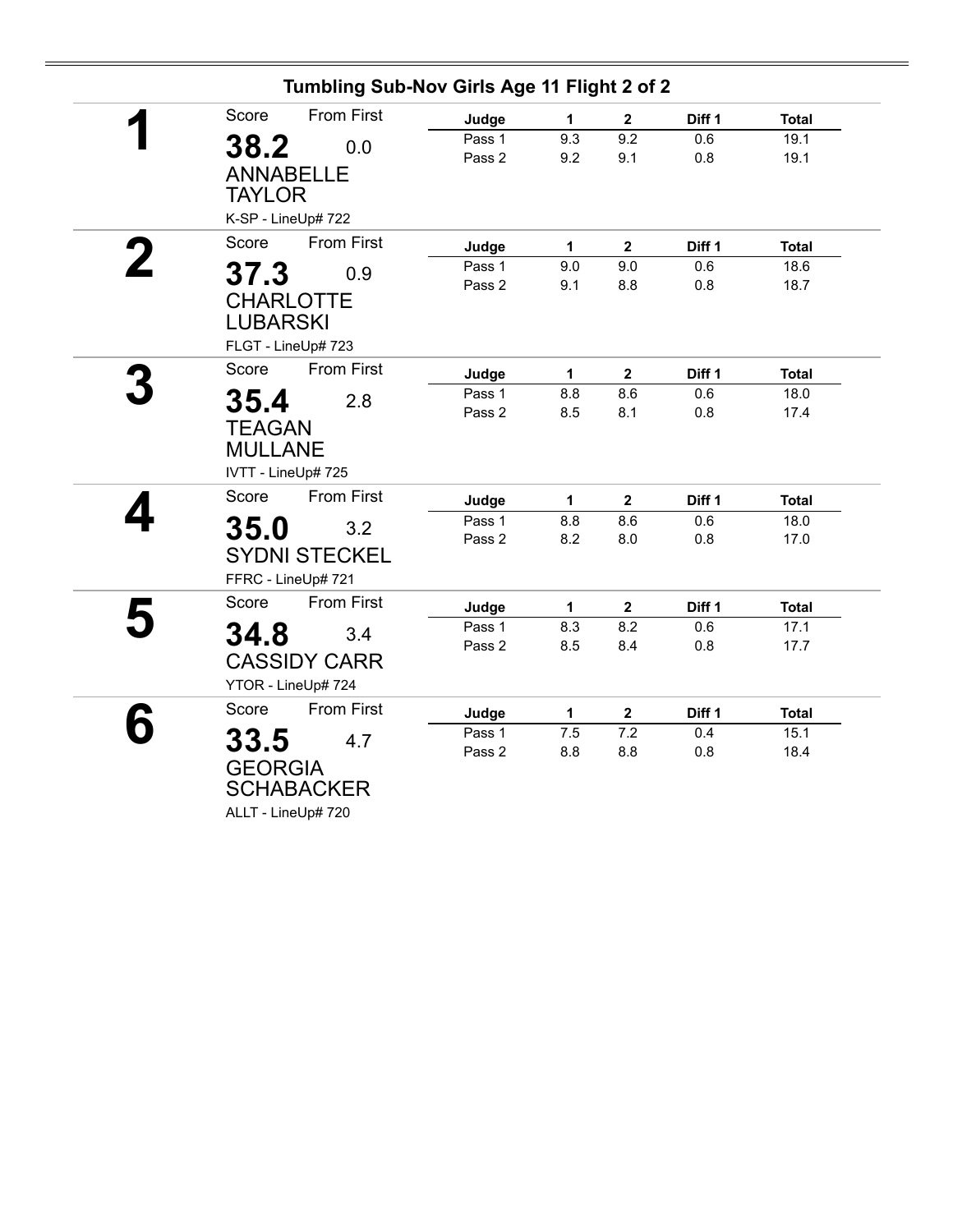|   | Tumbling Sub-Nov Girls Age 12 Flight 1 of 1 |        |              |              |                  |              |
|---|---------------------------------------------|--------|--------------|--------------|------------------|--------------|
|   | <b>From First</b><br>Score                  | Judge  | 1            | $\mathbf{2}$ | Diff 1           | <b>Total</b> |
|   | 37.9<br>0.0                                 | Pass 1 | 9.2          | 9.1          | 0.6              | 18.9         |
|   |                                             | Pass 2 | 9.0          | 9.2          | 0.8              | 19.0         |
|   | <b>LAUREN</b>                               |        |              |              |                  |              |
|   | <b>SOMMERS</b>                              |        |              |              |                  |              |
|   | ELTW - LineUp# 739                          |        |              |              |                  |              |
| 2 | From First<br>Score                         | Judge  | 1            | $\mathbf{2}$ | Diff 1           | <b>Total</b> |
|   | 37.1<br>0.8                                 | Pass 1 | 9.1          | 9.0          | 0.6              | 18.7         |
|   | <b>LILY BARR</b>                            | Pass 2 | 8.8          | 8.8          | 0.8              | 18.4         |
|   |                                             |        |              |              |                  |              |
|   | IVTT - LineUp# 742                          |        |              |              |                  |              |
|   | <b>From First</b><br>Score                  | Judge  | 1            | $\mathbf{2}$ | Diff 1           | <b>Total</b> |
|   | 36.7<br>1.2                                 | Pass 1 | 9.1          | 8.9          | 0.6              | 18.6         |
|   |                                             | Pass 2 | 8.6          | 8.7          | 0.8              | 18.1         |
|   | <b>ASHER ANDROS</b>                         |        |              |              |                  |              |
|   | TRAV - LineUp# 737                          |        |              |              |                  |              |
|   | Score<br><b>From First</b>                  | Judge  | 1            | $\mathbf 2$  | Diff 1           | <b>Total</b> |
|   | 35.5<br>2.4                                 | Pass 1 | 8.8          | 8.7          | 0.6              | 18.1         |
|   | <b>SYNDEY SOLIMAN</b>                       | Pass 2 | 8.4          | 8.2          | 0.8              | 17.4         |
|   |                                             |        |              |              |                  |              |
|   | IMG - LineUp# 740                           |        |              |              |                  |              |
|   | <b>From First</b><br>Score                  | Judge  | $\mathbf{1}$ | $\mathbf{2}$ | Diff 1           | <b>Total</b> |
|   | 10.7<br>27.2                                | Pass 1 | 0.0          | 0.0          | 0.0              | 0.0          |
|   | <b>EMILY MCCALL</b>                         | Pass 2 | 5.0          | 5.5          | 0.2              | 10.7         |
|   |                                             |        |              |              |                  |              |
|   | TTCA - LineUp# 736                          |        |              |              |                  |              |
|   | <b>From First</b><br>Score                  |        |              |              | <b>SCRATCHED</b> |              |
|   | <b>EMMA</b>                                 |        |              |              |                  |              |
|   | <b>HOFMEISTER</b>                           |        |              |              |                  |              |
|   | AADM - LineUp# 738                          |        |              |              |                  |              |
|   | Score<br><b>From First</b>                  |        |              |              |                  |              |
|   | <b>OLIVIA SLOME</b>                         |        |              |              | <b>SCRATCHED</b> |              |
|   |                                             |        |              |              |                  |              |
|   | FOXV - LineUp# 741                          |        |              |              |                  |              |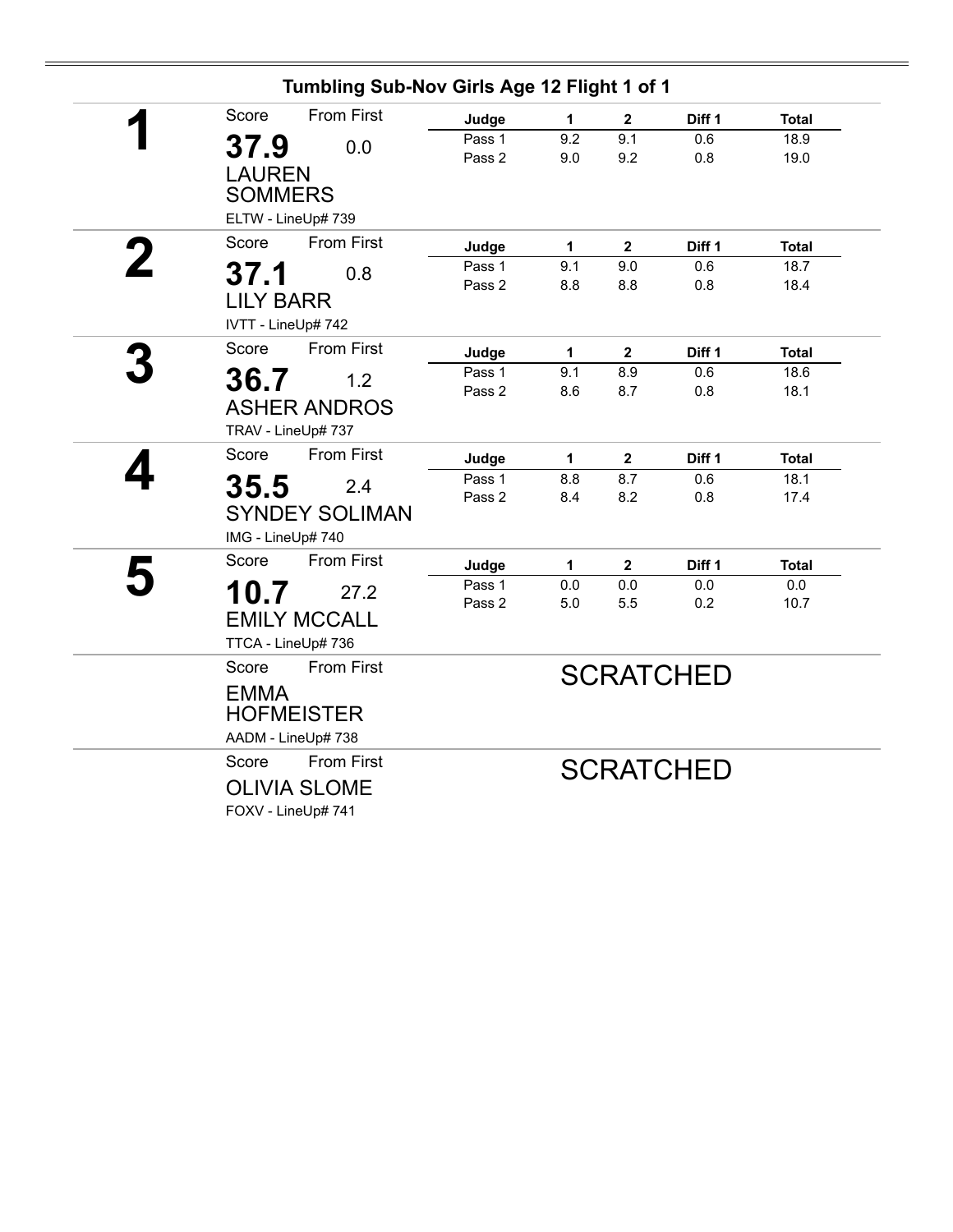|   |                    | Tumbling Sub-Nov Girls Ages 13 - 14 Flight 1 of 1 |        |                  |                |                   |              |
|---|--------------------|---------------------------------------------------|--------|------------------|----------------|-------------------|--------------|
| И | Score              | <b>From First</b>                                 | Judge  | 1                | $\mathbf{2}$   | Diff <sub>1</sub> | <b>Total</b> |
|   | 37.6               | 0.0                                               | Pass 1 | 9.2              | 9.2            | 0.6               | 19.0         |
|   |                    |                                                   | Pass 2 | 8.8              | 9.0            | 0.8               | 18.6         |
|   | <b>KYLIE</b>       | <b>FEARNEYHOUGH</b>                               |        |                  |                |                   |              |
|   | FFRC - LineUp# 755 |                                                   |        |                  |                |                   |              |
|   | Score              | <b>From First</b>                                 | Judge  | 1                | $\overline{2}$ | Diff <sub>1</sub> | <b>Total</b> |
|   | 34.2               | 3.4                                               | Pass 1 | 8.7              | 8.8            | 0.6               | 18.1         |
|   |                    |                                                   | Pass 2 | 7.5              | 7.8            | 0.8               | 16.1         |
|   | <b>AVERY</b>       |                                                   |        |                  |                |                   |              |
|   | <b>BOUSSELOT</b>   |                                                   |        |                  |                |                   |              |
|   | T-UL - LineUp# 756 |                                                   |        |                  |                |                   |              |
|   | Score              | <b>From First</b>                                 |        | <b>SCRATCHED</b> |                |                   |              |
|   |                    | <b>TIANNA MCGUIRE</b>                             |        |                  |                |                   |              |
|   | GDIV - LineUp# 753 |                                                   |        |                  |                |                   |              |
|   | Score              | <b>From First</b>                                 |        |                  |                | <b>SCRATCHED</b>  |              |
|   | <b>LEXI WILLIS</b> |                                                   |        |                  |                |                   |              |
|   | TTCA - LineUp# 754 |                                                   |        |                  |                |                   |              |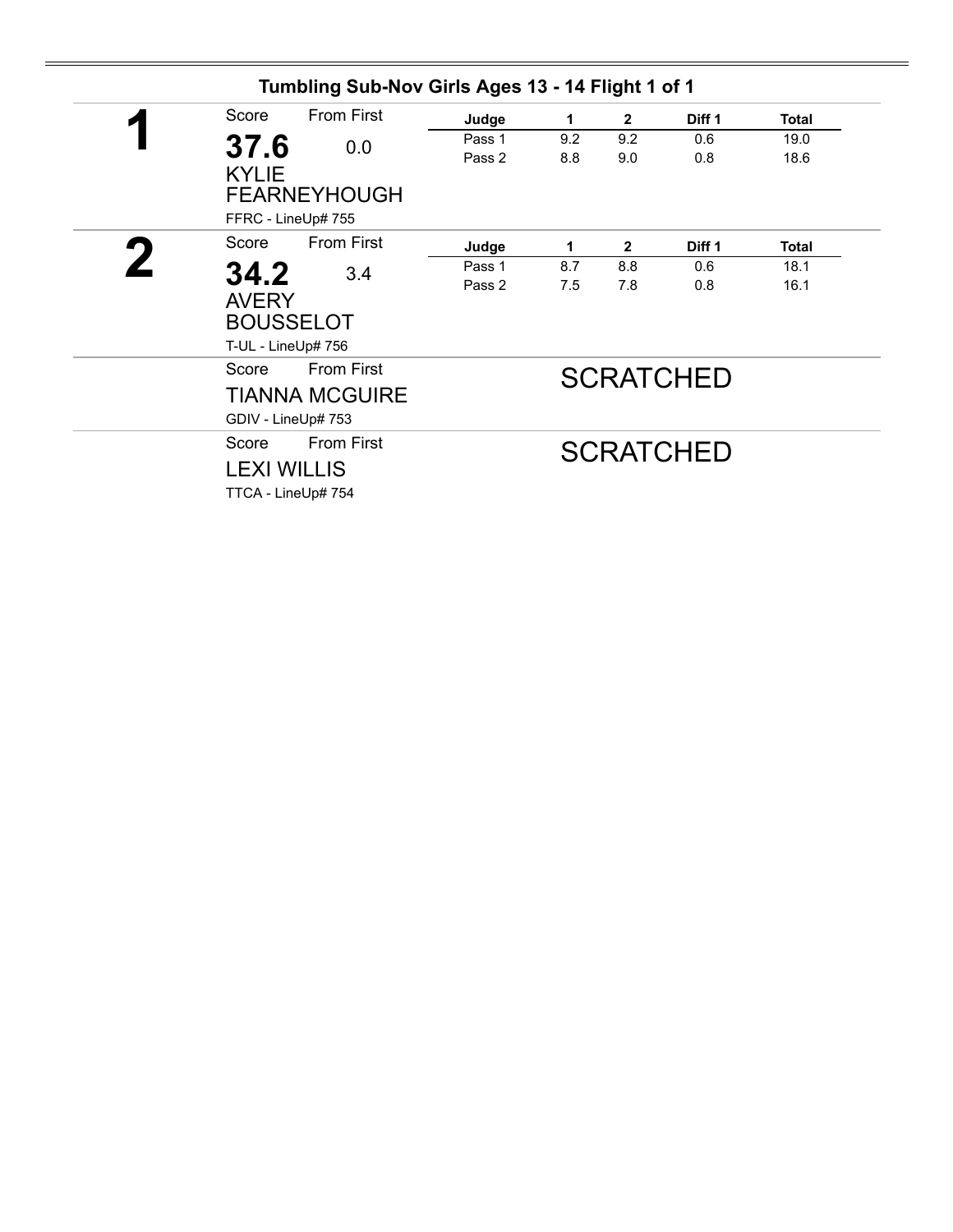| И | Score         | <b>From First</b>  | Judge  | 1   | $\overline{2}$ | Diff 1 | <b>Total</b> |
|---|---------------|--------------------|--------|-----|----------------|--------|--------------|
|   | 16.8          | 0.0                | Pass 1 | 4.6 | 4.6            | 0.2    | 9.4          |
|   |               |                    | Pass 2 | 3.6 | 3.6            | 0.2    | 7.4          |
|   |               | <b>ALEXIA KANE</b> |        |     |                |        |              |
|   |               | TTCA - LineUp# 768 |        |     |                |        |              |
| ◸ | Score         | <b>From First</b>  | Judge  | 1   | $\mathbf{2}$   | Diff 1 | <b>Total</b> |
|   | 16.8          | 0.0                | Pass 1 | 4.6 | 4.6            | 0.2    | 9.4          |
|   |               |                    | Pass 2 | 3.6 | 3.6            | 0.2    | 7.4          |
|   |               | <b>BROOKLYN</b>    |        |     |                |        |              |
|   |               |                    |        |     |                |        |              |
|   | <b>MILLER</b> |                    |        |     |                |        |              |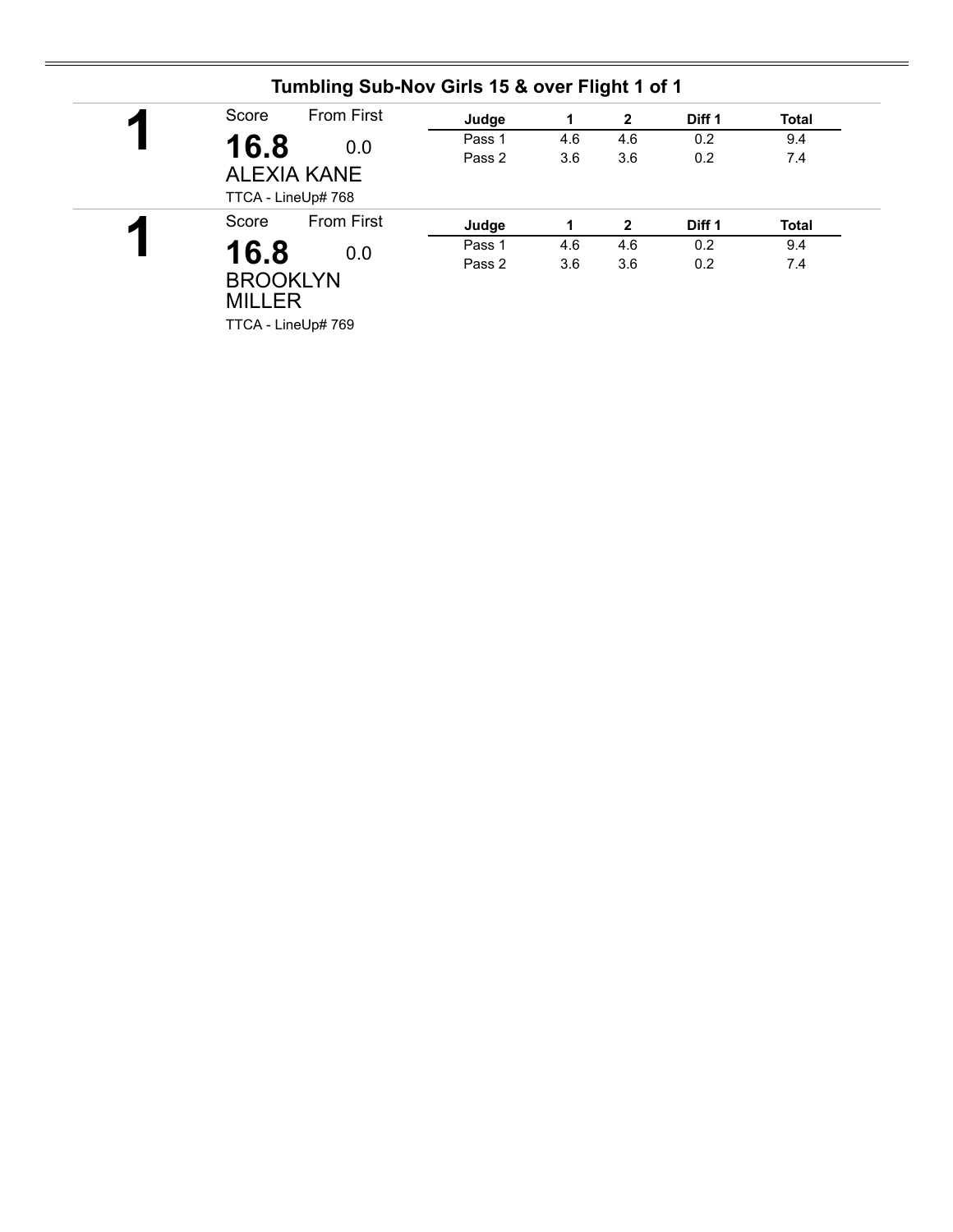| Tumbling Sub-Nov Boys Ages 7 - 8 Flight 1 of 1 |        |              |                |                   |              |
|------------------------------------------------|--------|--------------|----------------|-------------------|--------------|
| <b>From First</b><br>Score                     | Judge  | 1            | $\mathbf{2}$   | Diff 1            | <b>Total</b> |
| 36.7<br>0.0                                    | Pass 1 | 8.9          | 9.1            | 0.6               | 18.6         |
|                                                | Pass 2 | 8.5          | 8.8            | 0.8               | 18.1         |
| <b>PARKER STRAUS</b>                           |        |              |                |                   |              |
| FLGT - LineUp# 796                             |        |              |                |                   |              |
| <b>From First</b><br>Score                     | Judge  | 1            | $\mathbf 2$    | Diff 1            | <b>Total</b> |
| 36.0<br>0.7                                    | Pass 1 | 8.8          | 8.7            | 0.6               | 18.1         |
|                                                | Pass 2 | 8.7          | 8.4            | 0.8               | 17.9         |
| <b>ISAAC DEBERRY</b>                           |        |              |                |                   |              |
| GAR - LineUp# 797                              |        |              |                |                   |              |
| Score<br><b>From First</b>                     | Judge  | 1            | $\mathbf{2}$   | Diff 1            | <b>Total</b> |
| 33.9<br>2.8                                    | Pass 1 | 8.6          | 8.4            | 0.6               | 17.6         |
|                                                | Pass 2 | 7.8          | 7.7            | 0.8               | 16.3         |
| <b>BRIGHTON</b>                                |        |              |                |                   |              |
| <b>WARFIELD</b>                                |        |              |                |                   |              |
| CHI - LineUp# 792                              |        |              |                |                   |              |
| Score<br><b>From First</b>                     | Judge  | $\mathbf{1}$ | $\overline{2}$ | Diff <sub>1</sub> | <b>Total</b> |
| 31.8<br>4.9                                    | Pass 1 | 7.8          | 7.7            | 0.6               | 16.1         |
|                                                | Pass 2 | 7.5          | 7.4            | 0.8               | 15.7         |
| <b>NOLAN SCHLUE</b>                            |        |              |                |                   |              |
| ELTW - LineUp# 794                             |        |              |                |                   |              |
| <b>From First</b><br>Score                     | Judge  | 1            | $\mathbf 2$    | Diff 1            | <b>Total</b> |
| 29.4<br>7.3                                    | Pass 1 | 8.9          | 9.0            | 0.6               | 18.5         |
|                                                | Pass 2 | 5.2          | 5.3            | 0.4               | 10.9         |
| <b>WYATT PIRRONE</b>                           |        |              |                |                   |              |
| XTRE - LineUp# 795                             |        |              |                |                   |              |
| Score<br><b>From First</b>                     | Judge  | 1            | $\mathbf{2}$   | Diff 1            | <b>Total</b> |
| 24.5<br>12.2                                   | Pass 1 | 6.4          | 6.5            | 0.4               | 13.3         |
|                                                | Pass 2 | 5.4          | 5.4            | 0.4               | 11.2         |
| <b>SULLIVAN</b>                                |        |              |                |                   |              |
| <b>CARROLL</b>                                 |        |              |                |                   |              |
| ELTW - LineUp# 793                             |        |              |                |                   |              |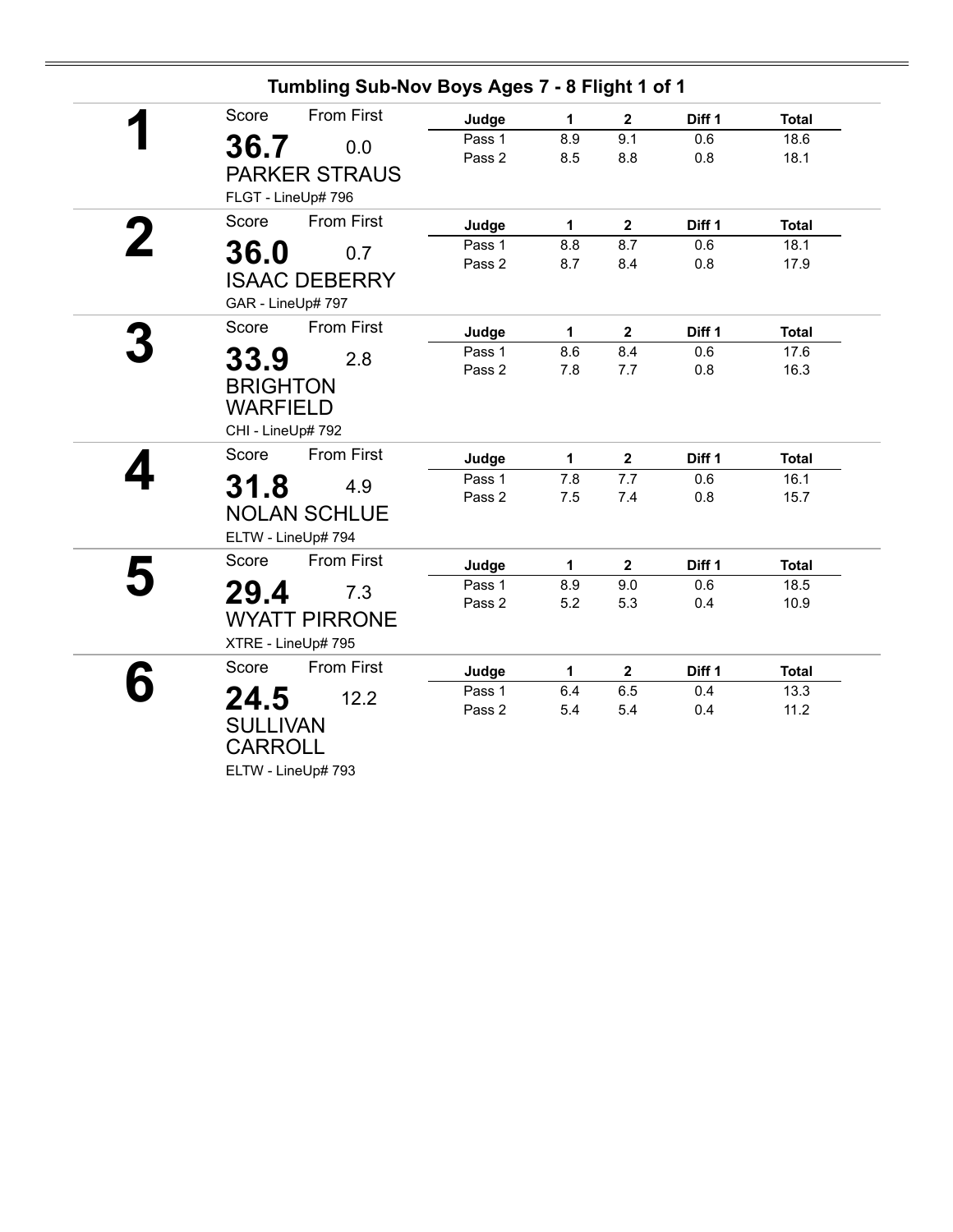| <b>From First</b><br>Score | Judge  | 1   | $\mathbf{2}$ | Diff 1           | <b>Total</b> |
|----------------------------|--------|-----|--------------|------------------|--------------|
| 36.9<br>0.0                | Pass 1 | 8.7 | 9.2          | 0.6              | 18.5         |
|                            | Pass 2 | 8.7 | 8.9          | 0.8              | 18.4         |
| <b>IAN KLIPSTEIN</b>       |        |     |              |                  |              |
| FLGT - LineUp# 809         |        |     |              |                  |              |
| <b>From First</b><br>Score | Judge  | 1   | $\mathbf{2}$ | Diff 1           | <b>Total</b> |
| 24.9<br>12.0               | Pass 1 | 5.0 | 7.0          | 0.4              | 12.4         |
|                            | Pass 2 | 6.2 | 5.9          | 0.4              | 12.5         |
| <b>PRESTON</b>             |        |     |              |                  |              |
| <b>STRAUS</b>              |        |     |              |                  |              |
| FLGT - LineUp# 810         |        |     |              |                  |              |
| <b>From First</b><br>Score |        |     |              | <b>SCRATCHED</b> |              |
| <b>DAMIAN</b>              |        |     |              |                  |              |
| <b>GONZALEZ</b>            |        |     |              |                  |              |
| ELTW - LineUp# 811         |        |     |              |                  |              |
| <b>From First</b><br>Score |        |     |              |                  |              |
|                            |        |     |              | <b>SCRATCHED</b> |              |
| <b>FINN SCHULTZ</b>        |        |     |              |                  |              |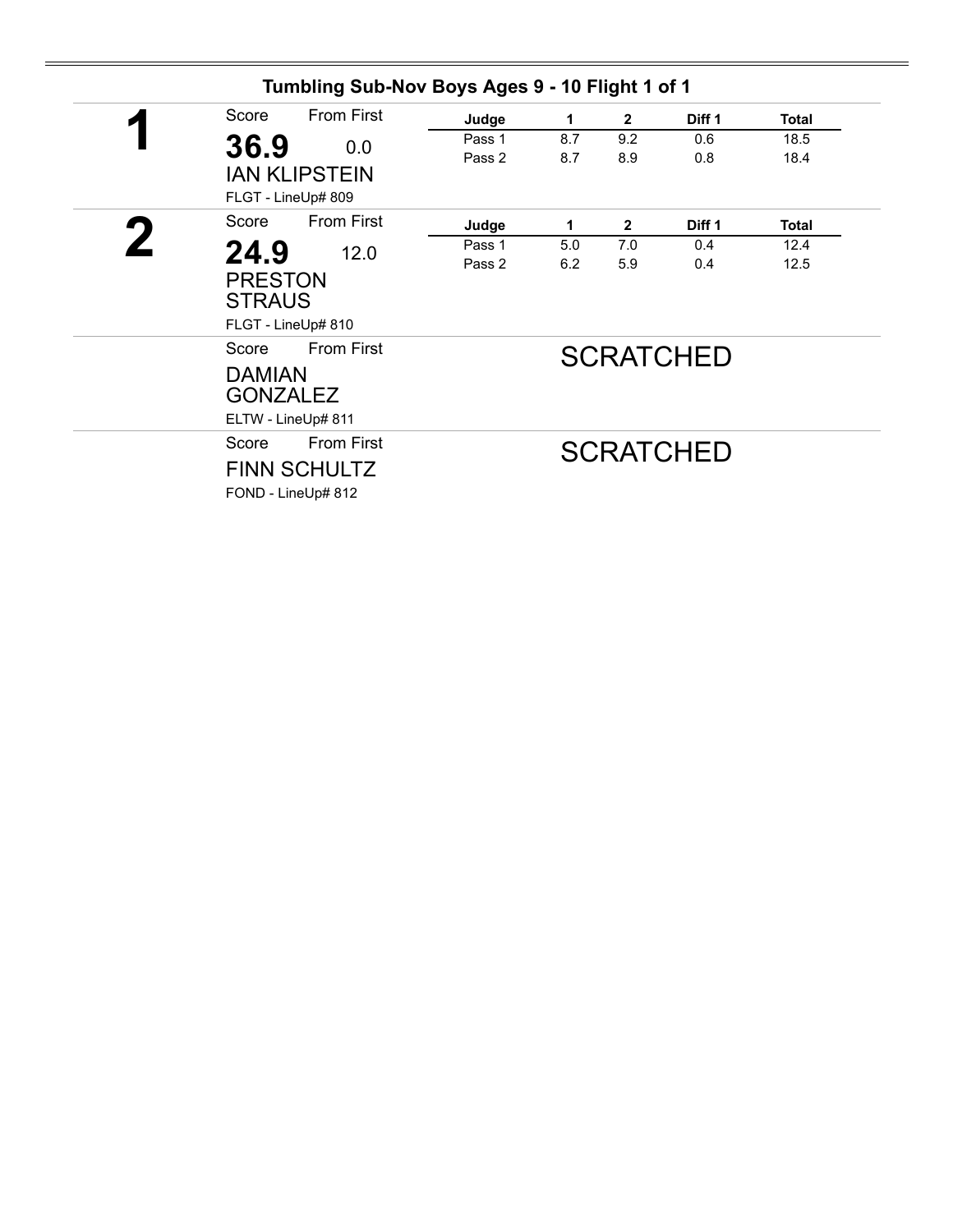| <b>From First</b><br>Score | Judge  |     |     | Diff 1 | Total |
|----------------------------|--------|-----|-----|--------|-------|
| 35.9<br>0.0                | Pass 1 | 8.7 | 9.0 | 0.6    | 18.3  |
| <b>KAYDEN NASH</b>         | Pass 2 | 8.3 | 8.5 | 0.8    | 17.6  |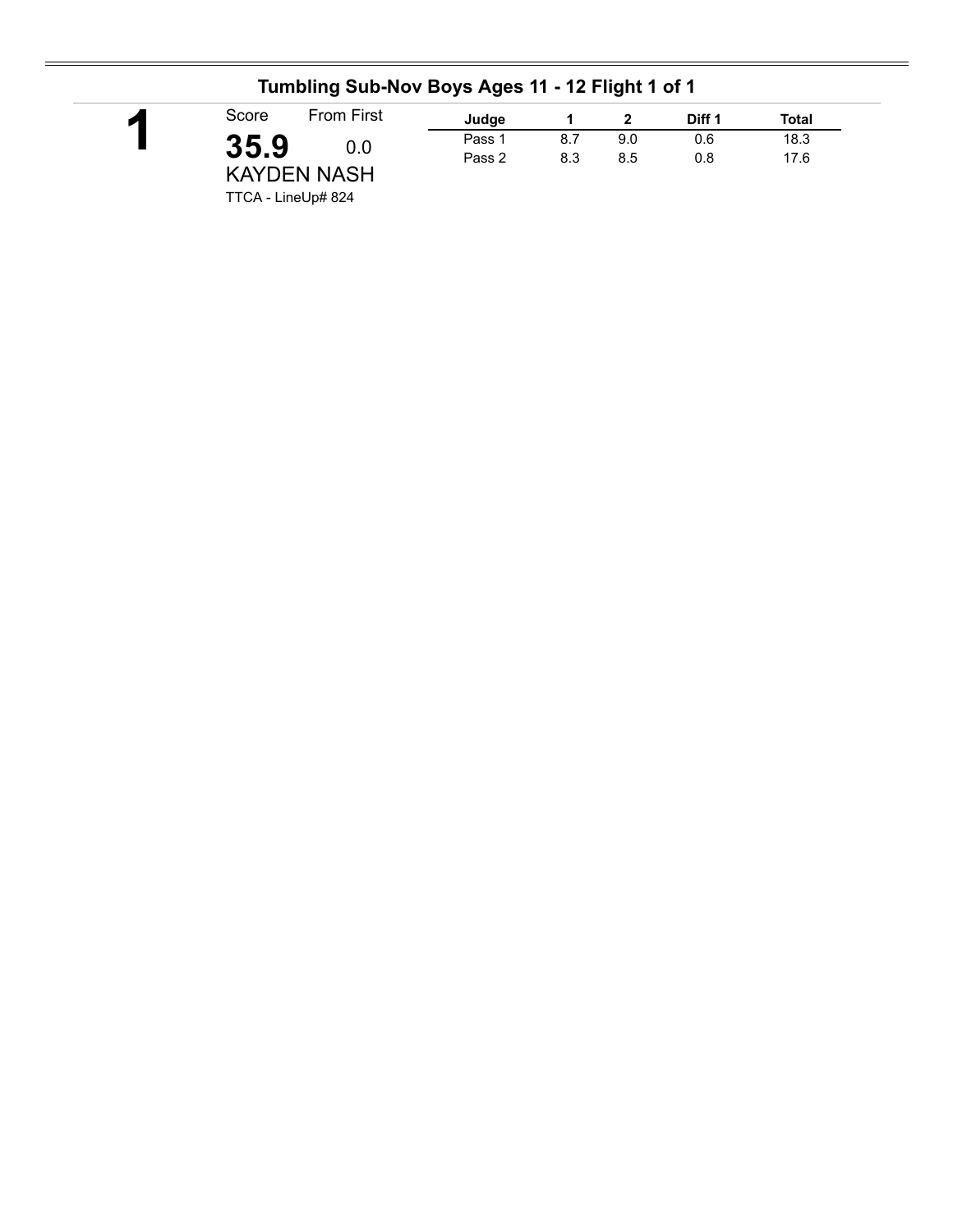| И                   | Score<br><b>From First</b> |                                       | Judge  | 1   | $\overline{2}$ | Diff 1 | <b>Total</b> |
|---------------------|----------------------------|---------------------------------------|--------|-----|----------------|--------|--------------|
|                     | 33.1                       | 0.0                                   | Pass 1 | 8.9 | 9.0            | 1.0    | 18.9         |
|                     | <b>ARELI</b>               | <b>PATTERSON</b><br>GAR - LineUp# 858 | Pass 2 | 6.2 | 6.6            | 1.4    | 14.2         |
| $\blacksquare$      | Score                      | <b>From First</b>                     | Judge  | 1   | $\mathbf{2}$   | Diff 1 | <b>Total</b> |
|                     |                            | 16.6                                  | Pass 1 | 7.6 | 7.9            | 1.0    | 16.5         |
| <b>ANNA ADAMSON</b> | 16.5                       |                                       | Pass 2 | 0.0 | 0.0            | 0.0    | 0.0          |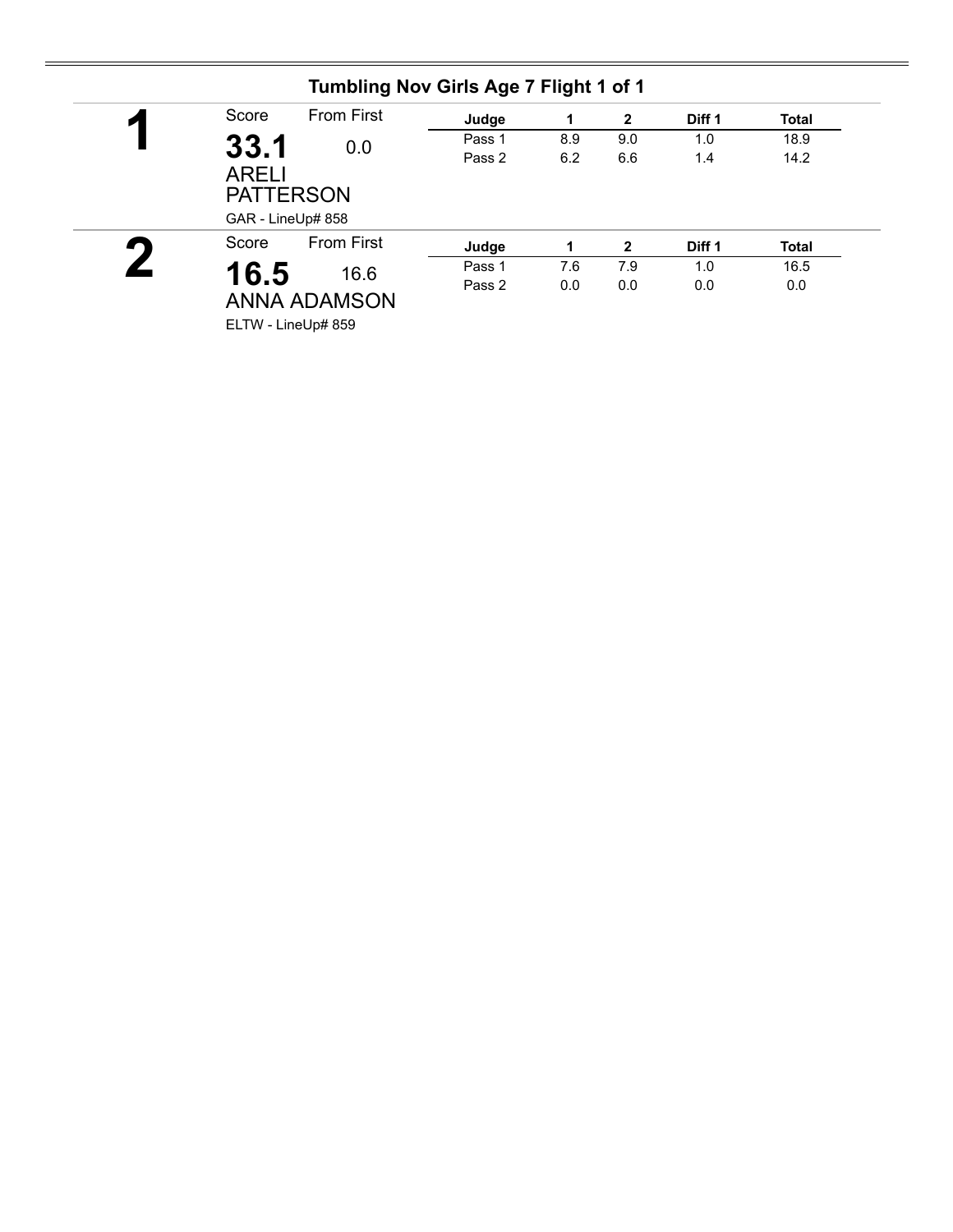|                  | Tumbling Nov Girls Age 8 Flight 1 of 1 |        |     |                         |                   |              |
|------------------|----------------------------------------|--------|-----|-------------------------|-------------------|--------------|
| Score            | <b>From First</b>                      | Judge  | 1   | $\mathbf{2}$            | Diff 1            | <b>Total</b> |
| 37.4             | 0.0                                    | Pass 1 | 9.0 | 9.1                     | 1.0               | 19.1         |
|                  |                                        | Pass 2 | 8.5 | 8.2                     | 1.6               | 18.3         |
| <b>AVA BERKE</b> |                                        |        |     |                         |                   |              |
|                  | ALLT - LineUp# 872                     |        |     |                         |                   |              |
| Score            | <b>From First</b>                      | Judge  | 1   | $\overline{\mathbf{2}}$ | Diff 1            | <b>Total</b> |
| 37.4             | 0.0                                    | Pass 1 | 8.9 | 8.9                     | 1.0               | 18.8         |
|                  |                                        | Pass 2 | 8.4 | 8.6                     | 1.6               | 18.6         |
|                  | <b>MADISON EBBING</b>                  |        |     |                         |                   |              |
|                  | AADM - LineUp# 871                     |        |     |                         |                   |              |
| Score            | <b>From First</b>                      | Judge  | 1   | $\mathbf 2$             | Diff 1            | <b>Total</b> |
| 35.5             | 1.9                                    | Pass 1 | 8.5 | 8.6                     | 1.0               | 18.1         |
|                  |                                        | Pass 2 | 8.0 | 7.8                     | 1.6               | 17.4         |
|                  | <b>PAYTON LINDELL</b>                  |        |     |                         |                   |              |
|                  | GAR - LineUp# 874                      |        |     |                         |                   |              |
| Score            | <b>From First</b>                      | Judge  | 1   | $\mathbf{2}$            | Diff <sub>1</sub> | <b>Total</b> |
| 34.6             | 2.8                                    | Pass 1 | 8.2 | 8.4                     | 1.0               | 17.6         |
|                  |                                        | Pass 2 | 7.8 | 7.6                     | 1.6               | 17.0         |
|                  | <b>BREE MONAHAN</b>                    |        |     |                         |                   |              |
|                  | GAR - LineUp# 873                      |        |     |                         |                   |              |
| Score            | <b>From First</b>                      | Judge  | 1   | $\mathbf{2}$            | Diff 1            | <b>Total</b> |
| 31.9             | 5.5                                    | Pass 1 | 8.7 | 8.7                     | 1.0               | 18.4         |
|                  |                                        | Pass 2 | 6.2 | 5.9                     | 1.4               | 13.5         |
|                  | <b>OLIVIA EBBING</b>                   |        |     |                         |                   |              |
|                  | AADM - LineUp# 875                     |        |     |                         |                   |              |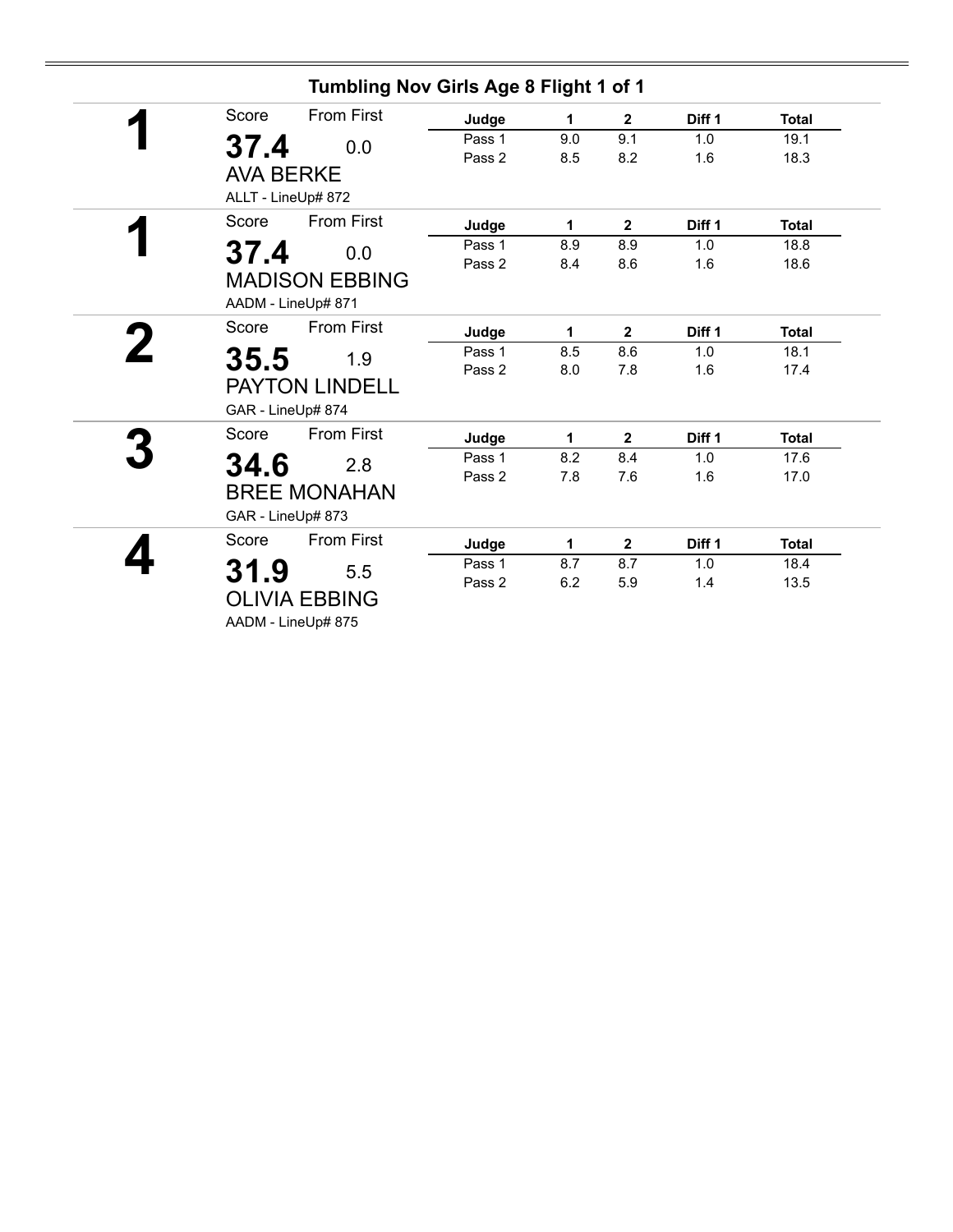| Tumbling Nov Girls Age 9 Flight 1 of 1 |                  |              |                         |            |              |
|----------------------------------------|------------------|--------------|-------------------------|------------|--------------|
| <b>From First</b><br>Score             | Judge            | $\mathbf{1}$ | $\overline{\mathbf{2}}$ | Diff 1     | <b>Total</b> |
| 36.4<br>0.0                            | Pass 1           | 8.8          | 9.0                     | 1.0        | 18.8         |
|                                        | Pass 2           | 8.2          | 7.8                     | 1.6        | 17.6         |
| <b>LILLY REINHART</b>                  |                  |              |                         |            |              |
| FOXV - LineUp# 893                     |                  |              |                         |            |              |
| <b>From First</b><br>Score             | Judge            | $\mathbf 1$  | $\overline{2}$          | Diff 1     | <b>Total</b> |
| 36.0<br>0.4                            | Pass 1           | 8.6          | 8.8                     | 1.0        | 18.4         |
|                                        | Pass 2           | 8.1          | 7.9                     | 1.6        | 17.6         |
| <b>KALLIE BLACK</b>                    |                  |              |                         |            |              |
| K-SP - LineUp# 888                     |                  |              |                         |            |              |
| Score<br><b>From First</b>             | Judge            | $\mathbf{1}$ | $\mathbf{2}$            | Diff 1     | <b>Total</b> |
| 35.3<br>1.1                            | Pass 1           | 8.5          | 8.8                     | 1.0        | 18.3         |
|                                        | Pass 2           | 7.5          | 7.9                     | 1.6        | 17.0         |
| <b>SOPHIA FAGEN</b>                    |                  |              |                         |            |              |
| GAR - LineUp# 892                      |                  |              |                         |            |              |
| Score<br><b>From First</b>             | Judge            | 1            | $\mathbf{2}$            | Diff 1     | <b>Total</b> |
| <b>35.0</b><br>1.4                     | Pass 1           | 8.7          | 8.4                     | 1.0        | 18.1         |
| <b>KAYLYNN CARR</b>                    | Pass 2           | 7.6          | 7.7                     | 1.6        | 16.9         |
|                                        |                  |              |                         |            |              |
| YTOR - LineUp# 887                     |                  |              |                         |            |              |
| <b>From First</b><br>Score             | Judge            | 1            | $\mathbf 2$             | Diff 1     | <b>Total</b> |
| 32.6<br>3.8                            | Pass 1           | 8.6          | 8.9                     | 1.0        | 18.5         |
| <b>CHARLOTTE</b>                       | Pass 2           | 6.3          | 6.2                     | 1.6        | 14.1         |
| <b>MATUS</b>                           |                  |              |                         |            |              |
| GAR - LineUp# 889                      |                  |              |                         |            |              |
|                                        |                  |              |                         |            |              |
| Score<br><b>From First</b>             | Judge            | $\mathbf{1}$ | $\mathbf{2}$            | Diff 1     | <b>Total</b> |
| 28.8<br>7.6                            | Pass 1           | 8.5          | 8.3                     | 1.0        | 17.8         |
| <b>MIAH STICHTER</b>                   | Pass 2           | 5.2          | 4.6                     | 1.2        | 11.0         |
| P-AT - LineUp# 890                     |                  |              |                         |            |              |
| <b>From First</b><br>Score             |                  |              |                         |            |              |
|                                        | Judge            | 1            | $\mathbf{2}$            | Diff 1     | <b>Total</b> |
| 22.5<br>13.9                           | Pass 1<br>Pass 2 | 2.7<br>7.7   | 2.7<br>7.4              | 0.4<br>1.6 | 5.8<br>16.7  |
| <b>KALLI BRADBURY</b>                  |                  |              |                         |            |              |
| P-AT - LineUp# 891                     |                  |              |                         |            |              |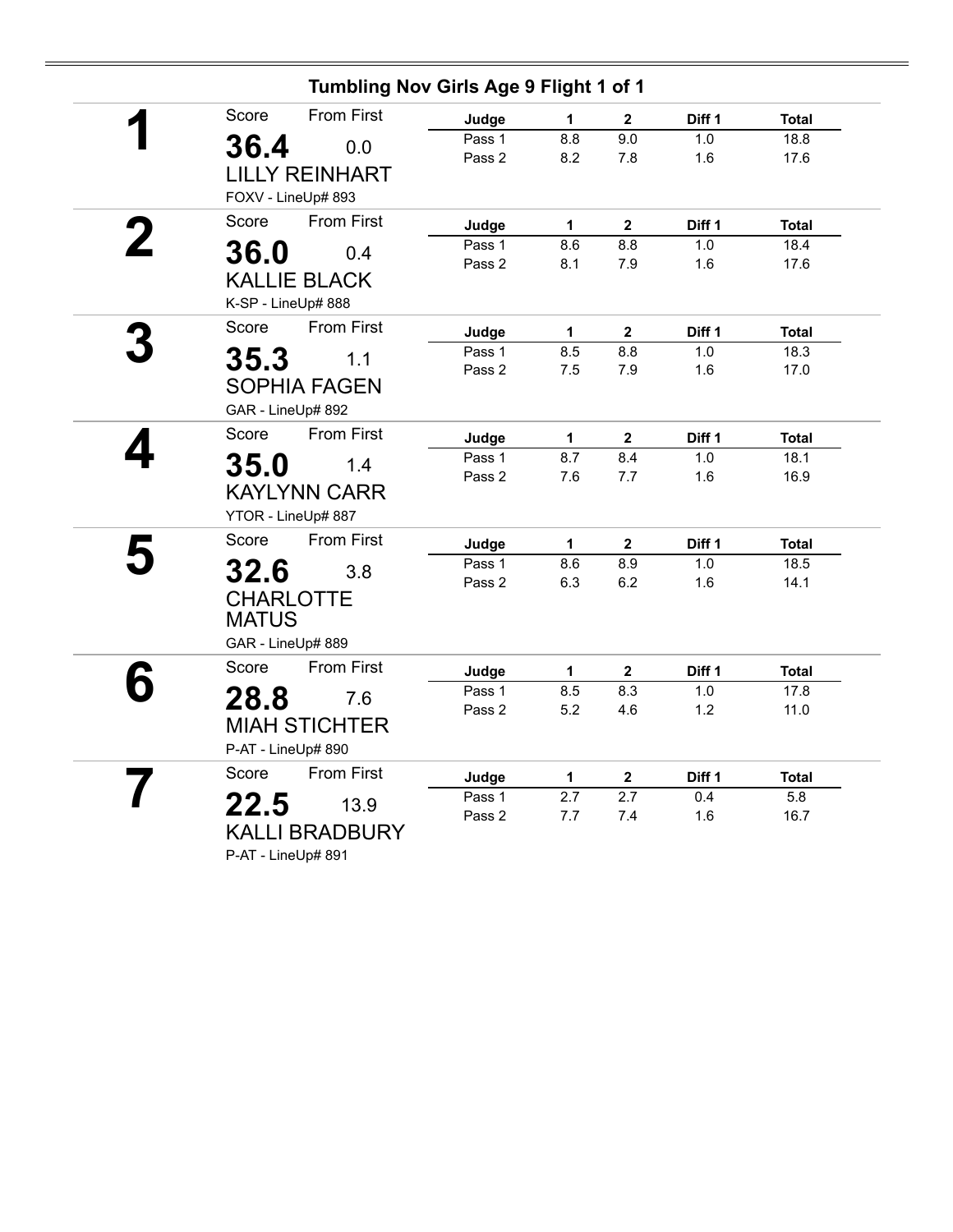| Tumbling Nov Girls Age 10 Flight 1 of 1 |                  |            |              |                   |              |
|-----------------------------------------|------------------|------------|--------------|-------------------|--------------|
| <b>From First</b><br>Score              | Judge            | 1          | $\mathbf{2}$ | Diff <sub>1</sub> | <b>Total</b> |
| 37.0<br>0.0                             | Pass 1           | 8.8        | 9.0          | 1.0               | 18.8         |
|                                         | Pass 2           | 8.5        | 8.1          | 1.6               | 18.2         |
| <b>LANDREY HARRIS</b>                   |                  |            |              |                   |              |
| MAT - LineUp# 907                       |                  |            |              |                   |              |
| <b>From First</b><br>Score              | Judge            | 1          | $\mathbf{2}$ | Diff 1            | <b>Total</b> |
| 36.7<br>0.3                             | Pass 1           | 8.7        | 9.0          | 1.0               | 18.7         |
| <b>AUDRIANA</b>                         | Pass 2           | 8.0        | 8.4          | 1.6               | 18.0         |
| <b>WALKER</b>                           |                  |            |              |                   |              |
| MAT - LineUp# 906                       |                  |            |              |                   |              |
| <b>From First</b>                       |                  |            |              |                   |              |
| Score                                   | Judge            | 1          | $\mathbf{2}$ | Diff 1            | <b>Total</b> |
| 36.6<br>0.4                             | Pass 1<br>Pass 2 | 8.7<br>8.2 | 8.8<br>8.3   | 1.0<br>1.6        | 18.5<br>18.1 |
| <b>LARSON CARUSO</b>                    |                  |            |              |                   |              |
| IVTT - LineUp# 905                      |                  |            |              |                   |              |
| <b>From First</b><br>Score              | Judge            | 1          | $\mathbf{2}$ | Diff 1            | <b>Total</b> |
| 36.5<br>0.5                             | Pass 1           | 8.8        | 8.7          | 1.0               | 18.5         |
|                                         | Pass 2           | 8.4        | 8.0          | 1.6               | 18.0         |
| <b>ALLYSON</b>                          |                  |            |              |                   |              |
| <b>WILLIAMS</b>                         |                  |            |              |                   |              |
| ALLT - LineUp# 911                      |                  |            |              |                   |              |
| <b>From First</b><br>Score              | Judge            | 1          | $\mathbf{2}$ | Diff 1            | <b>Total</b> |
| 36.4<br>0.6                             | Pass 1           | 8.9        | 8.8          | 1.0               | 18.7         |
| <b>LILLY LOSS</b>                       | Pass 2           | 8.0        | 8.1          | 1.6               | 17.7         |
| FLGT - LineUp# 912                      |                  |            |              |                   |              |
| <b>From First</b><br>Score              | Judge            | 1          | $\mathbf{2}$ | Diff 1            | <b>Total</b> |
|                                         | Pass 1           | 8.8        | 8.8          | 1.0               | 18.6         |
| <b>34.9</b><br>2.1                      | Pass 2           | 7.3        | 7.4          | 1.6               | 16.3         |
| <b>ANGELINA</b>                         |                  |            |              |                   |              |
| <b>DEBERRY</b>                          |                  |            |              |                   |              |
| GAR - LineUp# 910                       |                  |            |              |                   |              |
| Score<br>From First                     | Judge            | 1          | $\mathbf 2$  | Diff 1            | <b>Total</b> |
| 34.9<br>2.1                             | Pass 1           | 8.3        | 8.5          | 1.0               | 17.8         |
|                                         | Pass 2           | 7.6        | 7.9          | 1.6               | 17.1         |
| <b>PRESLEY</b><br><b>VERMILLION</b>     |                  |            |              |                   |              |
|                                         |                  |            |              |                   |              |
| YTOR - LineUp# 909                      |                  |            |              |                   |              |
| Score<br>From First                     | Judge            | 1          | $\mathbf 2$  | Diff 1            | <b>Total</b> |
| 5.3<br>31.7                             | Pass 1<br>Pass 2 | 2.4<br>0.0 | 2.5<br>0.0   | 0.2<br>0.2        | 5.1<br>0.2   |
| <b>MIA SIEVERS</b>                      |                  |            |              |                   |              |
| FFRC - LineUp# 908                      |                  |            |              |                   |              |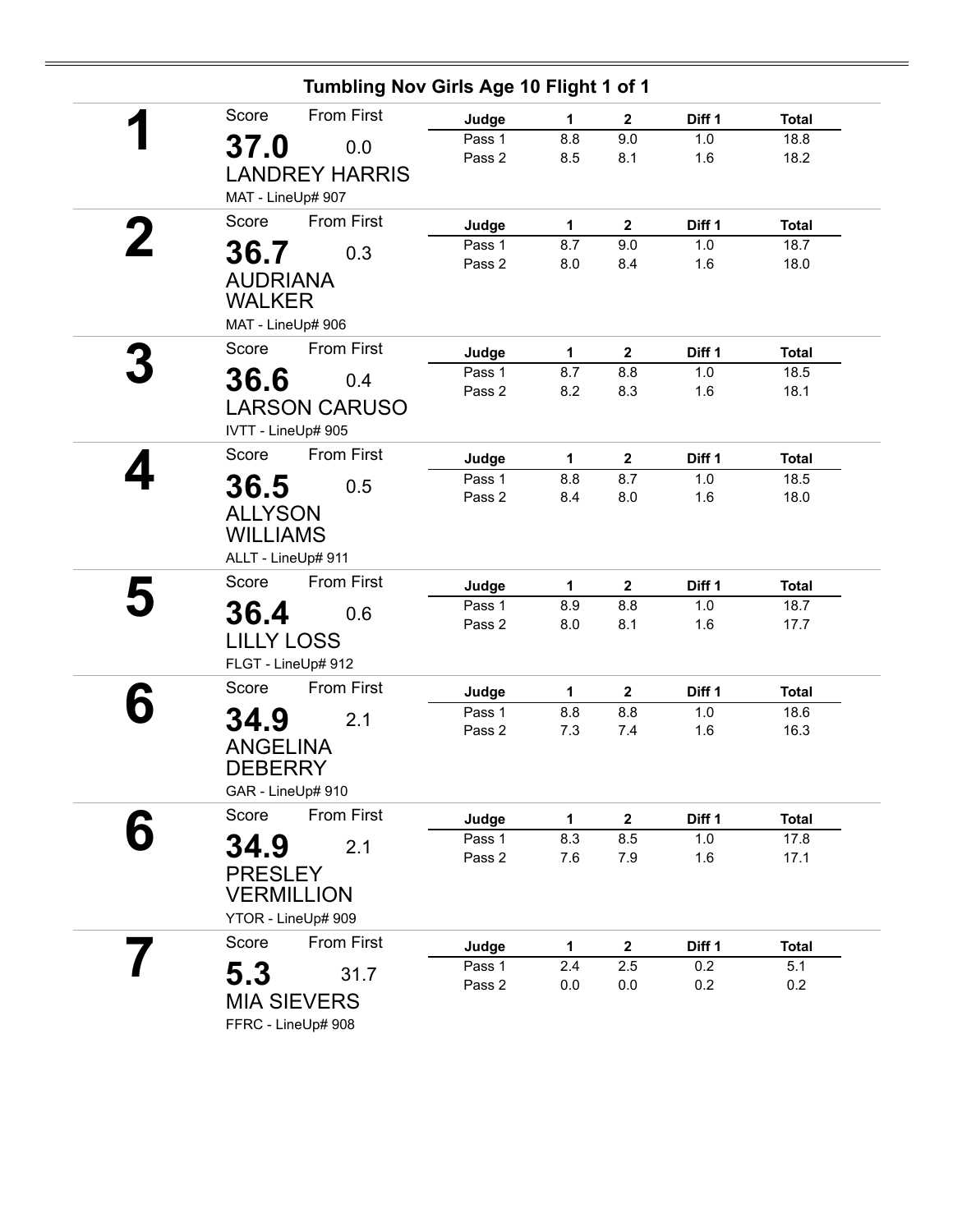|   | Tumbling Nov Girls Age 11 Flight 1 of 2 |        |              |                         |        |              |
|---|-----------------------------------------|--------|--------------|-------------------------|--------|--------------|
|   | <b>From First</b><br>Score              | Judge  | $\mathbf{1}$ | $\mathbf{2}$            | Diff 1 | <b>Total</b> |
|   | 37.6<br>0.0                             | Pass 1 | 9.1          | 9.0                     | 1.0    | 19.1         |
|   |                                         | Pass 2 | 8.3          | 8.6                     | 1.6    | 18.5         |
|   | <b>HAILEY KOEHLER</b>                   |        |              |                         |        |              |
|   | P-AT - LineUp# 929                      |        |              |                         |        |              |
|   | <b>From First</b><br>Score              | Judge  | 1            | $\mathbf{2}$            | Diff 1 | <b>Total</b> |
| 2 | 35.5<br>2.1                             | Pass 1 | 8.5          | 8.6                     | 1.0    | 18.1         |
|   | <b>OLIVIA DUNCAN</b>                    | Pass 2 | 8.0          | 7.8                     | 1.6    | 17.4         |
|   |                                         |        |              |                         |        |              |
|   | YTOR - LineUp# 924                      |        |              |                         |        |              |
|   | From First<br>Score                     | Judge  | $\mathbf 1$  | $\overline{\mathbf{2}}$ | Diff 1 | <b>Total</b> |
|   | 35.0<br>2.6                             | Pass 1 | 9.0          | 9.0                     | 1.0    | 19.0         |
|   |                                         | Pass 2 | 7.4          | $7.0$                   | 1.6    | 16.0         |
|   | <b>KENDRA</b>                           |        |              |                         |        |              |
|   | <b>SPANGLER</b>                         |        |              |                         |        |              |
|   | ALLT - LineUp# 928                      |        |              |                         |        |              |
|   | Score<br><b>From First</b>              | Judge  | $\mathbf{1}$ | $\mathbf 2$             | Diff 1 | <b>Total</b> |
|   | 33.2<br>4.4                             | Pass 1 | 8.2          | 8.2                     | 1.0    | 17.4         |
|   | <b>BROOKLYN</b>                         | Pass 2 | 7.1          | 7.1                     | 1.6    | 15.8         |
|   | <b>KREJCI</b>                           |        |              |                         |        |              |
|   |                                         |        |              |                         |        |              |
|   | FOXV - LineUp# 925                      |        |              |                         |        |              |
|   | <b>From First</b><br>Score              | Judge  | 1            | $\mathbf{2}$            | Diff 1 | <b>Total</b> |
|   | 33.2<br>4.4                             | Pass 1 | 8.3          | 8.3                     | 1.0    | 17.6         |
|   | <b>KYLIE</b>                            | Pass 2 | 7.1          | 6.9                     | 1.6    | 15.6         |
|   | <b>VIEHMEYER</b>                        |        |              |                         |        |              |
|   |                                         |        |              |                         |        |              |
|   | AADM - LineUp# 927                      |        |              |                         |        |              |
|   | <b>From First</b><br>Score              | Judge  | 1            | $\mathbf 2$             | Diff 1 | <b>Total</b> |
|   | 32.6<br>5.0                             | Pass 1 | 8.4          | 8.3                     | 1.0    | 17.7         |
|   | <b>PEYTON</b>                           | Pass 2 | 6.7          | 6.6                     | 1.6    | 14.9         |
|   | <b>OCONNOR</b>                          |        |              |                         |        |              |
|   |                                         |        |              |                         |        |              |
|   | FOXV - LineUp# 926                      |        |              |                         |        |              |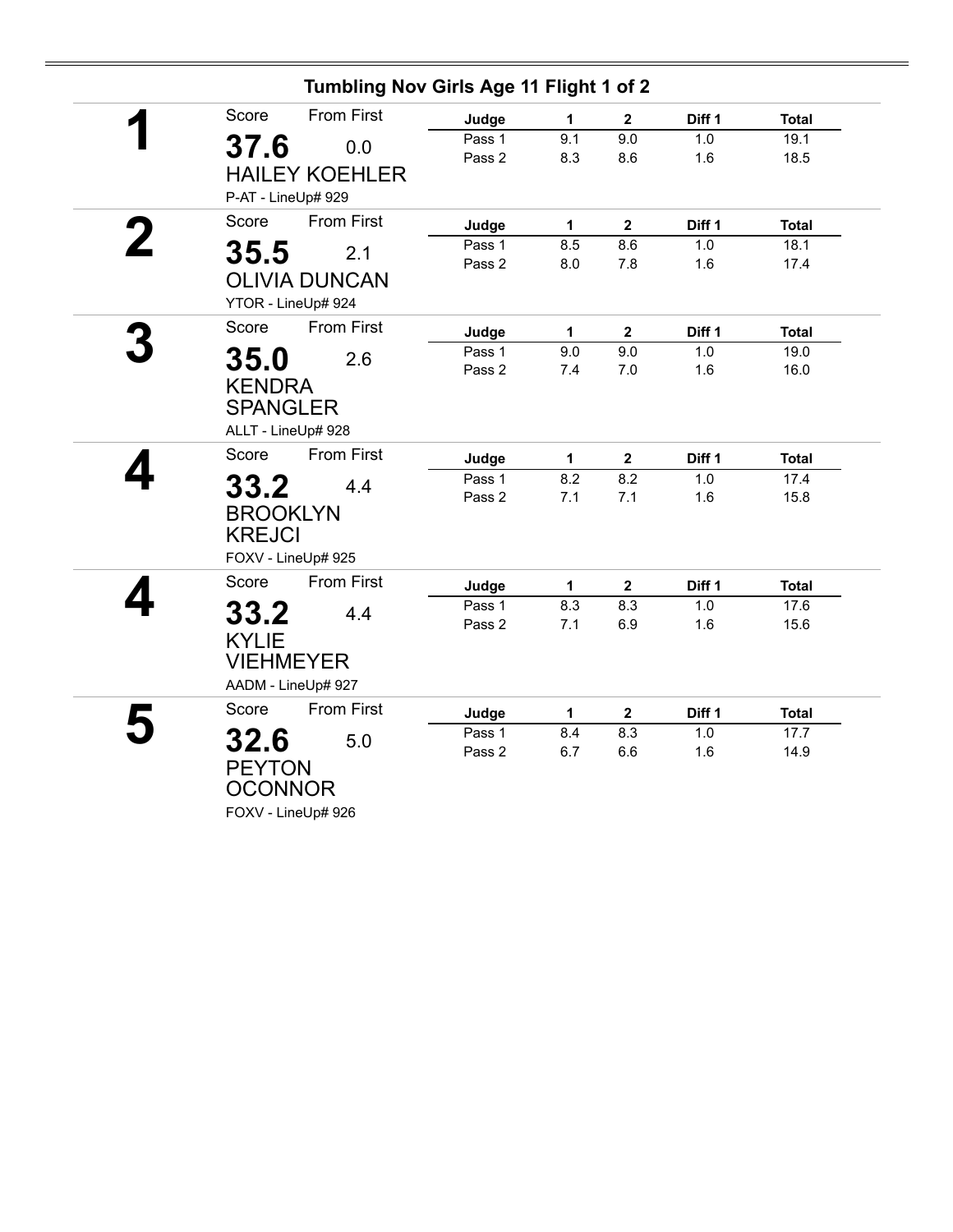| Tumbling Nov Girls Age 11 Flight 2 of 2                |        |     |                |                  |              |
|--------------------------------------------------------|--------|-----|----------------|------------------|--------------|
| Score<br><b>From First</b>                             | Judge  | 1   | $\mathbf{2}$   | Diff 1           | <b>Total</b> |
| 37.6<br>0.0                                            | Pass 1 | 9.2 | 9.1            | 1.0              | 19.3         |
| <b>MAKAYLIE</b><br><b>TARBELL</b><br>MAT - LineUp# 944 | Pass 2 | 8.4 | 8.3            | 1.6              | 18.3         |
| <b>From First</b><br>Score                             | Judge  | 1   | $\mathbf{2}$   | Diff 1           | <b>Total</b> |
| 36.5                                                   | Pass 1 | 9.1 | 9.1            | 1.0              | 19.2         |
| 1.1                                                    | Pass 2 | 7.7 | 8.0            | 1.6              | 17.3         |
| <b>JASMINE SOUKUP</b><br>ELTW - LineUp# 940            |        |     |                |                  |              |
| <b>From First</b><br>Score                             | Judge  | 1   | $\mathbf{2}$   | Diff 1           | <b>Total</b> |
| 36.2<br>1.4                                            | Pass 1 | 8.7 | 8.9            | 1.0              | 18.6         |
|                                                        | Pass 2 | 7.9 | 8.1            | 1.6              | 17.6         |
| <b>BRYNLEE POHL</b>                                    |        |     |                |                  |              |
| GAR - LineUp# 943                                      |        |     |                |                  |              |
| <b>From First</b><br>Score                             | Judge  | 1   | $\overline{2}$ | Diff 1           | <b>Total</b> |
| 34.8<br>2.8                                            | Pass 1 | 8.7 | 8.6            | 1.0              | 18.3         |
|                                                        | Pass 2 | 7.4 | 7.4            | 1.7              | 16.5         |
| <b>KIRSTEN SCHLUE</b>                                  |        |     |                |                  |              |
| ELTW - LineUp# 941                                     |        |     |                |                  |              |
| <b>From First</b><br>Score                             |        |     |                | <b>SCRATCHED</b> |              |
| <b>MADISON OLSON</b>                                   |        |     |                |                  |              |
| GAR - LineUp# 942                                      |        |     |                |                  |              |
|                                                        |        |     |                |                  |              |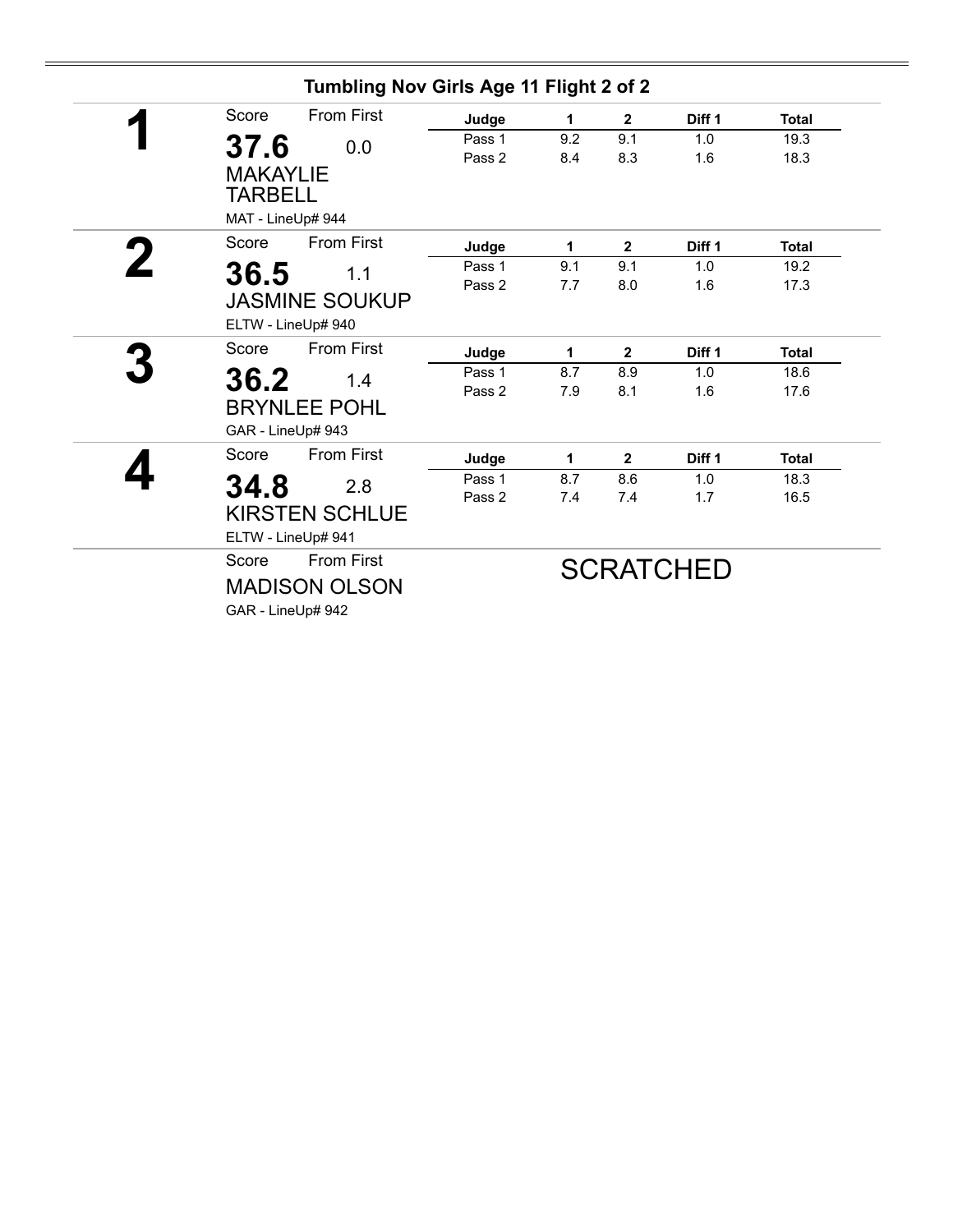| Score                            | <b>From First</b>                          | Judge  | 1   | $\overline{2}$ | Diff <sub>1</sub> | <b>Total</b> |
|----------------------------------|--------------------------------------------|--------|-----|----------------|-------------------|--------------|
| 36.6                             | 0.0                                        | Pass 1 | 9.2 | 9.0            | 1.0               | 19.2         |
| <b>PAYTON</b><br><b>POCIECHA</b> |                                            | Pass 2 | 8.0 | 7.8            | 1.6               | 17.4         |
|                                  | ELTW - LineUp# 957                         |        |     |                |                   |              |
| Score                            | <b>From First</b>                          | Judge  | 1   | $\mathbf{2}$   | Diff <sub>1</sub> | <b>Total</b> |
| 34.6                             | 2.0                                        | Pass 1 | 8.7 | 8.5            | 1.0               | 18.2         |
|                                  | <b>CARSYN TAYLOR</b><br>AADM - LineUp# 959 | Pass 2 | 7.5 | 7.3            | 1.6               | 16.4         |
| Score                            | <b>From First</b>                          | Judge  | 1   | $\mathbf{2}$   | Diff 1            | <b>Total</b> |
| 33.8                             | 2.8                                        | Pass 1 | 8.5 | 8.8            | 1.0               | 18.3         |
| <b>CHELSEA</b><br><b>STRAUS</b>  |                                            | Pass 2 | 6.8 | 7.1            | 1.6               | 15.5         |
|                                  | FLGT - LineUp# 958                         |        |     |                |                   |              |
| Score                            | <b>From First</b>                          | Judge  | 1   | $\overline{2}$ | Diff 1            | <b>Total</b> |
| 33.7                             | 2.9                                        | Pass 1 | 8.3 | 8.4            | 1.0               | 17.7         |
|                                  | <b>KAYLEE FRANKS</b><br>ELTW - LineUp# 956 | Pass 2 | 7.3 | 7.1            | 1.6               | 16.0         |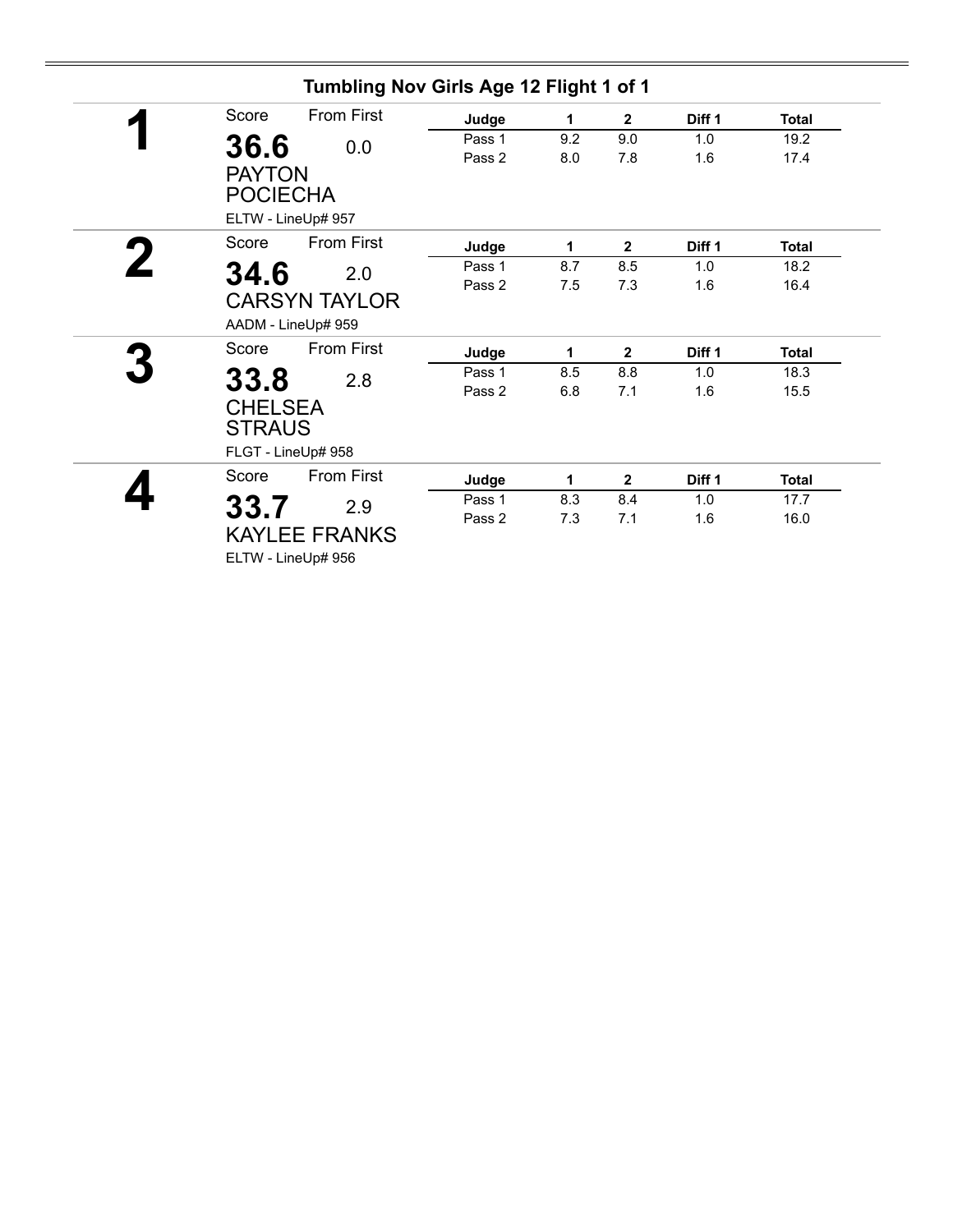| Tumbling Nov Girls Ages 13 - 14 Flight 1 of 1 |        |              |                         |                  |              |
|-----------------------------------------------|--------|--------------|-------------------------|------------------|--------------|
| <b>From First</b><br>Score                    | Judge  | 1            | $\mathbf{2}$            | Diff 1           | <b>Total</b> |
| 37.1<br>0.0                                   | Pass 1 | 9.1          | 9.2                     | 1.0              | 19.3         |
|                                               | Pass 2 | 8.0          | 8.2                     | 1.6              | 17.8         |
| <b>REAGAN</b>                                 |        |              |                         |                  |              |
| <b>PRESTON</b>                                |        |              |                         |                  |              |
| ICT - LineUp# 975                             |        |              |                         |                  |              |
| <b>From First</b><br>Score                    | Judge  | 1            | $\overline{\mathbf{2}}$ | Diff 1           | <b>Total</b> |
| 35.2<br>1.9                                   | Pass 1 | 8.8          | 8.7                     | 1.0              | 18.5         |
|                                               | Pass 2 | 7.5          | 7.6                     | 1.6              | 16.7         |
| <b>GIANNA DEMASO</b>                          |        |              |                         |                  |              |
| IMG - LineUp# 973                             |        |              |                         |                  |              |
| <b>From First</b><br>Score                    | Judge  | 1            | $\overline{2}$          | Diff 1           | <b>Total</b> |
| 35.0<br>2.1                                   | Pass 1 | 8.4          | 8.5                     | 1.0              | 17.9         |
|                                               | Pass 2 | 7.9          | 7.6                     | 1.6              | 17.1         |
| <b>MADISON STERN</b>                          |        |              |                         |                  |              |
| GAR - LineUp# 976                             |        |              |                         |                  |              |
| <b>From First</b><br>Score                    | Judge  | $\mathbf{1}$ | $\overline{2}$          | Diff 1           | <b>Total</b> |
| 33.5<br>3.6                                   | Pass 1 | 8.5          | 8.5                     | 1.0              | 18.0         |
| <b>SEIANNA LOZANO</b>                         | Pass 2 | 7.1          | 6.8                     | 1.6              | 15.5         |
|                                               |        |              |                         |                  |              |
| IMG - LineUp# 974                             |        |              |                         |                  |              |
| Score<br><b>From First</b>                    | Judge  | 1            | $\mathbf{2}$            | Diff 1           | <b>Total</b> |
| 33.4<br>3.7                                   | Pass 1 | 8.4          | 8.2                     | 1.0              | 17.6         |
| <b>HANNAH</b>                                 | Pass 2 | 7.1          | 7.1                     | 1.6              | 15.8         |
| <b>PAPUTSA</b>                                |        |              |                         |                  |              |
|                                               |        |              |                         |                  |              |
| EVOL - LineUp# 971                            |        |              |                         |                  |              |
| <b>From First</b><br>Score                    |        |              |                         | <b>SCRATCHED</b> |              |
| <b>DESIRAY</b>                                |        |              |                         |                  |              |
| <b>POPELKA</b>                                |        |              |                         |                  |              |
| MAT - LineUp# 972                             |        |              |                         |                  |              |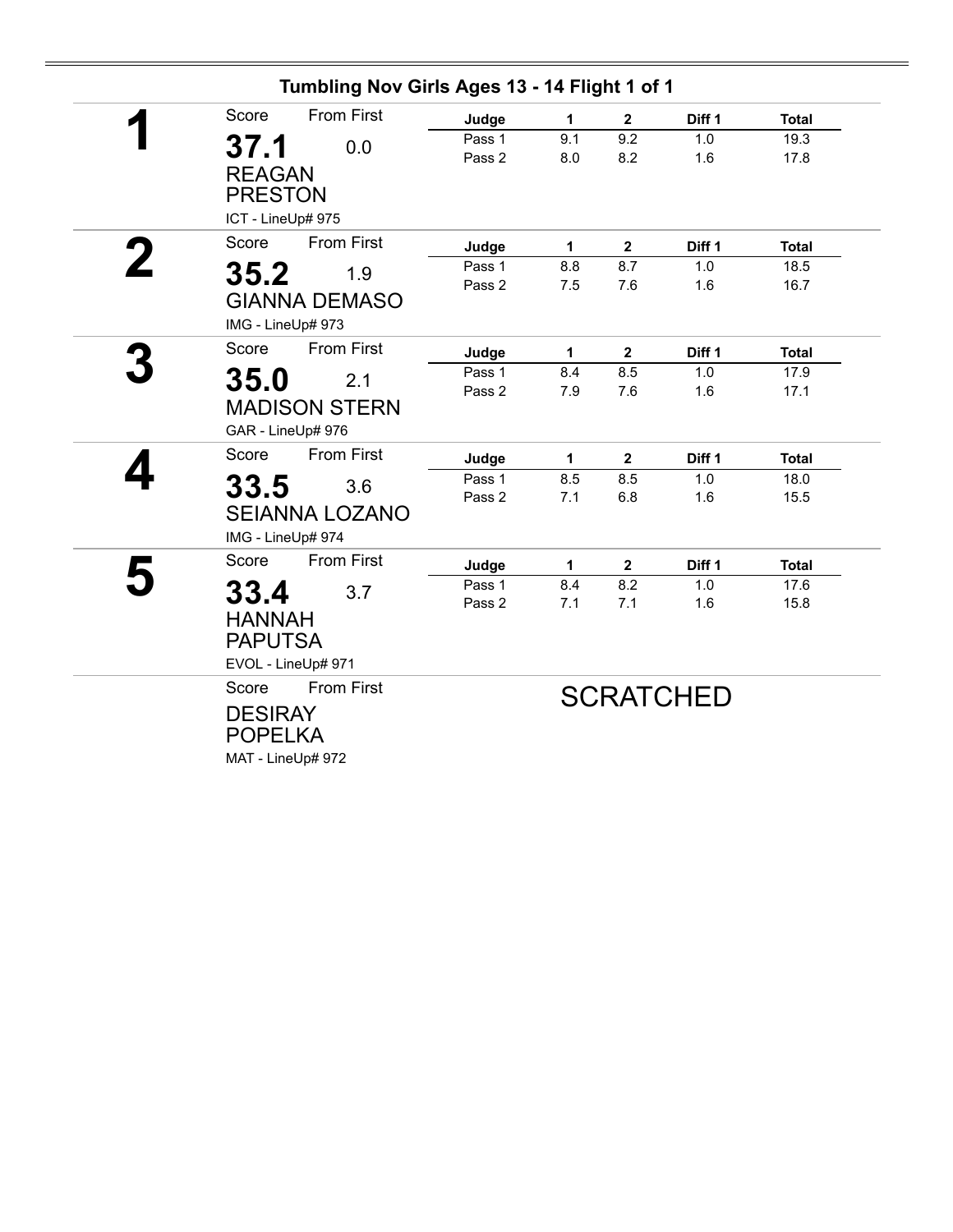### **Tumbling Nov Girls 15 & over Flight 1 of 1**

Score From First ZOEY SAVAGE T-UL - LineUp# 988

# **SCRATCHED**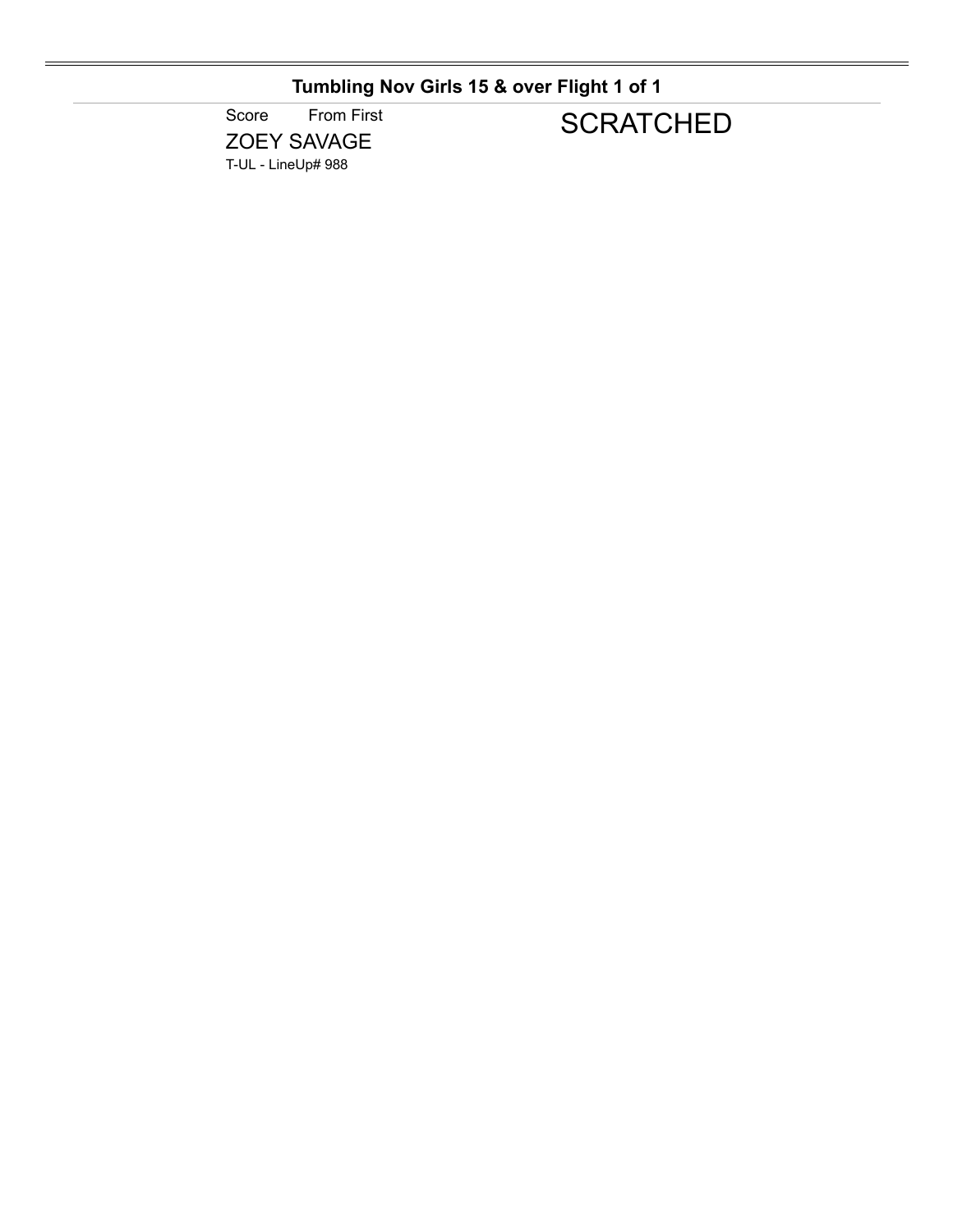| Score                                                    | <b>From First</b> | Judge  | 1   | $\mathbf{2}$ | Diff 1 | <b>Total</b> |
|----------------------------------------------------------|-------------------|--------|-----|--------------|--------|--------------|
| 36.9                                                     | 0.0               | Pass 1 | 9.0 | 9.1          | 1.0    | 19.1         |
| <b>COOPER</b>                                            |                   | Pass 2 | 8.2 | 8.0          | 1.6    | 17.8         |
| <b>STURGES</b><br>FLGT - LineUp# 1023                    |                   |        |     |              |        |              |
| Score                                                    | <b>From First</b> | Judge  | 1   | $\mathbf{2}$ | Diff 1 | <b>Total</b> |
|                                                          |                   | Pass 1 | 8.5 | 8.7          | 1.0    | 18.2         |
| 35.8<br>1.1<br><b>LIAM MCGILL</b><br>FOND - LineUp# 1022 |                   | Pass 2 | 7.8 | 8.2          | 1.6    | 17.6         |
| Score                                                    | <b>From First</b> | Judge  | 1   | $\mathbf{2}$ | Diff 1 | <b>Total</b> |
| 35.5                                                     | 1.4               | Pass 1 | 8.6 | 8.9          | 1.0    | 18.5         |
| <b>FINN SCHULTZ</b><br>FOND - LineUp# 1021               |                   | Pass 2 | 7.8 | 7.6          | 1.6    | 17.0         |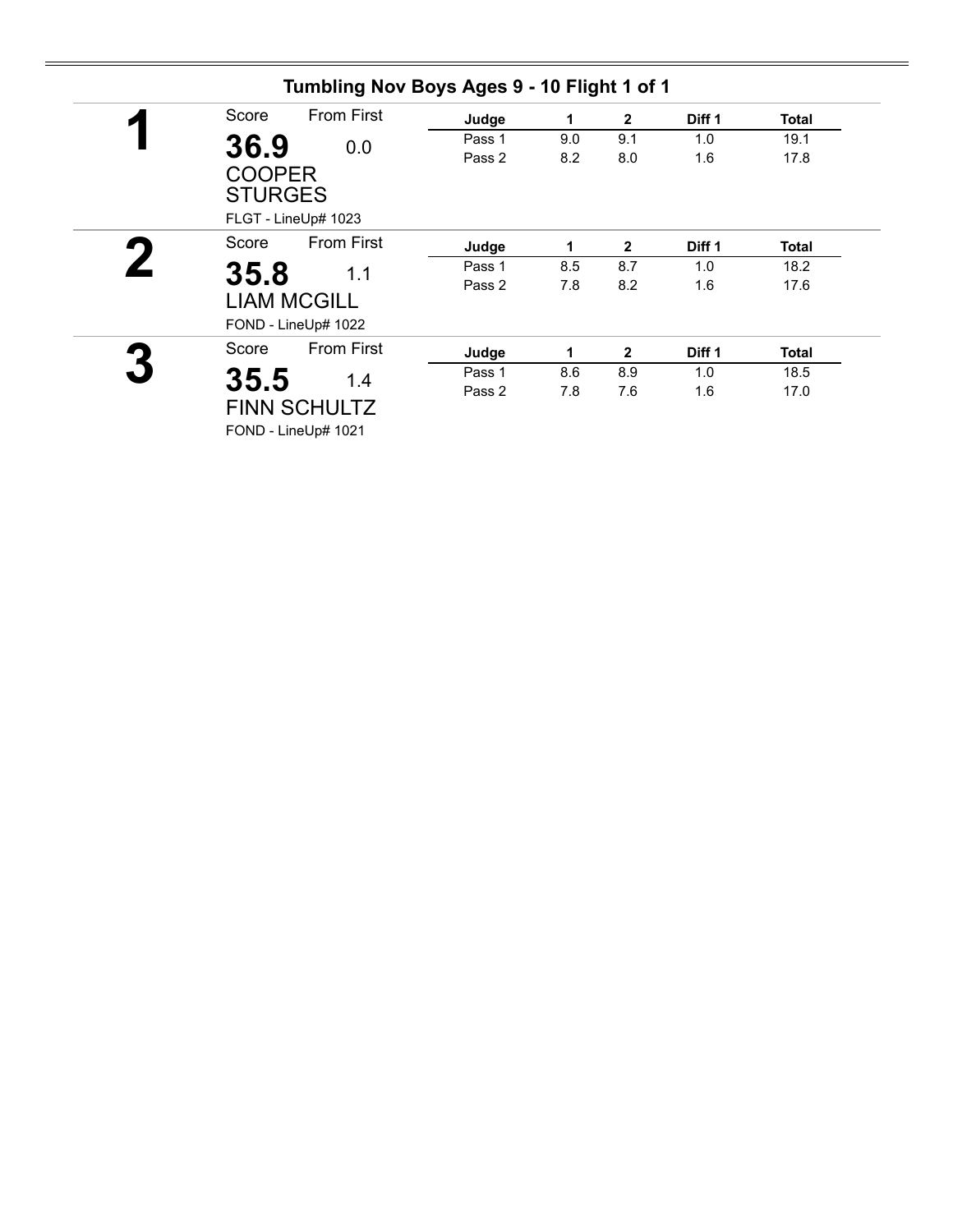| <b>From First</b><br>Score | Judge         |     |     | Diff 1 | Total |
|----------------------------|---------------|-----|-----|--------|-------|
| 32.8                       | Pass 1<br>0.0 | 8.3 | 8.5 | 1.0    | 17.8  |
|                            | Pass 2        | 6.5 | 6.9 | 1.6    | 15.0  |
| <b>PARKER BARRY</b>        |               |     |     |        |       |
| $-1/2$ $-1$ $-1$ $-1/2$    |               |     |     |        |       |

### **Tumbling Nov Boys Ages 11 - 12 Flight 1 of 1**

EVOL - LineUp# 1035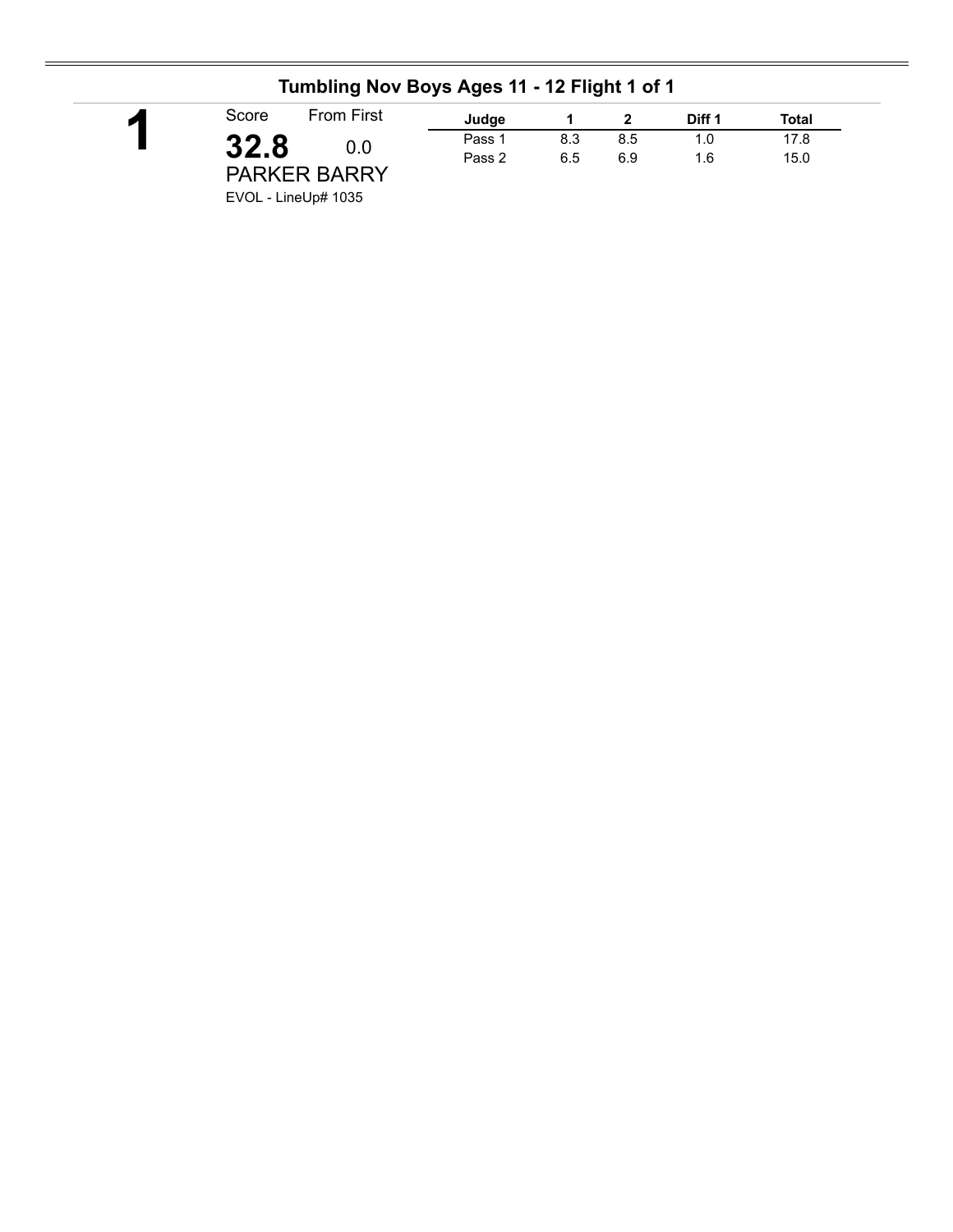## **Tumbling Nov Boys 13 & over Flight 1 of 1**

Score From First TRISTAN DAY XTRE - LineUp# 1047

# **SCRATCHED**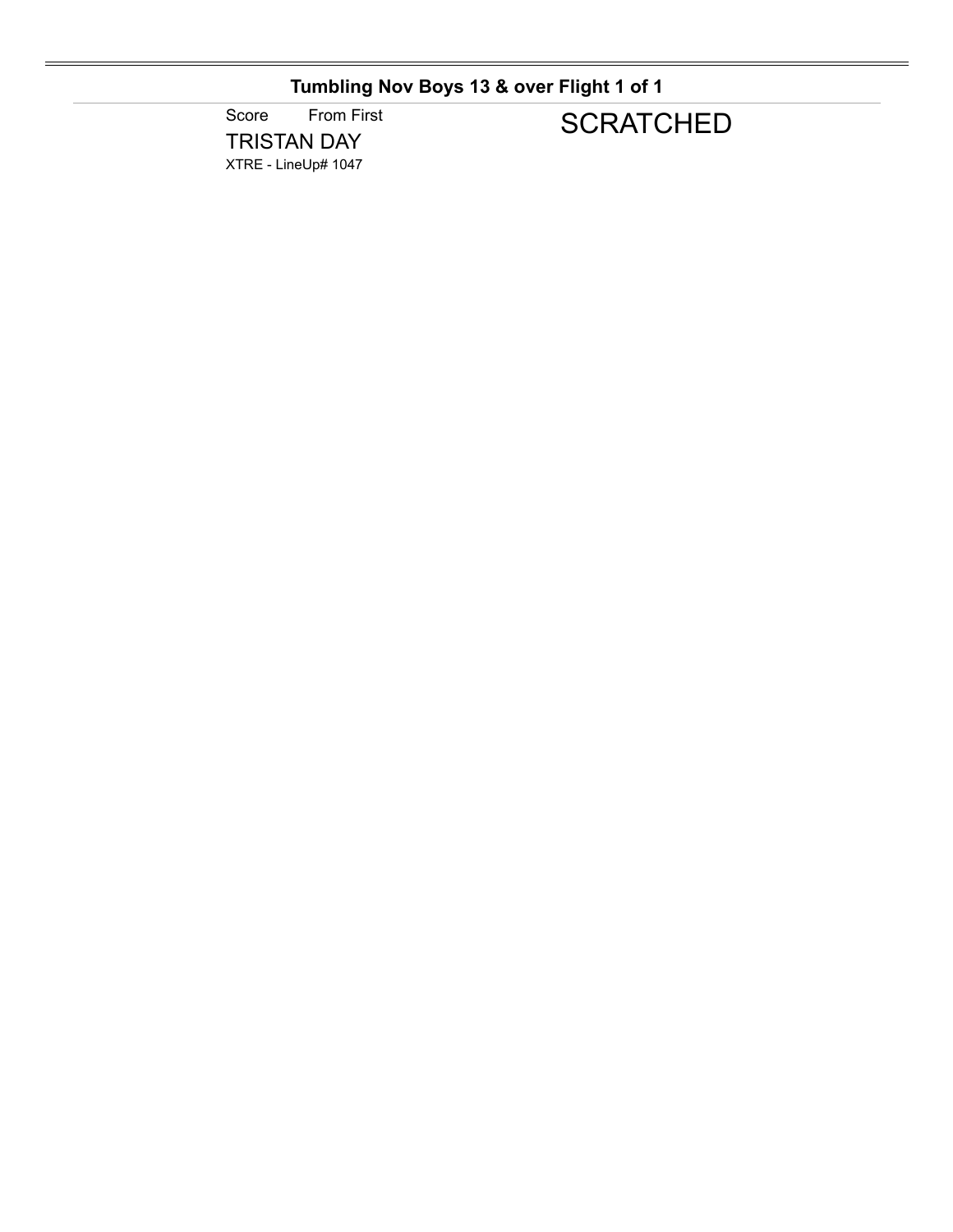| Score | <b>From First</b>   | Judge  | 1   | $\mathbf{2}$   | Diff 1 | <b>Total</b> |
|-------|---------------------|--------|-----|----------------|--------|--------------|
| 38.3  | 0.0                 | Pass 1 | 9.0 | 8.9            | 1.2    | 19.1         |
|       |                     | Pass 2 | 8.8 | 8.6            | 1.8    | 19.2         |
|       | <b>IVY STEVENS</b>  |        |     |                |        |              |
|       | GAR - LineUp# 1059  |        |     |                |        |              |
| Score | From First          | Judge  | 1   | $\mathbf{2}$   | Diff 1 | Total        |
| 38.0  | 0.3                 | Pass 1 | 8.8 | 8.9            | 1.2    | 18.9         |
|       |                     | Pass 2 | 8.7 | 8.6            | 1.8    | 19.1         |
|       | <b>ALEXIS REEDY</b> |        |     |                |        |              |
|       | GAR - LineUp# 1062  |        |     |                |        |              |
| Score | <b>From First</b>   | Judge  | 1   | $\mathbf{2}$   | Diff 1 | Total        |
| 37.9  | 0.4                 | Pass 1 | 9.3 | 9.1            | 1.2    | 19.6         |
|       |                     | Pass 2 | 8.1 | 8.4            | 1.8    | 18.3         |
|       | <b>ALEXIS PERRY</b> |        |     |                |        |              |
|       | EVOL - LineUp# 1061 |        |     |                |        |              |
| Score | <b>From First</b>   | Judge  | 1   | $\overline{2}$ | Diff 1 | <b>Total</b> |
| 22.9  | 15.4                | Pass 1 | 6.0 | 5.6            | 0.8    | 12.4         |
|       |                     | Pass 2 | 4.9 | 4.0            | 1.6    | 10.5         |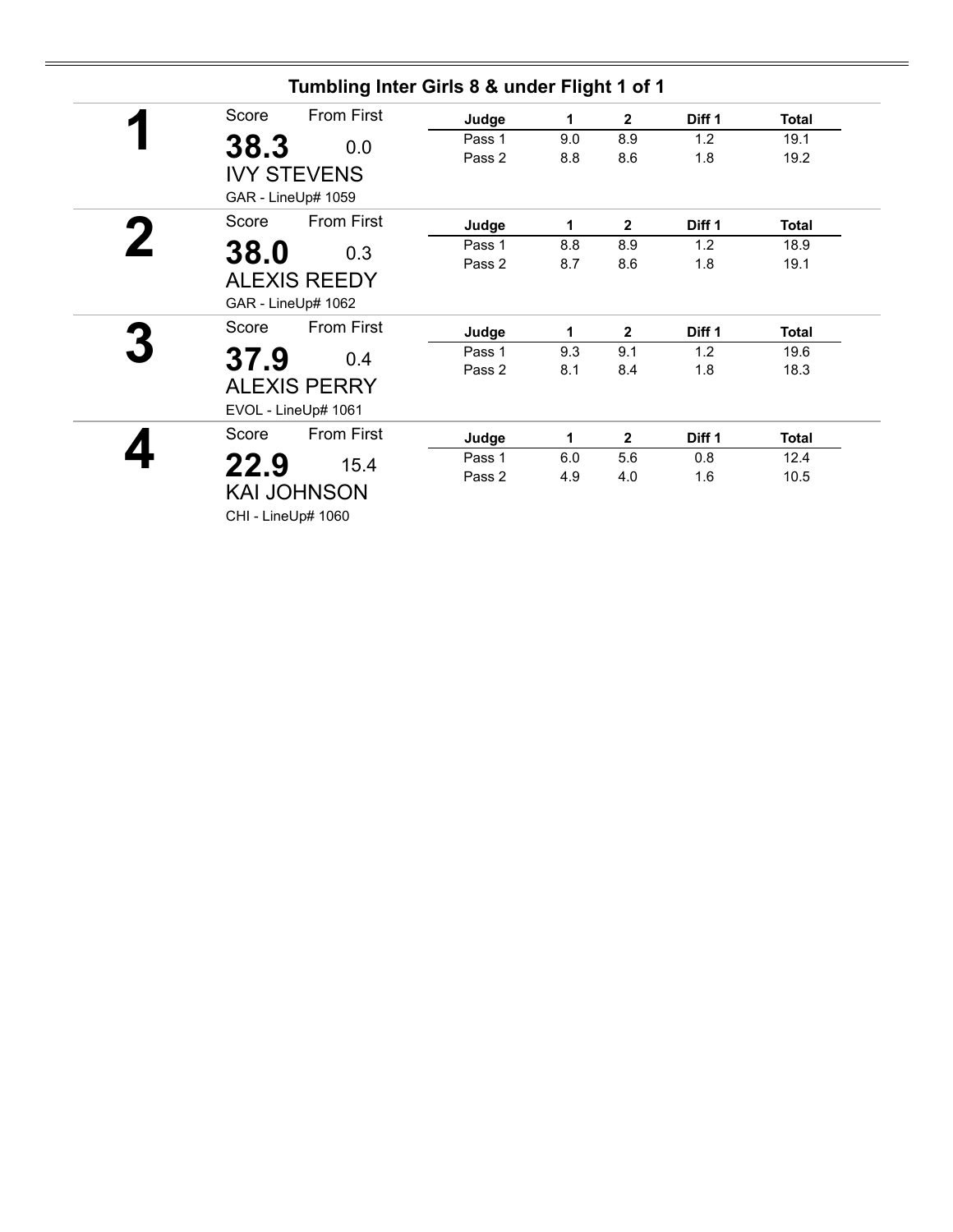| Score       | <b>From First</b>                          |     | Judge  | 1   | $\mathbf{2}$ | Diff 1 | <b>Total</b> |
|-------------|--------------------------------------------|-----|--------|-----|--------------|--------|--------------|
| 38.2        |                                            | 0.0 | Pass 1 | 9.4 | 9.2          | 1.2    | 19.8         |
| <b>AYLA</b> |                                            |     | Pass 2 | 8.5 | 8.1          | 1.8    | 18.4         |
|             | <b>THANADABOUTH</b><br>EVOL - LineUp# 1076 |     |        |     |              |        |              |
| Score       | <b>From First</b>                          |     | Judge  | 1   | $\mathbf{2}$ | Diff 1 | <b>Total</b> |
| 37.7        |                                            | 0.5 | Pass 1 | 9.1 | 9.1          | 1.2    | 19.4         |
|             | <b>BRYNLEY HURD</b><br>FOND - LineUp# 1074 |     | Pass 2 | 8.2 | 8.3          | 1.8    | 18.3         |
| Score       | <b>From First</b>                          |     | Judge  | 1   | $\mathbf{2}$ | Diff 1 | <b>Total</b> |
| 36.4        |                                            | 1.8 | Pass 1 | 8.8 | 9.0          | 1.2    | 19.0         |
|             | <b>ANISTON</b><br><b>MCMASTER</b>          |     | Pass 2 | 8.0 | 7.6          | 1.8    | 17.4         |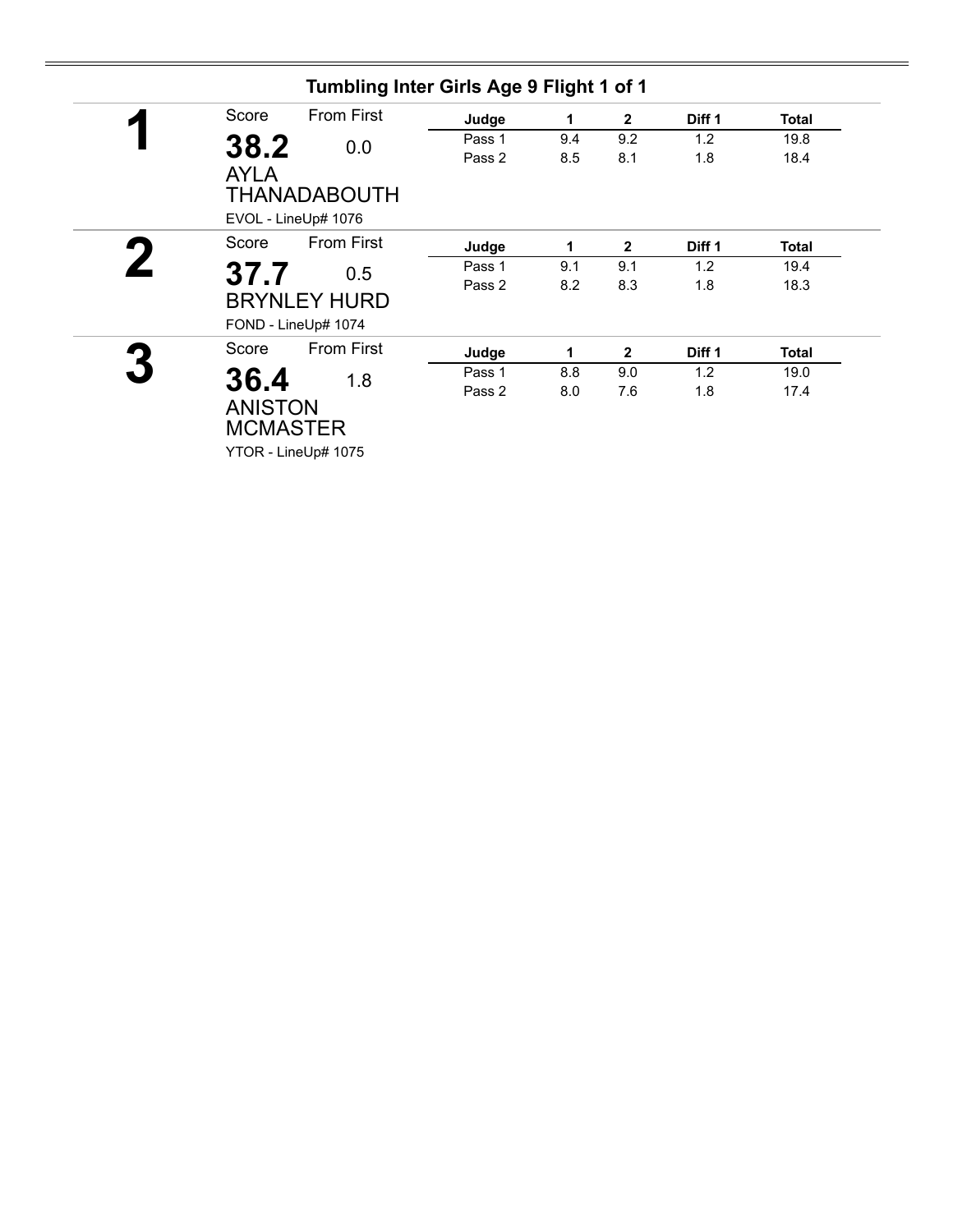| Tumbling Inter Girls Age 10 Flight 1 of 1<br><b>From First</b><br>Score |                  |            |                       |                  |                      |
|-------------------------------------------------------------------------|------------------|------------|-----------------------|------------------|----------------------|
|                                                                         | Judge            | 1          | $\mathbf{2}$          | Diff 1           | <b>Total</b>         |
| 38.6<br>0.0                                                             | Pass 1<br>Pass 2 | 9.5<br>8.3 | 9.2<br>8.6            | 1.2<br>1.8       | 19.9<br>18.7         |
| <b>ELIZA OLIVER</b>                                                     |                  |            |                       |                  |                      |
| GAR - LineUp# 1090                                                      |                  |            |                       |                  |                      |
| <b>From First</b><br>Score                                              | Judge            | 1          | $\overline{2}$        | Diff 1           | <b>Total</b>         |
|                                                                         | Pass 1           | 9.2        | 9.3                   | 1.2              | 19.7                 |
| 37.9<br>0.7                                                             | Pass 2           | 8.1        | 8.3                   | 1.8              | 18.2                 |
| <b>REAGHAN</b><br><b>PROFFITT</b>                                       |                  |            |                       |                  |                      |
| GAR - LineUp# 1095                                                      |                  |            |                       |                  |                      |
| <b>From First</b><br>Score                                              | Judge            | 1          | $\boldsymbol{2}$      | Diff 1           | <b>Total</b>         |
| 37.8<br>0.8                                                             | Pass 1           | 9.1        | 9.0                   | 1.2              | 19.3                 |
|                                                                         | Pass 2           | 8.1        | 8.6                   | 1.8              | 18.5                 |
| <b>ALIYAH REEDY</b>                                                     |                  |            |                       |                  |                      |
| GAR - LineUp# 1096<br><b>From First</b><br>Score                        |                  |            |                       |                  |                      |
|                                                                         | Judge            | 1          | $\mathbf{2}$          | Diff 1           | <b>Total</b>         |
| 37.2<br>1.4                                                             | Pass 1           | 9.0        | 9.1                   | 1.2              | 19.3                 |
| <b>FAITH</b>                                                            | Pass 2           | 8.2        | 7.9                   | 1.8              | 17.9                 |
| <b>MCGROARTY</b>                                                        |                  |            |                       |                  |                      |
| GAR - LineUp# 1091                                                      |                  |            |                       |                  |                      |
| <b>From First</b><br>Score                                              | Judge            | 1          | $\mathbf{2}$          | Diff 1           | <b>Total</b>         |
|                                                                         | Pass 1           | 8.9        | 8.9                   | 1.2              | 19.0                 |
| 36.9<br>1.7                                                             | Pass 2           | 8.0        | 8.1                   | 1.8              | 17.9                 |
| <b>KATIE HARKNESS</b>                                                   |                  |            |                       |                  |                      |
| GAR - LineUp# 1088                                                      |                  |            |                       |                  |                      |
| From First<br>Score                                                     | Judge            | 1          | $\mathbf{2}$          | Diff 1           | <b>Total</b>         |
| 36.8<br>1.8                                                             | Pass 1           | 8.5        | 8.7                   | 1.4              | 18.6                 |
|                                                                         | Pass 2           | 8.3        | 8.1                   | 1.8              | 18.2                 |
| <b>MAKYLA LARSON</b>                                                    |                  |            |                       |                  |                      |
| ALLT - LineUp# 1093<br><b>From First</b><br>Score                       |                  |            |                       |                  |                      |
|                                                                         | Judge<br>Pass 1  | 1.<br>7.7  | $\overline{2}$<br>7.7 | Diff 1<br>1.4    | <b>Total</b><br>16.8 |
| 32.2<br>6.4                                                             | Pass 2           | 6.9        | 6.7                   | 1.8              | 15.4                 |
| <b>KAILYNN LAUNER</b>                                                   |                  |            |                       |                  |                      |
| T-UL - LineUp# 1092                                                     |                  |            |                       |                  |                      |
| From First<br>Score                                                     |                  |            |                       |                  |                      |
| <b>KELSEY CONLEY</b>                                                    |                  |            |                       | <b>SCRATCHED</b> |                      |
|                                                                         |                  |            |                       |                  |                      |
| EVOL - LineUp# 1089                                                     |                  |            |                       |                  |                      |
| <b>From First</b><br>Score                                              |                  |            |                       | <b>SCRATCHED</b> |                      |
| <b>COLLINS</b>                                                          |                  |            |                       |                  |                      |
| <b>STENSTROM</b>                                                        |                  |            |                       |                  |                      |
| GAR - LineUp# 1094                                                      |                  |            |                       |                  |                      |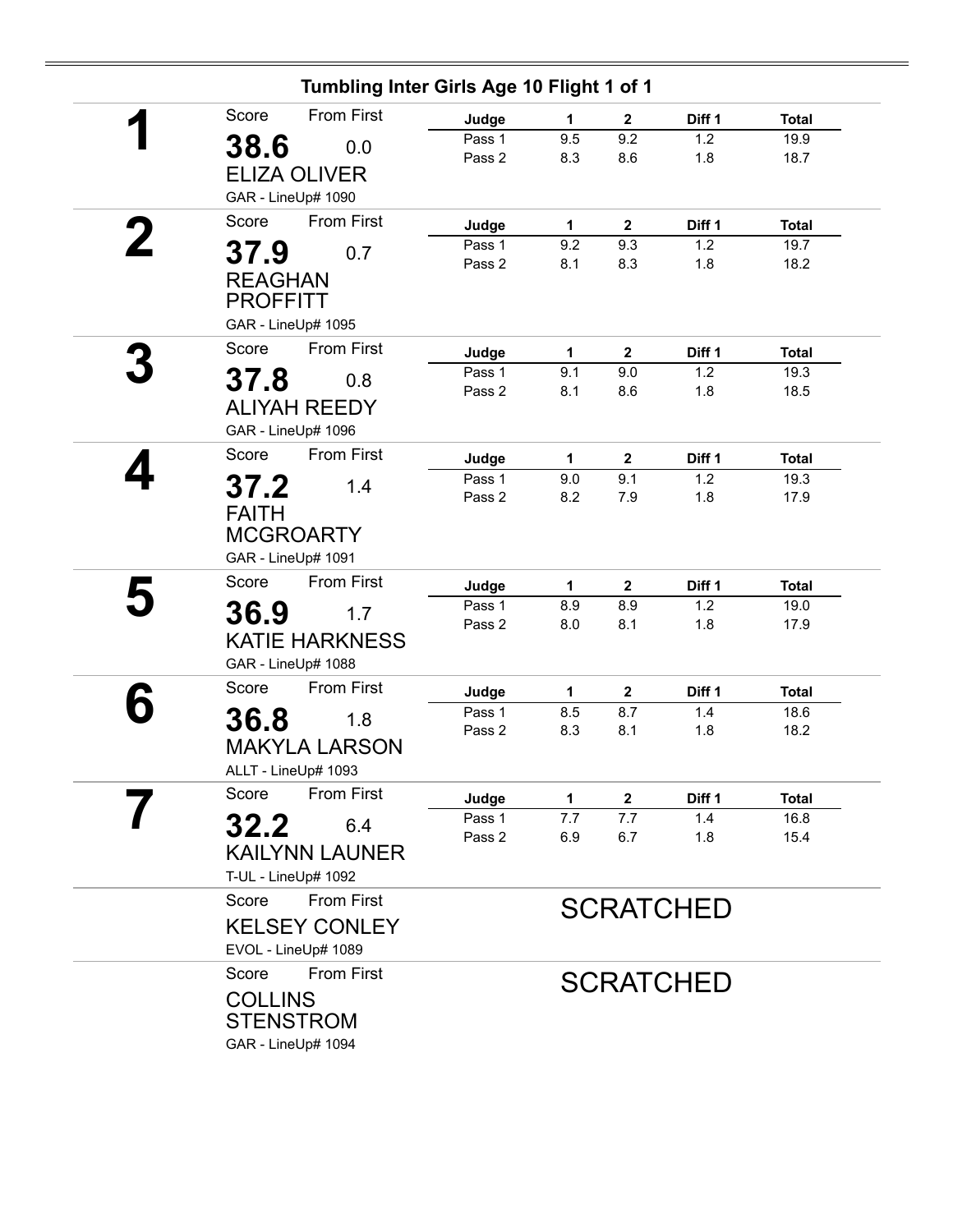|   | Tumbling Inter Girls Age 11 Flight 1 of 1        |                 |                     |                         |                  |                      |
|---|--------------------------------------------------|-----------------|---------------------|-------------------------|------------------|----------------------|
|   | <b>From First</b><br>Score                       | Judge           | $\mathbf{1}$        | $\boldsymbol{2}$        | Diff 1           | <b>Total</b>         |
|   | 37.7<br>0.0                                      | Pass 1          | 9.0                 | 8.9                     | 1.2              | 19.1                 |
|   | <b>BRIANNA WEBER</b>                             | Pass 2          | 8.5                 | 8.3                     | 1.8              | 18.6                 |
|   |                                                  |                 |                     |                         |                  |                      |
|   | GAR - LineUp# 1113<br><b>From First</b><br>Score |                 |                     |                         |                  |                      |
|   |                                                  | Judge<br>Pass 1 | $\mathbf{1}$<br>8.6 | $\mathbf{2}$<br>8.7     | Diff 1<br>1.5    | <b>Total</b><br>18.8 |
|   | 37.6<br>0.1                                      | Pass 2          | 8.2                 | 8.3                     | 2.3              | 18.8                 |
|   | <b>ALEENA</b>                                    |                 |                     |                         |                  |                      |
|   | <b>NEUBERGER</b>                                 |                 |                     |                         |                  |                      |
|   | XTRE - LineUp# 1109                              |                 |                     |                         |                  |                      |
|   | <b>From First</b><br>Score                       | Judge           | 1                   | $\mathbf 2$             | Diff 1           | <b>Total</b>         |
|   | 37.3<br>0.4                                      | Pass 1          | 8.7                 | 8.6                     | 1.2              | 18.5                 |
|   | <b>CHELSIE THOMAS</b>                            | Pass 2          | 8.6                 | 8.4                     | 1.8              | 18.8                 |
|   | ELTW - LineUp# 1115                              |                 |                     |                         |                  |                      |
|   | <b>From First</b><br>Score                       |                 |                     |                         |                  |                      |
|   |                                                  | Judge<br>Pass 1 | 1<br>8.7            | $\mathbf{2}$<br>8.4     | Diff 1<br>1.2    | <b>Total</b><br>18.3 |
|   | 36.2<br>1.5                                      | Pass 2          | 8.1                 | 8.0                     | 1.8              | 17.9                 |
|   | <b>ELLA SIMPSON</b>                              |                 |                     |                         |                  |                      |
|   | GAR - LineUp# 1108                               |                 |                     |                         |                  |                      |
|   | <b>From First</b><br>Score                       | Judge           | $\mathbf{1}$        | $\overline{\mathbf{2}}$ | Diff 1           | <b>Total</b>         |
|   | 35.9<br>1.8                                      | Pass 1          | 8.5                 | 8.8                     | 1.2              | 18.5                 |
|   |                                                  | Pass 2          | 7.7                 | 7.9                     | 1.8              | 17.4                 |
|   | <b>AMELIA YOUNG</b><br>FOXV - LineUp# 1110       |                 |                     |                         |                  |                      |
|   | From First<br>Score                              |                 |                     |                         |                  |                      |
|   |                                                  | Judge<br>Pass 1 | 1                   | $\boldsymbol{2}$        | Diff 1<br>1.2    | <b>Total</b>         |
|   | 35.6<br>2.1                                      | Pass 2          | 8.5<br>7.6          | 8.5<br>8.0              | 1.8              | 18.2<br>17.4         |
|   | <b>CHARLEE CAPE</b>                              |                 |                     |                         |                  |                      |
|   | FOXV - LineUp# 1116                              |                 |                     |                         |                  |                      |
|   | Score<br><b>From First</b>                       | Judge           | 1                   | $\mathbf{2}$            | Diff 1           | <b>Total</b>         |
|   | 24.9<br>12.8                                     | Pass 1          | 7.6                 | 7.6                     | 1.2              | 16.4                 |
|   | <b>ARABELLA</b>                                  | Pass 2          | 3.5                 | 3.6                     | 1.4              | 8.5                  |
|   | <b>MCDOWELL</b>                                  |                 |                     |                         |                  |                      |
|   | T-UL - LineUp# 1112                              |                 |                     |                         |                  |                      |
|   | <b>From First</b><br>Score                       |                 |                     |                         |                  |                      |
| 8 |                                                  | Judge<br>Pass 1 | 1<br>3.1            | $\mathbf{2}$<br>3.2     | Diff 1<br>0.4    | <b>Total</b><br>6.7  |
|   | 22.3<br>15.4                                     | Pass 2          | 6.9                 | 6.9                     | 1.8              | 15.6                 |
|   | <b>JAYELLE SPAHR</b>                             |                 |                     |                         |                  |                      |
|   | P-AT - LineUp# 1111                              |                 |                     |                         |                  |                      |
|   | <b>From First</b><br>Score                       |                 |                     |                         | <b>SCRATCHED</b> |                      |
|   | <b>MADISON</b>                                   |                 |                     |                         |                  |                      |
|   | <b>RUCKER</b>                                    |                 |                     |                         |                  |                      |
|   | MORG - LineUp# 1114                              |                 |                     |                         |                  |                      |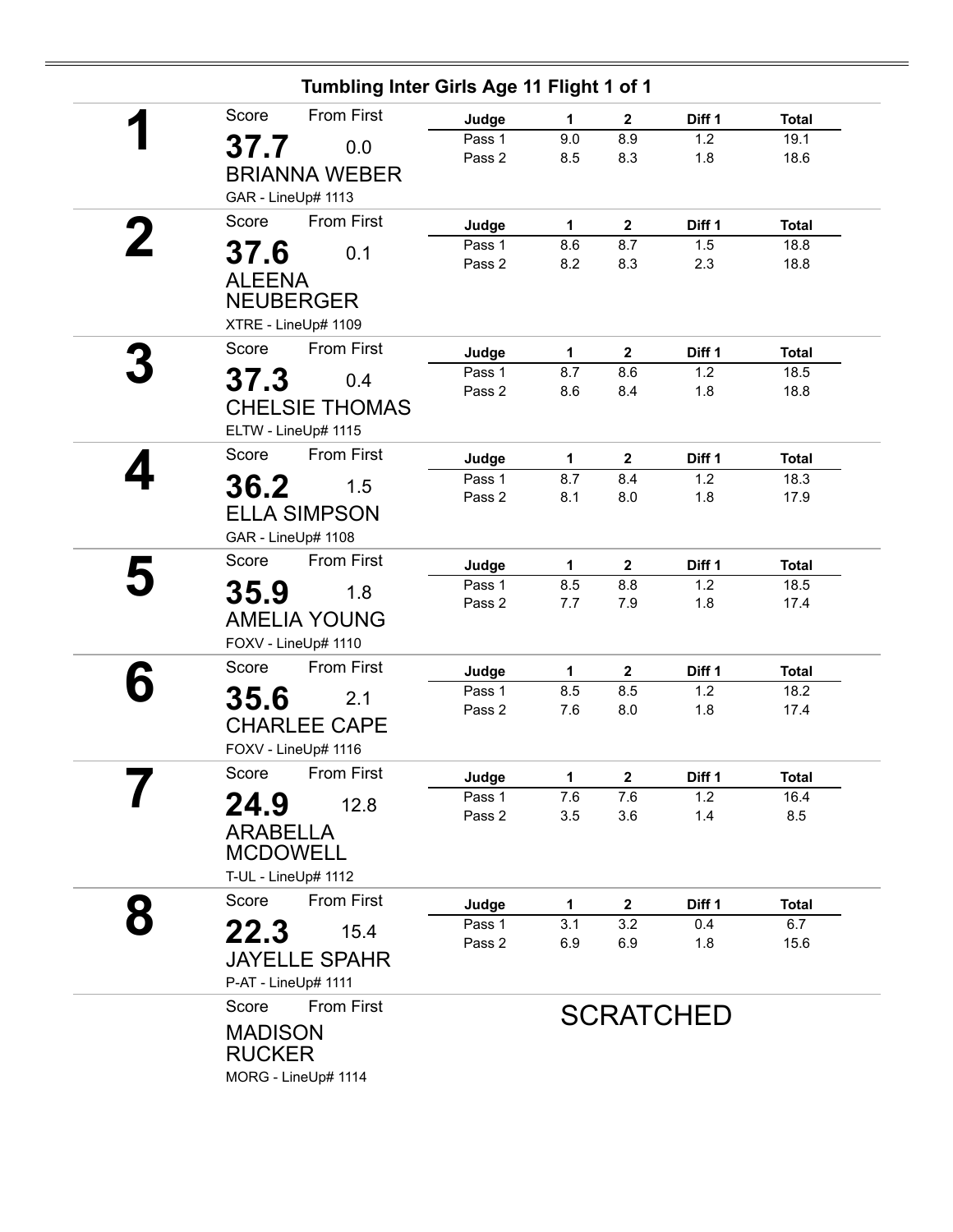|             | Tumbling Inter Girls Age 12 Flight 1 of 1  |                  |              |                |                   |              |
|-------------|--------------------------------------------|------------------|--------------|----------------|-------------------|--------------|
| Score       | <b>From First</b>                          | Judge            | $\mathbf{1}$ | $\mathbf{2}$   | Diff <sub>1</sub> | <b>Total</b> |
|             | 36.7<br>0.0                                | Pass 1<br>Pass 2 | 8.3<br>8.1   | 8.6<br>8.1     | 1.5<br>2.1        | 18.4<br>18.3 |
|             | <b>AUDREY FISHER</b><br>WTA - LineUp# 1135 |                  |              |                |                   |              |
| Score       | <b>From First</b>                          | Judge            | 1            | $\overline{2}$ | Diff 1            | <b>Total</b> |
|             | 36.2<br>0.5                                | Pass 1           | 8.9          | 8.6            | 1.2               | 18.7         |
|             | <b>ASHLEY POTTER</b>                       | Pass 2           | 7.7          | 8.0            | 1.8               | 17.5         |
|             | ALLT - LineUp# 1132                        |                  |              |                |                   |              |
| Score       | <b>From First</b>                          | Judge            | 1            | $\mathbf{2}$   | Diff 1            | <b>Total</b> |
| <b>36.0</b> | 0.7                                        | Pass 1           | 8.4          | 8.7            | 1.4               | 18.5         |
|             |                                            | Pass 2           | 7.7          | 8.0            | 1.8               | 17.5         |
|             | <b>ISABELLE</b><br><b>MULERT</b>           |                  |              |                |                   |              |
|             | ELTW - LineUp# 1129                        |                  |              |                |                   |              |
| Score       | <b>From First</b>                          | Judge            | 1            | $\mathbf{2}$   | Diff 1            | <b>Total</b> |
|             | 35.8<br>0.9                                | Pass 1           | 8.5          | 8.4            | 1.2               | 18.1         |
|             | <b>EMMA GASPARDO</b>                       | Pass 2           | 8.6          | 7.3            | 1.8               | 17.7         |
|             | IVTT - LineUp# 1128                        |                  |              |                |                   |              |
| Score       | <b>From First</b>                          | Judge            | $\mathbf{1}$ | $\mathbf{2}$   | Diff 1            | <b>Total</b> |
| 35.8        | 0.9                                        | Pass 1           | 8.8          | 8.9            | 1.2               | 18.9         |
|             |                                            | Pass 2           | 7.4          | 7.7            | 1.8               | 16.9         |
|             | <b>ANNEKA</b><br><b>POFLESKI</b>           |                  |              |                |                   |              |
|             | WTA - LineUp# 1130                         |                  |              |                |                   |              |
| Score       | From First                                 | Judge            | 1            | $\mathbf{2}$   | Diff 1            | <b>Total</b> |
| 34.8        | 1.9                                        | Pass 1           | 8.3          | 8.4            | 1.5               | 18.2         |
|             |                                            | Pass 2           | 7.2          | 7.3            | 2.1               | 16.6         |
|             | <b>ASHLYNN</b><br><b>ROBINSON</b>          |                  |              |                |                   |              |
|             | WTA - LineUp# 1136                         |                  |              |                |                   |              |
| Score       | <b>From First</b>                          | Judge            | $\mathbf 1$  | $\mathbf{2}$   | Diff 1            | <b>Total</b> |
| 33.0        | 3.7                                        | Pass 1           | 8.3          | 8.4            | 1.3               | 18.0         |
|             | <b>INGRI NUEZ</b>                          | Pass 2           | 6.6          | 6.5            | 1.9               | 15.0         |
|             | CHI - LineUp# 1131                         |                  |              |                |                   |              |
| Score       | <b>From First</b>                          | Judge            | 1            | $\mathbf{2}$   | Diff 1            | <b>Total</b> |
|             |                                            | Pass 1           | 7.9          | 8.1            | 1.2               | 17.2         |
| <b>33.0</b> | 3.7                                        | Pass 2           | 7.2          | 6.8            | 1.8               | 15.8         |
|             | <b>LIDIA WOZNIAK</b>                       |                  |              |                |                   |              |
|             | IVTT - LineUp# 1134                        |                  |              |                |                   |              |
| Score       | <b>From First</b>                          |                  |              |                | <b>SCRATCHED</b>  |              |
|             | <b>OLIVIA MEYER</b>                        |                  |              |                |                   |              |
|             | FOXV - LineUp# 1133                        |                  |              |                |                   |              |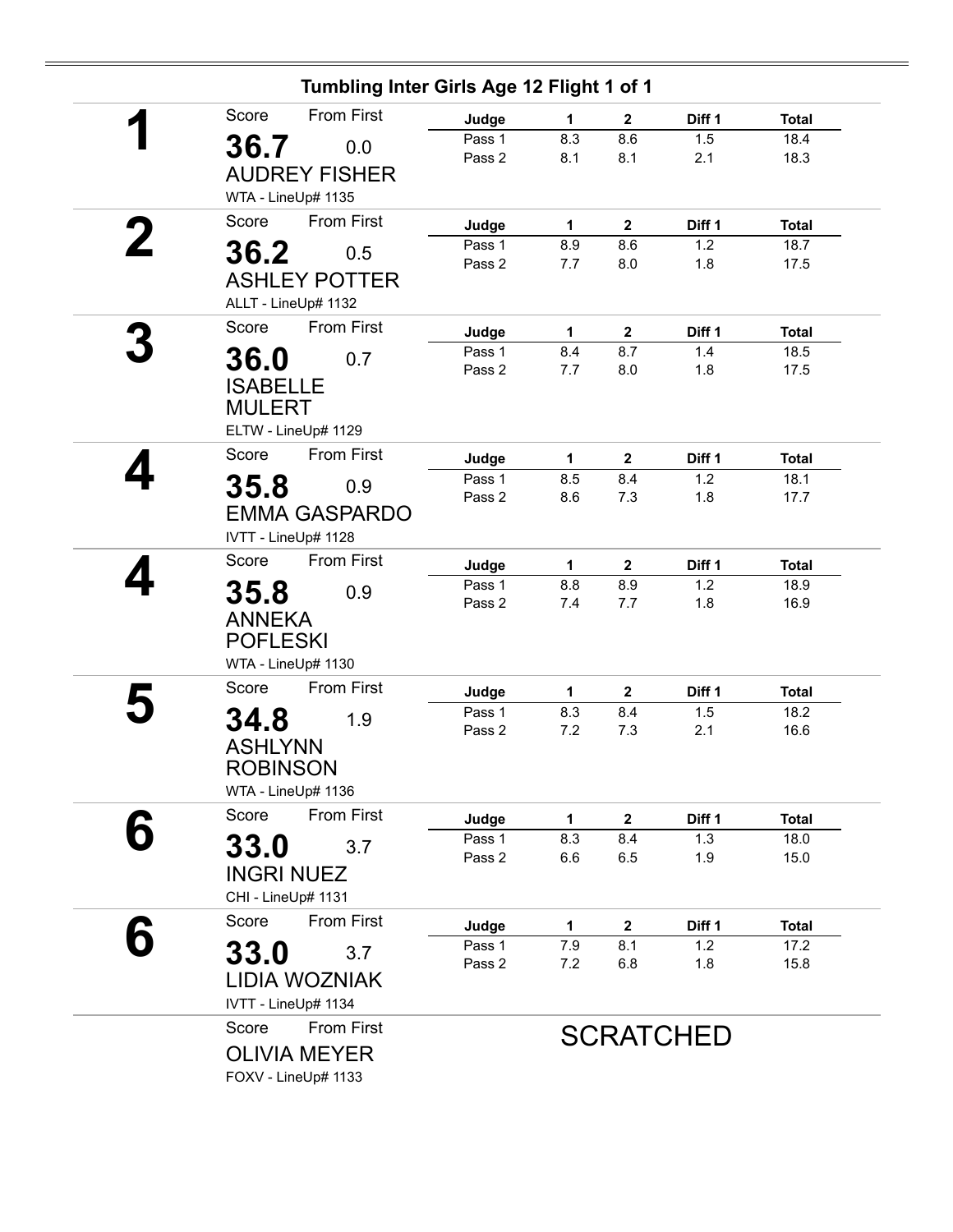|                                                                           |                          | Tumbling Inter Girls Ages 13 - 14 Flight 1 of 2 |                                        |                                        |                      |                              |
|---------------------------------------------------------------------------|--------------------------|-------------------------------------------------|----------------------------------------|----------------------------------------|----------------------|------------------------------|
| Score                                                                     | <b>From First</b>        | Judge                                           | 1                                      | $\mathbf 2$                            | Diff 1               | <b>Total</b>                 |
| 36.3                                                                      | 0.0                      | Pass 1<br>Pass 2                                | 8.5<br>7.8                             | 8.7<br>7.7                             | 1.5<br>2.1           | 18.7<br>17.6                 |
| <b>LILLIAN MASS</b><br>FOXV - LineUp# 1149                                |                          |                                                 |                                        |                                        |                      |                              |
| Score                                                                     | <b>From First</b>        | Judge                                           | $\mathbf{1}$                           | $\mathbf{2}$                           | Diff 1               | <b>Total</b>                 |
| 35.1<br><b>OLIVIA MOSER</b><br>ALLT - LineUp# 1148                        | 1.2                      | Pass 1<br>Pass 2                                | 8.8<br>7.4                             | 8.6<br>7.3                             | 1.2<br>1.8           | 18.6<br>16.5                 |
| Score                                                                     | <b>From First</b>        | Judge                                           | $\mathbf{1}$                           | $\overline{\mathbf{2}}$                | Diff 1               | <b>Total</b>                 |
| 34.7<br>YASMIN LOPEZ<br>AADM - LineUp# 1150                               | 1.6                      | Pass 1<br>Pass 2                                | 8.4<br>7.4                             | 8.6<br>7.3                             | 1.2<br>1.8           | 18.2<br>16.5                 |
| Score                                                                     | From First               | Judge                                           | $\mathbf 1$                            | $\mathbf{2}$                           | Diff 1               | <b>Total</b>                 |
| 34.5<br><b>ALYSSA HILSTAD</b><br>K-SP - LineUp# 1152                      | 1.8                      | Pass 1<br>Pass 2                                | 8.2<br>7.6                             | 8.4<br>7.3                             | 1.2<br>1.8           | 17.8<br>16.7                 |
| Score                                                                     | <b>From First</b>        | Judge                                           | $\mathbf 1$                            | $\overline{\mathbf{2}}$                | Diff 1               | <b>Total</b>                 |
| <b>32.0</b><br><b>DAKOTA</b><br><b>KIRCHNER</b>                           | 4.3                      | Pass 1<br>Pass 2                                | 8.2<br>6.5                             | 8.0<br>6.3                             | 1.2<br>1.8           | 17.4<br>14.6                 |
| T-UL - LineUp# 1153                                                       |                          |                                                 |                                        |                                        |                      |                              |
| Score<br>31.9<br><b>SAMANTHA</b><br><b>DEBERRY</b>                        | <b>From First</b><br>4.4 | Judge<br>Pass 1<br>Pass 2                       | $\mathbf 1$<br>$\overline{7.8}$<br>6.7 | $\mathbf 2$<br>$\overline{7.7}$<br>6.3 | Diff 1<br>1.4<br>2.0 | <b>Total</b><br>16.9<br>15.0 |
| GAR - LineUp# 1154<br>Score<br><b>ELENA GARCIA</b><br>MORG - LineUp# 1151 | <b>From First</b>        |                                                 |                                        |                                        | <b>SCRATCHED</b>     |                              |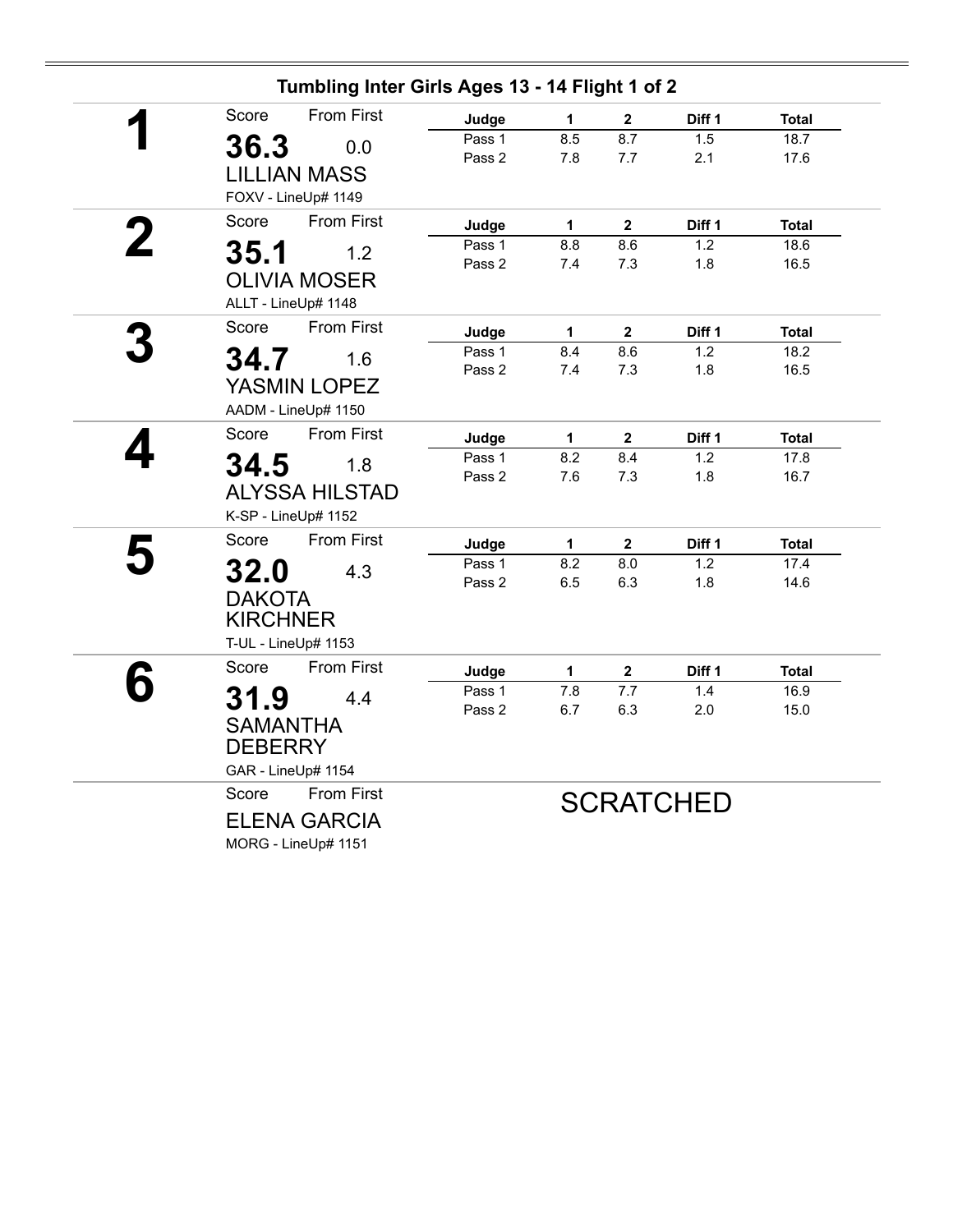| Tumbling Inter Girls Ages 13 - 14 Flight 2 of 2                          |                  |            |              |                   |              |
|--------------------------------------------------------------------------|------------------|------------|--------------|-------------------|--------------|
| <b>From First</b><br>Score                                               | Judge            | 1          | $\mathbf{2}$ | Diff <sub>1</sub> | <b>Total</b> |
| 37.6<br>0.0<br><b>LILY MIEROW</b><br>WTA - LineUp# 1170                  | Pass 1<br>Pass 2 | 8.9<br>8.3 | 8.7<br>8.1   | 1.5<br>2.1        | 19.1<br>18.5 |
| <b>From First</b><br>Score                                               | Judge            | 1          | $\mathbf{2}$ | Diff 1            | <b>Total</b> |
| 37.2<br>0.4<br><b>OLIVIA</b><br><b>VERSTEEG</b><br>MAT - LineUp# 1168    | Pass 1<br>Pass 2 | 8.3<br>8.1 | 8.9<br>8.3   | 1.5<br>2.1        | 18.7<br>18.5 |
| <b>From First</b><br>Score                                               | Judge            | 1          | $\mathbf{2}$ | Diff 1            | <b>Total</b> |
| 36.8<br>0.8<br><b>COURTNEY PUGH</b><br>ICT - LineUp# 1167                | Pass 1<br>Pass 2 | 9.0<br>7.8 | 9.0<br>8.0   | 1.2<br>1.8        | 19.2<br>17.6 |
| <b>From First</b><br>Score                                               | Judge            | 1          | $\mathbf{2}$ | Diff 1            | <b>Total</b> |
| 34.7<br>2.9<br><b>ISABELLA LOPEZ</b><br>GAR - LineUp# 1169               | Pass 1<br>Pass 2 | 8.4<br>7.2 | 8.7<br>7.4   | 1.2<br>1.8        | 18.3<br>16.4 |
| <b>From First</b><br>Score                                               | Judge            | 1          | $\mathbf{2}$ | Diff 1            | <b>Total</b> |
| 27.1<br>10.5<br><b>KAYLA CICHON</b><br>FOXV - LineUp# 1165               | Pass 1<br>Pass 2 | 8.4<br>5.5 | 8.2<br>2.2   | 1.2<br>1.6        | 17.8<br>9.3  |
| <b>From First</b><br>Score<br><b>MALIA FRENCHA</b><br>CHI - LineUp# 1166 |                  |            |              | <b>SCRATCHED</b>  |              |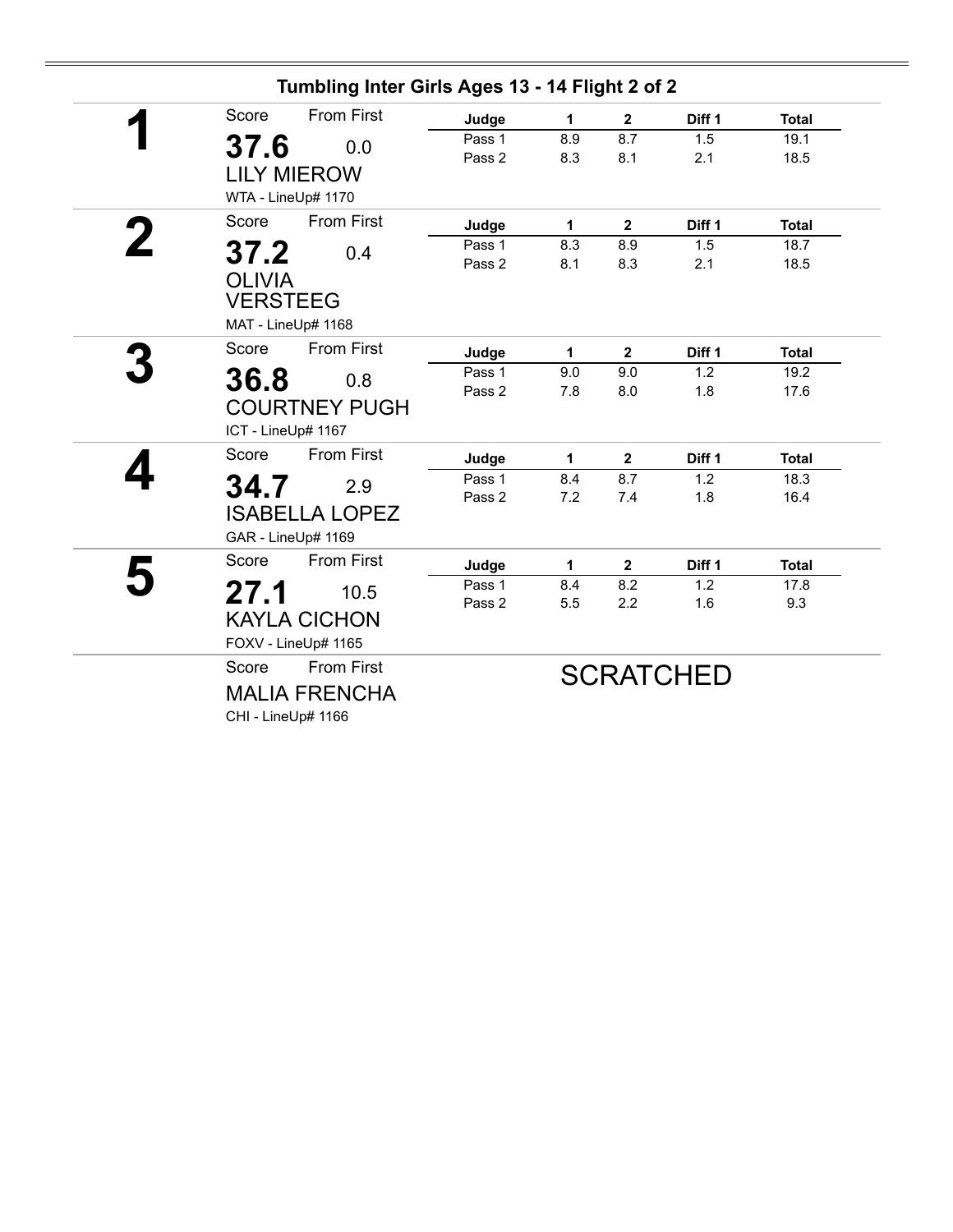| Tumbling Inter Girls 15 & over Flight 1 of 1 |                  |              |                         |                  |              |
|----------------------------------------------|------------------|--------------|-------------------------|------------------|--------------|
| <b>From First</b><br>Score                   | Judge            | 1            | $\boldsymbol{2}$        | Diff 1           | <b>Total</b> |
| 38.4<br>0.0                                  | Pass 1           | 9.1          | 9.3                     | 1.3              | 19.7         |
| <b>BIANCA WIKE</b>                           | Pass 2           | 8.3          | 8.6                     | 1.8              | 18.7         |
|                                              |                  |              |                         |                  |              |
| FOND - LineUp# 1186                          |                  |              |                         |                  |              |
| <b>From First</b><br>Score                   | Judge            | $\mathbf{1}$ | $\mathbf{2}$            | Diff 1           | <b>Total</b> |
| 36.3<br>2.1                                  | Pass 1<br>Pass 2 | 8.5<br>8.0   | 8.7<br>8.1              | 1.2<br>1.8       | 18.4<br>17.9 |
| <b>RAMSIE</b>                                |                  |              |                         |                  |              |
| <b>GRENOBLE</b>                              |                  |              |                         |                  |              |
| GDIV - LineUp# 1181                          |                  |              |                         |                  |              |
| <b>From First</b><br>Score                   | Judge            | 1            | $\mathbf 2$             | Diff 1           | <b>Total</b> |
| 36.1<br>2.3                                  | Pass 1           | 8.6          | 8.7                     | 1.2              | 18.5         |
|                                              | Pass 2           | 8.0          | 7.8                     | 1.8              | 17.6         |
| <b>SYDNEY MUNSON</b>                         |                  |              |                         |                  |              |
| YTOR - LineUp# 1184                          |                  |              |                         |                  |              |
| Score<br><b>From First</b>                   | Judge            | 1            | $\mathbf{2}$            | Diff 1           | <b>Total</b> |
| 36.0<br>2.4                                  | Pass 1<br>Pass 2 | 8.5<br>7.6   | 8.5                     | 1.5              | 18.5         |
| <b>EMMA NASON</b>                            |                  |              | 7.8                     | 2.1              | 17.5         |
| MAT - LineUp# 1185                           |                  |              |                         |                  |              |
| <b>From First</b><br>Score                   | Judge            | 1            | $\overline{\mathbf{2}}$ | Diff 1           | <b>Total</b> |
|                                              | Pass 1           | 8.5          | 8.4                     | 1.2              | 18.1         |
| 35.3<br>3.1                                  | Pass 2           | 7.6          | 7.8                     | 1.8              | 17.2         |
| <b>EMMA STICE</b>                            |                  |              |                         |                  |              |
| FFRC - LineUp# 1183                          |                  |              |                         |                  |              |
| <b>From First</b><br>Score                   | Judge            | 1            | $\mathbf 2$             | Diff 1           | <b>Total</b> |
| 34.6<br>3.8                                  | Pass 1           | 8.5          | 8.3                     | 1.2              | 18.0         |
| <b>ANGELINA</b>                              | Pass 2           | 7.3          | 7.5                     | 1.8              | 16.6         |
| <b>PICKETT</b>                               |                  |              |                         |                  |              |
| P-AT - LineUp# 1188                          |                  |              |                         |                  |              |
| <b>From First</b><br>Score                   | Judge            | 1            | $\mathbf{2}$            | Diff 1           | <b>Total</b> |
| 5.1                                          | Pass 1           | 8.5          | 8.3                     | 1.2              | 18.0         |
| 33.3                                         | Pass 2           | 6.8          | 6.7                     | 1.8              | 15.3         |
| <b>MACI WRENCH</b>                           |                  |              |                         |                  |              |
| AADM - LineUp# 1182                          |                  |              |                         |                  |              |
| From First<br>Score                          |                  |              |                         | <b>SCRATCHED</b> |              |
| <b>ONIKA BROWN</b>                           |                  |              |                         |                  |              |
| XTRE - LineUp# 1187                          |                  |              |                         |                  |              |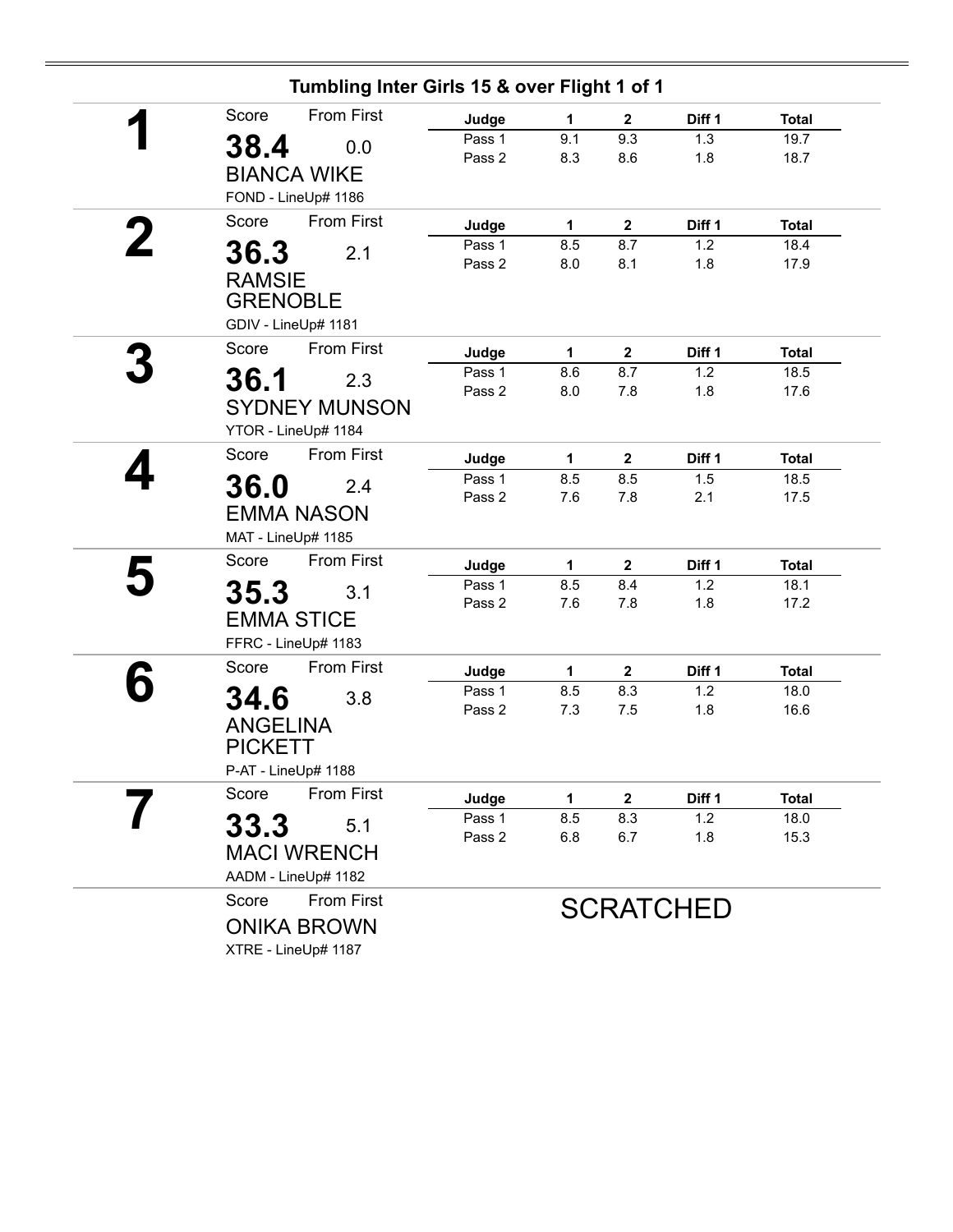| Score                            | <b>From First</b>   | Judge  |     |     | Diff 1 | Total |
|----------------------------------|---------------------|--------|-----|-----|--------|-------|
| 35.8                             | 0.0                 | Pass 1 | 8.5 | 8.5 | 1.2    | 18.2  |
| <b>BRANDON</b><br><b>BAKENER</b> | ELTW - LineUp# 1222 | Pass 2 | 7.8 | 7.9 | 1.9    | 17.6  |

#### **Tumbling Inter Boys Ages 11 - 12 Flight 1 of 1**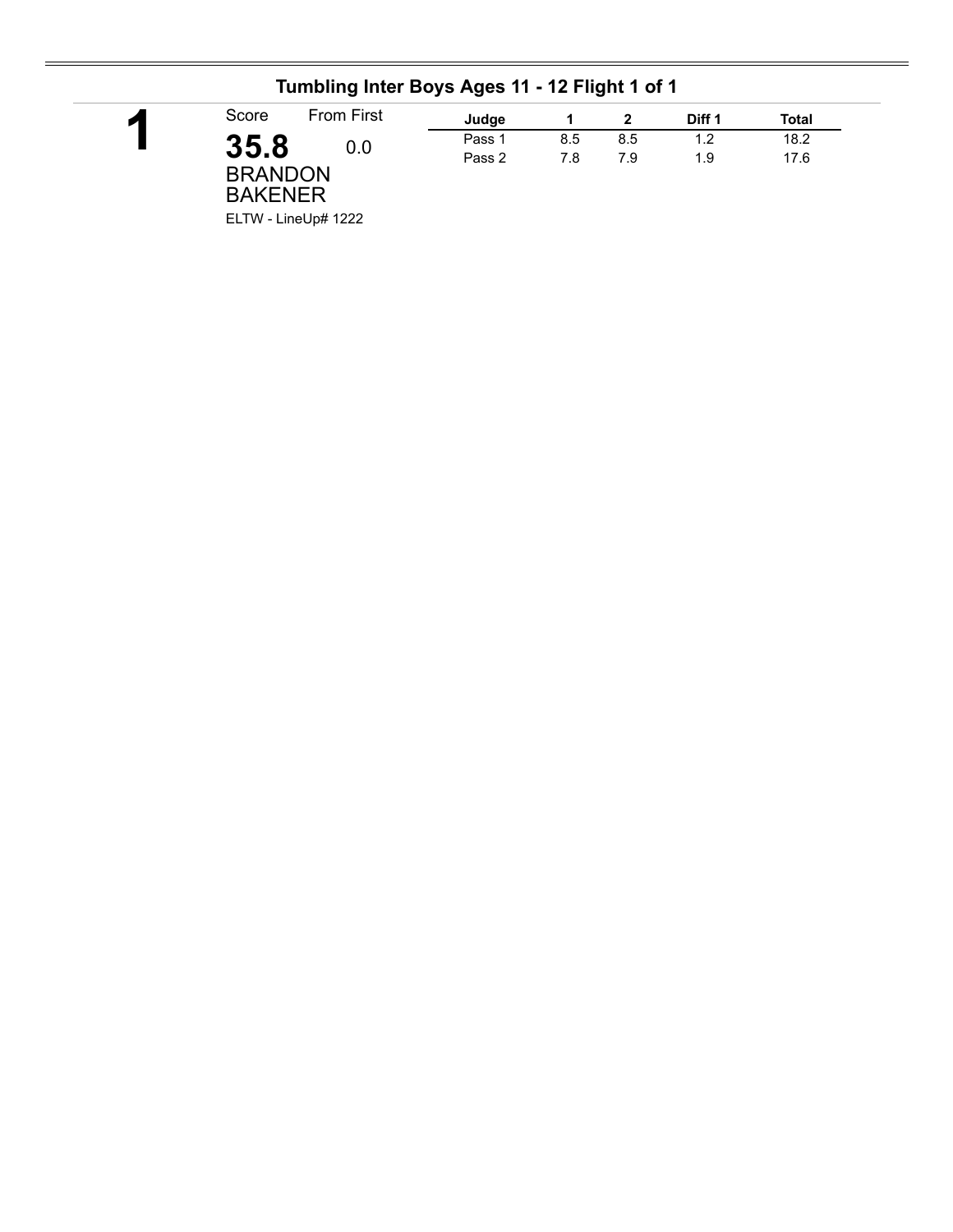| Score               | <b>From First</b><br>Judge | 1   | $\overline{2}$ | Diff 1 | <b>Total</b> |
|---------------------|----------------------------|-----|----------------|--------|--------------|
| 36.6                | Pass 1<br>0.0              | 9.0 | 8.8            | 1.2    | 19.0         |
| <b>GAEL BRONSON</b> | Pass 2                     | 7.8 | 8.0            | 1.8    | 17.6         |
| GAR - LineUp# 1234  |                            |     |                |        |              |
| Score               | <b>From First</b><br>Judge | 1   | $\overline{2}$ | Diff 1 | <b>Total</b> |
| 36.0                | Pass 1<br>0.6              | 8.5 | 8.8            | 1.3    | 18.6         |
| <b>TREY LEE</b>     | Pass 2                     | 7.6 | 7.9            | 1.9    | 17.4         |
| GDIV - LineUp# 1233 |                            |     |                |        |              |
| Score               | <b>From First</b><br>Judge | 1   | $\overline{2}$ | Diff 1 | Total        |
| 35.3                | Pass 1<br>1.3              | 8.4 | 8.6            | 1.2    | 18.2         |
| <b>KADEN FINK</b>   | Pass 2                     | 7.7 | 7.6            | 1.8    | 17.1         |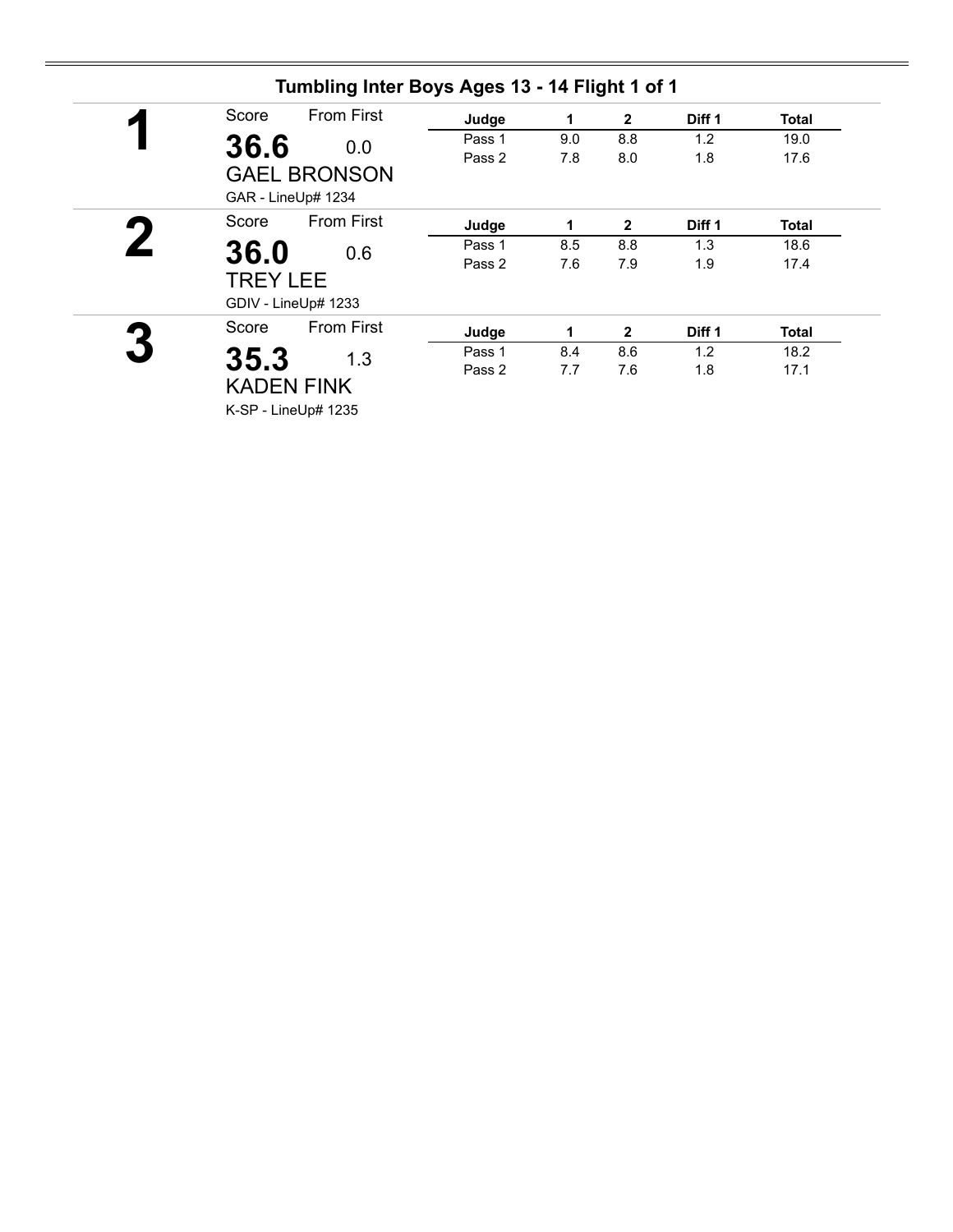| <b>From First</b> | Judge                                                                                                                          | 1   | $\mathbf{2}$ | Diff 1 | <b>Total</b> |
|-------------------|--------------------------------------------------------------------------------------------------------------------------------|-----|--------------|--------|--------------|
|                   | Pass 1                                                                                                                         | 8.5 | 8.4          | 1.5    | 18.4         |
|                   | Pass 2                                                                                                                         | 8.1 | 7.9          | 2.4    | 18.4         |
| <b>From First</b> | Judge                                                                                                                          | 1   | $\mathbf{2}$ | Diff 1 | <b>Total</b> |
|                   | Pass 1                                                                                                                         | 7.4 | 7.3          | 1.7    | 16.4         |
|                   | Pass 2                                                                                                                         | 6.7 | 6.5          | 2.0    | 15.2         |
|                   | 36.8<br>0.0<br><b>MADYSON</b><br><b>HATZENBUHLER</b><br>FOND - LineUp# 1259<br>31.6<br>5.2<br><b>BAILEY</b><br><b>DEUSHANE</b> |     |              |        |              |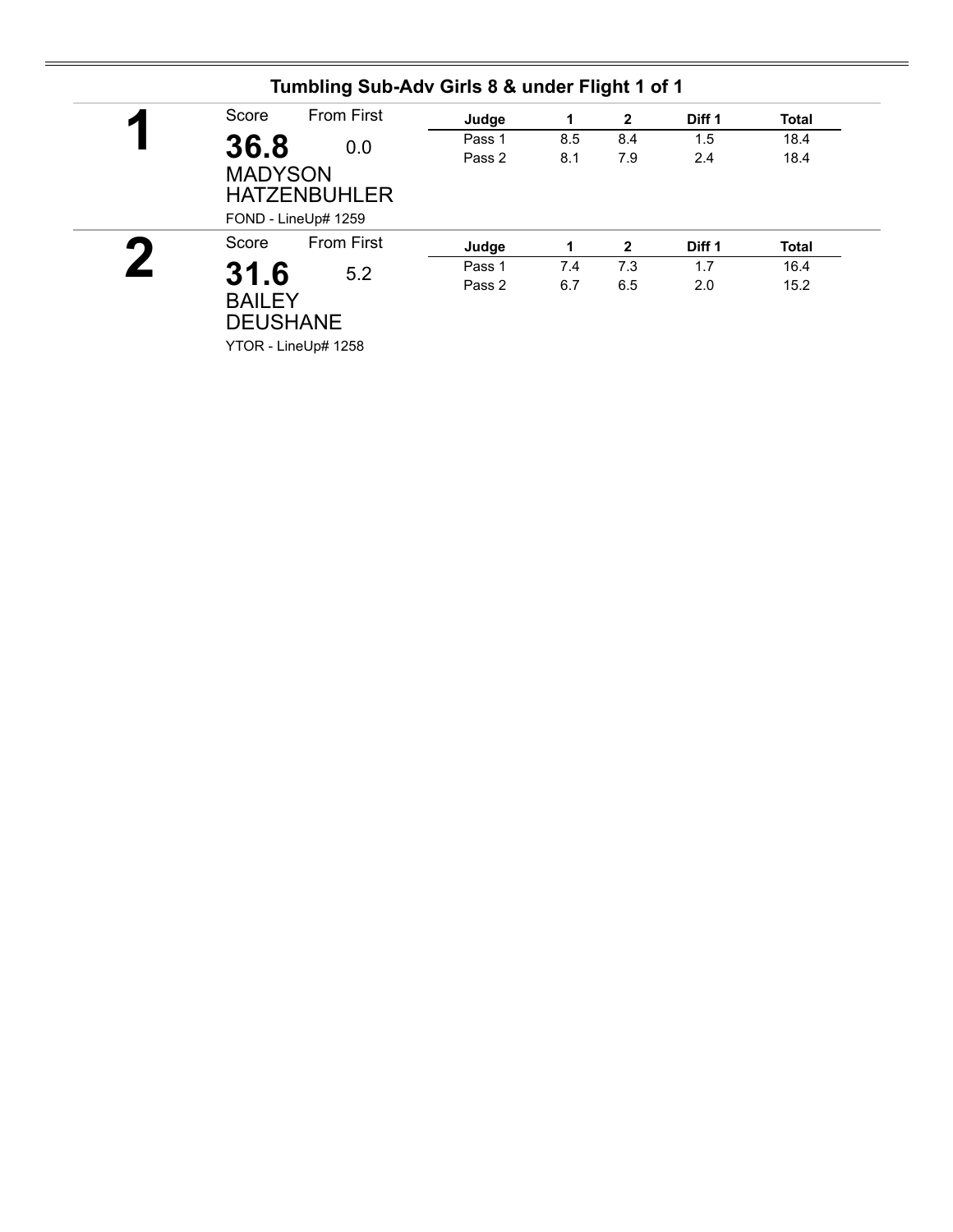| Score                            | <b>From First</b>                       | Judge            | 1           | $\mathbf{2}$ | Diff 1     | <b>Total</b> |
|----------------------------------|-----------------------------------------|------------------|-------------|--------------|------------|--------------|
| 38.3<br><b>OLIVIA</b>            | 0.0                                     | Pass 1<br>Pass 2 | 9.1<br>8.4  | 8.9<br>8.3   | 1.5<br>2.1 | 19.5<br>18.8 |
| <b>SLABAUGH</b>                  | GAR - LineUp# 1272                      |                  |             |              |            |              |
| Score                            | <b>From First</b>                       | Judge            | 1           | $\mathbf{2}$ | Diff 1     | <b>Total</b> |
| 38.2                             | 0.1                                     | Pass 1           | 9.0         | 9.0          | 1.6        | 19.6         |
| GAR - LineUp# 1275               | <b>AMELIA BARKS</b>                     | Pass 2           | 8.4         | 8.0          | 2.2        | 18.6         |
| Score                            | <b>From First</b>                       | Judge            | 1           | $\mathbf 2$  | Diff 1     | <b>Total</b> |
| 37.1                             | 1.2                                     | Pass 1           | 8.8         | 8.7          | 1.5        | 19.0         |
| GAR - LineUp# 1271               | <b>HAZEL HINRICHS</b>                   | Pass 2           | 7.9         | 8.1          | 2.1        | 18.1         |
| Score                            | <b>From First</b>                       | Judge            | $\mathbf 1$ | $\mathbf{2}$ | Diff 1     | <b>Total</b> |
| 36.9                             | 1.4                                     | Pass 1           | 8.5         | 8.9          | 1.8        | 19.2         |
| <b>PAISLEY</b><br><b>MATLOCK</b> | T-UL - LineUp# 1274                     | Pass 2           | 7.3         | 7.6          | 2.8        | 17.7         |
| Score                            | <b>From First</b>                       | Judge            | 1           | $\mathbf{2}$ | Diff 1     | <b>Total</b> |
| 36.4                             | 1.9                                     | Pass 1           | 8.6         | 8.9          | 1.5        | 19.0         |
|                                  | <b>RORY SWEET</b><br>GAR - LineUp# 1273 | Pass 2           | 7.6         | 7.6          | 2.2        | 17.4         |
| Score                            | <b>From First</b>                       | Judge            | 1           | $\mathbf{2}$ | Diff 1     | <b>Total</b> |
| 35.3                             | 3.0                                     | Pass 1           | 8.3         | 8.6          | 1.8        | 18.7         |
|                                  | <b>COLLINS SMITH</b>                    | Pass 2           | 7.1         | 7.1          | 2.4        | 16.6         |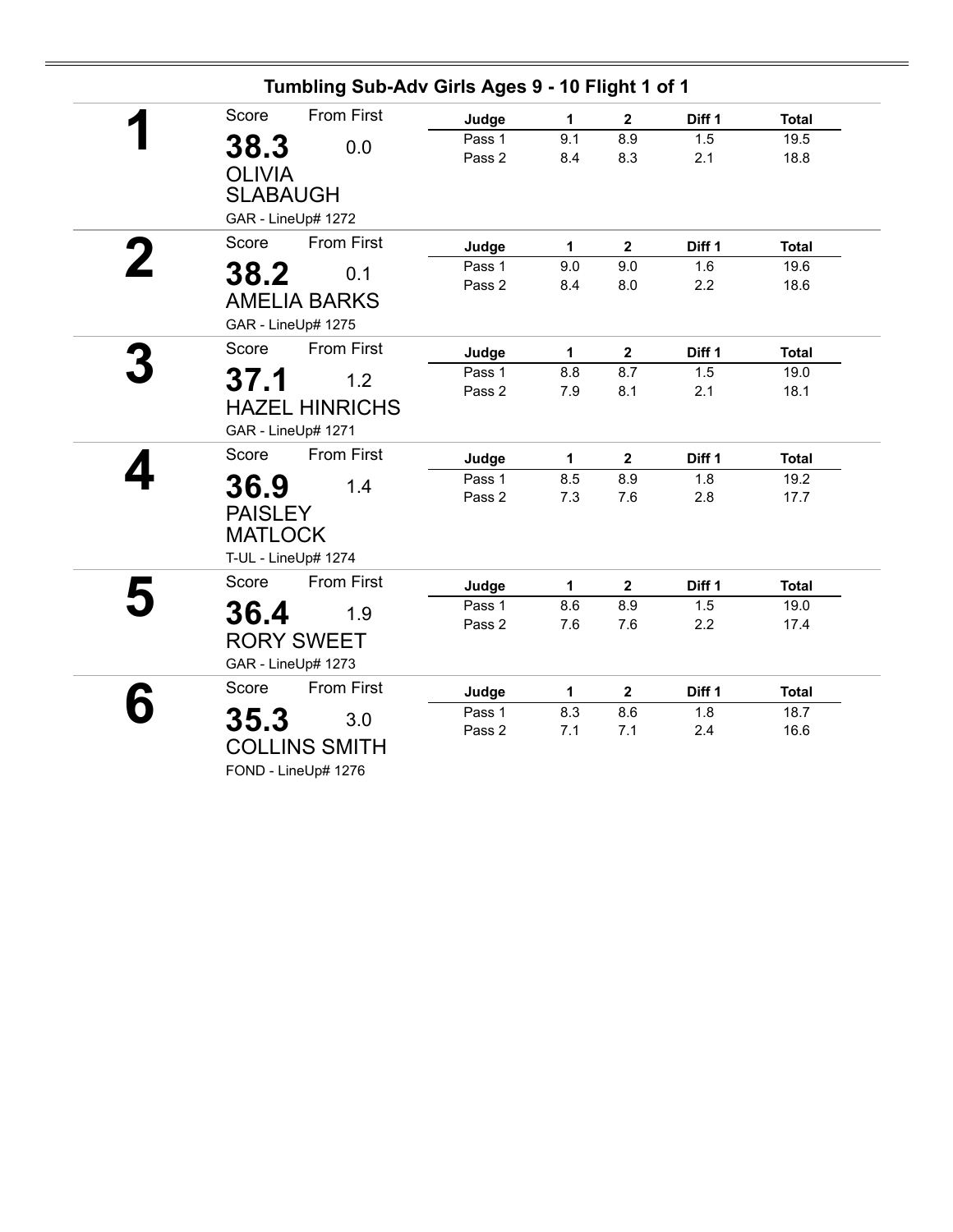| Tumbling Sub-Adv Girls Ages 11 - 12 Flight 1 of 1 |                  |                  |                         |                  |                      |
|---------------------------------------------------|------------------|------------------|-------------------------|------------------|----------------------|
| Score<br><b>From First</b>                        | Judge            | 1                | $\mathbf 2$             | Diff 1           | <b>Total</b>         |
| 36.9<br>0.0                                       | Pass 1           | 8.3              | 8.5                     | 1.6              | 18.4                 |
|                                                   | Pass 2           | 8.1              | 7.9                     | 2.5              | 18.5                 |
| <b>AVA HUSTON</b>                                 |                  |                  |                         |                  |                      |
| YSTR - LineUp# 1292                               |                  |                  |                         |                  |                      |
| <b>From First</b><br>Score                        | Judge            | $\mathbf 1$      | $\mathbf{2}$            | Diff 1           | <b>Total</b>         |
| 36.2<br>0.7                                       | Pass 1           | 8.1              | 8.1                     | 1.9              | 18.1                 |
| <b>AZARIA HARTWIG</b>                             | Pass 2           | 7.8              | 7.7                     | 2.6              | 18.1                 |
| P-AT - LineUp# 1290                               |                  |                  |                         |                  |                      |
| <b>From First</b><br>Score                        | Judge            | $\mathbf 1$      | $\mathbf{2}$            | Diff 1           | <b>Total</b>         |
| 35.8<br>1.1                                       | Pass 1           | $\overline{7.8}$ | 8.2                     | 2.3              | 18.3                 |
| <b>KAELEN</b>                                     | Pass 2           | 7.4              | 8.0                     | 2.1              | 17.5                 |
| <b>NEUBERGER</b>                                  |                  |                  |                         |                  |                      |
| XTRE - LineUp# 1291                               |                  |                  |                         |                  |                      |
|                                                   |                  |                  |                         |                  |                      |
| <b>From First</b><br>Score                        | Judge            | 1                | $\mathbf 2$             | Diff 1           | <b>Total</b>         |
| 35.0<br>1.9                                       | Pass 1<br>Pass 2 | 8.2<br>7.1       | 8.1<br>$7.0$            | 2.1<br>2.5       | 18.4<br>16.6         |
| <b>HANNAH URYASZ</b>                              |                  |                  |                         |                  |                      |
| YTOR - LineUp# 1293                               |                  |                  |                         |                  |                      |
| From First<br>Score                               | Judge            | $\mathbf 1$      | $\overline{\mathbf{2}}$ | Diff 1           | <b>Total</b>         |
| 33.7<br>3.2                                       | Pass 1           | 8.1              | 8.0                     | 1.4              | 17.5                 |
| <b>EMMA</b>                                       | Pass 2           | 7.2              | 7.0                     | 2.0              | 16.2                 |
| <b>ANDERSON</b>                                   |                  |                  |                         |                  |                      |
| FOND - LineUp# 1288                               |                  |                  |                         |                  |                      |
| <b>From First</b><br>Score                        |                  |                  |                         |                  |                      |
|                                                   | Judge<br>Pass 1  | 1<br>7.5         | $\mathbf 2$<br>7.4      | Diff 1<br>2.3    | <b>Total</b><br>17.2 |
| 32.7<br>4.2                                       | Pass 2           | 6.7              | 6.3                     | 2.5              | 15.5                 |
| <b>AUBREY SALMON</b>                              |                  |                  |                         |                  |                      |
| TTCA - LineUp# 1294                               |                  |                  |                         |                  |                      |
| <b>From First</b><br>Score                        |                  |                  |                         | <b>SCRATCHED</b> |                      |
| <b>KATE MEYER</b>                                 |                  |                  |                         |                  |                      |
| GAR - LineUp# 1289                                |                  |                  |                         |                  |                      |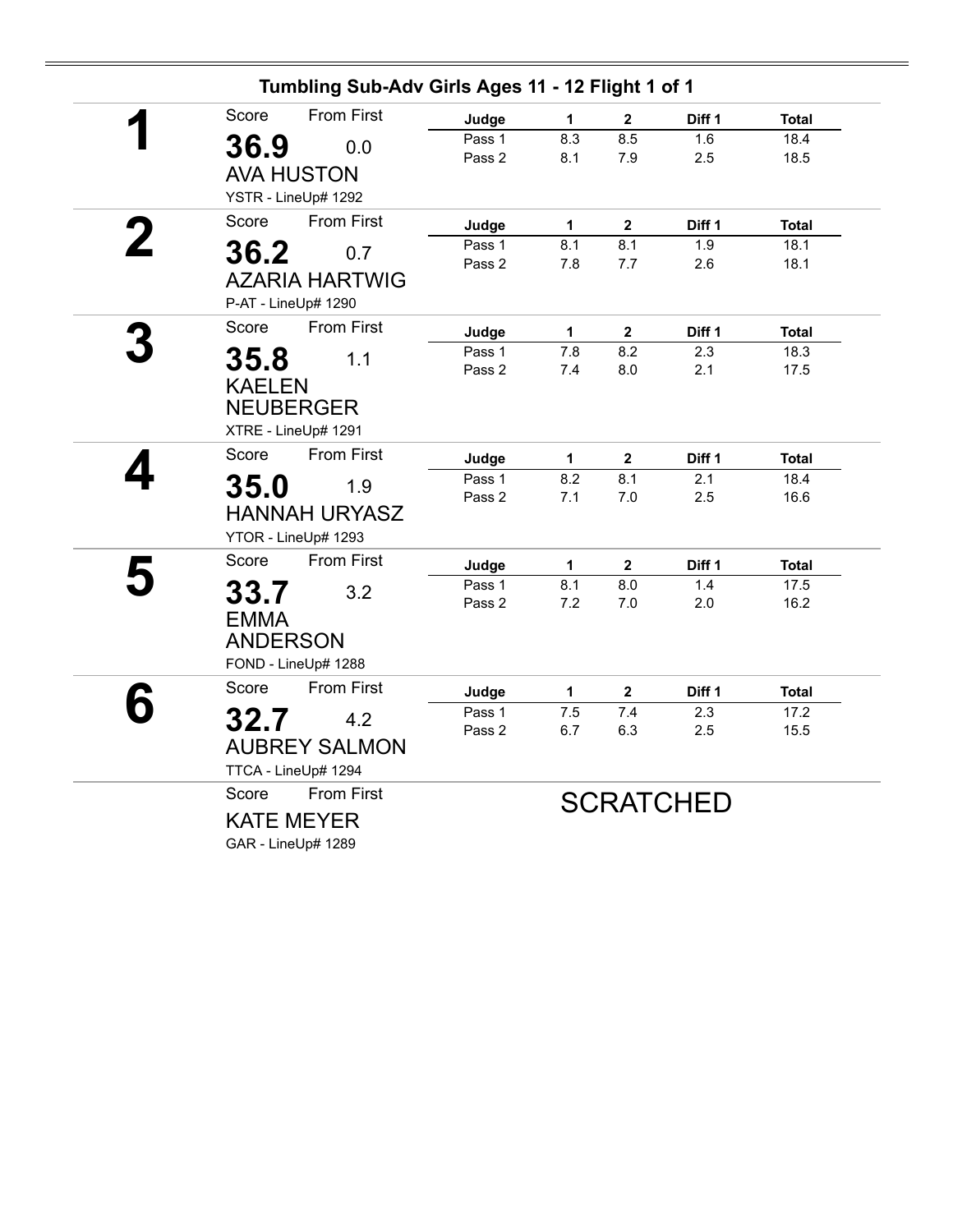| Tumbling Sub-Adv Girls Ages 13 - 14 Flight 1 of 2                      |                  |              |                         |            |              |
|------------------------------------------------------------------------|------------------|--------------|-------------------------|------------|--------------|
| <b>From First</b><br>Score                                             | Judge            | $\mathbf 1$  | $\overline{\mathbf{2}}$ | Diff 1     | <b>Total</b> |
| 36.9<br>0.0<br><b>CAROLINE</b><br><b>BARKER</b>                        | Pass 1<br>Pass 2 | 8.6<br>8.2   | 8.4<br>8.3              | 1.4<br>2.0 | 18.4<br>18.5 |
| GAR - LineUp# 1306                                                     |                  |              |                         |            |              |
| <b>From First</b><br>Score                                             | Judge            | $\mathbf 1$  | $\mathbf{2}$            | Diff 1     | <b>Total</b> |
| 36.6<br>0.3<br><b>ALEXANDRA</b><br><b>NEECE</b><br>ALLT - LineUp# 1311 | Pass 1<br>Pass 2 | 8.2<br>7.7   | 8.6<br>7.8              | 1.9<br>2.4 | 18.7<br>17.9 |
| Score<br><b>From First</b>                                             | Judge            | $\mathbf{1}$ | $\mathbf{2}$            | Diff 1     | <b>Total</b> |
| 36.3<br>0.6<br><b>ALEXIA</b><br><b>NEWCOMER</b><br>P-AT - LineUp# 1307 | Pass 1<br>Pass 2 | 8.3<br>7.8   | 8.3<br>7.9              | 1.7<br>2.3 | 18.3<br>18.0 |
| <b>From First</b><br>Score                                             | Judge            | 1            | $\overline{2}$          | Diff 1     | <b>Total</b> |
| 35.5<br>1.4<br><b>WILLA KLENZMAN</b><br>FOND - LineUp# 1309            | Pass 1<br>Pass 2 | 8.3<br>7.6   | 8.0<br>7.4              | 1.8<br>2.4 | 18.1<br>17.4 |
| Score<br><b>From First</b>                                             | Judge            | $\mathbf{1}$ | $\mathbf{2}$            | Diff 1     | <b>Total</b> |
| 33.6<br>3.3<br><b>REAGAN KOTTKE</b><br>FOXV - LineUp# 1310             | Pass 1<br>Pass 2 | 8.2<br>6.4   | 8.0<br>6.7              | 1.8<br>2.5 | 18.0<br>15.6 |
| <b>From First</b><br>Score                                             | Judge            | 1            | $\mathbf{2}$            | Diff 1     | <b>Total</b> |
| 21.5<br>15.4<br><b>AURORA WEBER</b><br>EVOL - LineUp# 1308             | Pass 1<br>Pass 2 | 3.0<br>6.4   | 3.1<br>6.4              | 0.5<br>2.1 | 6.6<br>14.9  |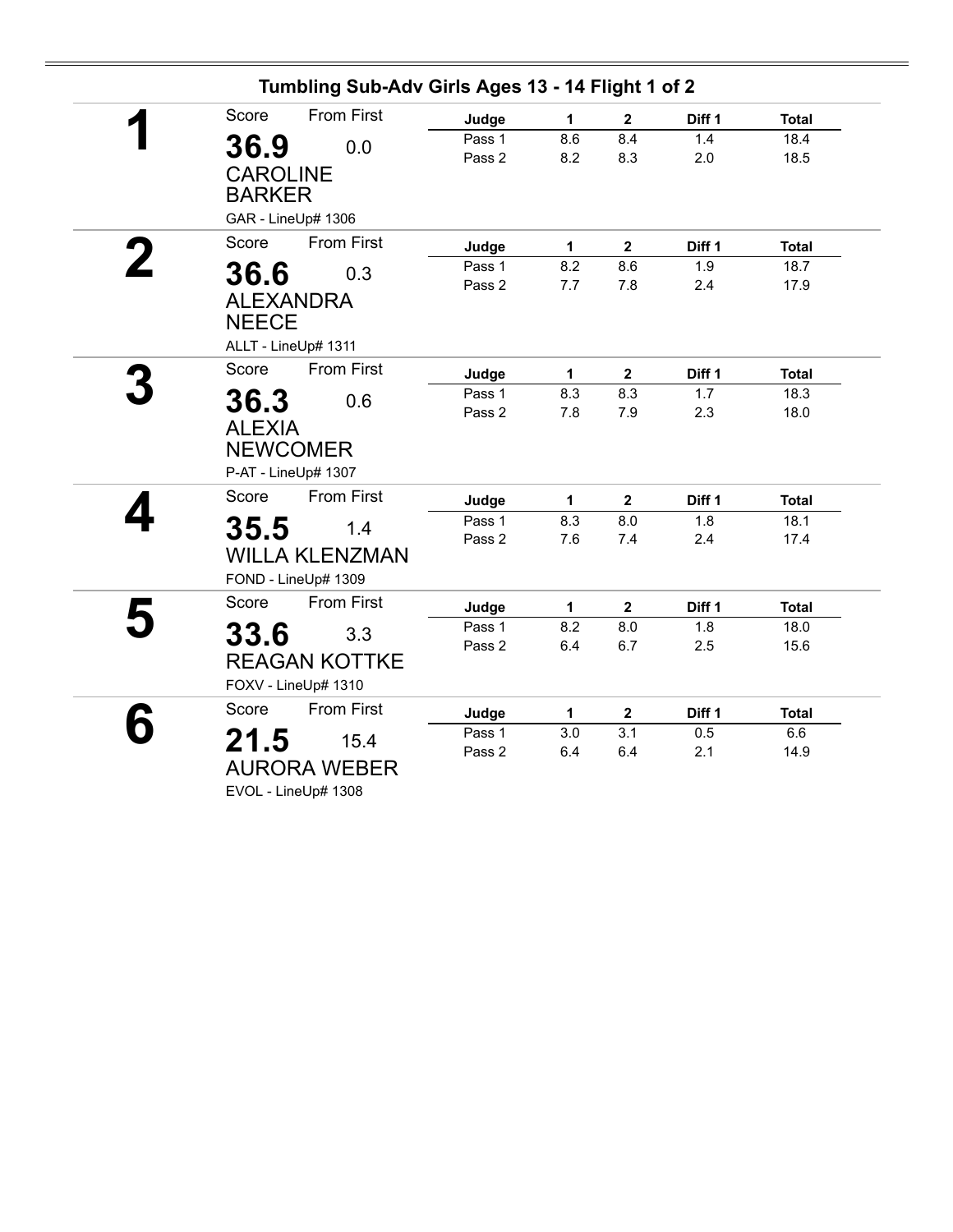| Score            | <b>From First</b>    | Judge  | 1   | $\mathbf{2}$ | Diff 1           | <b>Total</b> |
|------------------|----------------------|--------|-----|--------------|------------------|--------------|
| 37.0             | 0.0                  | Pass 1 | 8.3 | 8.6          | 1.8              | 18.7         |
|                  |                      | Pass 2 | 7.9 | 8.1          | 2.3              | 18.3         |
| <b>AALIYAH</b>   |                      |        |     |              |                  |              |
| <b>HERRERA</b>   |                      |        |     |              |                  |              |
|                  | FOXV - LineUp# 1327  |        |     |              |                  |              |
| Score            | <b>From First</b>    | Judge  | 1   | $\mathbf{2}$ | Diff 1           | <b>Total</b> |
| 36.2             | 0.8                  | Pass 1 | 8.7 | 8.6          | 1.4              | 18.7         |
|                  |                      | Pass 2 | 8.0 | 7.5          | 2.0              | 17.5         |
|                  | <b>ADALYN WAGNER</b> |        |     |              |                  |              |
|                  | AADM - LineUp# 1322  |        |     |              |                  |              |
| Score            | <b>From First</b>    | Judge  | 1   | $\mathbf{2}$ | Diff 1           | <b>Total</b> |
| 34.9             | 2.1                  | Pass 1 | 8.2 | 8.0          | 2.1              | 18.3         |
|                  | <b>ABBEY HOOD</b>    | Pass 2 | 7.1 | 6.9          | 2.6              | 16.6         |
|                  |                      |        |     |              |                  |              |
|                  | YTOR - LineUp# 1323  |        |     |              |                  |              |
| Score            | <b>From First</b>    | Judge  | 1   | $\mathbf{2}$ | Diff 1           | <b>Total</b> |
| 33.0             | 4.0                  | Pass 1 | 8.0 | 7.8          | 1.7              | 17.5         |
| <b>LUCI METZ</b> |                      | Pass 2 | 6.6 | 6.9          | 2.0              | 15.5         |
|                  | AADM - LineUp# 1325  |        |     |              |                  |              |
|                  |                      |        |     |              |                  |              |
| Score            | <b>From First</b>    | Judge  | 1   | $\mathbf{2}$ | Diff 1           | <b>Total</b> |
| 8.7              | 28.3                 | Pass 1 | 3.6 | 3.4          | 0.2              | 7.2          |
|                  | <b>DARIA DELILLE</b> | Pass 2 | 0.7 | 0.6          | 0.2              | 1.5          |
|                  | ELTW - LineUp# 1326  |        |     |              |                  |              |
|                  |                      |        |     |              |                  |              |
| Score            | <b>From First</b>    |        |     |              | <b>SCRATCHED</b> |              |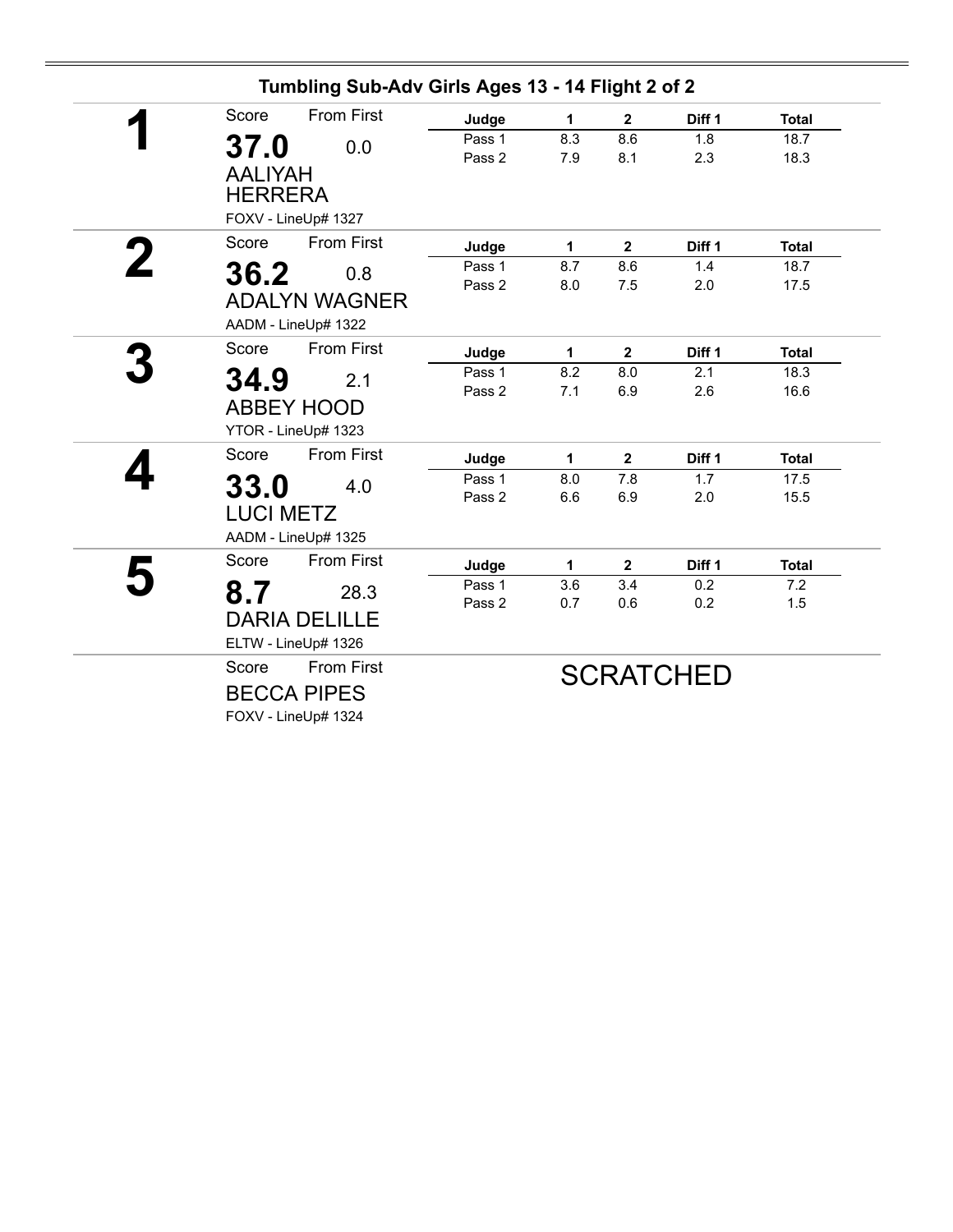| Score                                   | <b>From First</b>   | Judge  | 1   | $\mathbf{2}$ | Diff 1            | <b>Total</b> |
|-----------------------------------------|---------------------|--------|-----|--------------|-------------------|--------------|
| 38.6                                    | 0.0                 | Pass 1 | 8.8 | 9.0          | 2.1               | 19.9         |
|                                         | <b>TASIA EICHER</b> | Pass 2 | 8.0 | 8.4          | 2.3               | 18.7         |
|                                         | XTRE - LineUp# 1339 |        |     |              |                   |              |
| Score                                   | <b>From First</b>   | Judge  | 1   | $\mathbf{2}$ | Diff <sub>1</sub> | <b>Total</b> |
| 35.8                                    | 2.8                 | Pass 1 | 8.6 | 8.9          | 1.5               | 19.0         |
|                                         | <b>JADA JONES</b>   | Pass 2 | 7.4 | 7.1          | 2.3               | 16.8         |
|                                         | ELTW - LineUp# 1342 |        |     |              |                   |              |
| Score                                   | <b>From First</b>   | Judge  | 1   | $\mathbf{2}$ | Diff 1            | <b>Total</b> |
|                                         |                     | Pass 1 | 8.1 | 8.4          | 1.5               | 18.0         |
| 34.8<br><b>BROOKLYN</b><br><b>JONES</b> | 3.8                 | Pass 2 | 7.2 | 7.2          | 2.4               | 16.8         |
|                                         | T-UL - LineUp# 1341 |        |     |              |                   |              |
| Score                                   | <b>From First</b>   | Judge  | 1   | $\mathbf 2$  | Diff 1            | <b>Total</b> |
| 34.6                                    | 4.0                 | Pass 1 | 7.9 | 7.6          | 2.3               | 17.8         |
|                                         | <b>SADIE TURNER</b> | Pass 2 | 7.2 | 6.9          | 2.7               | 16.8         |
|                                         | FOXV - LineUp# 1340 |        |     |              |                   |              |
| Score                                   | <b>From First</b>   | Judge  | 1   | $\mathbf 2$  | Diff 1            | <b>Total</b> |
| 30.3                                    | 8.3                 | Pass 1 | 5.8 | 6.1          | 1.3               | 13.2         |
| <b>AUTUMN</b>                           |                     | Pass 2 | 7.5 | 7.2          | 2.4               | 17.1         |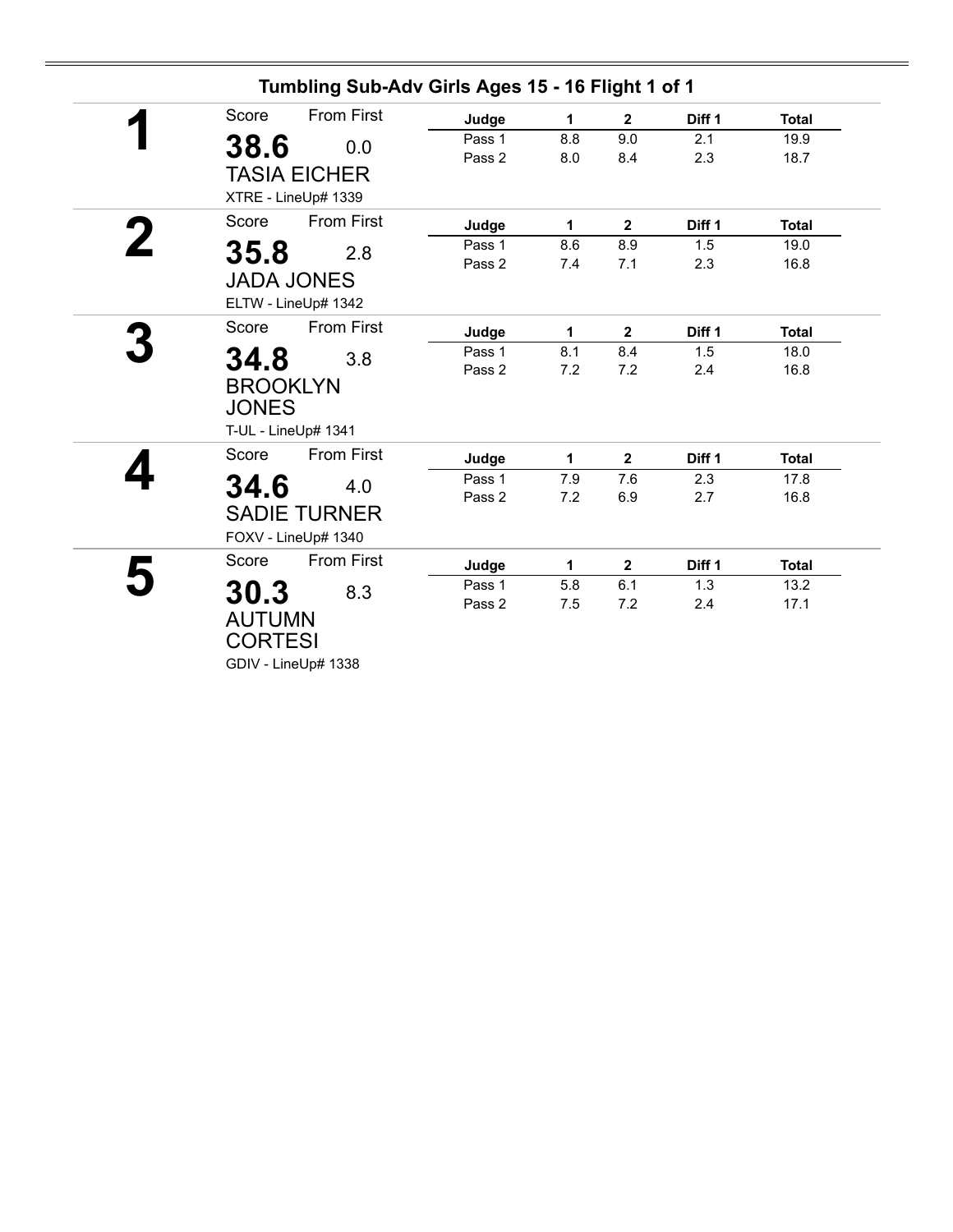| И | <b>From First</b><br>Score                        | Judge  |     | 2   | Diff 1           | <b>Total</b> |
|---|---------------------------------------------------|--------|-----|-----|------------------|--------------|
|   | 36.1<br>0.0                                       | Pass 1 | 8.8 | 8.6 | 1.8              | 19.2         |
|   | <b>KYLIE MASCO</b><br>FOXV - LineUp# 1354         | Pass 2 | 7.2 | 7.4 | 2.3              | 16.9         |
|   | <b>From First</b><br>Score<br><b>ISABELLE LEE</b> |        |     |     | <b>SCRATCHED</b> |              |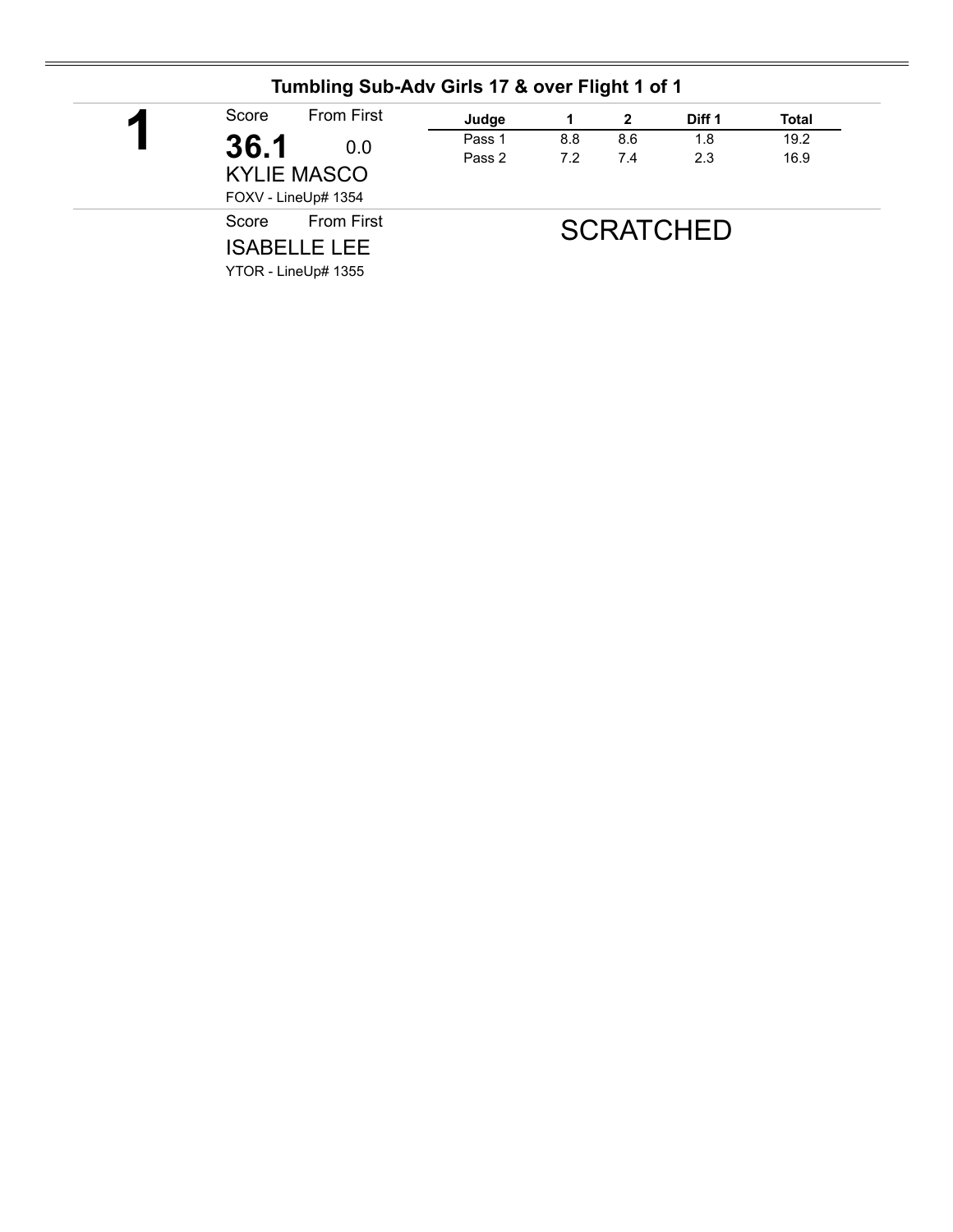**Tumbling Sub-Adv Boys Ages 9 - 10 Flight 1 of 1**

Score From First CALEB GERBER FOND - LineUp# 1378

# **SCRATCHED**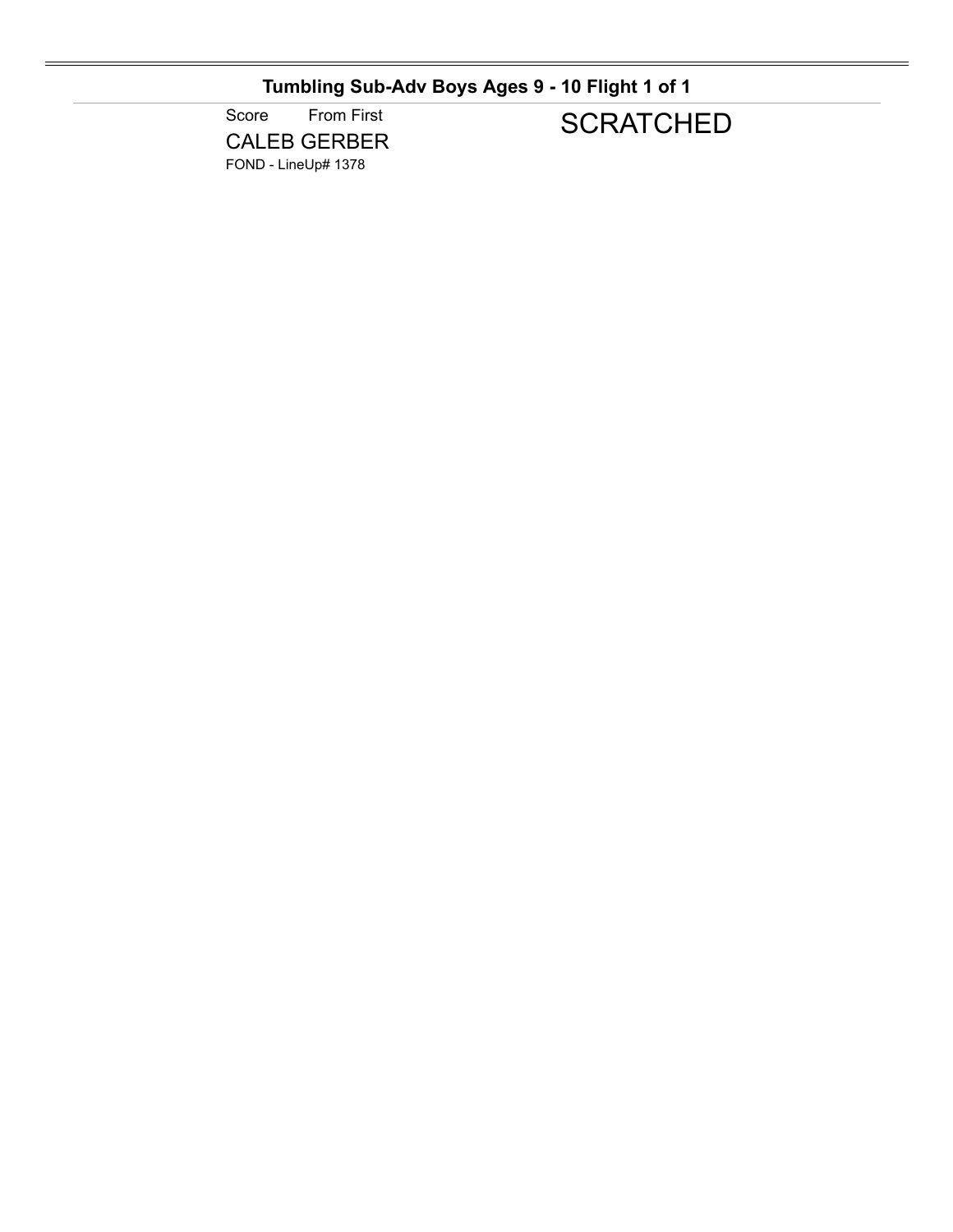| Score<br>η |                                                                                                                  | <b>From First</b> | Judge      | 1          | $\mathbf{2}$ | Diff 1           | <b>Total</b> |
|------------|------------------------------------------------------------------------------------------------------------------|-------------------|------------|------------|--------------|------------------|--------------|
|            | 36.5<br>0.0<br><b>ZAYNE ROBERTS</b><br>FOND - LineUp# 1392<br><b>From First</b><br>Score<br><b>IZAIAH AQUINO</b> | Pass 1<br>Pass 2  | 8.5<br>7.2 | 8.9<br>7.7 | 1.8<br>2.4   | 19.2<br>17.3     |              |
|            | MORG - LineUp# 1391                                                                                              |                   |            |            |              | <b>SCRATCHED</b> |              |
| Score      | <b>BRODY</b><br><b>BUESCHER</b><br>FOND - LineUp# 1390                                                           | <b>From First</b> |            |            |              | <b>SCRATCHED</b> |              |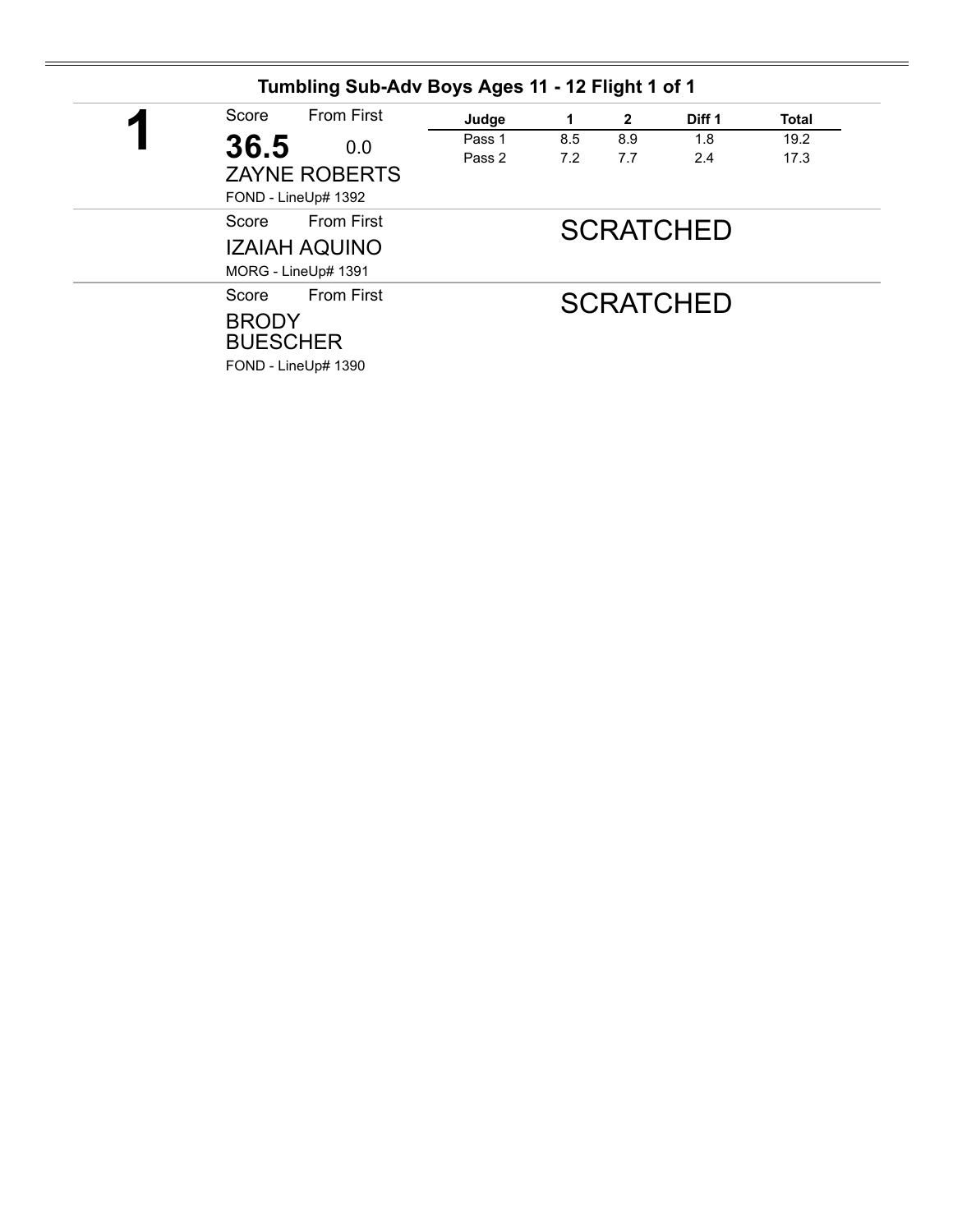|                                                         |     | Judge  |     | 2   | Diff 1 | Total |
|---------------------------------------------------------|-----|--------|-----|-----|--------|-------|
| 34.8                                                    | 0.0 | Pass 1 | 8.3 | 8.2 | 1.8    | 18.3  |
| <b>MACLAIN</b><br><b>WHISKER</b><br>FOND - LineUp# 1404 |     | Pass 2 | 7.2 | 6.9 | 2.4    | 16.5  |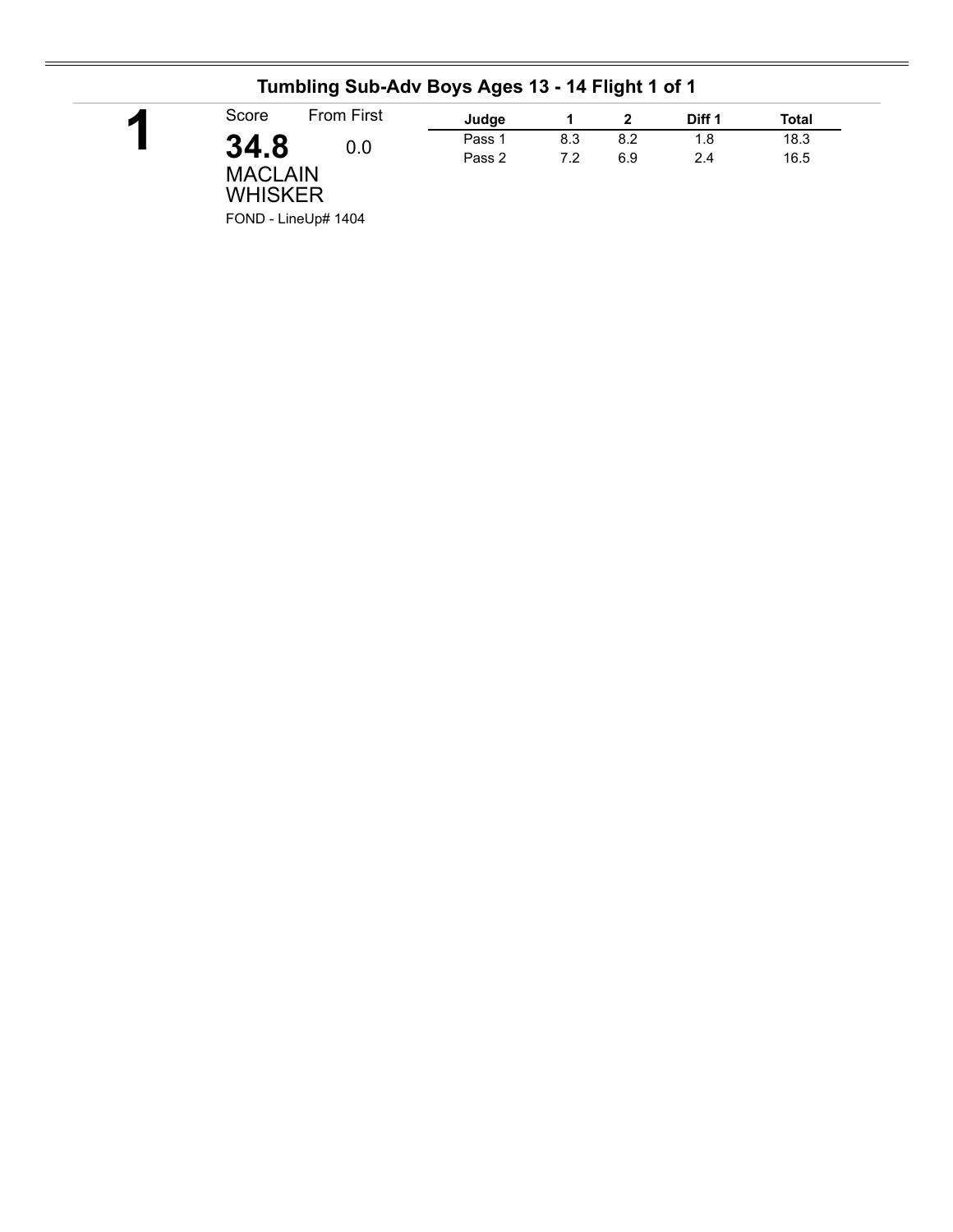| Score               | <b>From First</b> | Judge  |     |     | Diff 1 | Total |
|---------------------|-------------------|--------|-----|-----|--------|-------|
| 25.1                | 0.0               | Pass 1 | 8.0 | 7.8 | 2.2    | 18.0  |
| <b>BRAYDEN BOCK</b> |                   | Pass 2 | 2.3 | 1.9 | 2.9    | 7.1   |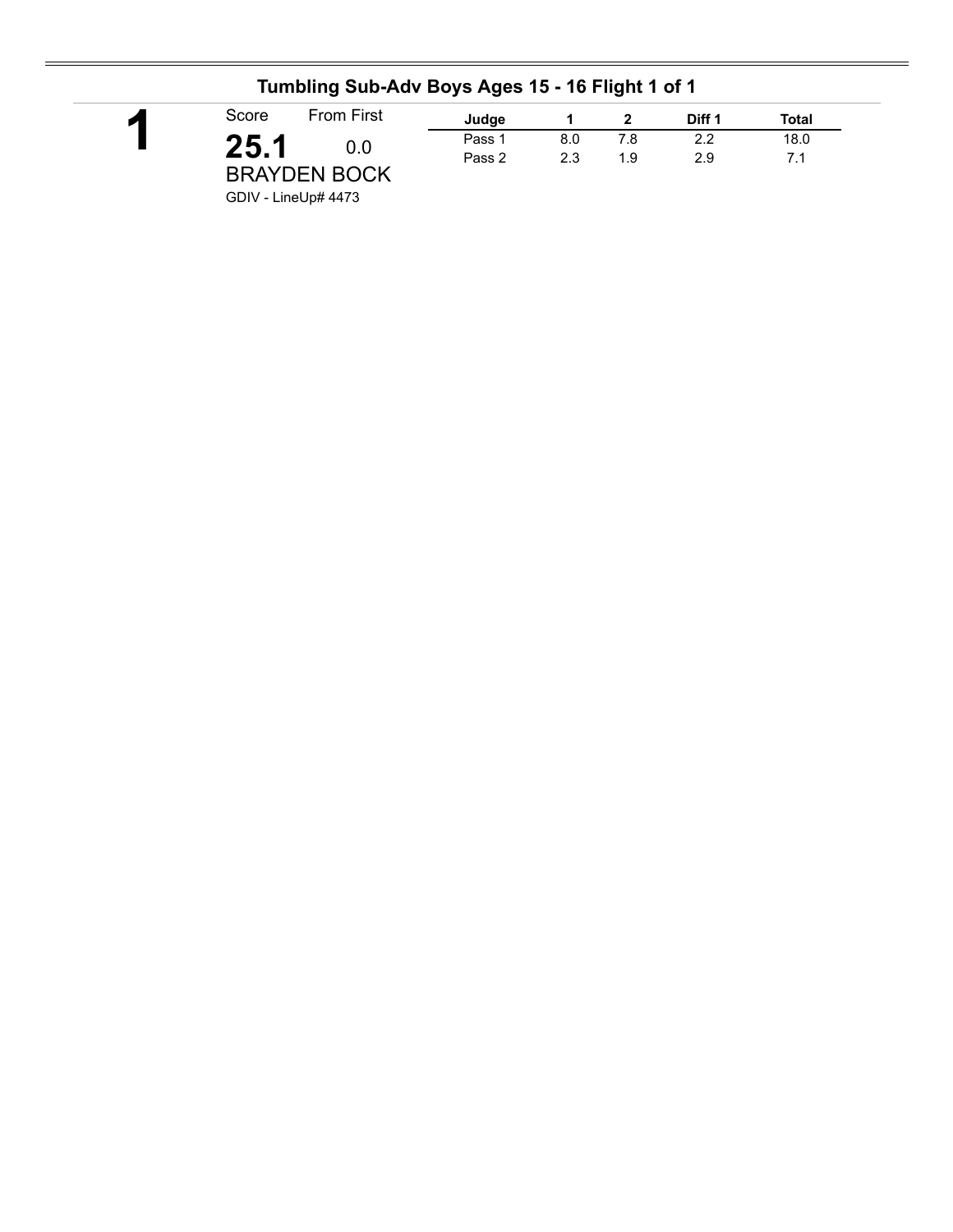| <b>From First</b><br>Score           | Judge  |     |     | Diff 1 | Total |
|--------------------------------------|--------|-----|-----|--------|-------|
| 36.0<br>0.0                          | Pass 1 | 8.6 | 8.3 | 2.1    | 19.0  |
| <b>HUNTINGTON</b><br><b>BRADBURY</b> | Pass 2 | 7.2 | 71  | 27     | 17.0  |

#### **Tumbling Sub-Adv Boys 17 & over Flight 1 of 1**

AADM - LineUp# 1427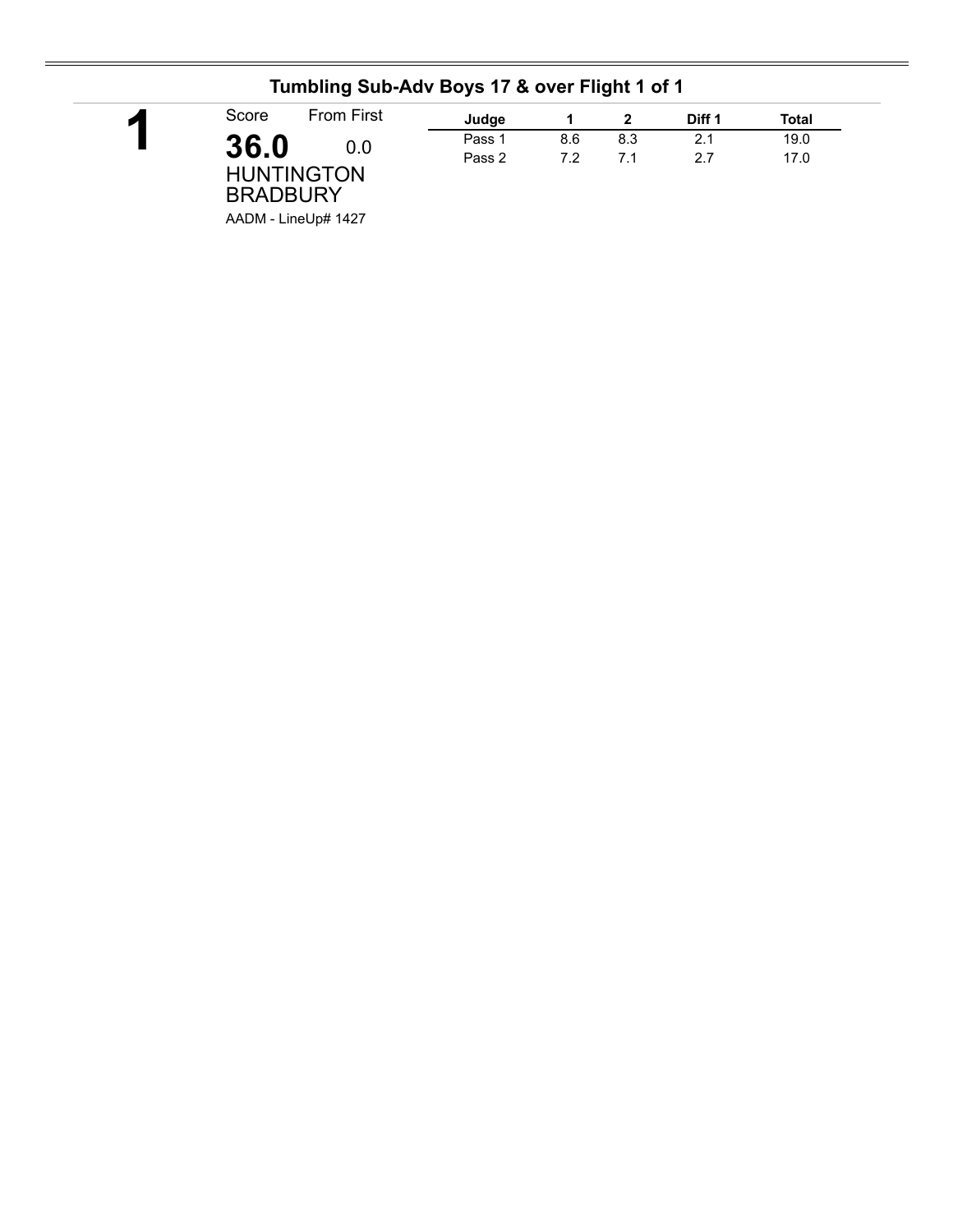| Score         | <b>From First</b>    | Judge  | 1   | $\mathbf{2}$ | 3   | 4   | Diff 1            | <b>Total</b> |
|---------------|----------------------|--------|-----|--------------|-----|-----|-------------------|--------------|
| 38.7          | 0.0                  | Pass 1 | 8.6 | 8.5          | 8.1 | 8.2 | 2.5               | 19.2         |
|               |                      | Pass 2 | 8.1 | 8.3          | 7.7 | 7.5 | 3.7               | 19.5         |
|               | <b>ABRYNA ODARI</b>  |        |     |              |     |     |                   |              |
|               | FOND - LineUp# 1451  |        |     |              |     |     |                   |              |
| Score         | <b>From First</b>    | Judge  | 1   | $\mathbf{2}$ | 3   | 4   | Diff 1            | Total        |
| 38.4          | 0.3                  | Pass 1 | 8.8 | 8.5          | 8.5 | 8.7 | 2.5               | 19.7         |
|               |                      | Pass 2 | 8.0 | 7.8          | 7.7 | 7.9 | 3.0               | 18.7         |
|               | <b>CAPRI MCLARTY</b> |        |     |              |     |     |                   |              |
|               | GAR - LineUp# 1450   |        |     |              |     |     |                   |              |
| Score         | <b>From First</b>    | Judge  | 1.  | $\mathbf{2}$ | 3   | 4   | Diff <sub>1</sub> | <b>Total</b> |
| 38.3          | 0.4                  | Pass 1 | 8.7 | 8.6          | 8.9 | 8.8 | 2.5               | 20.0         |
|               |                      | Pass 2 | 7.7 | 7.6          | 7.6 | 7.9 | 3.0               | 18.3         |
| <b>GIANNA</b> |                      |        |     |              |     |     |                   |              |
|               | <b>MARQUEZ</b>       |        |     |              |     |     |                   |              |
|               | GAR - LineUp# 1452   |        |     |              |     |     |                   |              |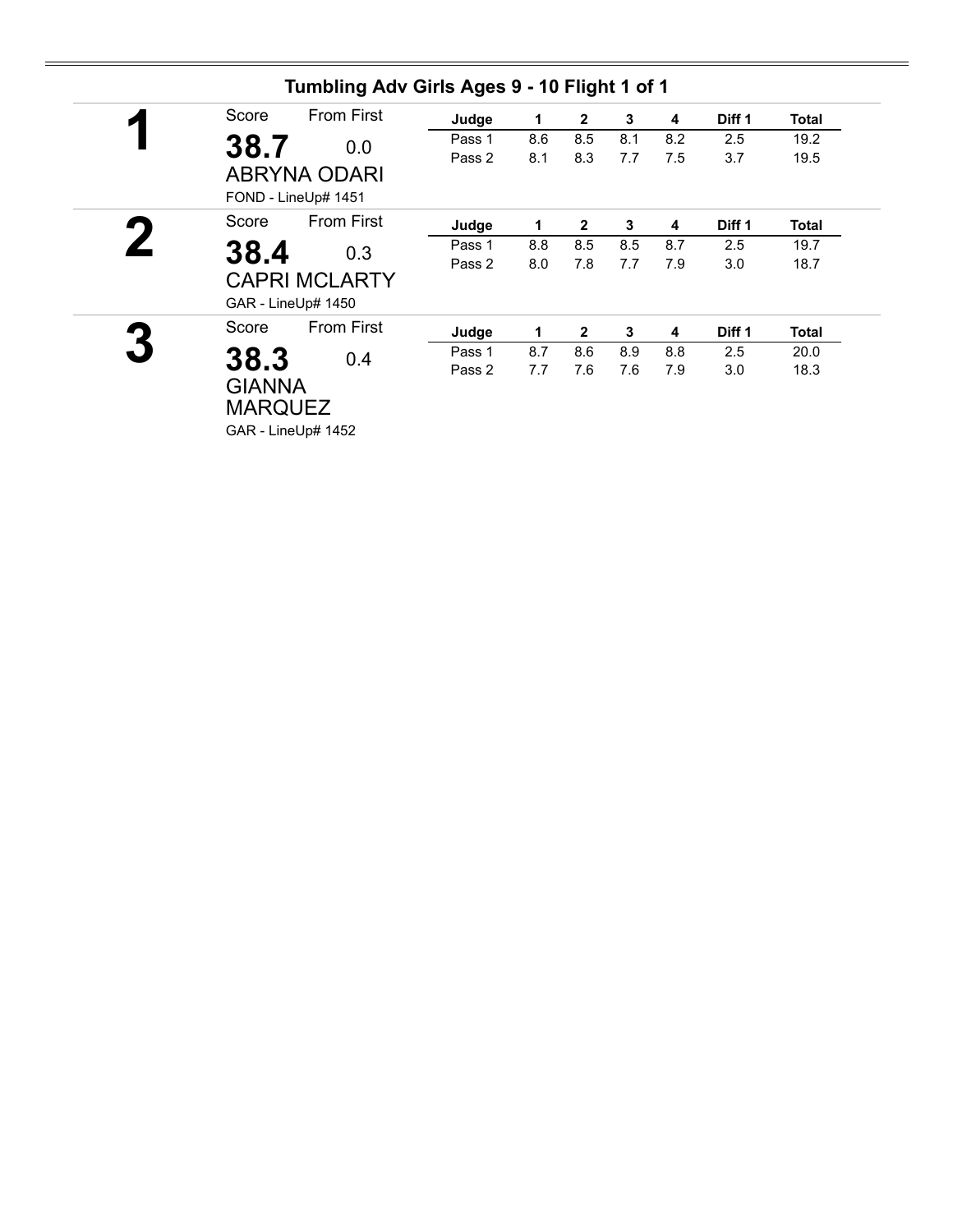|                | Tumbling Adv Girls Ages 11 - 12 Flight 1 of 1 |        |     |                |     |     |        |              |
|----------------|-----------------------------------------------|--------|-----|----------------|-----|-----|--------|--------------|
| Score          | <b>From First</b>                             | Judge  | 1   | $\mathbf{2}$   | 3   | 4   | Diff 1 | Total        |
| 38.4           | 0.0                                           | Pass 1 | 8.6 | 8.5            | 8.4 | 8.6 | 2.2    | 19.3         |
|                |                                               | Pass 2 | 8.2 | 8.2            | 8.1 | 8.2 | 2.7    | 19.1         |
| <b>HAILEY</b>  |                                               |        |     |                |     |     |        |              |
|                | <b>UNDERWOOD</b>                              |        |     |                |     |     |        |              |
|                | GAR - LineUp# 1465                            |        |     |                |     |     |        |              |
| Score          | <b>From First</b>                             | Judge  | 1   | $\mathbf{2}$   | 3   | 4   | Diff 1 | <b>Total</b> |
| 37.0           | 1.4                                           | Pass 1 | 8.5 | 8.3            | 8.6 | 8.3 | 2.1    | 18.9         |
|                |                                               | Pass 2 | 7.7 | 7.8            | 7.9 | 7.7 | 2.6    | 18.1         |
| <b>TAELAR</b>  |                                               |        |     |                |     |     |        |              |
|                | <b>WASHINGTON</b>                             |        |     |                |     |     |        |              |
|                | GAR - LineUp# 1466                            |        |     |                |     |     |        |              |
| Score          | <b>From First</b>                             | Judge  | 1   | $\overline{2}$ | 3   | 4   | Diff 1 | <b>Total</b> |
| 36.0           | 2.4                                           | Pass 1 | 8.3 | 8.4            | 8.3 | 8.4 | 2.7    | 19.4         |
|                |                                               | Pass 2 | 6.4 | 6.5            | 6.3 | 6.5 | 3.7    | 16.6         |
| <b>ADDISON</b> |                                               |        |     |                |     |     |        |              |
|                | <b>SWEETWOOD</b>                              |        |     |                |     |     |        |              |
|                | FOXV - LineUp# 1464                           |        |     |                |     |     |        |              |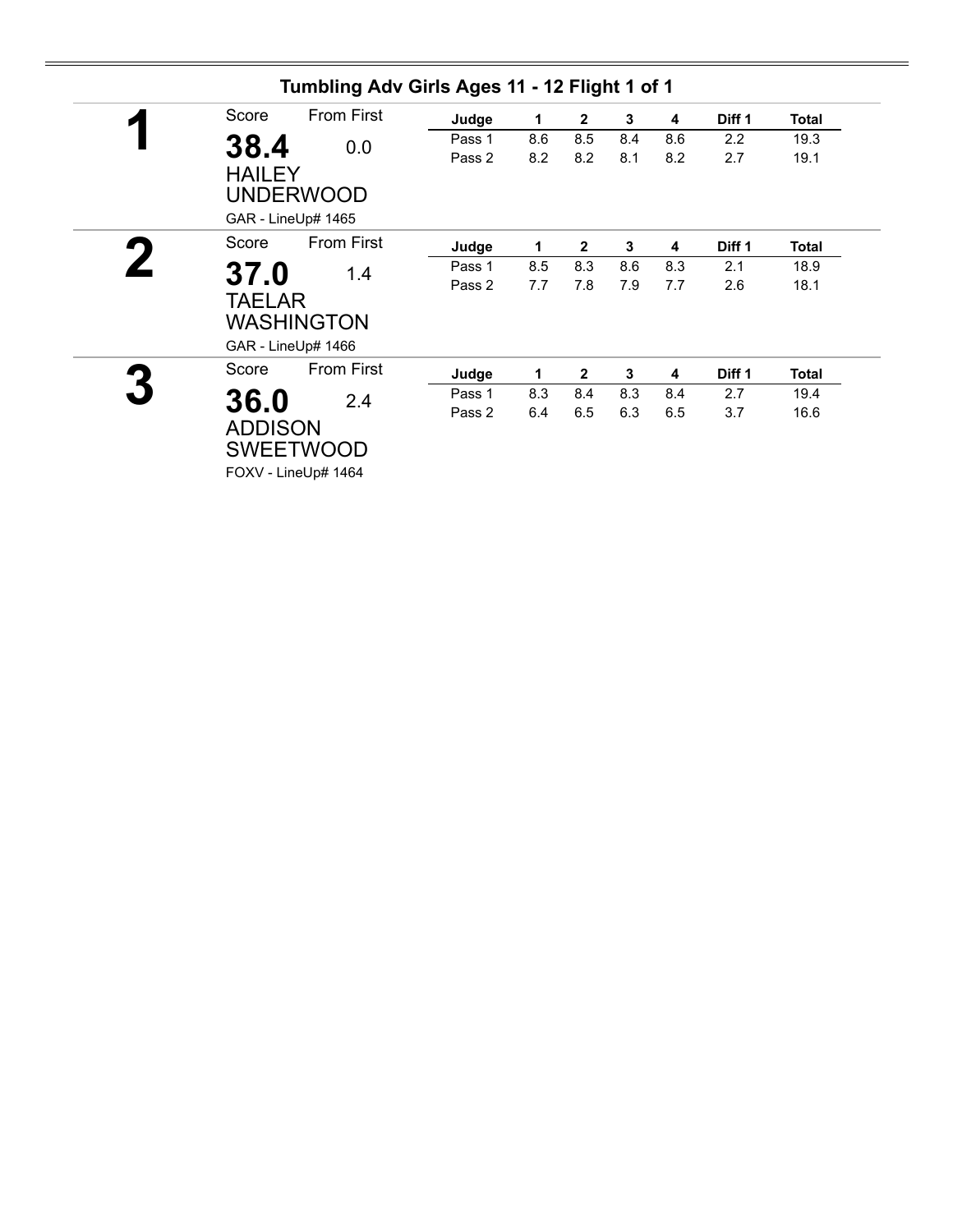| $\blacktriangledown$ | Score           | <b>From First</b>      | Judge  | 1   | 2   | 3   | 4   | Diff 1 | <b>Total</b> |
|----------------------|-----------------|------------------------|--------|-----|-----|-----|-----|--------|--------------|
|                      | 38.2            | 0.0                    | Pass 1 | 8.5 | 8.5 | 8.5 | 8.3 | 2.5    | 19.5         |
|                      |                 |                        | Pass 2 | 7.9 | 8.0 | 7.4 | 7.8 | 3.0    | 18.7         |
|                      |                 | <b>HALLIE HINRICHS</b> |        |     |     |     |     |        |              |
|                      |                 | GAR - LineUp# 1479     |        |     |     |     |     |        |              |
| ŋ                    | Score           | <b>From First</b>      | Judge  | 1   | 2   | 3   | 4   | Diff 1 | <b>Total</b> |
|                      |                 | 2.0                    | Pass 1 | 8.0 | 8.2 | 8.0 | 8.0 | 2.7    | 18.7         |
|                      |                 |                        |        |     |     |     |     |        |              |
|                      | 36.2            |                        | Pass 2 | 6.9 | 7.2 | 6.8 | 6.9 | 3.7    | 17.5         |
|                      | <b>KRISTINA</b> |                        |        |     |     |     |     |        |              |
|                      | <b>DELEON</b>   |                        |        |     |     |     |     |        |              |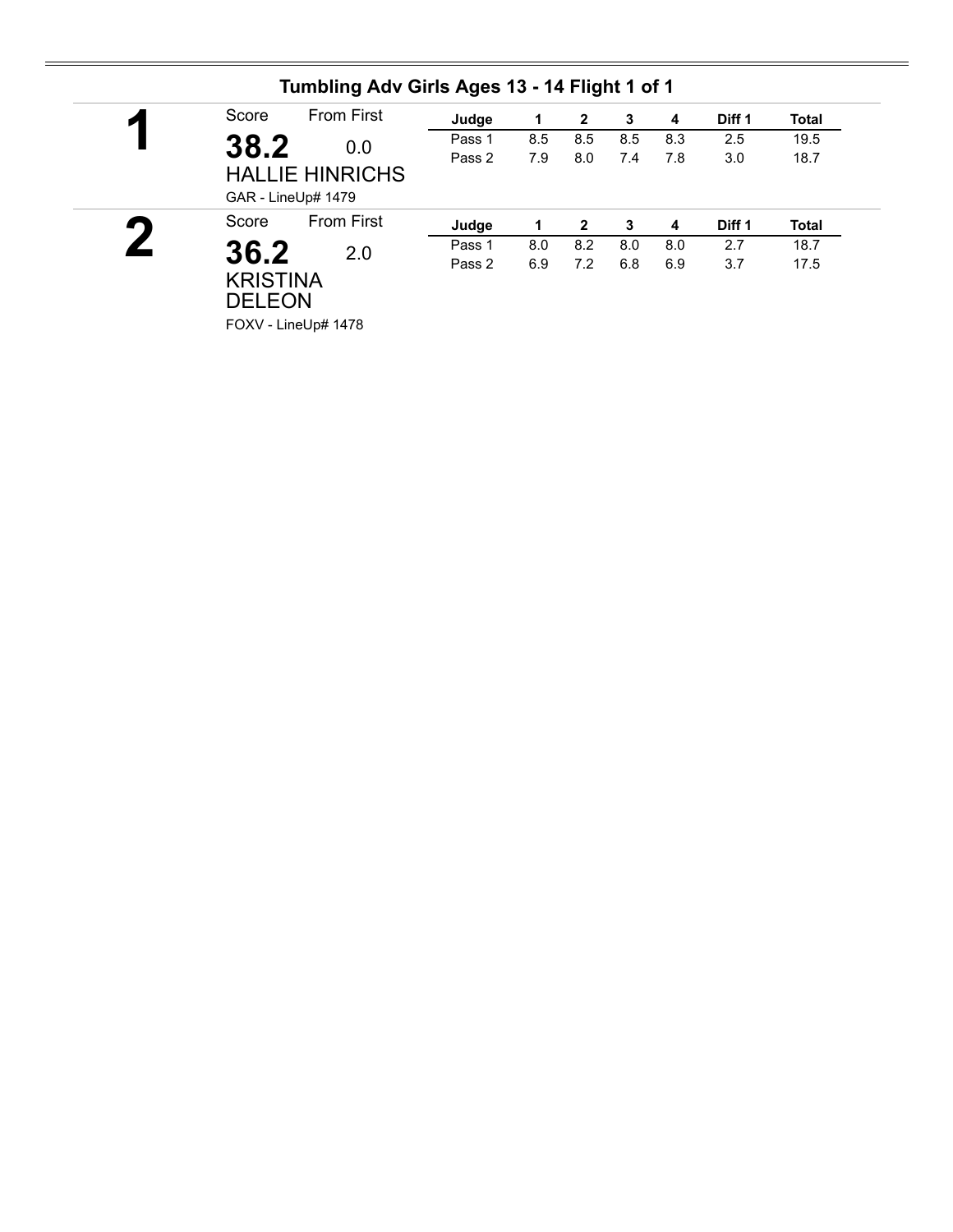| Tumbling Adv Girls Ages 15 - 16 Flight 1 of 1                                           |                  |            |                |            |                  |            |              |
|-----------------------------------------------------------------------------------------|------------------|------------|----------------|------------|------------------|------------|--------------|
| <b>From First</b><br>Score                                                              | Judge            | 1          | $\mathbf{2}$   | 3          | 4                | Diff 1     | <b>Total</b> |
| 37.5<br>0.0<br><b>NEVAEH MCQUAY</b><br>ELTW - LineUp# 1494                              | Pass 1<br>Pass 2 | 8.3<br>8.1 | 8.0<br>8.3     | 8.0<br>8.2 | 8.4<br>8.0       | 2.5<br>2.4 | 18.8<br>18.7 |
| <b>From First</b><br>Score                                                              | Judge            | 1          | $\overline{2}$ | 3          | 4                | Diff 1     | Total        |
| 36.3<br>1.2<br><b>BRIANA KELLY</b><br>GAR - LineUp# 1491                                | Pass 1<br>Pass 2 | 8.1<br>7.4 | 7.2<br>7.5     | 8.0<br>7.4 | 8.0<br>7.1       | 2.5<br>3.0 | 18.5<br>17.8 |
| <b>From First</b><br>Score<br><b>NEVEAH</b><br><b>BURRELL</b><br>GAR - LineUp# 1493     |                  |            |                |            | <b>SCRATCHED</b> |            |              |
| <b>From First</b><br>Score<br><b>NATALYIA</b><br><b>STALLINGS</b><br>GAR - LineUp# 1492 |                  |            |                |            | <b>SCRATCHED</b> |            |              |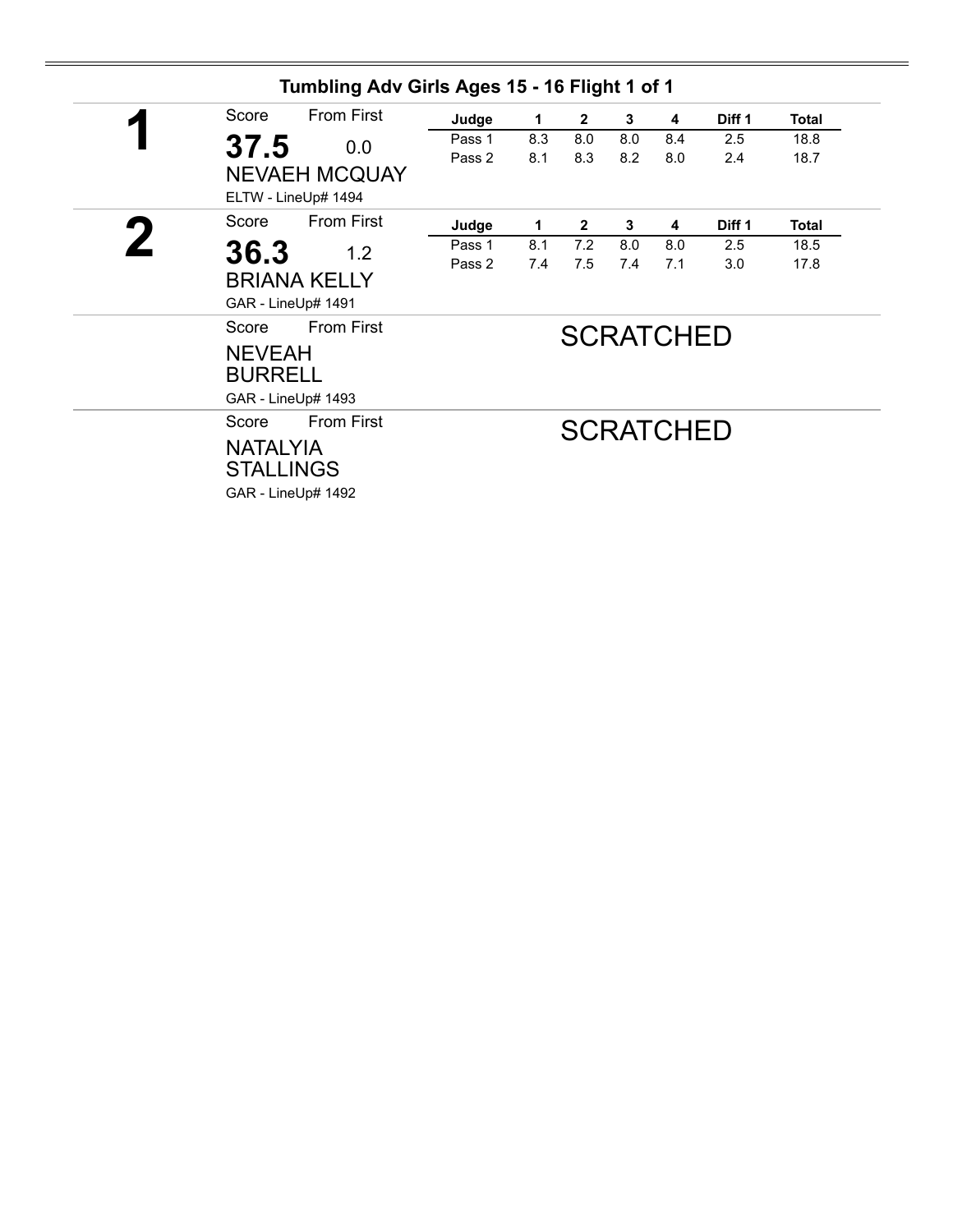| Score                                                    | <b>From First</b> | Judge  | 1   | $\overline{2}$ | 3   | 4                | Diff 1 | <b>Total</b> |
|----------------------------------------------------------|-------------------|--------|-----|----------------|-----|------------------|--------|--------------|
| 39.2                                                     | 0.0               | Pass 1 | 8.8 | 8.8            | 8.9 | 8.7              | 2.5    | 20.1         |
| <b>KYAH SIEGERT</b><br>MAT - LineUp# 1508                |                   | Pass 2 | 8.0 | 8.5            | 8.1 | 8.4              | 2.6    | 19.1         |
| Score                                                    | From First        | Judge  | 1   | $\mathbf{2}$   | 3   | 4                | Diff 1 | Total        |
| 37.3                                                     | 1.9               | Pass 1 | 8.4 | 8.7            | 8.2 | 8.3              | 2.1    | 18.8         |
| <b>MICHELLE UNES</b><br>FOND - LineUp# 1507              |                   | Pass 2 | 7.4 | 7.6            | 7.2 | 7.4              | 3.7    | 18.5         |
| Score                                                    | <b>From First</b> |        |     |                |     | <b>SCRATCHED</b> |        |              |
| <b>ANABELLE</b><br><b>BURGETT</b><br>YSTR - LineUp# 1506 |                   |        |     |                |     |                  |        |              |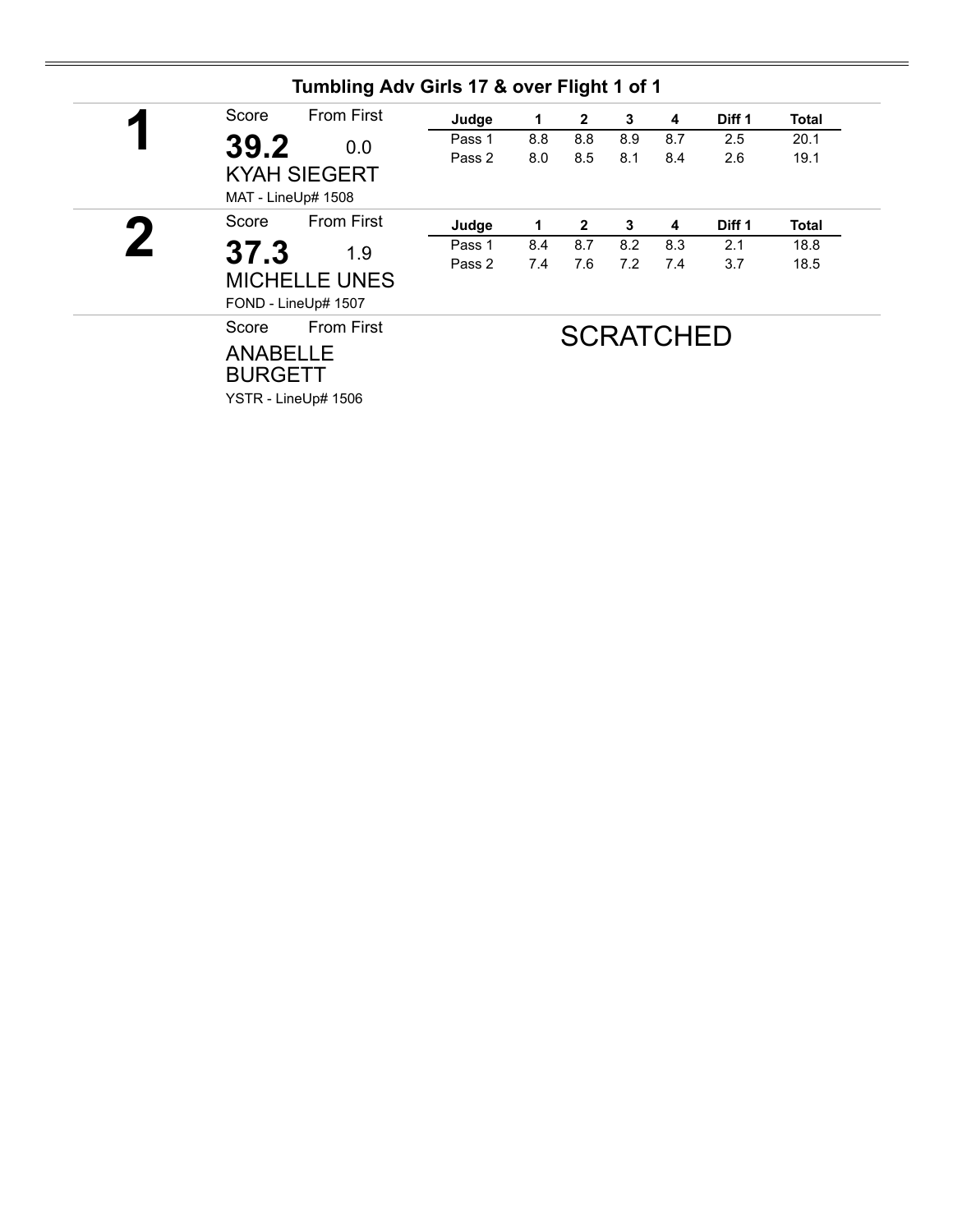| $\blacktriangleleft$ | Score       | <b>From First</b>  | Judge  | 1   | 2            | 3   | 4   | Diff <sub>1</sub> | <b>Total</b> |
|----------------------|-------------|--------------------|--------|-----|--------------|-----|-----|-------------------|--------------|
|                      | 38.0        | 0.0                | Pass 1 | 8.7 | 8.6          | 8.3 | 8.6 | 2.5               | 19.7         |
|                      | <b>KENT</b> |                    | Pass 2 | 7.4 | 7.6          | 7.7 | 7.7 | 3.0               | 18.3         |
|                      |             | <b>STOECKICHT</b>  |        |     |              |     |     |                   |              |
|                      |             | GAR - LineUp# 1542 |        |     |              |     |     |                   |              |
|                      | Score       | <b>From First</b>  | Judge  | 1   | $\mathbf{2}$ | 3   | 4   | Diff 1            | <b>Total</b> |
|                      | 36.2        | 1.8                | Pass 1 | 8.6 | 8.2          | 8.6 | 8.4 | 2.5               | 19.5         |
|                      |             |                    | Pass 2 | 7.2 | 7.0          | 6.7 | 7.1 | 2.6               | 16.7         |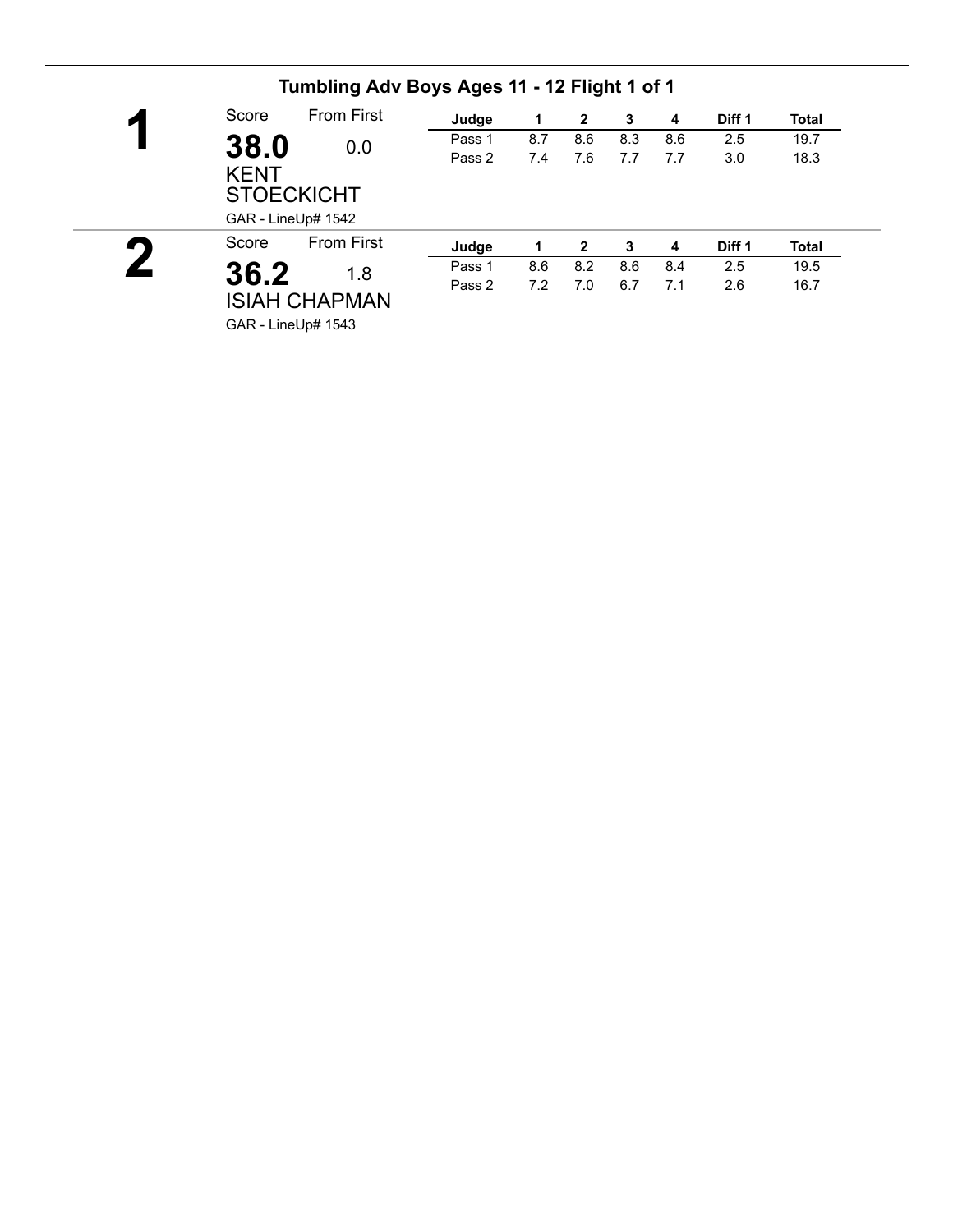| И | Score | <b>From First</b>    | Judge  |     | $1 \quad 2 \quad 3$ |       | $\overline{\mathbf{4}}$ | Diff 1 | Total |  |
|---|-------|----------------------|--------|-----|---------------------|-------|-------------------------|--------|-------|--|
|   | 38.9  | 0.0                  | Pass 1 | 9.0 | 8.7                 | - 8.7 | 8.8                     | 2.3    | 19.8  |  |
|   |       | <b>BRYCE MCDANEL</b> | Pass 2 | 7.8 | 8.1                 | 8.1   | 8.2                     | 29     | 19.1  |  |
|   |       |                      |        |     |                     |       |                         |        |       |  |

### **Tumbling Adv Boys Ages 15 - 16 Flight 1 of 1**

P-AT - LineUp# 1566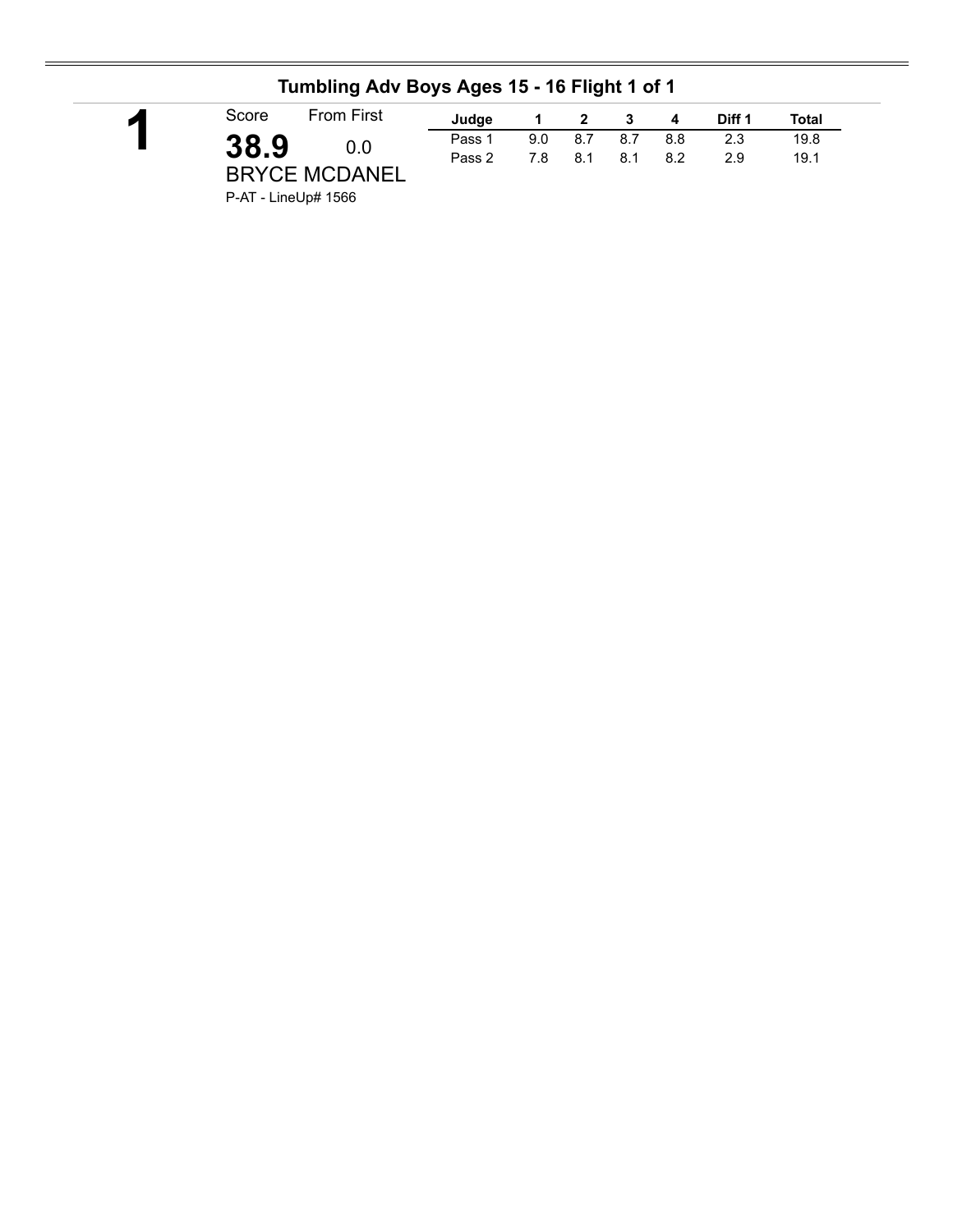|                     | .                    |        |     |     |     |     |        |       |
|---------------------|----------------------|--------|-----|-----|-----|-----|--------|-------|
| Score               | <b>From First</b>    | Judge  |     |     | 2 3 | -4  | Diff 1 | Total |
| $\mathbf{0.0}$      | 0.0                  | Pass 1 | 0.0 | 0.0 | 0.0 | 0.0 | 0.0    | 0.0   |
|                     |                      | Pass 2 | 0.0 | 0.0 | 0.0 | 0.0 | 0.0    | 0.0   |
|                     | <b>JAYDEN PIERCE</b> |        |     |     |     |     |        |       |
| P-AT - LineUp# 1578 |                      |        |     |     |     |     |        |       |

#### **Tumbling Adv Boys 17 & over Flight 1 of 1**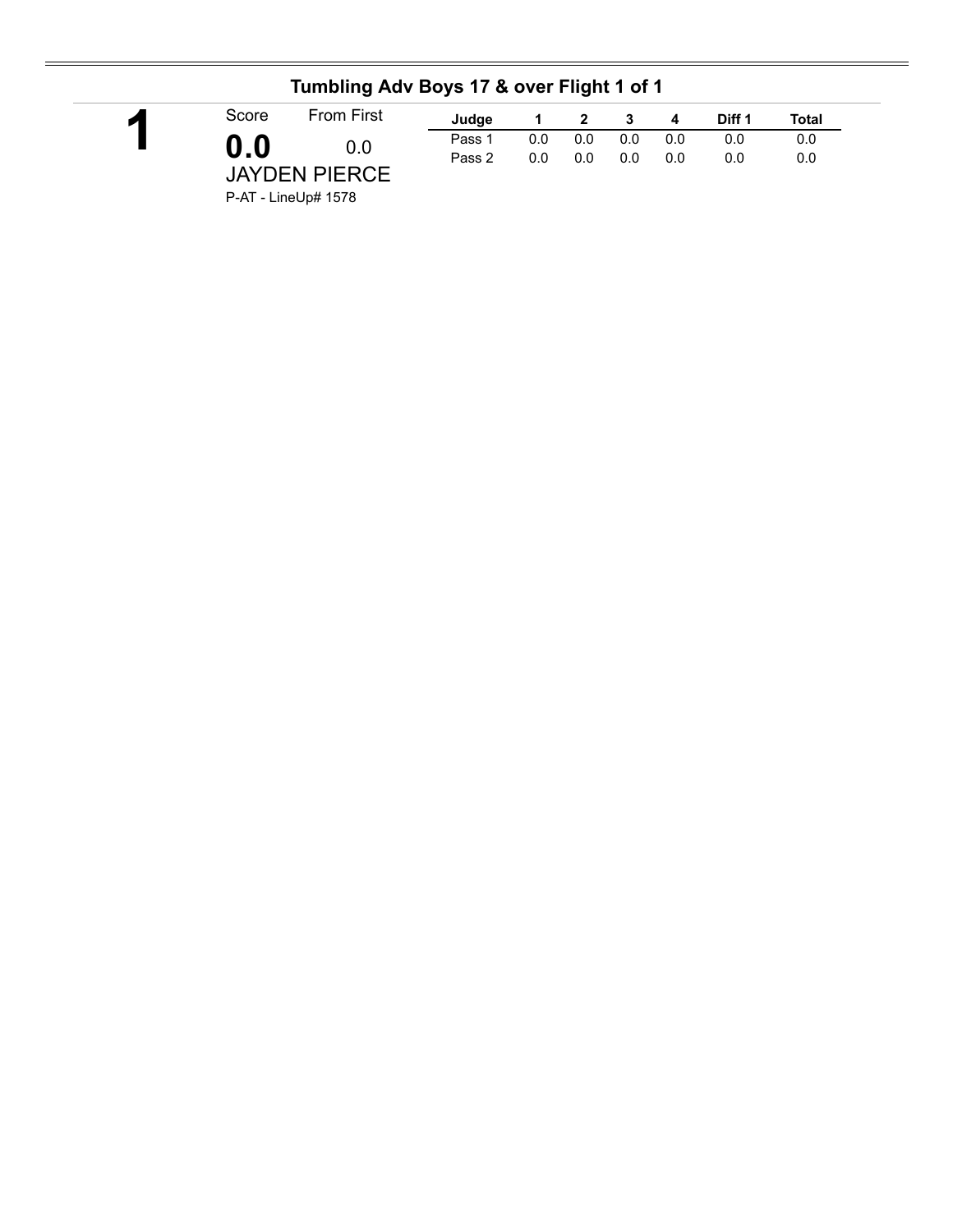| Score | <b>From First</b>                                                           | Judge  | 1   | $\mathbf{2}$   | 3   | 4                | Diff 1 | Total |
|-------|-----------------------------------------------------------------------------|--------|-----|----------------|-----|------------------|--------|-------|
| 44.4  | 0.0                                                                         | Pass 1 | 8.4 | 8.5            | 8.2 | 8.4              | 5.8    | 22.6  |
|       | <b>PRISCILLA</b><br><b>SANCHEZ</b><br>GAR - LineUp# 1614                    | Pass 2 | 8.0 | 7.8            | 8.3 | 8.0              | 5.8    | 21.8  |
| Score | <b>From First</b>                                                           | Judge  | 1   | $\overline{2}$ | 3   | 4                | Diff 1 | Total |
|       | 2.4                                                                         | Pass 1 | 8.0 | 7.9            | 7.8 | 7.9              | 4.7    | 20.5  |
| 42.0  | <b>LYRIC GORDON</b><br>ELTW - LineUp# 1613                                  | Pass 2 | 7.9 | 7.6            | 7.8 | 7.5              | 6.1    | 21.5  |
| Score | <b>From First</b><br><b>ADDISON</b><br><b>BAUSMAN</b><br>GAR - LineUp# 1612 |        |     |                |     | <b>SCRATCHED</b> |        |       |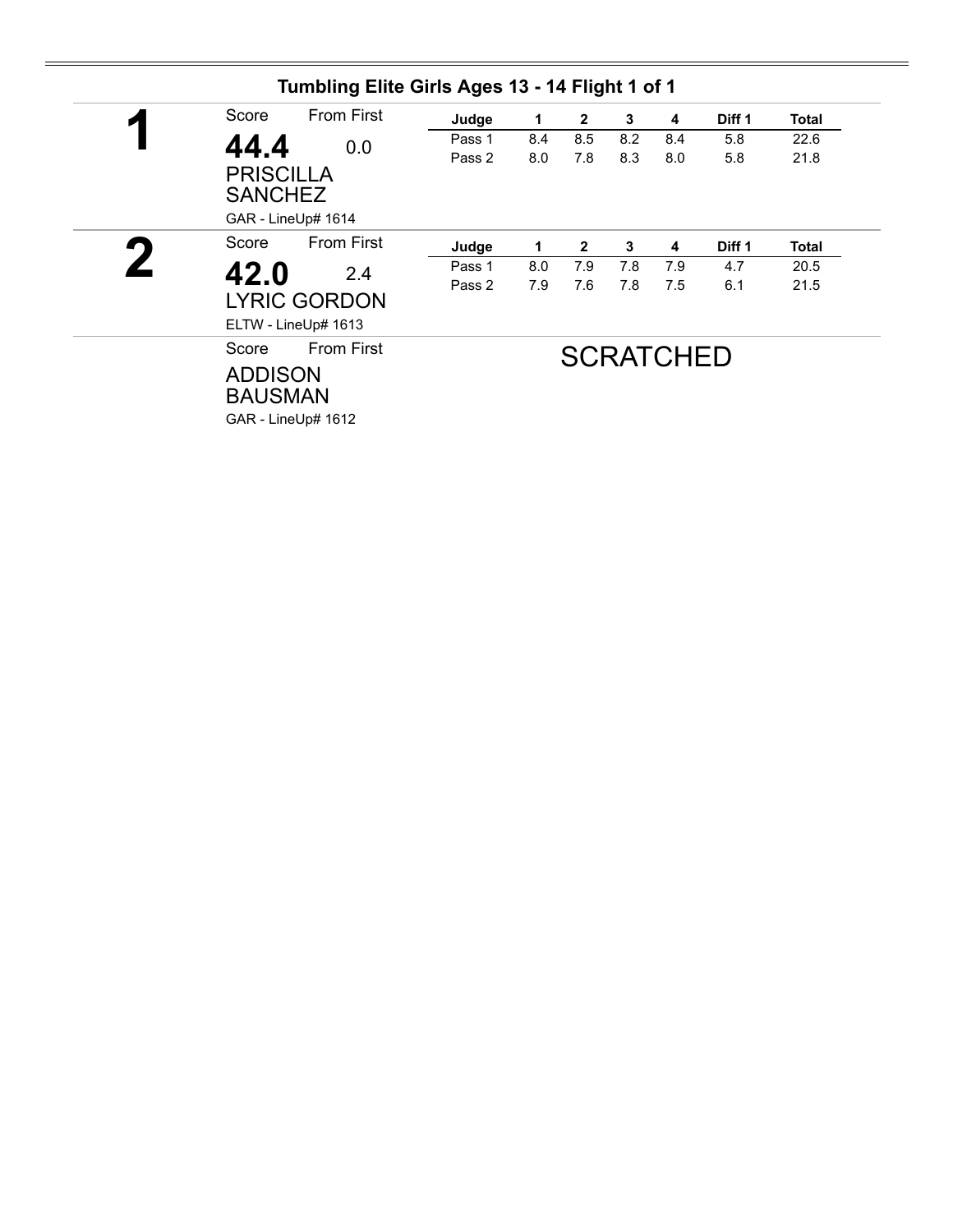| $\blacksquare$ | <b>From First</b><br>Score                                                                 | Judge  | 1   | $\mathbf{2}$ | 3   | 4                | Diff 1 | <b>Total</b> |
|----------------|--------------------------------------------------------------------------------------------|--------|-----|--------------|-----|------------------|--------|--------------|
|                | 31.9<br>0.0                                                                                | Pass 1 | 7.3 | 7.0          | 7.0 | 7.1              | 4.0    | 18.1         |
|                | <b>MCKENNA DORTY</b><br>P-AT - LineUp# 1637                                                | Pass 2 | 5.4 | 5.1          | 5.1 | 5.6              | 3.3    | 13.8         |
|                | <b>From First</b><br>Score<br><b>FELECIA SAVANH</b><br><b>LOVAN</b><br>T-UL - LineUp# 1638 |        |     |              |     | <b>SCRATCHED</b> |        |              |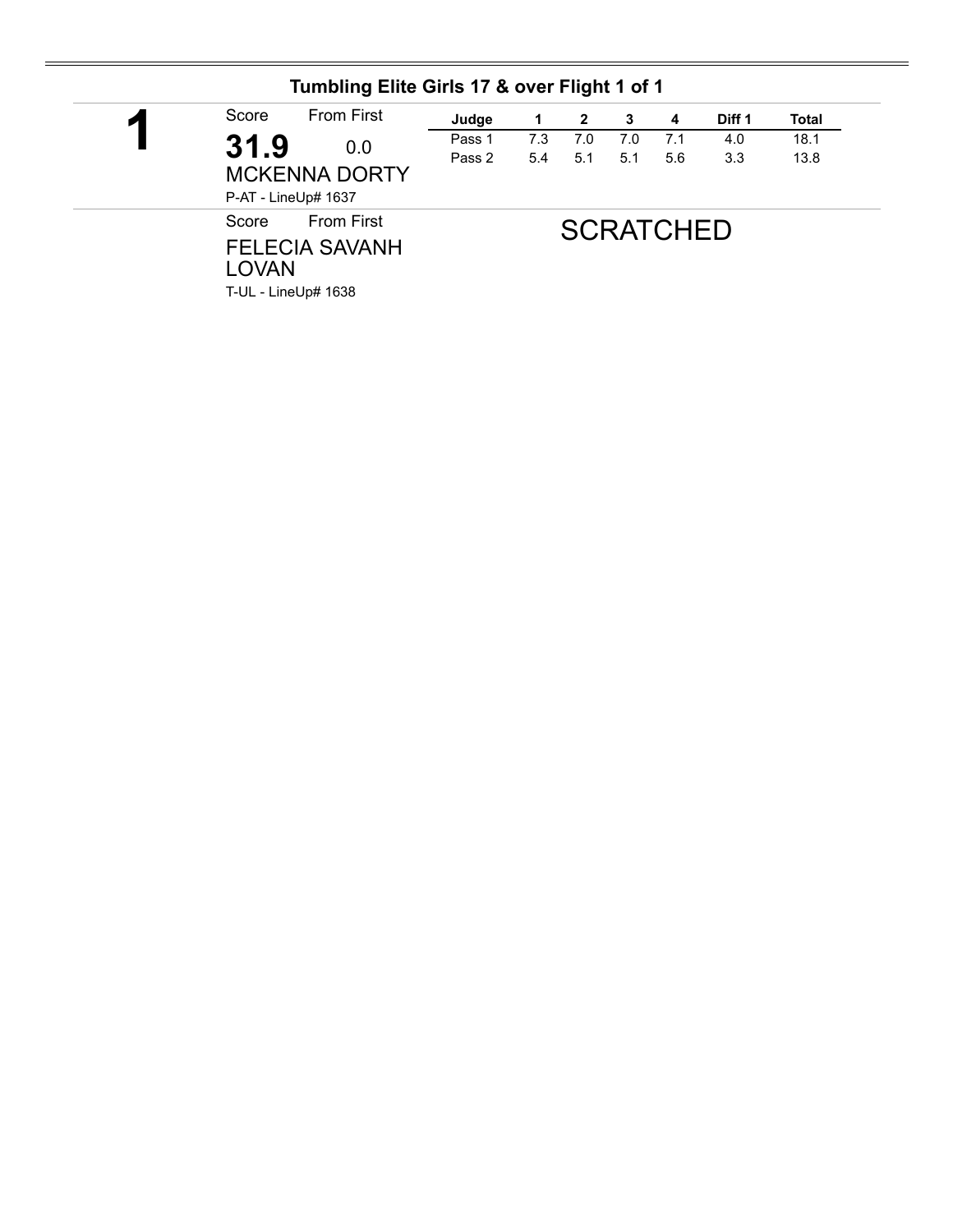## **Tumbling Elite Boys Ages 11 - 12 Flight 1 of 1**

Score From First BRENNAN BULL GAR - LineUp# 1661

## **SCRATCHED**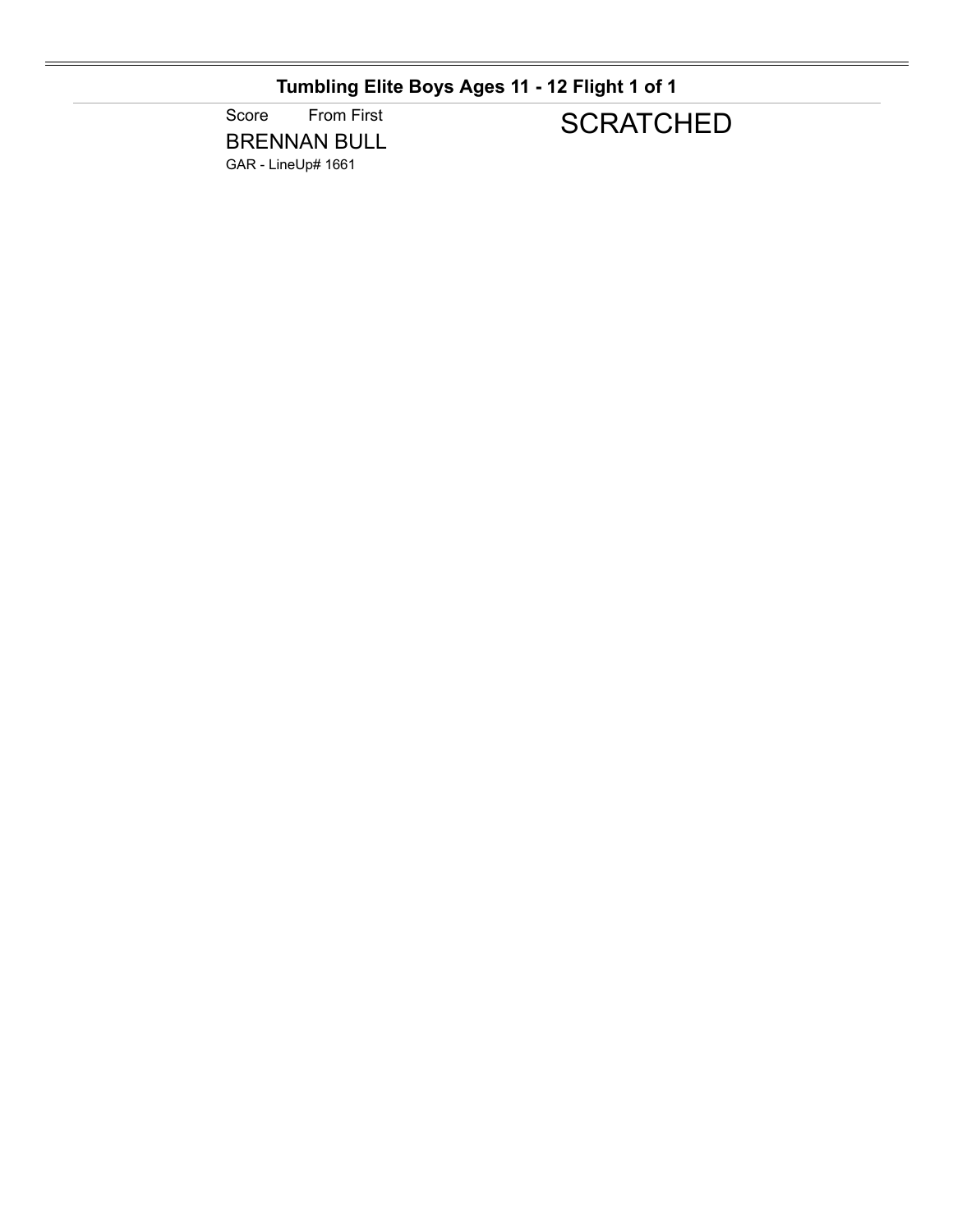| И              | Score                            | <b>From First</b>                           | Judge  | 1   | 2   | 3   | 4   | Diff 1 | <b>Total</b> |
|----------------|----------------------------------|---------------------------------------------|--------|-----|-----|-----|-----|--------|--------------|
|                | 44.7                             | 0.0                                         | Pass 1 | 7.6 | 7.9 | 7.3 | 7.7 | 7.0    | 22.3         |
|                |                                  | <b>BAYLEY PIERCE</b><br>P-AT - LineUp# 1696 | Pass 2 | 8.3 | 8.1 | 8.0 | 8.1 | 6.2    | 22.4         |
| $\blacksquare$ | Score                            | <b>From First</b>                           | Judge  |     | 2   | 3   | 4   | Diff 1 | <b>Total</b> |
|                | 39.9                             | 4.8                                         | Pass 1 | 7.4 | 7.2 | 7.1 | 7.6 | 4.8    | 19.4         |
|                | <b>CARLOS</b><br><b>FETTERER</b> |                                             | Pass 2 | 8.0 | 7.9 | 7.9 | 8.1 | 4.6    | 20.5         |

### **Tumbling Elite Boys 17 & over Flight 1 of 1**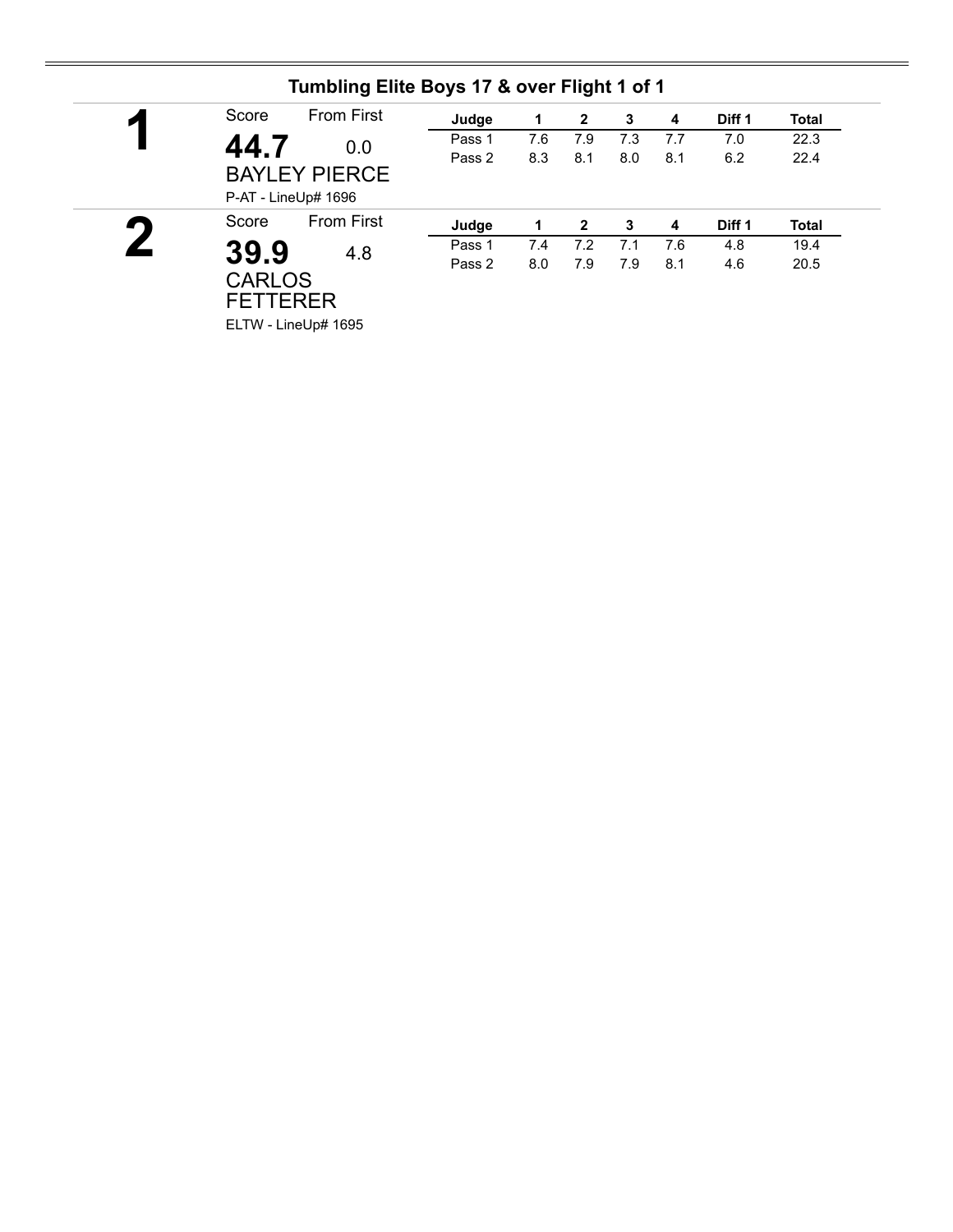| Score            | <b>From First</b>    | Judge           | 1        | $\boldsymbol{2}$    | Diff 1                   | <b>Total</b>        |
|------------------|----------------------|-----------------|----------|---------------------|--------------------------|---------------------|
|                  |                      | Pass 1          | 8.5      | 8.5                 | $0.0\,$                  | 17.0                |
| 17.0             | 0.0                  | Pass 2          | 0.0      | 0.0                 | 0.0                      | 0.0                 |
|                  | <b>KYNLEE MAHR</b>   |                 |          |                     |                          |                     |
|                  | YTOR - LineUp# 1712  |                 |          |                     |                          |                     |
| Score            | <b>From First</b>    | Judge           | 1        | $\mathbf{2}$        | Diff <sub>1</sub>        | <b>Total</b>        |
| 16.9             | 0.1                  | Pass 1          | 8.3      | 8.6                 | 0.0                      | 16.9                |
| <b>BLAKELY</b>   |                      | Pass 2          | $0.0\,$  | $0.0\,$             | $0.0\,$                  | 0.0                 |
| <b>MEEHAN</b>    |                      |                 |          |                     |                          |                     |
|                  |                      |                 |          |                     |                          |                     |
|                  | YTOR - LineUp# 1708  |                 |          |                     |                          |                     |
| Score            | <b>From First</b>    | Judge           | 1        | $\mathbf{2}$        | Diff 1                   | Total               |
| 5.0              | 12.0                 | Pass 1          | $0.0\,$  | $0.0\,$             | 0.0                      | $0.0\,$             |
| <b>BRECKYN</b>   |                      | Pass 2          | 2.5      | 2.5                 | 0.0                      | 5.0                 |
| <b>MANSON</b>    |                      |                 |          |                     |                          |                     |
|                  | AADM - LineUp# 1709  |                 |          |                     |                          |                     |
| Score            | <b>From First</b>    |                 |          |                     |                          |                     |
|                  |                      | Judge<br>Pass 1 | 1<br>0.0 | $\mathbf{2}$<br>0.0 | Diff <sub>1</sub><br>0.0 | <b>Total</b><br>0.0 |
| $\mathbf{0.0}$   | 17.0                 | Pass 2          | 0.0      | 0.0                 | 0.0                      | 0.0                 |
| <b>BRAYLEIGH</b> |                      |                 |          |                     |                          |                     |
| <b>CROCKER</b>   |                      |                 |          |                     |                          |                     |
|                  | K-SP - LineUp# 1711  |                 |          |                     |                          |                     |
| Score            | <b>From First</b>    | Judge           | 1        | $\mathbf{2}$        | Diff <sub>1</sub>        | <b>Total</b>        |
| 0.0              | 17.0                 | Pass 1          | 0.0      | 0.0                 | 0.0                      | $0.0\,$             |
|                  |                      | Pass 2          | 0.0      | 0.0                 | 0.0                      | 0.0                 |
| <b>PENELOPE</b>  |                      |                 |          |                     |                          |                     |
| <b>MCDOWELL</b>  |                      |                 |          |                     |                          |                     |
|                  | T-UL - LineUp# 1714  |                 |          |                     |                          |                     |
| Score            | <b>From First</b>    |                 |          |                     | <b>SCRATCHED</b>         |                     |
|                  | <b>HADLEY DUPAGE</b> |                 |          |                     |                          |                     |
|                  | FOND - LineUp# 1710  |                 |          |                     |                          |                     |
| Score            | <b>From First</b>    |                 |          |                     | <b>SCRATCHED</b>         |                     |
|                  | <b>GRACE GISSEL</b>  |                 |          |                     |                          |                     |
|                  | FOND - LineUp# 1713  |                 |          |                     |                          |                     |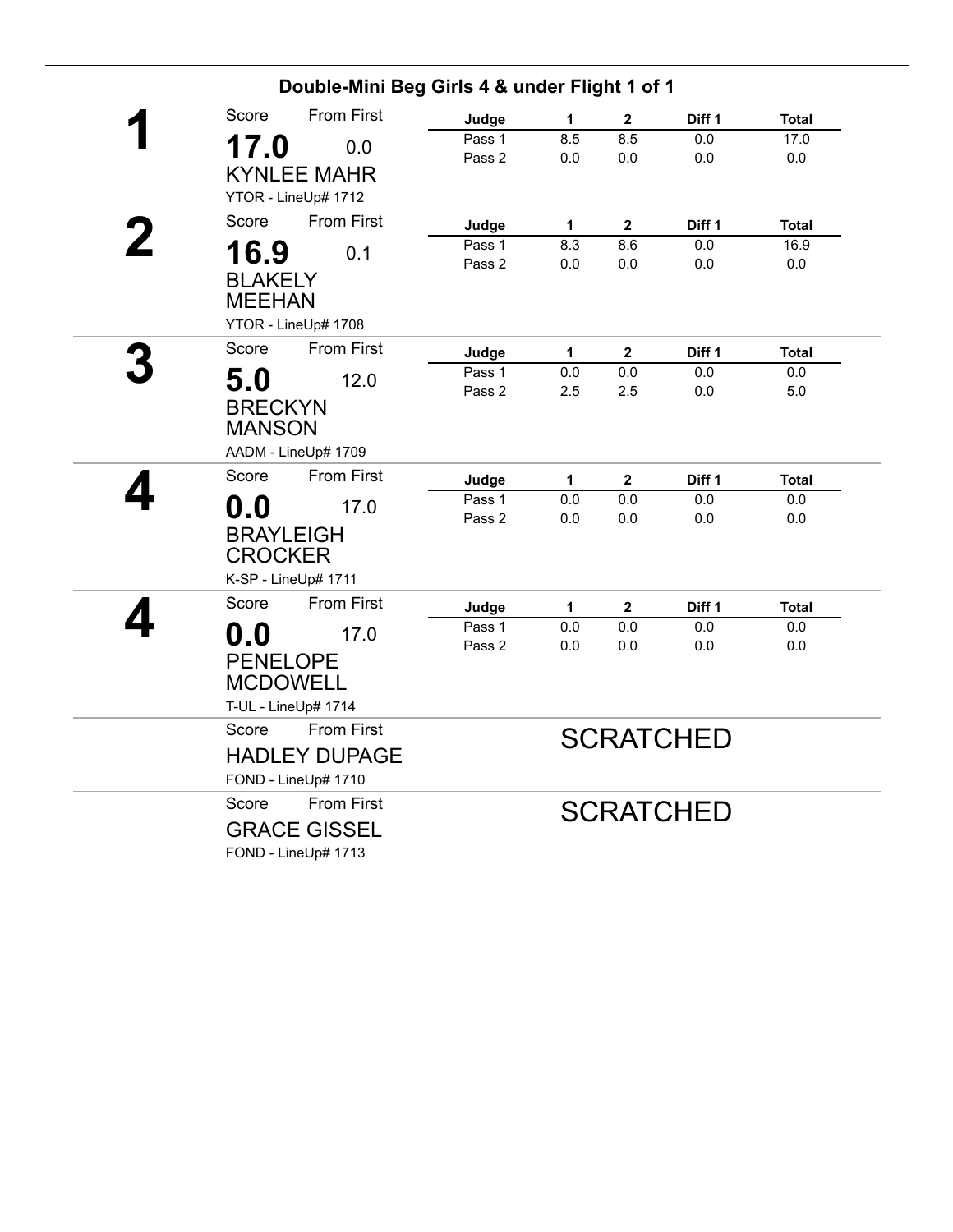|                     | Double-Mini Beg Girls Age 5 Flight 1 of 2 |        |              |              |        |              |
|---------------------|-------------------------------------------|--------|--------------|--------------|--------|--------------|
| Score               | <b>From First</b>                         | Judge  | 1            | $\mathbf 2$  | Diff 1 | <b>Total</b> |
| 36.6                | 0.0                                       | Pass 1 | 9.0          | 9.2          | --     | 18.2         |
| <b>KYLIA</b>        |                                           | Pass 2 | 9.1          | 9.3          | --     | 18.4         |
| <b>EDMONSON</b>     |                                           |        |              |              |        |              |
|                     |                                           |        |              |              |        |              |
| ALLT - LineUp# 1729 |                                           |        |              |              |        |              |
| Score               | <b>From First</b>                         | Judge  | $\mathbf{1}$ | $\mathbf 2$  | Diff 1 | <b>Total</b> |
| 35.6                | 1.0                                       | Pass 1 | 8.8          | 8.9          | --     | 17.7         |
|                     |                                           | Pass 2 | 8.8          | 9.1          |        | 17.9         |
| <b>EVELYN RABE</b>  |                                           |        |              |              |        |              |
| FOND - LineUp# 1730 |                                           |        |              |              |        |              |
| Score               | <b>From First</b>                         | Judge  | 1            | $\mathbf 2$  | Diff 1 | <b>Total</b> |
| 35.0                | 1.6                                       | Pass 1 | 8.2          | 8.5          | --     | 16.7         |
|                     |                                           | Pass 2 | 9.0          | 9.3          |        | 18.3         |
| <b>KENNEDY</b>      |                                           |        |              |              |        |              |
| <b>ROSSMAN</b>      |                                           |        |              |              |        |              |
| FOND - LineUp# 1732 |                                           |        |              |              |        |              |
| Score               | <b>From First</b>                         | Judge  | 1            | $\mathbf 2$  | Diff 1 | <b>Total</b> |
| 33.8                | 2.8                                       | Pass 1 | 8.8          | 8.5          | --     | 17.3         |
|                     |                                           | Pass 2 | 8.4          | 8.1          | --     | 16.5         |
|                     | <b>ARIEL SHEETS</b>                       |        |              |              |        |              |
| T-UL - LineUp# 1728 |                                           |        |              |              |        |              |
| Score               | <b>From First</b>                         | Judge  | 1            | $\mathbf 2$  | Diff 1 | <b>Total</b> |
| 33.5                | 3.1                                       | Pass 1 | 8.6          | 8.7          | --     | 17.3         |
|                     |                                           | Pass 2 | 8.0          | 8.2          | --     | 16.2         |
|                     | <b>AVERY SANCHEZ</b>                      |        |              |              |        |              |
| AADM - LineUp# 1727 |                                           |        |              |              |        |              |
| Score               | <b>From First</b>                         | Judge  | 1            | $\mathbf{2}$ | Diff 1 | <b>Total</b> |
| 20.4                | 16.2                                      | Pass 1 | 8.3          | 8.2          |        | 16.5         |
|                     |                                           | Pass 2 | 2.0          | 1.9          |        | 3.9          |
| <b>BRISTOL</b>      |                                           |        |              |              |        |              |
| <b>HENSCHEID</b>    |                                           |        |              |              |        |              |
| TTCA - LineUp# 1731 |                                           |        |              |              |        |              |
| Score               | From First                                | Judge  | 1            | $\mathbf 2$  | Diff 1 | <b>Total</b> |
| 16.9                | 19.7                                      | Pass 1 | 8.3          | 8.6          |        | 16.9         |
|                     |                                           | Pass 2 | 0.0          | 0.0          |        | $0.0\,$      |
| <b>GABRIELLA</b>    |                                           |        |              |              |        |              |
| <b>SAUSEDA</b>      |                                           |        |              |              |        |              |
| IVTT - LineUp# 1726 |                                           |        |              |              |        |              |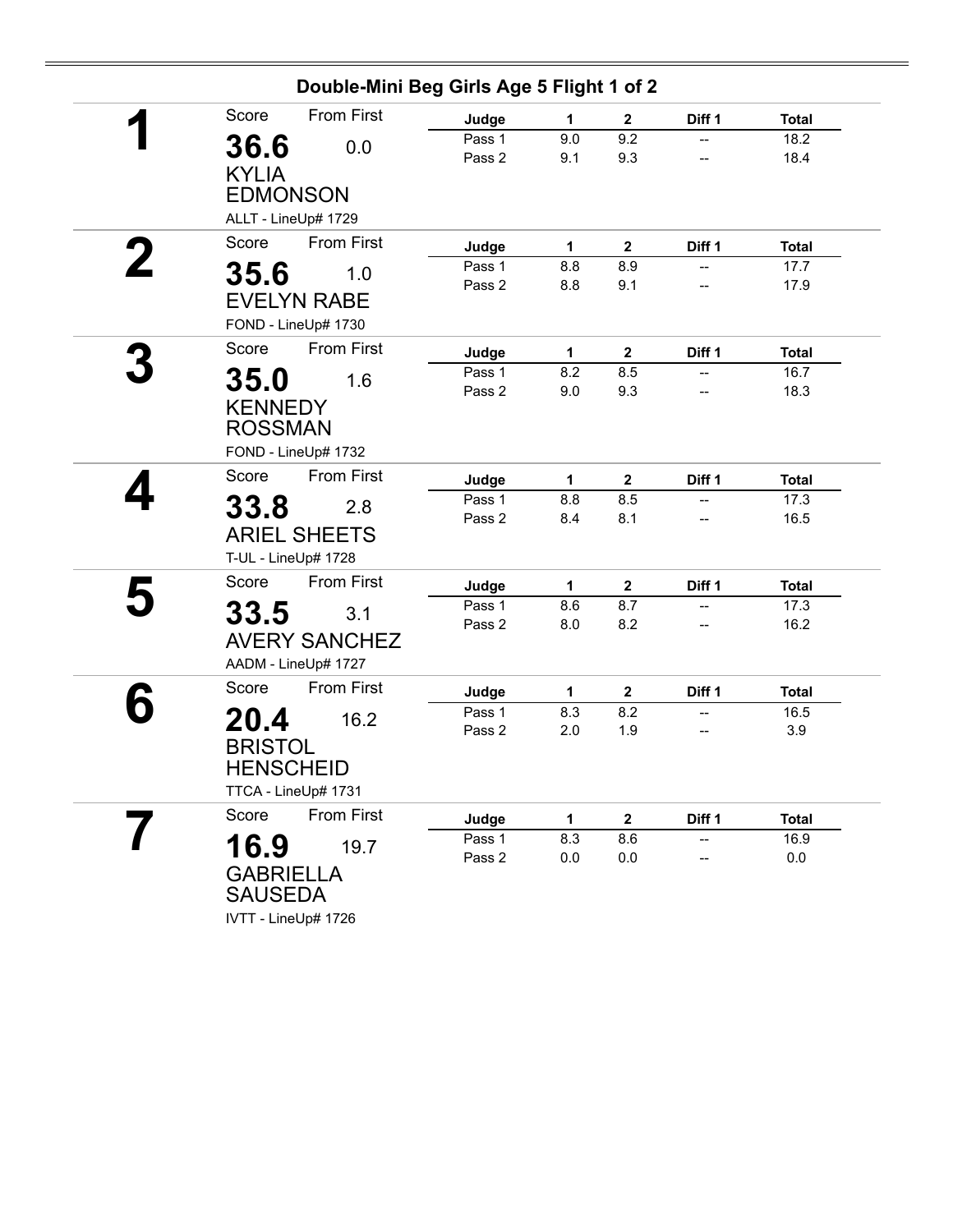|   | Double-Mini Beg Girls Age 5 Flight 2 of 2 |                     |        |     |                  |                  |              |  |
|---|-------------------------------------------|---------------------|--------|-----|------------------|------------------|--------------|--|
|   | Score                                     | <b>From First</b>   | Judge  | 1   | $\boldsymbol{2}$ | Diff 1           | <b>Total</b> |  |
|   | 36.3                                      | 0.0                 | Pass 1 | 8.8 | 9.0              | --               | 17.8         |  |
|   |                                           |                     | Pass 2 | 9.3 | 9.2              |                  | 18.5         |  |
|   | <b>KAMBRIE</b>                            |                     |        |     |                  |                  |              |  |
|   | <b>PIRRONE</b>                            |                     |        |     |                  |                  |              |  |
|   |                                           | XTRE - LineUp# 1746 |        |     |                  |                  |              |  |
|   | Score                                     | <b>From First</b>   | Judge  | 1   | $\mathbf{2}$     | Diff 1           | <b>Total</b> |  |
| 2 | 22.0                                      | 14.3                | Pass 1 | 2.5 | 2.5              |                  | 5.0          |  |
|   |                                           |                     | Pass 2 | 8.4 | 8.6              |                  | 17.0         |  |
|   | <b>SCARLETT</b>                           |                     |        |     |                  |                  |              |  |
|   |                                           | <b>VREDENBURGH</b>  |        |     |                  |                  |              |  |
|   |                                           | AADM - LineUp# 1744 |        |     |                  |                  |              |  |
|   | Score                                     | <b>From First</b>   | Judge  | 1   | $\mathbf{2}$     | Diff 1           | <b>Total</b> |  |
|   | 21.8                                      | 14.5                | Pass 1 | 9.0 | 8.0              | --               | 17.0         |  |
|   |                                           |                     | Pass 2 | 2.4 | 2.4              | --               | 4.8          |  |
|   |                                           | <b>GRACIE DUICH</b> |        |     |                  |                  |              |  |
|   |                                           | ALLT - LineUp# 1749 |        |     |                  |                  |              |  |
|   | Score                                     | <b>From First</b>   | Judge  | 1   | $\mathbf{2}$     | Diff 1           | <b>Total</b> |  |
|   | 0.0                                       | 36.3                | Pass 1 | 0.0 | 0.0              |                  | 0.0          |  |
|   |                                           |                     | Pass 2 | 0.0 | 0.0              |                  | 0.0          |  |
|   | <b>FYNLEE</b>                             |                     |        |     |                  |                  |              |  |
|   | <b>BOATMAN</b>                            |                     |        |     |                  |                  |              |  |
|   |                                           | T-UL - LineUp# 1748 |        |     |                  |                  |              |  |
|   | Score                                     | <b>From First</b>   | Judge  | 1   | $\mathbf{2}$     | Diff 1           | <b>Total</b> |  |
|   | 0.0                                       | 36.3                | Pass 1 | 0.0 | 0.0              | --               | 0.0          |  |
|   |                                           |                     | Pass 2 | 0.0 | 0.0              | --               | 0.0          |  |
|   | <b>SAPPHIRE</b>                           |                     |        |     |                  |                  |              |  |
|   | <b>GRAHAM</b>                             |                     |        |     |                  |                  |              |  |
|   | <b>MARTINEZ</b>                           |                     |        |     |                  |                  |              |  |
|   |                                           | AADM - LineUp# 1747 |        |     |                  |                  |              |  |
|   | Score                                     | <b>From First</b>   | Judge  | 1   | $\mathbf{2}$     | Diff 1           | <b>Total</b> |  |
|   | 0.0                                       | 36.3                | Pass 1 | 0.0 | 0.0              |                  | 0.0          |  |
|   |                                           |                     | Pass 2 | 0.0 | 0.0              |                  | 0.0          |  |
|   |                                           | <b>ELYNN ZINNEL</b> |        |     |                  |                  |              |  |
|   |                                           | XTRE - LineUp# 1745 |        |     |                  |                  |              |  |
|   | Score                                     | From First          |        |     |                  | <b>SCRATCHED</b> |              |  |
|   | <b>CALLAHAN</b>                           |                     |        |     |                  |                  |              |  |
|   | <b>MILLER</b>                             |                     |        |     |                  |                  |              |  |
|   |                                           |                     |        |     |                  |                  |              |  |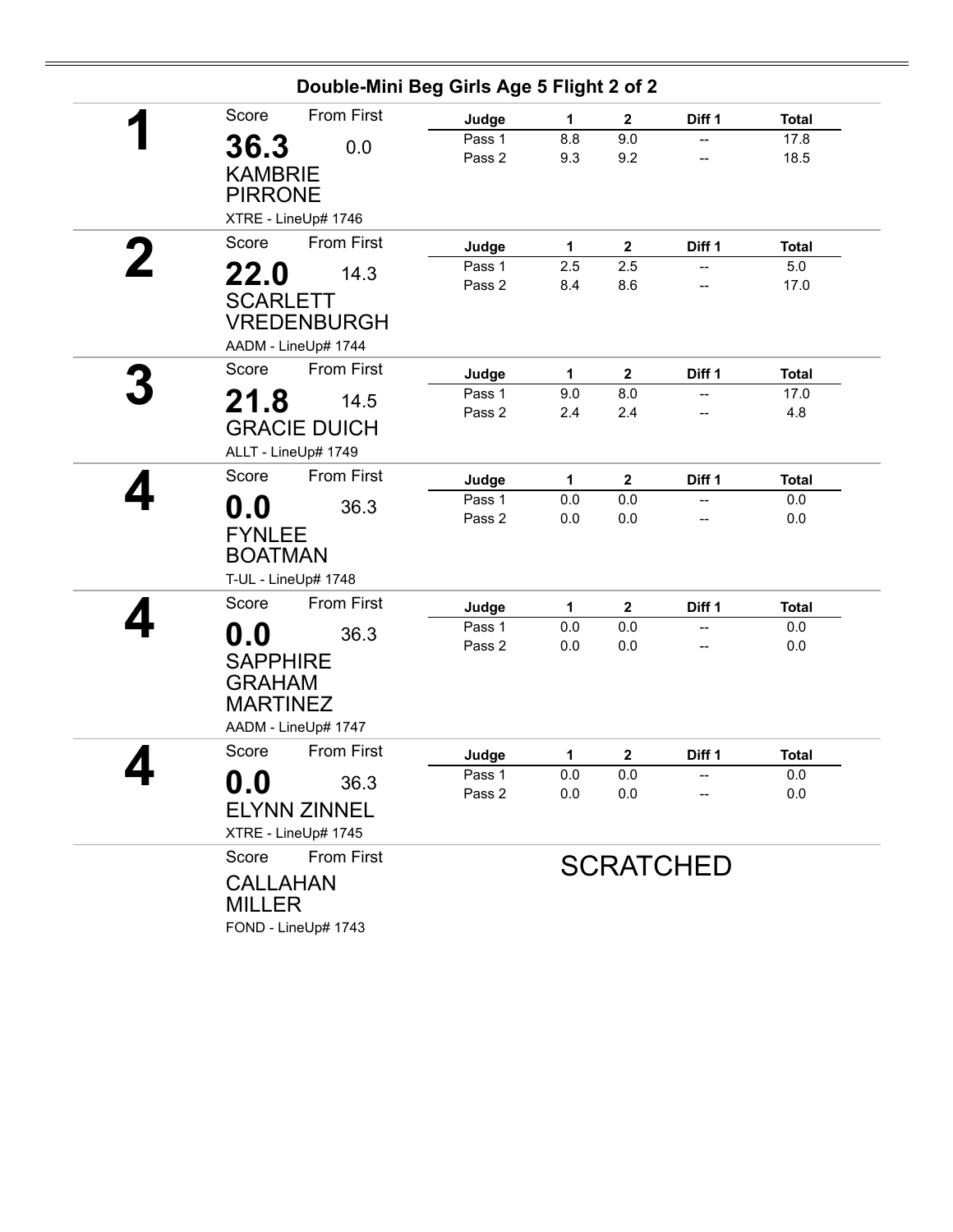|  | Double-Mini Beg Girls Age 6 Flight 1 of 1 |                  |            |                     |                   |                      |
|--|-------------------------------------------|------------------|------------|---------------------|-------------------|----------------------|
|  | <b>From First</b><br>Score                | Judge            | 1          | $\mathbf 2$         | Diff <sub>1</sub> | <b>Total</b>         |
|  | 37.4<br>0.0                               | Pass 1           | 9.2        | 9.3                 | 0.0               | 18.5                 |
|  | <b>FINNLEY COOK</b>                       | Pass 2           | 9.4        | 9.5                 | 0.0               | 18.9                 |
|  | AADM - LineUp# 1769                       |                  |            |                     |                   |                      |
|  | <b>From First</b><br>Score                | Judge            | 1          | $\mathbf{2}$        | Diff 1            | <b>Total</b>         |
|  | 37.2<br>0.2                               | Pass 1           | 9.3        | 9.3                 | 0.0               | 18.6                 |
|  | <b>HAVENLEY</b>                           | Pass 2           | 9.3        | 9.3                 | 0.0               | 18.6                 |
|  | <b>ESKRIDGE</b>                           |                  |            |                     |                   |                      |
|  | YTOR - LineUp# 1767                       |                  |            |                     |                   |                      |
|  | <b>From First</b><br>Score                | Judge            | 1          | 2                   | Diff 1            | <b>Total</b>         |
|  |                                           | Pass 1           | 9.2        | 9.1                 | 0.0               | 18.3                 |
|  | 36.6<br>0.8                               | Pass 2           | 9.3        | 9.0                 | 0.0               | 18.3                 |
|  | <b>LAIKEN MOSER</b>                       |                  |            |                     |                   |                      |
|  | YTOR - LineUp# 1765                       |                  |            |                     |                   |                      |
|  | <b>From First</b><br>Score                | Judge            | 1          | $\overline{2}$      | Diff 1            | <b>Total</b>         |
|  | 36.3<br>1.1                               | Pass 1<br>Pass 2 | 9.4<br>8.8 | 9.4<br>8.7          | 0.0<br>0.0        | 18.8<br>17.5         |
|  | <b>ADALYN JEFFS</b>                       |                  |            |                     |                   |                      |
|  | XTRE - LineUp# 1762                       |                  |            |                     |                   |                      |
|  | <b>From First</b><br>Score                | Judge            | 1          | $\mathbf{2}$        | Diff 1            | <b>Total</b>         |
|  | 35.9<br>1.5                               | Pass 1           | 9.4        | 9.3                 | 0.0               | 18.7                 |
|  | <b>HATTIE SLIGHT</b>                      | Pass 2           | 8.7        | 8.5                 | 0.0               | 17.2                 |
|  | AADM - LineUp# 1768                       |                  |            |                     |                   |                      |
|  | From First<br>Score                       | Judge            | 1          | 2                   | Diff 1            | <b>Total</b>         |
|  |                                           | Pass 1           | 8.9        | 8.8                 | 0.0               | 17.7                 |
|  | 33.5<br>3.9                               | Pass 2           | 7.8        | 8.0                 | 0.0               | 15.8                 |
|  | <b>LOTTIE NOBLET</b>                      |                  |            |                     |                   |                      |
|  | ELTW - LineUp# 1761                       |                  |            |                     |                   |                      |
|  | Score<br>From First                       | Judge            | 1          | $\mathbf 2$         | Diff 1            | <b>Total</b>         |
|  | 32.9<br>4.5                               | Pass 1<br>Pass 2 | 8.2<br>8.2 | 8.2<br>8.3          | 0.0<br>0.0        | 16.4<br>16.5         |
|  | <b>SADIE GERARD</b>                       |                  |            |                     |                   |                      |
|  | XTRE - LineUp# 1763                       |                  |            |                     |                   |                      |
|  | From First<br>Score                       | Judge            | 1          | $\mathbf{2}$        | Diff 1            | <b>Total</b>         |
|  | 32.9<br>4.5                               | Pass 1           | 8.1        | 8.3                 | 0.0               | 16.4                 |
|  |                                           | Pass 2           | 8.3        | 8.2                 | 0.0               | 16.5                 |
|  | <b>ELIZABETH</b><br><b>ROLPH</b>          |                  |            |                     |                   |                      |
|  | XTRE - LineUp# 1766                       |                  |            |                     |                   |                      |
|  | <b>From First</b><br>Score                |                  |            |                     | Diff 1            |                      |
|  |                                           | Judge<br>Pass 1  | 1<br>7.9   | $\mathbf{2}$<br>8.0 | 0.0               | <b>Total</b><br>15.9 |
|  | 32.8<br>4.6                               | Pass 2           | 8.5        | 8.4                 | 0.0               | 16.9                 |
|  | <b>OLIVIA LEE</b>                         |                  |            |                     |                   |                      |
|  | YTOR - LineUp# 1770                       |                  |            |                     |                   |                      |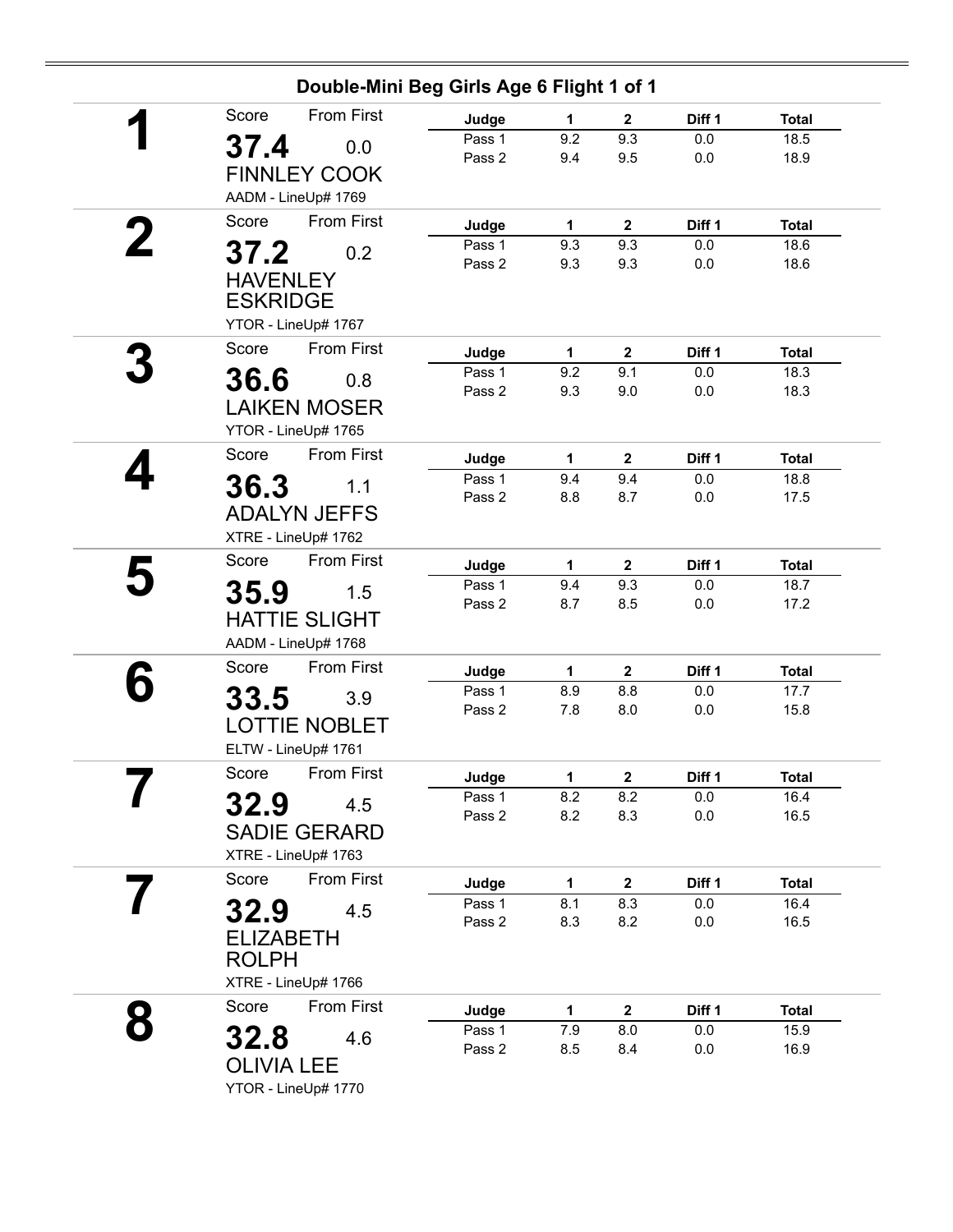

| First      | Judge  |     |     | Diff 1 | Total |
|------------|--------|-----|-----|--------|-------|
| 1.8        | Pass 1 | 0.0 | 0.0 | 0.0    | 0.0   |
| <b>CER</b> | Pass 2 | 77  | 7.9 | 0.0    | 15.6  |

XTRE - LineUp# 1764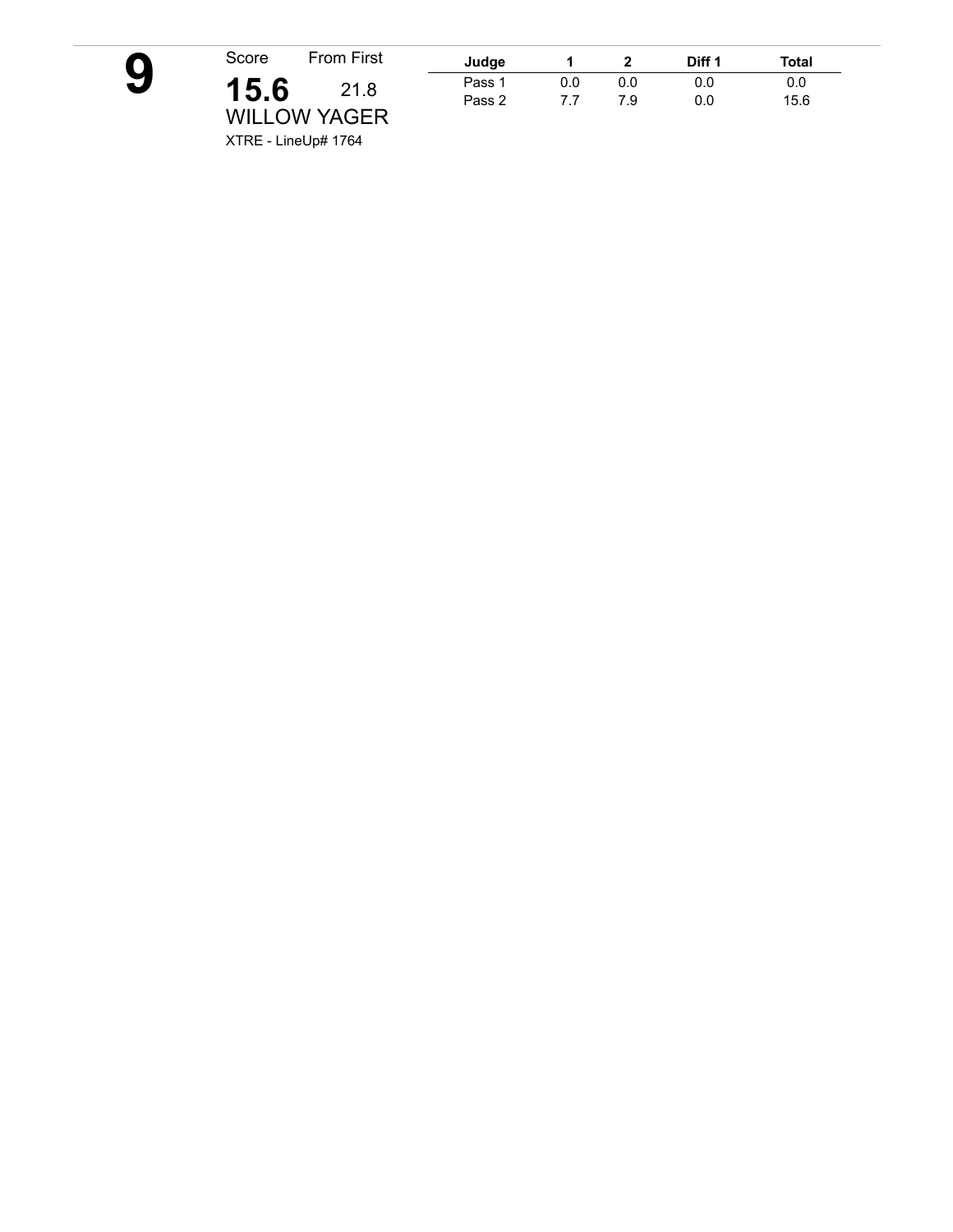| Double-Mini Beg Girls Age 7 Flight 1 of 2                               |                           |                     |                            |               |                      |
|-------------------------------------------------------------------------|---------------------------|---------------------|----------------------------|---------------|----------------------|
| <b>From First</b><br>Score                                              | Judge                     | 1                   | $\mathbf{2}$               | Diff 1        | <b>Total</b>         |
| 37.5<br>0.0<br><b>OLIVIA STEPHENS</b>                                   | Pass 1<br>Pass 2          | 9.4<br>9.2          | 9.5<br>9.4                 | 0.0<br>0.0    | 18.9<br>18.6         |
| TTCA - LineUp# 1786                                                     |                           |                     |                            |               |                      |
| Score<br>From First                                                     | Judge                     | 1                   | $\mathbf 2$                | Diff 1        | <b>Total</b>         |
| 37.0<br>0.5                                                             | Pass 1<br>Pass 2          | 9.2<br>9.1          | 9.3<br>9.4                 | 0.0<br>0.0    | 18.5<br>18.5         |
| <b>BRYNN MURRAY</b><br>TTCA - LineUp# 1790                              |                           |                     |                            |               |                      |
| From First<br>Score                                                     | Judge                     | 1                   | $\mathbf{2}$               | Diff 1        | <b>Total</b>         |
| 37.0<br>0.5<br><b>ARIA SHEETS</b>                                       | Pass 1<br>Pass 2          | 9.1<br>9.4          | 9.1<br>9.4                 | 0.0<br>0.0    | 18.2<br>18.8         |
| T-UL - LineUp# 1788<br><b>From First</b><br>Score                       |                           |                     |                            |               |                      |
|                                                                         | Judge<br>Pass 1           | $\mathbf{1}$<br>9.1 | $\mathbf{2}$<br>9.1        | Diff 1<br>0.0 | <b>Total</b><br>18.2 |
| 36.5<br>1.0<br><b>KENSLEY</b><br><b>MCCONKEY</b><br>YTOR - LineUp# 1784 | Pass 2                    | 9.1                 | 9.2                        | 0.0           | 18.3                 |
| <b>From First</b><br>Score                                              |                           |                     |                            | Diff 1        | <b>Total</b>         |
| 36.5<br>1.0<br><b>ROSE PAUL</b><br>AADM - LineUp# 1789                  | Judge<br>Pass 1<br>Pass 2 | 1<br>9.3<br>9.0     | $\mathbf{2}$<br>9.1<br>9.1 | 0.0<br>0.0    | 18.4<br>18.1         |
| From First<br>Score                                                     | Judge                     | 1                   | $\mathbf{2}$               | Diff 1        | <b>Total</b>         |
| 36.5<br>1.0<br><b>NATALIE TAYLOR</b><br>TTCA - LineUp# 1782             | Pass 1<br>Pass 2          | 9.3<br>8.9          | 9.3<br>9.0                 | 0.0<br>0.0    | 18.6<br>17.9         |
| Score From First                                                        | Judge                     | 1                   | $\mathbf{2}$               | Diff 1        | <b>Total</b>         |
| 36.1<br>1.4<br><b>BROOKLYN</b><br><b>BOONE</b><br>ELTW - LineUp# 1787   | Pass 1<br>Pass 2          | 8.8<br>9.2          | 8.9<br>9.2                 | 0.0<br>0.0    | 17.7<br>18.4         |
| From First<br>Score                                                     | Judge                     | 1                   | $\mathbf{2}$               | Diff 1        | <b>Total</b>         |
| 35.5<br>2.0<br><b>LYLA RYAN</b><br>TTCA - LineUp# 1783                  | Pass 1<br>Pass 2          | 9.2<br>8.6          | 9.2<br>8.5                 | 0.0<br>0.0    | 18.4<br>17.1         |
| From First<br>Score                                                     | Judge                     | 1                   | $\mathbf{2}$               | Diff 1        | <b>Total</b>         |
| 17.3<br>20.2<br><b>EZARAY</b><br><b>CROMWELL</b>                        | Pass 1<br>Pass 2          | 8.6<br>0.0          | 8.7<br>0.0                 | 0.0<br>0.0    | 17.3<br>0.0          |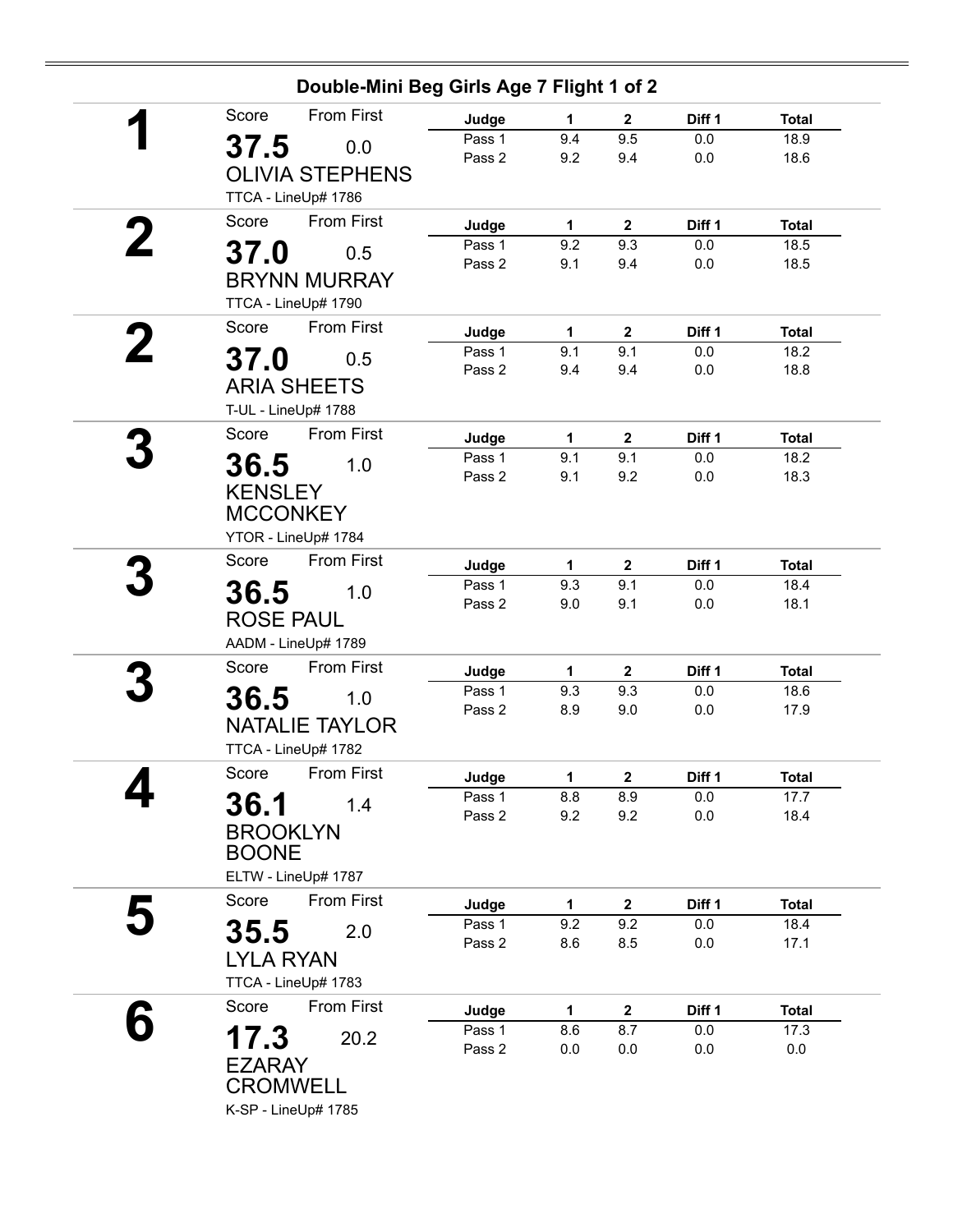| Double-Mini Beg Girls Age 7 Flight 2 of 2         |                  |              |                         |                |              |  |  |  |
|---------------------------------------------------|------------------|--------------|-------------------------|----------------|--------------|--|--|--|
| <b>From First</b><br>Score                        | Judge            | 1            | $\mathbf{2}$            | Diff 1         | <b>Total</b> |  |  |  |
| 39.0<br>0.0                                       | Pass 1           | 9.7          | 9.7                     | 0.0            | 19.4         |  |  |  |
|                                                   | Pass 2           | 9.8          | 9.8                     | 0.0            | 19.6         |  |  |  |
| <b>ALEXIS REEDY</b>                               |                  |              |                         |                |              |  |  |  |
| GAR - LineUp# 1807                                |                  |              |                         |                |              |  |  |  |
| <b>From First</b><br>Score                        | Judge            | 1            | $\mathbf{2}$            | Diff 1         | <b>Total</b> |  |  |  |
| 38.3<br>0.7                                       | Pass 1           | 9.6          | 9.6                     | 0.0            | 19.2         |  |  |  |
|                                                   | Pass 2           | 9.6          | 9.5                     | 0.0            | 19.1         |  |  |  |
| <b>ARELI</b><br><b>PATTERSON</b>                  |                  |              |                         |                |              |  |  |  |
|                                                   |                  |              |                         |                |              |  |  |  |
| GAR - LineUp# 1803                                |                  |              |                         |                |              |  |  |  |
| From First<br>Score                               | Judge            | 1            | $\mathbf{2}$            | Diff 1         | <b>Total</b> |  |  |  |
| 37.8<br>1.2                                       | Pass 1           | 9.5          | 9.4                     | 0.0            | 18.9         |  |  |  |
| <b>ANNA ADAMSON</b>                               | Pass 2           | 9.4          | 9.5                     | 0.0            | 18.9         |  |  |  |
|                                                   |                  |              |                         |                |              |  |  |  |
| ELTW - LineUp# 1806<br><b>From First</b><br>Score |                  |              |                         |                |              |  |  |  |
|                                                   | Judge            | 1            | $\mathbf{2}$            | Diff 1         | <b>Total</b> |  |  |  |
| 37.5<br>1.5                                       | Pass 1<br>Pass 2 | 9.4<br>9.4   | 9.4<br>9.3              | 0.0<br>$0.0\,$ | 18.8<br>18.7 |  |  |  |
| <b>RYLEIGH</b>                                    |                  |              |                         |                |              |  |  |  |
| <b>SHEAFFER</b>                                   |                  |              |                         |                |              |  |  |  |
| FOND - LineUp# 1808                               |                  |              |                         |                |              |  |  |  |
| <b>From First</b><br>Score                        | Judge            | 1            | $\overline{\mathbf{2}}$ | Diff 1         | <b>Total</b> |  |  |  |
|                                                   | Pass 1           | 9.1          | 9.1                     | 0.0            | 18.2         |  |  |  |
| 36.5<br>2.5                                       | Pass 2           | 9.0          | 9.3                     | 0.0            | 18.3         |  |  |  |
| <b>ADALIN CADY</b>                                |                  |              |                         |                |              |  |  |  |
| YTOR - LineUp# 1804                               |                  |              |                         |                |              |  |  |  |
| From First<br>Score                               | Judge            | 1            | $\mathbf{2}$            | Diff 1         | <b>Total</b> |  |  |  |
| 36.2<br>2.8                                       | Pass 1           | 9.1          | 9.2                     | 0.0            | 18.3         |  |  |  |
|                                                   | Pass 2           | 9.0          | 8.9                     | 0.0            | 17.9         |  |  |  |
| <b>ELIZABETH</b>                                  |                  |              |                         |                |              |  |  |  |
| <b>KALLSTROM</b>                                  |                  |              |                         |                |              |  |  |  |
| GAR - LineUp# 1802                                |                  |              |                         |                |              |  |  |  |
| Score<br>From First                               | Judge            | $\mathbf{1}$ | $\mathbf{2}$            | Diff 1         | <b>Total</b> |  |  |  |
| 36.1<br>2.9                                       | Pass 1           | 8.8          | 8.9                     | $0.0\,$        | 17.7         |  |  |  |
| <b>MAKENLEE</b>                                   | Pass 2           | 9.2          | 9.2                     | 0.0            | 18.4         |  |  |  |
| <b>ELLIOTT</b>                                    |                  |              |                         |                |              |  |  |  |
| MAT - LineUp# 1801                                |                  |              |                         |                |              |  |  |  |
| <b>From First</b>                                 |                  |              |                         |                |              |  |  |  |
| Score                                             | Judge            | 1            | $\mathbf{2}$            | Diff 1         | <b>Total</b> |  |  |  |
| 35.9<br>3.1                                       | Pass 1<br>Pass 2 | 8.7<br>9.3   | 8.7<br>9.2              | 0.0<br>0.0     | 17.4<br>18.5 |  |  |  |
| <b>EMMI DAY-</b>                                  |                  |              |                         |                |              |  |  |  |
| <b>KENNEY</b>                                     |                  |              |                         |                |              |  |  |  |
| ELTW - LineUp# 1805                               |                  |              |                         |                |              |  |  |  |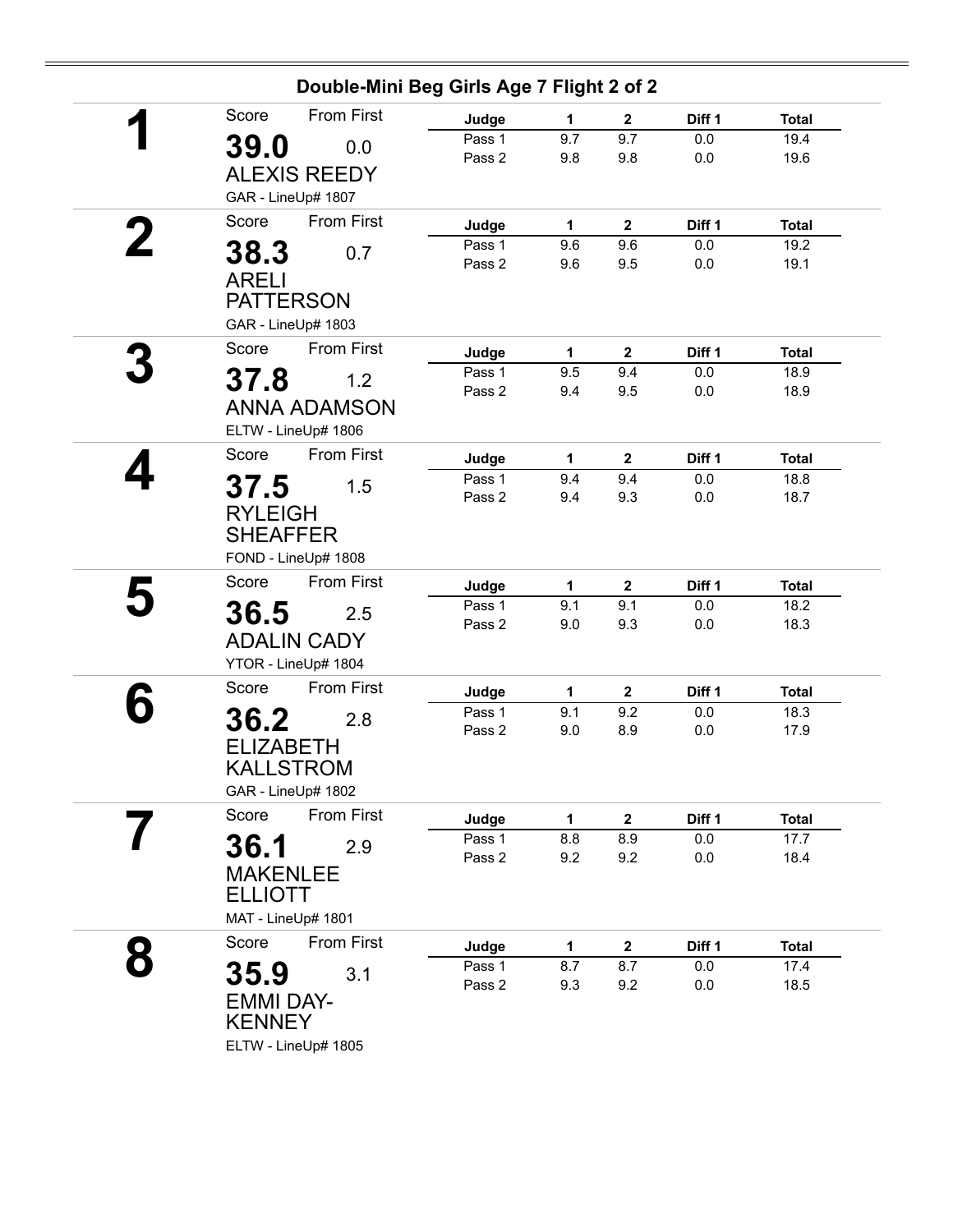|   | Double-Mini Beg Girls Age 8 Flight 1 of 3 |                  |            |                         |                  |                      |
|---|-------------------------------------------|------------------|------------|-------------------------|------------------|----------------------|
|   | <b>From First</b><br>Score                | Judge            | 1          | $\mathbf{2}$            | Diff 1           | <b>Total</b>         |
|   | 38.2<br>0.0                               | Pass 1           | 9.4        | 9.4                     | 0.0              | 18.8                 |
|   |                                           | Pass 2           | 9.7        | 9.7                     | $0.0\,$          | 19.4                 |
|   | <b>ASHTON</b>                             |                  |            |                         |                  |                      |
|   | <b>STEVENSON</b>                          |                  |            |                         |                  |                      |
|   | YTOR - LineUp# 1825                       |                  |            |                         |                  |                      |
| 2 | <b>From First</b><br>Score                | Judge            | 1          | $\overline{2}$          | Diff 1           | <b>Total</b>         |
|   | 37.7<br>0.5                               | Pass 1           | 9.6        | 9.6                     | 0.0              | 19.2                 |
|   | <b>ANNABELLE</b>                          | Pass 2           | 9.3        | 9.2                     | 0.0              | 18.5                 |
|   | <b>HAIDUKE</b>                            |                  |            |                         |                  |                      |
|   | EVOL - LineUp# 1824                       |                  |            |                         |                  |                      |
|   | <b>From First</b><br>Score                |                  |            |                         |                  |                      |
|   |                                           | Judge            | 1          | $\mathbf{2}$            | Diff 1           | <b>Total</b>         |
|   | 37.6<br>0.6                               | Pass 1<br>Pass 2 | 9.5<br>9.4 | 9.3<br>9.4              | 0.0<br>0.0       | 18.8<br>18.8         |
|   | <b>PAYTON LINDELL</b>                     |                  |            |                         |                  |                      |
|   | GAR - LineUp# 1820                        |                  |            |                         |                  |                      |
|   | From First<br>Score                       | Judge            | 1          | $\overline{\mathbf{2}}$ | Diff 1           | <b>Total</b>         |
|   |                                           | Pass 1           | 9.3        | 9.5                     | 0.0              | 18.8                 |
|   | 37.5<br>0.7                               | Pass 2           | 9.4        | 9.3                     | 0.0              | 18.7                 |
|   | <b>AVA BERKE</b>                          |                  |            |                         |                  |                      |
|   | ALLT - LineUp# 1821                       |                  |            |                         |                  |                      |
|   | From First<br>Score                       | Judge            | 1          | $\overline{\mathbf{2}}$ | Diff 1           | <b>Total</b>         |
|   | 36.9<br>1.3                               | Pass 1           | 9.2        | 9.2                     | 0.0              | 18.4                 |
|   | <b>ZAIDA BONILLA</b>                      | Pass 2           | 9.3        | 9.2                     | 0.0              | 18.5                 |
|   | ELTW - LineUp# 1822                       |                  |            |                         |                  |                      |
|   | <b>From First</b><br>Score                |                  |            |                         |                  |                      |
|   |                                           | Judge<br>Pass 1  | 1<br>8.8   | $\mathbf 2$<br>8.8      | Diff 1<br>0.0    | <b>Total</b><br>17.6 |
|   | 35.5<br>2.7                               | Pass 2           | 8.9        | 9.0                     | 0.0              | 17.9                 |
|   | <b>HADLEY FULRATH</b>                     |                  |            |                         |                  |                      |
|   | GDIV - LineUp# 1819                       |                  |            |                         |                  |                      |
|   | <b>From First</b><br>Score                | Judge            | 1          | $\mathbf 2$             | Diff 1           | <b>Total</b>         |
|   | 34.2<br>4.0                               | Pass 1           | 8.7        | 8.8                     | $0.0\,$          | 17.5                 |
|   |                                           | Pass 2           | 8.3        | 8.4                     | 0.0              | 16.7                 |
|   | <b>SOFIA LOPEZ</b>                        |                  |            |                         |                  |                      |
|   | IMG - LineUp# 1823                        |                  |            |                         |                  |                      |
|   | From First<br>Score                       |                  |            |                         | <b>SCRATCHED</b> |                      |
|   | <b>KYLEERAE</b>                           |                  |            |                         |                  |                      |
|   | <b>TOMSON</b>                             |                  |            |                         |                  |                      |
|   | TTCA - LineUp# 1826                       |                  |            |                         |                  |                      |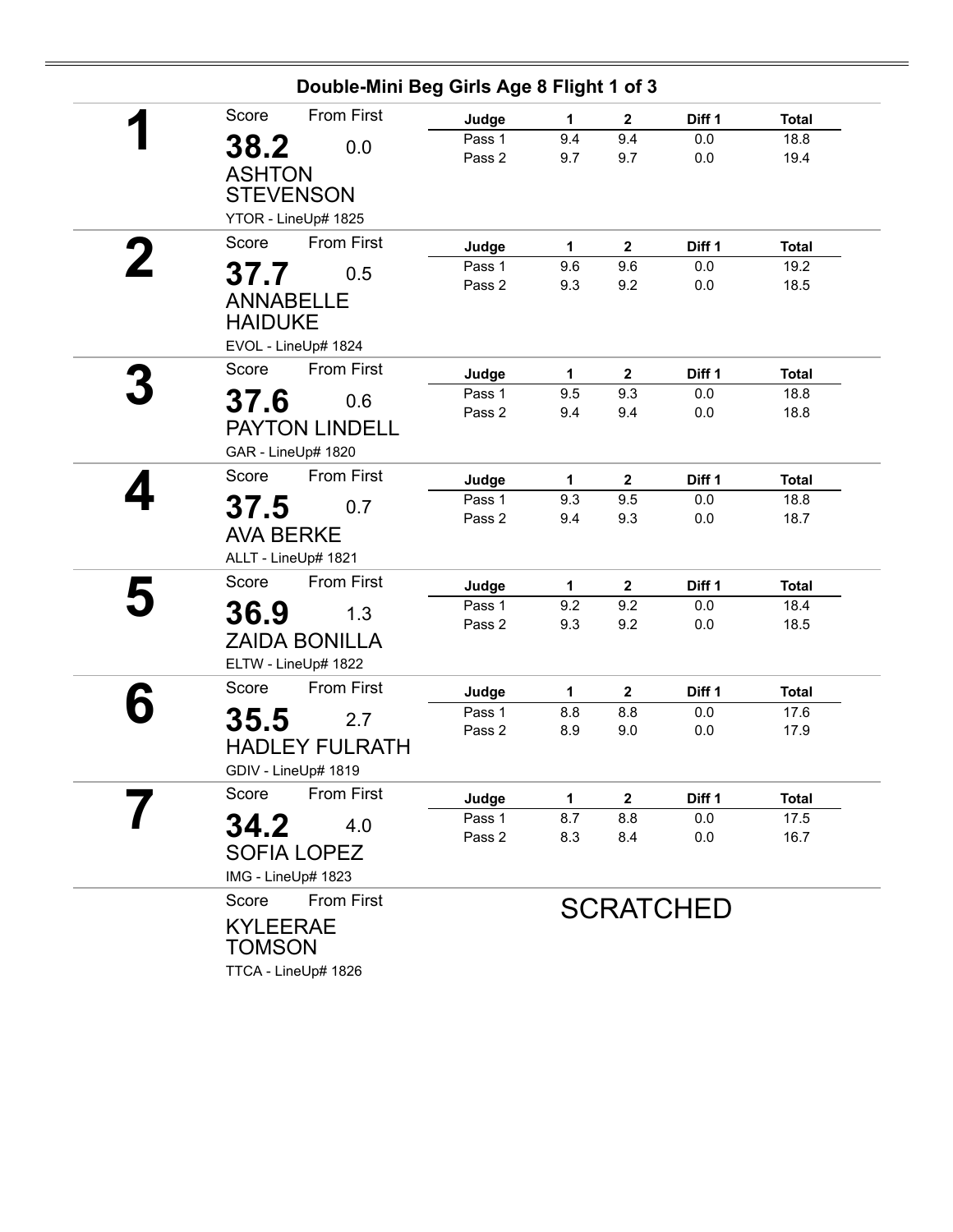|                                                                  | Double-Mini Beg Girls Age 8 Flight 2 of 3 |                  |              |                  |                   |                |  |
|------------------------------------------------------------------|-------------------------------------------|------------------|--------------|------------------|-------------------|----------------|--|
| Score<br>1                                                       | <b>From First</b>                         | Judge            | $\mathbf 1$  | $\mathbf{2}$     | Diff <sub>1</sub> | <b>Total</b>   |  |
| 38.0<br><b>EVERLY SOBIN</b>                                      | 0.0                                       | Pass 1<br>Pass 2 | 9.4<br>9.6   | 9.4<br>9.6       | 0.0<br>0.0        | 18.8<br>19.2   |  |
| IVTT - LineUp# 1843                                              |                                           |                  |              |                  |                   |                |  |
| Score                                                            | <b>From First</b>                         | Judge            | 1            | $\mathbf{2}$     | Diff 1            | <b>Total</b>   |  |
| 37.9<br><b>ARIAH NAVICKIS</b><br>GAR - LineUp# 1841              | 0.1                                       | Pass 1<br>Pass 2 | 9.4<br>9.5   | 9.6<br>9.4       | 0.0<br>$0.0\,$    | 19.0<br>18.9   |  |
| Score                                                            | <b>From First</b>                         | Judge            | $\mathbf{1}$ | $\overline{2}$   | Diff 1            | <b>Total</b>   |  |
| 37.2<br><b>KENNEDY KANE</b><br>YTOR - LineUp# 1840               | 0.8                                       | Pass 1<br>Pass 2 | 9.4<br>9.3   | 9.4<br>9.1       | 0.0<br>0.0        | 18.8<br>18.4   |  |
| Score                                                            | From First                                | Judge            | $\mathbf{1}$ | $\mathbf{2}$     | Diff 1            | <b>Total</b>   |  |
| 37.1<br><b>MARY ROLANDER</b><br>GAR - LineUp# 1842               | 0.9                                       | Pass 1<br>Pass 2 | 9.3<br>9.3   | 9.2<br>9.3       | 0.0<br>$0.0\,$    | 18.5<br>18.6   |  |
| Score                                                            | <b>From First</b>                         | Judge            | $\mathbf{1}$ | $\boldsymbol{2}$ | Diff 1            | <b>Total</b>   |  |
| 35.8<br><b>JAYDE</b>                                             | 2.2                                       | Pass 1<br>Pass 2 | 8.9<br>8.9   | 9.0<br>9.0       | 0.0<br>0.0        | 17.9<br>17.9   |  |
| <b>HARRELSON</b><br>XTRE - LineUp# 1838                          |                                           |                  |              |                  |                   |                |  |
| Score                                                            | <b>From First</b>                         | Judge            | 1            | $\boldsymbol{2}$ | Diff <sub>1</sub> | <b>Total</b>   |  |
| 5.2<br><b>KYRA WATTS</b><br>XTRE - LineUp# 1839                  | 32.8                                      | Pass 1<br>Pass 2 | 0.0<br>2.6   | $0.0\,$<br>2.6   | 0.0<br>0.0        | $0.0\,$<br>5.2 |  |
| Score<br><b>AZEYLEAH</b><br><b>WRIGHT</b><br>TTCA - LineUp# 1837 | <b>From First</b>                         | <b>SCRATCHED</b> |              |                  |                   |                |  |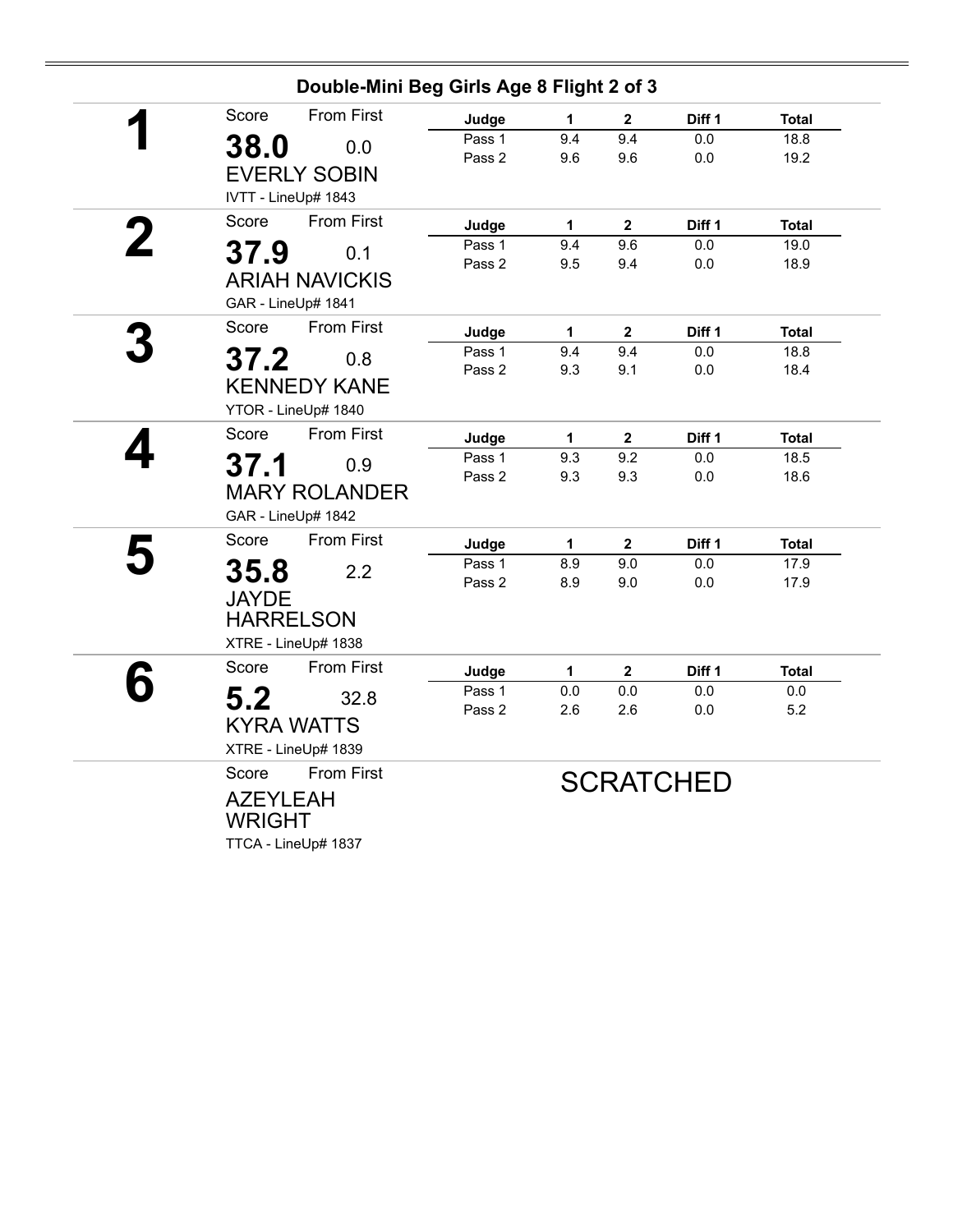|                 | Double-Mini Beg Girls Age 8 Flight 3 of 3 |                  |              |                     |            |              |
|-----------------|-------------------------------------------|------------------|--------------|---------------------|------------|--------------|
| Score           | <b>From First</b>                         | Judge            | $\mathbf{1}$ | $\mathbf{2}$        | Diff 1     | <b>Total</b> |
| 38.3            | 0.0                                       | Pass 1           | 9.5          | 9.5                 | 0.0        | 19.0         |
|                 |                                           | Pass 2           | 9.7          | 9.6                 | 0.0        | 19.3         |
|                 | <b>SERENA GRAHAM</b>                      |                  |              |                     |            |              |
| <b>MARTINEZ</b> |                                           |                  |              |                     |            |              |
|                 | AADM - LineUp# 1854                       |                  |              |                     |            |              |
| Score           | <b>From First</b>                         | Judge            | 1            | $\mathbf{2}$        | Diff 1     | <b>Total</b> |
| 37.1            | 1.2                                       | Pass 1           | 9.3          | 9.4                 | 0.0        | 18.7         |
|                 |                                           | Pass 2           | 9.3          | 9.1                 | 0.0        | 18.4         |
|                 | <b>EVELYN BROWN</b>                       |                  |              |                     |            |              |
|                 | IVTT - LineUp# 1859                       |                  |              |                     |            |              |
| Score           | From First                                | Judge            | 1            | $\mathbf 2$         | Diff 1     | <b>Total</b> |
| 37.0            | 1.3                                       | Pass 1           | 9.2          | 9.4                 | 0.0        | 18.6         |
|                 | <b>ALYVIA NELSON</b>                      | Pass 2           | 9.2          | 9.2                 | 0.0        | 18.4         |
|                 |                                           |                  |              |                     |            |              |
|                 | IVTT - LineUp# 1855                       |                  |              |                     |            |              |
| Score           | <b>From First</b>                         | Judge            | 1            | $\mathbf{2}$        | Diff 1     | <b>Total</b> |
| 37.0            | 1.3                                       | Pass 1           | 9.2          | 9.3                 | 0.0        | 18.5         |
| <b>MADISON</b>  |                                           | Pass 2           | 9.3          | 9.2                 | 0.0        | 18.5         |
| <b>WHEELER</b>  |                                           |                  |              |                     |            |              |
|                 | IMG - LineUp# 1856                        |                  |              |                     |            |              |
| Score           | <b>From First</b>                         |                  |              |                     |            |              |
|                 |                                           | Judge            | $\mathbf{1}$ | $\mathbf{2}$<br>9.2 | Diff 1     | <b>Total</b> |
| 36.9            | 1.4                                       | Pass 1<br>Pass 2 | 9.0<br>9.4   | 9.3                 | 0.0<br>0.0 | 18.2<br>18.7 |
|                 | <b>ASHDYN WAGNER</b>                      |                  |              |                     |            |              |
|                 | AADM - LineUp# 1857                       |                  |              |                     |            |              |
| Score           | <b>From First</b>                         | Judge            | 1            | $\mathbf{2}$        | Diff 1     | <b>Total</b> |
|                 |                                           | Pass 1           | 9.1          | 9.2                 | 0.0        | 18.3         |
| 36.5            | 1.8                                       | Pass 2           | 9.1          | 9.1                 | 0.0        | 18.2         |
| <b>GIULIANA</b> |                                           |                  |              |                     |            |              |
|                 | <b>VENVERTLOH</b>                         |                  |              |                     |            |              |
|                 | AADM - LineUp# 1860                       |                  |              |                     |            |              |
| Score           | From First                                | Judge            | $\mathbf{1}$ | $\mathbf 2$         | Diff 1     | <b>Total</b> |
| 17.7            | 20.6                                      | Pass 1           | 8.8          | 8.9                 | $0.0\,$    | 17.7         |
|                 |                                           | Pass 2           | 0.0          | 0.0                 | 0.0        | $0.0\,$      |
|                 | <b>AVERY SIMPSON</b>                      |                  |              |                     |            |              |
|                 | GAR - LineUp# 1858                        |                  |              |                     |            |              |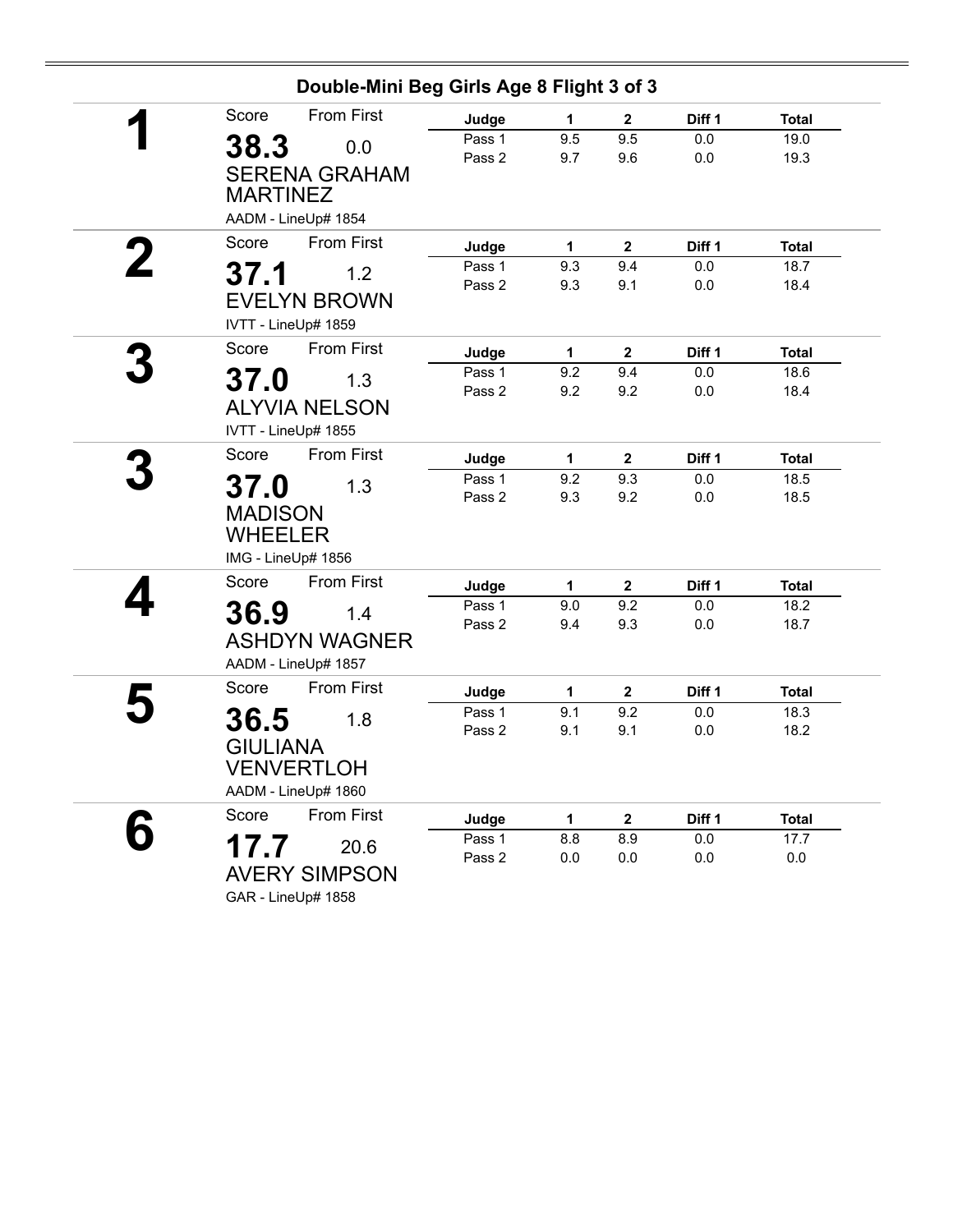| Double-Mini Beg Girls Age 9 Flight 1 of 2 |                    |            |                     |                  |                      |
|-------------------------------------------|--------------------|------------|---------------------|------------------|----------------------|
| <b>From First</b><br>Score                | Judge              | 1          | $\mathbf{2}$        | Diff 1           | <b>Total</b>         |
| 37.9<br>0.0                               | Pass 1             | 9.5        | 9.3                 | 0.0              | 18.8                 |
| <b>OLIVIA</b>                             | Pass 2             | 9.6        | 9.5                 | 0.0              | 19.1                 |
| <b>ANDERSON</b>                           |                    |            |                     |                  |                      |
| YTOR - LineUp# 1876                       |                    |            |                     |                  |                      |
|                                           |                    |            |                     |                  |                      |
| Score<br><b>From First</b>                | Judge              | 1          | $\overline{2}$      | Diff 1           | <b>Total</b>         |
| 37.8<br>0.1                               | Pass 1<br>Pass 2   | 9.4<br>9.5 | 9.5<br>9.4          | 0.0<br>0.0       | 18.9<br>18.9         |
| <b>CHARLOTTE</b><br><b>DERRY</b>          |                    |            |                     |                  |                      |
| GAR - LineUp# 1875                        |                    |            |                     |                  |                      |
| <b>From First</b><br>Score                |                    |            |                     |                  |                      |
|                                           | Judge<br>$P$ ass 1 | 1<br>9.3   | $\mathbf{2}$<br>9.4 | Diff 1<br>0.0    | <b>Total</b><br>18.7 |
| 37.1<br>0.8                               | Pass 2             | 9.1        | 9.3                 | 0.0              | 18.4                 |
| <b>AVERY</b>                              |                    |            |                     |                  |                      |
| <b>HOOPINGARNER</b>                       |                    |            |                     |                  |                      |
| YTOR - LineUp# 1877                       |                    |            |                     |                  |                      |
| <b>From First</b><br>Score                | Judge              | 1          | $\mathbf{2}$        | Diff 1           | <b>Total</b>         |
| 36.8<br>1.1                               | Pass 1             | 9.1        | 9.0                 | 0.0              | 18.1                 |
|                                           | Pass 2             | 9.4        | 9.3                 | 0.0              | 18.7                 |
| <b>ALEXIS BAYS</b>                        |                    |            |                     |                  |                      |
| FOXV - LineUp# 1874                       |                    |            |                     |                  |                      |
| <b>From First</b><br>Score                | Judge              | 1          | $\mathbf{2}$        | Diff 1           | <b>Total</b>         |
| 36.2<br>1.7                               | Pass 1             | 9.2        | 9.4                 | 0.0              | 18.6                 |
| <b>EMMA</b>                               | Pass 2             | 8.7        | 8.9                 | 0.0              | 17.6                 |
| <b>WISSINGER</b>                          |                    |            |                     |                  |                      |
| ALLT - LineUp# 1879                       |                    |            |                     |                  |                      |
| Score<br><b>From First</b>                | Judge              | 1          | $\boldsymbol{2}$    | Diff 1           | <b>Total</b>         |
|                                           | Pass 1             | 9.4        | 9.2                 | 0.0              | 18.6                 |
| 35.8<br>2.1                               | Pass 2             | 8.4        | 8.8                 | $0.0\,$          | 17.2                 |
| <b>PIPER</b>                              |                    |            |                     |                  |                      |
| <b>WILKERSON</b>                          |                    |            |                     |                  |                      |
| TTCA - LineUp# 1872                       |                    |            |                     |                  |                      |
| Score<br>From First                       | Judge              | 1          | $\mathbf{2}$        | Diff 1           | <b>Total</b>         |
| 35.5<br>2.4                               | Pass 1             | 9.0        | 9.0                 | 0.0              | 18.0                 |
| <b>MAKAYLA</b>                            | Pass 2             | 8.8        | 8.7                 | 0.0              | 17.5                 |
| <b>DANIELSON</b>                          |                    |            |                     |                  |                      |
| WTA - LineUp# 1873                        |                    |            |                     |                  |                      |
| From First<br>Score                       |                    |            |                     |                  |                      |
|                                           |                    |            |                     | <b>SCRATCHED</b> |                      |
| <b>GIULIANA RIVA</b>                      |                    |            |                     |                  |                      |
| IVTT - LineUp# 1878                       |                    |            |                     |                  |                      |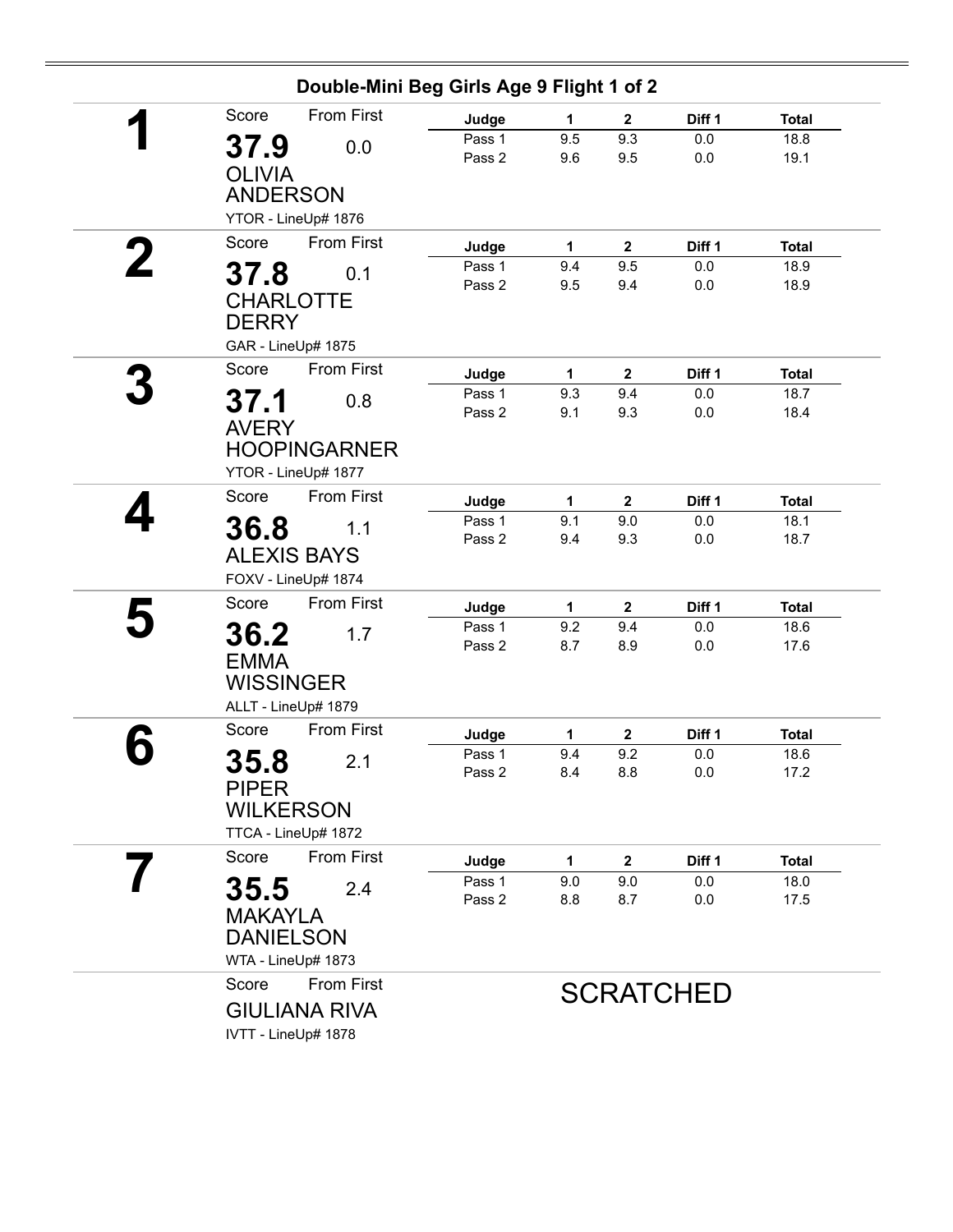| Double-Mini Beg Girls Age 9 Flight 2 of 2 |        |     |                  |         |              |
|-------------------------------------------|--------|-----|------------------|---------|--------------|
| <b>From First</b><br>Score                | Judge  | 1   | $\mathbf{2}$     | Diff 1  | <b>Total</b> |
| 37.8<br>0.0                               | Pass 1 | 9.4 | 9.3              | 0.0     | 18.7         |
|                                           | Pass 2 | 9.5 | 9.6              | 0.0     | 19.1         |
| <b>CALLIE FILLINGER</b>                   |        |     |                  |         |              |
| FOXV - LineUp# 1890                       |        |     |                  |         |              |
| <b>From First</b><br>Score                | Judge  | 1   | $\boldsymbol{2}$ | Diff 1  | <b>Total</b> |
| 37.7<br>0.1                               | Pass 1 | 9.5 | 9.6              | 0.0     | 19.1         |
| <b>MAKAYLIN EVANS</b>                     | Pass 2 | 9.3 | 9.3              | 0.0     | 18.6         |
|                                           |        |     |                  |         |              |
| AADM - LineUp# 1896                       |        |     |                  |         |              |
| Score<br>From First                       | Judge  | 1   | $\mathbf{2}$     | Diff 1  | <b>Total</b> |
| 37.5<br>0.3                               | Pass 1 | 9.4 | 9.4              | 0.0     | 18.8         |
| <b>ALEXIS RARICK</b>                      | Pass 2 | 9.4 | 9.3              | $0.0\,$ | 18.7         |
| MAT - LineUp# 1895                        |        |     |                  |         |              |
| <b>From First</b><br>Score                | Judge  | 1   | $\mathbf{2}$     | Diff 1  | <b>Total</b> |
|                                           | Pass 1 | 9.4 | 9.3              | 0.0     | 18.7         |
| 37.2<br>0.6                               | Pass 2 | 9.2 | 9.3              | 0.0     | 18.5         |
| <b>NATHALIA</b>                           |        |     |                  |         |              |
| <b>POLLOCK</b>                            |        |     |                  |         |              |
| TTCA - LineUp# 1893                       |        |     |                  |         |              |
| Score<br><b>From First</b>                | Judge  | 1   | $\mathbf{2}$     | Diff 1  | <b>Total</b> |
| 36.9<br>0.9                               | Pass 1 | 9.3 | 9.2              | 0.0     | 18.5         |
|                                           | Pass 2 | 9.3 | 9.1              | 0.0     | 18.4         |
| <b>LAINEY JEFFS</b>                       |        |     |                  |         |              |
| XTRE - LineUp# 1892                       |        |     |                  |         |              |
| <b>From First</b><br>Score                | Judge  | 1   | $\mathbf 2$      | Diff 1  | <b>Total</b> |
| 36.4<br>1.4                               | Pass 1 | 9.2 | 9.1              | 0.0     | 18.3         |
| <b>LAYLA</b>                              | Pass 2 | 9.1 | 9.0              | 0.0     | 18.1         |
| <b>HUNGERFORD</b>                         |        |     |                  |         |              |
| IVTT - LineUp# 1891                       |        |     |                  |         |              |
| From First<br>Score                       | Judge  | 1   | $\mathbf{2}$     | Diff 1  | <b>Total</b> |
|                                           | Pass 1 | 9.2 | 9.1              | 0.0     | 18.3         |
| 36.3<br>1.5                               | Pass 2 | 8.9 | 9.1              | 0.0     | 18.0         |
| <b>MAKENZI</b>                            |        |     |                  |         |              |
| <b>PETERSON</b>                           |        |     |                  |         |              |
| WTA - LineUp# 1894                        |        |     |                  |         |              |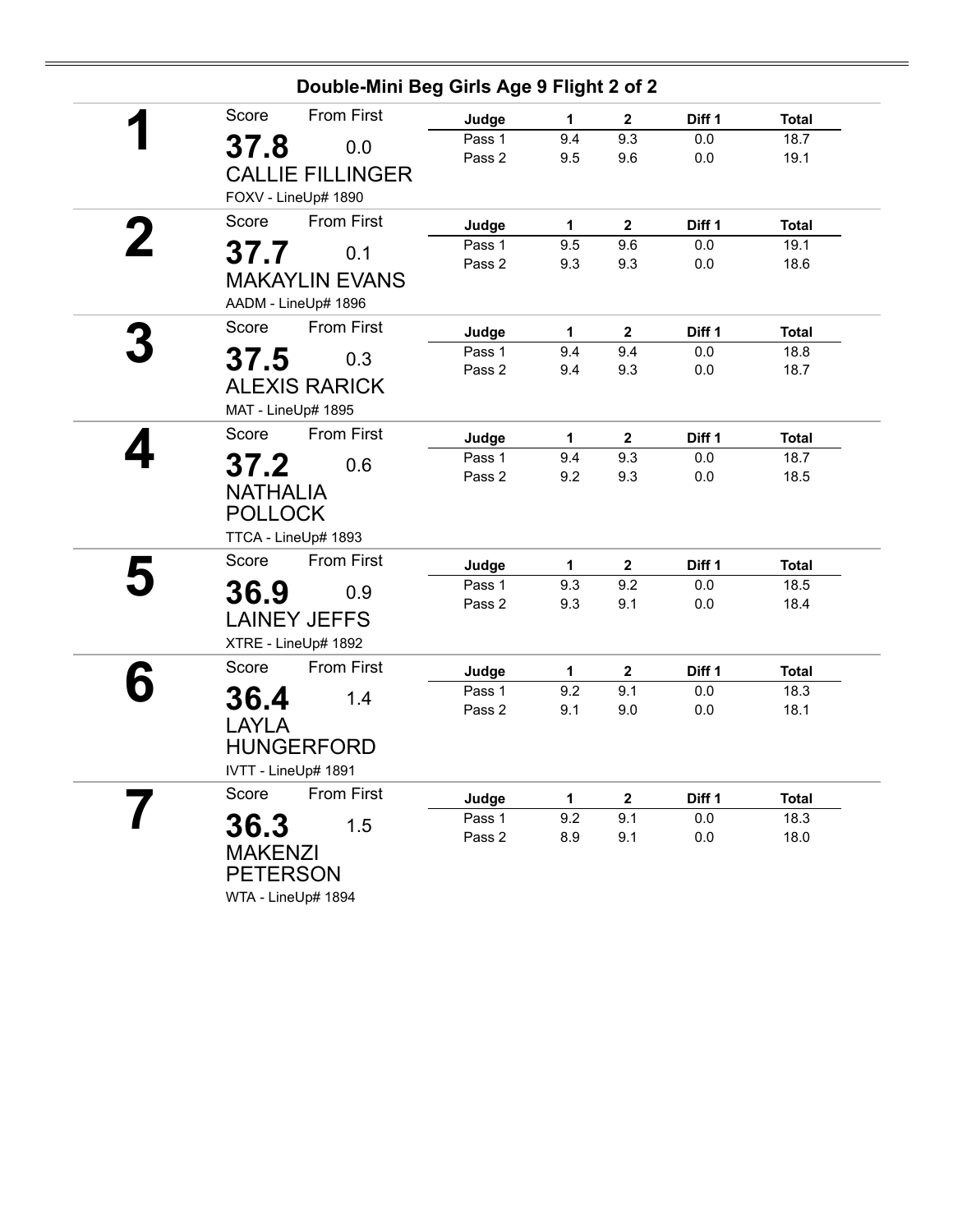|   | Double-Mini Beg Girls Age 10 Flight 1 of 1                                |                  |            |                         |                  |                      |  |  |
|---|---------------------------------------------------------------------------|------------------|------------|-------------------------|------------------|----------------------|--|--|
|   | <b>From First</b><br>Score                                                | Judge            | 1          | $\mathbf{2}$            | Diff 1           | <b>Total</b>         |  |  |
|   | 38.3<br>0.0<br><b>MAKYLA LARSON</b>                                       | Pass 1<br>Pass 2 | 9.7<br>9.6 | 9.5<br>9.5              | 0.0<br>0.0       | 19.2<br>19.1         |  |  |
|   | ALLT - LineUp# 1909                                                       |                  |            |                         |                  |                      |  |  |
|   | From First<br>Score                                                       | Judge            | 1          | $\mathbf 2$             | Diff 1           | <b>Total</b>         |  |  |
|   | 38.3<br>0.0                                                               | Pass 1           | 9.6        | 9.5                     | 0.0              | 19.1                 |  |  |
|   | <b>RONNIE WOLFE</b><br>AADM - LineUp# 1914                                | Pass 2           | 9.6        | 9.6                     | 0.0              | 19.2                 |  |  |
|   | From First<br>Score                                                       | Judge            | 1          | $\mathbf{2}$            | Diff 1           | <b>Total</b>         |  |  |
| 2 | 38.2<br>0.1                                                               | Pass 1           | 9.5        | 9.6                     | 0.0              | 19.1                 |  |  |
|   | <b>CHARLOTTE</b><br><b>KALLSTROM</b><br>GAR - LineUp# 1911                | Pass 2           | 9.5        | 9.6                     | $0.0\,$          | 19.1                 |  |  |
|   | From First<br>Score                                                       | Judge            | 1          | $\overline{\mathbf{2}}$ | Diff 1           | <b>Total</b>         |  |  |
|   |                                                                           | Pass 1           | 9.5        | 9.5                     | 0.0              | 19.0                 |  |  |
|   | 37.9<br>0.4<br><b>ALLYSON</b><br><b>WILLIAMS</b><br>ALLT - LineUp# 1915   | Pass 2           | 9.5        | 9.4                     | 0.0              | 18.9                 |  |  |
|   | <b>From First</b><br>Score                                                |                  |            |                         |                  |                      |  |  |
|   |                                                                           | Judge<br>Pass 1  | 1<br>9.1   | $\mathbf{2}$<br>9.2     | Diff 1<br>0.0    | <b>Total</b><br>18.3 |  |  |
|   | 36.7<br>1.6<br><b>MADELINE</b><br><b>SCHUCK</b><br>FOND - LineUp# 1910    | Pass 2           | 9.3        | 9.1                     | $0.0\,$          | 18.4                 |  |  |
|   | Score<br>From First                                                       | Judge            | 1          | $\mathbf{2}$            | Diff 1           | <b>Total</b>         |  |  |
|   |                                                                           | Pass 1           | 9.1        | 9.1                     | $0.0\,$          | 18.2                 |  |  |
|   | 36.5<br>1.8<br><b>MARLEY SMITH</b><br>ALLT - LineUp# 1912                 | Pass 2           | 9.1        | 9.2                     | $0.0\,$          | 18.3                 |  |  |
|   | Score<br><b>From First</b>                                                | Judge            | 1          | $\mathbf{2}$            | Diff 1           | <b>Total</b>         |  |  |
|   | 35.8<br>2.5                                                               | Pass 1           | 8.9        | 8.8                     | 0.0              | 17.7                 |  |  |
|   | <b>HARPER</b><br><b>SQUIRES</b><br>MAT - LineUp# 1913                     | Pass 2           | 9.0        | 9.1                     | 0.0              | 18.1                 |  |  |
|   | <b>From First</b><br>Score                                                | Judge            | 1          | $\mathbf{2}$            | Diff 1           | <b>Total</b>         |  |  |
|   |                                                                           | Pass 1           | 8.9        | 8.8                     | 0.0              | 17.7                 |  |  |
|   | 34.7<br>3.6<br><b>CHEYENNE</b><br><b>ANDERS</b>                           | Pass 2           | 8.3        | 8.7                     | 0.0              | 17.0                 |  |  |
|   | WTA - LineUp# 1908                                                        |                  |            |                         |                  |                      |  |  |
|   | <b>From First</b><br>Score<br><b>LAUREN WAGNER</b><br>GDIV - LineUp# 1907 |                  |            |                         | <b>SCRATCHED</b> |                      |  |  |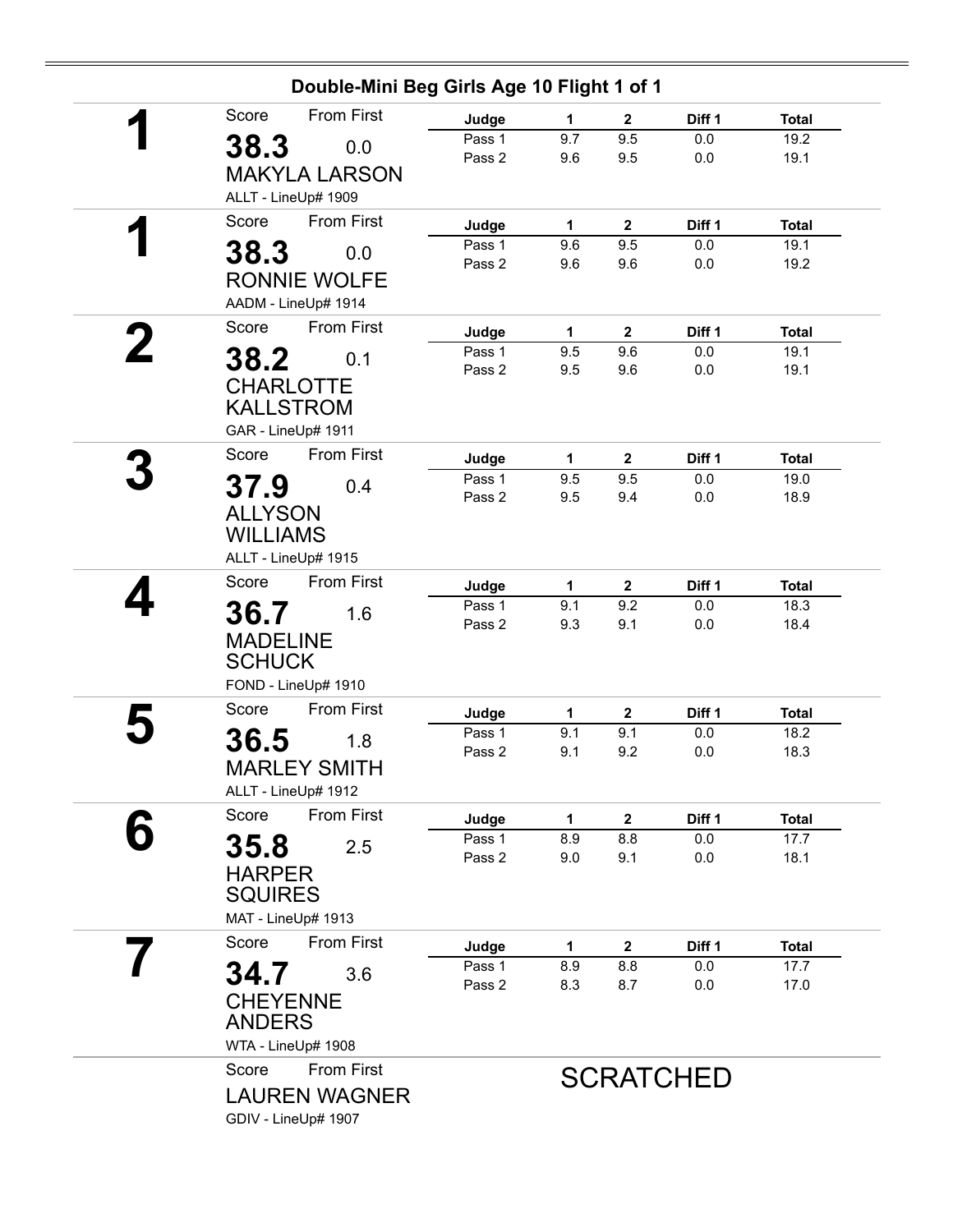|                            | Double-Mini Beg Girls 11 & over Flight 1 of 1 |     |                |        |              |  |  |  |
|----------------------------|-----------------------------------------------|-----|----------------|--------|--------------|--|--|--|
| <b>From First</b><br>Score | Judge                                         | 1   | $\mathbf{2}$   | Diff 1 | <b>Total</b> |  |  |  |
| 37.7<br>0.0                | Pass 1                                        | 9.4 | 9.5            | 0.0    | 18.9         |  |  |  |
|                            | Pass 2                                        | 9.4 | 9.4            | 0.0    | 18.8         |  |  |  |
| <b>ASHLEY POTTER</b>       |                                               |     |                |        |              |  |  |  |
| ALLT - LineUp# 1930        |                                               |     |                |        |              |  |  |  |
| From First<br>Score        | Judge                                         | 1   | $\overline{2}$ | Diff 1 | <b>Total</b> |  |  |  |
| 37.7<br>0.0                | Pass 1                                        | 9.5 | 9.4            | 0.0    | 18.9         |  |  |  |
| <b>MADISON STERN</b>       | Pass 2                                        | 9.4 | 9.4            | 0.0    | 18.8         |  |  |  |
|                            |                                               |     |                |        |              |  |  |  |
| GAR - LineUp# 1927         |                                               |     |                |        |              |  |  |  |
| <b>From First</b><br>Score | Judge                                         | 1   | $\mathbf{2}$   | Diff 1 | <b>Total</b> |  |  |  |
| 37.1<br>0.6                | Pass 1                                        | 9.4 | 9.3            | 0.0    | 18.7         |  |  |  |
|                            | Pass 2                                        | 9.2 | 9.2            | 0.0    | 18.4         |  |  |  |
| <b>HADLEIGH</b>            |                                               |     |                |        |              |  |  |  |
| <b>ATCHLEY</b>             |                                               |     |                |        |              |  |  |  |
| YTOR - LineUp# 1929        |                                               |     |                |        |              |  |  |  |
| <b>From First</b><br>Score | Judge                                         | 1   | $\mathbf{2}$   | Diff 1 | <b>Total</b> |  |  |  |
| 36.7<br>1.0                | Pass 1                                        | 9.3 | 9.1            | 0.0    | 18.4         |  |  |  |
|                            | Pass 2                                        | 9.1 | 9.2            | 0.0    | 18.3         |  |  |  |
| <b>MADISON</b>             |                                               |     |                |        |              |  |  |  |
| <b>THILGES</b>             |                                               |     |                |        |              |  |  |  |
| XTRE - LineUp# 1928        |                                               |     |                |        |              |  |  |  |
| <b>From First</b><br>Score | Judge                                         | 1   | $\mathbf{2}$   | Diff 1 | <b>Total</b> |  |  |  |
| 36.2<br>1.5                | Pass 1                                        | 9.4 | 9.5            | 0.0    | 18.9         |  |  |  |
|                            | Pass 2                                        | 8.6 | 8.7            | 0.0    | 17.3         |  |  |  |
| <b>KENDRA</b>              |                                               |     |                |        |              |  |  |  |
| <b>SPANGLER</b>            |                                               |     |                |        |              |  |  |  |
| ALLT - LineUp# 1932        |                                               |     |                |        |              |  |  |  |
| <b>From First</b><br>Score | Judge                                         | 1   | $\mathbf{2}$   | Diff 1 | <b>Total</b> |  |  |  |
| 18.2<br>19.5               | Pass 1                                        | 0.0 | 0.0            | 0.0    | $0.0\,$      |  |  |  |
| <b>ALEXIA KANE</b>         | Pass 2                                        | 9.0 | 9.2            | 0.0    | 18.2         |  |  |  |
|                            |                                               |     |                |        |              |  |  |  |
| TTCA - LineUp# 1931        |                                               |     |                |        |              |  |  |  |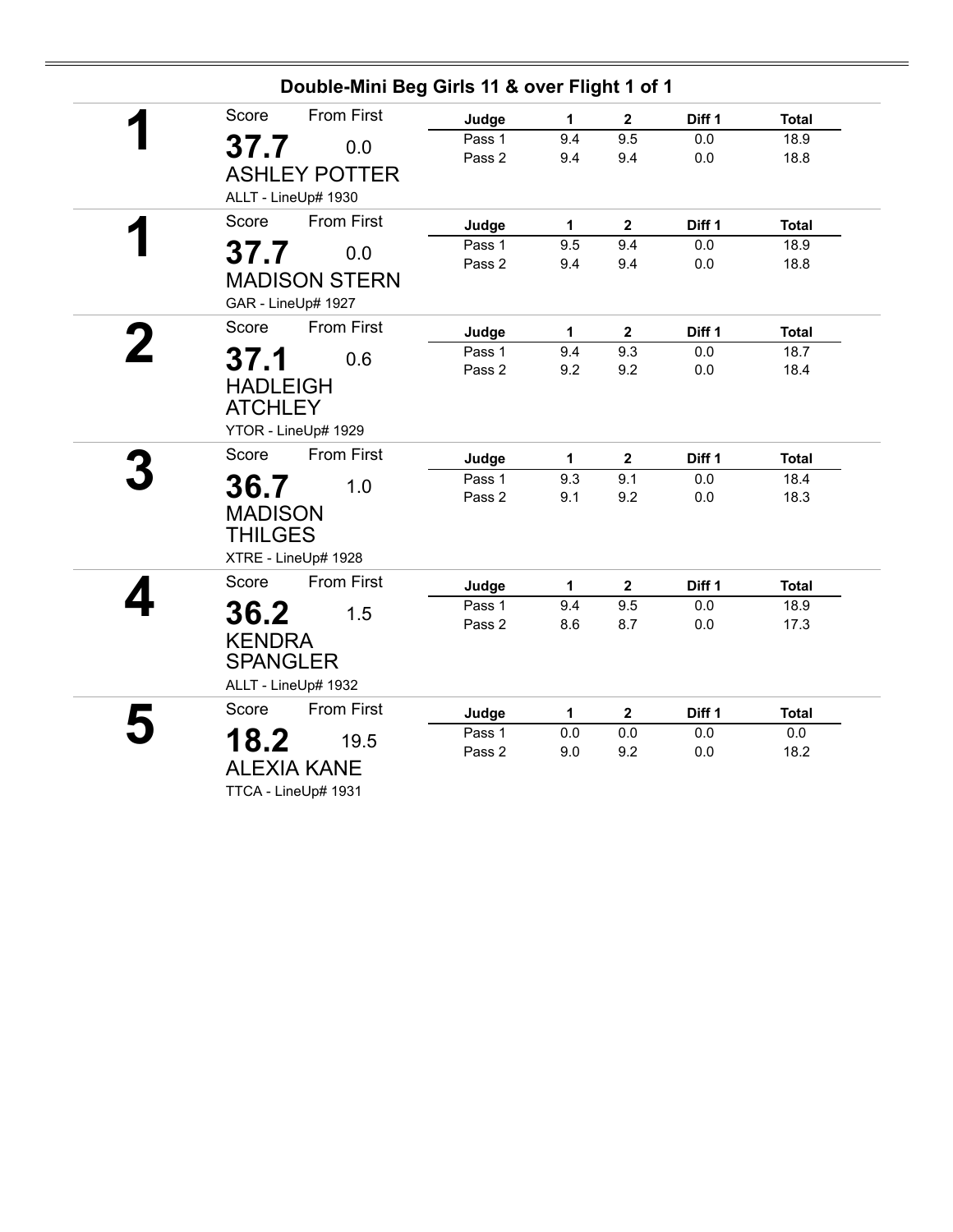### **Double-Mini Beg Boys 4 & under Flight 1 of 1**

Score From First NOAH CRAWFORD

# **SCRATCHED**

FOND - LineUp# 1945

Score From First

DEREK GISSEL FOND - LineUp# 1944

**SCRATCHED**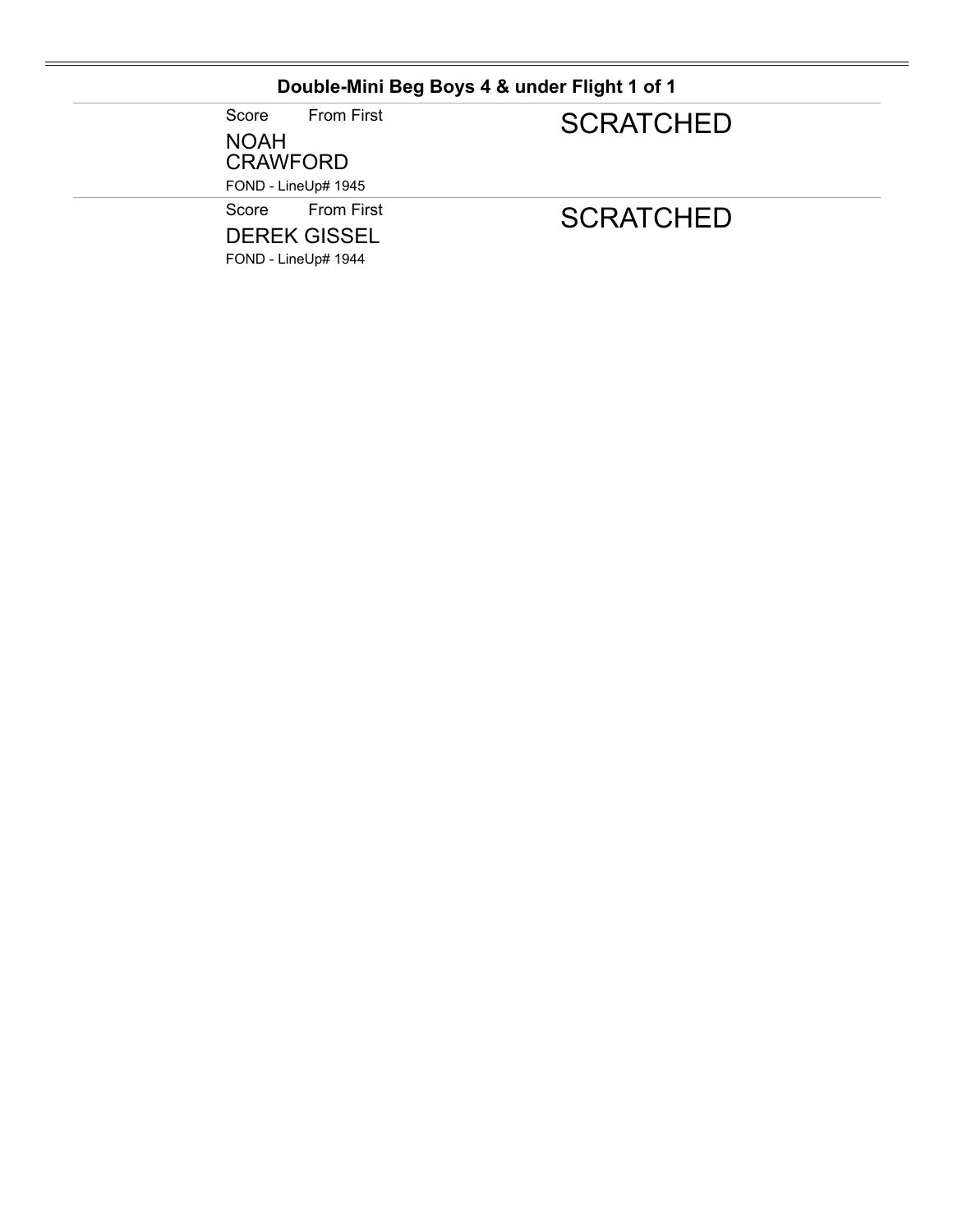| Score | <b>From First</b>                          | Judge  | 1   | $\mathbf{2}$   | Diff 1            | <b>Total</b> |
|-------|--------------------------------------------|--------|-----|----------------|-------------------|--------------|
| 34.2  | 0.0                                        | Pass 1 | 8.7 | 9.0            | 0.0               | 17.7         |
|       | <b>DANNY</b><br><b>SWENSON</b>             | Pass 2 | 8.1 | 8.4            | 0.0               | 16.5         |
|       | FOXV - LineUp# 1959                        |        |     |                |                   |              |
| Score | <b>From First</b>                          | Judge  | 1   | $\mathbf{2}$   | Diff 1            | <b>Total</b> |
| 18.2  | 16.0                                       | Pass 1 | 9.0 | 9.2            | 0.0               | 18.2         |
|       |                                            | Pass 2 | 0.0 | 0.0            | 0.0               | 0.0          |
|       | <b>CRUZ MAHRING</b><br>FOND - LineUp# 1958 |        |     |                |                   |              |
| Score | <b>From First</b>                          | Judge  | 1   | $\mathbf{2}$   | Diff 1            | <b>Total</b> |
| 7.8   | 26.4                                       | Pass 1 | 2.5 | 2.2            | 0.0               | 4.7          |
|       | <b>AUGGIE LAKE</b><br>TTCA - LineUp# 1957  | Pass 2 | 1.5 | 1.6            | 0.0               | 3.1          |
| Score | <b>From First</b>                          | Judge  | 1   | $\overline{2}$ | Diff <sub>1</sub> | <b>Total</b> |
| 0.0   | 34.2                                       | Pass 1 | 0.0 | 0.0            | 0.0               | 0.0          |
|       | <b>SPENCER SCOTT</b>                       | Pass 2 | 0.0 | 0.0            | 0.0               | 0.0          |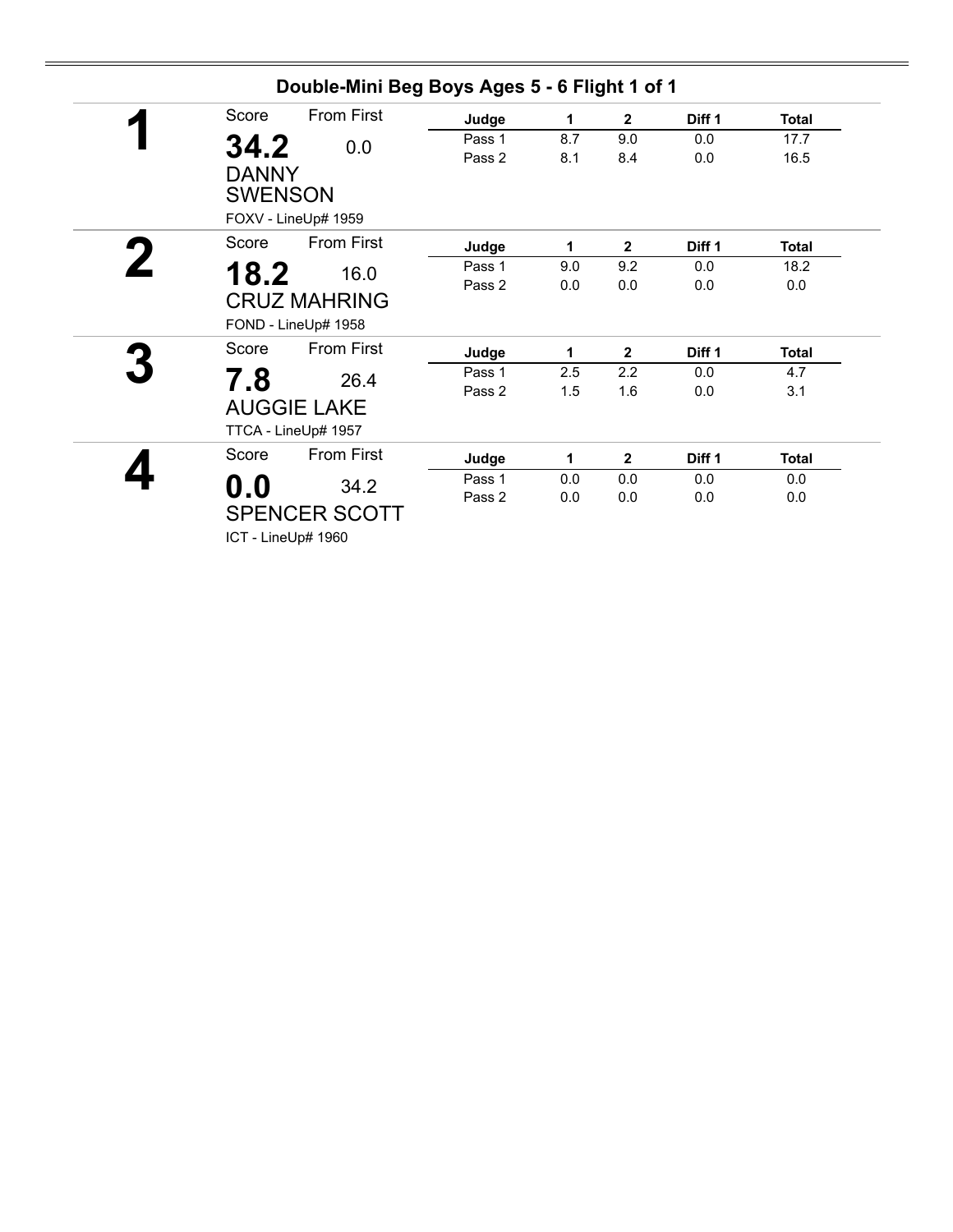| Score | <b>From First</b>    | Judge  | 1   | $\mathbf{2}$   | Diff <sub>1</sub> | <b>Total</b> |
|-------|----------------------|--------|-----|----------------|-------------------|--------------|
| 38.0  | 0.0                  | Pass 1 | 9.6 | 9.6            | 0.0               | 19.2         |
|       |                      | Pass 2 | 9.4 | 9.4            | 0.0               | 18.8         |
|       | <b>PARKER STRAUS</b> |        |     |                |                   |              |
|       | FLGT - LineUp# 1975  |        |     |                |                   |              |
| Score | From First           | Judge  | 1   | $\overline{2}$ | Diff 1            | <b>Total</b> |
| 37.7  | 0.3                  | Pass 1 | 9.4 | 9.4            | 0.0               | 18.8         |
|       |                      | Pass 2 | 9.5 | 9.4            | 0.0               | 18.9         |
|       | <b>CARTER EKENA</b>  |        |     |                |                   |              |
|       | FOND - LineUp# 1973  |        |     |                |                   |              |
| Score | <b>From First</b>    | Judge  | 1   | $\mathbf{2}$   | Diff 1            | <b>Total</b> |
| 36.3  | 1.7                  | Pass 1 | 9.1 | 9.1            | 0.0               | 18.2         |
|       | <b>NASH MAHRING</b>  | Pass 2 | 9.0 | 9.1            | 0.0               | 18.1         |
|       | FOND - LineUp# 1976  |        |     |                |                   |              |
|       |                      |        |     |                |                   |              |
| Score | <b>From First</b>    | Judge  | 1   | $\overline{2}$ | Diff <sub>1</sub> | <b>Total</b> |
| 24.2  | 13.8                 | Pass 1 | 9.4 | 9.3            | 0.0               | 18.7         |
|       | <b>ISAAC DEBERRY</b> | Pass 2 | 2.8 | 2.7            | 0.0               | 5.5          |
|       | GAR - LineUp# 1972   |        |     |                |                   |              |
|       |                      |        |     |                |                   |              |
| Score | <b>From First</b>    |        |     |                | <b>SCRATCHED</b>  |              |
|       | <b>LUKE POPELKA</b>  |        |     |                |                   |              |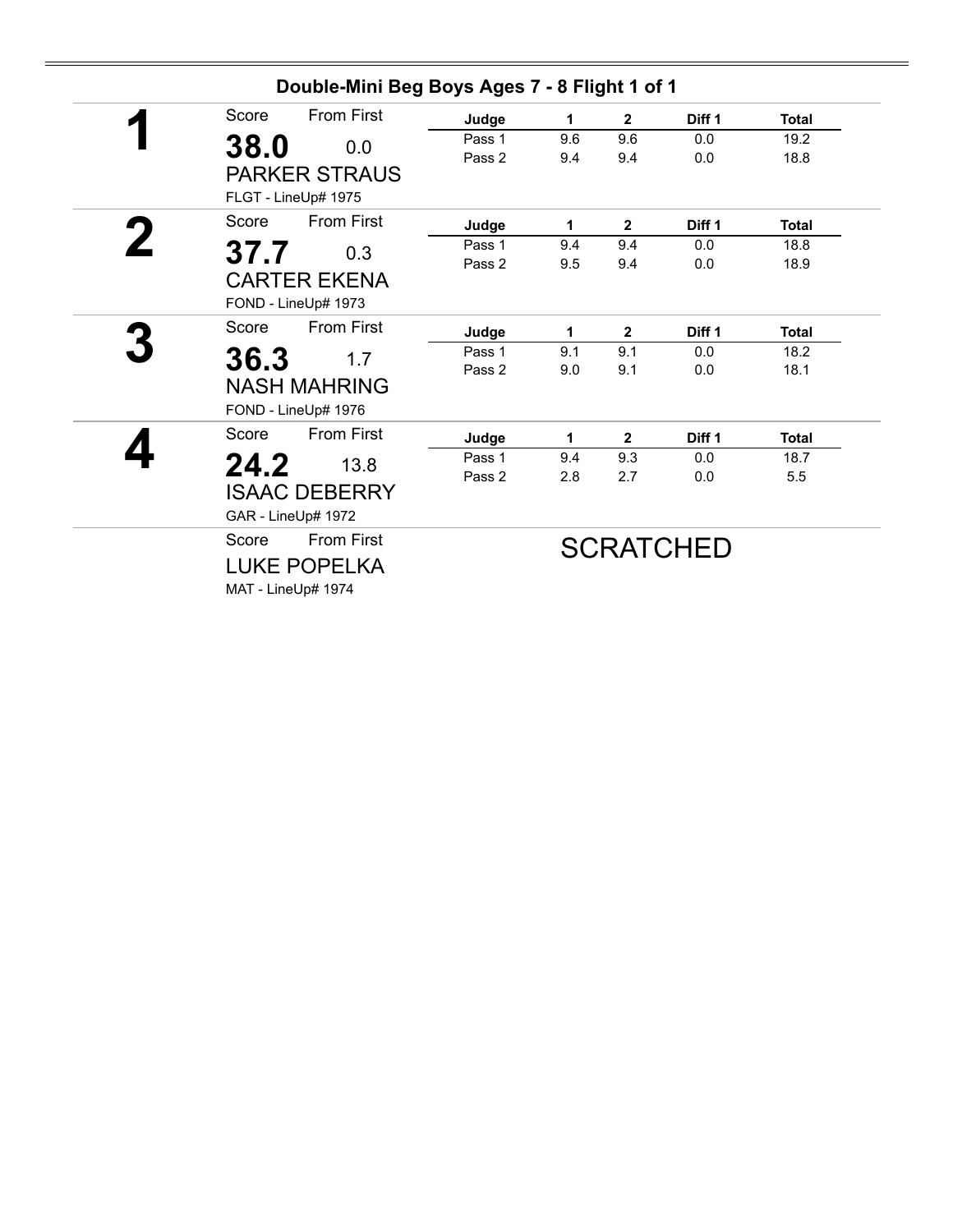| Score | <b>From First</b>                            | Judge  | 1   | $\mathbf{2}$ | Diff 1            | <b>Total</b> |
|-------|----------------------------------------------|--------|-----|--------------|-------------------|--------------|
| 36.3  | 0.0                                          | Pass 1 | 9.0 | 9.2          | 0.0               | 18.2         |
|       | <b>GAVIN CRISTMAN</b><br>AADM - LineUp# 1989 | Pass 2 | 9.0 | 9.1          | 0.0               | 18.1         |
| Score | <b>From First</b>                            | Judge  | 1   | $\mathbf{2}$ | Diff 1            | Total        |
|       | 2.9                                          | Pass 1 | 8.9 | 9.0          | 0.0               | 17.9         |
| 33.4  | <b>JESUS GIL</b><br>IMG - LineUp# 1990       | Pass 2 | 7.7 | 7.8          | 0.0               | 15.5         |
| Score | <b>From First</b>                            | Judge  | 1   | $\mathbf{2}$ | Diff <sub>1</sub> | <b>Total</b> |
| 17.8  | 18.5                                         | Pass 1 | 9.0 | 8.8          | 0.0               | 17.8         |
|       | <b>MATTHEW DITTO</b><br>K-SP - LineUp# 1988  | Pass 2 | 0.0 | 0.0          | 0.0               | 0.0          |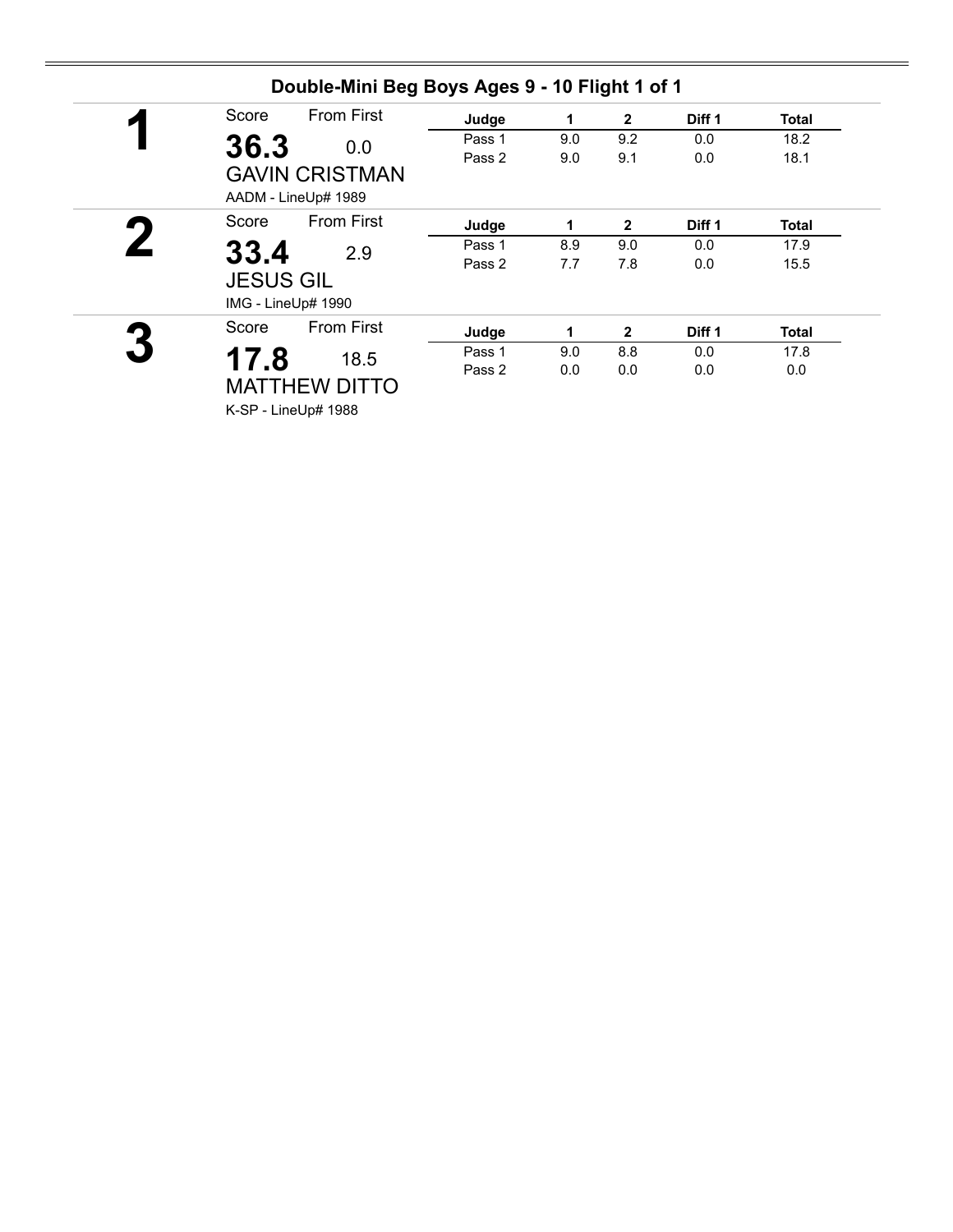| ◤ | Score | <b>From First</b>     | Judge  |     |     | Diff 1 | Total |  |
|---|-------|-----------------------|--------|-----|-----|--------|-------|--|
|   | 35.6  | 0.0                   | Pass 1 | 9.2 | 9.3 | 0.0    | 18.5  |  |
|   |       | <b>QUINN CRISTMAN</b> | Pass 2 | 8.6 | 8.5 | 0.0    | 17.1  |  |

### **Double-Mini Beg Boys 11 & over Flight 1 of 1**

AADM - LineUp# 2002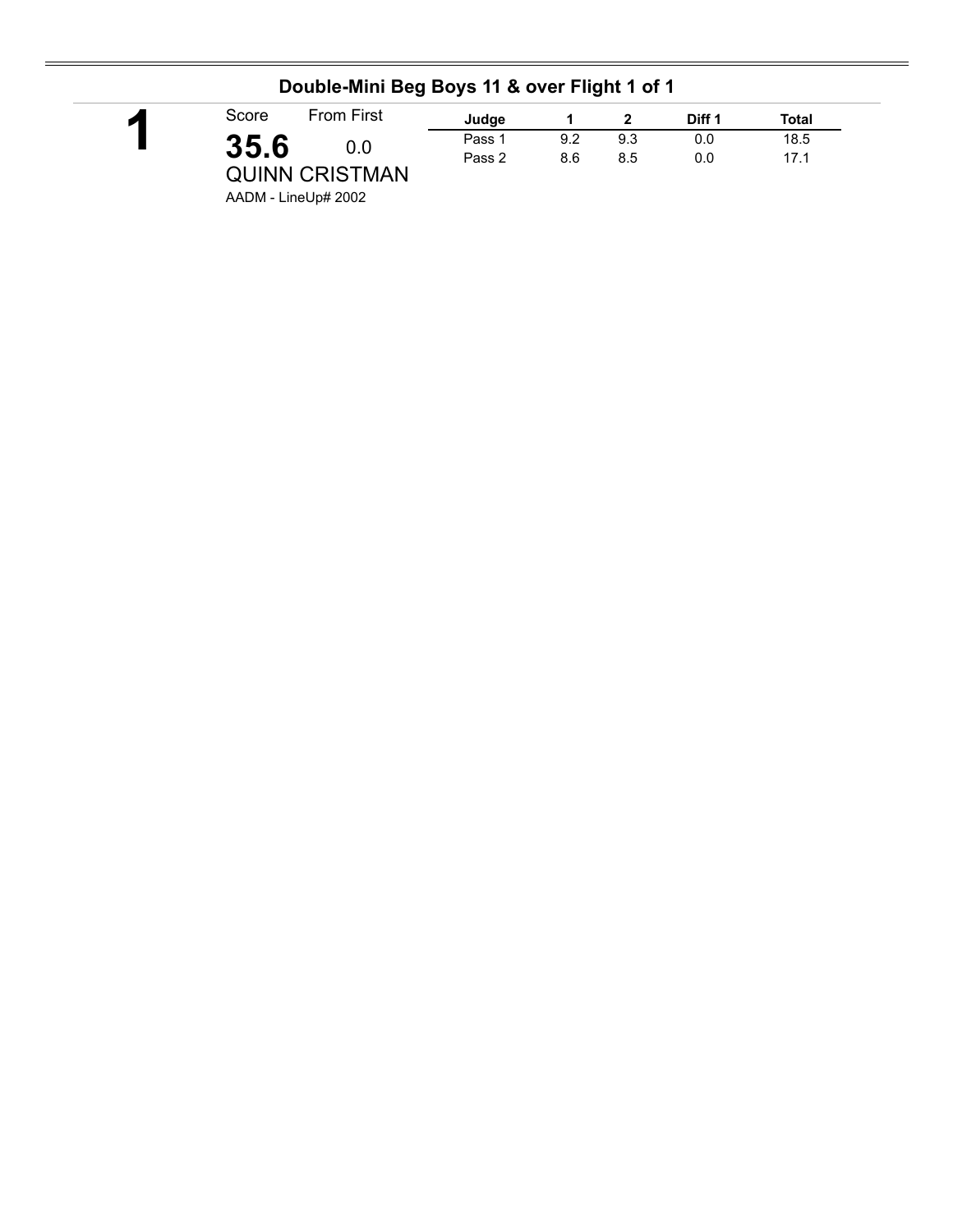| Double-Mini Nov Girls Age 7 Flight 1 of 1 |        |             |              |                  |              |  |  |
|-------------------------------------------|--------|-------------|--------------|------------------|--------------|--|--|
| <b>From First</b><br>Score                | Judge  | 1           | $\mathbf 2$  | Diff 1           | <b>Total</b> |  |  |
| 57.3<br>0.0                               | Pass 1 | 9.4         | 9.2          | 0.5              | 19.1         |  |  |
|                                           | Pass 2 | 9.3         | 9.2          | 0.6              | 19.1         |  |  |
| <b>MANDALYN NORD</b>                      | Pass 3 | 9.5         | 9.6          | 0.0              | 19.1         |  |  |
| FOND - LineUp# 2030                       |        |             |              |                  |              |  |  |
| From First<br>Score                       | Judge  | 1           | $\mathbf 2$  | Diff 1           | <b>Total</b> |  |  |
| 57.0<br>0.3                               | Pass 1 | 9.0         | 8.9          | 0.5              | 18.4         |  |  |
|                                           | Pass 2 | 9.4         | 9.5          | 0.6              | 19.5         |  |  |
| <b>AURIE MAXISON</b>                      | Pass 3 | 9.5         | 9.6          | $0.0\,$          | 19.1         |  |  |
| FOND - LineUp# 2026                       |        |             |              |                  |              |  |  |
| <b>From First</b><br>Score                | Judge  | 1           | $\mathbf{2}$ | Diff 1           | <b>Total</b> |  |  |
| 56.9<br>0.4                               | Pass 1 | 9.5         | 9.5          | 0.0              | 19.0         |  |  |
|                                           | Pass 2 | 9.5         | 9.4          | 0.5              | 19.4         |  |  |
| <b>EMMA MOUNGER</b>                       | Pass 3 | 8.9         | 9.0          | 0.6              | 18.5         |  |  |
| FLGT - LineUp# 2028                       |        |             |              |                  |              |  |  |
| <b>From First</b><br>Score                | Judge  | $\mathbf 1$ | $\mathbf{2}$ | Diff 1           | <b>Total</b> |  |  |
| 56.3<br>1.0                               | Pass 1 | 9.2         | 9.2          | 0.5              | 18.9         |  |  |
|                                           | Pass 2 | 9.0         | 9.0          | 0.6              | 18.6         |  |  |
| <b>HENLEY</b>                             | Pass 3 | 9.3         | 9.5          | 0.0              | 18.8         |  |  |
| <b>CLARKEN</b>                            |        |             |              |                  |              |  |  |
| XTRE - LineUp# 2029                       |        |             |              |                  |              |  |  |
| <b>From First</b><br>Score                | Judge  | 1           | $\mathbf 2$  | Diff 1           | <b>Total</b> |  |  |
| 56.2<br>1.1                               | Pass 1 | 8.9         | 9.0          | 0.5              | 18.4         |  |  |
|                                           | Pass 2 | 9.1         | 9.1          | 0.6              | 18.8         |  |  |
| <b>KATHERINE</b>                          | Pass 3 | 9.5         | 9.5          | 0.0              | 19.0         |  |  |
| <b>BERLINGER</b>                          |        |             |              |                  |              |  |  |
| FOND - LineUp# 2027                       |        |             |              |                  |              |  |  |
| From First<br>Score                       | Judge  | 1           | $\mathbf 2$  | Diff 1           | <b>Total</b> |  |  |
| 54.7<br>2.6                               | Pass 1 | 8.7         | 8.8          | 0.5              | 18.0         |  |  |
|                                           | Pass 2 | 9.0         | 9.1          | 0.6              | 18.7         |  |  |
| <b>KENZIE MACVEAN</b>                     | Pass 3 | 9.0         | 9.0          | 0.0              | 18.0         |  |  |
| YTOR - LineUp# 2024                       |        |             |              |                  |              |  |  |
| Score<br><b>From First</b>                | Judge  | 1           | $\mathbf{2}$ | Diff 1           | <b>Total</b> |  |  |
| 53.0<br>4.3                               | Pass 1 | 8.4         | 8.5          | 0.5              | 17.4         |  |  |
|                                           | Pass 2 | 8.6         | 8.8          | 0.6              | 18.0         |  |  |
| <b>MYKA ROBERTS</b>                       | Pass 3 | 8.7         | 8.9          | 0.0              | 17.6         |  |  |
| FOND - LineUp# 2025                       |        |             |              |                  |              |  |  |
| <b>From First</b><br>Score                |        |             |              | <b>SCRATCHED</b> |              |  |  |
| <b>CLAIRE LEE</b>                         |        |             |              |                  |              |  |  |
| YTOR - LineUp# 2031                       |        |             |              |                  |              |  |  |
| <b>From First</b><br>Score                |        |             |              |                  |              |  |  |
|                                           |        |             |              | <b>SCRATCHED</b> |              |  |  |
| <b>ALICE PHIPPS</b>                       |        |             |              |                  |              |  |  |
| XTRE - LineUp# 2032                       |        |             |              |                  |              |  |  |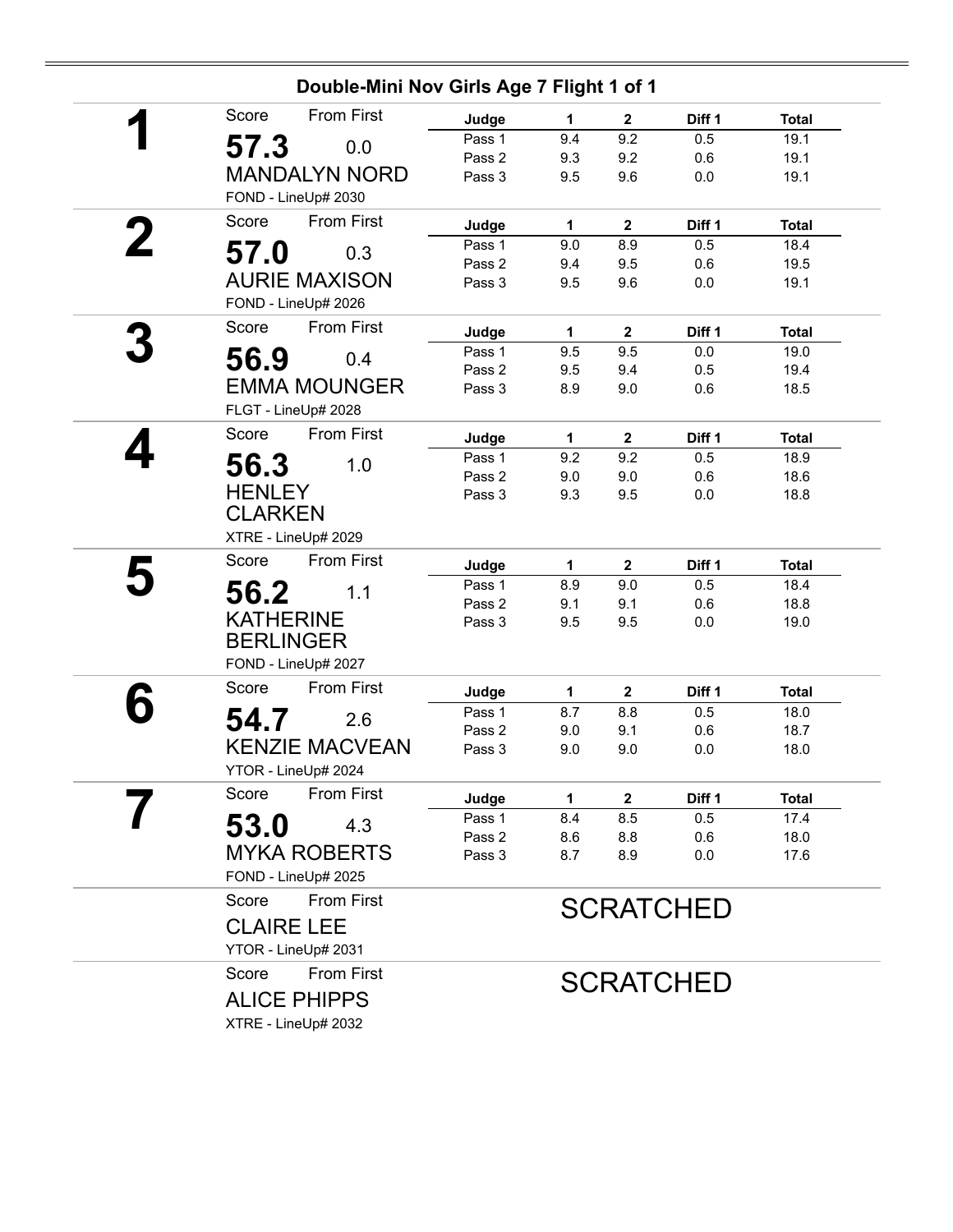|   | Double-Mini Nov Girls Age 8 Flight 1 of 1         |                  |              |                         |                  |              |  |  |  |
|---|---------------------------------------------------|------------------|--------------|-------------------------|------------------|--------------|--|--|--|
|   | <b>From First</b><br>Score                        | Judge            | $\mathbf{1}$ | $\mathbf{2}$            | Diff 1           | <b>Total</b> |  |  |  |
|   | 57.9<br>0.0                                       | Pass 1           | 9.4          | 9.3                     | 0.5              | 19.2         |  |  |  |
|   |                                                   | Pass 2           | 9.3          | 9.3                     | 0.6              | 19.2         |  |  |  |
|   | <b>CAIDYNCE HAM</b>                               | Pass 3           | 9.8          | 9.7                     | 0.0              | 19.5         |  |  |  |
|   | AADM - LineUp# 2045                               |                  |              |                         |                  |              |  |  |  |
|   | From First<br>Score                               | Judge            | $\mathbf 1$  | $\overline{\mathbf{2}}$ | Diff 1           | <b>Total</b> |  |  |  |
|   | 57.6<br>0.3                                       | Pass 1           | 9.4          | 9.3                     | 0.5              | 19.2         |  |  |  |
|   | <b>MADISON EBBING</b>                             | Pass 2<br>Pass 3 | 9.5<br>9.5   | 9.5<br>9.3              | 0.6<br>0.0       | 19.6<br>18.8 |  |  |  |
|   | AADM - LineUp# 2063                               |                  |              |                         |                  |              |  |  |  |
|   | Score<br>From First                               | Judge            | 1            | $\mathbf{2}$            | Diff 1           | <b>Total</b> |  |  |  |
| 2 |                                                   | Pass 1           | 9.4          | 9.2                     | 0.5              | 19.1         |  |  |  |
|   | 57.6<br>0.3                                       | Pass 2           | 9.4          | 9.4                     | 0.6              | 19.4         |  |  |  |
|   | <b>HADLEY</b>                                     | Pass 3           | 9.6          | 9.5                     | 0.0              | 19.1         |  |  |  |
|   | <b>ESKRIDGE</b>                                   |                  |              |                         |                  |              |  |  |  |
|   | YTOR - LineUp# 2062                               |                  |              |                         |                  |              |  |  |  |
|   | From First<br>Score                               | Judge            | $\mathbf 1$  | $\overline{\mathbf{2}}$ | Diff 1           | <b>Total</b> |  |  |  |
|   | 57.5<br>0.4                                       | Pass 1           | 9.5          | 9.3                     | 0.5              | 19.3         |  |  |  |
|   | <b>OLIVIA EBBING</b>                              | Pass 2           | 9.4          | 9.3                     | 0.6              | 19.3         |  |  |  |
|   |                                                   | Pass 3           | 9.5          | 9.4                     | 0.0              | 18.9         |  |  |  |
|   | AADM - LineUp# 2048<br>Score<br><b>From First</b> |                  |              |                         |                  |              |  |  |  |
|   |                                                   | Judge            | $\mathbf{1}$ | $\mathbf{2}$            | Diff 1           | <b>Total</b> |  |  |  |
|   | 57.3<br>0.6                                       | Pass 1<br>Pass 2 | 9.2<br>9.3   | 9.2<br>9.3              | 0.5<br>0.6       | 18.9<br>19.2 |  |  |  |
|   | <b>BAILEY</b>                                     | Pass 3           | 9.6          | 9.6                     | 0.0              | 19.2         |  |  |  |
|   | <b>DEUSHANE</b>                                   |                  |              |                         |                  |              |  |  |  |
|   | YTOR - LineUp# 2046                               |                  |              |                         |                  |              |  |  |  |
|   | <b>From First</b><br>Score                        | Judge            | $\mathbf 1$  | $\mathbf{2}$            | Diff 1           | <b>Total</b> |  |  |  |
|   | 57.0<br>0.9                                       | Pass 1           | 9.3          | 9.2                     | 0.5              | 19.0         |  |  |  |
|   |                                                   | Pass 2           | 9.2          | 9.1                     | 0.6              | 18.9         |  |  |  |
|   | <b>PAIGE KNUPPEL</b><br>FOND - LineUp# 2047       | Pass 3           | 9.5          | 9.6                     | 0.0              | 19.1         |  |  |  |
|   | <b>From First</b><br>Score                        |                  | 1            |                         | Diff 1           | <b>Total</b> |  |  |  |
|   |                                                   | Judge<br>Pass 1  | 9.2          | $\mathbf{2}$<br>9.3     | 0.5              | 19.0         |  |  |  |
|   | 56.5<br>1.4                                       | Pass 2           | 9.0          | 9.1                     | 0.6              | 18.7         |  |  |  |
|   | <b>ELSIE RABE</b>                                 | Pass 3           | 9.3          | 9.5                     | 0.0              | 18.8         |  |  |  |
|   | FOND - LineUp# 2061                               |                  |              |                         |                  |              |  |  |  |
|   | <b>From First</b><br>Score                        | Judge            | 1            | $\mathbf{2}$            | Diff 1           | <b>Total</b> |  |  |  |
|   | 55.9<br>2.0                                       | Pass 1           | 9.0          | 8.9                     | 0.5              | 18.4         |  |  |  |
|   |                                                   | Pass 2           | 9.3          | 9.3                     | 0.6              | 19.2         |  |  |  |
|   | <b>BAILEY WEBB</b>                                | Pass 3           | 9.2          | 9.1                     | 0.0              | 18.3         |  |  |  |
|   | FOND - LineUp# 2064                               |                  |              |                         |                  |              |  |  |  |
|   | From First<br>Score                               | Judge            | 1            | $\mathbf 2$             | Diff 1           | <b>Total</b> |  |  |  |
|   | 55.7<br>2.2                                       | Pass 1           | 8.7          | 8.8                     | 0.6              | 18.1         |  |  |  |
|   | <b>HANNAH EID</b>                                 | Pass 2           | 9.3          | 9.3                     | 0.0              | 18.6         |  |  |  |
|   | T-UL - LineUp# 2049                               | Pass 3           | 9.4          | 9.4                     | 0.2              | 19.0         |  |  |  |
|   | From First<br>Score                               |                  |              |                         |                  |              |  |  |  |
|   | <b>SAILOR HERRING</b>                             |                  |              |                         | <b>SCRATCHED</b> |              |  |  |  |
|   |                                                   |                  |              |                         |                  |              |  |  |  |
|   | FOND - LineUp# 2044                               |                  |              |                         |                  |              |  |  |  |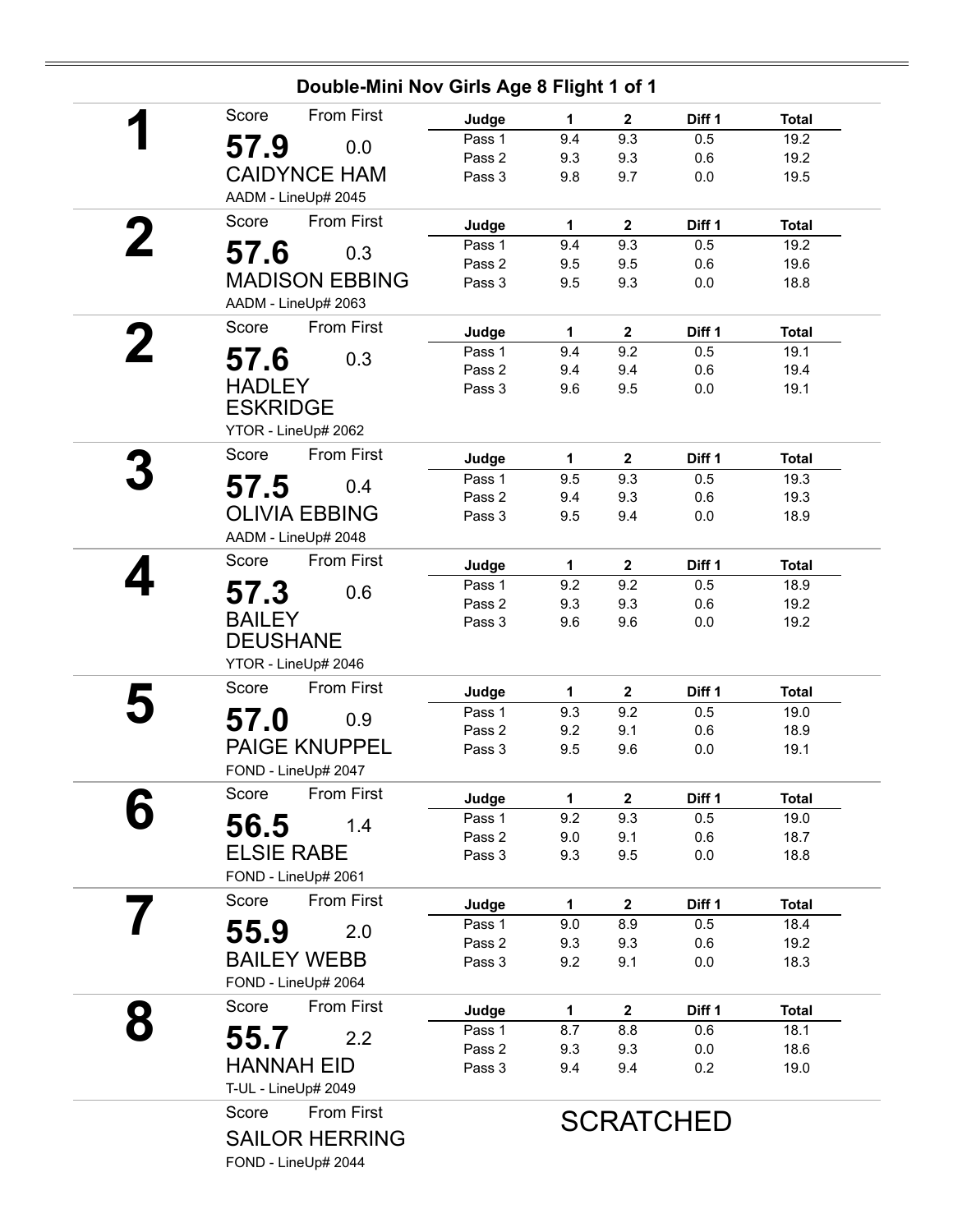Score From First AVA LEE WTA - LineUp# 2060

# **SCRATCHED**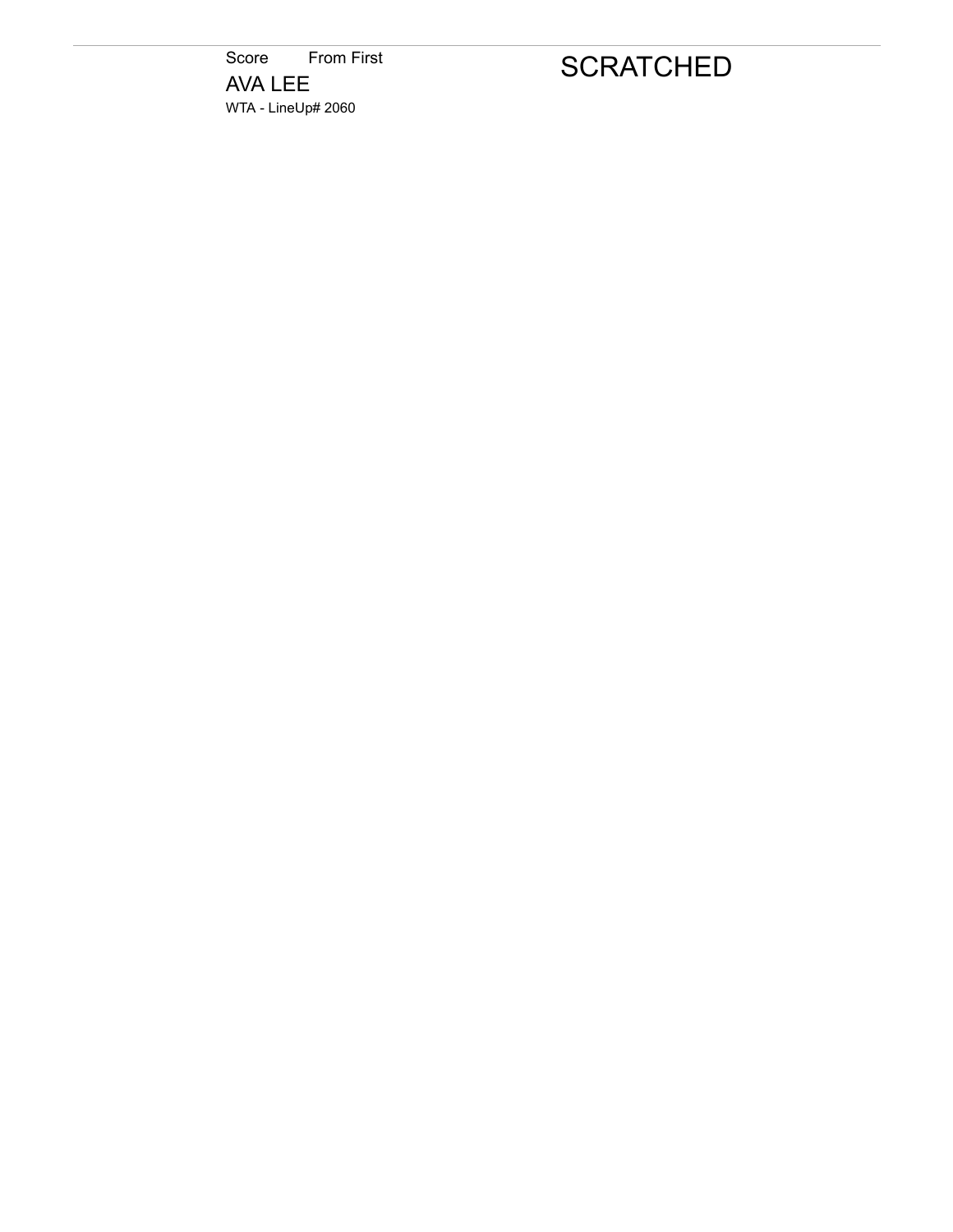| Double-Mini Nov Girls Age 9 Flight 1 of 2 |        |              |              |        |              |  |  |  |
|-------------------------------------------|--------|--------------|--------------|--------|--------------|--|--|--|
| <b>From First</b><br>Score                | Judge  | 1            | $\mathbf{2}$ | Diff 1 | <b>Total</b> |  |  |  |
| 56.9<br>0.0                               | Pass 1 | 9.3          | 9.3          | 0.5    | 19.1         |  |  |  |
|                                           | Pass 2 | 9.1          | 9.1          | 0.6    | 18.8         |  |  |  |
| <b>KAYLYNN CARR</b>                       | Pass 3 | 9.5          | 9.5          | 0.0    | 19.0         |  |  |  |
| YTOR - LineUp# 2082                       |        |              |              |        |              |  |  |  |
| From First<br>Score                       | Judge  | 1.           | $\mathbf{2}$ | Diff 1 | <b>Total</b> |  |  |  |
| 56.4<br>0.5                               | Pass 1 | 9.4          | 8.9          | 0.5    | 18.8         |  |  |  |
|                                           | Pass 2 | 8.8          | 9.3          | 0.6    | 18.7         |  |  |  |
| <b>LILLIAN HASTY</b>                      | Pass 3 | 9.5          | 9.4          | 0.0    | 18.9         |  |  |  |
| FOND - LineUp# 2080                       |        |              |              |        |              |  |  |  |
| From First<br>Score                       | Judge  | $\mathbf{1}$ | $\mathbf 2$  | Diff 1 | <b>Total</b> |  |  |  |
| 56.3<br>0.6                               | Pass 1 | 9.1          | 9.2          | 0.5    | 18.8         |  |  |  |
|                                           | Pass 2 | 9.2          | 9.2          | 0.6    | 19.0         |  |  |  |
| <b>SHELBY HOLDER</b>                      | Pass 3 | 9.2          | 9.3          | 0.0    | 18.5         |  |  |  |
| YTOR - LineUp# 2083                       |        |              |              |        |              |  |  |  |
| <b>From First</b><br>Score                | Judge  | 1            | $\mathbf 2$  | Diff 1 | <b>Total</b> |  |  |  |
| 56.2<br>0.7                               | Pass 1 | 9.2          | 9.1          | 0.5    | 18.8         |  |  |  |
|                                           | Pass 2 | 9.2          | 9.1          | 0.6    | 18.9         |  |  |  |
| <b>MIA INGALLS</b>                        | Pass 3 | 9.3          | 9.2          | 0.0    | 18.5         |  |  |  |
| AADM - LineUp# 2076                       |        |              |              |        |              |  |  |  |
| From First<br>Score                       | Judge  | 1            | $\mathbf 2$  | Diff 1 | <b>Total</b> |  |  |  |
| 55.5<br>1.4                               | Pass 1 | 8.9          | 8.8          | 0.5    | 18.2         |  |  |  |
|                                           | Pass 2 | 9.0          | 9.0          | 0.6    | 18.6         |  |  |  |
| <b>ABIGAIL</b>                            | Pass 3 | 9.3          | 9.4          | 0.0    | 18.7         |  |  |  |
| <b>RUSCHAU</b>                            |        |              |              |        |              |  |  |  |
| FOND - LineUp# 2078                       |        |              |              |        |              |  |  |  |
| From First<br>Score                       | Judge  | 1            | $\mathbf{2}$ | Diff 1 | <b>Total</b> |  |  |  |
| 55.5<br>1.4                               | Pass 1 | 8.6          | 8.5          | 0.5    | 17.6         |  |  |  |
|                                           | Pass 2 | 9.4          | 9.5          | 0.2    | 19.1         |  |  |  |
| <b>CAYDENCE</b>                           | Pass 3 | 9.4          | 9.4          | 0.0    | 18.8         |  |  |  |
| TAYLOR                                    |        |              |              |        |              |  |  |  |
| AADM - LineUp# 2079                       |        |              |              |        |              |  |  |  |
| <b>From First</b><br>Score                | Judge  | 1            | $\mathbf 2$  | Diff 1 | <b>Total</b> |  |  |  |
| 55.1<br>1.8                               | Pass 1 | 8.6          | 8.4          | 0.5    | 17.5         |  |  |  |
|                                           | Pass 2 | 9.2          | 9.3          | 0.6    | 19.1         |  |  |  |
| <b>ELEANOR PRICE</b>                      | Pass 3 | 9.3          | 9.2          | 0.0    | 18.5         |  |  |  |
| FOND - LineUp# 2077                       |        |              |              |        |              |  |  |  |
| From First<br>Score                       | Judge  | 1            | $\mathbf 2$  | Diff 1 | <b>Total</b> |  |  |  |
| 41.0<br>15.9                              | Pass 1 | 8.9          | 9.0          | 0.5    | 18.4         |  |  |  |
|                                           | Pass 2 | 8.3          | 8.4          | 0.6    | 17.3         |  |  |  |
| <b>RAEGAN</b>                             | Pass 3 | 2.6          | 2.7          | 0.0    | 5.3          |  |  |  |
| <b>ENTWISTLE</b>                          |        |              |              |        |              |  |  |  |
| IVTT - LineUp# 2081                       |        |              |              |        |              |  |  |  |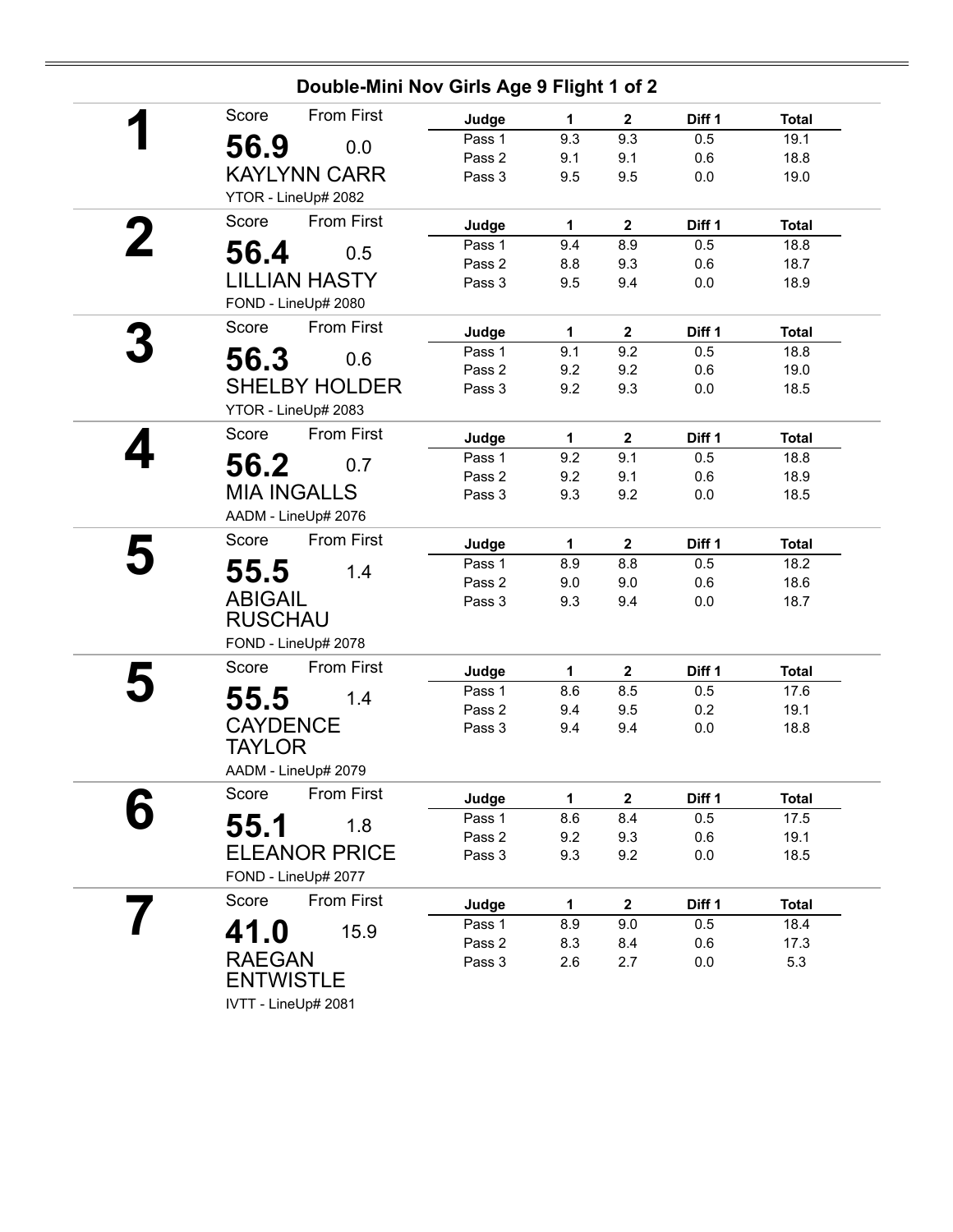| Double-Mini Nov Girls Age 9 Flight 2 of 2 |        |              |                         |         |              |  |  |  |
|-------------------------------------------|--------|--------------|-------------------------|---------|--------------|--|--|--|
| <b>From First</b><br>Score                | Judge  | 1            | $\mathbf 2$             | Diff 1  | <b>Total</b> |  |  |  |
| 58.4<br>0.0                               | Pass 1 | 9.5          | 9.4                     | 0.5     | 19.4         |  |  |  |
|                                           | Pass 2 | 9.6          | 9.6                     | 0.6     | 19.8         |  |  |  |
| <b>CHARLEE</b>                            | Pass 3 | 9.7          | 9.5                     | 0.0     | 19.2         |  |  |  |
| <b>DERENZY</b>                            |        |              |                         |         |              |  |  |  |
| YTOR - LineUp# 2101                       |        |              |                         |         |              |  |  |  |
| Score<br><b>From First</b>                | Judge  | 1            | $\mathbf{2}$            | Diff 1  | <b>Total</b> |  |  |  |
| 0.1                                       | Pass 1 | 9.5          | 9.4                     | 0.5     | 19.4         |  |  |  |
| 58.3                                      | Pass 2 | 9.6          | 9.6                     | 0.6     | 19.8         |  |  |  |
| <b>CHARLOTTE</b>                          | Pass 3 | 9.6          | 9.5                     | 0.0     | 19.1         |  |  |  |
| <b>MATUS</b>                              |        |              |                         |         |              |  |  |  |
| GAR - LineUp# 2098                        |        |              |                         |         |              |  |  |  |
| From First<br>Score                       | Judge  | $\mathbf{1}$ | $\mathbf{2}$            | Diff 1  | <b>Total</b> |  |  |  |
|                                           | Pass 1 | 9.3          | 9.3                     | 0.6     | 19.2         |  |  |  |
| 56.7<br>1.7                               | Pass 2 | 9.1          | 9.0                     | 0.5     | 18.6         |  |  |  |
| <b>MADALYN</b>                            | Pass 3 | 9.4          | 9.5                     | 0.0     | 18.9         |  |  |  |
| <b>MEYERS</b>                             |        |              |                         |         |              |  |  |  |
| T-UL - LineUp# 2094                       |        |              |                         |         |              |  |  |  |
| <b>From First</b><br>Score                | Judge  | 1            | $\mathbf{2}$            | Diff 1  | <b>Total</b> |  |  |  |
|                                           | Pass 1 | 9.1          | 8.9                     | 0.5     | 18.5         |  |  |  |
| 56.6<br>1.8                               | Pass 2 | 9.5          | 9.5                     | 0.6     | 19.6         |  |  |  |
| <b>KEIRA PARKER</b>                       | Pass 3 | 9.3          | 9.2                     | $0.0\,$ | 18.5         |  |  |  |
| IVTT - LineUp# 2096                       |        |              |                         |         |              |  |  |  |
| From First<br>Score                       | Judge  | $\mathbf{1}$ | $\mathbf 2$             | Diff 1  | <b>Total</b> |  |  |  |
|                                           | Pass 1 | 9.0          | 9.1                     | 0.5     | 18.6         |  |  |  |
| 55.8<br>2.6                               | Pass 2 | 9.1          | 9.1                     | 0.6     | 18.8         |  |  |  |
| <b>SUTTYN BIGHAM</b>                      | Pass 3 | 9.2          | 9.2                     | 0.0     | 18.4         |  |  |  |
| TTCA - LineUp# 2097                       |        |              |                         |         |              |  |  |  |
| Score<br><b>From First</b>                | Judge  | 1            | $\overline{\mathbf{2}}$ | Diff 1  | <b>Total</b> |  |  |  |
|                                           | Pass 1 | 8.9          | 8.8                     | 0.5     | 18.2         |  |  |  |
| 55.8<br>2.6                               | Pass 2 | 9.2          | 9.0                     | 0.6     | 18.8         |  |  |  |
| LILLEE                                    | Pass 3 | 9.4          | 9.4                     | 0.0     | 18.8         |  |  |  |
| <b>MONTERASTELLI</b>                      |        |              |                         |         |              |  |  |  |
| IVTT - LineUp# 2100                       |        |              |                         |         |              |  |  |  |
| <b>From First</b><br>Score                | Judge  | $\mathbf{1}$ | $\mathbf{2}$            | Diff 1  | <b>Total</b> |  |  |  |
|                                           | Pass 1 | 9.1          | 9.2                     | 0.5     | 18.8         |  |  |  |
| 55.4<br>3.0                               | Pass 2 | 8.8          | 8.7                     | 0.6     | 18.1         |  |  |  |
| <b>AUBREY</b>                             | Pass 3 | 9.3          | 9.2                     | 0.0     | 18.5         |  |  |  |
| <b>VIEHMEYER</b>                          |        |              |                         |         |              |  |  |  |
| AADM - LineUp# 2095                       |        |              |                         |         |              |  |  |  |
| From First<br>Score                       | Judge  | 1            | $\mathbf{2}$            | Diff 1  | <b>Total</b> |  |  |  |
|                                           | Pass 1 | 8.9          | 8.7                     | 0.5     | 18.1         |  |  |  |
| 52.9<br>5.5                               | Pass 2 | 8.4          | 8.4                     | 0.6     | 17.4         |  |  |  |
|                                           |        |              |                         |         |              |  |  |  |
| <b>KAYLA WHITE</b>                        | Pass 3 | 8.6          | 8.8                     | 0.0     | 17.4         |  |  |  |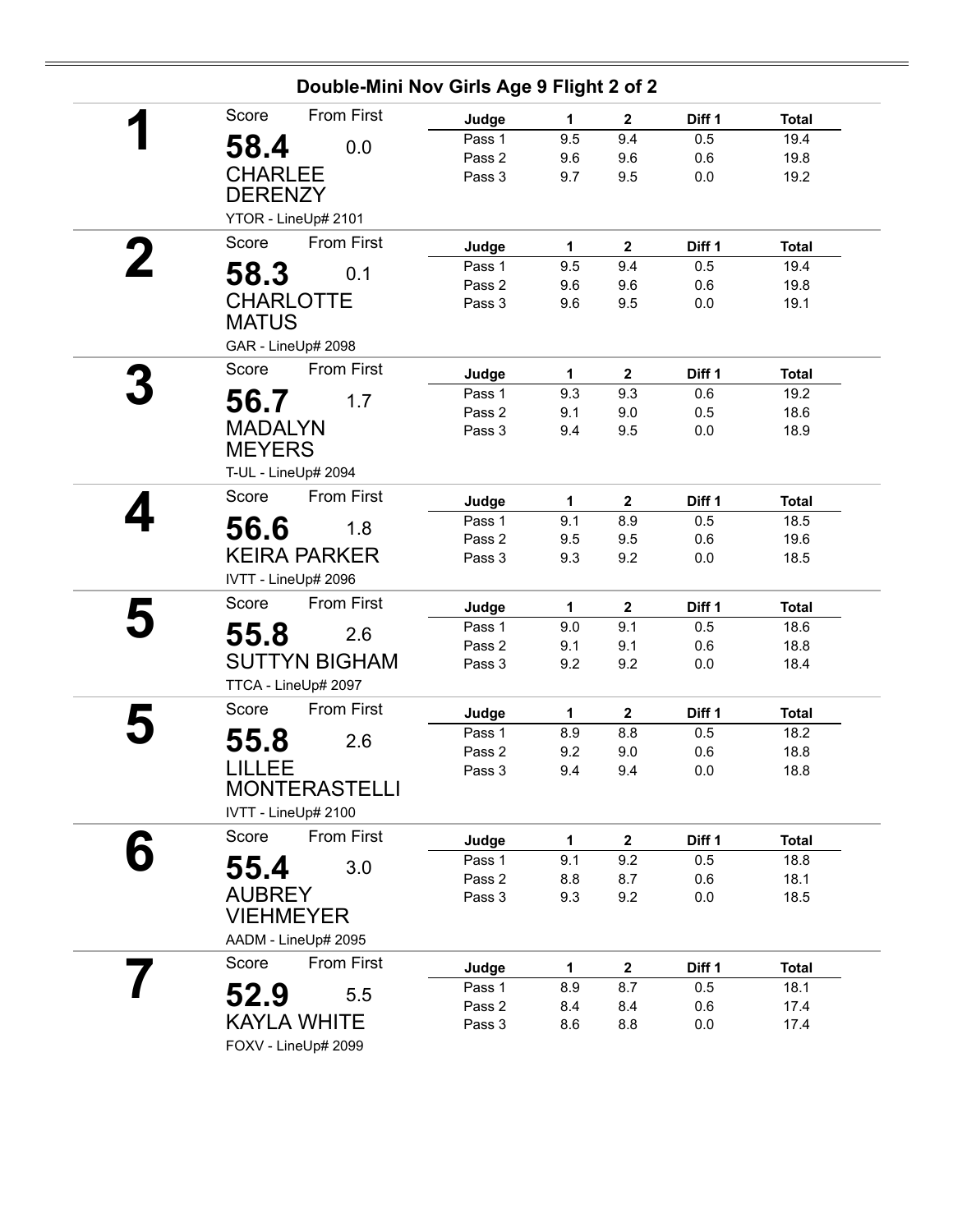| Double-Mini Nov Girls Age 10 Flight 1 of 1 |        |              |              |        |              |  |  |  |
|--------------------------------------------|--------|--------------|--------------|--------|--------------|--|--|--|
| <b>From First</b><br>Score                 | Judge  | 1            | $\mathbf{2}$ | Diff 1 | <b>Total</b> |  |  |  |
| 58.3<br>0.0                                | Pass 1 | 9.6          | 9.6          | 0.0    | 19.2         |  |  |  |
|                                            | Pass 2 | 9.6          | 9.6          | 0.5    | 19.7         |  |  |  |
| <b>LILLY LOSS</b>                          | Pass 3 | 9.4          | 9.4          | 0.6    | 19.4         |  |  |  |
| FLGT - LineUp# 2120                        |        |              |              |        |              |  |  |  |
| <b>From First</b><br>Score                 | Judge  | 1            | $\mathbf 2$  | Diff 1 | <b>Total</b> |  |  |  |
| 58.0<br>0.3                                | Pass 1 | 9.4          | 9.4          | 0.5    | 19.3         |  |  |  |
|                                            | Pass 2 | 9.4          | 9.6          | 0.6    | 19.6         |  |  |  |
| <b>ALEXIS</b>                              | Pass 3 | 9.4          | 9.5          | 0.2    | 19.1         |  |  |  |
| <b>FLANAGAN</b>                            |        |              |              |        |              |  |  |  |
| IVTT - LineUp# 2121                        |        |              |              |        |              |  |  |  |
| Score<br><b>From First</b>                 | Judge  | 1            | $\mathbf{2}$ | Diff 1 | <b>Total</b> |  |  |  |
| 57.6<br>0.7                                | Pass 1 | 9.5          | 9.3          | 0.6    | 19.4         |  |  |  |
|                                            | Pass 2 | 9.4          | 9.5          | 0.5    | 19.4         |  |  |  |
| <b>KATIE HARKNESS</b>                      | Pass 3 | 9.4          | 9.4          | 0.0    | 18.8         |  |  |  |
| GAR - LineUp# 2117                         |        |              |              |        |              |  |  |  |
| From First<br>Score                        | Judge  | $\mathbf{1}$ | $\mathbf{2}$ | Diff 1 | <b>Total</b> |  |  |  |
| 57.5<br>0.8                                | Pass 1 | 9.4          | 9.3          | 0.5    | 19.2         |  |  |  |
|                                            | Pass 2 | 9.4          | 9.3          | 0.6    | 19.3         |  |  |  |
| <b>FAITH</b>                               | Pass 3 | 9.5          | 9.5          | 0.0    | 19.0         |  |  |  |
| <b>MCGROARTY</b>                           |        |              |              |        |              |  |  |  |
| GAR - LineUp# 2114                         |        |              |              |        |              |  |  |  |
| Score<br><b>From First</b>                 | Judge  | 1            | $\mathbf{2}$ | Diff 1 | <b>Total</b> |  |  |  |
| 57.4<br>0.9                                | Pass 1 | 9.3          | 9.2          | 0.5    | 19.0         |  |  |  |
|                                            | Pass 2 | 9.4          | 9.4          | 0.6    | 19.4         |  |  |  |
| <b>AUDRIANA</b>                            | Pass 3 | 9.5          | 9.5          | 0.0    | 19.0         |  |  |  |
| <b>WALKER</b>                              |        |              |              |        |              |  |  |  |
| MAT - LineUp# 2116                         |        |              |              |        |              |  |  |  |
| <b>From First</b><br>Score                 | Judge  | 1            | $\mathbf{2}$ | Diff 1 | <b>Total</b> |  |  |  |
| 57.3<br>1.0                                | Pass 1 | 9.4          | 9.3          | 0.5    | 19.2         |  |  |  |
|                                            | Pass 2 | 9.5          | 9.2          | 0.6    | 19.3         |  |  |  |
| <b>PRESLEY</b>                             | Pass 3 | 9.4          | 9.4          | 0.0    | 18.8         |  |  |  |
| <b>VERMILLION</b>                          |        |              |              |        |              |  |  |  |
| YTOR - LineUp# 2118                        |        |              |              |        |              |  |  |  |
| From First<br>Score                        | Judge  | $\mathbf{1}$ | $\mathbf{2}$ | Diff 1 | <b>Total</b> |  |  |  |
| 57.2<br>1.1                                | Pass 1 | 9.3          | 9.3          | 0.5    | 19.1         |  |  |  |
|                                            | Pass 2 | 9.3          | 9.3          | 0.6    | 19.2         |  |  |  |
| <b>AVA GRIESMAN-</b>                       | Pass 3 | 9.3          | 9.4          | 0.2    | 18.9         |  |  |  |
| <b>CARLSON</b>                             |        |              |              |        |              |  |  |  |
| TTCA - LineUp# 2115                        |        |              |              |        |              |  |  |  |
| From First<br>Score                        | Judge  | 1            | $\mathbf{2}$ | Diff 1 | <b>Total</b> |  |  |  |
| 2.7                                        | Pass 1 | 9.0          | 9.1          | 0.0    | 18.1         |  |  |  |
| 55.6                                       | Pass 2 | 9.4          | 9.4          | 0.2    | 19.0         |  |  |  |
| <b>CHARLOTTE</b>                           | Pass 3 | 8.9          | 9.1          | 0.5    | 18.5         |  |  |  |
| <b>LICHTHARDT</b>                          |        |              |              |        |              |  |  |  |
| FLGT - LineUp# 2119                        |        |              |              |        |              |  |  |  |
| Score<br><b>From First</b>                 | Judge  | 1            | $\mathbf 2$  | Diff 1 | <b>Total</b> |  |  |  |
|                                            | Pass 1 | 9.1          | 9.1          | 0.5    | 18.7         |  |  |  |
| 54.6<br>3.7                                | Pass 2 | 9.1          | 9.1          | 0.6    | 18.8         |  |  |  |
| <b>MADISYN MARTIN</b>                      | Pass 3 | 8.5          | 8.4          | 0.2    | 17.1         |  |  |  |
| FOXV - LineUp# 2113                        |        |              |              |        |              |  |  |  |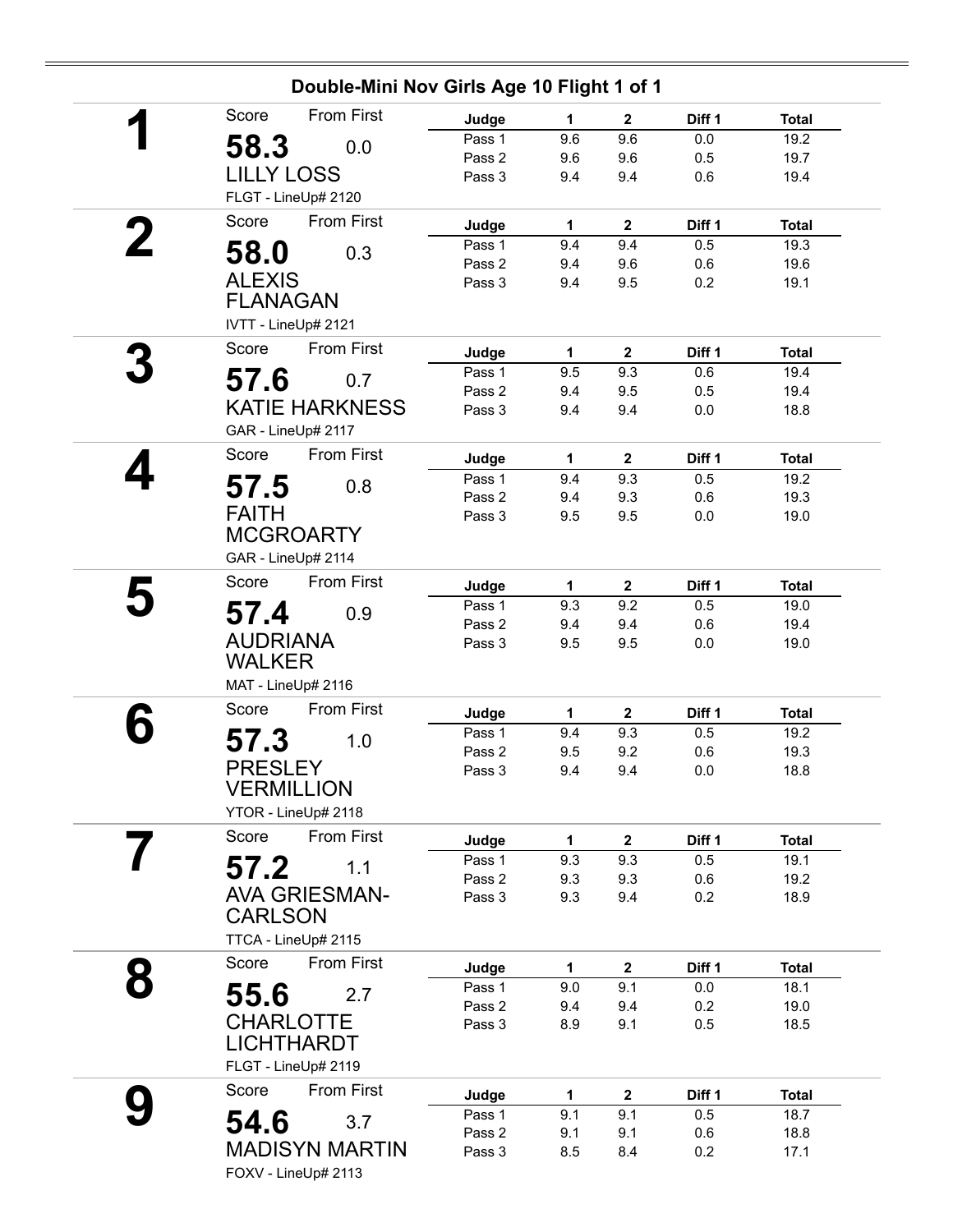| Double-Mini Nov Girls Age 11 Flight 1 of 1 |        |              |                         |                  |              |  |  |
|--------------------------------------------|--------|--------------|-------------------------|------------------|--------------|--|--|
| <b>From First</b><br>Score                 | Judge  | 1            | $\mathbf{2}$            | Diff 1           | <b>Total</b> |  |  |
| 58.3<br>0.0                                | Pass 1 | 9.7          | 9.6                     | 0.5              | 19.8         |  |  |
|                                            | Pass 2 | 9.3          | 9.4                     | 0.6              | 19.3         |  |  |
| <b>AALIYAH NASH</b>                        | Pass 3 | 9.6          | 9.6                     | 0.0              | 19.2         |  |  |
| AADM - LineUp# 2134                        |        |              |                         |                  |              |  |  |
| Score<br>From First                        | Judge  | 1            | $\overline{\mathbf{2}}$ | Diff 1           | <b>Total</b> |  |  |
| 57.3<br>1.0                                | Pass 1 | 9.3          | 9.4                     | 0.5              | 19.2         |  |  |
|                                            | Pass 2 | 9.4          | 9.3                     | 0.6              | 19.3         |  |  |
| <b>BRIANNA WEBER</b>                       | Pass 3 | 9.4          | 9.4                     | 0.0              | 18.8         |  |  |
| GAR - LineUp# 2136                         |        |              |                         |                  |              |  |  |
| From First<br>Score                        | Judge  | 1            | $\mathbf{2}$            | Diff 1           | <b>Total</b> |  |  |
| 56.8<br>1.5                                | Pass 1 | 9.3          | 9.3                     | 0.0              | 18.6         |  |  |
|                                            | Pass 2 | 9.3          | 9.1                     | 0.5              | 18.9         |  |  |
| <b>CHARLOTTE</b>                           | Pass 3 | 9.4          | 9.3                     | 0.6              | 19.3         |  |  |
| <b>LUBARSKI</b>                            |        |              |                         |                  |              |  |  |
| FLGT - LineUp# 2135                        |        |              |                         |                  |              |  |  |
| From First<br>Score                        | Judge  | $\mathbf{1}$ | $\mathbf{2}$            | Diff 1           | <b>Total</b> |  |  |
| 56.3<br>2.0                                | Pass 1 | 9.4          | 9.3                     | 0.5              | 19.2         |  |  |
| <b>CHARLI WHITE</b>                        | Pass 2 | 8.8          | 8.6                     | 0.6              | 18.0         |  |  |
|                                            | Pass 3 | 9.6          | 9.5                     | 0.0              | 19.1         |  |  |
| AADM - LineUp# 2139                        |        |              |                         |                  |              |  |  |
| Score<br><b>From First</b>                 | Judge  | 1            | $\overline{\mathbf{2}}$ | Diff 1           | <b>Total</b> |  |  |
| 55.1<br>3.2                                | Pass 1 | 9.2          | 9.3                     | 0.5              | 19.0         |  |  |
| <b>BROOKLYN</b>                            | Pass 2 | 8.8          | 8.9                     | 0.6              | 18.3         |  |  |
|                                            | Pass 3 | 8.8          | 8.8                     | 0.2              | 17.8         |  |  |
| <b>KREJCI</b>                              |        |              |                         |                  |              |  |  |
| FOXV - LineUp# 2140                        |        |              |                         |                  |              |  |  |
| From First<br>Score                        | Judge  | 1            | $\mathbf{2}$            | Diff 1           | <b>Total</b> |  |  |
| 54.7<br>3.6                                | Pass 1 | 9.5          | 9.4                     | 0.5              | 19.4         |  |  |
|                                            | Pass 2 | 8.7          | 8.5                     | 0.6              | 17.8         |  |  |
| <b>PEYTON</b>                              | Pass 3 | 8.6          | 8.7                     | 0.2              | 17.5         |  |  |
| <b>OCONNOR</b>                             |        |              |                         |                  |              |  |  |
| FOXV - LineUp# 2141                        |        |              |                         |                  |              |  |  |
| <b>From First</b><br>Score                 | Judge  | 1            | $\mathbf{2}$            | Diff 1           | <b>Total</b> |  |  |
| 53.7<br>4.6                                | Pass 1 | 9.0          | 8.9                     | 0.6              | 18.5         |  |  |
|                                            | Pass 2 | 8.6          | 8.5                     | 0.5              | 17.6         |  |  |
| <b>AUBREE PERKINS</b>                      | Pass 3 | 8.7          | 8.7                     | 0.2              | 17.6         |  |  |
| T-UL - LineUp# 2133                        |        |              |                         |                  |              |  |  |
| Score<br><b>From First</b>                 | Judge  | 1            | $\mathbf{2}$            | Diff 1           | <b>Total</b> |  |  |
| 42.5<br>15.8                               | Pass 1 | 2.6          | 2.7                     | 0.5              | 5.8          |  |  |
|                                            | Pass 2 | 8.6          | 8.5                     | 0.6              | 17.7         |  |  |
| <b>MAKAYLIE</b>                            | Pass 3 | 9.5          | 9.5                     | 0.0              | 19.0         |  |  |
| <b>TARBELL</b>                             |        |              |                         |                  |              |  |  |
| MAT - LineUp# 2138                         |        |              |                         |                  |              |  |  |
| <b>From First</b><br>Score                 |        |              |                         | <b>SCRATCHED</b> |              |  |  |
| <b>JALYN RIDOUT</b>                        |        |              |                         |                  |              |  |  |
| MAT - LineUp# 2137                         |        |              |                         |                  |              |  |  |
|                                            |        |              |                         |                  |              |  |  |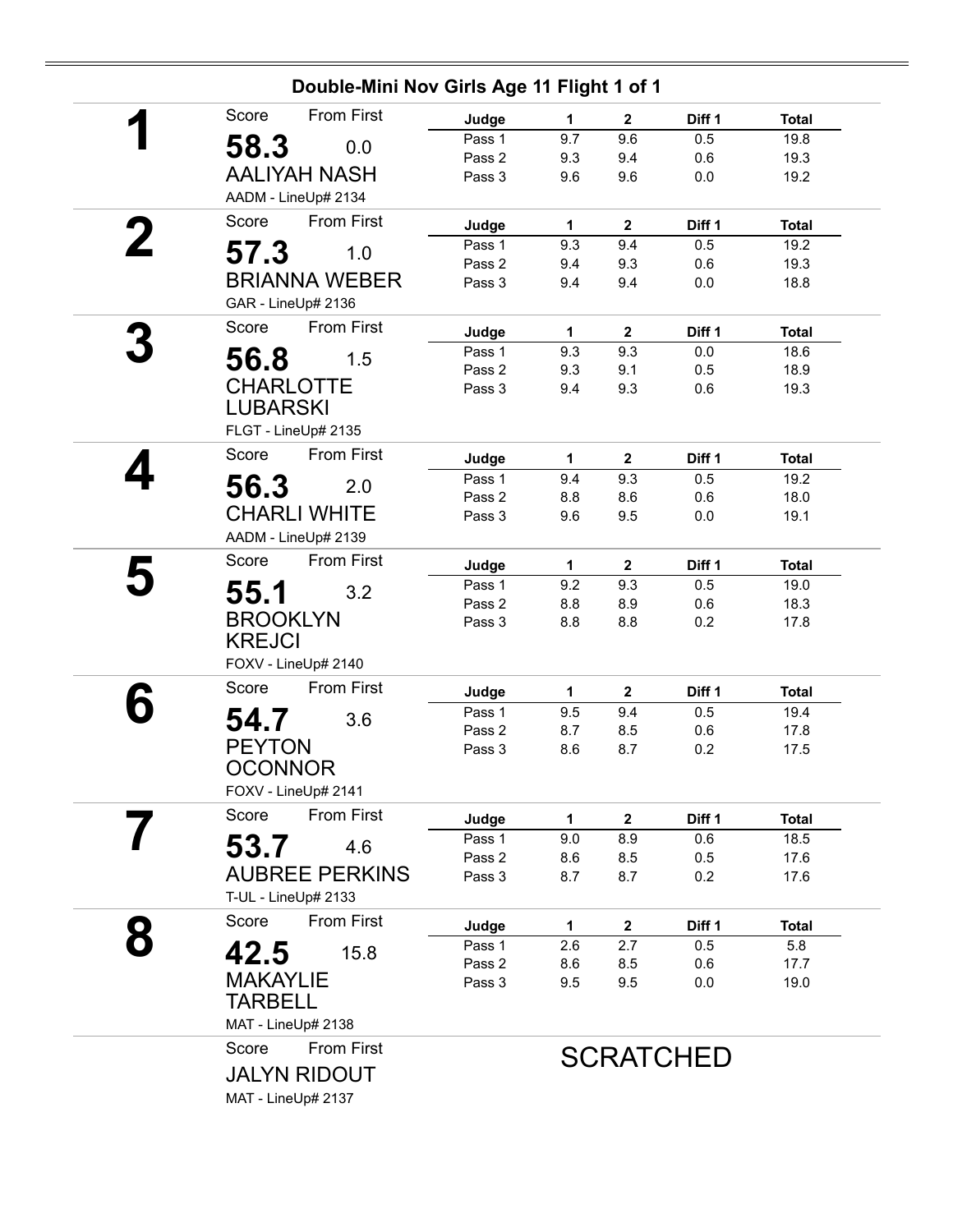|   | Double-Mini Nov Girls Age 12 Flight 1 of 1 |        |     |              |                  |              |
|---|--------------------------------------------|--------|-----|--------------|------------------|--------------|
| ◢ | <b>From First</b><br>Score                 | Judge  | 1   | $\mathbf{2}$ | Diff 1           | <b>Total</b> |
|   | 57.7<br>0.0                                | Pass 1 | 9.4 | 9.5          | 0.5              | 19.4         |
|   |                                            | Pass 2 | 9.3 | 9.4          | 0.6              | 19.3         |
|   | <b>EMILY MCCALL</b>                        | Pass 3 | 9.5 | 9.5          | 0.0              | 19.0         |
|   | TTCA - LineUp# 2153                        |        |     |              |                  |              |
|   | <b>From First</b><br>Score                 | Judge  | 1   | $\mathbf{2}$ | Diff 1           | <b>Total</b> |
|   | 56.3<br>1.4                                | Pass 1 | 9.4 | 9.6          | 0.0              | 19.0         |
|   |                                            | Pass 2 | 8.8 | 8.8          | 0.5              | 18.1         |
|   | <b>CHELSEA</b>                             | Pass 3 | 9.3 | 9.3          | 0.6              | 19.2         |
|   | <b>STRAUS</b>                              |        |     |              |                  |              |
|   | FLGT - LineUp# 2157                        |        |     |              |                  |              |
|   | Score<br><b>From First</b>                 | Judge  | 1   | $\mathbf 2$  | Diff 1           | <b>Total</b> |
|   | 55.6<br>2.1                                | Pass 1 | 9.2 | 9.1          | 0.5              | 18.8         |
|   |                                            | Pass 2 | 9.1 | 9.1          | 0.6              | 18.8         |
|   | <b>MAKENZIE STOLL</b>                      | Pass 3 | 9.1 | 8.9          | 0.0              | 18.0         |
|   | AADM - LineUp# 2158                        |        |     |              |                  |              |
|   | Score<br><b>From First</b>                 | Judge  | 1   | $\mathbf 2$  | Diff 1           | <b>Total</b> |
|   | 54.7<br>3.0                                | Pass 1 | 9.2 | 9.2          | 0.5              | 18.9         |
|   |                                            | Pass 2 | 8.4 | 8.6          | 0.6              | 17.6         |
|   | <b>ROWAN</b>                               | Pass 3 | 9.1 | 9.1          | 0.0              | 18.2         |
|   | <b>DENNHARDT</b>                           |        |     |              |                  |              |
|   | ELTW - LineUp# 2156                        |        |     |              |                  |              |
|   | <b>From First</b><br>Score                 | Judge  | 1   | $\mathbf{2}$ | Diff 1           | <b>Total</b> |
|   | 45.4<br>12.3                               | Pass 1 | 9.0 | 9.0          | 0.5              | 18.5         |
|   |                                            | Pass 2 | 9.3 | 9.1          | 0.6              | 19.0         |
|   | <b>SYNDEY SOLIMAN</b>                      | Pass 3 | 4.0 | 3.9          | $0.0\,$          | 7.9          |
|   | IMG - LineUp# 2154                         |        |     |              |                  |              |
|   | Score<br><b>From First</b>                 |        |     |              | <b>SCRATCHED</b> |              |
|   | <b>EMMA</b>                                |        |     |              |                  |              |
|   | <b>HOFMEISTER</b>                          |        |     |              |                  |              |
|   |                                            |        |     |              |                  |              |
|   | AADM - LineUp# 2155                        |        |     |              |                  |              |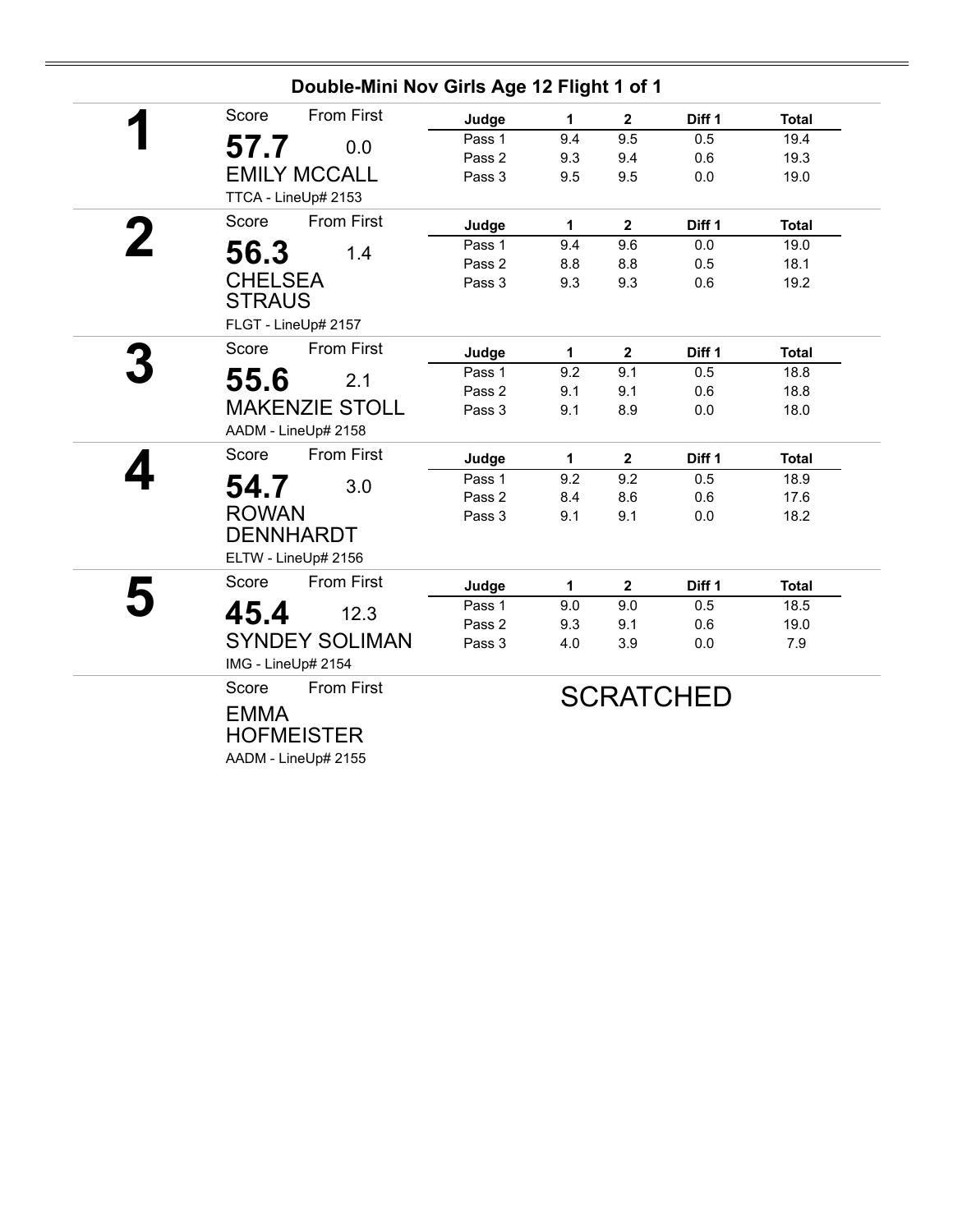| 56.7<br>0.0<br><b>JILLIAN MARTIN</b><br>TTCA - LineUp# 2172<br><b>From First</b><br>Score<br>55.6<br>1.1<br><b>JULIA</b><br><b>TOURTILLOTT</b><br>YTOR - LineUp# 2171<br><b>From First</b><br>Score<br><b>AVERY</b><br><b>BOUSSELOT</b><br>T-UL - LineUp# 2173 | Judge<br>Pass 1<br>Pass 2<br>Pass 3<br>Judge<br>Pass 1<br>Pass 2<br>Pass 3 | 9.3<br>9.1<br>9.4<br>1<br>8.6<br>9.3<br>9.5 | 9.3<br>9.1<br>9.2<br>$\mathbf{2}$<br>8.8<br>9.4<br>9.3<br><b>SCRATCHED</b> | 0.5<br>0.6<br>0.2<br>Diff 1<br>0.5<br>0.2<br>0.0 | 19.1<br>18.8<br>18.8<br><b>Total</b><br>17.9<br>18.9<br>18.8 |  |
|----------------------------------------------------------------------------------------------------------------------------------------------------------------------------------------------------------------------------------------------------------------|----------------------------------------------------------------------------|---------------------------------------------|----------------------------------------------------------------------------|--------------------------------------------------|--------------------------------------------------------------|--|
|                                                                                                                                                                                                                                                                |                                                                            |                                             |                                                                            |                                                  |                                                              |  |
|                                                                                                                                                                                                                                                                |                                                                            |                                             |                                                                            |                                                  |                                                              |  |
|                                                                                                                                                                                                                                                                |                                                                            |                                             |                                                                            |                                                  |                                                              |  |
|                                                                                                                                                                                                                                                                |                                                                            |                                             |                                                                            |                                                  |                                                              |  |
|                                                                                                                                                                                                                                                                |                                                                            |                                             |                                                                            |                                                  |                                                              |  |
|                                                                                                                                                                                                                                                                |                                                                            |                                             |                                                                            |                                                  |                                                              |  |
|                                                                                                                                                                                                                                                                |                                                                            |                                             |                                                                            |                                                  |                                                              |  |
|                                                                                                                                                                                                                                                                |                                                                            |                                             |                                                                            |                                                  |                                                              |  |
|                                                                                                                                                                                                                                                                |                                                                            |                                             |                                                                            |                                                  |                                                              |  |
|                                                                                                                                                                                                                                                                |                                                                            |                                             |                                                                            |                                                  |                                                              |  |
|                                                                                                                                                                                                                                                                |                                                                            |                                             |                                                                            |                                                  |                                                              |  |
|                                                                                                                                                                                                                                                                |                                                                            |                                             |                                                                            |                                                  |                                                              |  |
|                                                                                                                                                                                                                                                                |                                                                            |                                             |                                                                            |                                                  |                                                              |  |
|                                                                                                                                                                                                                                                                |                                                                            |                                             |                                                                            |                                                  |                                                              |  |
| <b>From First</b><br>Score                                                                                                                                                                                                                                     |                                                                            |                                             |                                                                            | <b>SCRATCHED</b>                                 |                                                              |  |
| <b>TIANNA MCGUIRE</b>                                                                                                                                                                                                                                          |                                                                            |                                             |                                                                            |                                                  |                                                              |  |
| GDIV - LineUp# 2169                                                                                                                                                                                                                                            |                                                                            |                                             |                                                                            |                                                  |                                                              |  |
| <b>From First</b><br>Score                                                                                                                                                                                                                                     |                                                                            |                                             |                                                                            | <b>SCRATCHED</b>                                 |                                                              |  |
| <b>DESTINY</b>                                                                                                                                                                                                                                                 |                                                                            |                                             |                                                                            |                                                  |                                                              |  |
| <b>POPELKA</b>                                                                                                                                                                                                                                                 |                                                                            |                                             |                                                                            |                                                  |                                                              |  |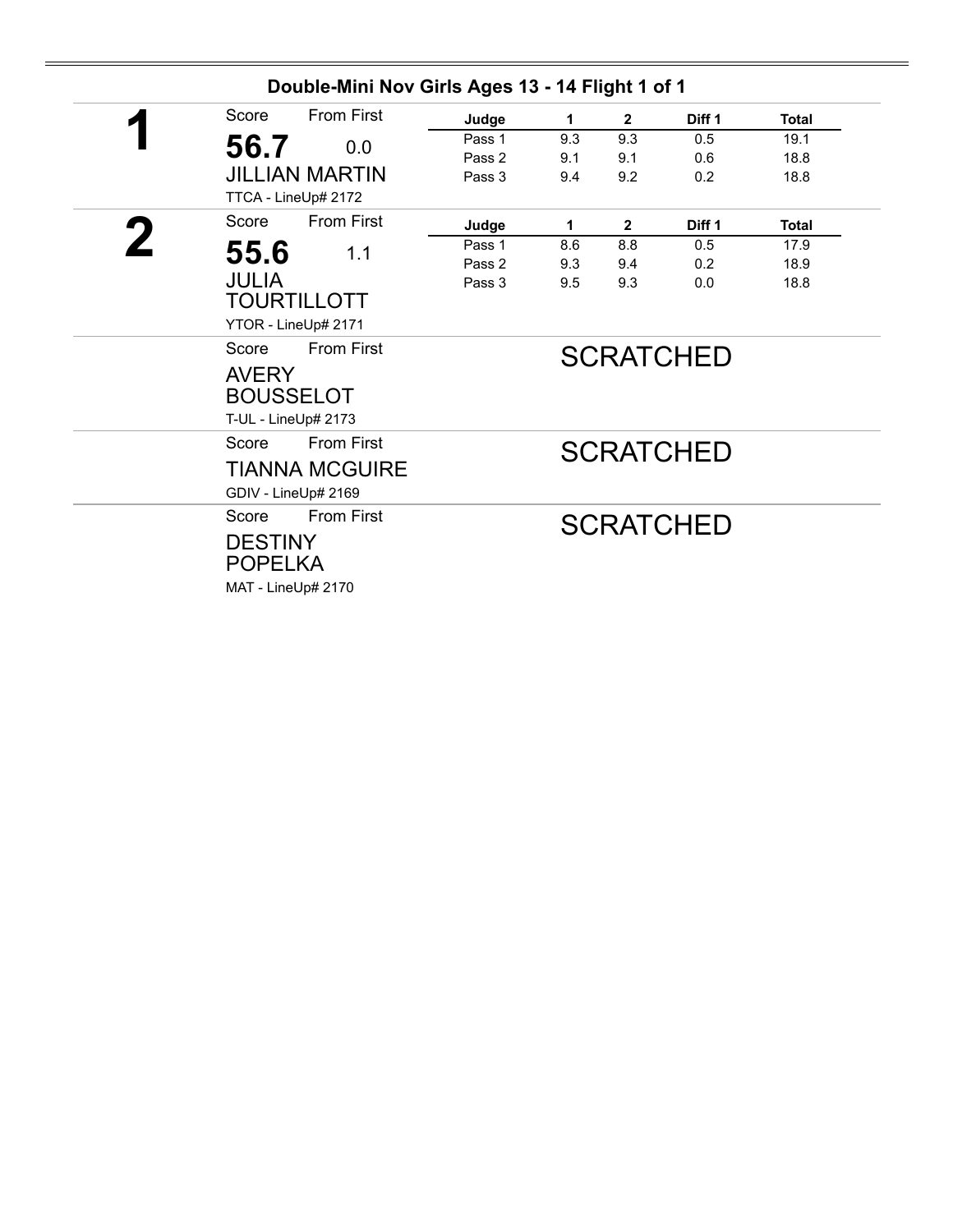| Score<br>$\blacksquare$ | <b>From First</b>                      | Judge  | 1   | $\mathbf{2}$ | Diff 1 | <b>Total</b> |
|-------------------------|----------------------------------------|--------|-----|--------------|--------|--------------|
| 55.0                    | 0.0                                    | Pass 1 | 9.0 | 9.0          | 0.5    | 18.5         |
|                         |                                        | Pass 2 | 8.7 | 8.7          | 0.6    | 18.0         |
| <b>MILLER</b>           | <b>BROOKLYN</b><br>TTCA - LineUp# 2185 | Pass 3 | 9.1 | 9.2          | 0.2    | 18.5         |
| Score                   | <b>From First</b>                      | Judge  |     | $\mathbf{2}$ | Diff 1 | <b>Total</b> |
| 53.6                    | 1.4                                    | Pass 1 | 8.8 | 8.7          | 0.6    | 18.1         |
|                         |                                        | Pass 2 | 8.3 | 8.3          | 0.5    | 17.1         |
|                         | <b>EMMA NASON</b>                      | Pass 3 | 9.1 | 9.3          | 0.0    | 18.4         |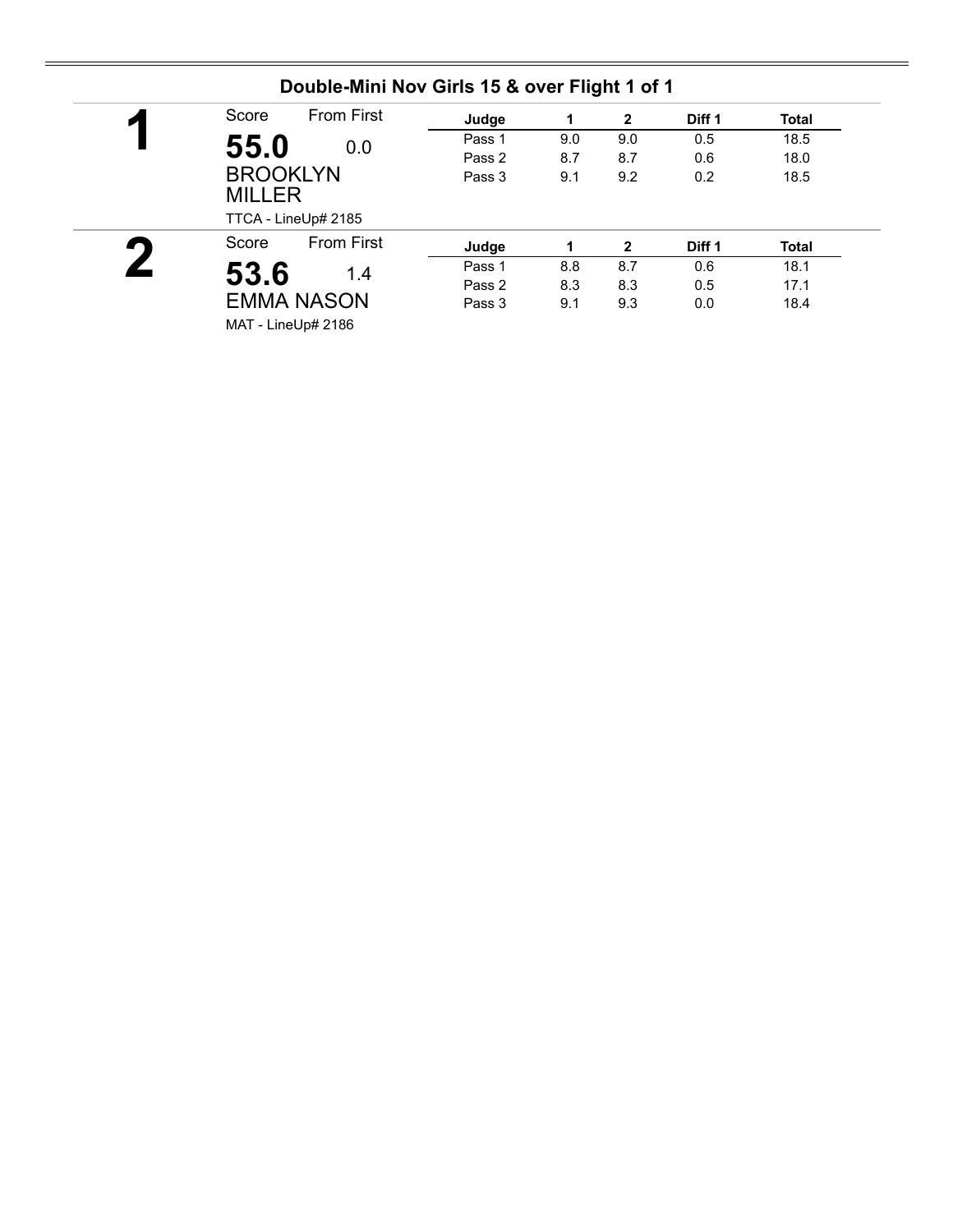| Double-Mini Nov Boys Ages 7 - 8 Flight 1 of 1 |        |              |                |        |              |  |  |  |  |
|-----------------------------------------------|--------|--------------|----------------|--------|--------------|--|--|--|--|
| <b>From First</b><br>Score                    | Judge  | 1            | $\mathbf{2}$   | Diff 1 | <b>Total</b> |  |  |  |  |
| 0.0                                           | Pass 1 | 9.3          | 9.2            | 0.5    | 19.0         |  |  |  |  |
| 56.1                                          | Pass 2 | 9.0          | 9.0            | 0.6    | 18.6         |  |  |  |  |
| <b>SULLIVAN</b>                               | Pass 3 | 9.3          | 9.2            | 0.0    | 18.5         |  |  |  |  |
| <b>CARROLL</b><br>ELTW - LineUp# 2214         |        |              |                |        |              |  |  |  |  |
| <b>From First</b><br>Score                    | Judge  | 1            | $\mathbf 2$    | Diff 1 | <b>Total</b> |  |  |  |  |
|                                               | Pass 1 | 8.3          | 8.4            | 0.5    | 17.2         |  |  |  |  |
| 53.7<br>2.4                                   | Pass 2 | 8.7          | 9.0            | 0.6    | 18.3         |  |  |  |  |
| <b>MASON</b>                                  | Pass 3 | 9.0          | 9.0            | 0.2    | 18.2         |  |  |  |  |
| <b>DANIELSON</b>                              |        |              |                |        |              |  |  |  |  |
| WTA - LineUp# 2213                            |        |              |                |        |              |  |  |  |  |
| <b>From First</b><br>Score                    | Judge  | 1            | $\mathbf{2}$   | Diff 1 | <b>Total</b> |  |  |  |  |
| 53.4<br>2.7                                   | Pass 1 | 9.0          | 8.8            | 0.5    | 18.3         |  |  |  |  |
|                                               | Pass 2 | 9.1          | 9.0            | 0.6    | 18.7         |  |  |  |  |
| <b>RILEY SCHULTZ</b>                          | Pass 3 | 8.1          | 8.3            | 0.0    | 16.4         |  |  |  |  |
| WTA - LineUp# 2209                            |        |              |                |        |              |  |  |  |  |
| Score<br><b>From First</b>                    | Judge  | $\mathbf{1}$ | $\overline{2}$ | Diff 1 | <b>Total</b> |  |  |  |  |
| 52.7<br>3.4                                   | Pass 1 | 8.5          | 8.5            | 0.5    | 17.5         |  |  |  |  |
|                                               | Pass 2 | 8.5          | 8.6            | 0.2    | 17.3         |  |  |  |  |
| <b>MASON SCOTT</b><br>ICT - LineUp# 2210      | Pass 3 | 8.9          | 9.0            | 0.0    | 17.9         |  |  |  |  |
| Score<br><b>From First</b>                    | Judge  | 1            | $\overline{2}$ | Diff 1 | <b>Total</b> |  |  |  |  |
|                                               | Pass 1 | 8.8          | 8.9            | 0.5    | 18.2         |  |  |  |  |
| 51.7<br>4.4                                   | Pass 2 | 8.2          | 8.3            | 0.6    | 17.1         |  |  |  |  |
| <b>NOLAN SCHLUE</b>                           | Pass 3 | 8.1          | 8.3            | 0.0    | 16.4         |  |  |  |  |
| ELTW - LineUp# 2211                           |        |              |                |        |              |  |  |  |  |
| From First<br>Score                           | Judge  | $\mathbf{1}$ | $\mathbf 2$    | Diff 1 | <b>Total</b> |  |  |  |  |
| 34.9<br>21.2                                  | Pass 1 | 9.0          | 8.8            | 0.0    | 17.8         |  |  |  |  |
|                                               | Pass 2 | 8.3          | 8.3            | 0.5    | 17.1         |  |  |  |  |
| <b>DRAYTON GAIL</b>                           | Pass 3 | 0.0          | 0.0            | 0.0    | $0.0\,$      |  |  |  |  |
| T-UL - LineUp# 2212                           |        |              |                |        |              |  |  |  |  |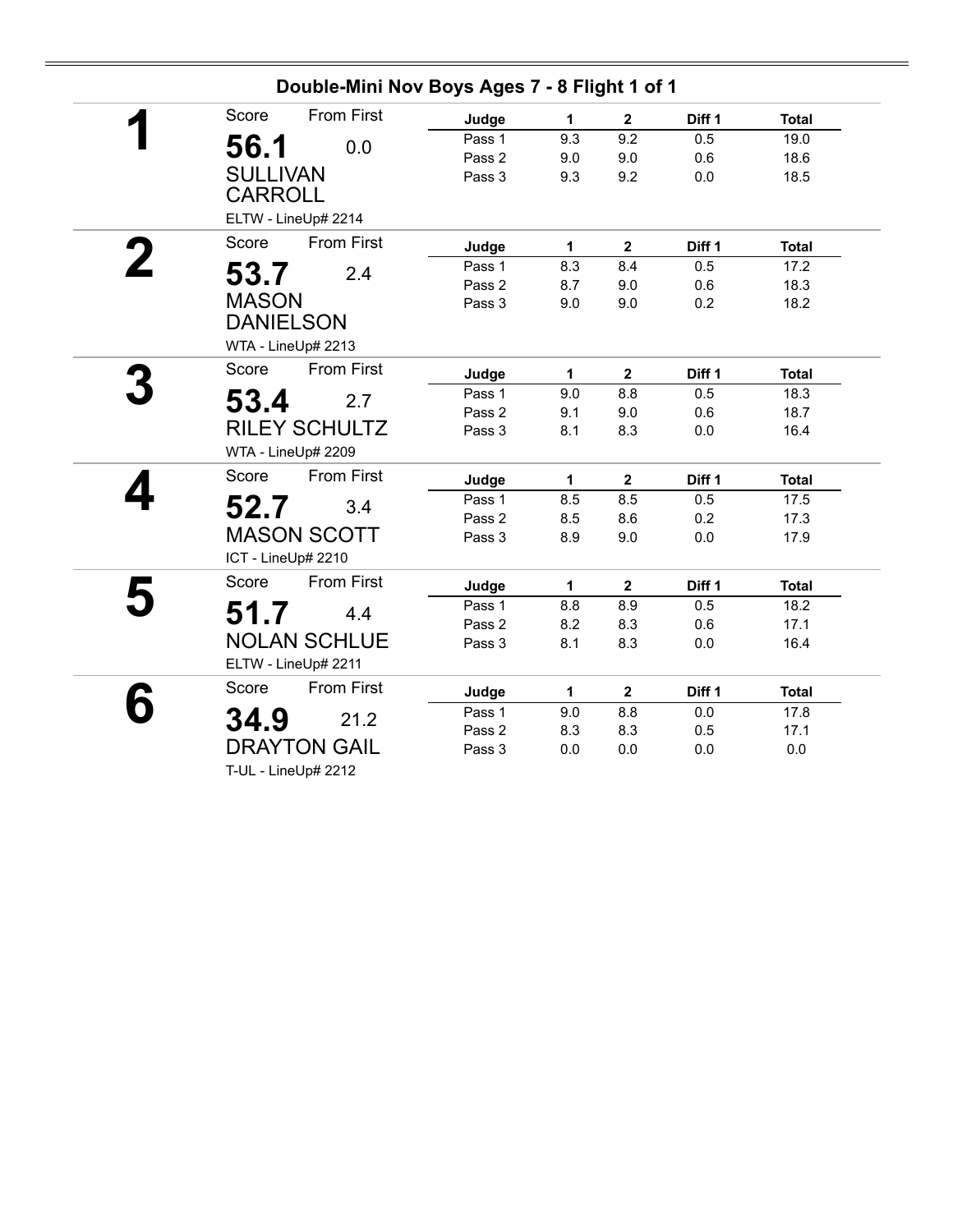|             | Double-Mini Nov Boys Ages 9 - 10 Flight 1 of 1 |        |     |                |                   |              |  |  |  |  |
|-------------|------------------------------------------------|--------|-----|----------------|-------------------|--------------|--|--|--|--|
|             | <b>From First</b><br>Score                     | Judge  | 1   | $\overline{2}$ | Diff 1            | <b>Total</b> |  |  |  |  |
|             | 58.7<br>0.0                                    | Pass 1 | 9.6 | 9.5            | 0.5               | 19.6         |  |  |  |  |
|             |                                                | Pass 2 | 9.6 | 9.5            | 0.6               | 19.7         |  |  |  |  |
|             | <b>LIAM MCGILL</b>                             | Pass 3 | 9.7 | 9.7            | 0.0               | 19.4         |  |  |  |  |
|             | FOND - LineUp# 2227                            |        |     |                |                   |              |  |  |  |  |
|             | <b>From First</b><br>Score                     | Judge  | 1   | $\mathbf{2}$   | Diff <sub>1</sub> | <b>Total</b> |  |  |  |  |
| $\mathbf 2$ | 58.6<br>0.1                                    | Pass 1 | 9.8 | 9.8            | 0.0               | 19.6         |  |  |  |  |
|             |                                                | Pass 2 | 9.5 | 9.5            | 0.5               | 19.5         |  |  |  |  |
|             | <b>IAN KLIPSTEIN</b>                           | Pass 3 | 9.5 | 9.4            | 0.6               | 19.5         |  |  |  |  |
|             | FLGT - LineUp# 2231                            |        |     |                |                   |              |  |  |  |  |
|             | <b>From First</b><br>Score                     | Judge  | 1   | $\mathbf{2}$   | Diff 1            | <b>Total</b> |  |  |  |  |
|             | 57.0<br>1.7                                    | Pass 1 | 9.4 | 9.3            | 0.5               | 19.2         |  |  |  |  |
|             |                                                | Pass 2 | 9.1 | 9.2            | 0.6               | 18.9         |  |  |  |  |
|             | FINN SCHULTZ                                   | Pass 3 | 9.3 | 9.2            | 0.4               | 18.9         |  |  |  |  |
|             | FOND - LineUp# 2230                            |        |     |                |                   |              |  |  |  |  |
|             | <b>From First</b><br>Score                     | Judge  | 1   | $\overline{2}$ | Diff 1            | <b>Total</b> |  |  |  |  |
|             | 56.5<br>2.2                                    | Pass 1 | 9.0 | 8.9            | 0.5               | 18.4         |  |  |  |  |
|             |                                                | Pass 2 | 9.2 | 9.3            | 0.6               | 19.1         |  |  |  |  |
|             | <b>SILAS WIKE</b>                              | Pass 3 | 9.4 | 9.6            | 0.0               | 19.0         |  |  |  |  |
|             | FOND - LineUp# 2228                            |        |     |                |                   |              |  |  |  |  |
|             | <b>From First</b><br>Score                     | Judge  | 1   | $\mathbf{2}$   | Diff 1            | <b>Total</b> |  |  |  |  |
|             | 56.0<br>2.7                                    | Pass 1 | 8.9 | 8.9            | 0.0               | 17.8         |  |  |  |  |
|             |                                                | Pass 2 | 9.3 | 9.1            | 0.5               | 18.9         |  |  |  |  |
|             | <b>PRESTON</b>                                 | Pass 3 | 9.3 | 9.4            | 0.6               | 19.3         |  |  |  |  |
|             | <b>STRAUS</b>                                  |        |     |                |                   |              |  |  |  |  |
|             | FLGT - LineUp# 2226                            |        |     |                |                   |              |  |  |  |  |
|             | <b>From First</b><br>Score                     |        |     |                | <b>SCRATCHED</b>  |              |  |  |  |  |
|             | <b>DAMIAN</b><br><b>GONZALEZ</b>               |        |     |                |                   |              |  |  |  |  |

ELTW - LineUp# 2229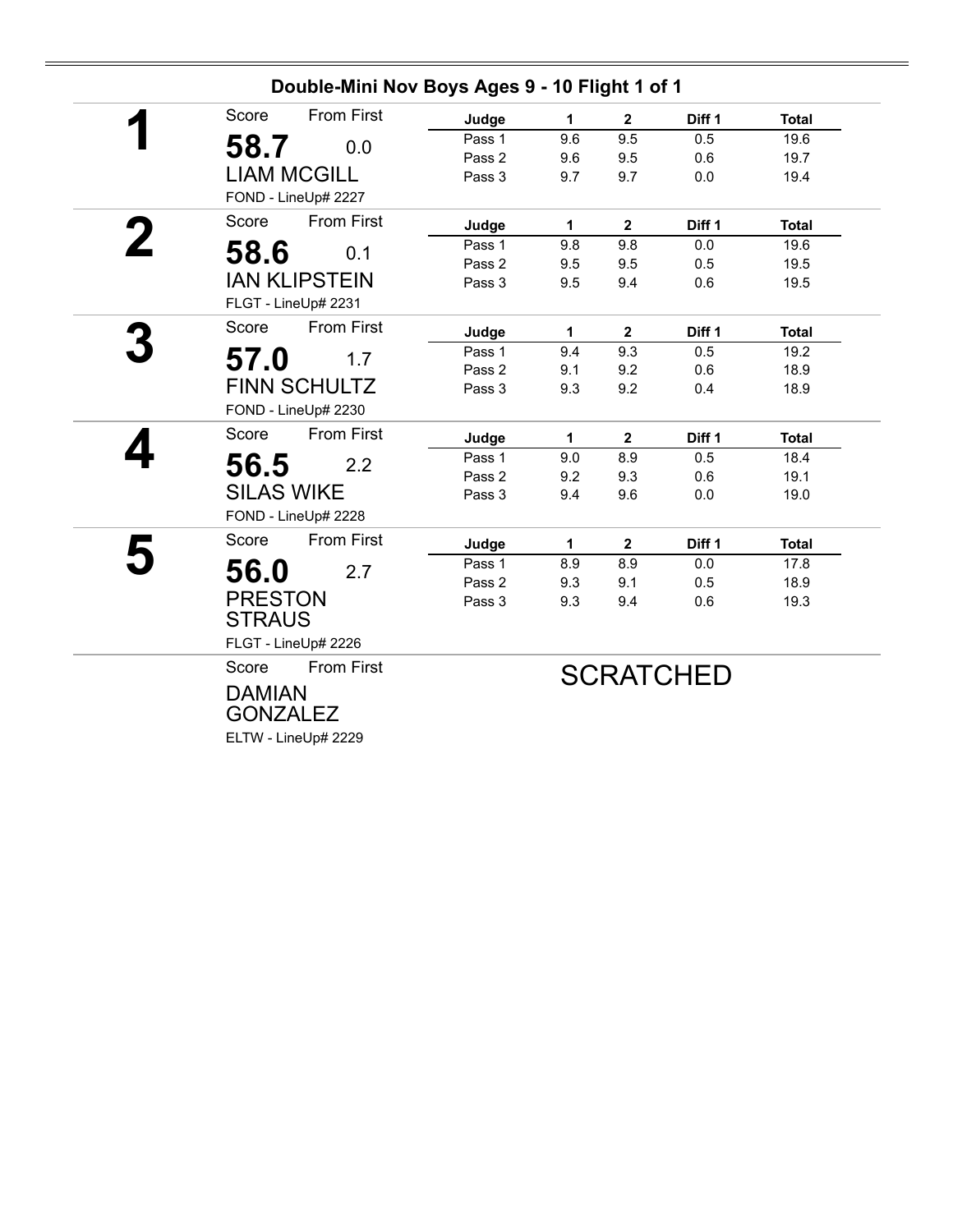| Judge<br>Pass 1 | 9.1 | 9.0 | Diff 1<br>0.5 | <b>Total</b><br>18.6 |
|-----------------|-----|-----|---------------|----------------------|
|                 |     |     |               |                      |
|                 |     |     |               |                      |
| Pass 2          | 9.1 | 9.3 | 0.6           | 19.0                 |
| Pass 3          | 8.3 | 8.4 | 0.2           | 16.9                 |
|                 |     |     |               |                      |

### **Double-Mini Nov Boys Ages 11 - 12 Flight 1 of 1**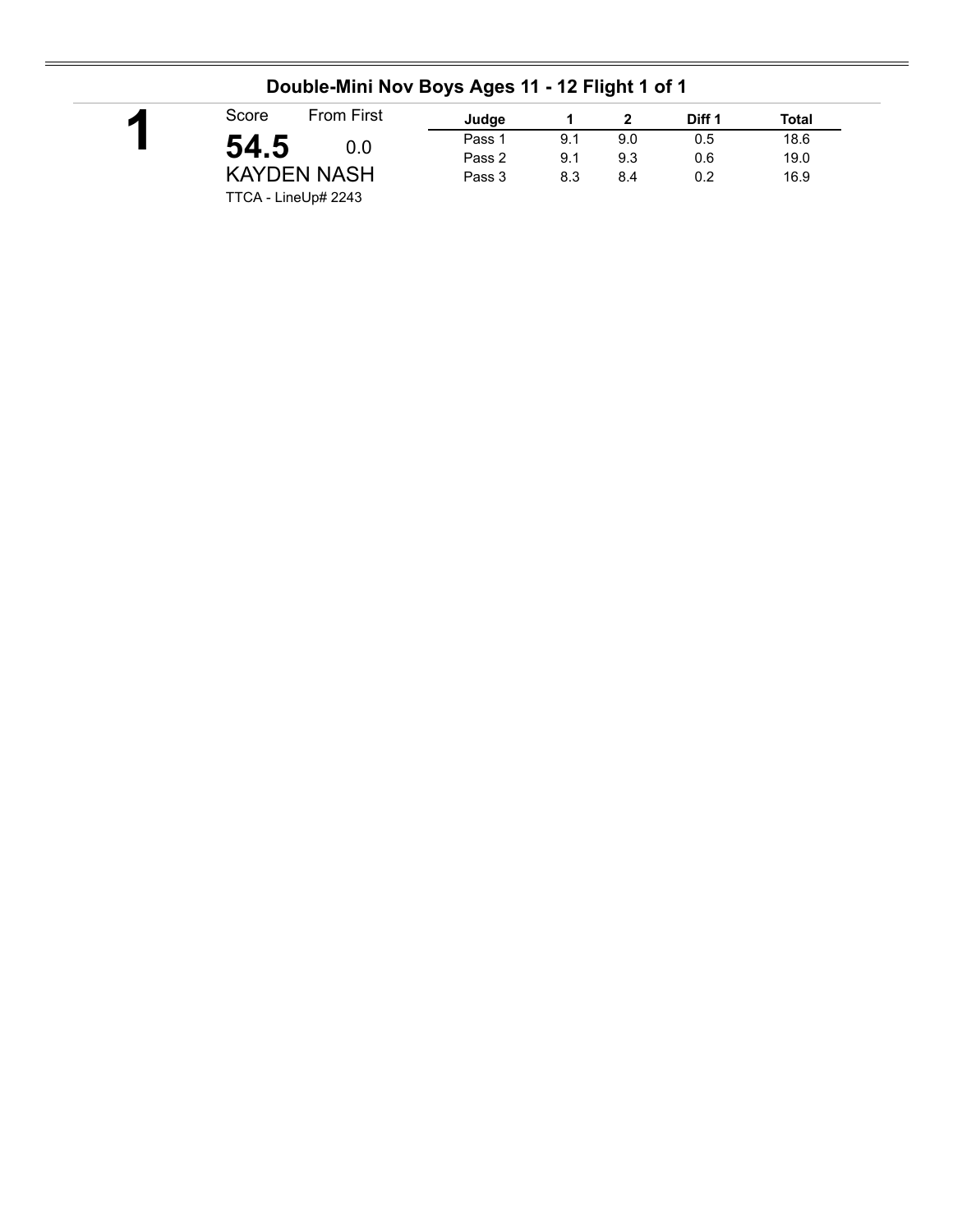| Score              | <b>From First</b>   | Judge  |     |     | Diff 1 | Total |
|--------------------|---------------------|--------|-----|-----|--------|-------|
| 55.8               | 0.0                 | Pass 1 | 9.0 | 9.1 | 0.5    | 18.6  |
|                    |                     | Pass 2 | 9.0 | 8.8 | 0.6    | 18.4  |
|                    | <b>GAEL BRONSON</b> | Pass 3 | 9.4 | 9.4 | 0.0    | 18.8  |
| GAR - LineUp# 2255 |                     |        |     |     |        |       |

## **Double-Mini Nov Boys 13 & over Flight 1 of 1**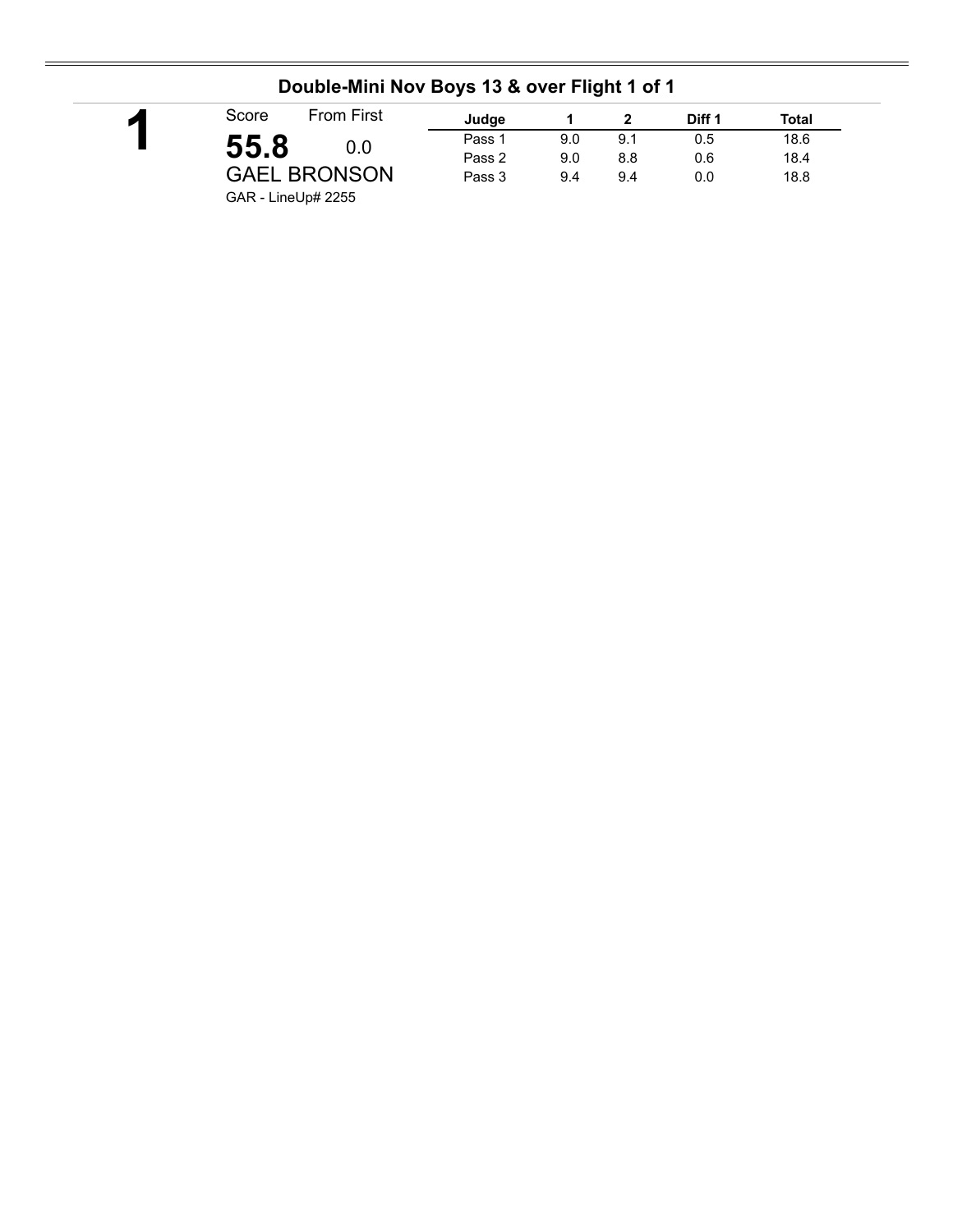| <b>From First</b><br>Score | Judge  | 1   | $\mathbf{2}$ | Diff 1 | Total |
|----------------------------|--------|-----|--------------|--------|-------|
| 58.0<br>0.0                | Pass 1 | 9.2 | 9.3          | 0.7    | 19.2  |
|                            | Pass 2 | 9.4 | 9.5          | 0.6    | 19.5  |
| <b>MADYSON</b>             | Pass 3 | 9.2 | 9.3          | 0.8    | 19.3  |
| <b>HATZENBUHLER</b>        |        |     |              |        |       |
| FOND - LineUp# 2268        |        |     |              |        |       |
| <b>From First</b><br>Score | Judge  | 1   | $\mathbf{2}$ | Diff 1 | Total |
| 57.5<br>0.5                | Pass 1 | 9.3 | 9.4          | 0.7    | 19.4  |
|                            | Pass 2 | 9.4 | 9.2          | 0.6    | 19.2  |
| <b>KAILEY PERGLER</b>      | Pass 3 | 9.2 | 9.0          | 0.7    | 18.9  |
| FOND - LineUp# 2269        |        |     |              |        |       |
| <b>From First</b><br>Score | Judge  | 1   | $\mathbf{2}$ | Diff 1 | Total |
| 56.6<br>1.4                | Pass 1 | 9.0 | 9.0          | 0.6    | 18.6  |
|                            | Pass 2 | 9.0 | 9.1          | 0.7    | 18.8  |
| <b>ALEXIS PERRY</b>        | Pass 3 | 9.3 | 9.2          | 0.7    | 19.2  |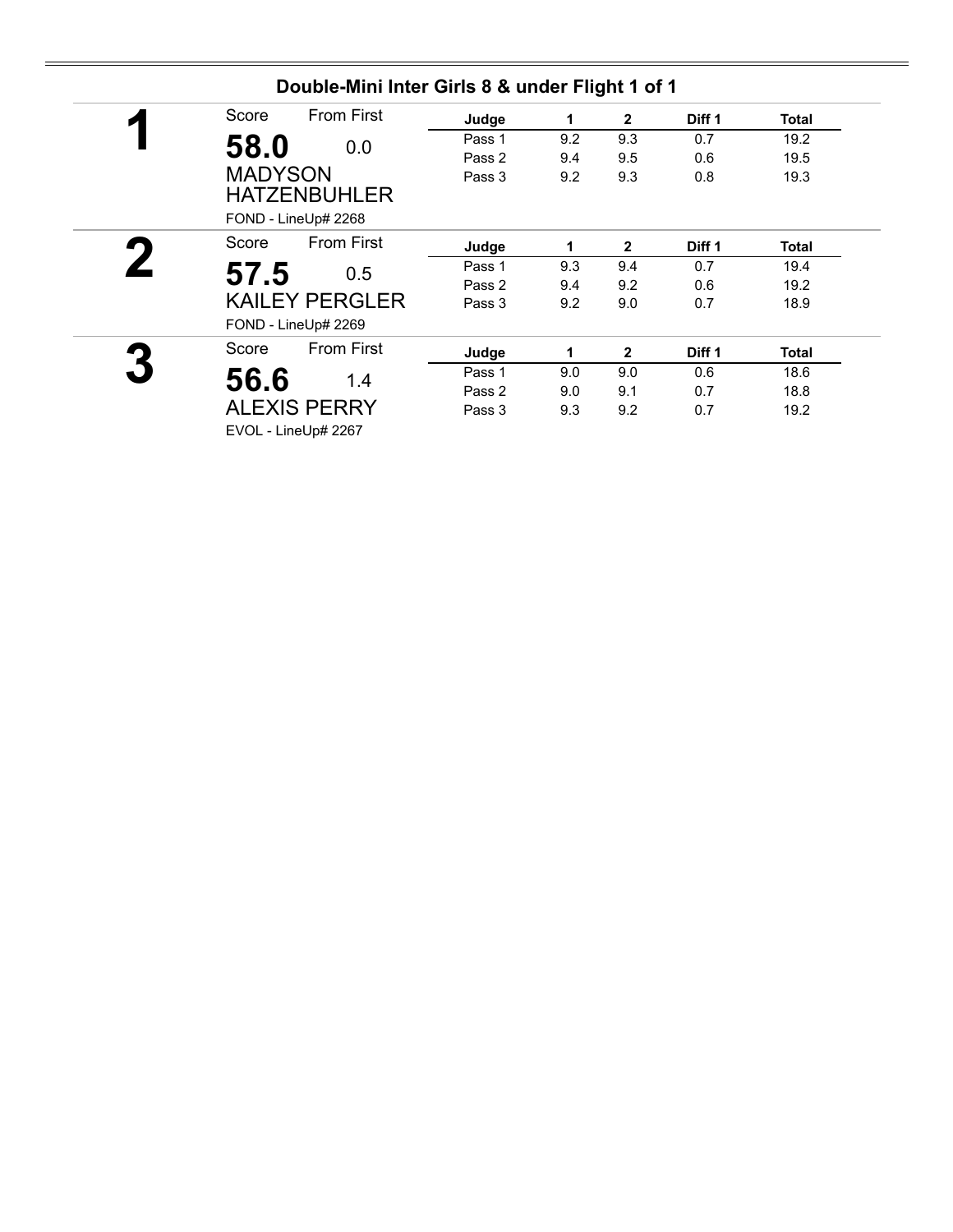|   | Double-Mini Inter Girls Age 9 Flight 1 of 1 |        |             |              |        |              |
|---|---------------------------------------------|--------|-------------|--------------|--------|--------------|
|   | <b>From First</b><br>Score                  | Judge  | 1           | $\mathbf{2}$ | Diff 1 | <b>Total</b> |
|   | 58.8<br>0.0                                 | Pass 1 | 9.5         | 9.4          | 0.7    | 19.6         |
|   |                                             | Pass 2 | 9.5         | 9.4          | 0.6    | 19.5         |
|   | <b>COLLINS SMITH</b>                        | Pass 3 | 9.4         | 9.5          | 0.8    | 19.7         |
|   | FOND - LineUp# 2289                         |        |             |              |        |              |
|   | From First<br>Score                         | Judge  | $\mathbf 1$ | $\mathbf 2$  | Diff 1 | <b>Total</b> |
|   | 58.5<br>0.3                                 | Pass 1 | 9.4         | 9.5          | 0.7    | 19.6         |
|   |                                             | Pass 2 | 9.4         | 9.3          | 0.6    | 19.3         |
|   | <b>BRYNLEY HURD</b>                         | Pass 3 | 9.4         | 9.4          | 0.8    | 19.6         |
|   | FOND - LineUp# 2282                         |        |             |              |        |              |
|   | Score<br>From First                         | Judge  | 1           | $\mathbf{2}$ | Diff 1 | <b>Total</b> |
|   | 57.9<br>0.9                                 | Pass 1 | 9.3         | 9.3          | 0.7    | 19.3         |
|   |                                             | Pass 2 | 9.3         | 9.3          | 0.6    | 19.2         |
|   | <b>BRYLIE</b>                               | Pass 3 | 9.4         | 9.2          | 0.8    | 19.4         |
|   | <b>BUESCHER</b>                             |        |             |              |        |              |
|   | FOND - LineUp# 2283                         |        |             |              |        |              |
|   | From First<br>Score                         | Judge  | $\mathbf 1$ | $\mathbf 2$  | Diff 1 | <b>Total</b> |
|   | 57.6<br>1.2                                 | Pass 1 | 9.5         | 9.4          | 0.5    | 19.4         |
|   |                                             | Pass 2 | 9.3         | 9.2          | 0.6    | 19.1         |
|   | <b>HAZEL HINRICHS</b>                       | Pass 3 | 9.2         | 9.2          | 0.7    | 19.1         |
|   | GAR - LineUp# 2285                          |        |             |              |        |              |
|   | Score<br>From First                         | Judge  | 1           | $\mathbf 2$  | Diff 1 | <b>Total</b> |
|   | 57.5<br>1.3                                 | Pass 1 | 9.4         | 9.3          | 0.5    | 19.2         |
|   |                                             | Pass 2 | 9.3         | 9.4          | 0.6    | 19.3         |
|   | <b>ANISTON</b>                              | Pass 3 | 9.1         | 9.2          | 0.7    | 19.0         |
|   | <b>MCMASTER</b>                             |        |             |              |        |              |
|   | YTOR - LineUp# 2286                         |        |             |              |        |              |
|   | <b>From First</b><br>Score                  | Judge  | $\mathbf 1$ | $\mathbf 2$  | Diff 1 | <b>Total</b> |
|   | 57.0<br>1.8                                 | Pass 1 | 9.2         | 9.2          | 0.7    | 19.1         |
|   |                                             | Pass 2 | 9.3         | 9.2          | 0.7    | 19.2         |
|   | <b>AYLA</b>                                 | Pass 3 | 9.1         | 9.1          | 0.5    | 18.7         |
|   | THANADABOUTH                                |        |             |              |        |              |
|   | EVOL - LineUp# 2284                         |        |             |              |        |              |
|   | From First<br>Score                         | Judge  | 1           | $\mathbf 2$  | Diff 1 | <b>Total</b> |
|   | 56.2<br>2.6                                 | Pass 1 | 9.0         | 8.8          | 0.7    | 18.5         |
|   |                                             | Pass 2 | 9.3         | 9.1          | 0.7    | 19.1         |
|   | <b>KYANNA</b>                               | Pass 3 | 9.1         | 8.8          | 0.7    | 18.6         |
|   | <b>ROBINSON</b>                             |        |             |              |        |              |
|   | WTA - LineUp# 2281                          |        |             |              |        |              |
|   | Score<br><b>From First</b>                  | Judge  | 1           | $\mathbf 2$  | Diff 1 | <b>Total</b> |
| 8 | 2.8                                         | Pass 1 | 9.2         | 9.0          | 0.7    | 18.9         |
|   | 56.0                                        | Pass 2 | 8.9         | 8.9          | 0.6    | 18.4         |
|   | <b>KENDALL</b>                              | Pass 3 | 9.1         | 8.9          | 0.7    | 18.7         |
|   | <b>MOEHLING</b>                             |        |             |              |        |              |
|   | WTA - LineUp# 2288                          |        |             |              |        |              |
|   | From First<br>Score                         | Judge  | 1           | $\mathbf 2$  | Diff 1 | <b>Total</b> |
|   |                                             | Pass 1 | 8.7         | 8.8          | 0.7    | 18.2         |
|   | 55.2<br>3.6                                 | Pass 2 | 8.7         | 8.7          | 0.7    | 18.1         |
|   |                                             |        |             |              |        |              |
|   | <b>LILLY REINHART</b>                       | Pass 3 | 9.1         | 9.1          | 0.7    | 18.9         |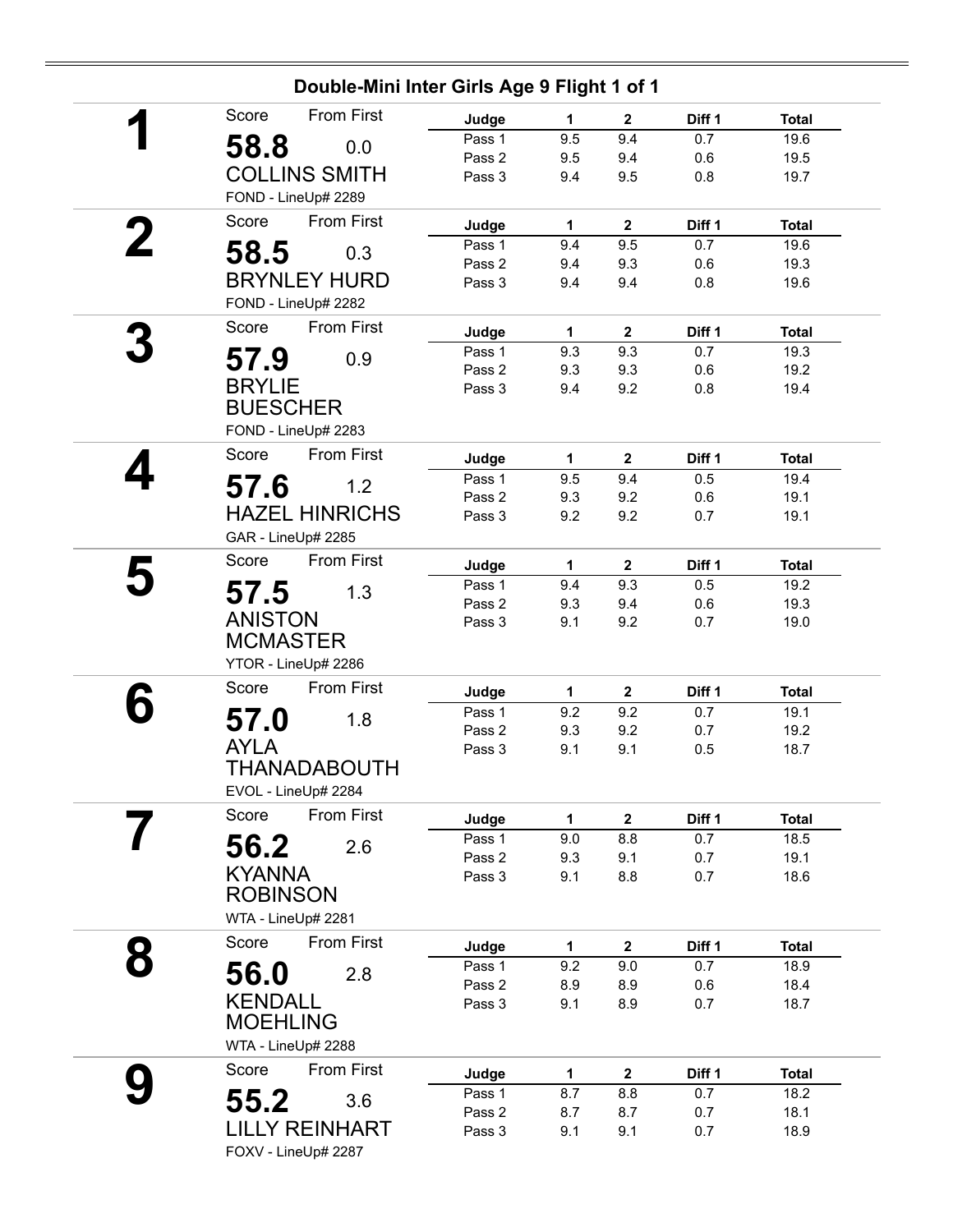| <b>From First</b><br>Score | Judge  | 1   | $\overline{2}$ | Diff <sub>1</sub> | <b>Total</b> |
|----------------------------|--------|-----|----------------|-------------------|--------------|
| 59.2<br>0.0                | Pass 1 | 9.4 | 9.6            | 0.7               | 19.7         |
|                            | Pass 2 | 9.5 | 9.6            | 0.7               | 19.8         |
| <b>LANDREY HARRIS</b>      | Pass 3 | 9.5 | 9.5            | 0.7               | 19.7         |
| MAT - LineUp# 2302         |        |     |                |                   |              |
| Score<br><b>From First</b> | Judge  | 1   | $\mathbf{2}$   | Diff 1            | <b>Total</b> |
| 58.0<br>1.2                | Pass 1 | 9.4 | 9.3            | 0.5               | 19.2         |
|                            | Pass 2 | 9.5 | 9.4            | 0.6               | 19.5         |
| <b>KAELYN</b>              | Pass 3 | 9.2 | 9.4            | 0.7               | 19.3         |
| <b>MACVEAN</b>             |        |     |                |                   |              |
| YTOR - LineUp# 2300        |        |     |                |                   |              |
| <b>From First</b><br>Score | Judge  | 1.  | $\mathbf{2}$   | Diff 1            | <b>Total</b> |
| 57.6<br>1.6                | Pass 1 | 9.2 | 9.2            | 0.7               | 19.1         |
|                            | Pass 2 | 9.4 | 9.3            | 0.8               | 19.5         |
| <b>KAILYNN LAUNER</b>      | Pass 3 | 9.2 | 9.2            | 0.6               | 19.0         |
| T-UL - LineUp# 2304        |        |     |                |                   |              |
| <b>From First</b><br>Score | Judge  | 1   | $\mathbf{2}$   | Diff 1            | <b>Total</b> |
| 57.5<br>1.7                | Pass 1 | 9.3 | 9.3            | 0.7               | 19.3         |
|                            | Pass 2 | 9.3 | 9.2            | 0.6               | 19.1         |
| <b>RORY SWEET</b>          | Pass 3 | 9.4 | 9.2            | 0.5               | 19.1         |
| GAR - LineUp# 2303         |        |     |                |                   |              |
| <b>From First</b><br>Score | Judge  | 1   | $\mathbf 2$    | Diff 1            | <b>Total</b> |
| 57.4<br>1.8                | Pass 1 | 9.3 | 9.2            | 0.5               | 19.0         |
| <b>AMELIA BARKS</b>        | Pass 2 | 9.2 | 9.0            | 0.6               | 18.8         |
|                            | Pass 3 | 9.4 | 9.5            | 0.7               | 19.6         |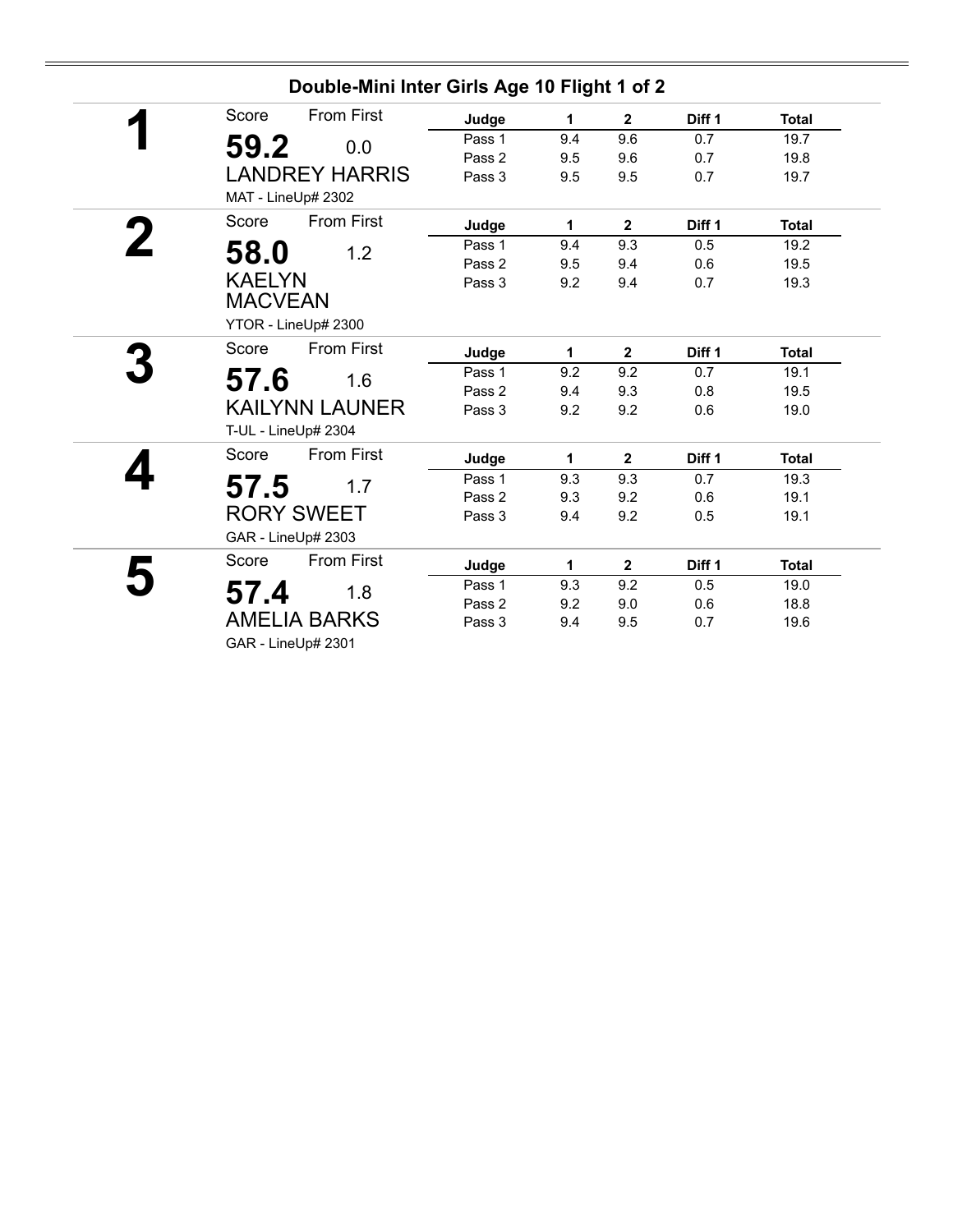|                                   |                      | Double-Mini Inter Girls Age 10 Flight 2 of 2 |              |                         |        |              |
|-----------------------------------|----------------------|----------------------------------------------|--------------|-------------------------|--------|--------------|
| Score                             | <b>From First</b>    | Judge                                        | 1            | $\mathbf{2}$            | Diff 1 | <b>Total</b> |
| 58.5                              | 0.0                  | Pass 1                                       | 9.4          | 9.4                     | 0.5    | 19.3         |
|                                   |                      | Pass 2                                       | 9.6          | 9.5                     | 0.6    | 19.7         |
|                                   | <b>ALIYAH REEDY</b>  | Pass 3                                       | 9.4          | 9.4                     | 0.7    | 19.5         |
| GAR - LineUp# 2306                |                      |                                              |              |                         |        |              |
| Score                             | <b>From First</b>    | Judge                                        | $\mathbf{1}$ | $\overline{2}$          | Diff 1 | <b>Total</b> |
| 58.5                              | 0.0                  | Pass 1                                       | 9.7          | 9.6                     | 0.5    | 19.8         |
|                                   |                      | Pass 2                                       | 9.5          | 9.5                     | 0.6    | 19.6         |
|                                   | <b>TEGAN REITER</b>  | Pass 3                                       | 9.1          | 9.3                     | 0.7    | 19.1         |
| GAR - LineUp# 2305                |                      |                                              |              |                         |        |              |
| Score                             | <b>From First</b>    | Judge                                        | $\mathbf{1}$ | $\mathbf{2}$            | Diff 1 | <b>Total</b> |
| 56.6                              | 1.9                  | Pass 1                                       | 9.0          | 9.0                     | 0.7    | 18.7         |
|                                   |                      | Pass 2                                       | 9.2          | 9.1                     | 0.5    | 18.8         |
| <b>MEA ZINNEL</b>                 |                      | Pass 3                                       | 9.3          | 9.2                     | 0.6    | 19.1         |
|                                   | XTRE - LineUp# 2308  |                                              |              |                         |        |              |
| Score                             | <b>From First</b>    | Judge                                        | 1            | $\overline{\mathbf{2}}$ | Diff 1 | <b>Total</b> |
| 56.5                              | 2.0                  | Pass 1                                       | 8.9          | 9.0                     | 0.7    | 18.6         |
|                                   |                      | Pass 2                                       | 9.2          | 9.3                     | 0.5    | 19.0         |
|                                   | <b>LARSON CARUSO</b> | Pass 3                                       | 9.1          | 9.1                     | 0.7    | 18.9         |
| IVTT - LineUp# 2307               |                      |                                              |              |                         |        |              |
| Score                             | <b>From First</b>    | Judge                                        | 1            | $\mathbf{2}$            | Diff 1 | <b>Total</b> |
| 55.7                              | 2.8                  | Pass 1                                       | 9.1          | 9.2                     | 0.5    | 18.8         |
|                                   |                      | Pass 2                                       | 9.2          | 9.2                     | 0.6    | 19.0         |
| <b>ANGELINA</b>                   |                      | Pass 3                                       | 8.6          | 8.6                     | 0.7    | 17.9         |
| <b>DEBERRY</b>                    |                      |                                              |              |                         |        |              |
| GAR - LineUp# 2309                |                      |                                              |              |                         |        |              |
| Score                             | <b>From First</b>    | Judge                                        | $\mathbf{1}$ | $\overline{\mathbf{2}}$ | Diff 1 | <b>Total</b> |
| 55.6                              | 2.9                  | Pass 1                                       | 9.1          | 9.3                     | 0.5    | 18.9         |
|                                   |                      | Pass 2                                       | 9.3          | 9.2                     | 0.7    | 19.2         |
|                                   |                      |                                              |              |                         |        |              |
| <b>KELSIE</b><br><b>STEINMETZ</b> |                      | Pass 3                                       | 8.4          | 8.4                     | 0.7    | 17.5         |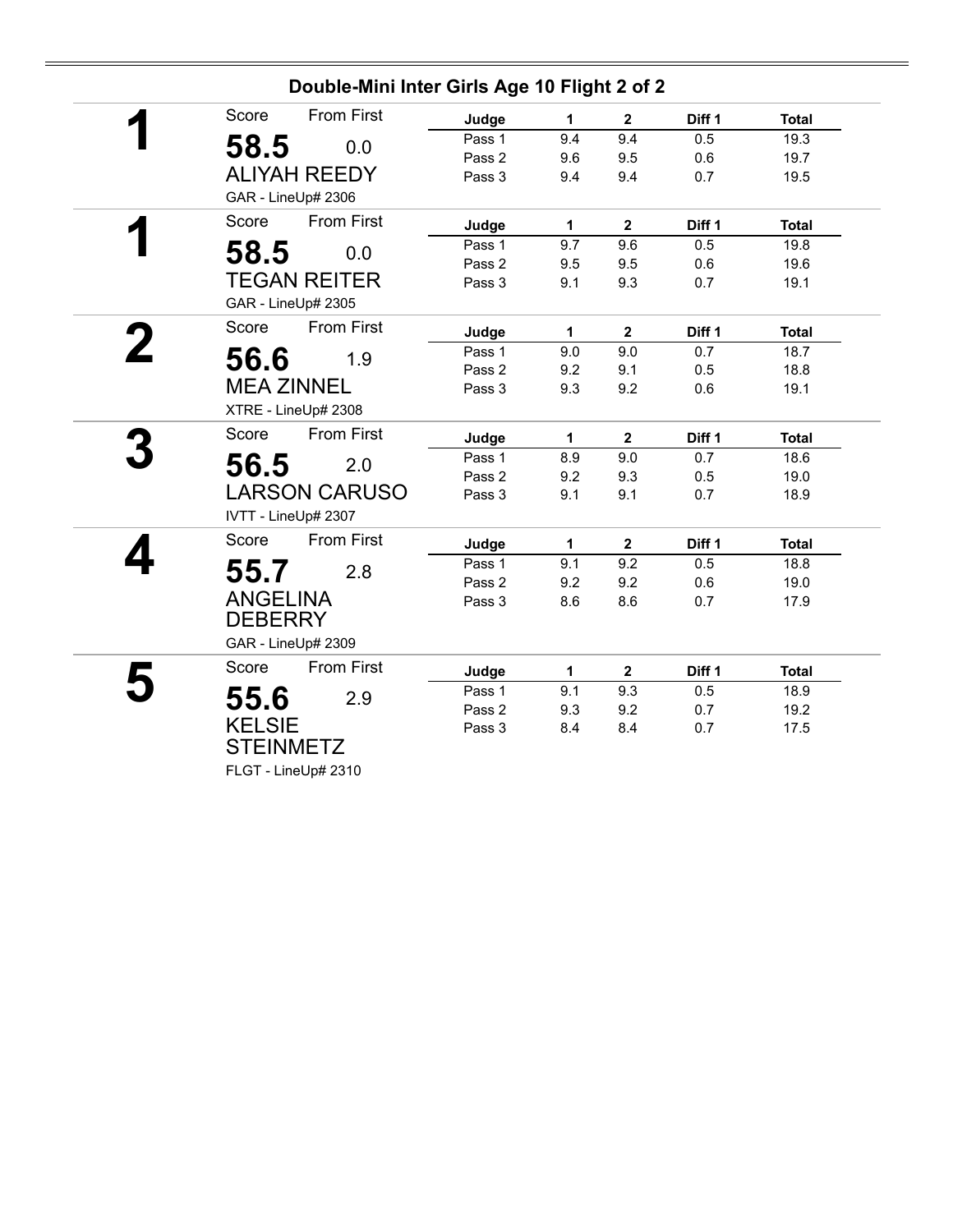| Score<br>58.2<br><b>JASMINE SOUKUP</b><br>ELTW - LineUp# 2329 | <b>From First</b><br>0.0                                                                   | Judge<br>Pass 1<br>Pass 2<br>Pass 3                                                                                                                                                                                                                                                                                                                                                   | 1.<br>9.1<br>9.5                                                             | $\mathbf{2}$<br>9.2<br>9.6             | Diff 1<br>0.7                                                             | <b>Total</b><br>19.0                                                            |
|---------------------------------------------------------------|--------------------------------------------------------------------------------------------|---------------------------------------------------------------------------------------------------------------------------------------------------------------------------------------------------------------------------------------------------------------------------------------------------------------------------------------------------------------------------------------|------------------------------------------------------------------------------|----------------------------------------|---------------------------------------------------------------------------|---------------------------------------------------------------------------------|
|                                                               |                                                                                            |                                                                                                                                                                                                                                                                                                                                                                                       |                                                                              |                                        |                                                                           |                                                                                 |
|                                                               |                                                                                            |                                                                                                                                                                                                                                                                                                                                                                                       |                                                                              |                                        |                                                                           |                                                                                 |
|                                                               |                                                                                            |                                                                                                                                                                                                                                                                                                                                                                                       |                                                                              |                                        | 0.7                                                                       | 19.8                                                                            |
|                                                               |                                                                                            |                                                                                                                                                                                                                                                                                                                                                                                       | 9.3                                                                          | 9.4                                    | 0.7                                                                       | 19.4                                                                            |
|                                                               | <b>From First</b><br>Score                                                                 |                                                                                                                                                                                                                                                                                                                                                                                       |                                                                              |                                        |                                                                           |                                                                                 |
|                                                               |                                                                                            | Judge                                                                                                                                                                                                                                                                                                                                                                                 | 1                                                                            | $\mathbf{2}$                           | Diff 1                                                                    | <b>Total</b>                                                                    |
| 58.0                                                          | 0.2                                                                                        | Pass 1                                                                                                                                                                                                                                                                                                                                                                                | 9.4                                                                          | 9.5                                    | 0.7                                                                       | 19.6                                                                            |
|                                                               |                                                                                            | Pass 2                                                                                                                                                                                                                                                                                                                                                                                | 9.3                                                                          | 9.3                                    | 0.6                                                                       | 19.2                                                                            |
| <b>EMMA</b>                                                   |                                                                                            | Pass 3                                                                                                                                                                                                                                                                                                                                                                                | 9.3                                                                          | 9.2                                    | 0.7                                                                       | 19.2                                                                            |
| <b>ANDERSON</b>                                               |                                                                                            |                                                                                                                                                                                                                                                                                                                                                                                       |                                                                              |                                        |                                                                           |                                                                                 |
| FOND - LineUp# 2322                                           |                                                                                            |                                                                                                                                                                                                                                                                                                                                                                                       |                                                                              |                                        |                                                                           |                                                                                 |
| Score                                                         | From First                                                                                 | Judge                                                                                                                                                                                                                                                                                                                                                                                 | 1                                                                            | $\mathbf{2}$                           | Diff 1                                                                    | <b>Total</b>                                                                    |
| 57.7                                                          | 0.5                                                                                        | Pass 1                                                                                                                                                                                                                                                                                                                                                                                | 9.3                                                                          | 9.3                                    | 0.7                                                                       | 19.3                                                                            |
|                                                               |                                                                                            |                                                                                                                                                                                                                                                                                                                                                                                       | 9.2                                                                          |                                        |                                                                           | 19.0                                                                            |
|                                                               |                                                                                            |                                                                                                                                                                                                                                                                                                                                                                                       |                                                                              |                                        |                                                                           | 19.4                                                                            |
|                                                               |                                                                                            |                                                                                                                                                                                                                                                                                                                                                                                       |                                                                              |                                        |                                                                           |                                                                                 |
|                                                               |                                                                                            | Judge                                                                                                                                                                                                                                                                                                                                                                                 | $\mathbf{1}$                                                                 | $\overline{2}$                         | Diff 1                                                                    | <b>Total</b>                                                                    |
|                                                               |                                                                                            | Pass 1                                                                                                                                                                                                                                                                                                                                                                                | 9.1                                                                          |                                        | 0.7                                                                       | 19.0                                                                            |
|                                                               |                                                                                            |                                                                                                                                                                                                                                                                                                                                                                                       |                                                                              |                                        |                                                                           | 19.3                                                                            |
|                                                               |                                                                                            |                                                                                                                                                                                                                                                                                                                                                                                       |                                                                              |                                        |                                                                           | 19.3                                                                            |
|                                                               |                                                                                            |                                                                                                                                                                                                                                                                                                                                                                                       |                                                                              |                                        |                                                                           |                                                                                 |
|                                                               |                                                                                            | Judge                                                                                                                                                                                                                                                                                                                                                                                 | 1                                                                            | $\mathbf 2$                            | Diff 1                                                                    | <b>Total</b>                                                                    |
|                                                               |                                                                                            | Pass 1                                                                                                                                                                                                                                                                                                                                                                                | 9.0                                                                          | 9.0                                    | 0.7                                                                       | 18.7                                                                            |
|                                                               |                                                                                            | Pass 2                                                                                                                                                                                                                                                                                                                                                                                |                                                                              |                                        |                                                                           | 18.8                                                                            |
|                                                               |                                                                                            | Pass 3                                                                                                                                                                                                                                                                                                                                                                                | 9.3                                                                          |                                        |                                                                           | 19.3                                                                            |
|                                                               |                                                                                            |                                                                                                                                                                                                                                                                                                                                                                                       |                                                                              |                                        |                                                                           |                                                                                 |
|                                                               |                                                                                            |                                                                                                                                                                                                                                                                                                                                                                                       |                                                                              |                                        |                                                                           |                                                                                 |
|                                                               |                                                                                            | Judge                                                                                                                                                                                                                                                                                                                                                                                 | 1                                                                            | $\mathbf{2}$                           | Diff 1                                                                    | <b>Total</b>                                                                    |
|                                                               |                                                                                            | Pass 1                                                                                                                                                                                                                                                                                                                                                                                | 8.9                                                                          | 9.0                                    | 0.7                                                                       | 18.6                                                                            |
|                                                               |                                                                                            |                                                                                                                                                                                                                                                                                                                                                                                       | 9.1                                                                          |                                        | 0.7                                                                       | 18.9                                                                            |
|                                                               |                                                                                            |                                                                                                                                                                                                                                                                                                                                                                                       |                                                                              |                                        |                                                                           | 19.0                                                                            |
|                                                               |                                                                                            |                                                                                                                                                                                                                                                                                                                                                                                       |                                                                              |                                        |                                                                           |                                                                                 |
|                                                               |                                                                                            | Judge                                                                                                                                                                                                                                                                                                                                                                                 | 1                                                                            | 2                                      | Diff 1                                                                    | <b>Total</b>                                                                    |
|                                                               |                                                                                            | Pass 1                                                                                                                                                                                                                                                                                                                                                                                | 9.0                                                                          | 8.9                                    | 0.5                                                                       | 18.4                                                                            |
|                                                               |                                                                                            |                                                                                                                                                                                                                                                                                                                                                                                       | 9.1                                                                          |                                        |                                                                           | 18.8                                                                            |
|                                                               |                                                                                            |                                                                                                                                                                                                                                                                                                                                                                                       |                                                                              |                                        |                                                                           | 19.0                                                                            |
|                                                               |                                                                                            |                                                                                                                                                                                                                                                                                                                                                                                       |                                                                              |                                        |                                                                           |                                                                                 |
|                                                               |                                                                                            |                                                                                                                                                                                                                                                                                                                                                                                       |                                                                              |                                        |                                                                           |                                                                                 |
|                                                               |                                                                                            |                                                                                                                                                                                                                                                                                                                                                                                       |                                                                              |                                        |                                                                           |                                                                                 |
|                                                               |                                                                                            |                                                                                                                                                                                                                                                                                                                                                                                       |                                                                              |                                        |                                                                           |                                                                                 |
|                                                               | Score<br>57.6<br>Score<br>56.8<br><b>CYNDIL</b><br>Score<br>56.5<br>Score<br>56.2<br>Score | <b>GRACE RUPPEL</b><br>FOND - LineUp# 2324<br>From First<br>0.6<br><b>AMELIA YOUNG</b><br>FOXV - LineUp# 2325<br><b>From First</b><br>1.4<br><b>BROCKWAY</b><br>WTA - LineUp# 2327<br><b>From First</b><br>1.7<br><b>KIRSTEN SCHLUE</b><br>ELTW - LineUp# 2326<br><b>From First</b><br>2.0<br><b>CHARLEE CAPE</b><br>FOXV - LineUp# 2328<br><b>From First</b><br><b>MADISON OLSON</b> | Pass 2<br>Pass 3<br>Pass 2<br>Pass 3<br>Pass 2<br>Pass 3<br>Pass 2<br>Pass 3 | 9.4<br>9.3<br>9.3<br>9.1<br>9.2<br>9.2 | 9.2<br>9.3<br>9.2<br>9.3<br>9.3<br>9.0<br>9.2<br>9.1<br>9.1<br>9.1<br>9.1 | 0.6<br>0.7<br>0.7<br>0.7<br>0.7<br>0.8<br>0.7<br>0.6<br>0.7<br><b>SCRATCHED</b> |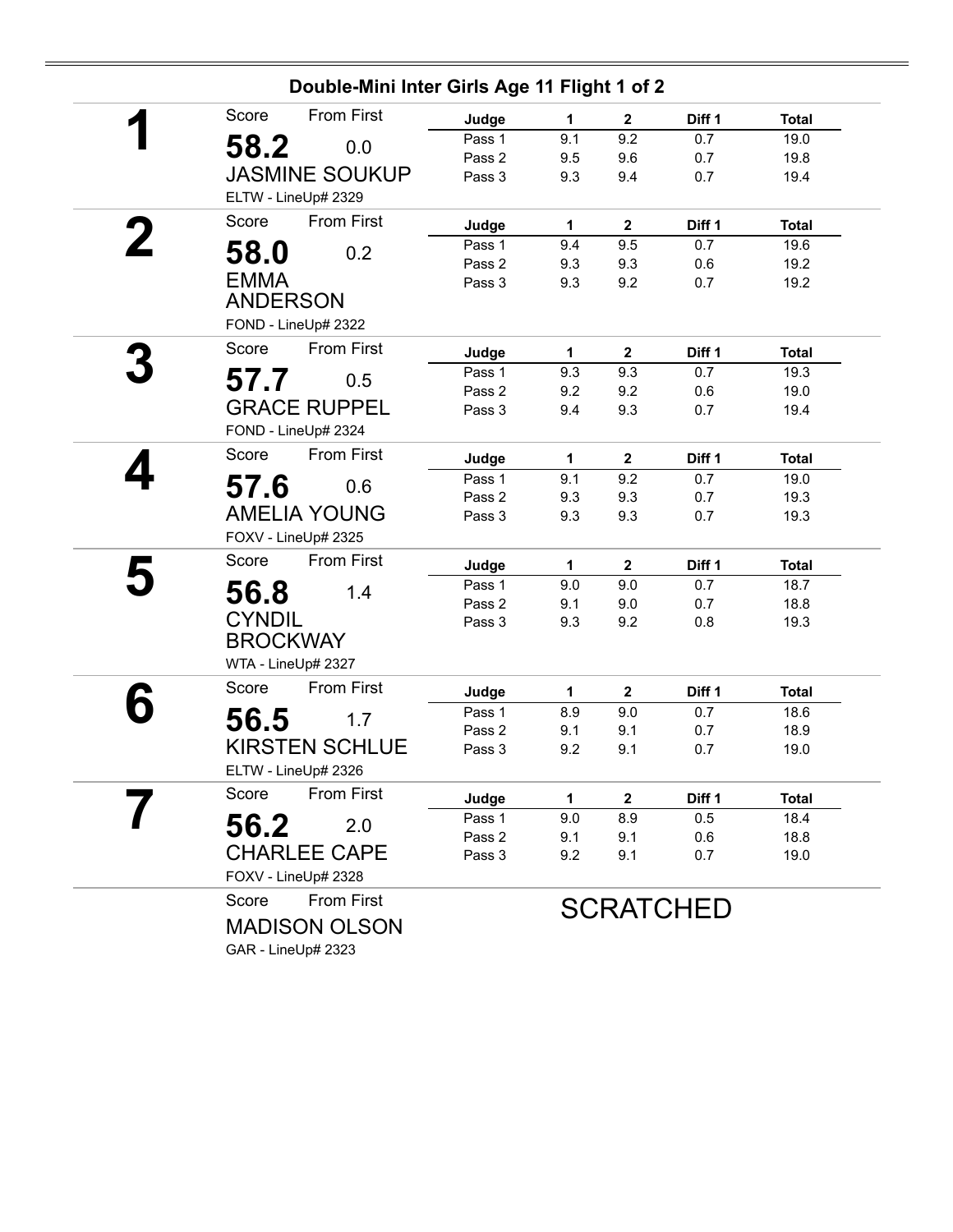|                 | Double-Mini Inter Girls Age 11 Flight 2 of 2 |        |              |                         |        |              |
|-----------------|----------------------------------------------|--------|--------------|-------------------------|--------|--------------|
| Score           | <b>From First</b>                            | Judge  | 1            | $\overline{2}$          | Diff 1 | <b>Total</b> |
| 58.1            | 0.0                                          | Pass 1 | 9.2          | 9.4                     | 0.7    | 19.3         |
|                 |                                              | Pass 2 | 9.1          | 9.3                     | 0.7    | 19.1         |
|                 | <b>CHELSIE THOMAS</b>                        | Pass 3 | 9.5          | 9.5                     | 0.7    | 19.7         |
|                 | ELTW - LineUp# 2344                          |        |              |                         |        |              |
| Score           | <b>From First</b>                            | Judge  | 1            | $\mathbf{2}$            | Diff 1 | <b>Total</b> |
| 57.3            | 0.8                                          | Pass 1 | 9.3          | 9.3                     | 0.5    | 19.1         |
|                 |                                              | Pass 2 | 9.4          | 9.3                     | 0.6    | 19.3         |
|                 | <b>OLIVIA DUNCAN</b>                         | Pass 3 | 9.1          | 9.1                     | 0.7    | 18.9         |
|                 | YTOR - LineUp# 2345                          |        |              |                         |        |              |
| Score           | <b>From First</b>                            | Judge  | 1            | $\mathbf{2}$            | Diff 1 | <b>Total</b> |
| 57.0            | 1.1                                          | Pass 1 | 8.9          | 9.0                     | 0.7    | 18.6         |
|                 |                                              | Pass 2 | 9.4          | 9.4                     | 0.6    | 19.4         |
|                 | <b>CASSIDY CARR</b>                          | Pass 3 | 9.3          | 9.2                     | 0.5    | 19.0         |
|                 | YTOR - LineUp# 2342                          |        |              |                         |        |              |
| Score           | <b>From First</b>                            | Judge  | 1            | $\mathbf 2$             | Diff 1 | <b>Total</b> |
| 56.9            | 1.2                                          | Pass 1 | 9.1          | 9.3                     | 0.7    | 19.1         |
|                 |                                              | Pass 2 | 9.2          | 9.4                     | 0.6    | 19.2         |
| <b>KYLIE</b>    |                                              | Pass 3 | 9.0          | 9.1                     | 0.5    | 18.6         |
|                 | <b>VIEHMEYER</b>                             |        |              |                         |        |              |
|                 | AADM - LineUp# 2341                          |        |              |                         |        |              |
| Score           | <b>From First</b>                            | Judge  | 1            | $\mathbf 2$             | Diff 1 | <b>Total</b> |
| 56.8            | 1.3                                          | Pass 1 | 8.8          | 8.9                     | 0.7    | 18.4         |
|                 |                                              | Pass 2 | 9.4          | 9.6                     | 0.7    | 19.7         |
|                 | <b>RILEY RUPRACHT</b>                        | Pass 3 | 9.1          | 9.1                     | 0.5    | 18.7         |
|                 | ICT - LineUp# 2343                           |        |              |                         |        |              |
| Score           | <b>From First</b>                            | Judge  | $\mathbf{1}$ | $\mathbf{2}$            | Diff 1 | <b>Total</b> |
| 56.3            | 1.8                                          | Pass 1 | 9.1          | 9.1                     | 0.6    | 18.8         |
|                 |                                              | Pass 2 | 9.2          | 8.9                     | 0.8    | 18.9         |
| <b>ARABELLA</b> |                                              | Pass 3 | 9.1          | 9.0                     | 0.5    | 18.6         |
|                 | <b>MCDOWELL</b>                              |        |              |                         |        |              |
|                 | T-UL - LineUp# 2346                          |        |              |                         |        |              |
| Score           | <b>From First</b>                            | Judge  | $\mathbf{1}$ | $\overline{\mathbf{2}}$ | Diff 1 | <b>Total</b> |
| 55.9            | 2.2                                          | Pass 1 | 9.0          | 9.1                     | 0.5    | 18.6         |
|                 |                                              | Pass 2 | 9.2          | 9.3                     | 0.6    | 19.1         |
|                 | <b>TAYLOR DERBAS</b>                         | Pass 3 | 8.7          | 8.8                     | 0.7    | 18.2         |
|                 | FLGT - LineUp# 2340                          |        |              |                         |        |              |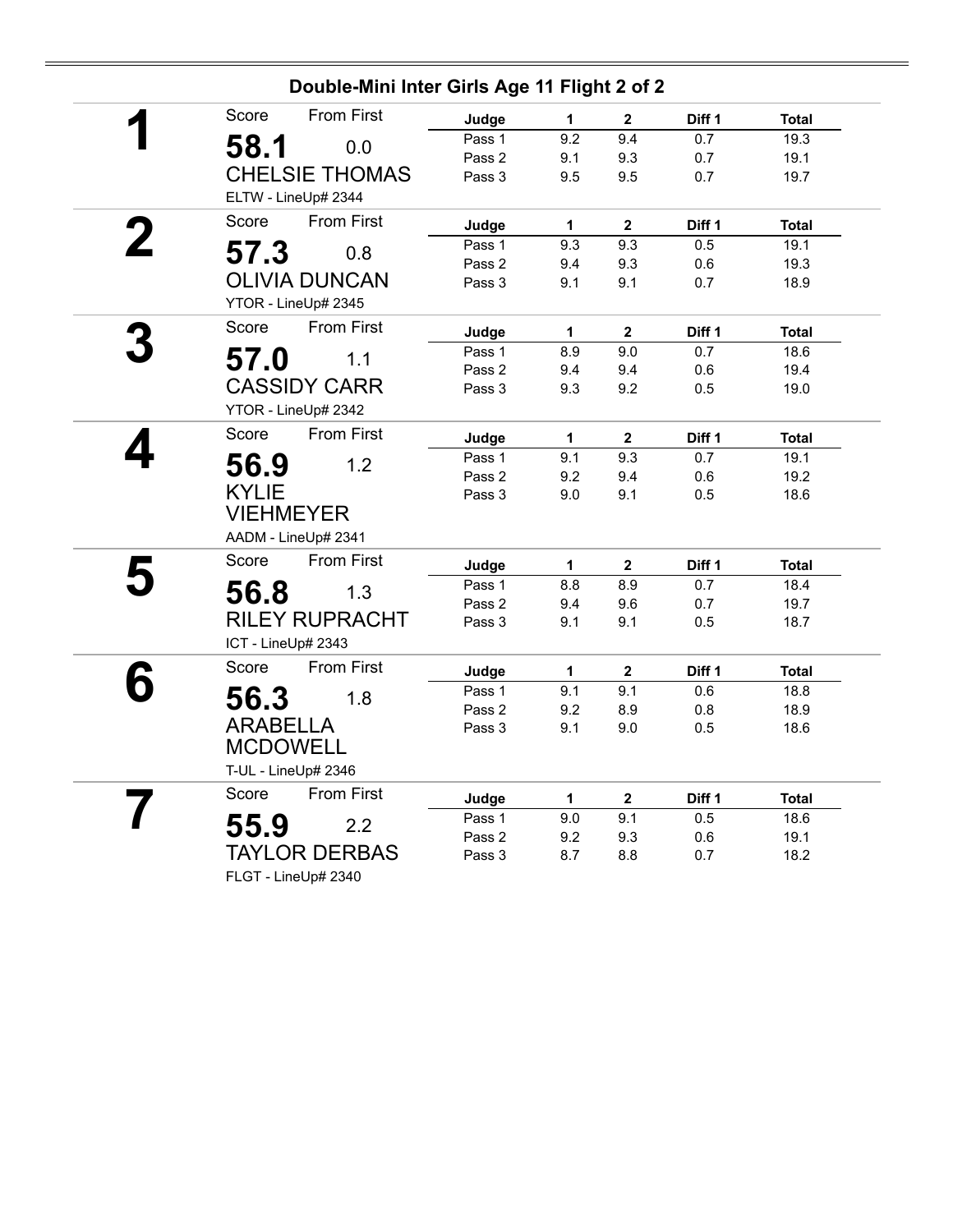| Double-Mini Inter Girls Age 12 Flight 1 of 1 |                  |            |                  |                  |              |
|----------------------------------------------|------------------|------------|------------------|------------------|--------------|
| <b>From First</b><br>Score                   | Judge            | 1          | $\mathbf{2}$     | Diff 1           | <b>Total</b> |
| 59.1<br>0.0                                  | Pass 1           | 9.5        | 9.6              | 0.7              | 19.8         |
|                                              | Pass 2           | 9.5        | 9.6              | 0.7              | 19.8         |
| <b>ISABELLE</b><br><b>MULERT</b>             | Pass 3           | 9.4        | 9.4              | 0.7              | 19.5         |
| ELTW - LineUp# 2361                          |                  |            |                  |                  |              |
| <b>From First</b><br>Score                   | Judge            | 1          | $\mathbf{2}$     | Diff 1           | <b>Total</b> |
| 1.0                                          | Pass 1           | 9.4        | 9.4              | 0.7              | 19.5         |
| 58.1                                         | Pass 2           | 9.4        | 9.4              | 0.6              | 19.4         |
| <b>EMMA GASPARDO</b>                         | Pass 3           | 9.4        | 9.3              | 0.5              | 19.2         |
| IVTT - LineUp# 2366                          |                  |            |                  |                  |              |
| Score<br>From First                          | Judge            | 1          | $\mathbf{2}$     | Diff 1           | <b>Total</b> |
| 58.1<br>1.0                                  | Pass 1           | 9.4        | 9.4              | 0.5              | 19.3         |
|                                              | Pass 2           | 9.3        | 9.4              | 0.6              | 19.3         |
| <b>LAUREN</b>                                | Pass 3           | 9.4        | 9.3              | 0.8              | 19.5         |
| <b>SOMMERS</b>                               |                  |            |                  |                  |              |
| ELTW - LineUp# 2359                          |                  |            |                  |                  |              |
| Score<br><b>From First</b>                   | Judge            | 1          | $\mathbf{2}$     | Diff 1           | <b>Total</b> |
| 57.8<br>1.3                                  | Pass 1           | 9.3        | 9.5              | 0.7              | 19.5         |
| <b>CARSYN TAYLOR</b>                         | Pass 2<br>Pass 3 | 9.1        | 9.2<br>9.5       | 0.6<br>0.5       | 18.9<br>19.4 |
|                                              |                  | 9.4        |                  |                  |              |
| AADM - LineUp# 2364                          |                  |            |                  |                  |              |
| Score<br>From First                          | Judge            | 1          | $\mathbf{2}$     | Diff 1           | <b>Total</b> |
| 57.7<br>1.4                                  | Pass 1           | 9.4        | 9.5              | 0.7              | 19.6         |
| <b>KAYLEE FRANKS</b>                         | Pass 2<br>Pass 3 | 9.1<br>9.4 | 9.0<br>9.2       | 0.7<br>0.7       | 18.8<br>19.3 |
| ELTW - LineUp# 2360                          |                  |            |                  |                  |              |
| From First<br>Score                          | Judge            | 1          | $\boldsymbol{2}$ | Diff 1           | <b>Total</b> |
|                                              | Pass 1           | 9.3        | 9.2              | 0.5              | 19.0         |
| 56.9<br>2.2                                  | Pass 2           | 9.4        | 9.3              | 0.6              | 19.3         |
| <b>LILY BARR</b>                             | Pass 3           | 9.0        | 8.9              | 0.7              | 18.6         |
| IVTT - LineUp# 2365                          |                  |            |                  |                  |              |
| <b>From First</b><br>Score                   | Judge            | 1          | $\mathbf{2}$     | Diff 1           | <b>Total</b> |
| 56.8<br>2.3                                  | Pass 1           | 9.3        | 9.1              | 0.5              | 18.9         |
|                                              | Pass 2           | 9.1        | 9.1              | 0.5              | 18.7         |
| <b>LIDIA WOZNIAK</b>                         | Pass 3           | 9.4        | 9.3              | 0.5              | 19.2         |
| IVTT - LineUp# 2358                          |                  |            |                  |                  |              |
| <b>From First</b><br>Score                   | Judge            | 1          | $\mathbf{2}$     | Diff 1           | <b>Total</b> |
| 56.6<br>2.5                                  | Pass 1           | 8.9        | 9.2              | 0.5              | 18.6         |
| <b>AUBREY SALMON</b>                         | Pass 2           | 9.3        | 9.2              | 0.7              | 19.2         |
| TTCA - LineUp# 2362                          | Pass 3           | 9.2        | 8.9              | 0.7              | 18.8         |
| Score<br>From First                          |                  |            |                  | <b>SCRATCHED</b> |              |
| <b>OLIVIA SLOME</b>                          |                  |            |                  |                  |              |
|                                              |                  |            |                  |                  |              |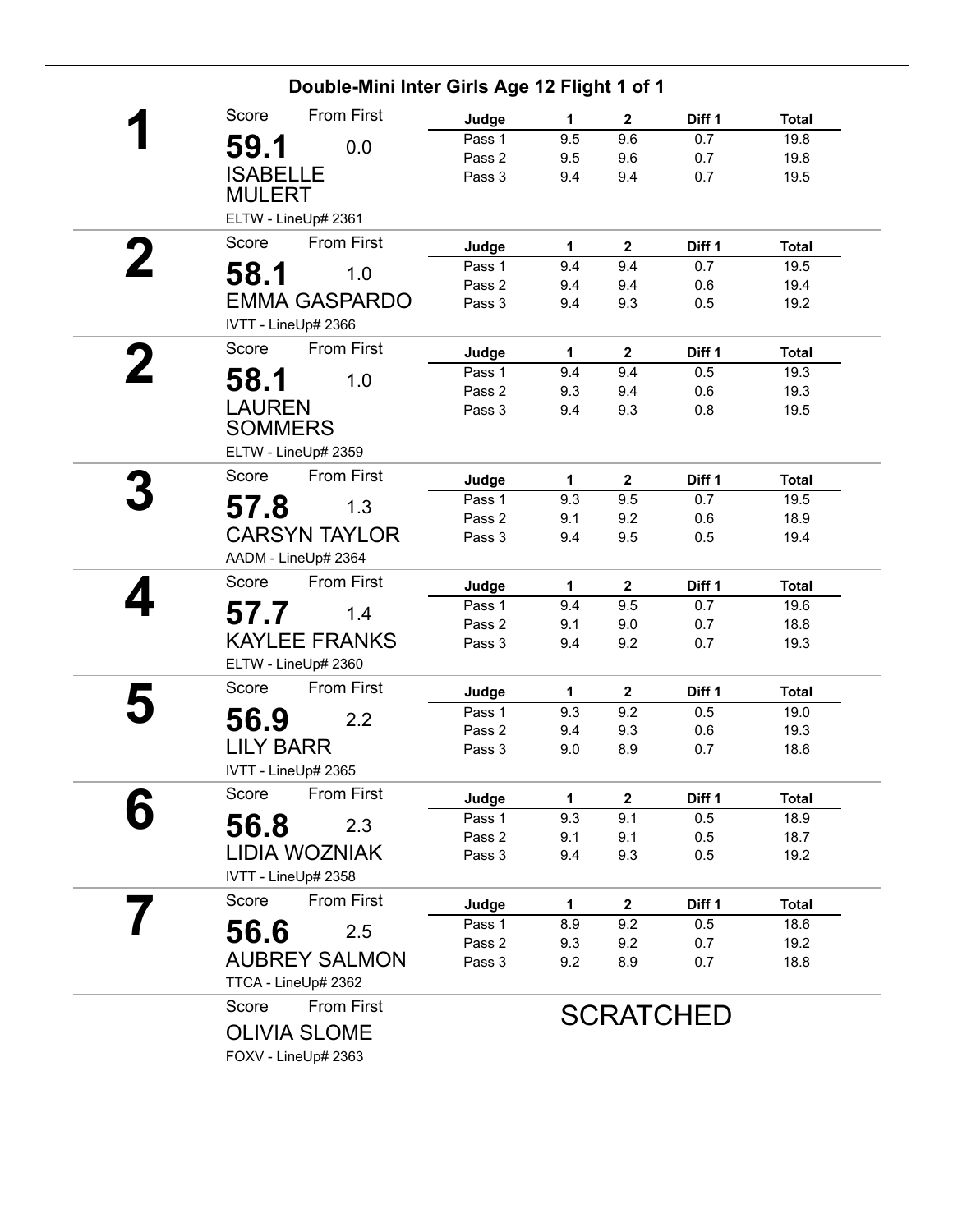| Double-Mini Inter Girls Ages 13 - 14 Flight 1 of 1 |        |              |              |        |              |
|----------------------------------------------------|--------|--------------|--------------|--------|--------------|
| <b>From First</b><br>Score                         | Judge  | $\mathbf{1}$ | $\mathbf{2}$ | Diff 1 | <b>Total</b> |
| 58.0<br>0.0                                        | Pass 1 | 9.3          | 9.2          | 0.7    | 19.2         |
|                                                    | Pass 2 | 9.4          | 9.1          | 0.7    | 19.2         |
| <b>KAYLA CICHON</b>                                | Pass 3 | 9.4          | 9.4          | 0.8    | 19.6         |
| FOXV - LineUp# 2384                                |        |              |              |        |              |
| From First<br>Score                                | Judge  | $\mathbf{1}$ | $\mathbf 2$  | Diff 1 | <b>Total</b> |
| 57.9<br>0.1                                        | Pass 1 | 9.4          | 9.4          | 0.7    | 19.5         |
|                                                    | Pass 2 | 9.2          | 9.3          | 0.7    | 19.2         |
| <b>REAGAN</b>                                      | Pass 3 | 9.3          | 9.2          | 0.7    | 19.2         |
| <b>PRESTON</b>                                     |        |              |              |        |              |
| ICT - LineUp# 2387                                 |        |              |              |        |              |
| Score<br>From First                                | Judge  | 1            | $\mathbf{2}$ | Diff 1 | <b>Total</b> |
| 57.4<br>0.6                                        | Pass 1 | 9.3          | 9.2          | 0.5    | 19.0         |
|                                                    | Pass 2 | 9.4          | 9.3          | 0.6    | 19.3         |
| <b>ISABELLA LOPEZ</b>                              | Pass 3 | 9.2          | 9.2          | 0.7    | 19.1         |
| GAR - LineUp# 2383                                 |        |              |              |        |              |
| From First<br>Score                                | Judge  | $\mathbf{1}$ | $\mathbf 2$  | Diff 1 | <b>Total</b> |
| 57.4<br>0.6                                        | Pass 1 | 9.3          | 9.3          | 0.7    | 19.3         |
|                                                    | Pass 2 | 8.9          | 8.9          | 0.7    | 18.5         |
| <b>OLIVIA</b>                                      | Pass 3 | 9.5          | 9.4          | 0.7    | 19.6         |
| <b>VERSTEEG</b>                                    |        |              |              |        |              |
| MAT - LineUp# 2379                                 |        |              |              |        |              |
| Score<br>From First                                | Judge  | $\mathbf{1}$ | $\mathbf{2}$ | Diff 1 | <b>Total</b> |
| 56.8<br>1.2                                        | Pass 1 | 9.2          | 9.1          | 0.5    | 18.8         |
|                                                    | Pass 2 | 9.2          | 9.1          | 0.6    | 18.9         |
| <b>HANNAH</b>                                      | Pass 3 | 9.2          | 9.2          | 0.7    | 19.1         |
| <b>PAPUTSA</b>                                     |        |              |              |        |              |
| EVOL - LineUp# 2386                                |        |              |              |        |              |
| Score<br><b>From First</b>                         | Judge  | 1            | $\mathbf{2}$ | Diff 1 | <b>Total</b> |
| 56.7<br>1.3                                        | Pass 1 | 9.1          | 9.2          | 0.5    | 18.8         |
|                                                    | Pass 2 | 9.2          | 9.2          | 0.6    | 19.0         |
| <b>CADENCE LARKIN</b>                              | Pass 3 | 9.2          | 9.2          | 0.5    | 18.9         |
| YTOR - LineUp# 2385                                |        |              |              |        |              |
| <b>From First</b><br>Score                         | Judge  | $\mathbf{1}$ | $\mathbf{2}$ | Diff 1 | <b>Total</b> |
| 56.6<br>1.4                                        | Pass 1 | 8.8          | 8.8          | 0.7    | 18.3         |
|                                                    | Pass 2 | 9.2          | 9.2          | 0.7    | 19.1         |
| <b>AURORA WEBER</b>                                | Pass 3 | 9.3          | 9.4          | 0.5    | 19.2         |
| EVOL - LineUp# 2382                                |        |              |              |        |              |
| Score<br>From First                                | Judge  | 1            | $\mathbf 2$  | Diff 1 | <b>Total</b> |
| 1.8                                                | Pass 1 | 9.4          | 9.4          | 0.5    | 19.3         |
| 56.2                                               | Pass 2 | 8.6          | 8.5          | 0.6    | 17.7         |
| <b>GRACIE</b>                                      | Pass 3 | 9.2          | 9.3          | 0.7    | 19.2         |
| <b>HARKNESS</b>                                    |        |              |              |        |              |
| GAR - LineUp# 2381                                 |        |              |              |        |              |
| Score<br>From First                                | Judge  | 1            | $\mathbf{2}$ | Diff 1 | <b>Total</b> |
|                                                    | Pass 1 | 9.2          | 9.1          | 0.6    | 18.9         |
| 55.4<br>2.6                                        | Pass 2 | 9.3          | 9.3          | 0.6    | 19.2         |
| <b>LEXI WILLIS</b>                                 | Pass 3 | 8.4          | 8.2          | 0.7    | 17.3         |
| TTCA - LineUp# 2380                                |        |              |              |        |              |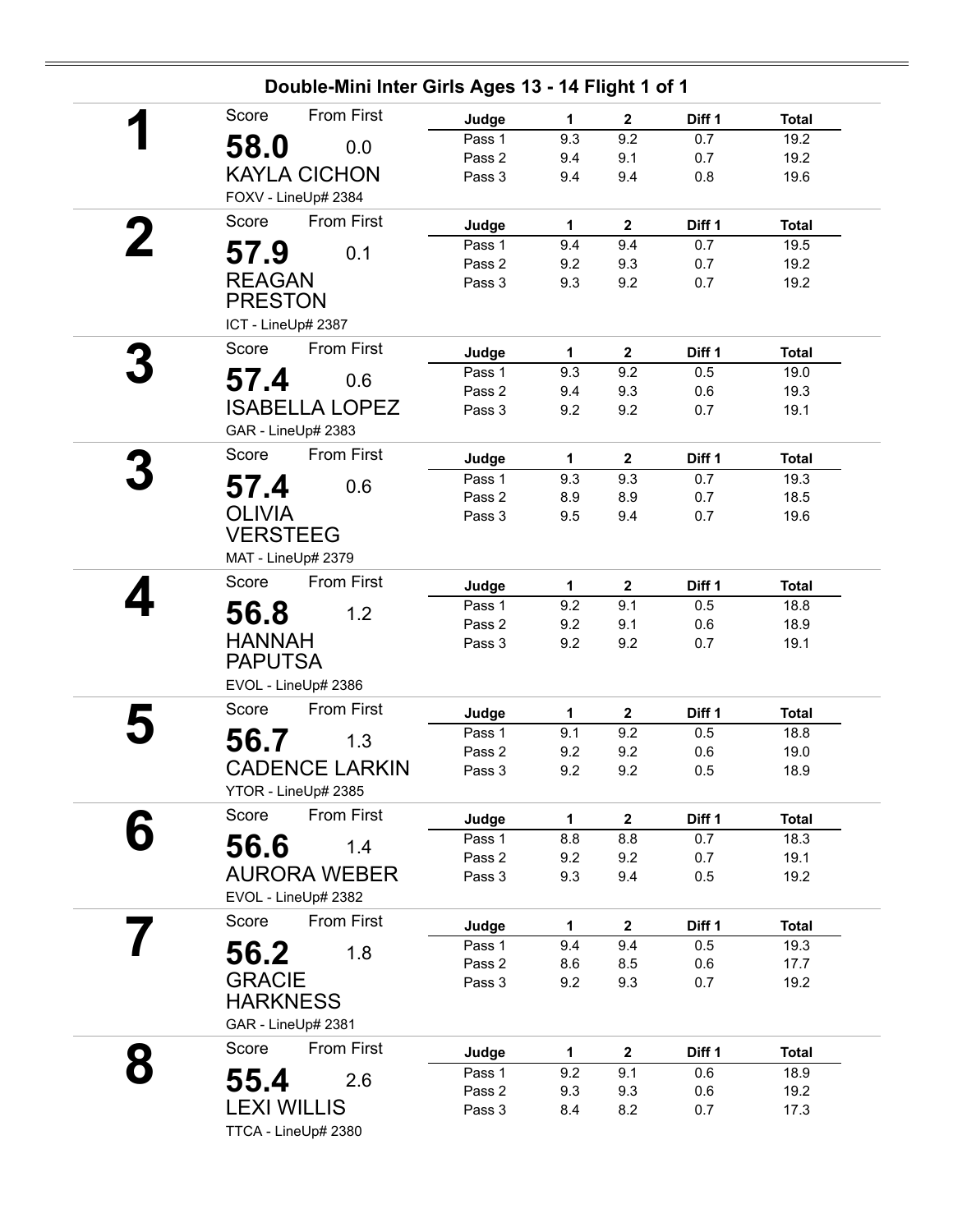Score From First **DESIRAY** POPELKA MAT - LineUp# 2378

# **SCRATCHED**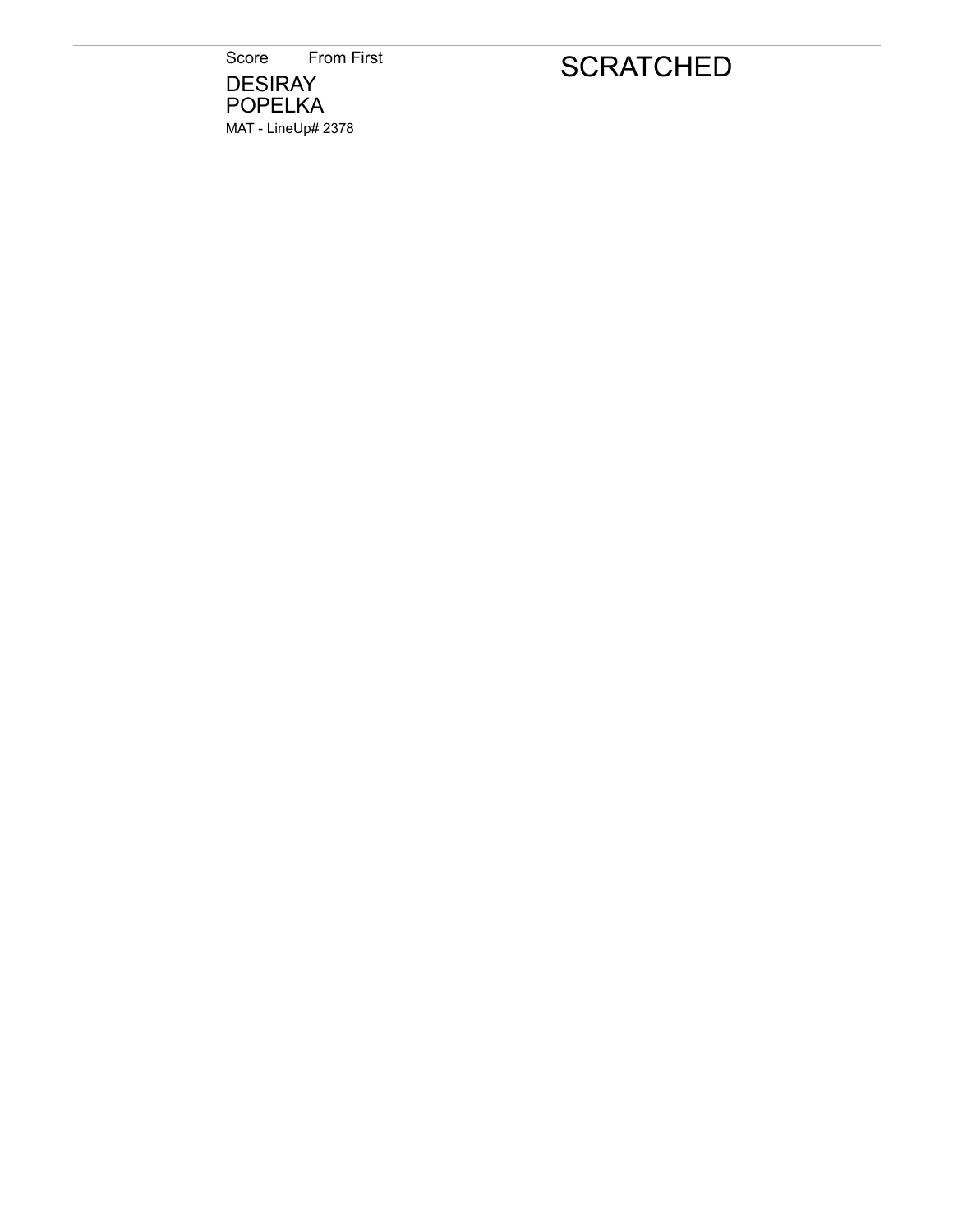| Score | <b>From First</b>   | Judge  | 1   | $\mathbf{2}$ | Diff 1            | Total        |
|-------|---------------------|--------|-----|--------------|-------------------|--------------|
| 58.4  | 0.0                 | Pass 1 | 9.2 | 9.3          | 0.7               | 19.2         |
|       |                     | Pass 2 | 9.4 | 9.5          | 0.6               | 19.5         |
|       | <b>BIANCA WIKE</b>  | Pass 3 | 9.5 | 9.4          | 0.8               | 19.7         |
|       | FOND - LineUp# 2399 |        |     |              |                   |              |
| Score | <b>From First</b>   | Judge  | 1   | $\mathbf{2}$ | Diff <sub>1</sub> | Total        |
| 58.2  | 0.2                 | Pass 1 | 9.4 | 9.4          | 0.5               | 19.3         |
|       |                     | Pass 2 | 9.4 | 9.4          | 0.6               | 19.4         |
|       | <b>JADA JONES</b>   | Pass 3 | 9.4 | 9.3          | 0.8               | 19.5         |
|       | ELTW - LineUp# 2400 |        |     |              |                   |              |
| Score | <b>From First</b>   | Judge  | 1   | $\mathbf{2}$ | Diff 1            | <b>Total</b> |
| 57.9  | 0.5                 | Pass 1 | 9.2 | 9.3          | 0.7               | 19.2         |
|       |                     | Pass 2 | 9.4 | 9.5          | 0.6               | 19.5         |
|       | <b>MACI WRENCH</b>  | Pass 3 | 9.2 | 9.3          | 0.7               | 19.2         |
|       | AADM - LineUp# 2402 |        |     |              |                   |              |
| Score | <b>From First</b>   |        |     |              | <b>SCRATCHED</b>  |              |
|       | <b>ZOEY SAVAGE</b>  |        |     |              |                   |              |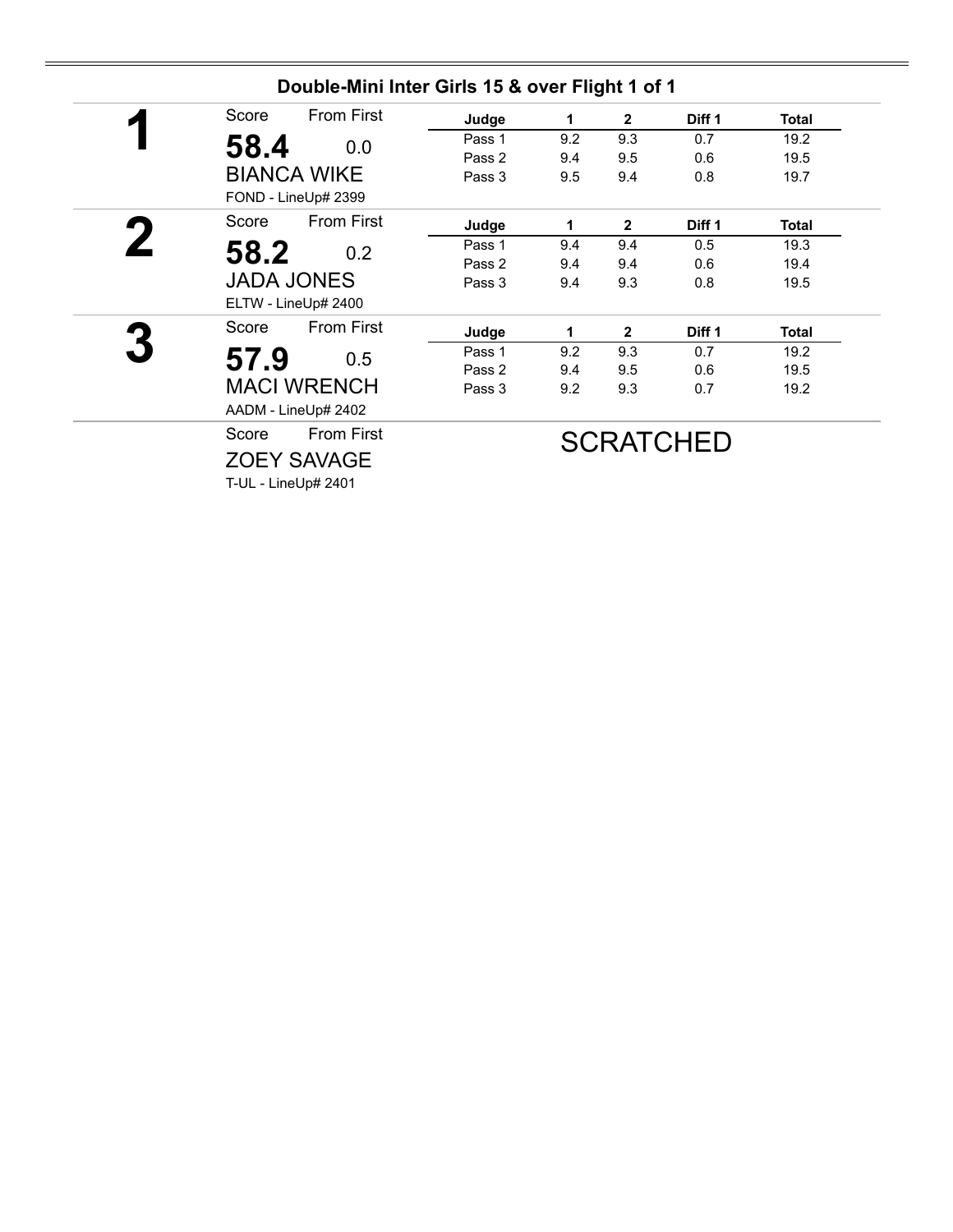|                            |        |     | -   |        |       |  |
|----------------------------|--------|-----|-----|--------|-------|--|
| <b>From First</b><br>Score | Judge  |     |     | Diff 1 | Total |  |
| 46. .<br>0.0               | Pass 1 | 9.3 | 9.0 | 0.6    | 18.9  |  |
|                            | Pass 2 | 5.1 | 5.1 | 0.0    | 10.2  |  |
| <b>WYATT PIRRONE</b>       | Pass 3 | 8.4 | 8.5 | 0.7    | 17.6  |  |
| XTRE - LineUp# 2414        |        |     |     |        |       |  |

### **Double-Mini Inter Boys 8 & under Flight 1 of 1**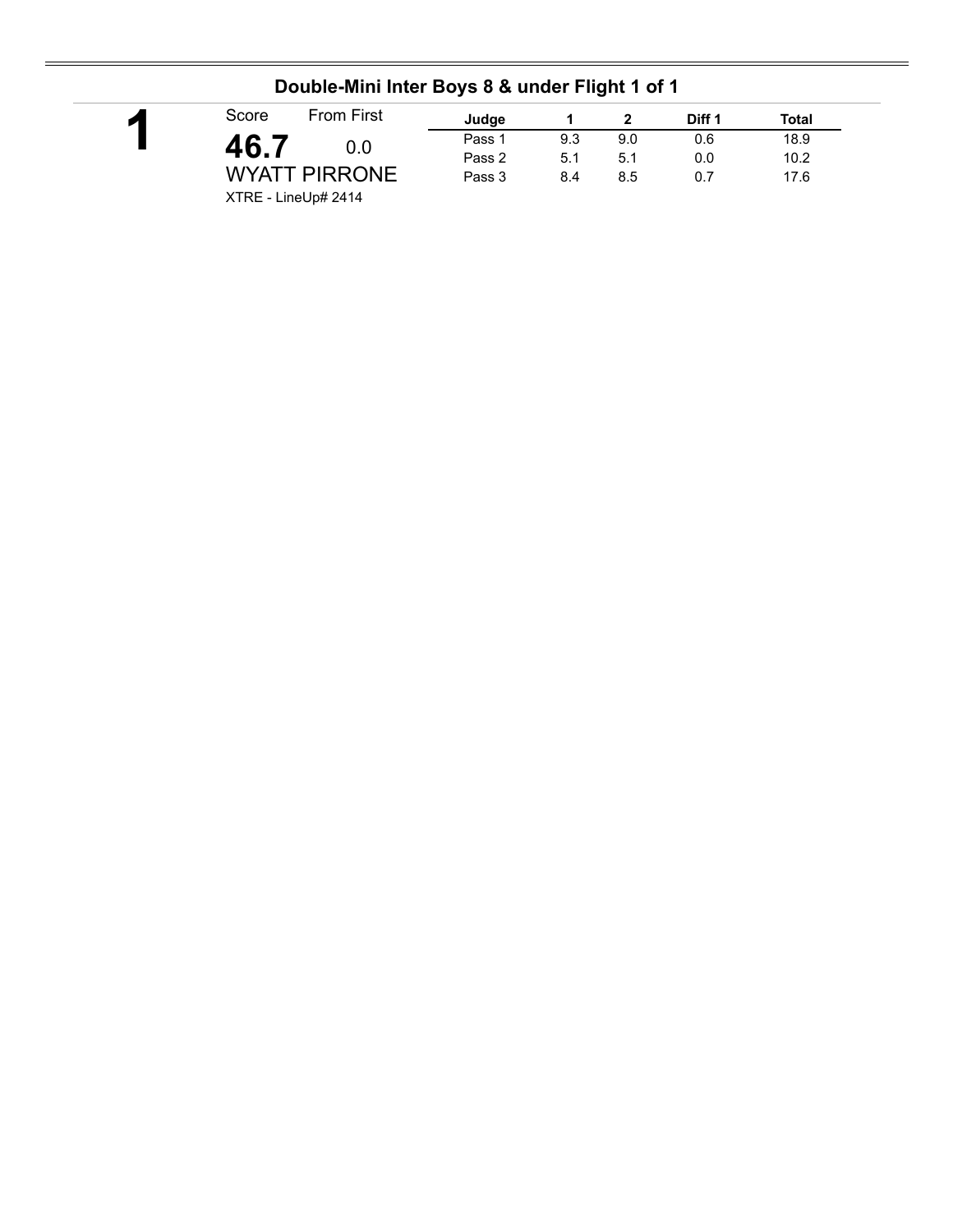| $\blacktriangleright$ | Score                    | <b>From First</b> | Judge  |     |     | Diff 1 | Total |
|-----------------------|--------------------------|-------------------|--------|-----|-----|--------|-------|
|                       | 57.2                     | 0.0               | Pass 1 | 9.5 | 9.4 | 0.5    | 19.4  |
|                       |                          |                   | Pass 2 | 9.2 | 8.8 | 0.6    | 18.6  |
|                       | COOPER<br><b>STURGES</b> |                   | Pass 3 | 9.2 | 9.3 | 0.7    | 19.2  |

### **Double-Mini Inter Boys Ages 9 - 10 Flight 1 of 1**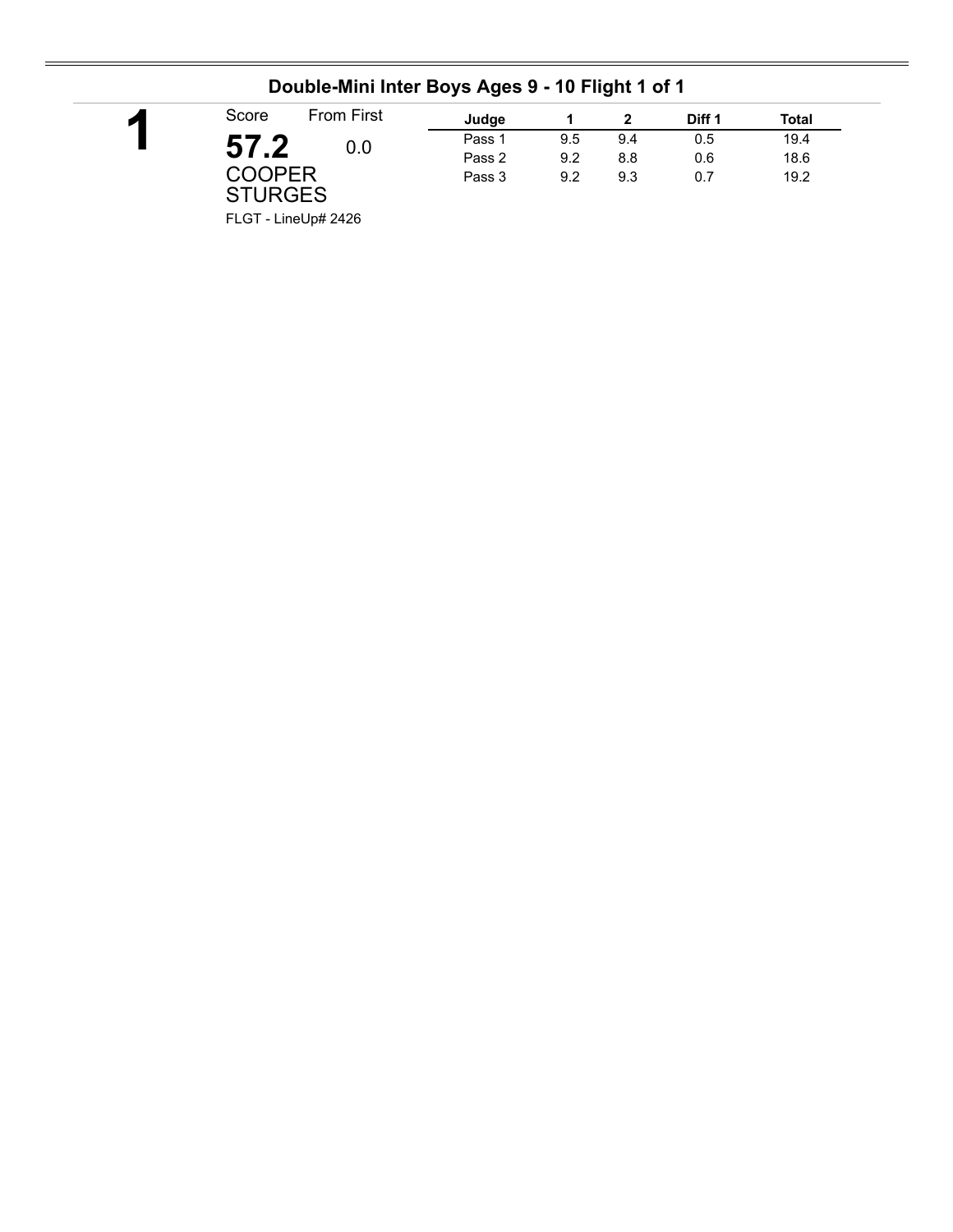| Score | <b>From First</b>   | Judge  | 1   | $\mathbf{2}$ | Diff 1 | Total |
|-------|---------------------|--------|-----|--------------|--------|-------|
| 58.1  | 0.0                 | Pass 1 | 9.3 | 9.4          | 0.7    | 19.4  |
|       |                     | Pass 2 | 9.4 | 9.1          | 0.8    | 19.3  |
|       | <b>BRODY</b>        | Pass 3 | 9.4 | 9.4          | 0.6    | 19.4  |
|       | <b>BUESCHER</b>     |        |     |              |        |       |
|       | FOND - LineUp# 2439 |        |     |              |        |       |
| Score | <b>From First</b>   | Judge  | 1   | $\mathbf{2}$ | Diff 1 | Total |
| 56.9  | 1.2                 | Pass 1 | 8.9 | 9.0          | 0.7    | 18.6  |
|       |                     | Pass 2 | 9.0 | 9.1          | 0.7    | 18.8  |
|       | <b>BRANDON</b>      | Pass 3 | 9.4 | 9.5          | 0.6    | 19.5  |
|       | <b>BAKENER</b>      |        |     |              |        |       |
|       | ELTW - LineUp# 2438 |        |     |              |        |       |
| Score | <b>From First</b>   | Judge  | 1   | $\mathbf{2}$ | Diff 1 | Total |
| 55.4  | 2.7                 | Pass 1 | 9.1 | 9.1          | 0.5    | 18.7  |
|       |                     | Pass 2 | 8.9 | 9.0          | 0.5    | 18.4  |
|       | <b>PARKER BARRY</b> | Pass 3 | 8.9 | 8.7          | 0.7    | 18.3  |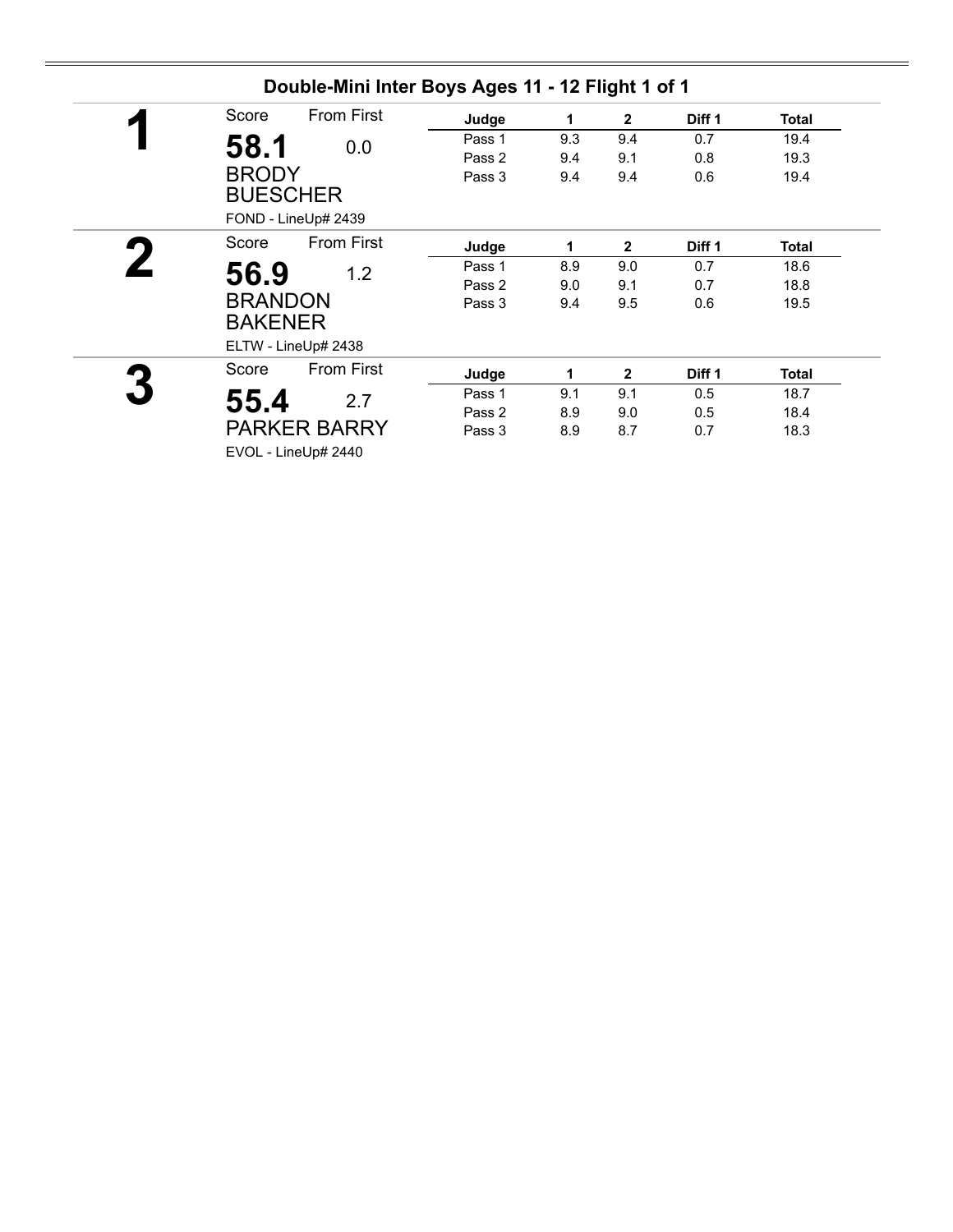| Score           | <b>From First</b> | Judge  |     |     | Diff 1 | Total |
|-----------------|-------------------|--------|-----|-----|--------|-------|
| 56.5            | 0.0               | Pass 1 | 9.0 | 9.2 | 0.7    | 18.9  |
|                 |                   | Pass 2 | 9.2 | 9.4 | 0.7    | 19.3  |
| <b>TREY LEE</b> |                   | Pass 3 | 8.9 | 8.9 | 0.5    | 18.3  |

### **Double-Mini Inter Boys Ages 13 - 14 Flight 1 of 1**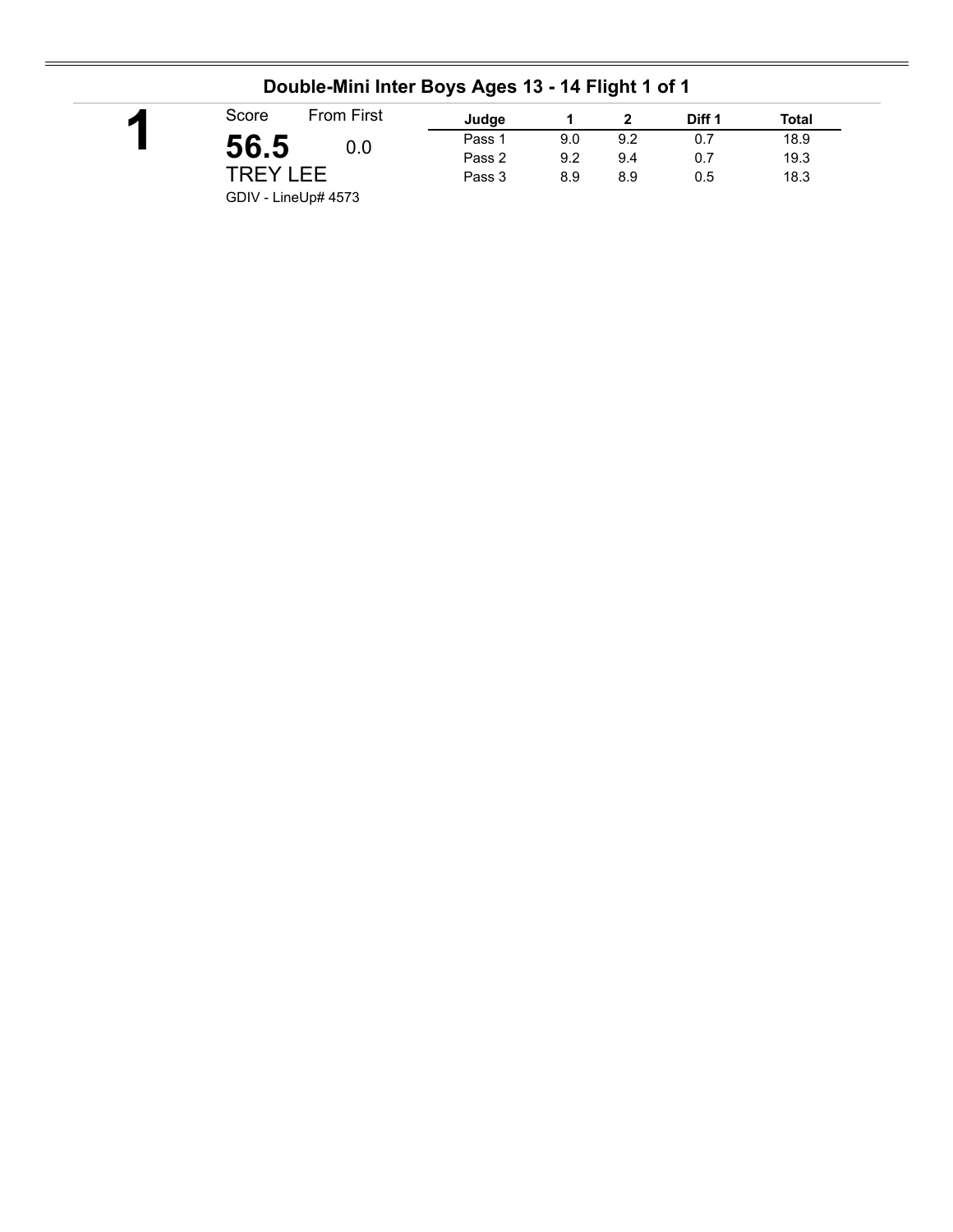| <b>From First</b><br>Score       | Judge  | 1   | $\mathbf{2}$ | Diff <sub>1</sub> | <b>Total</b> |
|----------------------------------|--------|-----|--------------|-------------------|--------------|
| 59.4<br>0.0                      | Pass 1 | 9.4 | 9.4          | 1.6               | 20.4         |
|                                  | Pass 2 | 9.0 | 8.8          | 1.2               | 19.0         |
| <b>PAISLEY</b><br><b>MATLOCK</b> | Pass 3 | 9.4 | 9.4          | 1.2               | 20.0         |
| T-UL - LineUp# 2488              |        |     |              |                   |              |
| <b>From First</b><br>Score       | Judge  | 1   | $\mathbf{2}$ | Diff <sub>1</sub> | <b>Total</b> |
| 59.4<br>0.0                      | Pass 1 | 9.5 | 9.6          | 1.2               | 20.3         |
|                                  | Pass 2 | 9.0 | 9.1          | 1.2               | 19.3         |
| <b>ABRYNA ODARI</b>              | Pass 3 | 9.0 | 9.2          | 1.6               | 19.8         |
| FOND - LineUp# 2486              |        |     |              |                   |              |
| <b>From First</b><br>Score       | Judge  | 1   | $\mathbf{2}$ | Diff 1            | <b>Total</b> |
| 58.2<br>1.2                      | Pass 1 | 8.9 | 8.8          | 1.2               | 18.9         |
|                                  | Pass 2 | 9.3 | 9.3          | 1.6               | 20.2         |
| <b>CAPRI MCLARTY</b>             | Pass 3 | 9.0 | 8.9          | 1.2               | 19.1         |
| GAR - LineUp# 2485               |        |     |              |                   |              |
| From First<br>Score              | Judge  | 1   | $\mathbf{2}$ | Diff <sub>1</sub> | <b>Total</b> |
| 1.4                              | Pass 1 | 9.1 | 9.0          | 1.0               | 19.1         |
| 58.0                             | Pass 2 | 9.3 | 9.2          | 1.2               | 19.7         |
| <b>NATILLIE</b>                  | Pass 3 | 9.3 | 9.2          | 0.7               | 19.2         |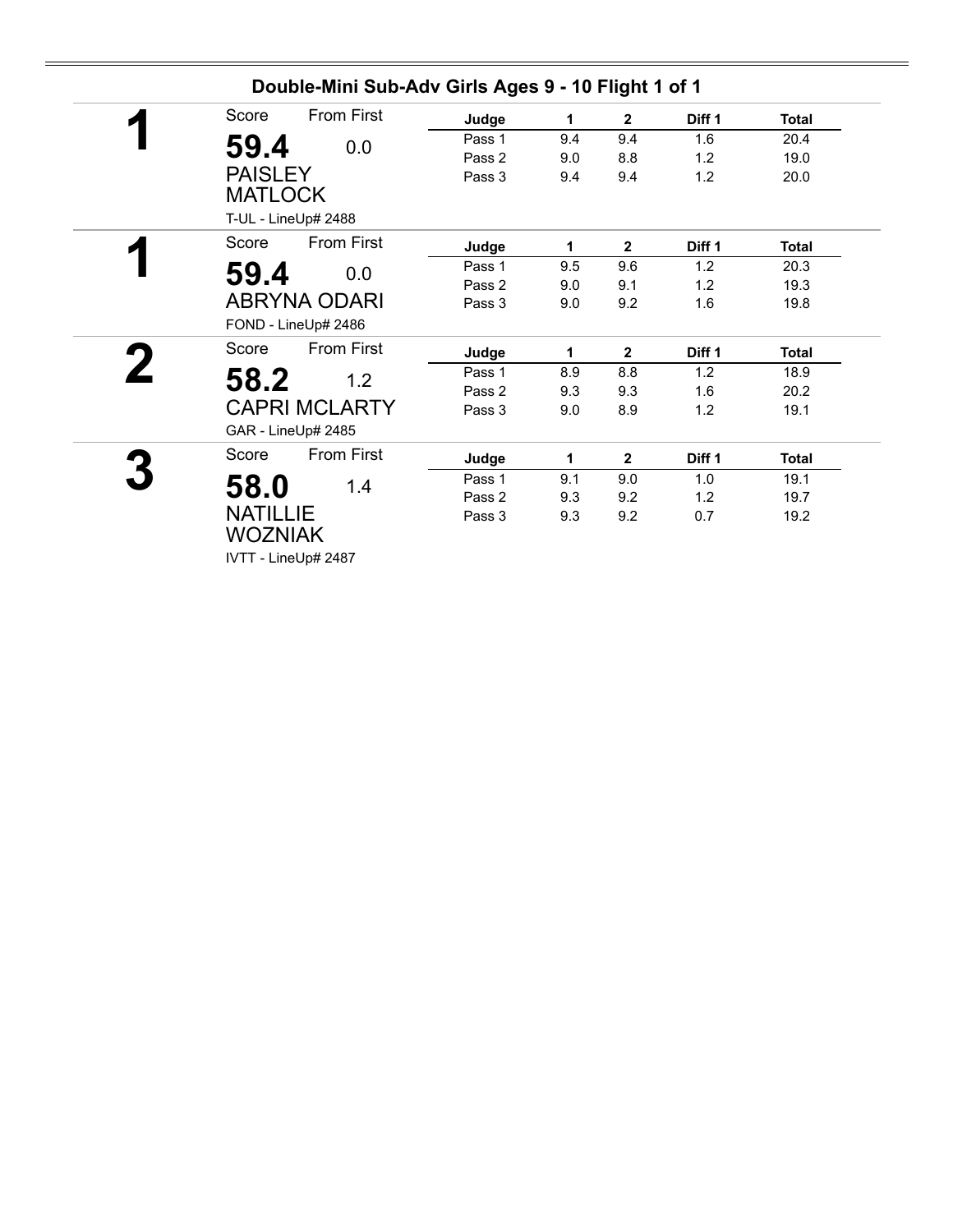| 2 | 59.8<br><b>PAYTON</b><br><b>POCIECHA</b><br>Score<br>59.2<br><b>KAELEN</b><br>Score<br>59.1<br>WTA - LineUp# 2509<br>Score<br>58.8<br><b>ALEENA</b><br><b>NEUBERGER</b> | 0.0<br>ELTW - LineUp# 2507<br><b>From First</b><br>0.6<br><b>NEUBERGER</b><br>XTRE - LineUp# 2503<br>From First<br>0.7<br><b>AUDREY FISHER</b><br>From First<br>1.0 | Judge<br>Pass 1<br>Pass 2<br>Pass 3<br>Judge<br>Pass 1<br>Pass 2<br>Pass 3<br>Judge<br>Pass 1<br>Pass 2<br>Pass 3<br>Judge | $\mathbf{1}$<br>9.3<br>9.4<br>9.0<br>1<br>9.2<br>9.5<br>9.3<br>1<br>9.5<br>9.0<br>9.4 | $\mathbf 2$<br>9.4<br>9.4<br>9.2<br>$\mathbf{2}$<br>9.1<br>9.5<br>9.4<br>$\boldsymbol{2}$<br>9.4<br>9.1<br>9.2 | Diff 1<br>1.6<br>1.3<br>1.2<br>Diff 1<br>1.2<br>0.7<br>1.3<br>Diff 1<br>0.7<br>$1.2$<br>1.6 | <b>Total</b><br>20.3<br>20.1<br>19.4<br><b>Total</b><br>19.5<br>19.7<br>20.0<br><b>Total</b><br>19.6<br>19.3 |
|---|-------------------------------------------------------------------------------------------------------------------------------------------------------------------------|---------------------------------------------------------------------------------------------------------------------------------------------------------------------|----------------------------------------------------------------------------------------------------------------------------|---------------------------------------------------------------------------------------|----------------------------------------------------------------------------------------------------------------|---------------------------------------------------------------------------------------------|--------------------------------------------------------------------------------------------------------------|
|   |                                                                                                                                                                         |                                                                                                                                                                     |                                                                                                                            |                                                                                       |                                                                                                                |                                                                                             |                                                                                                              |
|   |                                                                                                                                                                         |                                                                                                                                                                     |                                                                                                                            |                                                                                       |                                                                                                                |                                                                                             |                                                                                                              |
|   |                                                                                                                                                                         |                                                                                                                                                                     |                                                                                                                            |                                                                                       |                                                                                                                |                                                                                             |                                                                                                              |
|   |                                                                                                                                                                         |                                                                                                                                                                     |                                                                                                                            |                                                                                       |                                                                                                                |                                                                                             |                                                                                                              |
|   |                                                                                                                                                                         |                                                                                                                                                                     |                                                                                                                            |                                                                                       |                                                                                                                |                                                                                             |                                                                                                              |
|   |                                                                                                                                                                         |                                                                                                                                                                     |                                                                                                                            |                                                                                       |                                                                                                                |                                                                                             |                                                                                                              |
|   |                                                                                                                                                                         |                                                                                                                                                                     |                                                                                                                            |                                                                                       |                                                                                                                |                                                                                             |                                                                                                              |
|   |                                                                                                                                                                         |                                                                                                                                                                     |                                                                                                                            |                                                                                       |                                                                                                                |                                                                                             |                                                                                                              |
|   |                                                                                                                                                                         |                                                                                                                                                                     |                                                                                                                            |                                                                                       |                                                                                                                |                                                                                             |                                                                                                              |
|   |                                                                                                                                                                         |                                                                                                                                                                     |                                                                                                                            |                                                                                       |                                                                                                                |                                                                                             |                                                                                                              |
|   |                                                                                                                                                                         |                                                                                                                                                                     |                                                                                                                            |                                                                                       |                                                                                                                |                                                                                             |                                                                                                              |
|   |                                                                                                                                                                         |                                                                                                                                                                     |                                                                                                                            |                                                                                       |                                                                                                                |                                                                                             |                                                                                                              |
|   |                                                                                                                                                                         |                                                                                                                                                                     |                                                                                                                            |                                                                                       |                                                                                                                |                                                                                             |                                                                                                              |
|   |                                                                                                                                                                         |                                                                                                                                                                     |                                                                                                                            |                                                                                       |                                                                                                                |                                                                                             |                                                                                                              |
|   |                                                                                                                                                                         |                                                                                                                                                                     |                                                                                                                            |                                                                                       |                                                                                                                |                                                                                             | 20.2                                                                                                         |
|   |                                                                                                                                                                         |                                                                                                                                                                     |                                                                                                                            | 1                                                                                     | $\mathbf{2}$                                                                                                   | Diff 1                                                                                      | <b>Total</b>                                                                                                 |
|   |                                                                                                                                                                         |                                                                                                                                                                     | Pass 1                                                                                                                     | 9.4                                                                                   | 9.2                                                                                                            | 1.3                                                                                         | 19.9                                                                                                         |
|   |                                                                                                                                                                         |                                                                                                                                                                     | Pass 2                                                                                                                     | 9.2                                                                                   | 9.0                                                                                                            | 1.2                                                                                         | 19.4                                                                                                         |
|   |                                                                                                                                                                         |                                                                                                                                                                     | Pass 3                                                                                                                     | 9.2                                                                                   | 9.4                                                                                                            | 0.9                                                                                         | 19.5                                                                                                         |
|   |                                                                                                                                                                         |                                                                                                                                                                     |                                                                                                                            |                                                                                       |                                                                                                                |                                                                                             |                                                                                                              |
|   |                                                                                                                                                                         | XTRE - LineUp# 2506                                                                                                                                                 |                                                                                                                            |                                                                                       |                                                                                                                |                                                                                             |                                                                                                              |
|   | Score                                                                                                                                                                   | From First                                                                                                                                                          | Judge                                                                                                                      | 1                                                                                     | $\boldsymbol{2}$                                                                                               | Diff 1                                                                                      | <b>Total</b>                                                                                                 |
|   | 58.3                                                                                                                                                                    | 1.5                                                                                                                                                                 | Pass 1                                                                                                                     | 9.3                                                                                   | 9.1                                                                                                            | 1.0                                                                                         | 19.4                                                                                                         |
|   |                                                                                                                                                                         |                                                                                                                                                                     | Pass 2                                                                                                                     | 9.4                                                                                   | 9.5                                                                                                            | 0.6                                                                                         | 19.5                                                                                                         |
|   |                                                                                                                                                                         | <b>HANNAH URYASZ</b>                                                                                                                                                | Pass 3                                                                                                                     | 9.3                                                                                   | 9.4                                                                                                            | 0.7                                                                                         | 19.4                                                                                                         |
|   |                                                                                                                                                                         | YTOR - LineUp# 2501                                                                                                                                                 |                                                                                                                            |                                                                                       |                                                                                                                |                                                                                             |                                                                                                              |
|   | Score                                                                                                                                                                   | <b>From First</b>                                                                                                                                                   | Judge                                                                                                                      | 1                                                                                     | $\mathbf{2}$                                                                                                   | Diff 1                                                                                      | <b>Total</b>                                                                                                 |
|   | 58.0                                                                                                                                                                    | 1.8                                                                                                                                                                 | Pass 1                                                                                                                     | 9.1                                                                                   | 9.1                                                                                                            | 1.3                                                                                         | 19.5                                                                                                         |
|   |                                                                                                                                                                         |                                                                                                                                                                     | Pass 2                                                                                                                     | 9.3                                                                                   | 9.0                                                                                                            | 1.2                                                                                         | 19.5                                                                                                         |
|   | <b>ANNEKA</b>                                                                                                                                                           |                                                                                                                                                                     | Pass 3                                                                                                                     | 8.9                                                                                   | 8.9                                                                                                            | 1.2                                                                                         | 19.0                                                                                                         |
|   | <b>POFLESKI</b>                                                                                                                                                         |                                                                                                                                                                     |                                                                                                                            |                                                                                       |                                                                                                                |                                                                                             |                                                                                                              |
|   | WTA - LineUp# 2500                                                                                                                                                      |                                                                                                                                                                     |                                                                                                                            |                                                                                       |                                                                                                                |                                                                                             |                                                                                                              |
|   | Score                                                                                                                                                                   | From First                                                                                                                                                          | Judge                                                                                                                      | $\mathbf 1$                                                                           | $\overline{\mathbf{2}}$                                                                                        | Diff 1                                                                                      | <b>Total</b>                                                                                                 |
|   | 57.6                                                                                                                                                                    | 2.2                                                                                                                                                                 | Pass 1                                                                                                                     | 9.3                                                                                   | 9.2                                                                                                            | 1.3                                                                                         | 19.8                                                                                                         |
|   |                                                                                                                                                                         | <b>KATE MEYER</b>                                                                                                                                                   | Pass 2<br>Pass 3                                                                                                           | 8.4<br>9.1                                                                            | 8.4<br>9.1                                                                                                     | 1.6<br>1.2                                                                                  | 18.4<br>19.4                                                                                                 |
|   | GAR - LineUp# 2505                                                                                                                                                      |                                                                                                                                                                     |                                                                                                                            |                                                                                       |                                                                                                                |                                                                                             |                                                                                                              |
|   | Score                                                                                                                                                                   | From First                                                                                                                                                          | Judge                                                                                                                      | $\mathbf{1}$                                                                          | $\mathbf{2}$                                                                                                   | Diff 1                                                                                      | <b>Total</b>                                                                                                 |
| 8 |                                                                                                                                                                         |                                                                                                                                                                     | Pass 1                                                                                                                     | 9.1                                                                                   | 9.0                                                                                                            | 1.3                                                                                         | 19.4                                                                                                         |
|   | 56.3                                                                                                                                                                    | 3.5                                                                                                                                                                 | Pass 2                                                                                                                     | 9.2                                                                                   | 9.0                                                                                                            | $1.2$                                                                                       | 19.4                                                                                                         |
|   | <b>ASHLYNN</b>                                                                                                                                                          |                                                                                                                                                                     | Pass 3                                                                                                                     | 8.2                                                                                   | 8.1                                                                                                            | $1.2$                                                                                       | 17.5                                                                                                         |
|   | <b>ROBINSON</b>                                                                                                                                                         |                                                                                                                                                                     |                                                                                                                            |                                                                                       |                                                                                                                |                                                                                             |                                                                                                              |
|   | WTA - LineUp# 2502                                                                                                                                                      |                                                                                                                                                                     |                                                                                                                            |                                                                                       |                                                                                                                |                                                                                             |                                                                                                              |
|   | Score                                                                                                                                                                   | From First                                                                                                                                                          | Judge                                                                                                                      | 1                                                                                     | $\mathbf 2$                                                                                                    | Diff 1                                                                                      | <b>Total</b>                                                                                                 |
|   | 55.4                                                                                                                                                                    | 4.4                                                                                                                                                                 | Pass 1                                                                                                                     | 9.1                                                                                   | 9.3                                                                                                            | 0.7                                                                                         | 19.1                                                                                                         |
|   |                                                                                                                                                                         |                                                                                                                                                                     | Pass 2                                                                                                                     | 9.1                                                                                   | 9.4                                                                                                            | 0.7                                                                                         | 19.2                                                                                                         |
|   | <b>TEAGAN</b>                                                                                                                                                           |                                                                                                                                                                     | Pass 3                                                                                                                     | 8.0                                                                                   | 7.9                                                                                                            | 1.2                                                                                         | 17.1                                                                                                         |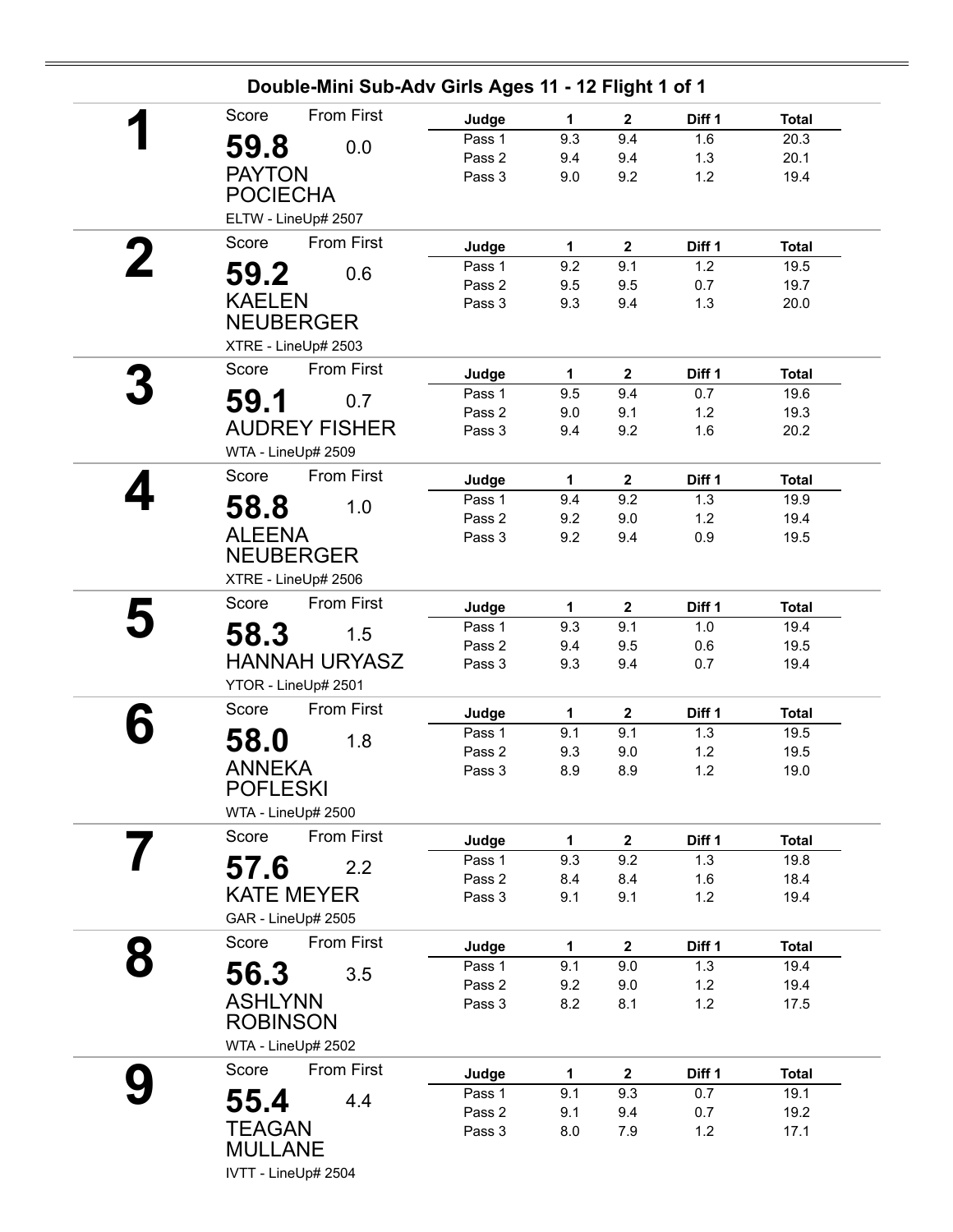Score From First OLIVIA MEYER FOXV - LineUp# 2508

# **SCRATCHED**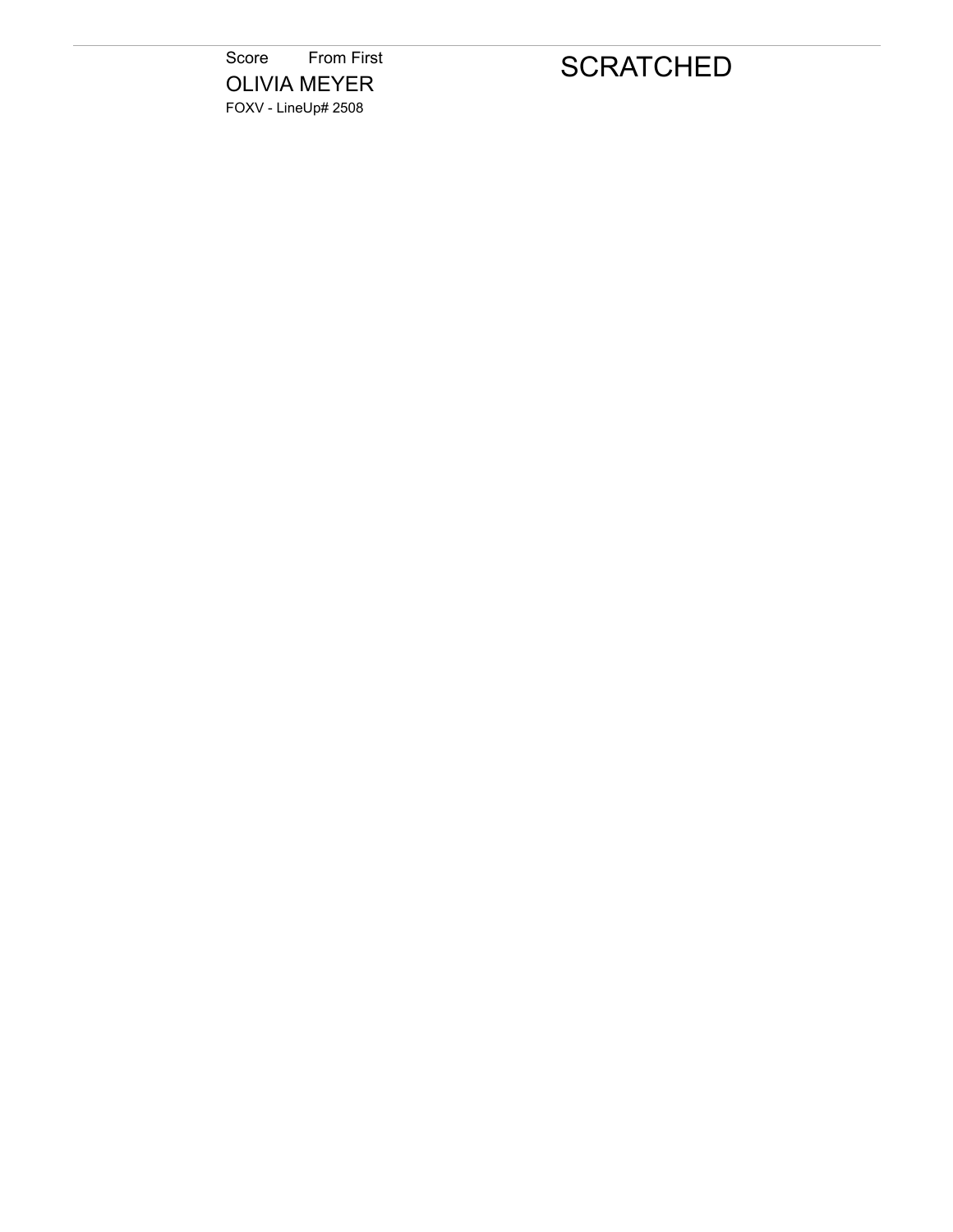| From First<br>Score             | Judge            | $\mathbf{1}$ | $\mathbf 2$             | Diff 1           | <b>Total</b> |
|---------------------------------|------------------|--------------|-------------------------|------------------|--------------|
| 59.5<br>0.0                     | Pass 1           | 9.2          | 9.4                     | 1.2              | 19.8         |
|                                 | Pass 2           | 9.3          | 9.2                     | 1.2              | 19.7         |
| <b>AALIYAH</b>                  | Pass 3           | 9.4          | 9.3                     | 1.3              | 20.0         |
| <b>HERRERA</b>                  |                  |              |                         |                  |              |
| FOXV - LineUp# 2520             |                  |              |                         |                  |              |
| <b>From First</b><br>Score<br>2 | Judge            | 1            | $\mathbf{2}$            | Diff 1           | <b>Total</b> |
| 59.0<br>0.5                     | Pass 1           | 9.4          | 9.3                     | 1.3              | 20.0         |
| <b>LILY MIEROW</b>              | Pass 2<br>Pass 3 | 9.1          | 9.2<br>9.1              | 1.2              | 19.5         |
| WTA - LineUp# 2521              |                  | 9.1          |                         | 1.3              | 19.5         |
| Score<br>From First             |                  |              |                         |                  |              |
|                                 | Judge            | 1            | $\mathbf 2$             | Diff 1           | <b>Total</b> |
| 58.9<br>0.6                     | Pass 1<br>Pass 2 | 9.3<br>9.5   | 9.1<br>9.6              | 1.2<br>0.7       | 19.6<br>19.8 |
| YASMIN LOPEZ                    | Pass 3           | 9.1          | 9.2                     | $1.2$            | 19.5         |
| AADM - LineUp# 2524             |                  |              |                         |                  |              |
| From First<br>Score             | Judge            | $\mathbf 1$  | $\mathbf 2$             | Diff 1           | <b>Total</b> |
|                                 | Pass 1           | 9.0          | 8.9                     | 1.0              | 18.9         |
| 57.5<br>2.0                     | Pass 2           | 9.2          | 9.1                     | 0.7              | 19.0         |
| <b>DAKOTA</b>                   | Pass 3           | 9.4          | 9.4                     | 0.8              | 19.6         |
| <b>KIRCHNER</b>                 |                  |              |                         |                  |              |
| T-UL - LineUp# 2528             |                  |              |                         |                  |              |
| From First<br>Score             | Judge            | $\mathbf{1}$ | $\overline{\mathbf{2}}$ | Diff 1           | <b>Total</b> |
| 56.9<br>2.6                     | Pass 1           | 9.2          | 9.0                     | 1.0              | 19.2         |
|                                 | Pass 2           | 8.6          | 8.9                     | 0.7              | 18.2         |
| <b>ABBEY HOOD</b>               | Pass 3           | 9.4          | 9.5                     | 0.6              | 19.5         |
| YTOR - LineUp# 2527             |                  |              |                         |                  |              |
| From First<br>Score             | Judge            | $\mathbf{1}$ | $\mathbf{2}$            | Diff 1           | <b>Total</b> |
| 42.1<br>17.4                    | Pass 1           | 8.3          | 8.1                     | 0.9              | 17.3         |
| <b>SAMANTHA</b>                 | Pass 2<br>Pass 3 | 2.5<br>9.1   | 2.4<br>8.9              | 0.7<br>1.2       | 5.6<br>19.2  |
| <b>DEBERRY</b>                  |                  |              |                         |                  |              |
| GAR - LineUp# 2522              |                  |              |                         |                  |              |
| Score<br><b>From First</b>      | Judge            | $\mathbf{1}$ | $\mathbf{2}$            | Diff 1           | <b>Total</b> |
|                                 | Pass 1           | 9.0          | 9.1                     | 1.6              | 19.7         |
| 38.9<br>20.6                    | Pass 2           | 0.0          | 0.0                     | 0.0              | 0.0          |
| <b>LUCI METZ</b>                | Pass 3           | 9.1          | 8.9                     | $1.2$            | 19.2         |
| AADM - LineUp# 2525             |                  |              |                         |                  |              |
| From First<br>Score             | Judge            | 1            | $\mathbf 2$             | Diff 1           | <b>Total</b> |
| 37.4<br>22.1                    | Pass 1           | 8.5          | 8.4                     | 0.9              | 17.8         |
|                                 | Pass 2           | 0.0          | 0.0                     | 0.0              | $0.0\,$      |
| <b>SIDNEY LOVE</b>              | Pass 3           | 9.2          | 9.1                     | 1.3              | 19.6         |
| ELTW - LineUp# 2526             |                  |              |                         |                  |              |
| From First<br>Score             |                  |              |                         | <b>SCRATCHED</b> |              |
|                                 |                  |              |                         |                  |              |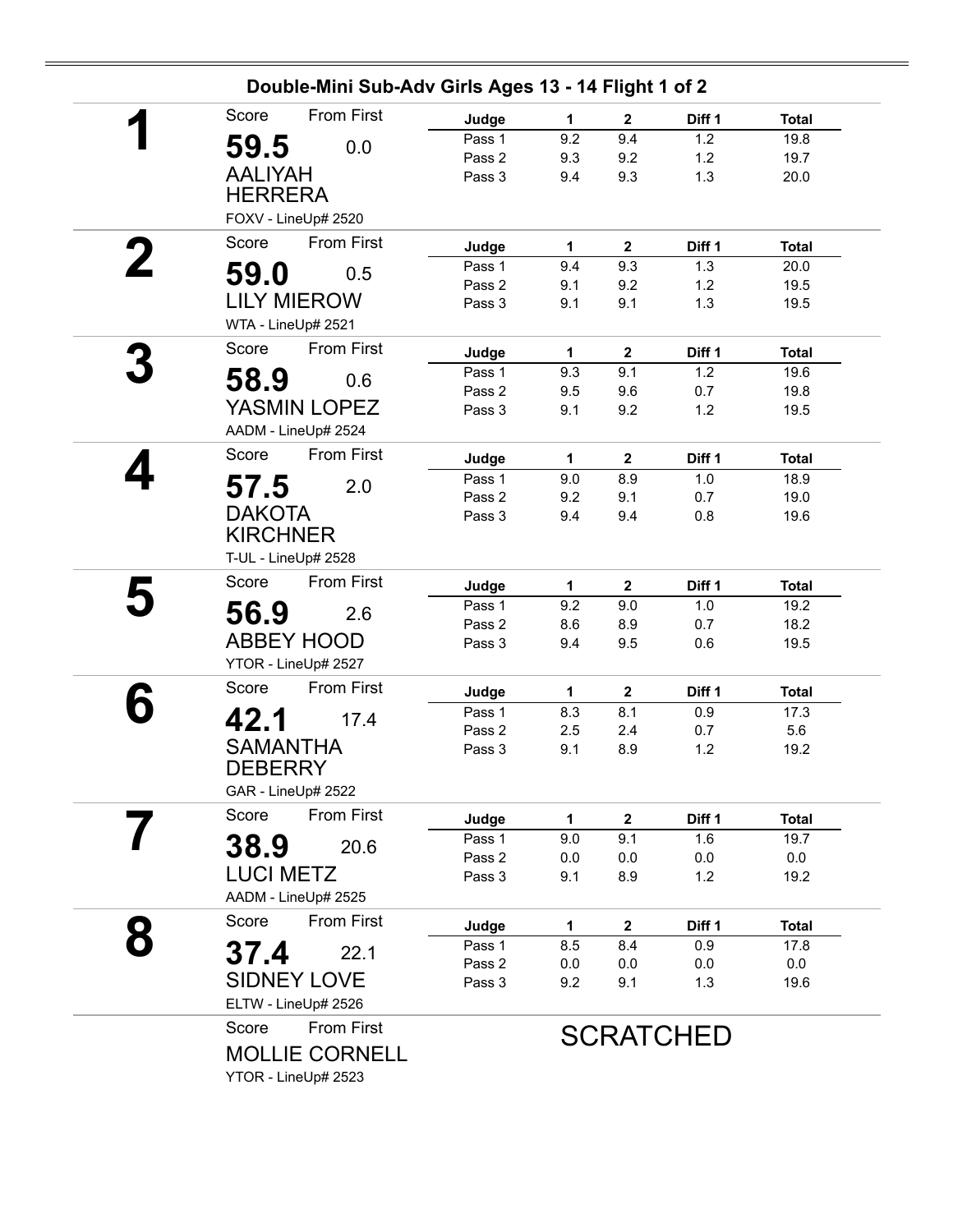|   | <b>From First</b><br>Score           | Judge            | 1           | $\mathbf{2}$ | Diff 1     | <b>Total</b> |
|---|--------------------------------------|------------------|-------------|--------------|------------|--------------|
|   | 59.5<br>0.0                          | Pass 1           | 9.4         | 9.5          | 1.2        | 20.1         |
|   |                                      | Pass 2           | 9.3         | 9.0          | 1.2        | 19.5         |
|   | <b>BECCA PIPES</b>                   | Pass 3           | 9.2         | 9.1          | 1.6        | 19.9         |
|   | FOXV - LineUp# 2546                  |                  |             |              |            |              |
|   | <b>From First</b><br>Score           | Judge            | 1           | $\mathbf{2}$ | Diff 1     | <b>Total</b> |
|   | 0.1                                  | Pass 1           | 9.3         | 9.4          | 1.2        | 19.9         |
|   | 59.4                                 | Pass 2           | 9.1         | 9.3          | 1.2        | 19.6         |
|   | <b>LILLIAN MASS</b>                  | Pass 3           | 9.4         | 9.2          | 1.3        | 19.9         |
|   | FOXV - LineUp# 2545                  |                  |             |              |            |              |
|   | <b>From First</b><br>Score           | Judge            | 1           | $\mathbf{2}$ | Diff 1     | <b>Total</b> |
|   | 57.7<br>1.8                          | Pass 1           | 9.2         | 9.3          | 0.7        | 19.2         |
|   |                                      | Pass 2           | 9.4         | 9.3          | 0.7        | 19.4         |
|   | <b>REAGAN KOTTKE</b>                 | Pass 3           | 9.0         | 8.9          | 1.2        | 19.1         |
|   | FOXV - LineUp# 2542                  |                  |             |              |            |              |
|   | <b>From First</b><br>Score           | Judge            | $\mathbf 1$ | $\mathbf{2}$ | Diff 1     | <b>Total</b> |
|   | 2.8                                  | Pass 1           | 8.8         | 8.8          | 1.2        | 18.8         |
|   | 56.7                                 | Pass 2           | 9.2         | 9.1          | 0.6        | 18.9         |
|   | <b>ALINA MOWEN</b>                   | Pass 3           | 9.2         | 9.0          | 0.8        | 19.0         |
|   | YTOR - LineUp# 2544                  |                  |             |              |            |              |
|   | Score<br><b>From First</b>           | Judge            | 1           | $\mathbf{2}$ | Diff 1     | <b>Total</b> |
|   | 55.1<br>4.4                          | Pass 1           | 9.3         | 9.2          | 0.7        | 19.2         |
|   |                                      | Pass 2           | 8.9         | 9.2          | 1.0        | 19.1         |
|   | <b>SEIANNA LOZANO</b>                | Pass 3           | 8.0         | 8.3          | 0.5        | 16.8         |
|   | IMG - LineUp# 2543                   |                  |             |              |            |              |
|   | Score<br>From First                  | Judge            | 1           | $\mathbf{2}$ | Diff 1     | <b>Total</b> |
|   | 53.8<br>5.7                          | Pass 1           | 8.6         | 8.6          | 0.8        | 18.0         |
|   |                                      | Pass 2           | 8.1         | 8.0          | 1.0        | 17.1         |
|   | <b>GIANNA DEMASO</b>                 | Pass 3           | 8.8         | 8.7          | 1.2        | 18.7         |
|   | IMG - LineUp# 2539                   |                  |             |              |            |              |
|   | <b>From First</b><br>Score           | Judge            | 1           | $\mathbf 2$  | Diff 1     | <b>Total</b> |
| ı | 45.6<br>13.9                         | Pass 1           | 9.4         | 9.3          | 0.5        | 19.2         |
|   |                                      | Pass 2           | 5.6         | 5.2          | 0.5        | 11.3         |
|   | <b>ADALYN WAGNER</b>                 | Pass 3           | 7.1         | 7.1          | 0.9        | 15.1         |
|   | AADM - LineUp# 2540                  |                  |             |              |            |              |
|   | Score<br>From First                  | Judge            | 1           | $\mathbf{2}$ | Diff 1     | <b>Total</b> |
|   |                                      | Pass 1           | 9.4         | 9.3          | 0.7        | 19.4         |
|   |                                      |                  |             |              |            |              |
|   | 44.4<br>15.1<br><b>COURTNEY PUGH</b> | Pass 2<br>Pass 3 | 9.2         | 8.9<br>2.5   | 1.2<br>0.7 | 19.3<br>5.7  |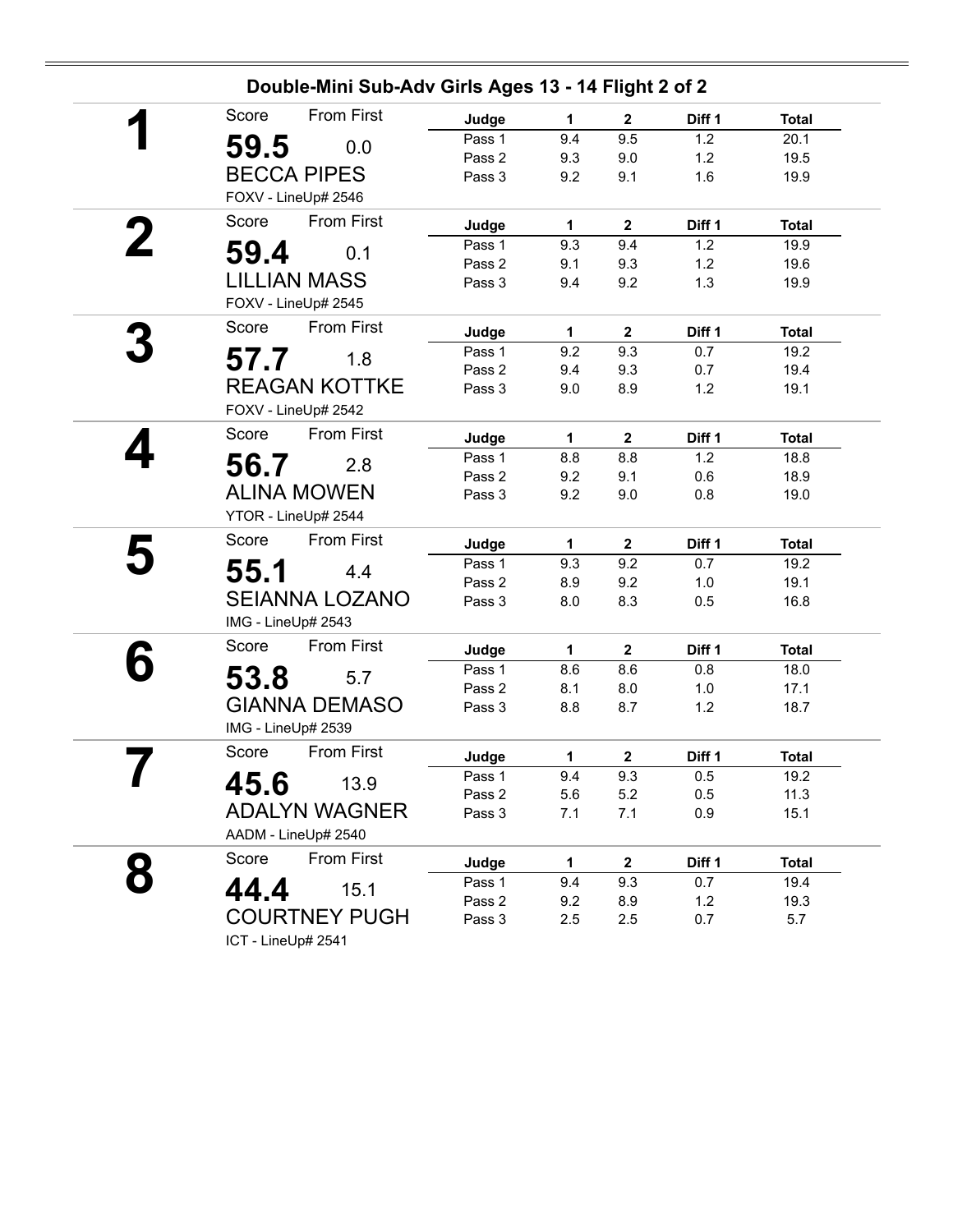| <b>From First</b><br>Score<br>59.3<br>0.0 | Judge            | 1          |                  |                  |              |
|-------------------------------------------|------------------|------------|------------------|------------------|--------------|
|                                           |                  |            | $\mathbf{2}$     | Diff 1           | <b>Total</b> |
|                                           | Pass 1           | 9.5        | 9.4              | 1.1              | 20.0         |
|                                           | Pass 2           | 9.5        | 9.4              | 1.1              | 20.0         |
| <b>NEVAEH MCQUAY</b>                      | Pass 3           | 9.3        | 9.3              | 0.7              | 19.3         |
| ELTW - LineUp# 2560                       |                  |            |                  |                  |              |
| <b>From First</b><br>Score                | Judge            | 1          | $\mathbf{2}$     | Diff 1           | <b>Total</b> |
| 58.9<br>0.4                               | Pass 1           | 9.3        | 9.4              | 1.3              | 20.0         |
|                                           | Pass 2           | 9.3        | 9.3              | 0.9              | 19.5         |
| <b>TASIA EICHER</b>                       | Pass 3           | 9.2        | 9.0              | 1.2              | 19.4         |
| XTRE - LineUp# 2558                       |                  |            |                  |                  |              |
| From First<br>Score                       | Judge            | 1          | $\mathbf{2}$     | Diff 1           | <b>Total</b> |
| 58.7<br>0.6                               | Pass 1           | 9.3        | 9.5              | 0.7              | 19.5         |
|                                           | Pass 2           | 9.2        | 9.0              | 1.3              | 19.5         |
| <b>FIONA BROWN</b>                        | Pass 3           | 9.5        | 9.5              | 0.7              | 19.7         |
| XTRE - LineUp# 2559                       |                  |            |                  |                  |              |
| From First<br>Score                       | Judge            | 1          | $\mathbf 2$      | Diff 1           | <b>Total</b> |
| 57.9<br>1.4                               | Pass 1           | 9.1        | 9.1              | 1.2              | 19.4         |
|                                           | Pass 2           | 9.2        | 9.1              | 0.9              | 19.2         |
| <b>NATALYIA</b>                           | Pass 3           | 9.1        | 9.0              | 1.2              | 19.3         |
| <b>STALLINGS</b>                          |                  |            |                  |                  |              |
| GAR - LineUp# 2562                        |                  |            |                  |                  |              |
| Score<br>From First                       | Judge            | 1          | $\mathbf{2}$     | Diff 1           | Total        |
| 57.6<br>1.7                               | Pass 1           | 9.1        | 9.3              | 0.7              | 19.1         |
|                                           | Pass 2           | 9.2        | 9.2              | 0.5              | 18.9         |
| <b>AUTUMN</b>                             | Pass 3           | 9.3        | 9.2              | 1.1              | 19.6         |
| <b>CORTESI</b>                            |                  |            |                  |                  |              |
| GDIV - LineUp# 2557                       |                  |            |                  |                  |              |
| From First<br>Score                       | Judge            | 1          | $\mathbf{2}$     | Diff 1           | <b>Total</b> |
| 57.1<br>2.2                               | Pass 1           | 8.6        | 8.4              | 1.2              | 18.2         |
| <b>BROOKLYN</b>                           | Pass 2           | 8.9        | 9.0              | 1.6              | 19.5         |
| JONES                                     | Pass 3           | 9.3        | 9.3              | 0.8              | 19.4         |
|                                           |                  |            |                  |                  |              |
| T-UL - LineUp# 2561                       |                  |            |                  |                  |              |
| Score<br><b>From First</b>                | Judge            | 1          | $\boldsymbol{2}$ | Diff 1           | <b>Total</b> |
| 26.5<br>32.8                              | Pass 1<br>Pass 2 | 9.4        | 9.5              | 0.7              | 19.6         |
| <b>SELAH JAGGERS</b>                      | Pass 3           | 2.6<br>0.6 | 2.7<br>0.5       | 0.0<br>0.5       | 5.3<br>1.6   |
| ELTW - LineUp# 2565                       |                  |            |                  |                  |              |
| <b>From First</b><br>Score                |                  |            |                  |                  |              |
|                                           |                  |            |                  | <b>SCRATCHED</b> |              |
| <b>ONIKA BROWN</b>                        |                  |            |                  |                  |              |
| XTRE - LineUp# 2564                       |                  |            |                  |                  |              |
| <b>From First</b><br>Score                |                  |            |                  | <b>SCRATCHED</b> |              |
| <b>RUTH SAKLAR</b>                        |                  |            |                  |                  |              |
| ELTW - LineUp# 2563                       |                  |            |                  |                  |              |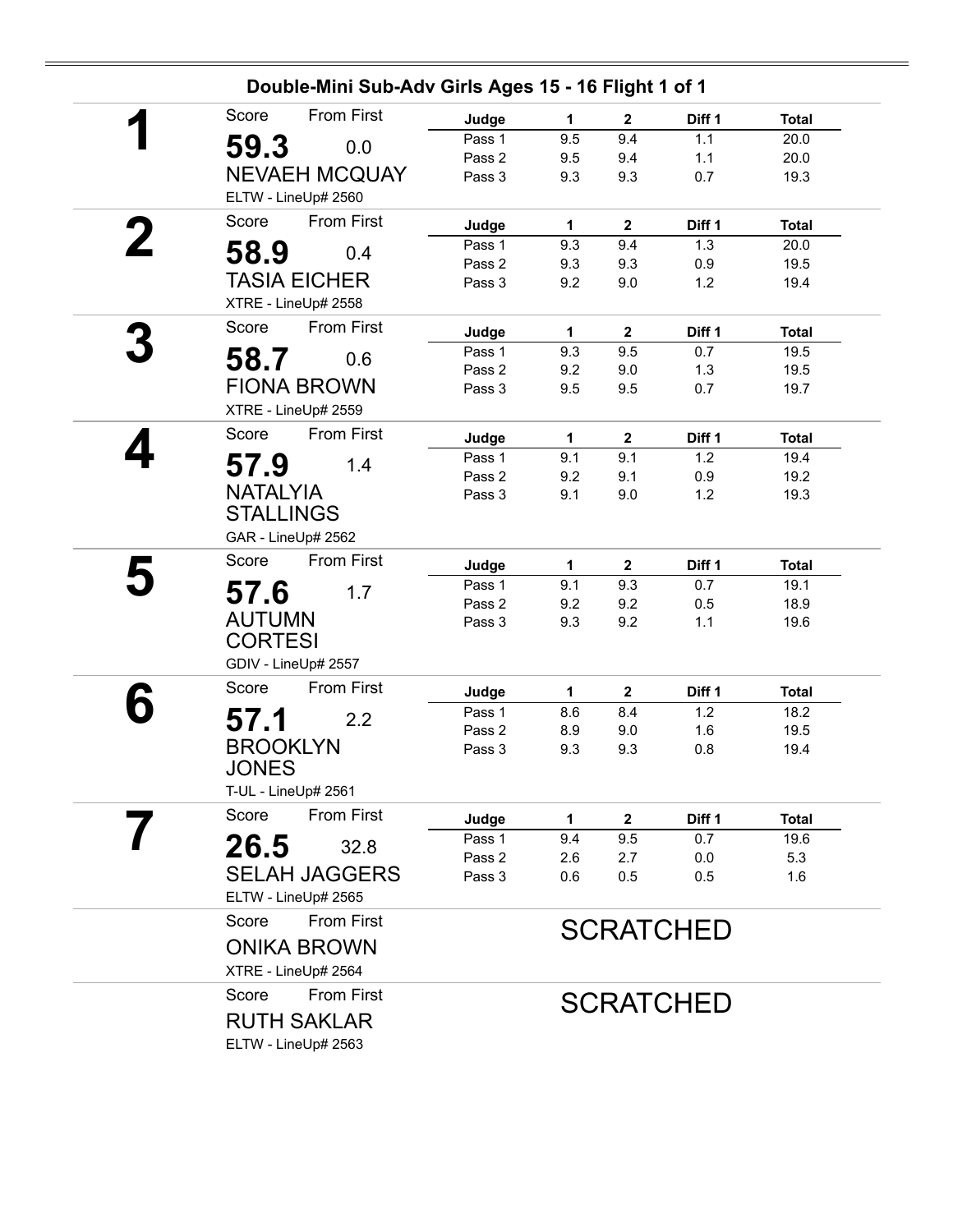| <b>From First</b><br>Score | Judge  |     |     | Diff 1 | <b>Total</b> |
|----------------------------|--------|-----|-----|--------|--------------|
| 59.0<br>0.0                | Pass 1 | 9.4 | 9.4 | 0.7    | 19.5         |
|                            | Pass 2 | 9.0 | 9.2 | 1.3    | 19.5         |
| <b>KYLIE MASCO</b>         | Pass 3 | 9.3 | 9.4 | 1.3    | 20.0         |

### **Double-Mini Sub-Adv Girls 17 & over Flight 1 of 1**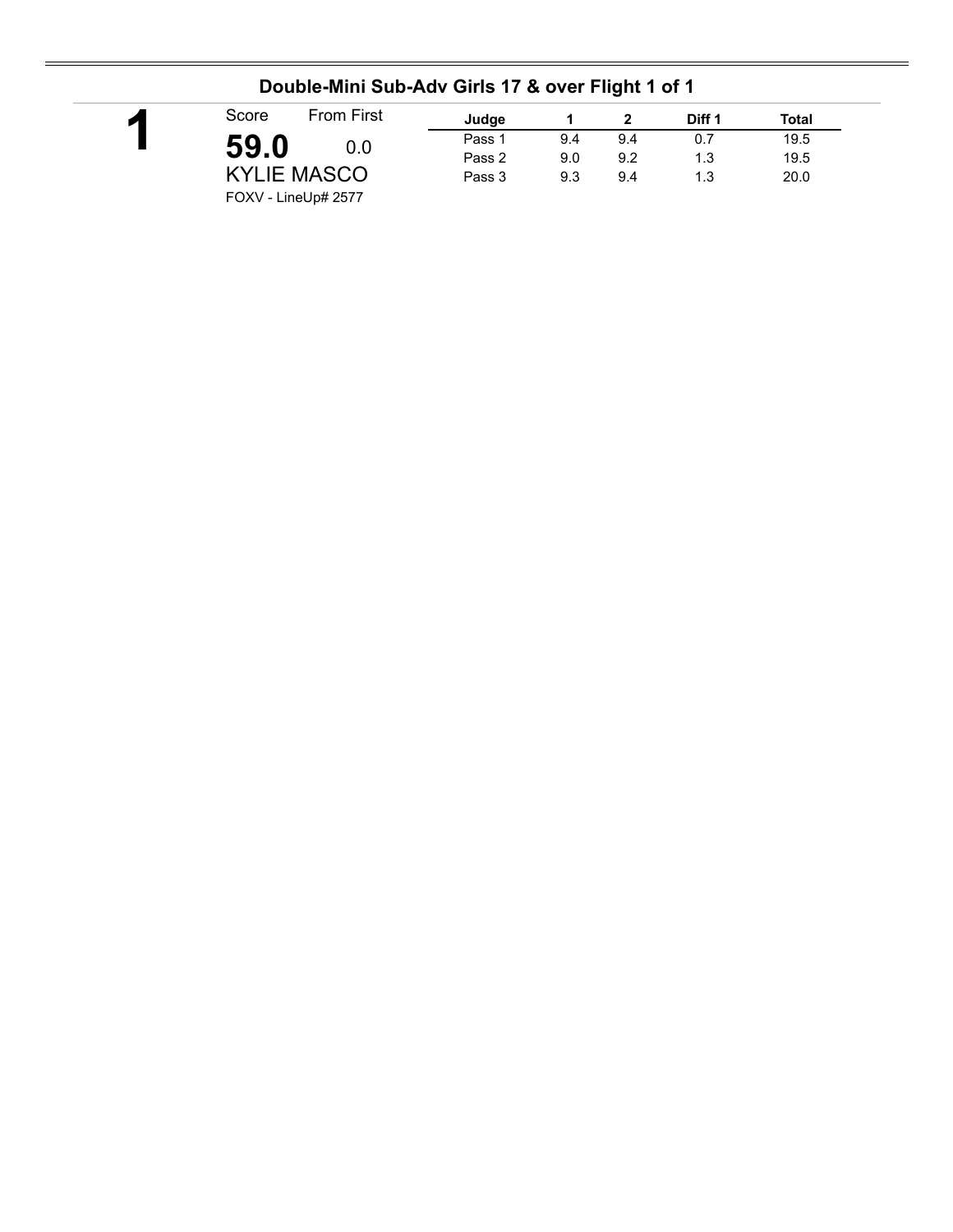|                            | . .    |     | -   |        |              |  |
|----------------------------|--------|-----|-----|--------|--------------|--|
| <b>From First</b><br>Score | Judge  |     |     | Diff 1 | <b>Total</b> |  |
| 58.3<br>0.0                | Pass 1 | 8.8 | 8.9 | 1.2    | 18.9         |  |
|                            | Pass 2 | 9.1 | 9.1 | 1.2    | 19.4         |  |
| <b>CALEB GERBER</b>        | Pass 3 | 9.2 | 9.2 | 1.6    | 20.0         |  |
| FOND - LineUp# 2600        |        |     |     |        |              |  |

### **Double-Mini Sub-Adv Boys Ages 9 - 10 Flight 1 of 1**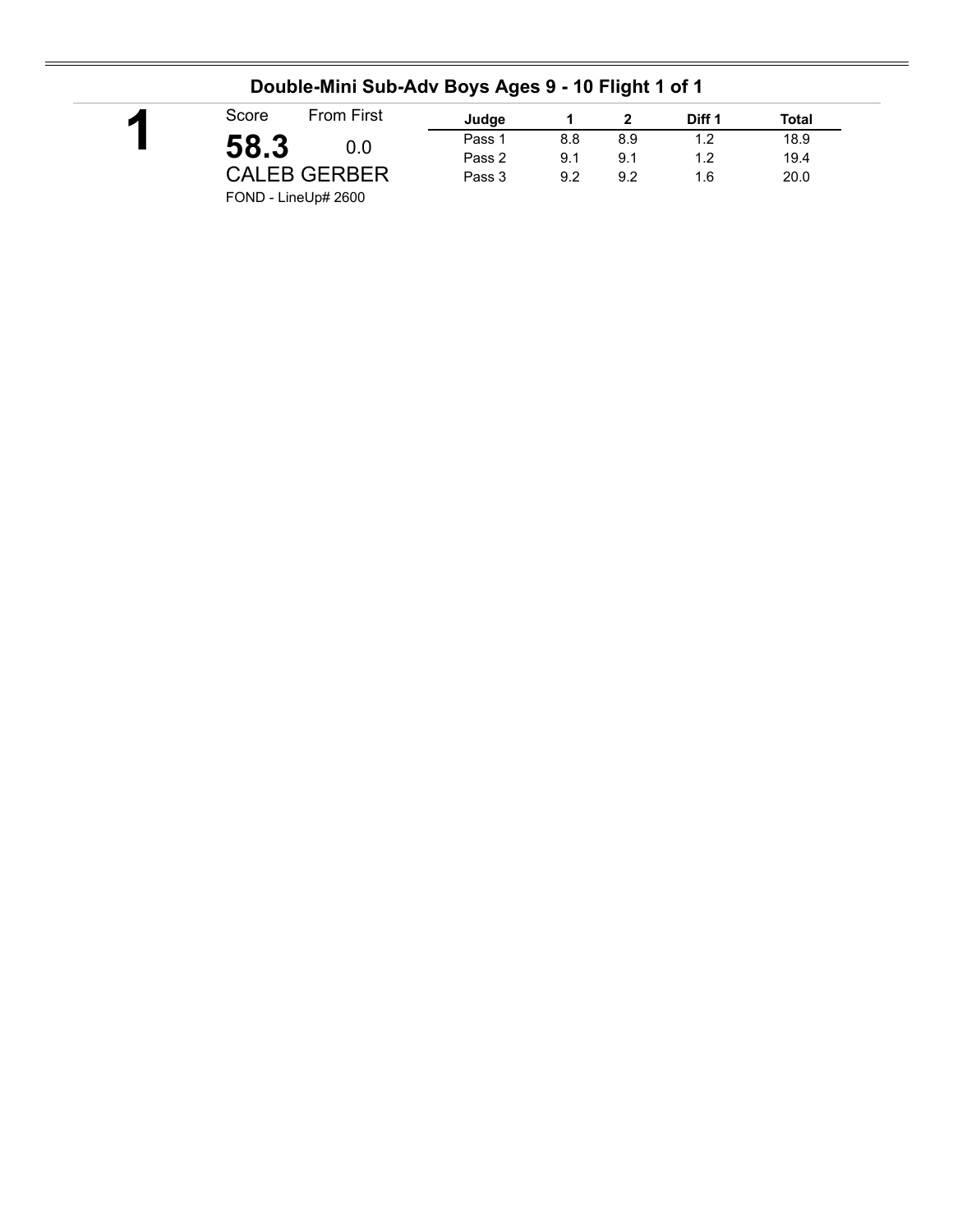| <b>From First</b><br>Score | Judge  |     |     | Diff 1 | Total |
|----------------------------|--------|-----|-----|--------|-------|
| 44.7<br>0.0                | Pass 1 | 2.2 | 2.4 | 0.0    | 4.6   |
|                            | Pass 2 | 9.4 | 9.4 | 1.2    | 20.0  |
| <b>ZAYNE ROBERTS</b>       | Pass 3 | 9.3 | 9.2 | 1.6    | 20.1  |

## **Double-Mini Sub-Adv Boys Ages 11 - 12 Flight 1 of 1**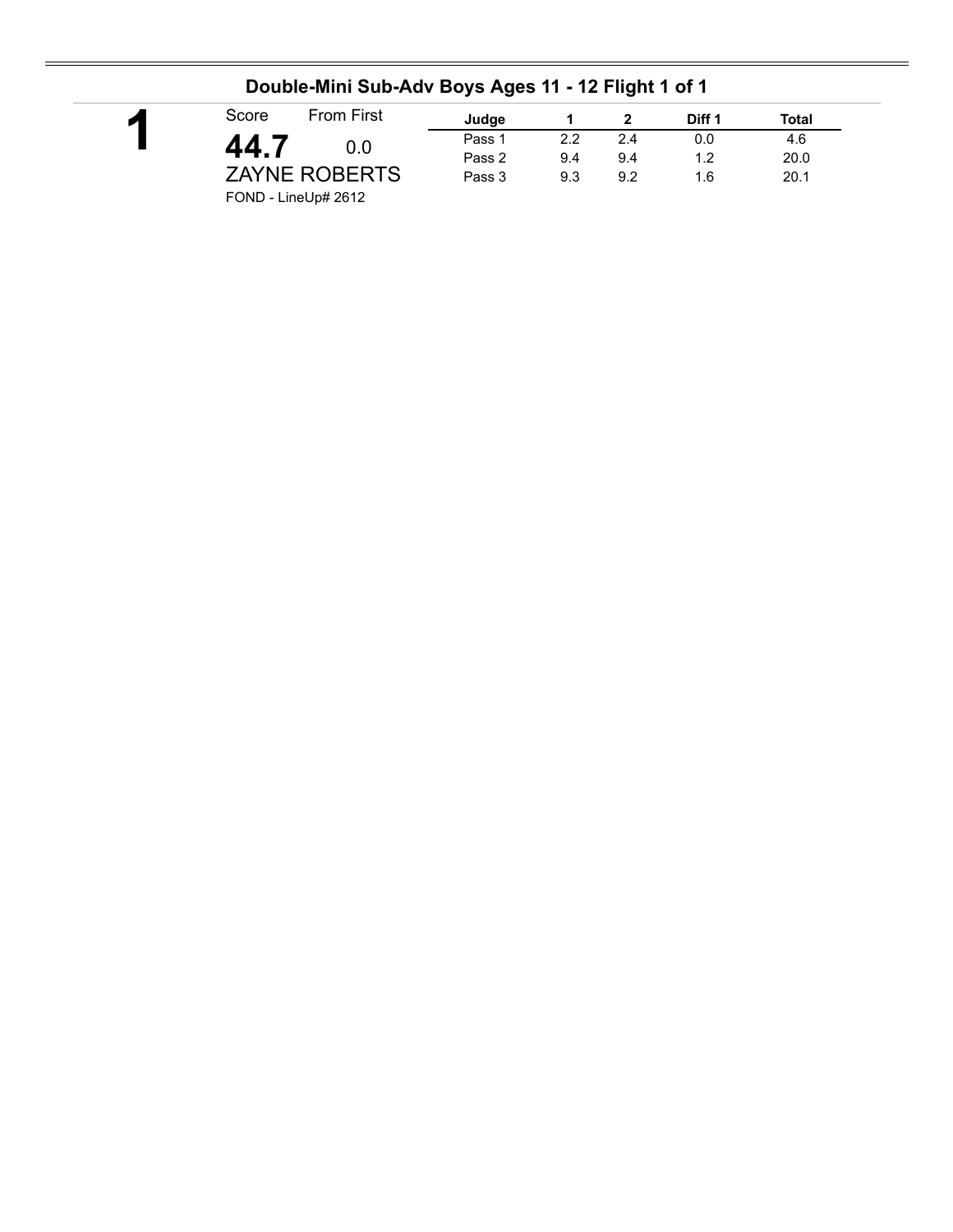| Score<br>И            | <b>From First</b>                                       | Judge<br>Pass 1<br>Pass 2 | 1          | $\mathbf{2}$ | Diff 1<br>1.2<br>1.2 | <b>Total</b> |
|-----------------------|---------------------------------------------------------|---------------------------|------------|--------------|----------------------|--------------|
| 57.9                  | 0.0                                                     |                           | 9.0<br>8.9 | 9.0          |                      | 19.2         |
|                       |                                                         |                           |            | 8.8          |                      | 18.9         |
|                       | <b>MACLAIN</b><br><b>WHISKER</b><br>FOND - LineUp# 2625 | Pass 3                    | 9.1        | 9.1          | 1.6                  | 19.8         |
| Score<br><b>BROCK</b> | <b>From First</b><br><b>THOMPSON</b>                    |                           |            |              | <b>SCRATCHED</b>     |              |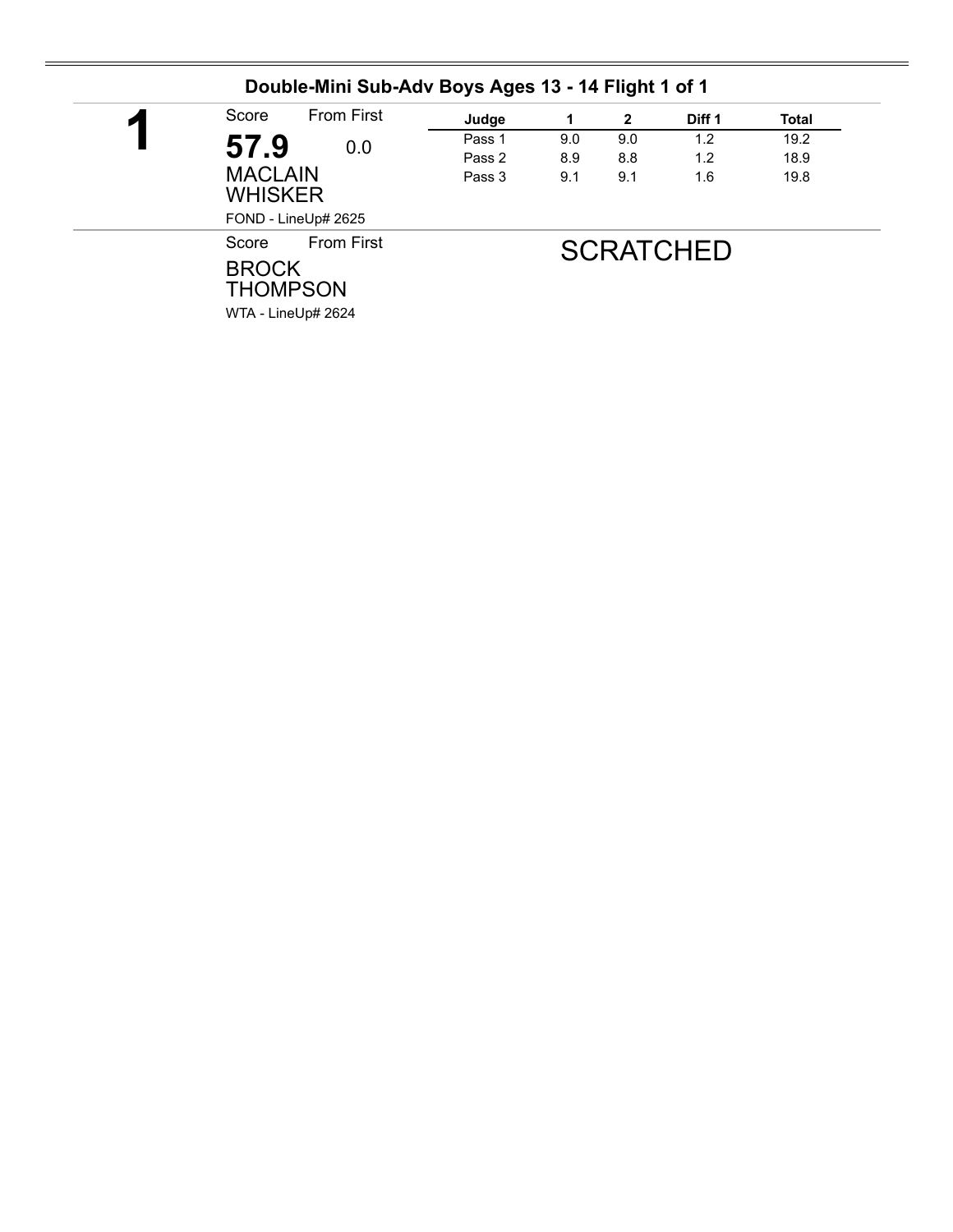| <b>From First</b><br>Score           | Judge  |     |     | Diff 1 | Total |
|--------------------------------------|--------|-----|-----|--------|-------|
| 56.7<br>0.0 <sub>1</sub>             | Pass 1 | 8.7 | 8.7 | 1.3    | 18.7  |
|                                      | Pass 2 | 9.3 | 9.1 | 1.2    | 19.6  |
| <b>HUNTINGTON</b><br><b>BRADBURY</b> | Pass 3 | 8.8 | 8.7 | 0.9    | 18.4  |

## **Double-Mini Sub-Adv Boys 17 & over Flight 1 of 1**

AADM - LineUp# 2648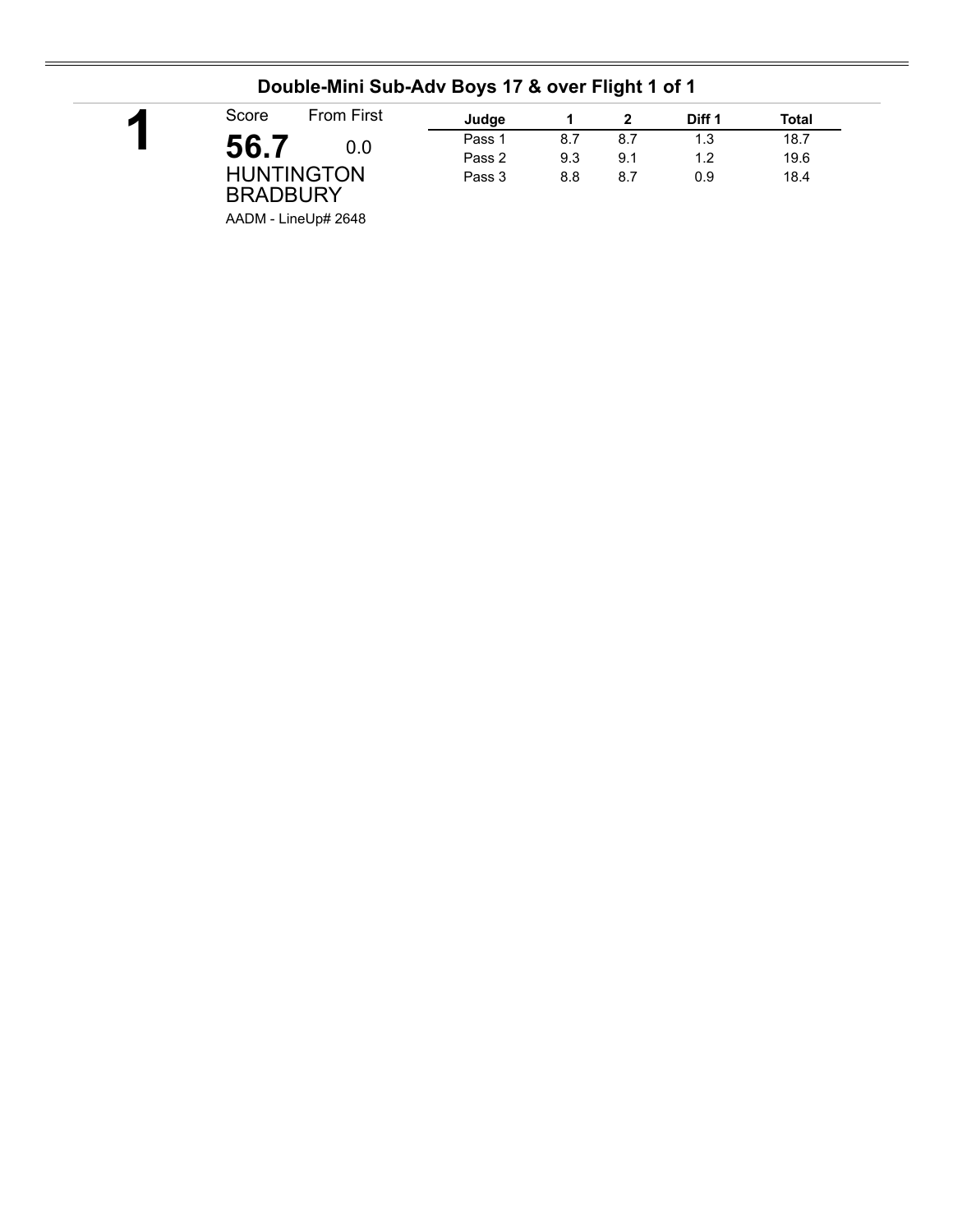| <b>From First</b><br>Score | Judge  |     | $\overline{\mathbf{2}}$ | - 3 | -4  | Diff 1 | Total |
|----------------------------|--------|-----|-------------------------|-----|-----|--------|-------|
| 59.5<br>0.0                | Pass 1 | 8.5 | 8.6                     | 8.7 | 8.5 | 1.6    | 18.7  |
|                            | Pass 2 | 9.4 | 9.1                     | 9.2 | 9.0 | 1.7    | 20.0  |
| <b>ADDISON</b>             | Pass 3 | 9.3 | 9.0                     | 9.3 | 8.9 | 2.5    | 20.8  |
| <b>SWEETWOOD</b>           |        |     |                         |     |     |        |       |
| $FONU + L = LL + H$        |        |     |                         |     |     |        |       |

#### **Double-Mini Adv Girls Ages 11 - 12 Flight 1 of 1**

FOXV - LineUp# 2682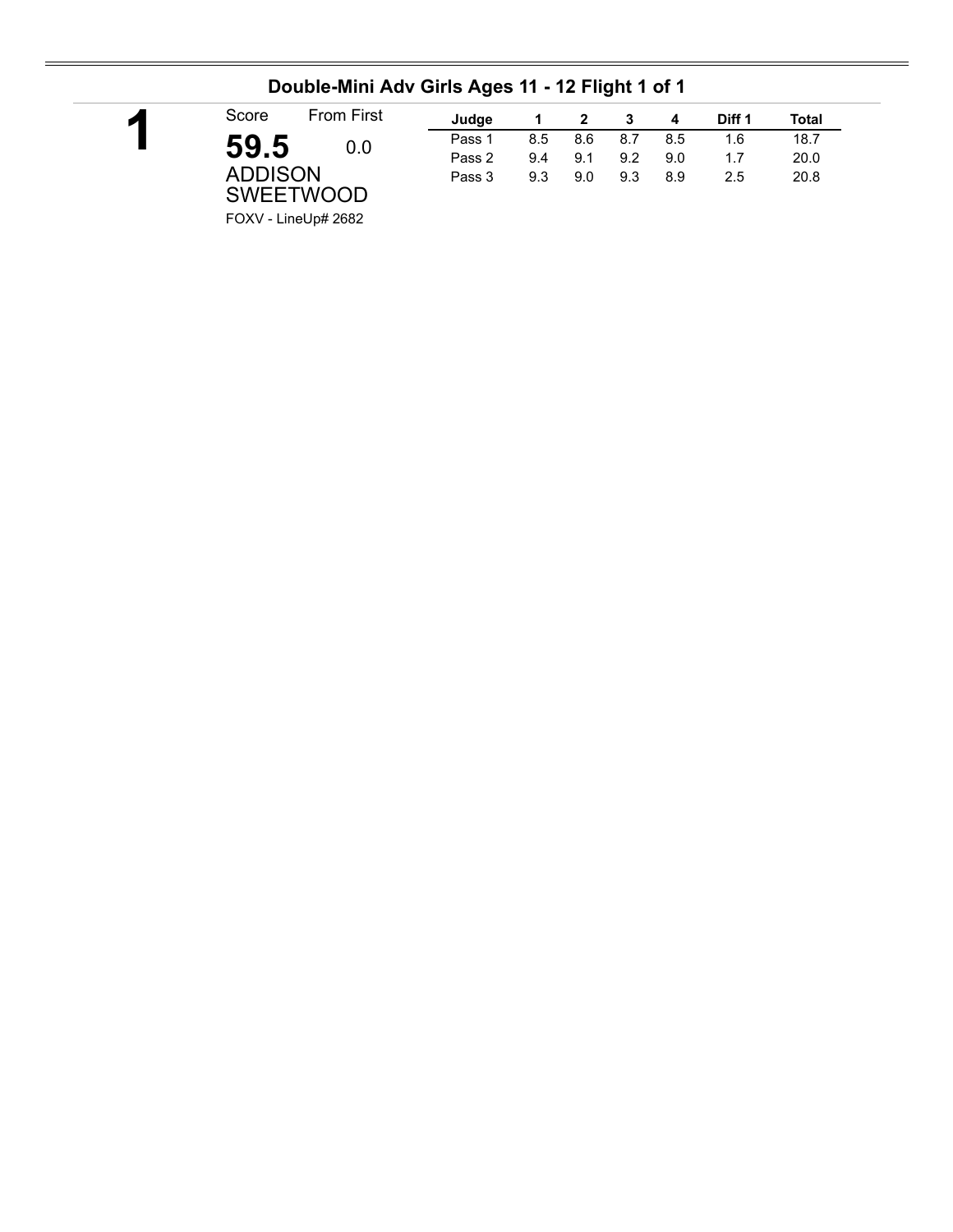| Score                            | <b>From First</b>      | Judge  | 1   | $\overline{2}$ | 3   | 4                | Diff 1        | <b>Total</b> |
|----------------------------------|------------------------|--------|-----|----------------|-----|------------------|---------------|--------------|
| 61.4                             | 0.0                    | Pass 1 | 9.3 | 9.3            | 9.5 | 9.2              | 1.2           | 19.8         |
|                                  |                        | Pass 2 | 9.4 | 9.2            | 9.4 | 9.4              | $2.2^{\circ}$ | 21.0         |
|                                  | <b>HALLIE HINRICHS</b> | Pass 3 | 9.4 | 9.4            | 9.5 | 9.5              | 1.7           | 20.6         |
|                                  | GAR - LineUp# 2694     |        |     |                |     |                  |               |              |
| Score                            | From First             | Judge  | 1   | $\overline{2}$ | 3   | 4                | Diff 1        | <b>Total</b> |
| 61.0                             | 0.4                    | Pass 1 | 9.3 | 9.4            | 9.2 | 9.0              | 1.7           | 20.2         |
|                                  |                        | Pass 2 | 9.0 | 9.2            | 9.2 | 9.0              | 2.1           | 20.3         |
| <b>KRISTINA</b><br><b>DELEON</b> |                        | Pass 3 | 9.4 | 9.5            | 9.5 | 9.4              | 1.6           | 20.5         |
|                                  | FOXV - LineUp# 2695    |        |     |                |     |                  |               |              |
| Score                            | <b>From First</b>      | Judge  | 1   | $\overline{2}$ | 3   | 4                | Diff 1        | <b>Total</b> |
| 15.1                             | 46.3                   | Pass 1 | 7.2 | 7.2            | 7.4 | 7.0              | 0.7           | 15.1         |
|                                  |                        | Pass 2 | 0.0 | 0.0            | 0.0 | 0.0              | 0.0           | 0.0          |
|                                  | <b>DARIA DELILLE</b>   | Pass 3 | 0.0 | 0.0            | 0.0 | 0.0              | 0.0           | 0.0          |
|                                  | ELTW - LineUp# 2696    |        |     |                |     |                  |               |              |
| Score                            | <b>From First</b>      |        |     |                |     | <b>SCRATCHED</b> |               |              |
| <b>AALIYAH</b>                   |                        |        |     |                |     |                  |               |              |

FOXV - LineUp# 2697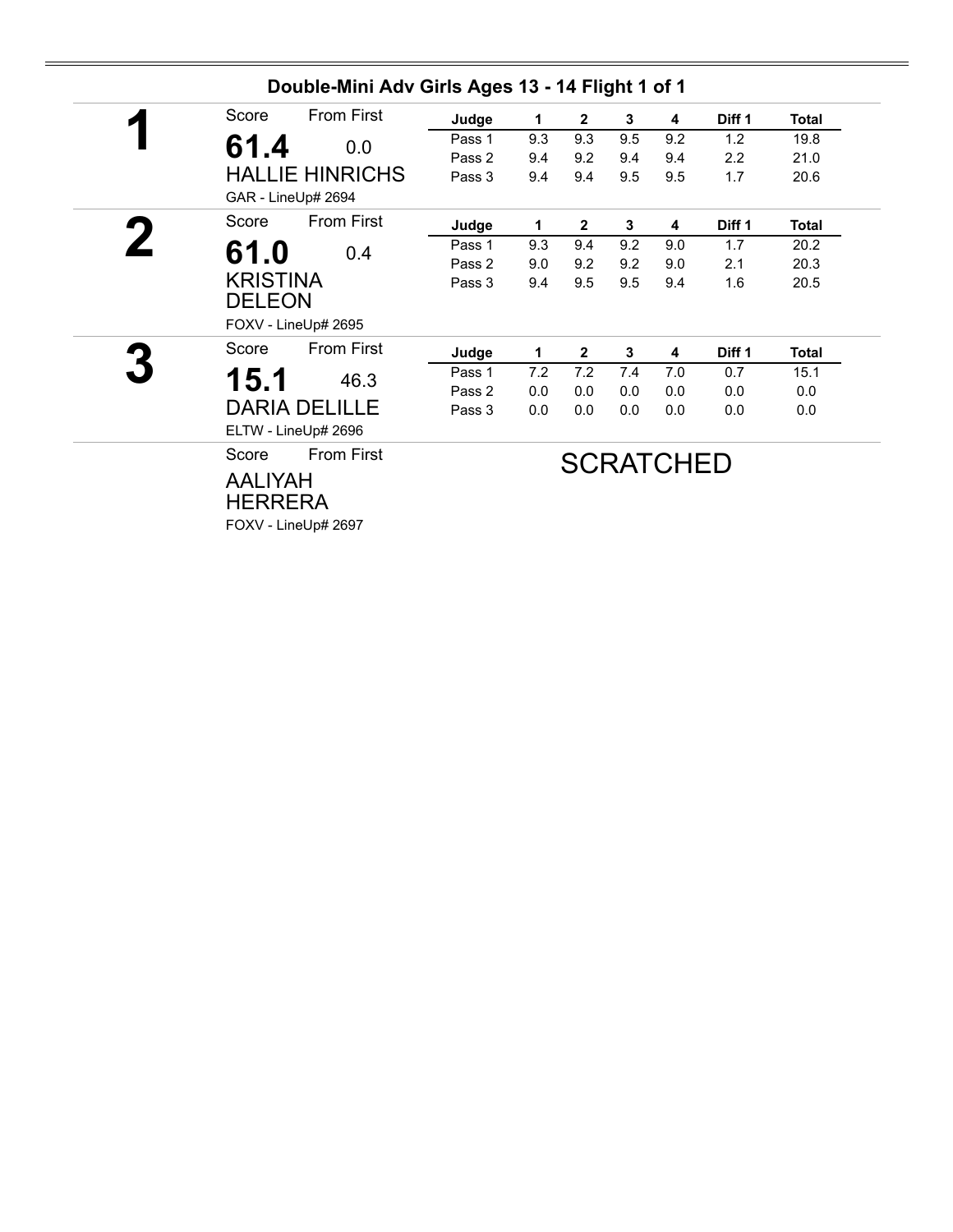| From First<br>Score        | Judge  | 1   | 2              | 3   | 4   | Diff <sub>1</sub> | Total |
|----------------------------|--------|-----|----------------|-----|-----|-------------------|-------|
| 61.2<br>0.0                | Pass 1 | 9.5 | 9.4            | 9.5 | 9.5 | 1.6               | 20.6  |
|                            | Pass 2 | 9.1 | 9.1            | 9.1 | 9.0 | 1.7               | 19.9  |
| <b>SADIE TURNER</b>        | Pass 3 | 9.3 | 9.4            | 9.6 | 9.5 | 1.8               | 20.7  |
| FOXV - LineUp# 2710        |        |     |                |     |     |                   |       |
| <b>From First</b><br>Score | Judge  | 1   | $\overline{2}$ | 3   | 4   | Diff 1            | Total |
| 60.6<br>0.6                | Pass 1 | 9.5 | 9.5            | 9.6 | 9.5 | 1.7               | 20.7  |
|                            | Pass 2 | 9.4 | 9.4            | 9.4 | 9.4 | 1.3               | 20.1  |
| <b>MAKENNA HELMS</b>       | Pass 3 | 8.8 | 8.8            | 8.9 | 8.8 | $2.2\phantom{0}$  | 19.8  |
| ELTW - LineUp# 2711        |        |     |                |     |     |                   |       |
| <b>From First</b><br>Score | Judge  | 1   | $\overline{2}$ | 3   | 4   | Diff 1            | Total |
| 57.9<br>3.3                | Pass 1 | 9.3 | 9.0            | 9.1 | 9.3 | 1.2               | 19.6  |
|                            | Pass 2 | 9.3 | 9.2            | 9.2 | 9.1 | 1.3               | 19.7  |
| <b>MAKYLA MARVEL</b>       | Pass 3 | 9.0 | 8.7            | 8.7 | 8.7 | 1.2               | 18.6  |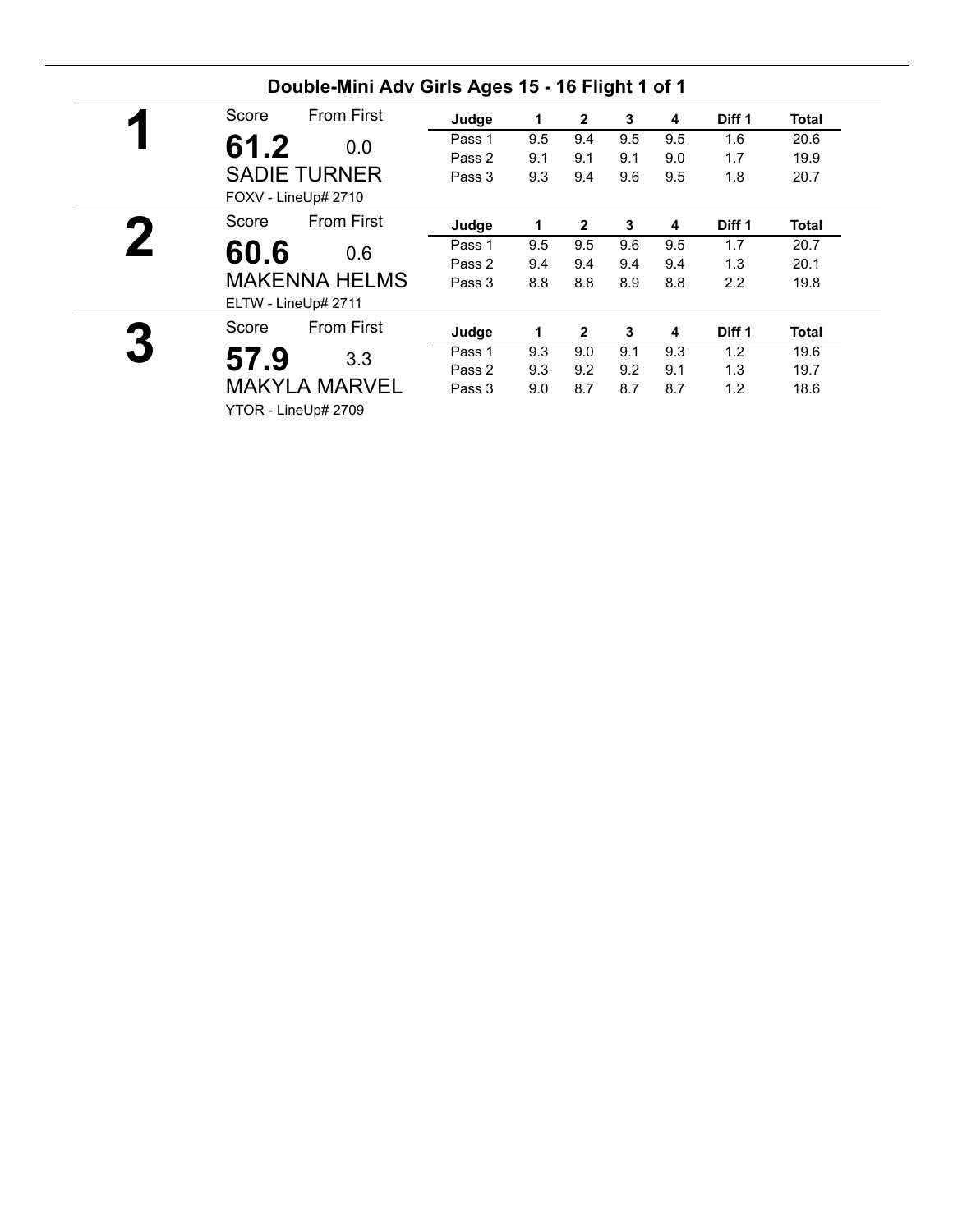| 1<br>9.1<br>8.5<br>9.3<br>1<br>9.3 | $\mathbf{2}$<br>9.2<br>8.6<br>9.2 | 3<br>9.0<br>8.5<br>9.3 | 4<br>9.0<br>8.3<br>9.2 | Diff 1<br>3.1<br>2.7 | <b>Total</b><br>21.2                        |
|------------------------------------|-----------------------------------|------------------------|------------------------|----------------------|---------------------------------------------|
|                                    |                                   |                        |                        |                      |                                             |
|                                    |                                   |                        |                        |                      |                                             |
|                                    |                                   |                        |                        |                      | 19.7                                        |
|                                    |                                   |                        |                        | 1.6                  | 20.1                                        |
|                                    |                                   |                        |                        |                      |                                             |
|                                    | $\mathbf{2}$                      | 3                      | 4                      | Diff 1               | <b>Total</b>                                |
|                                    | 9.5                               | 9.5                    | 9.5                    | 1.6                  | 20.6                                        |
| 9.0                                | 8.9                               | 8.7                    | 8.9                    | 1.7                  | 19.5                                        |
| 9.0                                | 9.0                               | 9.2                    | 8.9                    | 1.3                  | 19.3                                        |
|                                    |                                   |                        |                        |                      |                                             |
| 1                                  | $\overline{2}$                    | 3                      | 4                      | Diff <sub>1</sub>    | <b>Total</b>                                |
| 9.3                                | 9.1                               | 9.1                    | 8.8                    | 1.2                  | 19.4                                        |
| 9.0                                | 8.5                               | 8.8                    | 8.7                    | 1.3                  | 18.8                                        |
| 8.9                                | 8.9                               | 8.9                    | 8.7                    | 1.2                  | 19.0                                        |
|                                    |                                   |                        |                        |                      |                                             |
| $\mathbf{1}$                       | $\mathbf{2}$                      | 3                      | 4                      | Diff 1               | <b>Total</b>                                |
| 9.1                                |                                   | 9.4                    | 9.1                    | 1.6                  | 19.9                                        |
| 9.1                                |                                   |                        | 9.0                    | 2.1                  | 20.4                                        |
|                                    |                                   |                        |                        |                      | 6.0                                         |
|                                    |                                   |                        |                        |                      |                                             |
|                                    |                                   |                        |                        |                      |                                             |
|                                    |                                   |                        |                        |                      |                                             |
|                                    |                                   |                        |                        |                      |                                             |
|                                    |                                   |                        |                        |                      |                                             |
|                                    |                                   |                        |                        |                      |                                             |
|                                    |                                   |                        |                        |                      |                                             |
|                                    |                                   |                        |                        |                      |                                             |
|                                    |                                   |                        |                        |                      |                                             |
|                                    | 2.7                               | 9.2<br>9.2<br>2.6      | 9.2<br>2.7             | 2.6                  | 0.7<br><b>SCRATCHED</b><br><b>SCRATCHED</b> |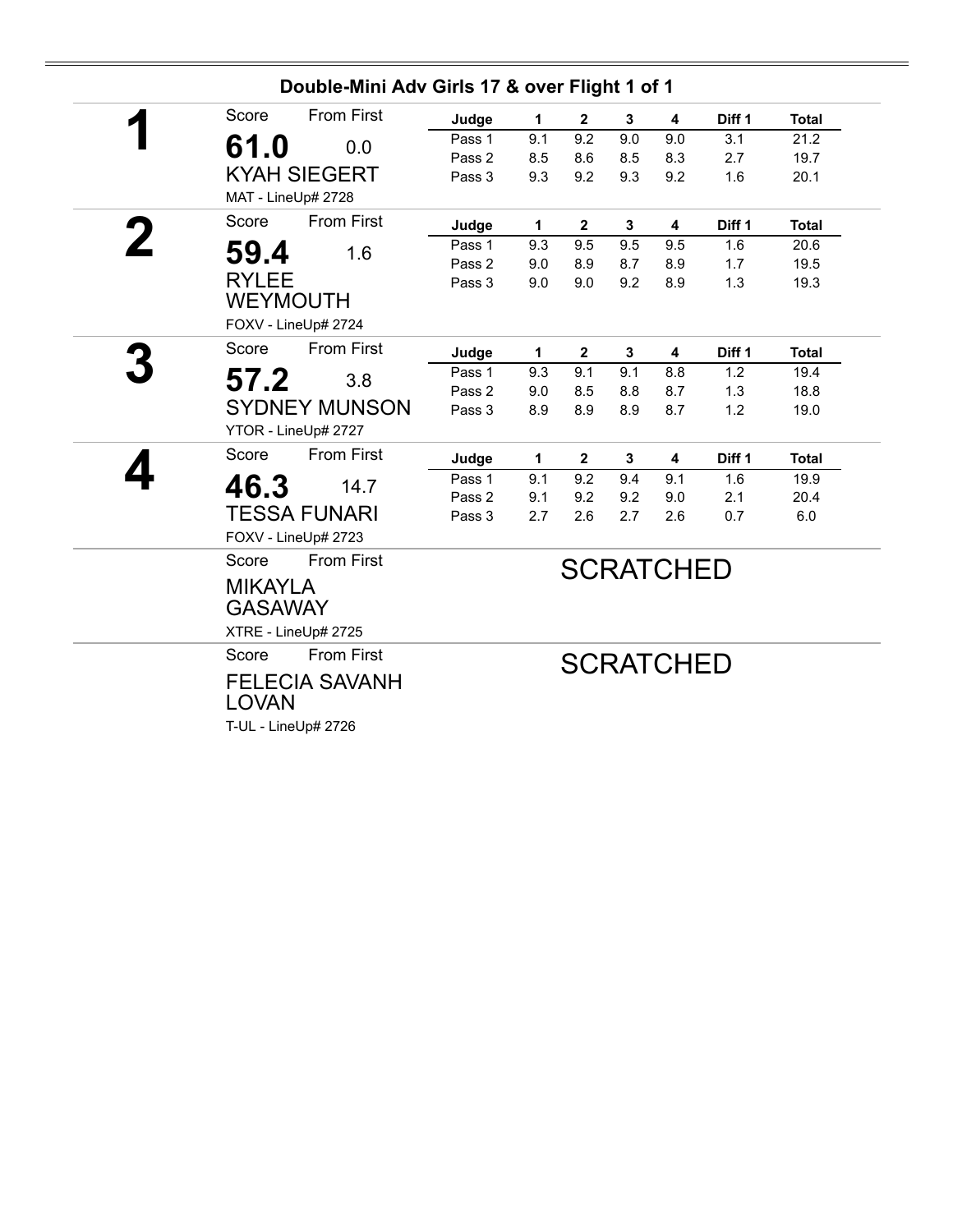| ◸ | Score       | <b>From First</b>                       | Judge  |     | 2   | 3   | 4   | Diff 1 | <b>Total</b> |
|---|-------------|-----------------------------------------|--------|-----|-----|-----|-----|--------|--------------|
|   | 59.7        | 0.0                                     | Pass 1 | 9.2 | 9.3 | 9.2 | 9.3 | 1.6    | 20.1         |
|   |             |                                         | Pass 2 | 8.9 | 8.6 | 8.6 | 8.7 | 1.4    | 18.7         |
|   | <b>KENT</b> | <b>STOECKICHT</b><br>GAR - LineUp# 2762 | Pass 3 | 9.3 | 9.1 | 9.1 | 9.1 | 2.7    | 20.9         |
|   | Score       | <b>From First</b>                       | Judge  |     | 2   | 3   | 4   | Diff 1 | <b>Total</b> |
|   | 59.2        | 0.5                                     | Pass 1 | 9.0 | 9.0 | 8.8 | 9.0 | 2.7    | 20.7         |
|   |             |                                         | Pass 2 | 9.2 | 9.0 | 9.0 | 9.1 | 1.6    | 19.7         |
|   |             | <b>ISIAH CHAPMAN</b>                    | Pass 3 | 9.0 | 8.7 | 8.8 | 8.8 | 1.2    | 18.8         |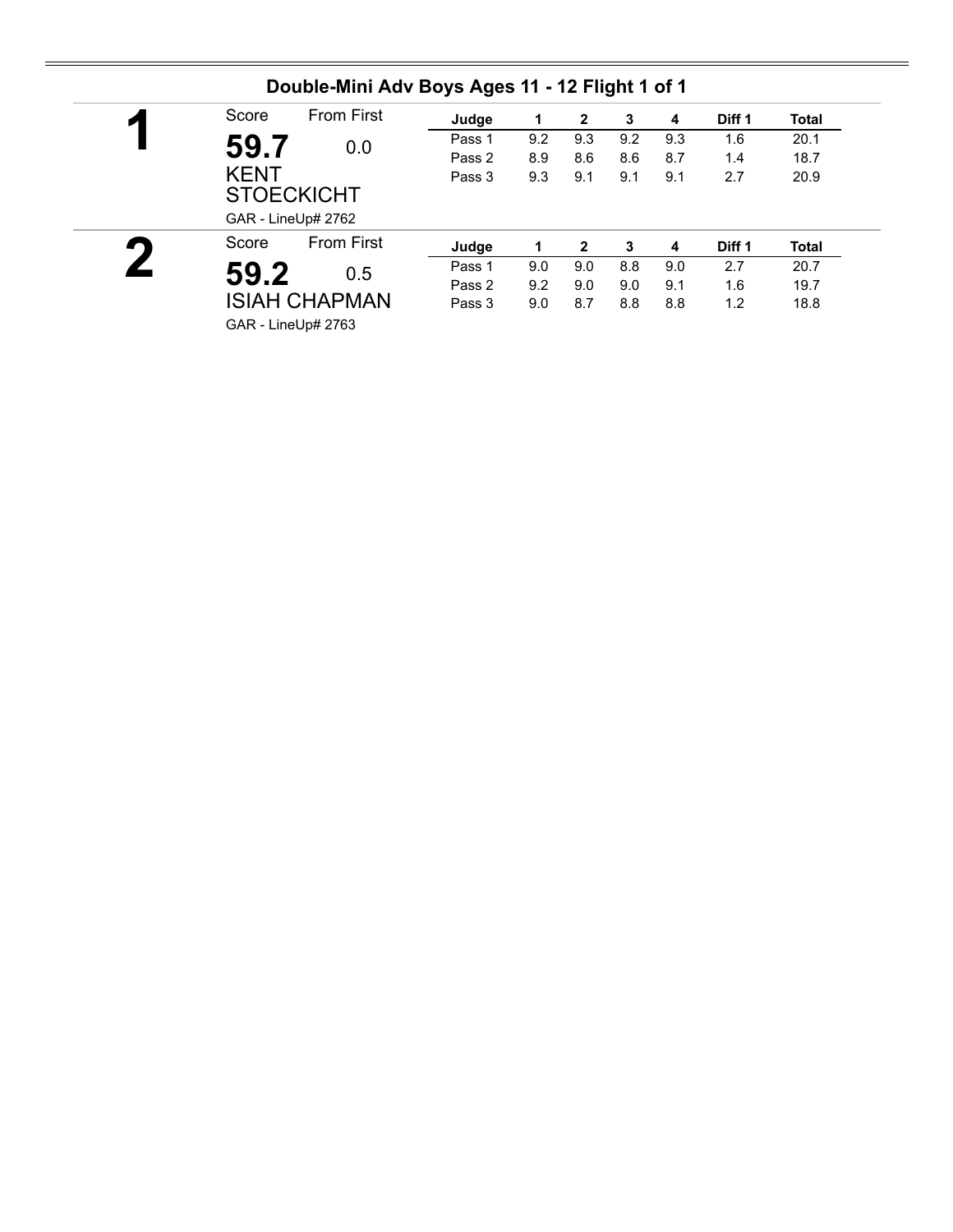| ◸ | Score                           | <b>From First</b>         | Judge  | 1   | $\mathbf{2}$ | 3   | 4   | Diff 1 | <b>Total</b> |
|---|---------------------------------|---------------------------|--------|-----|--------------|-----|-----|--------|--------------|
|   | 60.3                            | 0.0                       | Pass 1 | 8.7 | 8.6          | 8.7 | 8.8 | 1.7    | 19.1         |
|   |                                 |                           | Pass 2 | 9.2 | 9.3          | 9.3 | 9.3 | 2.2    | 20.8         |
|   | <b>MILES</b><br><b>THOMPSON</b> | WTA - LineUp# 2775        | Pass 3 | 9.1 | 8.9          | 8.7 | 8.8 | 2.7    | 20.4         |
|   | Score                           | <b>From First</b>         | Judge  |     | $\mathbf{2}$ | 3   | 4   | Diff 1 | <b>Total</b> |
|   |                                 |                           | Pass 1 | 7.6 | 7.6          | 7.7 | 7.7 | 1.4    | 16.7         |
|   |                                 |                           |        |     |              |     |     |        |              |
|   | 42.8                            | 17.5<br><b>KADEN FINK</b> | Pass 2 | 9.1 | 9.1          | 9.1 | 9.0 | 1.8    | 20.0         |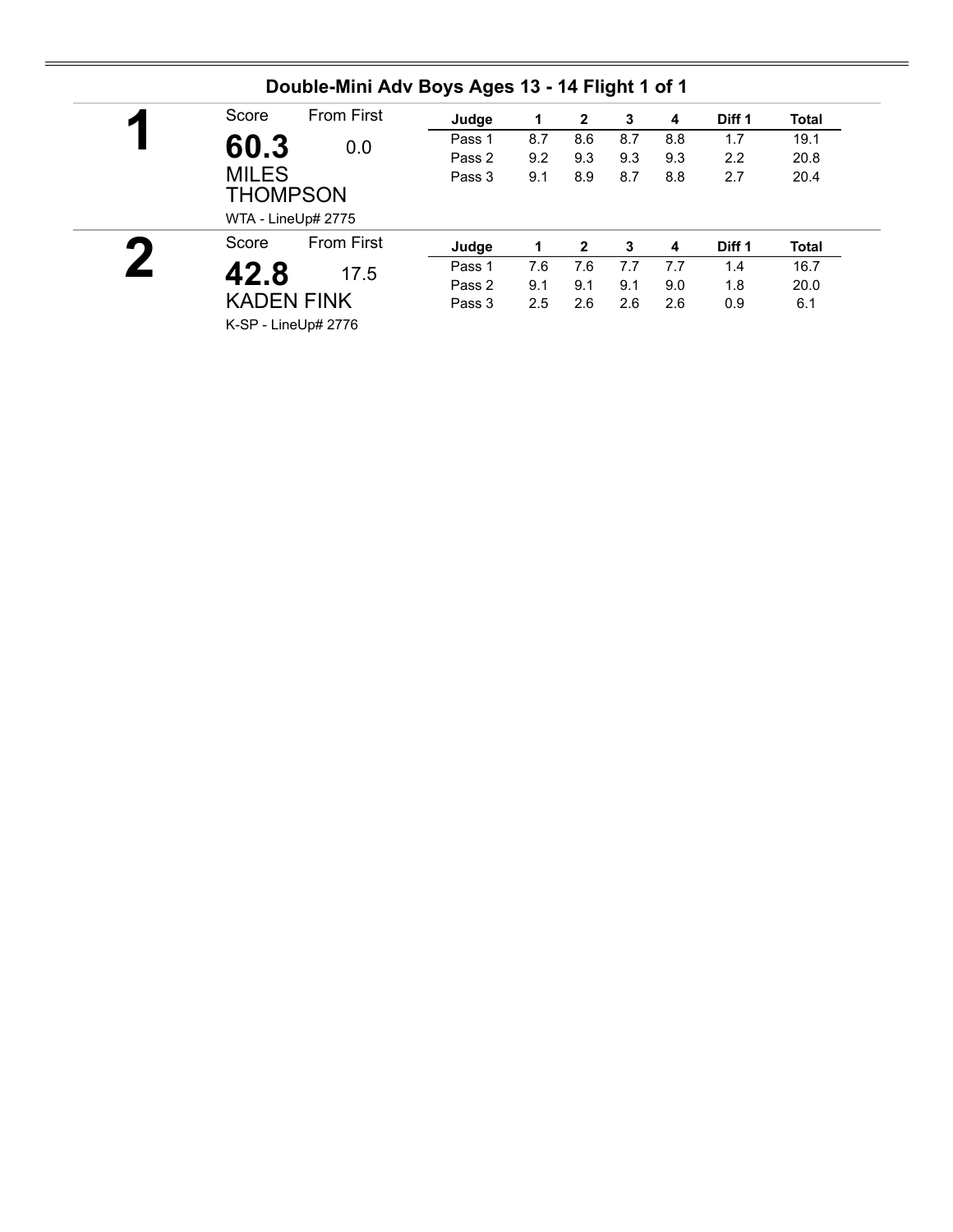| ◚ | <b>From First</b><br>Score | Judge  |     | 2              | 3   | 4   | Diff 1 | Total |
|---|----------------------------|--------|-----|----------------|-----|-----|--------|-------|
|   | 39.6<br>0.0                | Pass 1 | 9.1 | 9.3            | 9.3 | 9.4 | 1.6    | 20.2  |
|   |                            | Pass 2 | 9.0 | 8.7            | 9.0 | 8.7 | 1.7    | 19.4  |
|   | <b>TRISTAN DAY</b>         | Pass 3 | 0.0 | 0.0            | 0.0 | 0.0 | 0.0    | 0.0   |
|   | XTRE - LineUp# 2788        |        |     |                |     |     |        |       |
| 9 | <b>From First</b><br>Score | Judge  |     | $\overline{2}$ | 3   | 4   | Diff 1 | Total |
|   | 38.9<br>0.7                | Pass 1 | 0.0 | 0.0            | 0.0 | 0.0 | 0.0    | 0.0   |
|   |                            | Pass 2 | 8.7 | 8.7            | 8.5 | 8.7 | 2.7    | 20.1  |
|   | <b>BRAYDEN BOCK</b>        | Pass 3 | 8.8 | 8.8            | 8.8 | 8.9 | 1.2    | 18.8  |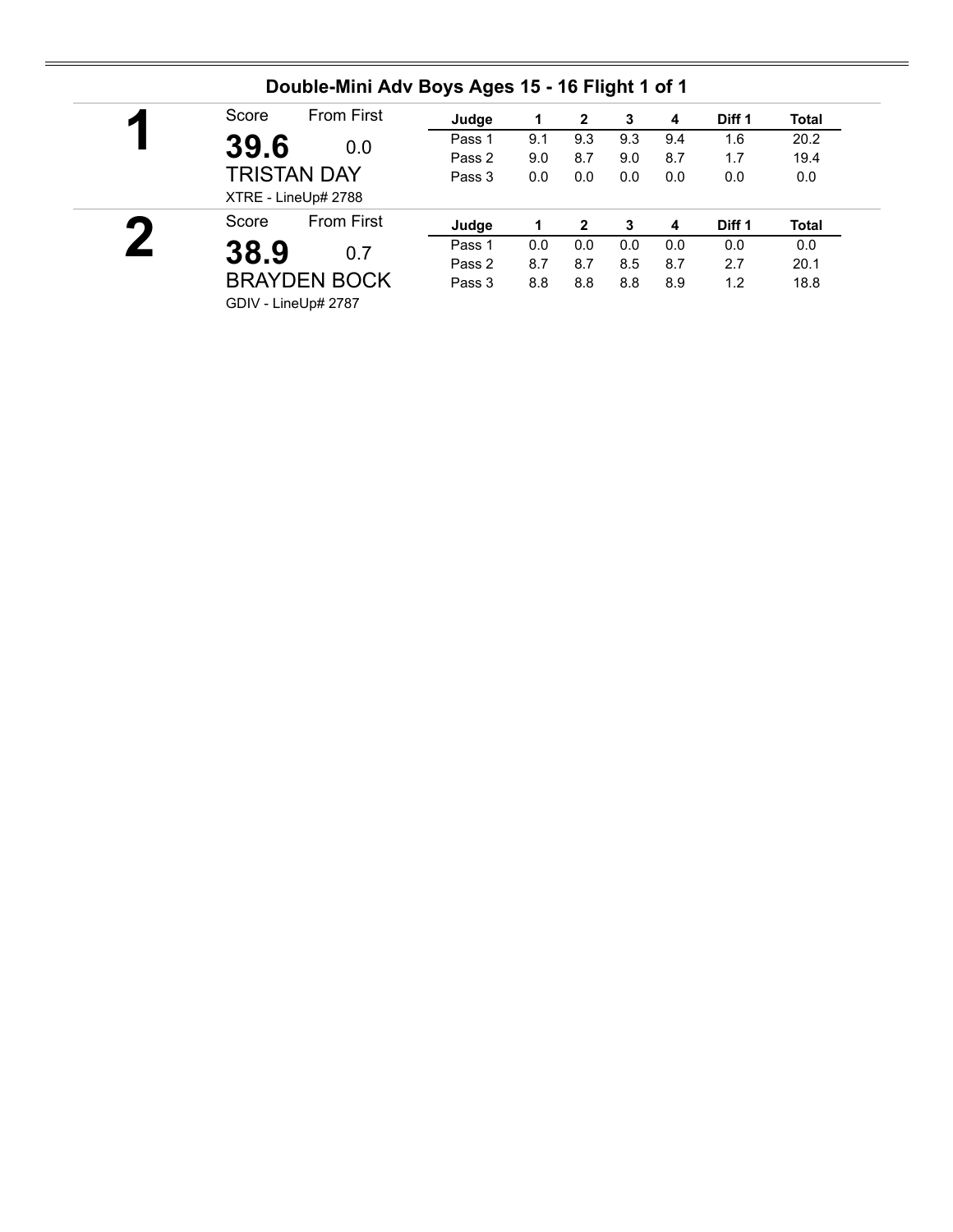|                     |                     | . .    |     |     |     |     |        |       |
|---------------------|---------------------|--------|-----|-----|-----|-----|--------|-------|
| Score               | <b>From First</b>   | Judge  |     |     |     | 4   | Diff 1 | Total |
| 68.1                | 0.0                 | Pass 1 | 8.9 | 8.9 | 8.8 | 8.9 | 4.4    | 22.2  |
|                     |                     | Pass 2 | 9.4 | 9.3 | 9.2 | 9.3 | 4.8    | 23.4  |
|                     | <b>LYRIC GORDON</b> | Pass 3 | 9.2 | 9.4 | 9.3 | 9.3 | 3.9    | 22.5  |
| ELTW - LineUp# 2833 |                     |        |     |     |     |     |        |       |

### **Double-Mini Elite Girls Ages 13 - 14 Flight 1 of 1**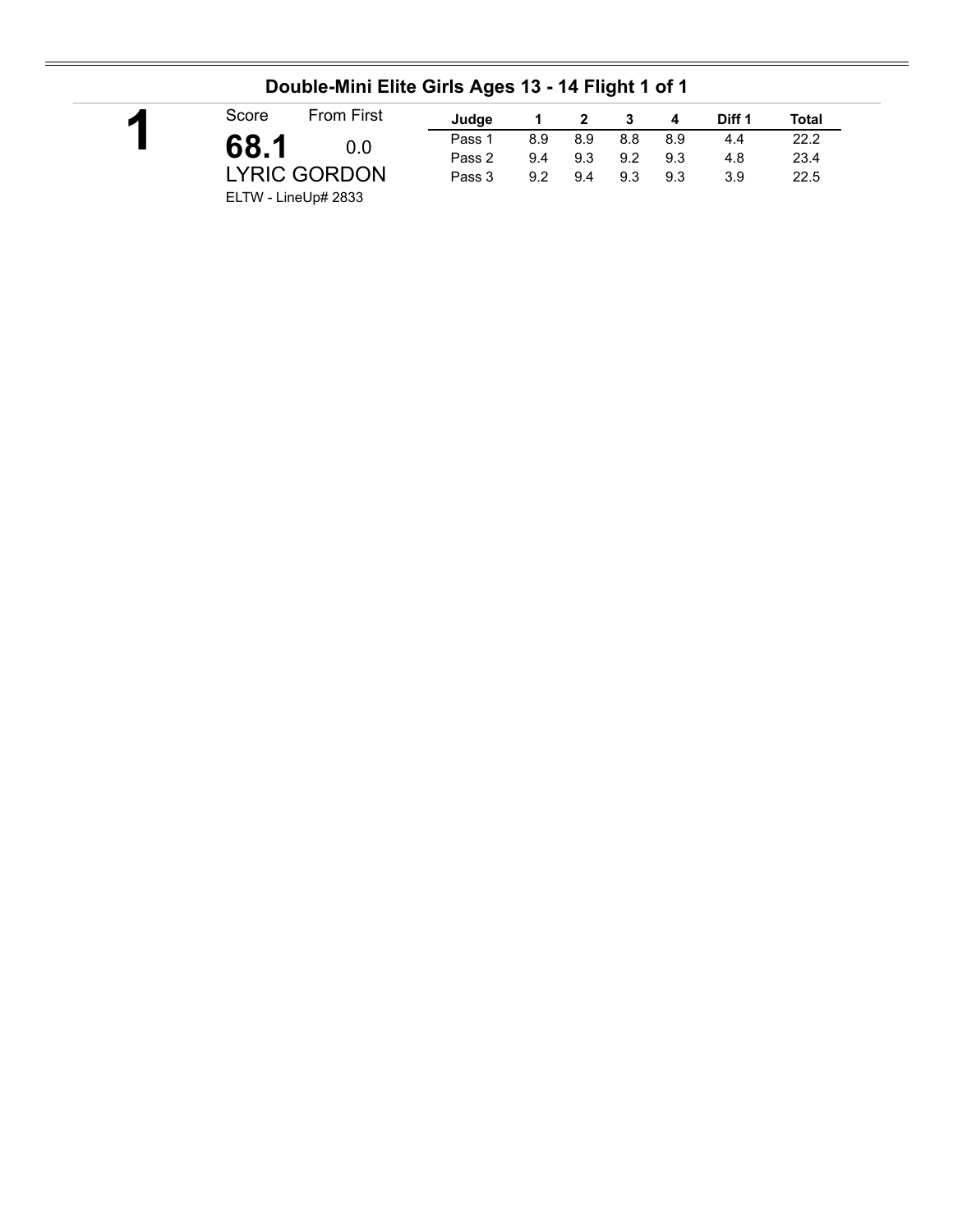|                             | <b>From First</b><br>Score | Judge  |     | 2   | 3   | 4   | Diff 1 | Total |
|-----------------------------|----------------------------|--------|-----|-----|-----|-----|--------|-------|
|                             | 72.7<br>0.0                | Pass 1 | 8.9 | 8.8 | 8.9 | 8.9 | 6.8    | 24.6  |
|                             |                            | Pass 2 | 9.3 | 9.3 | 9.3 | 9.2 | 6.0    | 24.6  |
|                             | <b>KRISTLE LOWELL</b>      | Pass 3 | 9.0 | 9.0 | 8.9 | 8.8 | 5.6    | 23.5  |
|                             | FOND - LineUp# 2856        |        |     |     |     |     |        |       |
| $\mathcal{L}_{\mathcal{A}}$ | <b>From First</b><br>Score | Judge  |     | 2   | 3   | 4   | Diff 1 | Total |
|                             | 62.3<br>10.4               | Pass 1 | 9.1 | 9.0 | 8.9 | 8.9 | 2.7    | 20.6  |
|                             |                            | Pass 2 | 8.9 | 8.6 | 8.8 | 8.6 | 3.0    | 20.4  |
|                             |                            | Pass 3 | 9.1 | 9.2 | 9.0 | 9.1 | 3.1    | 21.3  |
|                             | <b>TAYLOR MOHNS</b>        |        |     |     |     |     |        |       |

#### **Double-Mini Elite Girls 17 & over Flight 1 of 1**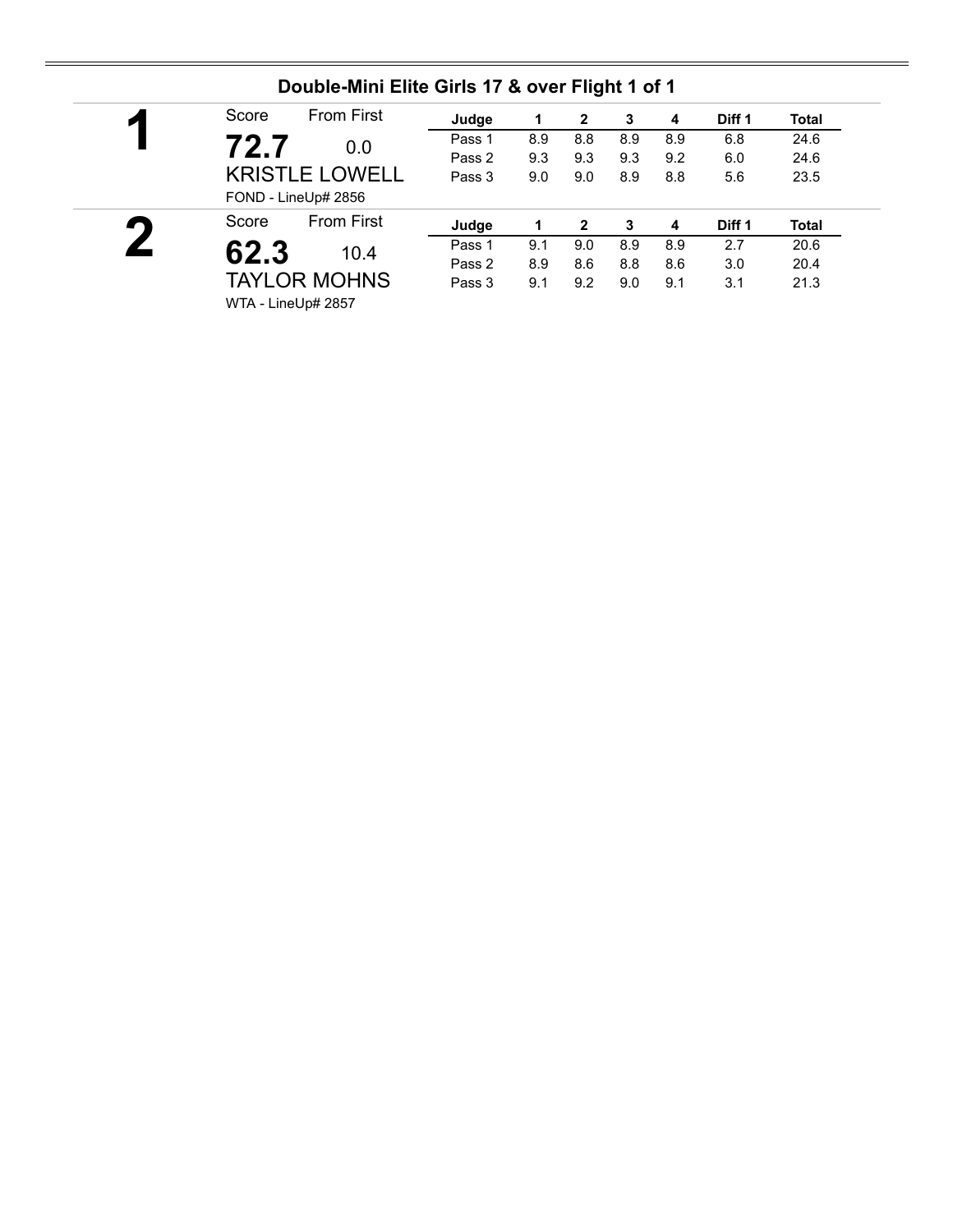| Score | <b>From First</b>   | Judae  |     |     |     | 4   | Diff 1 | Total |
|-------|---------------------|--------|-----|-----|-----|-----|--------|-------|
|       | 0.0                 | Pass 1 | 2.6 | 2.3 | 2.2 | 2.3 | 0.5    | 5.1   |
|       |                     | Pass 2 | 0.0 | 0.0 | 0.0 | 0.0 | 0.0    | 0.0   |
|       | <b>BRENNAN BULL</b> | Pass 3 | 0.0 | 0.0 | 0.0 | 0.0 | 0.0    | 0.0   |

### **Double-Mini Elite Boys Ages 11 - 12 Flight 1 of 1**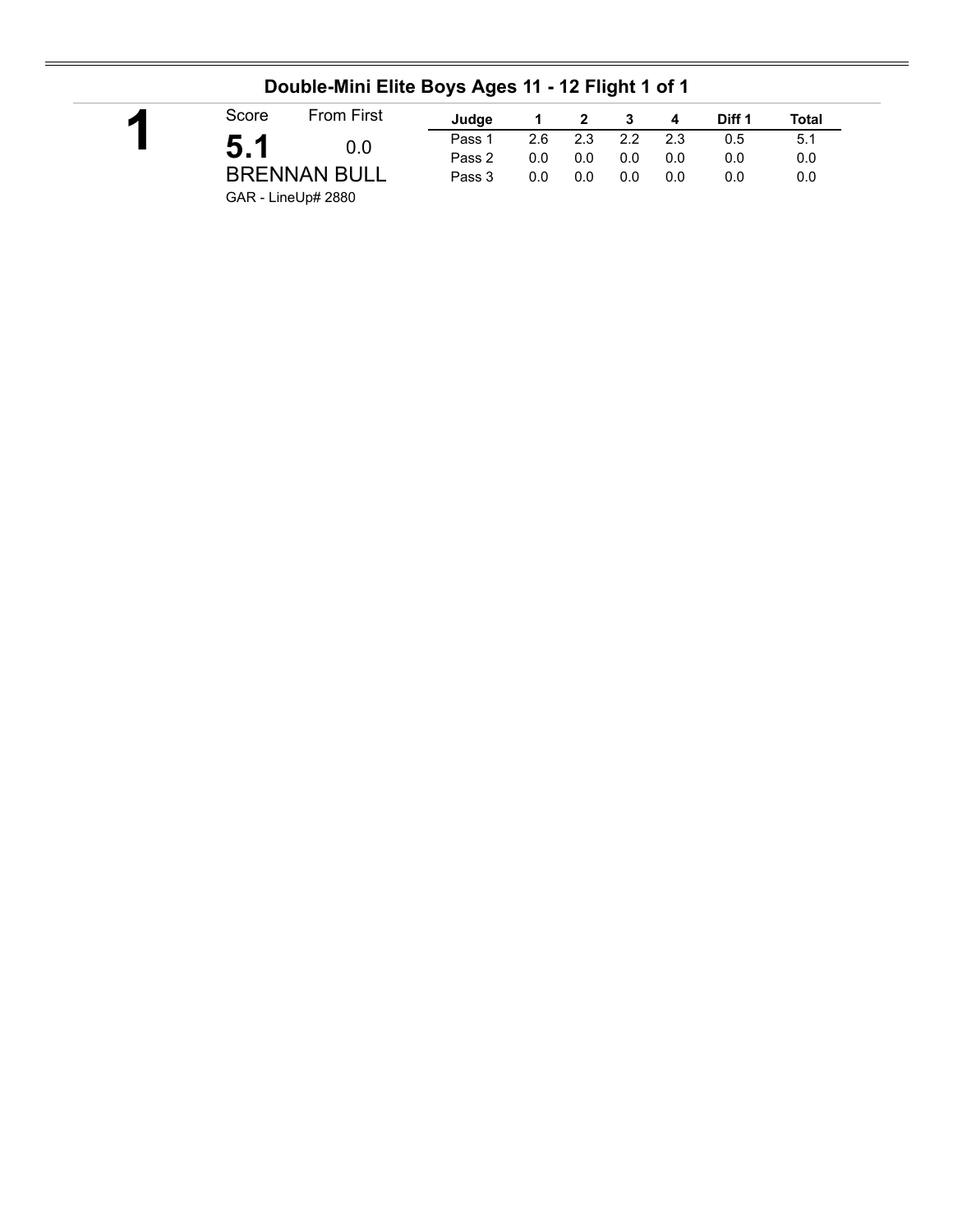| Score               | <b>From First</b> | Judge  |     | 2   | - 3 | 4   | Diff 1 | Total |
|---------------------|-------------------|--------|-----|-----|-----|-----|--------|-------|
|                     |                   | Pass 1 | 9.3 | 9.1 | 9.3 | 9.3 | 6.0    | 24.6  |
| 70.5                | 0.0               | Pass 2 | 8.9 | 8.8 | 8.9 | 8.9 | 6.0    | 23.8  |
| <b>LUKE DAVIS</b>   |                   | Pass 3 | 9.4 | 9.3 | 9.3 | 9.3 | 3.5    | 22.1  |
| KPTC - LineUp# 4273 |                   |        |     |     |     |     |        |       |

### **Double-Mini Elite Boys Ages 15 - 16 Flight 1 of 1**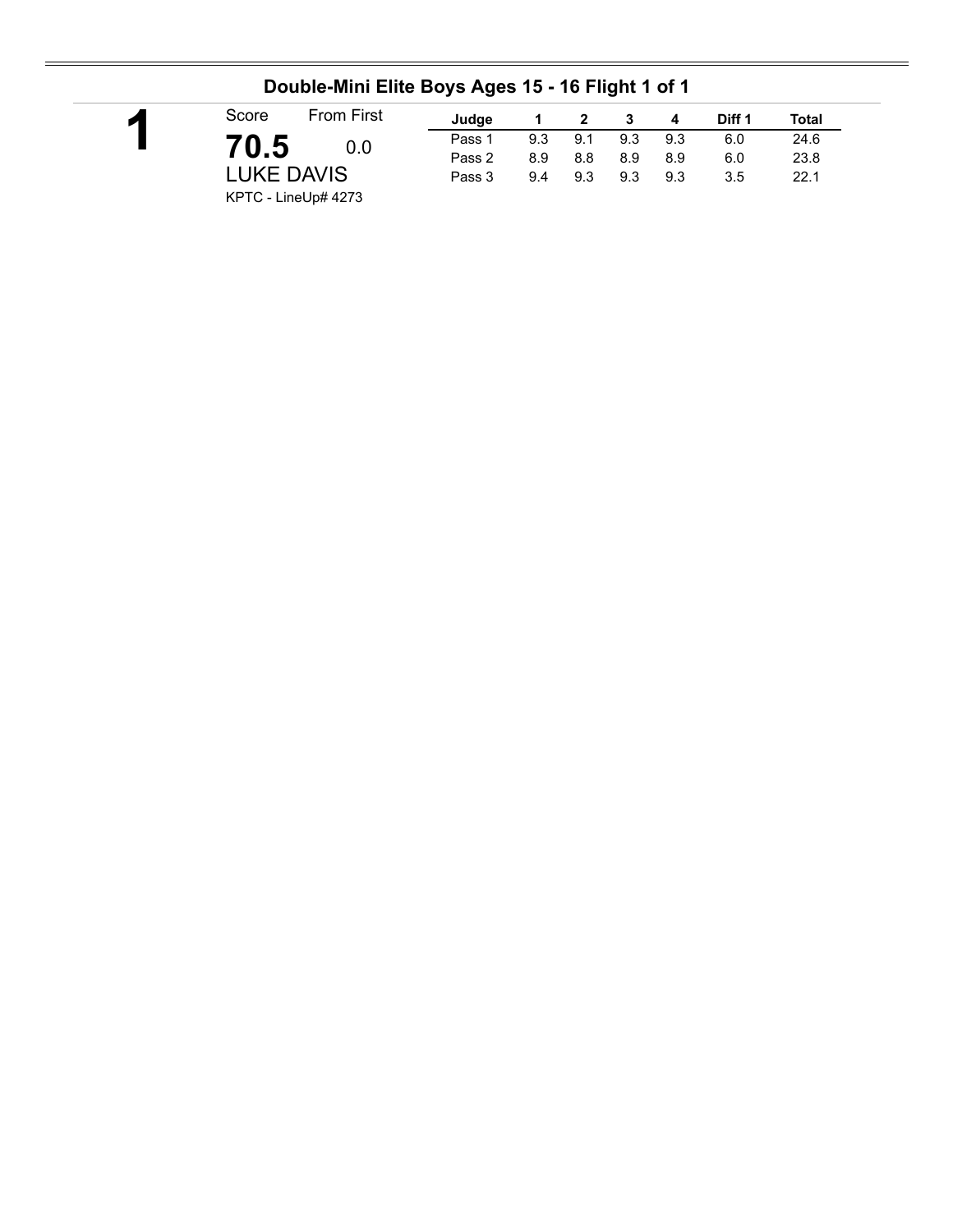| И         | <b>From First</b><br>Score | Judge  | 1   | 2            | 3   | 4   | Diff 1 | Total |
|-----------|----------------------------|--------|-----|--------------|-----|-----|--------|-------|
|           | 66.7<br>0.0                | Pass 1 | 9.3 | 9.2          | 9.3 | 9.3 | 4.8    | 23.4  |
|           |                            | Pass 2 | 9.2 | 9.2          | 9.2 | 9.3 | 3.5    | 21.9  |
|           | <b>BRANDON DEVER</b>       | Pass 3 | 8.8 | 8.8          | 8.7 | 8.8 | 3.8    | 21.4  |
|           | GAR - LineUp# 2914         |        |     |              |     |     |        |       |
| $\bullet$ | <b>From First</b><br>Score | Judge  |     | $\mathbf{2}$ | 3   | 4   | Diff 1 | Total |
|           | 50.8<br>15.9               | Pass 1 | 9.4 | 9.2          | 9.2 | 9.2 | 4.4    | 22.8  |
|           |                            | Pass 2 | 2.7 | 2.8          | 2.8 | 2.8 | 0.7    | 6.3   |
|           |                            |        |     |              |     |     |        |       |
|           | <b>CARLOS</b>              | Pass 3 | 9.4 | 9.4          | 9.4 | 9.5 | 2.9    |       |
|           | <b>FETTERER</b>            |        |     |              |     |     |        | 21.7  |

#### **Double-Mini Elite Boys 17 & over Flight 1 of 1**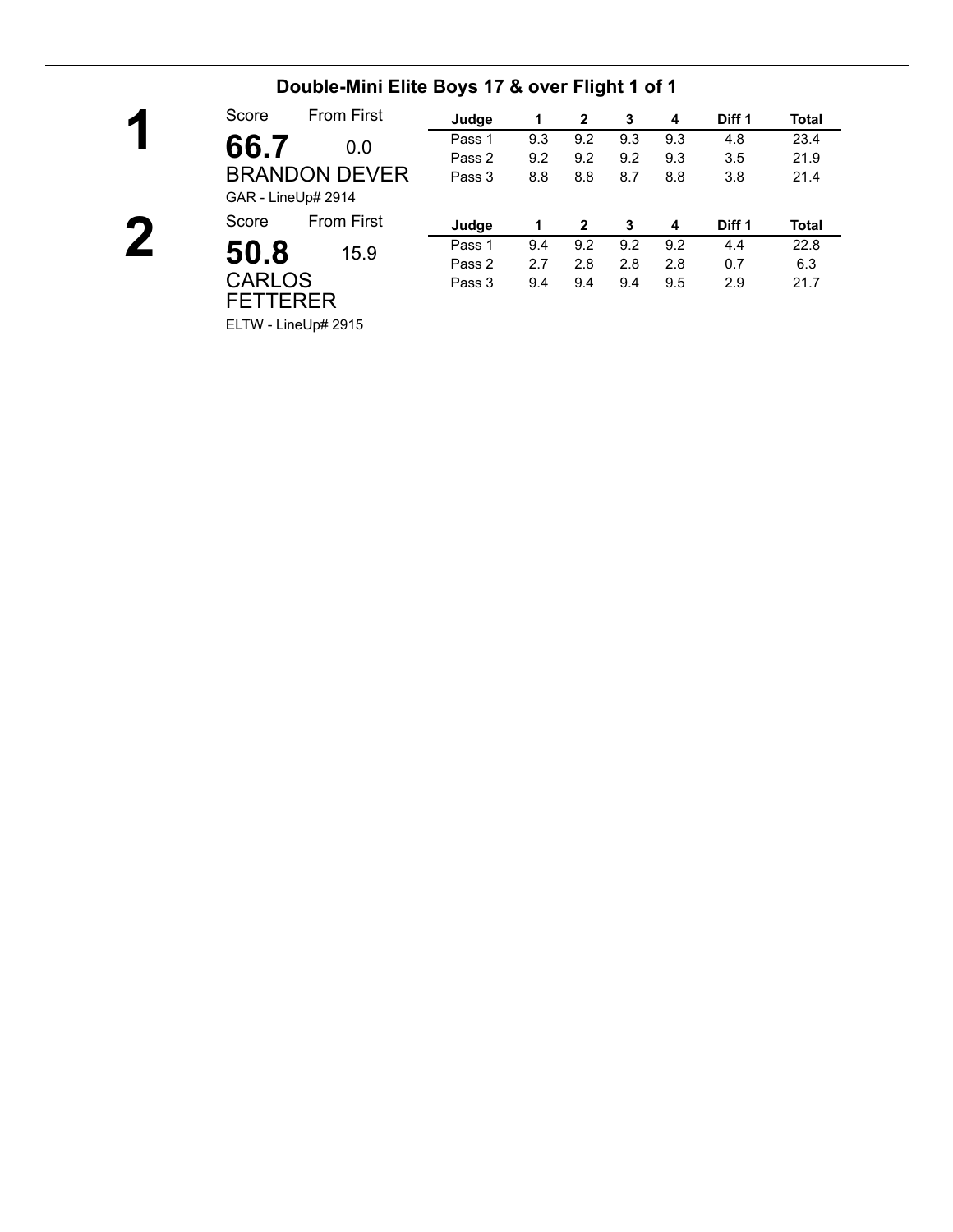| Trampoline Beg Girls 4 & under Flight 1 of 2              |        |     |                  |        |              |
|-----------------------------------------------------------|--------|-----|------------------|--------|--------------|
| <b>From First</b><br>Score                                | Judge  | 1   | $\boldsymbol{2}$ | Diff 1 | <b>Total</b> |
| 11.6<br>0.0                                               | Pass 1 | 5.9 | 5.7              |        | 11.6         |
| <b>KYNLEE MAHR</b>                                        |        |     |                  |        |              |
| YTOR - LineUp# 2929                                       |        |     |                  |        |              |
| <b>From First</b><br>Score                                | Judge  | 1   | $\mathbf 2$      | Diff 1 | <b>Total</b> |
| 10.5<br>1.1                                               | Pass 1 | 5.4 | $\overline{5.1}$ |        | 10.5         |
| <b>KALANI KNIGHT</b>                                      |        |     |                  |        |              |
| WTA - LineUp# 2927                                        |        |     |                  |        |              |
| <b>From First</b><br>Score                                | Judge  | 1   | $\mathbf{2}$     | Diff 1 | <b>Total</b> |
| 0.9<br>10.7                                               | Pass 1 | 0.4 | 0.5              |        | 0.9          |
| <b>PENELOPE</b><br><b>MCDOWELL</b><br>T-UL - LineUp# 2932 |        |     |                  |        |              |
| <b>From First</b><br>Score                                | Judge  | 1   | $\mathbf 2$      | Diff 1 | <b>Total</b> |
| 0.0<br>11.6                                               | Pass 1 | 0.0 | 0.0              |        | 0.0          |
| <b>CAMILLA BUTLER</b><br>WTA - LineUp# 2931               |        |     |                  |        |              |
| <b>From First</b><br>Score                                | Judge  | 1   | $\mathbf 2$      | Diff 1 | <b>Total</b> |
| $\mathbf{0.0}$<br>11.6                                    | Pass 1 | 0.0 | 0.0              |        | 0.0          |
| <b>MADELYN</b><br><b>DANIELSON</b><br>WTA - LineUp# 2928  |        |     |                  |        |              |
| <b>From First</b><br>Score                                | Judge  | 1   | $\boldsymbol{2}$ | Diff 1 | <b>Total</b> |
| $\mathbf{0.0}$<br>11.6                                    | Pass 1 | 0.0 | 0.0              |        | 0.0          |
| <b>BLAKELY</b><br><b>MEEHAN</b><br>YTOR - LineUp# 2930    |        |     |                  |        |              |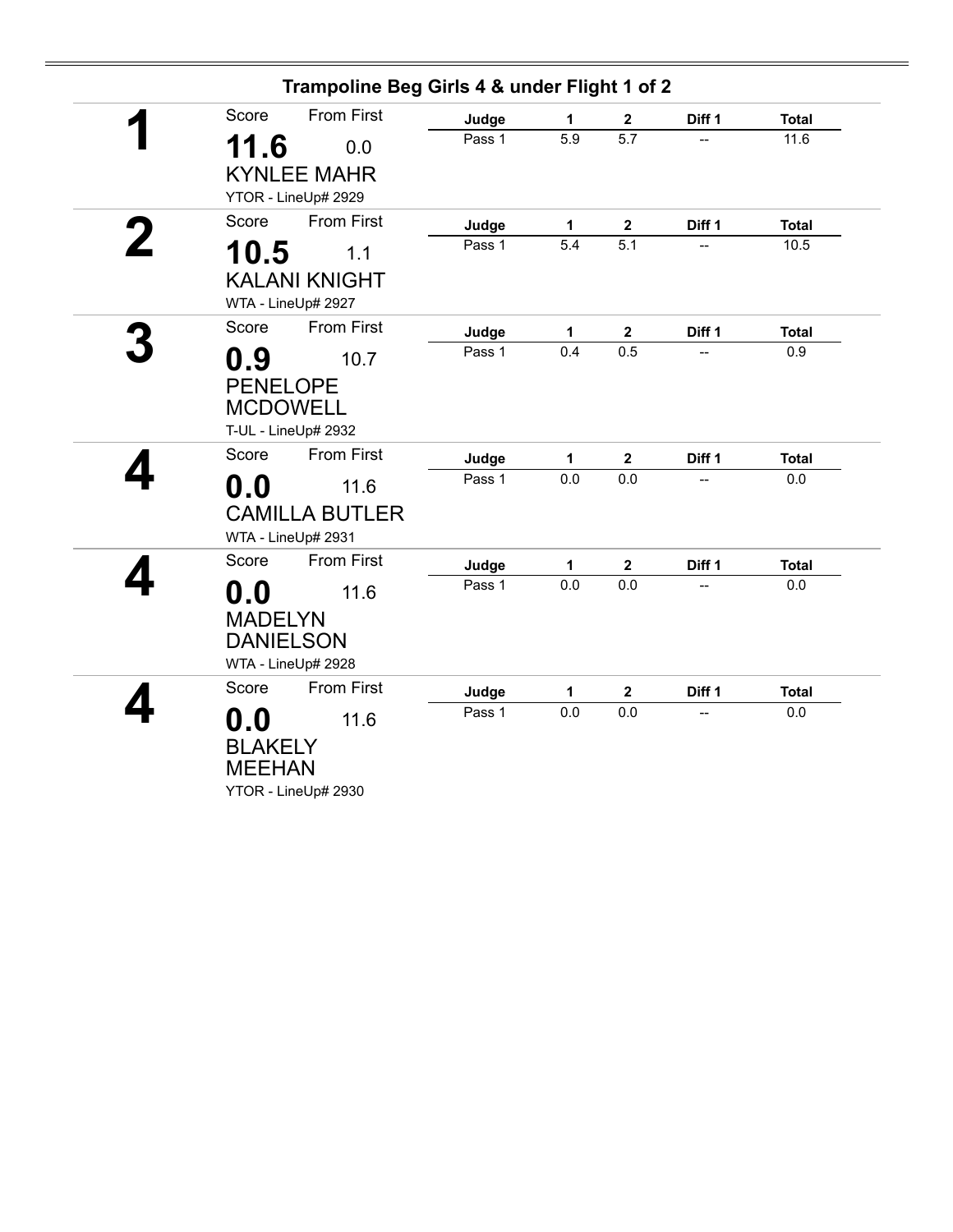|                                                   | Trampoline Beg Girls 4 & under Flight 2 of 2 |        |     |                         |        |              |
|---------------------------------------------------|----------------------------------------------|--------|-----|-------------------------|--------|--------------|
| Score                                             | <b>From First</b>                            | Judge  | 1   | $\mathbf 2$             | Diff 1 | <b>Total</b> |
| 13.2                                              | 0.0                                          | Pass 1 | 6.6 | 6.6                     |        | 13.2         |
|                                                   | <b>ALIVIA REEDY</b><br>GAR - LineUp# 2946    |        |     |                         |        |              |
| Score                                             | <b>From First</b>                            | Judge  | 1   | $\mathbf 2$             | Diff 1 | <b>Total</b> |
| 12.3                                              | 0.9                                          | Pass 1 | 6.3 | 6.0                     | --     | 12.3         |
|                                                   | <b>GRACE GISSEL</b><br>FOND - LineUp# 2945   |        |     |                         |        |              |
| Score                                             | <b>From First</b>                            | Judge  | 1   | $\mathbf 2$             | Diff 1 | <b>Total</b> |
| 1.8                                               | 11.4                                         | Pass 1 | 0.8 | 1.0                     |        | 1.8          |
|                                                   | <b>HADLEY DUPAGE</b><br>FOND - LineUp# 2943  |        |     |                         |        |              |
| Score                                             | <b>From First</b>                            | Judge  | 1   | $\mathbf 2$             | Diff 1 | <b>Total</b> |
| $\mathbf{0.0}$<br><b>BRAYLEIGH</b>                | 13.2                                         | Pass 1 | 0.0 | 0.0                     |        | 0.0          |
| <b>CROCKER</b>                                    | K-SP - LineUp# 2947                          |        |     |                         |        |              |
| Score                                             | <b>From First</b>                            | Judge  | 1   | $\overline{\mathbf{2}}$ | Diff 1 | <b>Total</b> |
| $\mathbf{0.0}$<br><b>BRECKYN</b><br><b>MANSON</b> | 13.2<br>AADM - LineUp# 2944                  | Pass 1 | 0.0 | 0.0                     | --     | 0.0          |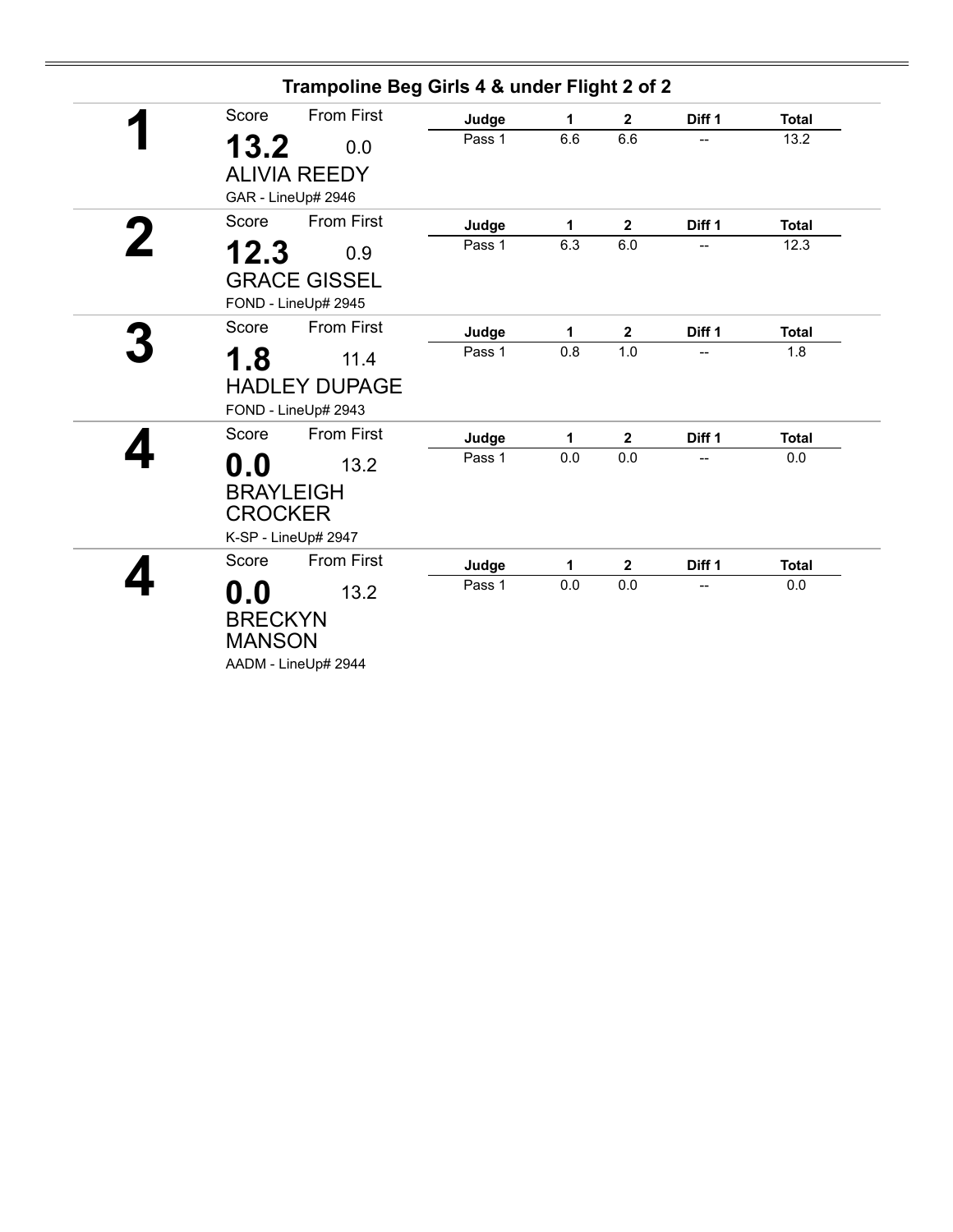|                                  | Trampoline Beg Girls Age 5 Flight 1 of 2 |                 |              |                    |        |                         |
|----------------------------------|------------------------------------------|-----------------|--------------|--------------------|--------|-------------------------|
| Score                            | <b>From First</b>                        | Judge           | 1            | $\mathbf{2}$       | Diff 1 | <b>Total</b>            |
| 13.0<br><b>KYLIA</b>             | 0.0                                      | Pass 1          | 6.6          | 6.4                | --     | 13.0                    |
| <b>EDMONSON</b>                  |                                          |                 |              |                    |        |                         |
|                                  | ALLT - LineUp# 2964                      |                 |              |                    |        |                         |
| Score                            | <b>From First</b>                        | Judge           | $\mathbf{1}$ | $\boldsymbol{2}$   | Diff 1 | <b>Total</b>            |
| 12.9                             | 0.1                                      | Pass 1          | 6.3          | 6.6                | --     | 12.9                    |
|                                  | <b>ANDIE BRADLEY</b>                     |                 |              |                    |        |                         |
|                                  | K-SP - LineUp# 2960                      |                 |              |                    |        |                         |
| Score                            | <b>From First</b>                        | Judge           | 1            | $\mathbf{2}$       | Diff 1 | <b>Total</b>            |
| 12.2                             | 0.8                                      | Pass 1          | 6.0          | 6.2                |        | 12.2                    |
|                                  |                                          |                 |              |                    |        |                         |
| <b>KAMBRIE</b><br><b>PIRRONE</b> |                                          |                 |              |                    |        |                         |
|                                  | XTRE - LineUp# 2959                      |                 |              |                    |        |                         |
| Score                            | <b>From First</b>                        | Judge           | $\mathbf{1}$ | $\mathbf 2$        | Diff 1 | <b>Total</b>            |
|                                  |                                          | Pass 1          | 5.0          | 4.3                | --     | 9.3                     |
| 9.3                              | 3.7                                      |                 |              |                    |        |                         |
| <b>BRISTOL</b>                   |                                          |                 |              |                    |        |                         |
| <b>HENSCHEID</b>                 |                                          |                 |              |                    |        |                         |
|                                  | TTCA - LineUp# 2963                      |                 |              |                    |        |                         |
| Score                            | <b>From First</b>                        | Judge           | 1            | $\mathbf 2$        | Diff 1 | <b>Total</b>            |
| 8.0                              | 5.0                                      | Pass 1          | 4.0          | 4.0                | --     | 8.0                     |
| <b>SAWYER</b>                    |                                          |                 |              |                    |        |                         |
| <b>CHESIRE</b>                   |                                          |                 |              |                    |        |                         |
|                                  | FLGT - LineUp# 2965                      |                 |              |                    |        |                         |
| Score                            | <b>From First</b>                        | Judge           | 1            | $\mathbf 2$        | Diff 1 | <b>Total</b>            |
| 7<br>3                           | 9.3                                      | Pass 1          | 2.0          | 1.7                | --     | 3.7                     |
| v. I<br><b>GABRIELLA</b>         |                                          |                 |              |                    |        |                         |
| <b>SAUSEDA</b>                   |                                          |                 |              |                    |        |                         |
|                                  | IVTT - LineUp# 2962                      |                 |              |                    |        |                         |
| Score                            | From First                               | Judge           | 1            | $\mathbf 2$        | Diff 1 | <b>Total</b>            |
| 0.0                              | 13.0                                     | Pass 1          | 0.0          | 0.0                | --     | $0.0\,$                 |
|                                  |                                          |                 |              |                    |        |                         |
| <b>FYNLEE</b><br><b>BOATMAN</b>  |                                          |                 |              |                    |        |                         |
| T-UL - LineUp# 2961              |                                          |                 |              |                    |        |                         |
| Score                            | From First                               |                 |              |                    |        |                         |
|                                  |                                          | Judge<br>Pass 1 | 1<br>0.0     | $\mathbf 2$<br>0.0 | Diff 1 | <b>Total</b><br>$0.0\,$ |
| $\mathbf{0.0}$                   | 13.0                                     |                 |              |                    |        |                         |
|                                  | <b>ELYNN ZINNEL</b>                      |                 |              |                    |        |                         |
|                                  | XTRE - LineUp# 2966                      |                 |              |                    |        |                         |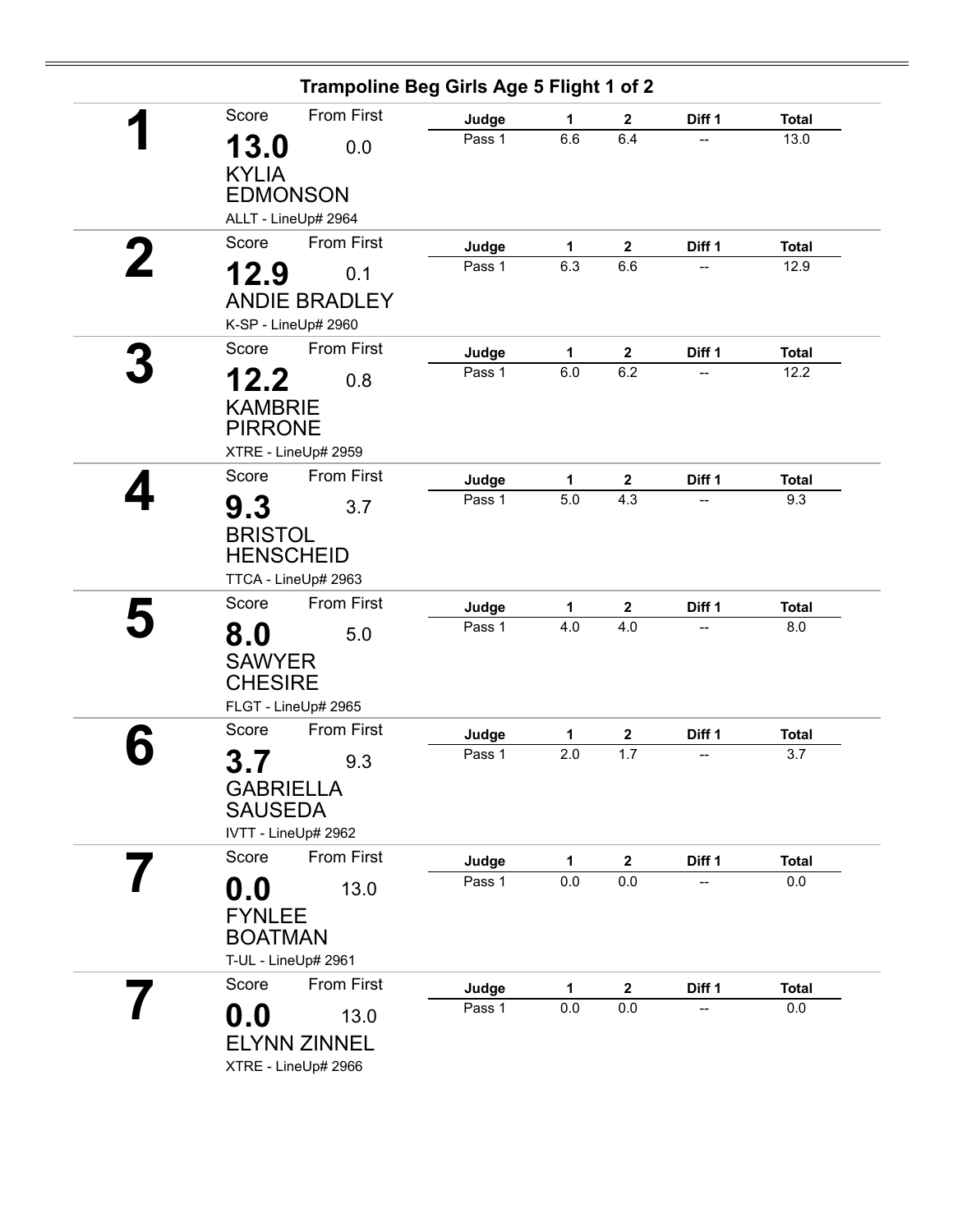|       |                                                                                   | Trampoline Beg Girls Age 5 Flight 2 of 2 |              |                  |        |              |
|-------|-----------------------------------------------------------------------------------|------------------------------------------|--------------|------------------|--------|--------------|
| Score | From First                                                                        | Judge                                    | 1            | $\mathbf{2}$     | Diff 1 | <b>Total</b> |
| 14.1  | 0.0                                                                               | Pass 1                                   | 6.8          | 7.3              |        | 14.1         |
|       | <b>CALLAHAN</b><br><b>MILLER</b>                                                  |                                          |              |                  |        |              |
|       | FOND - LineUp# 2983                                                               |                                          |              |                  |        |              |
| Score | <b>From First</b>                                                                 | Judge                                    | $\mathbf{1}$ | $\mathbf 2$      | Diff 1 | <b>Total</b> |
| 13.7  | 0.4                                                                               | Pass 1                                   | 7.0          | 6.7              |        | 13.7         |
|       | <b>GRACIE DUICH</b><br>ALLT - LineUp# 2981                                        |                                          |              |                  |        |              |
| Score | <b>From First</b>                                                                 | Judge                                    | 1            | $\mathbf 2$      | Diff 1 | <b>Total</b> |
| 13.0  | 1.1                                                                               | Pass 1                                   | 6.4          | 6.6              |        | 13.0         |
|       | <b>SCARLETT</b><br><b>VREDENBURGH</b>                                             |                                          |              |                  |        |              |
|       | AADM - LineUp# 2984                                                               |                                          |              |                  |        |              |
| Score | <b>From First</b>                                                                 | Judge                                    | 1            | $\mathbf 2$      | Diff 1 | <b>Total</b> |
| 12.3  | 1.8                                                                               | Pass 1                                   | 6.0          | 6.3              |        | 12.3         |
|       | <b>EVELYN RABE</b>                                                                |                                          |              |                  |        |              |
|       | FOND - LineUp# 2978                                                               |                                          |              |                  |        |              |
| Score | <b>From First</b>                                                                 | Judge                                    | 1            | $\mathbf 2$      | Diff 1 | <b>Total</b> |
| 12.2  | 1.9<br><b>SAPPHIRE</b><br><b>GRAHAM</b><br><b>MARTINEZ</b><br>AADM - LineUp# 2979 | Pass 1                                   | 6.2          | 6.0              |        | 12.2         |
| Score | <b>From First</b>                                                                 | Judge                                    | 1            | $\mathbf{2}$     | Diff 1 | <b>Total</b> |
| 9.6   | 4.5                                                                               | Pass 1                                   | 4.7          | 4.9              | --     | 9.6          |
|       | <b>AVERY SANCHEZ</b><br>AADM - LineUp# 2977                                       |                                          |              |                  |        |              |
| Score | From First                                                                        | Judge                                    | 1            | $\mathbf 2$      | Diff 1 | <b>Total</b> |
| 0.0   | 14.1                                                                              | Pass 1                                   | 0.0          | 0.0              |        | 0.0          |
|       | <b>ARIEL SHEETS</b><br>T-UL - LineUp# 2980                                        |                                          |              |                  |        |              |
| Score | From First                                                                        | Judge                                    | $\mathbf{1}$ | $\boldsymbol{2}$ | Diff 1 | <b>Total</b> |
|       | 14.1                                                                              | Pass 1                                   | 0.0          | 0.0              |        | 0.0          |
| 0.0   | <b>SARA WALKER</b><br>WTA - LineUp# 2982                                          |                                          |              |                  |        |              |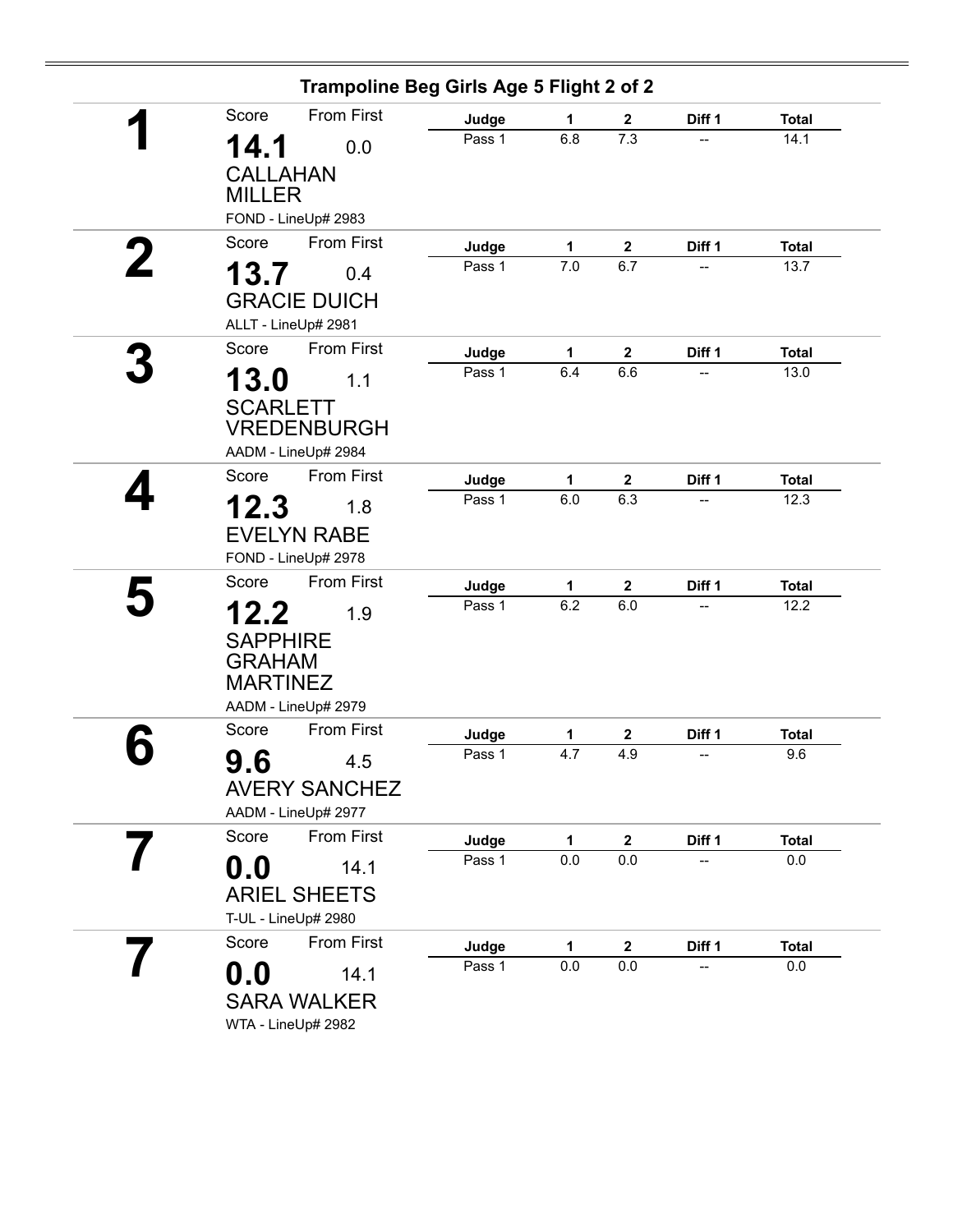|                   | Trampoline Beg Girls Age 6 Flight 1 of 2 |        |                  |                  |                |              |
|-------------------|------------------------------------------|--------|------------------|------------------|----------------|--------------|
| Score             | <b>From First</b>                        | Judge  | 1                | $\mathbf{2}$     | Diff 1         | <b>Total</b> |
| 13.8              | 0.0                                      | Pass 1 | 6.8              | 7.0              | $\overline{a}$ | 13.8         |
|                   | <b>FINNLEY COOK</b>                      |        |                  |                  |                |              |
|                   | AADM - LineUp# 2998                      |        |                  |                  |                |              |
| Score             | <b>From First</b>                        | Judge  | $\mathbf{1}$     | $\mathbf 2$      | Diff 1         | <b>Total</b> |
| 12.5              | 1.3                                      | Pass 1 | 6.3              | 6.2              |                | 12.5         |
|                   | <b>WILLOW YAGER</b>                      |        |                  |                  |                |              |
|                   | XTRE - LineUp# 2999                      |        |                  |                  |                |              |
| Score             | <b>From First</b>                        | Judge  | 1                | $\mathbf{2}$     | Diff 1         | <b>Total</b> |
| 10.2              | 3.6                                      | Pass 1 | $\overline{5.0}$ | $\overline{5.2}$ |                | 10.2         |
|                   | <b>LOTTIE NOBLET</b>                     |        |                  |                  |                |              |
|                   | ELTW - LineUp# 2996                      |        |                  |                  |                |              |
| Score             | <b>From First</b>                        | Judge  | 1                | $\mathbf 2$      | Diff 1         | <b>Total</b> |
| 7.0               | 6.8                                      | Pass 1 | 3.4              | 3.6              |                | 7.0          |
| <b>OLIVIA LEE</b> |                                          |        |                  |                  |                |              |
|                   | YTOR - LineUp# 3001                      |        |                  |                  |                |              |
| Score             | <b>From First</b>                        | Judge  | 1                | $\mathbf{2}$     | Diff 1         | <b>Total</b> |
| 5.5               | 8.3                                      | Pass 1 | 2.6              | 2.9              |                | 5.5          |
| <b>ELIZABETH</b>  |                                          |        |                  |                  |                |              |
| <b>ROLPH</b>      |                                          |        |                  |                  |                |              |
|                   | XTRE - LineUp# 2997                      |        |                  |                  |                |              |
| Score             | <b>From First</b>                        | Judge  | 1                | $\boldsymbol{2}$ | Diff 1         | <b>Total</b> |
| 2.6               | 11.2                                     | Pass 1 | 1.6              | 1.0              |                | 2.6          |
|                   | <b>SADIE GERARD</b>                      |        |                  |                  |                |              |
|                   | XTRE - LineUp# 3000                      |        |                  |                  |                |              |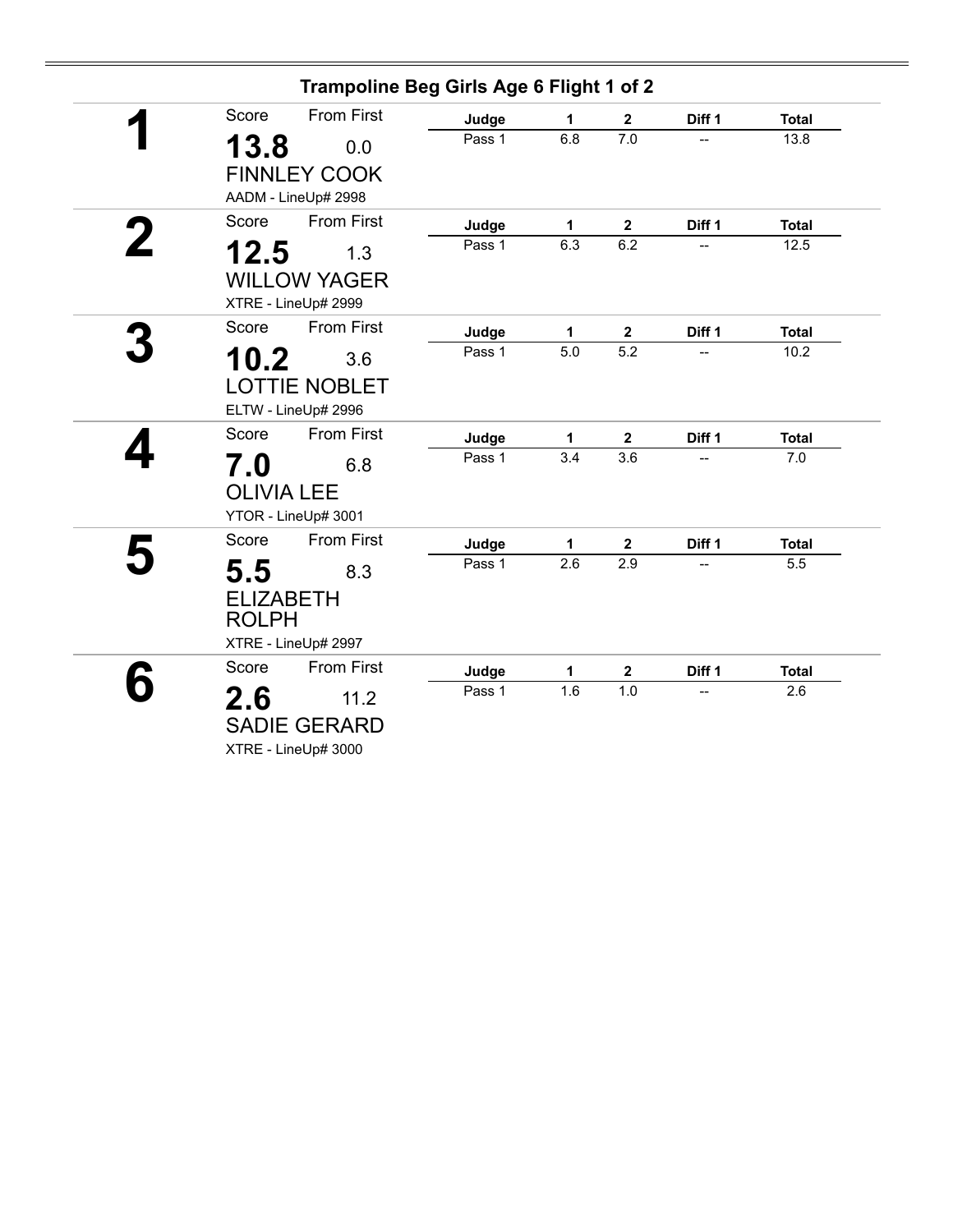|                                            | Trampoline Beg Girls Age 6 Flight 2 of 2           |        |     |              |                |              |
|--------------------------------------------|----------------------------------------------------|--------|-----|--------------|----------------|--------------|
| Score                                      | <b>From First</b>                                  | Judge  | 1   | $\mathbf{2}$ | Diff 1         | <b>Total</b> |
| 14.7                                       | 0.0                                                | Pass 1 | 7.2 | 7.5          |                | 14.7         |
|                                            | <b>ADALYN JEFFS</b><br>XTRE - LineUp# 3016         |        |     |              |                |              |
| Score                                      | <b>From First</b>                                  | Judge  | 1   | $\mathbf 2$  | Diff 1         | <b>Total</b> |
| 14.4<br><b>HAVENLEY</b><br><b>ESKRIDGE</b> | 0.3                                                | Pass 1 | 7.4 | 7.0          | $\overline{a}$ | 14.4         |
|                                            | YTOR - LineUp# 3013                                |        |     |              |                |              |
| Score                                      | <b>From First</b>                                  | Judge  | 1   | $\mathbf 2$  | Diff 1         | <b>Total</b> |
| 14.0                                       | 0.7<br><b>LAIKEN MOSER</b><br>YTOR - LineUp# 3014  | Pass 1 | 7.2 | 6.8          |                | 14.0         |
| Score                                      | <b>From First</b>                                  | Judge  | 1   | $\mathbf 2$  | Diff 1         | <b>Total</b> |
| 12.2                                       | 2.5<br><b>HATTIE SLIGHT</b><br>AADM - LineUp# 3015 | Pass 1 | 6.2 | 6.0          | --             | 12.2         |
| Score                                      | <b>From First</b>                                  | Judge  | 1   | $\mathbf{2}$ | Diff 1         | <b>Total</b> |
| 7.1<br><b>EMERSYN</b><br><b>SIMPSON</b>    | 7.6<br>GAR - LineUp# 3012                          | Pass 1 | 3.4 | 3.7          | --             | 7.1          |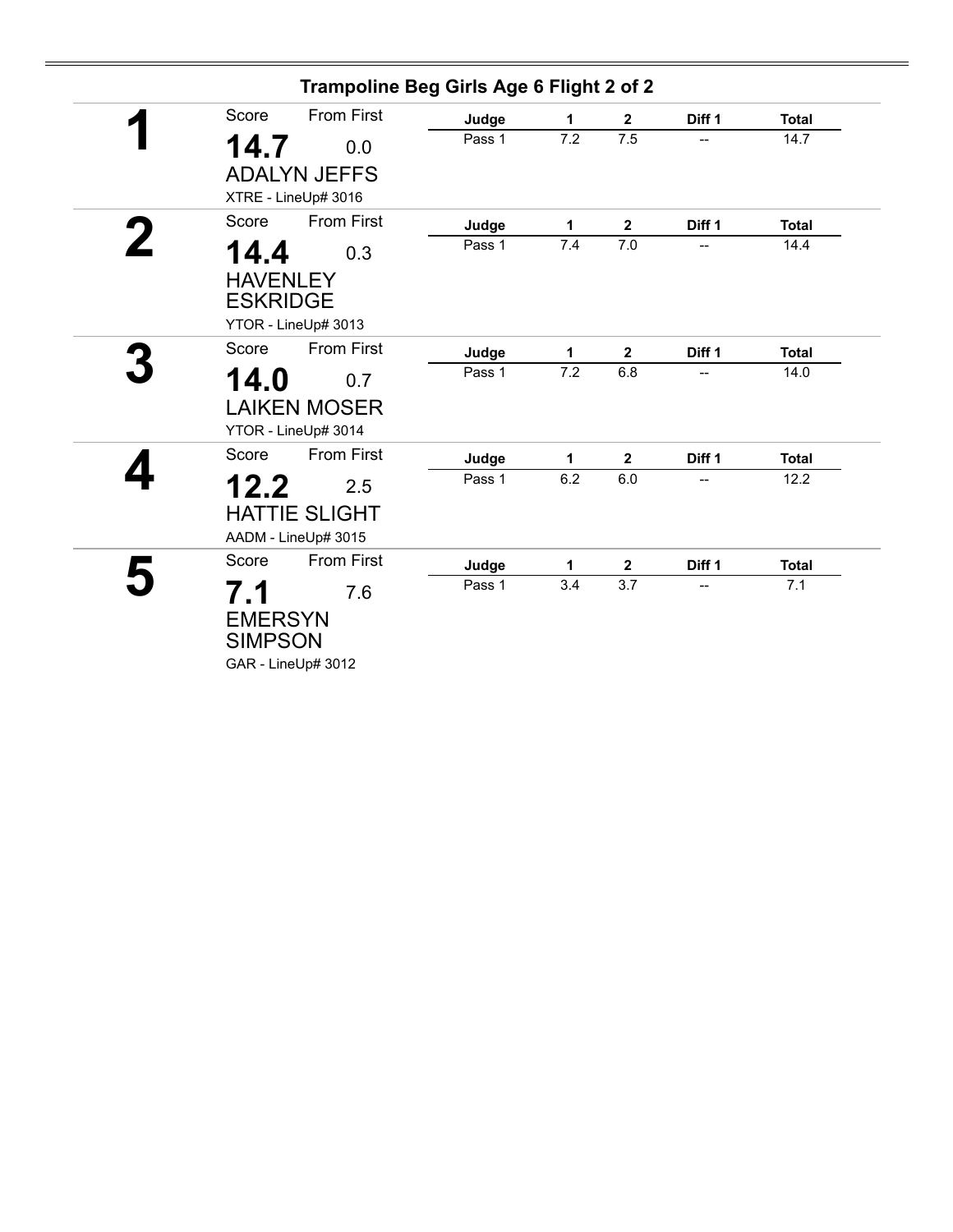| Trampoline Beg Girls Age 7 Flight 1 of 2 |        |              |                  |        |              |
|------------------------------------------|--------|--------------|------------------|--------|--------------|
| <b>From First</b><br>Score               | Judge  | 1            | $\mathbf{2}$     | Diff 1 | <b>Total</b> |
| 17.5<br>0.0                              | Pass 1 | 8.6          | 8.9              |        | 17.5         |
| <b>RYLEIGH</b><br><b>SHEAFFER</b>        |        |              |                  |        |              |
| FOND - LineUp# 3034                      |        |              |                  |        |              |
| Score<br><b>From First</b>               | Judge  | $\mathbf{1}$ | $\mathbf 2$      | Diff 1 | <b>Total</b> |
| 17.1<br>0.4                              | Pass 1 | 8.4          | 8.7              | --     | 17.1         |
| <b>ELIZABETH</b>                         |        |              |                  |        |              |
| <b>KALLSTROM</b>                         |        |              |                  |        |              |
| GAR - LineUp# 3028                       |        |              |                  |        |              |
| Score<br><b>From First</b>               | Judge  | $\mathbf{1}$ | $\mathbf 2$      | Diff 1 | <b>Total</b> |
| 14.7<br>2.8                              | Pass 1 | 7.1          | 7.6              |        | 14.7         |
| <b>LYLA RYAN</b>                         |        |              |                  |        |              |
| TTCA - LineUp# 3029                      |        |              |                  |        |              |
| From First<br>Score                      | Judge  | 1            | $\boldsymbol{2}$ | Diff 1 | <b>Total</b> |
| 14.0<br>3.5                              | Pass 1 | 7.1          | 6.9              |        | 14.0         |
| <b>KENSLEY</b>                           |        |              |                  |        |              |
| <b>MCCONKEY</b>                          |        |              |                  |        |              |
| YTOR - LineUp# 3033                      |        |              |                  |        |              |
| <b>From First</b><br>Score               | Judge  | 1            | $\mathbf 2$      | Diff 1 | <b>Total</b> |
| 13.5<br>4.0                              | Pass 1 | 6.8          | 6.7              | --     | 13.5         |
| <b>ROSE PAUL</b>                         |        |              |                  |        |              |
| AADM - LineUp# 3031                      |        |              |                  |        |              |
| <b>From First</b><br>Score               | Judge  | 1            | $\mathbf 2$      | Diff 1 | <b>Total</b> |
| 11.3<br>6.2                              | Pass 1 | 5.5          | 5.8              | --     | 11.3         |
| <b>EZARAY</b>                            |        |              |                  |        |              |
| <b>CROMWELL</b>                          |        |              |                  |        |              |
| K-SP - LineUp# 3030                      |        |              |                  |        |              |
| <b>From First</b><br>Score               | Judge  | 1            | $\mathbf 2$      | Diff 1 | <b>Total</b> |
| 10.7<br>6.8                              | Pass 1 | 5.6          | 5.1              |        | 10.7         |
| <b>MAKENLEE</b>                          |        |              |                  |        |              |
| <b>ELLIOTT</b>                           |        |              |                  |        |              |
| MAT - LineUp# 3032                       |        |              |                  |        |              |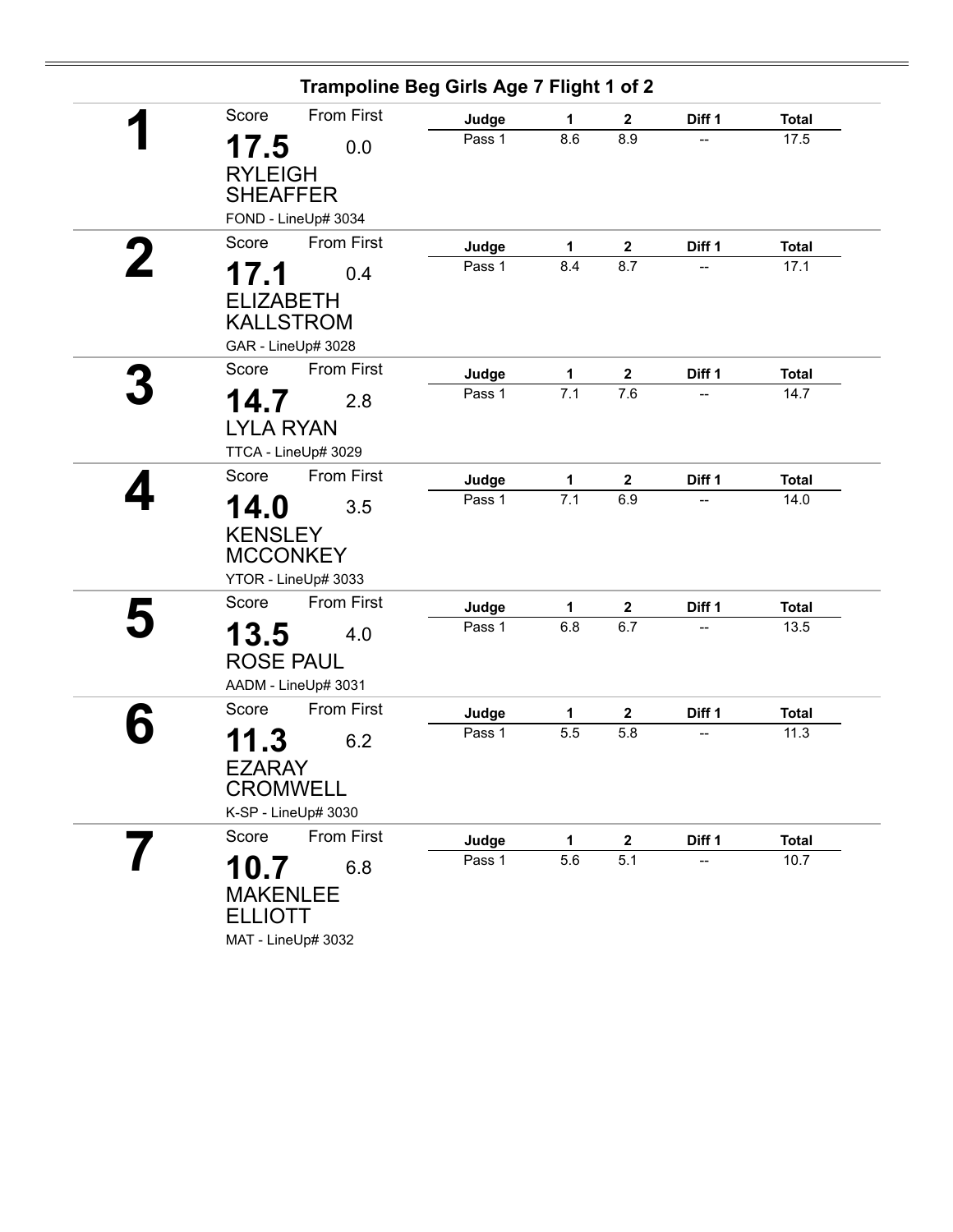| Trampoline Beg Girls Age 7 Flight 2 of 2      |        |                  |                |        |              |
|-----------------------------------------------|--------|------------------|----------------|--------|--------------|
| <b>From First</b><br>Score                    | Judge  | 1                | $\mathbf 2$    | Diff 1 | <b>Total</b> |
| 16.3<br>0.0<br><b>MACY</b>                    | Pass 1 | $\overline{8.0}$ | 8.3            |        | 16.3         |
| <b>NIFFENEGGER</b><br>GAR - LineUp# 3046      |        |                  |                |        |              |
| Score<br><b>From First</b>                    | Judge  | $\mathbf{1}$     | $\mathbf{2}$   | Diff 1 | <b>Total</b> |
| 15.3<br>1.0                                   | Pass 1 | 7.6              | 7.7            |        | 15.3         |
| <b>OLIVIA STEPHENS</b><br>TTCA - LineUp# 3047 |        |                  |                |        |              |
| <b>From First</b><br>Score                    | Judge  | $\mathbf 1$      | $\mathbf 2$    | Diff 1 | <b>Total</b> |
| 15.0<br>1.3                                   | Pass 1 | $\overline{7.6}$ | 7.4            |        | 15.0         |
| <b>ISABEL JACKSON</b><br>ALLT - LineUp# 3051  |        |                  |                |        |              |
| Score<br><b>From First</b>                    | Judge  | 1                | $\mathbf{2}$   | Diff 1 | <b>Total</b> |
| 12.1<br>4.2                                   | Pass 1 | 6.2              | 5.9            |        | 12.1         |
| <b>ARIA SHEETS</b><br>T-UL - LineUp# 3048     |        |                  |                |        |              |
| <b>From First</b><br>Score                    | Judge  | $\mathbf 1$      | $\overline{2}$ | Diff 1 | <b>Total</b> |
| 11.2<br>5.1                                   | Pass 1 | 5.8              | 5.4            |        | 11.2         |
| <b>ADALIN CADY</b><br>YTOR - LineUp# 3045     |        |                  |                |        |              |
| <b>From First</b><br>Score                    | Judge  | 1                | $\mathbf{2}$   | Diff 1 | <b>Total</b> |
| 3.8<br>12.5                                   | Pass 1 | 1.9              | 1.9            |        | 3.8          |
| <b>BRYNN MURRAY</b><br>TTCA - LineUp# 3050    |        |                  |                |        |              |
| Score<br>From First                           | Judge  | 1                | $\overline{2}$ | Diff 1 | <b>Total</b> |
| 2.9<br>13.4                                   | Pass 1 | 1.3              | 1.6            |        | 2.9          |
| <b>NATALIE TAYLOR</b><br>TTCA - LineUp# 3049  |        |                  |                |        |              |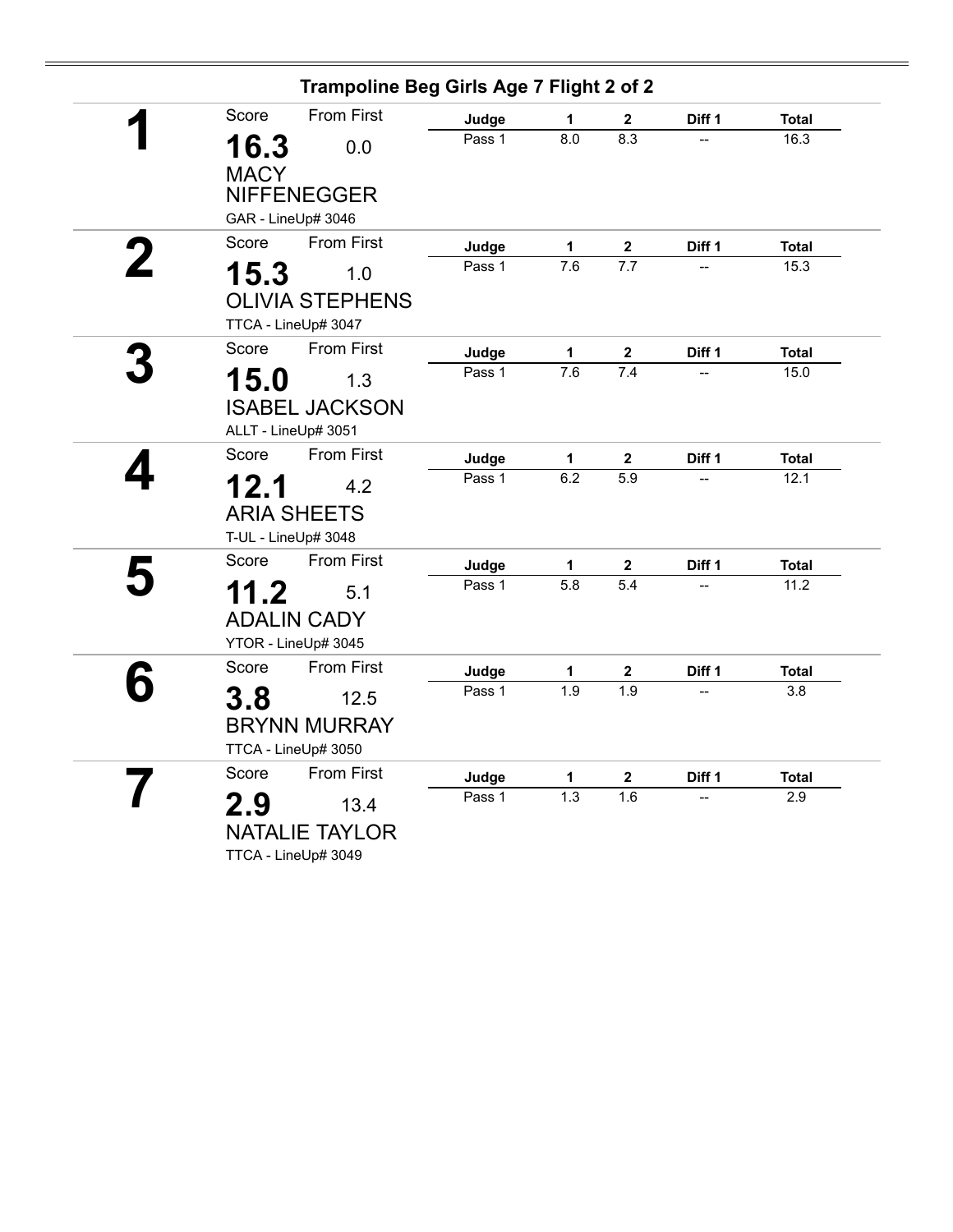|   |                     | Trampoline Beg Girls Age 8 Flight 1 of 2 |                 |                     |                      |                                    |              |
|---|---------------------|------------------------------------------|-----------------|---------------------|----------------------|------------------------------------|--------------|
|   | Score               | <b>From First</b>                        | Judge           | 1                   | $\mathbf 2$          | Diff 1                             | <b>Total</b> |
|   | 16.4                | 0.0                                      | Pass 1          | 8.2                 | 8.2                  |                                    | 16.4         |
|   |                     | <b>SOPHIA LEWIS</b>                      |                 |                     |                      |                                    |              |
|   | GAR - LineUp# 3063  |                                          |                 |                     |                      |                                    |              |
|   | Score               | <b>From First</b>                        | Judge           | 1                   | $\mathbf{2}$         | Diff 1                             | <b>Total</b> |
|   | 14.9                | 1.5                                      | Pass 1          | $\overline{7.6}$    | 7.3                  |                                    | 14.9         |
|   |                     | <b>MARY ROLANDER</b>                     |                 |                     |                      |                                    |              |
|   | GAR - LineUp# 3069  |                                          |                 |                     |                      |                                    |              |
|   | Score               | <b>From First</b>                        | Judge           | 1                   | $\boldsymbol{2}$     | Diff 1                             | <b>Total</b> |
|   | 14.7                | 1.7                                      | Pass 1          | 7.5                 | 7.2                  |                                    | 14.7         |
|   |                     | <b>ASHDYN WAGNER</b>                     |                 |                     |                      |                                    |              |
|   |                     | AADM - LineUp# 3068                      |                 |                     |                      |                                    |              |
|   | Score               | <b>From First</b>                        | Judge           | 1                   | $\mathbf 2$          | Diff 1                             | <b>Total</b> |
|   | 14.4                | 2.0                                      | Pass 1          | 7.3                 | 7.1                  | $\overline{\phantom{a}}$           | 14.4         |
|   |                     | <b>EVELYN BROWN</b>                      |                 |                     |                      |                                    |              |
|   | IVTT - LineUp# 3071 |                                          |                 |                     |                      |                                    |              |
|   | Score               | <b>From First</b>                        | Judge           | 1                   | $\mathbf 2$          | Diff 1                             | <b>Total</b> |
|   | 14.4                | 2.0                                      | Pass 1          | $\overline{7.2}$    | 7.2                  |                                    | 14.4         |
|   |                     | <b>EVERLY SOBIN</b>                      |                 |                     |                      |                                    |              |
|   | IVTT - LineUp# 3070 |                                          |                 |                     |                      |                                    |              |
|   | Score               | <b>From First</b>                        |                 |                     |                      |                                    | <b>Total</b> |
|   |                     |                                          | Judge<br>Pass 1 | $\mathbf{1}$<br>7.3 | $\mathbf 2$<br>$7.0$ | Diff 1<br>$\overline{\phantom{a}}$ | 14.3         |
|   | 14.3                | 2.1                                      |                 |                     |                      |                                    |              |
|   |                     | <b>ALYVIA NELSON</b>                     |                 |                     |                      |                                    |              |
|   | IVTT - LineUp# 3064 |                                          |                 |                     |                      |                                    |              |
|   | Score               | <b>From First</b>                        | Judge           | 1                   | $\mathbf 2$          | Diff 1                             | <b>Total</b> |
| U | 14.0                | 2.4                                      | Pass 1          | 7.1                 | 6.9                  |                                    | 14.0         |
|   | <b>AUTUMN</b>       |                                          |                 |                     |                      |                                    |              |
|   | <b>SEVERSON</b>     |                                          |                 |                     |                      |                                    |              |
|   | GAR - LineUp# 3066  |                                          |                 |                     |                      |                                    |              |
|   | Score               | <b>From First</b>                        | Judge           | 1                   | $\boldsymbol{2}$     | Diff 1                             | <b>Total</b> |
|   | 13.4                | 3.0                                      | Pass 1          | 6.7                 | 6.7                  | $\overline{\phantom{a}}$           | 13.4         |
|   |                     | <b>QUINN LUNDEEN</b>                     |                 |                     |                      |                                    |              |
|   | GAR - LineUp# 3065  |                                          |                 |                     |                      |                                    |              |
|   | Score               | <b>From First</b>                        | Judge           | 1                   | $\mathbf 2$          | Diff 1                             | <b>Total</b> |
|   | 10.8                | 5.6                                      | Pass 1          | 5.6                 | 5.2                  |                                    | 10.8         |
|   |                     | <b>KYRA WATTS</b>                        |                 |                     |                      |                                    |              |
|   |                     | XTRE - LineUp# 3067                      |                 |                     |                      |                                    |              |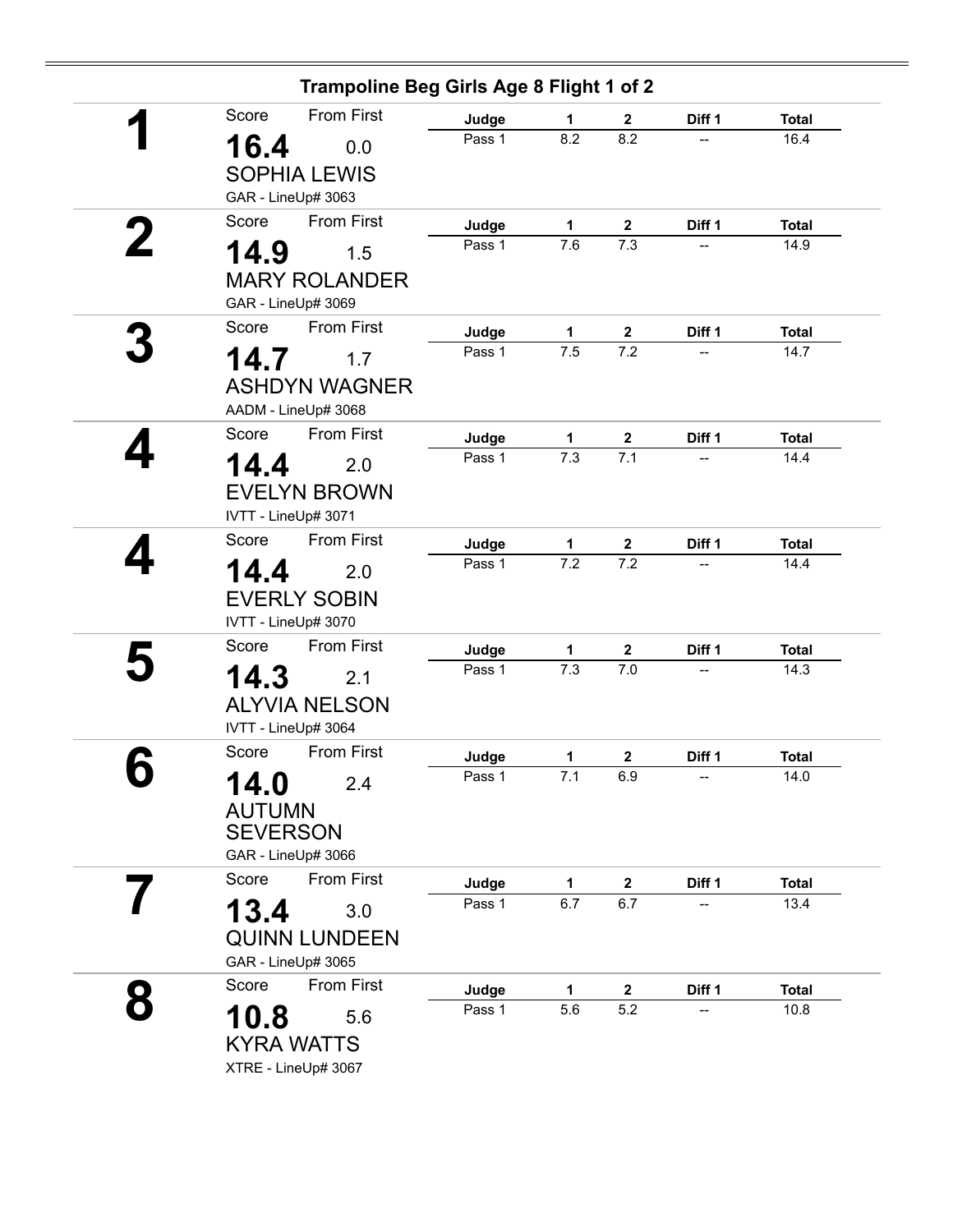| Trampoline Beg Girls Age 8 Flight 2 of 2 |                 |              |                         |              |                      |
|------------------------------------------|-----------------|--------------|-------------------------|--------------|----------------------|
| <b>From First</b><br>Score               | Judge           | 1            | $\mathbf 2$             | Diff 1       | <b>Total</b>         |
| 16.0<br>0.0                              | Pass 1          | 7.8          | 8.2                     |              | 16.0                 |
| <b>LYDIA OLIVER</b>                      |                 |              |                         |              |                      |
| GAR - LineUp# 3088                       |                 |              |                         |              |                      |
| <b>From First</b><br>Score               | Judge           | 1            | $\mathbf 2$             | Diff 1       | <b>Total</b>         |
| 15.7<br>0.3                              | Pass 1          | 7.8          | 7.9                     |              | 15.7                 |
| <b>AVA BERKE</b>                         |                 |              |                         |              |                      |
| ALLT - LineUp# 3091                      |                 |              |                         |              |                      |
| <b>From First</b><br>Score               |                 |              |                         |              |                      |
|                                          | Judge<br>Pass 1 | 1<br>7.5     | $\boldsymbol{2}$<br>7.8 | Diff 1<br>-- | <b>Total</b><br>15.3 |
| 15.3<br>0.7                              |                 |              |                         |              |                      |
| <b>ASHTON</b>                            |                 |              |                         |              |                      |
| <b>STEVENSON</b>                         |                 |              |                         |              |                      |
| YTOR - LineUp# 3090                      |                 |              |                         |              |                      |
| <b>From First</b><br>Score               | Judge           | 1<br>7.5     | $\mathbf 2$             | Diff 1       | <b>Total</b>         |
| 14.9<br>1.1                              | Pass 1          |              | 7.4                     |              | 14.9                 |
| <b>KENNEDY KANE</b>                      |                 |              |                         |              |                      |
| YTOR - LineUp# 3084                      |                 |              |                         |              |                      |
| From First<br>Score                      | Judge           | $\mathbf{1}$ | $\boldsymbol{2}$        | Diff 1       | <b>Total</b>         |
| 14.9<br>1.1                              | Pass 1          | 7.8          | 7.1                     | --           | 14.9                 |
| <b>AVERY SIMPSON</b>                     |                 |              |                         |              |                      |
| GAR - LineUp# 3086                       |                 |              |                         |              |                      |
| From First<br>Score                      | Judge           | 1            | $\mathbf 2$             | Diff 1       | <b>Total</b>         |
| 3.0                                      | Pass 1          | 6.6          | 6.4                     |              | 13.0                 |
| 13.0                                     |                 |              |                         |              |                      |
| <b>GIULIANA</b><br><b>VENVERTLOH</b>     |                 |              |                         |              |                      |
| AADM - LineUp# 3085                      |                 |              |                         |              |                      |
| From First<br>Score                      | Judge           | $\mathbf{1}$ | $\boldsymbol{2}$        | Diff 1       | <b>Total</b>         |
|                                          | Pass 1          | 5.2          | 4.7                     |              | 9.9                  |
| 9.9<br>6.1                               |                 |              |                         |              |                      |
| <b>SOFIA LOPEZ</b>                       |                 |              |                         |              |                      |
| IMG - LineUp# 3087                       |                 |              |                         |              |                      |
| <b>From First</b><br>Score               | Judge           | 1            | $\mathbf{2}$            | Diff 1       | <b>Total</b>         |
| 8.6<br>7.4                               | Pass 1          | 4.3          | 4.3                     |              | 8.6                  |
| <b>JAYDE</b>                             |                 |              |                         |              |                      |
| <b>HARRELSON</b>                         |                 |              |                         |              |                      |
| XTRE - LineUp# 3082                      |                 |              |                         |              |                      |
| From First<br>Score                      | Judge           | 1            | $\boldsymbol{2}$        | Diff 1       | <b>Total</b>         |
| 7.6<br>8.4                               | Pass 1          | 3.7          | 3.9                     | --           | 7.6                  |
| <b>MADISON</b>                           |                 |              |                         |              |                      |
| <b>WHEELER</b>                           |                 |              |                         |              |                      |
| IMG - LineUp# 3089                       |                 |              |                         |              |                      |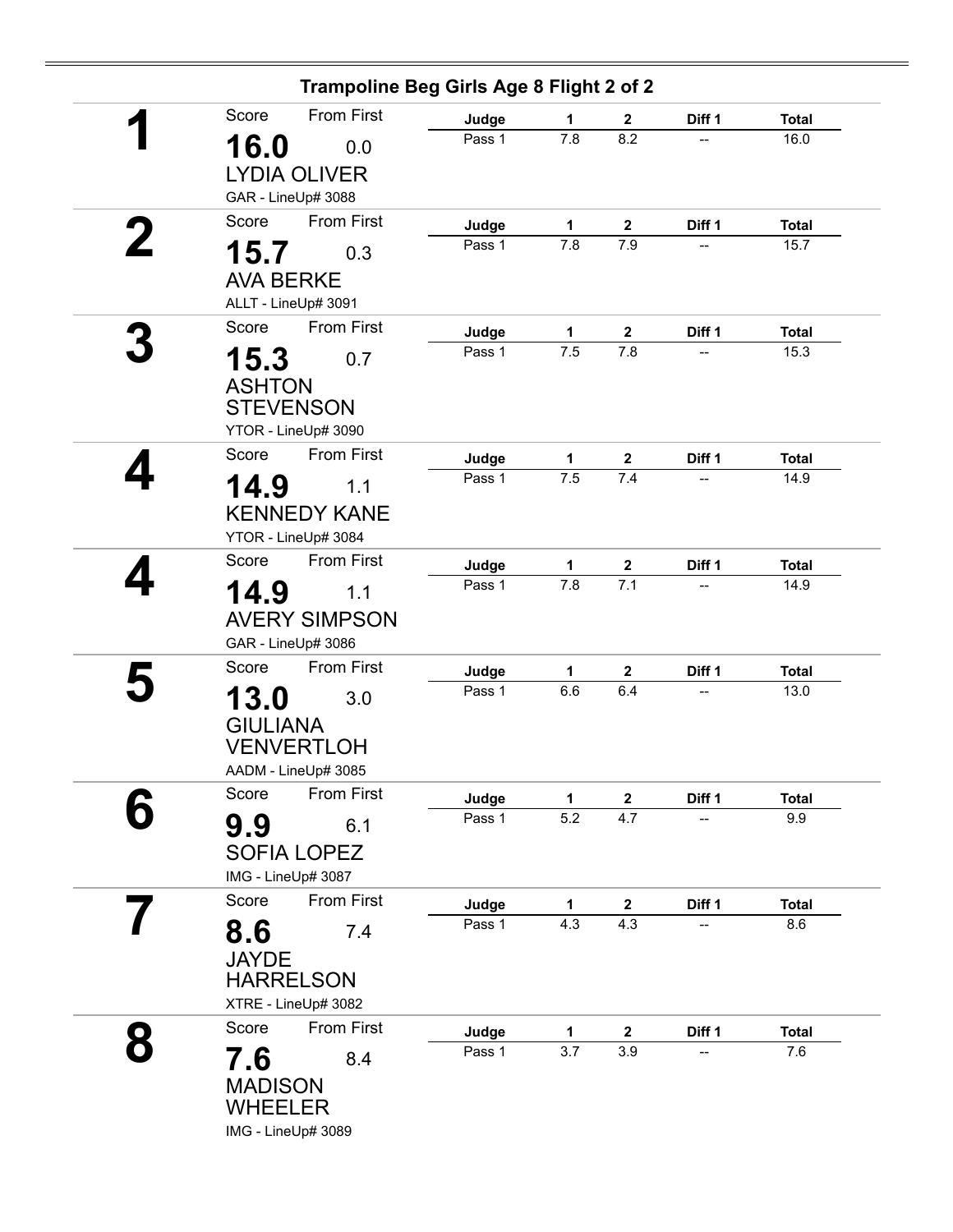Score From First KYLEERAE TOMSON TTCA - LineUp# 3083

# **SCRATCHED**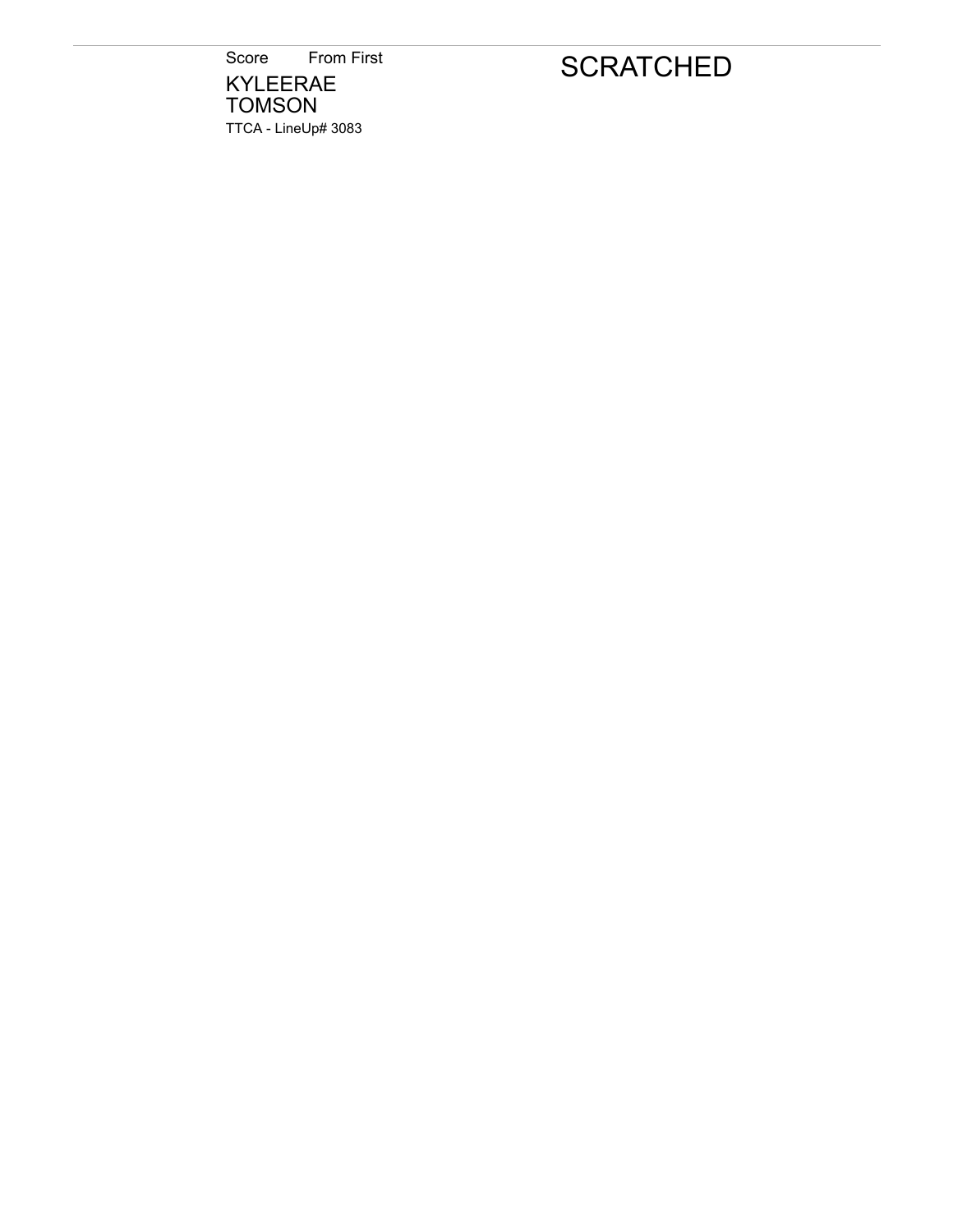|   |                                           | Trampoline Beg Girls Age 9 Flight 1 of 2              |        |     |              |                          |              |
|---|-------------------------------------------|-------------------------------------------------------|--------|-----|--------------|--------------------------|--------------|
|   | Score                                     | <b>From First</b>                                     | Judge  | 1   | $\mathbf{2}$ | Diff 1                   | <b>Total</b> |
|   | 17.1                                      | 0.0<br><b>ABIGAIL BURKE</b><br>GAR - LineUp# 3109     | Pass 1 | 8.5 | 8.6          | --                       | 17.1         |
|   | Score                                     | <b>From First</b>                                     | Judge  | 1   | $\mathbf{2}$ | Diff 1                   | <b>Total</b> |
| 2 | 14.8                                      | 2.3                                                   | Pass 1 | 7.3 | 7.5          |                          | 14.8         |
|   |                                           | <b>ELLISSA ROCHE</b><br>GAR - LineUp# 3106            |        |     |              |                          |              |
|   | Score                                     | <b>From First</b>                                     | Judge  | 1   | $\mathbf 2$  | Diff 1                   | <b>Total</b> |
|   | 14.1                                      | 3.0<br><b>CALLIE FILLINGER</b><br>FOXV - LineUp# 3104 | Pass 1 | 7.1 | 7.0          | $\overline{\phantom{a}}$ | 14.1         |
|   | Score                                     | From First                                            | Judge  | 1   | $\mathbf{2}$ | Diff 1                   | <b>Total</b> |
|   | 14.0<br><b>MAKENZI</b><br><b>PETERSON</b> | 3.1<br>WTA - LineUp# 3108                             | Pass 1 | 7.1 | 6.9          |                          | 14.0         |
|   | Score                                     | From First                                            | Judge  | 1   | $\mathbf 2$  | Diff 1                   | <b>Total</b> |
|   | 11.9<br><b>PIPER</b><br><b>WILKERSON</b>  | 5.2<br>TTCA - LineUp# 3107                            | Pass 1 | 6.1 | 5.8          | --                       | 11.9         |
|   | Score                                     | <b>From First</b>                                     | Judge  | 1   | $\mathbf{2}$ | Diff 1                   | <b>Total</b> |
|   | 10.5<br>MAT - LineUp# 3105                | 6.6<br><b>ALEXIS RARICK</b>                           | Pass 1 | 5.2 | 5.3          |                          | 10.5         |
|   | Score                                     | From First                                            | Judge  | 1   | $\mathbf 2$  | Diff 1                   | <b>Total</b> |
|   | 0.0<br><b>LAYLA</b>                       | 17.1<br><b>HUNGERFORD</b><br>IVTT - LineUp# 3103      | Pass 1 | 0.0 | 0.0          | --                       | $0.0\,$      |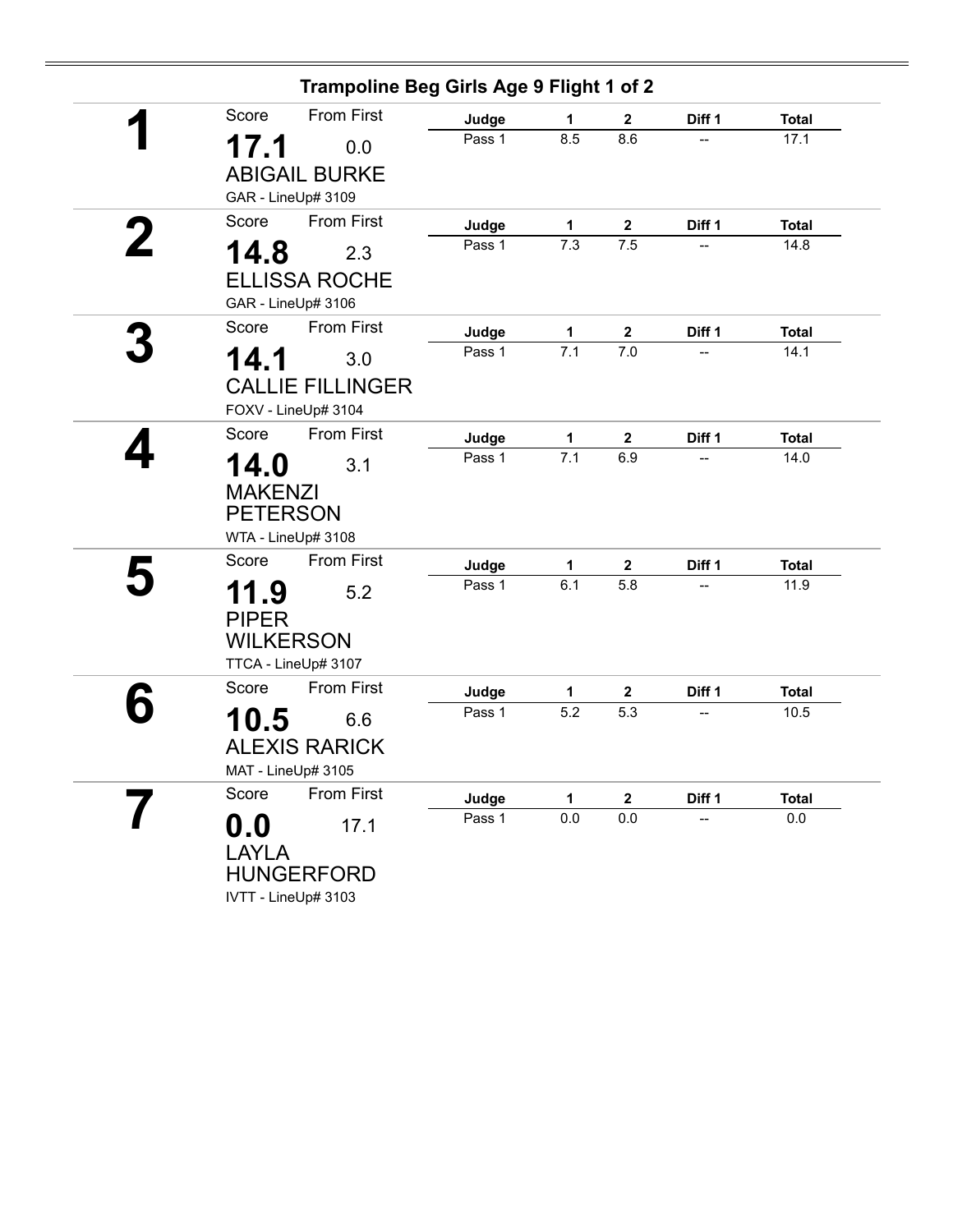| Trampoline Beg Girls Age 9 Flight 2 of 2                                  |        |              |                  |                  |              |
|---------------------------------------------------------------------------|--------|--------------|------------------|------------------|--------------|
| <b>From First</b><br>Score                                                | Judge  | 1            | $\mathbf{2}$     | Diff 1           | <b>Total</b> |
| 15.8<br>0.0<br><b>EMMA</b>                                                | Pass 1 | 7.8          | 8.0              |                  | 15.8         |
| <b>WISSINGER</b>                                                          |        |              |                  |                  |              |
| ALLT - LineUp# 3124                                                       |        |              |                  |                  |              |
| <b>From First</b><br>Score                                                | Judge  | 1            | $\mathbf 2$      | Diff 1           | <b>Total</b> |
| 14.5<br>1.3                                                               | Pass 1 | 7.0          | 7.5              | --               | 14.5         |
| <b>NATHALIA</b><br><b>POLLOCK</b>                                         |        |              |                  |                  |              |
| TTCA - LineUp# 3122                                                       |        |              |                  |                  |              |
| <b>From First</b><br>Score                                                | Judge  | $\mathbf{1}$ | $\boldsymbol{2}$ | Diff 1           | <b>Total</b> |
| 13.8<br>2.0<br><b>AVERY</b><br><b>HOOPINGARNER</b><br>YTOR - LineUp# 3121 | Pass 1 | 7.0          | 6.8              |                  | 13.8         |
| Score<br><b>From First</b>                                                | Judge  | 1            | 2                | Diff 1           | <b>Total</b> |
| 12.4<br>3.4<br><b>MAKAYLA</b><br><b>DANIELSON</b><br>WTA - LineUp# 3125   | Pass 1 | 6.0          | 6.4              |                  | 12.4         |
| <b>From First</b><br>Score                                                | Judge  | $\mathbf{1}$ | $\boldsymbol{2}$ | Diff 1           | <b>Total</b> |
| 8.3<br>7.5<br><b>ALEXIS BAYS</b><br>FOXV - LineUp# 3123                   | Pass 1 | 4.2          | 4.1              | --               | 8.3          |
| Score<br><b>From First</b><br><b>GIULIANA RIVA</b><br>IVTT - LineUp# 3120 |        |              |                  | <b>SCRATCHED</b> |              |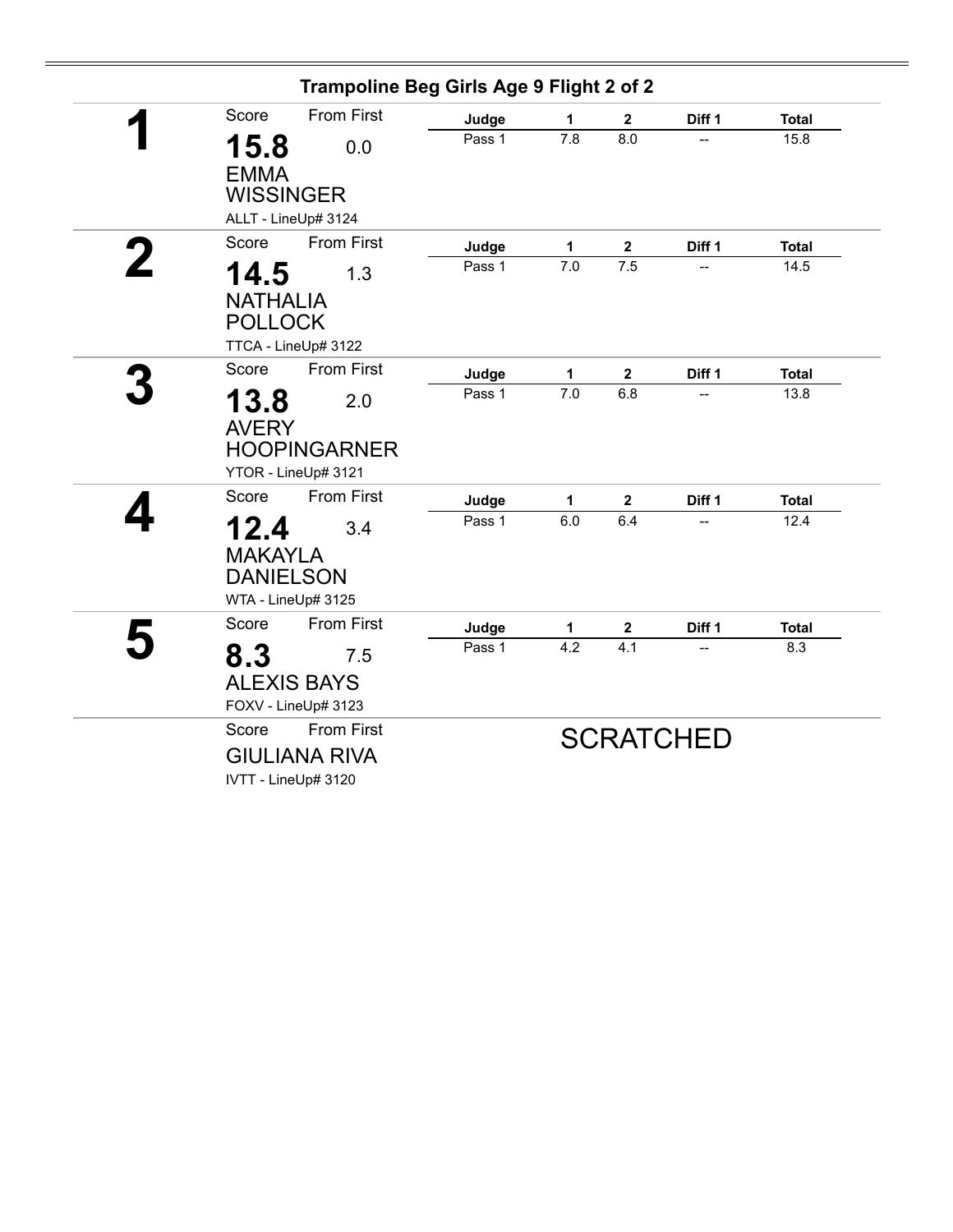|   |                 | Trampoline Beg Girls Age 10 Flight 1 of 1 |        |              |                  |                          |              |
|---|-----------------|-------------------------------------------|--------|--------------|------------------|--------------------------|--------------|
|   | Score           | <b>From First</b>                         | Judge  | 1            | $\mathbf{2}$     | Diff 1                   | <b>Total</b> |
|   | 17.2            | 0.0                                       | Pass 1 | 8.6          | 8.6              | $\overline{\phantom{a}}$ | 17.2         |
|   |                 | <b>MAKYLA LARSON</b>                      |        |              |                  |                          |              |
|   |                 | ALLT - LineUp# 3141                       |        |              |                  |                          |              |
|   | Score           | <b>From First</b>                         | Judge  | $\mathbf{1}$ | $\mathbf 2$      | Diff 1                   | <b>Total</b> |
| 2 | 16.9            | 0.3                                       | Pass 1 | 8.5          | 8.4              |                          | 16.9         |
|   |                 | <b>CHARLOTTE</b>                          |        |              |                  |                          |              |
|   |                 | <b>KALLSTROM</b>                          |        |              |                  |                          |              |
|   |                 | GAR - LineUp# 3139                        |        |              |                  |                          |              |
|   | Score           | <b>From First</b>                         | Judge  | 1            | $\mathbf 2$      | Diff 1                   | <b>Total</b> |
|   | 16.2            | 1.0                                       | Pass 1 | 7.9          | 8.3              |                          | 16.2         |
|   | <b>KENDALL</b>  |                                           |        |              |                  |                          |              |
|   | <b>SKERNEY</b>  |                                           |        |              |                  |                          |              |
|   |                 | GAR - LineUp# 3137                        |        |              |                  |                          |              |
|   | Score           | <b>From First</b>                         | Judge  | 1            | $\boldsymbol{2}$ | Diff 1                   | <b>Total</b> |
|   | 16.1            | 1.1                                       | Pass 1 | 8.0          | 8.1              | --                       | 16.1         |
|   | <b>ALLYSON</b>  |                                           |        |              |                  |                          |              |
|   | <b>WILLIAMS</b> |                                           |        |              |                  |                          |              |
|   |                 | ALLT - LineUp# 3138                       |        |              |                  |                          |              |
|   | Score           | From First                                | Judge  | 1            | $\mathbf 2$      | Diff 1                   | <b>Total</b> |
|   | 14.2            | 3.0                                       | Pass 1 | 6.9          | 7.3              |                          | 14.2         |
|   | <b>MADELINE</b> |                                           |        |              |                  |                          |              |
|   | <b>SCHUCK</b>   |                                           |        |              |                  |                          |              |
|   |                 | FOND - LineUp# 3144                       |        |              |                  |                          |              |
|   | Score           | <b>From First</b>                         | Judge  | 1            | $\mathbf 2$      | Diff 1                   | <b>Total</b> |
|   | 13.8            | 3.4                                       | Pass 1 | 7.3          | 6.5              | --                       | 13.8         |
|   | <b>CHEYENNE</b> |                                           |        |              |                  |                          |              |
|   | <b>ANDERS</b>   |                                           |        |              |                  |                          |              |
|   |                 | WTA - LineUp# 3140                        |        |              |                  |                          |              |
|   | Score           | From First                                | Judge  | 1            | $\mathbf 2$      | Diff 1                   | <b>Total</b> |
|   | 13.7            | 3.5                                       | Pass 1 | 7.0          | 6.7              | --                       | 13.7         |
|   |                 | <b>MARLEY SMITH</b>                       |        |              |                  |                          |              |
|   |                 | ALLT - LineUp# 3142                       |        |              |                  |                          |              |
| 0 | Score           | <b>From First</b>                         | Judge  | 1            | $\mathbf 2$      | Diff 1                   | <b>Total</b> |
|   | $\mathbf{0.0}$  | 17.2                                      | Pass 1 | 0.0          | 0.0              |                          | $0.0\,$      |
|   | <b>HARPER</b>   |                                           |        |              |                  |                          |              |
|   | <b>SQUIRES</b>  |                                           |        |              |                  |                          |              |
|   |                 | MAT - LineUp# 3143                        |        |              |                  |                          |              |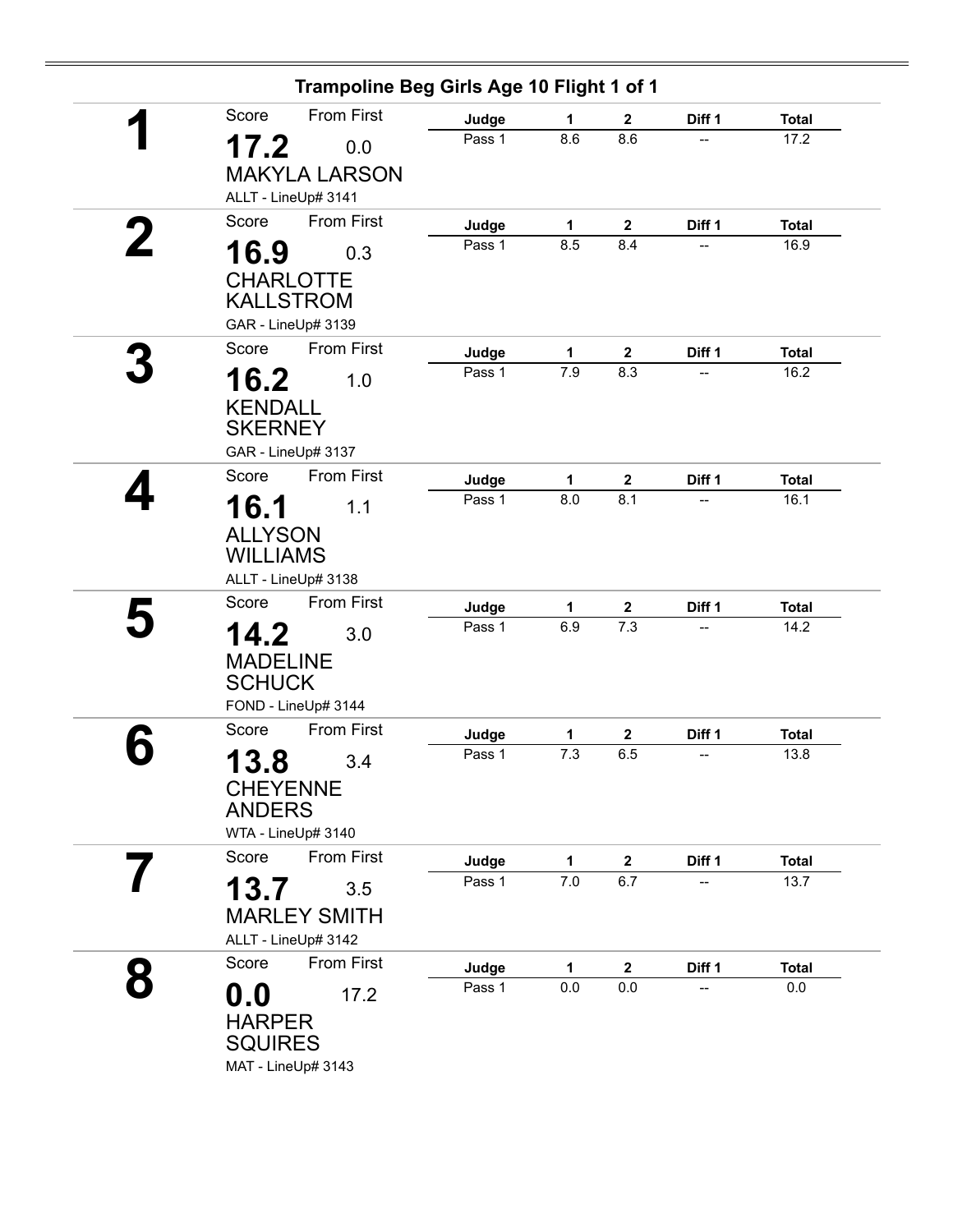| Trampoline Beg Girls 11 & over Flight 1 of 1 |                 |             |                         |                  |                      |
|----------------------------------------------|-----------------|-------------|-------------------------|------------------|----------------------|
| <b>From First</b><br>Score                   | Judge           | 1           | $\mathbf{2}$            | Diff 1           | <b>Total</b>         |
| 16.4<br>0.0                                  | Pass 1          | 8.5         | 7.9                     | --               | 16.4                 |
| <b>ASHLEY POTTER</b>                         |                 |             |                         |                  |                      |
| ALLT - LineUp# 3156                          |                 |             |                         |                  |                      |
| <b>From First</b><br>Score                   | Judge           | $\mathbf 1$ | $\overline{\mathbf{2}}$ | Diff 1           | <b>Total</b>         |
| 16.0<br>0.4                                  | Pass 1          | 8.0         | 8.0                     |                  | 16.0                 |
| <b>KENDRA</b>                                |                 |             |                         |                  |                      |
| <b>SPANGLER</b>                              |                 |             |                         |                  |                      |
| ALLT - LineUp# 3158                          |                 |             |                         |                  |                      |
| <b>From First</b><br>Score                   | Judge           | 1           | $\mathbf 2$             | Diff 1           | <b>Total</b>         |
| 14.9<br>1.5                                  | Pass 1          | 7.5         | 7.4                     |                  | 14.9                 |
| <b>BROOKLYN</b>                              |                 |             |                         |                  |                      |
| <b>MILLER</b>                                |                 |             |                         |                  |                      |
| TTCA - LineUp# 3157                          |                 |             |                         |                  |                      |
| Score<br><b>From First</b>                   | Judge           | 1           | $\boldsymbol{2}$        | Diff 1           | <b>Total</b>         |
| 12.1<br>4.3                                  | Pass 1          | 5.9         | 6.2                     |                  | 12.1                 |
| <b>ALEXIA KANE</b>                           |                 |             |                         |                  |                      |
| TTCA - LineUp# 3161                          |                 |             |                         |                  |                      |
| From First<br>Score                          |                 |             |                         |                  |                      |
|                                              | Judge<br>Pass 1 | 1<br>5.9    | $\mathbf 2$<br>5.9      | Diff 1           | <b>Total</b><br>11.8 |
| 11.8<br>4.6                                  |                 |             |                         |                  |                      |
| <b>HADLEIGH</b>                              |                 |             |                         |                  |                      |
| <b>ATCHLEY</b><br>YTOR - LineUp# 3159        |                 |             |                         |                  |                      |
| <b>From First</b><br>Score                   |                 |             |                         |                  |                      |
|                                              | Judge<br>Pass 1 | 1<br>6.0    | $\mathbf 2$<br>5.6      | Diff 1           | <b>Total</b><br>11.6 |
| 11.6<br>4.8                                  |                 |             |                         |                  |                      |
| <b>MADISON</b>                               |                 |             |                         |                  |                      |
| <b>THILGES</b>                               |                 |             |                         |                  |                      |
| XTRE - LineUp# 3162<br>From First<br>Score   |                 |             |                         |                  |                      |
|                                              |                 |             |                         | <b>SCRATCHED</b> |                      |
| <b>NADIA WINTER</b><br>ELTW - LineUp# 3160   |                 |             |                         |                  |                      |
|                                              |                 |             |                         |                  |                      |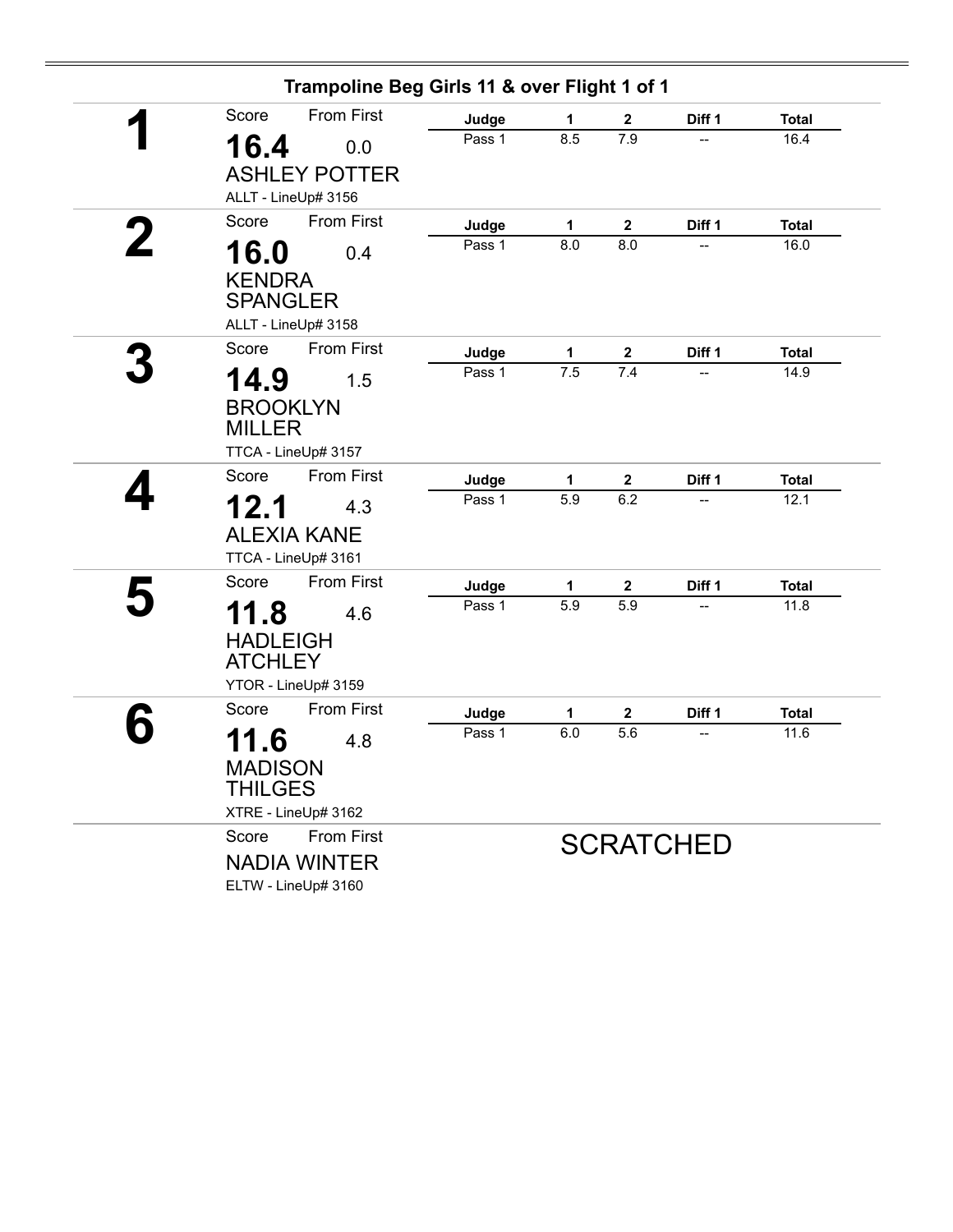| Score               | <b>From First</b>                                 | Judge  | 1   | $\overline{2}$ | Diff 1                   | <b>Total</b> |
|---------------------|---------------------------------------------------|--------|-----|----------------|--------------------------|--------------|
| 12.8<br><b>NOAH</b> | 0.0                                               | Pass 1 | 6.3 | 6.5            | $\overline{\phantom{a}}$ | 12.8         |
|                     | <b>CRAWFORD</b><br>FOND - LineUp# 3174            |        |     |                |                          |              |
| Score               | <b>From First</b>                                 | Judge  | 1   | $\mathbf{2}$   | Diff 1                   | <b>Total</b> |
| 8.1                 | 4.7                                               | Pass 1 | 4.1 | 4.0            | $\overline{\phantom{a}}$ | 8.1          |
|                     | <b>DEREK GISSEL</b><br>FOND - LineUp# 3175        |        |     |                |                          |              |
| Score               | <b>From First</b>                                 | Judge  | 1   | $\mathbf{2}$   | Diff 1                   | <b>Total</b> |
| $\mathbf{0.0}$      | 12.8<br><b>CANNON SIMS</b><br>ELTW - LineUp# 3177 | Pass 1 | 0.0 | 0.0            |                          | 0.0          |
| Score               | <b>From First</b>                                 |        |     |                | <b>SCRATCHED</b>         |              |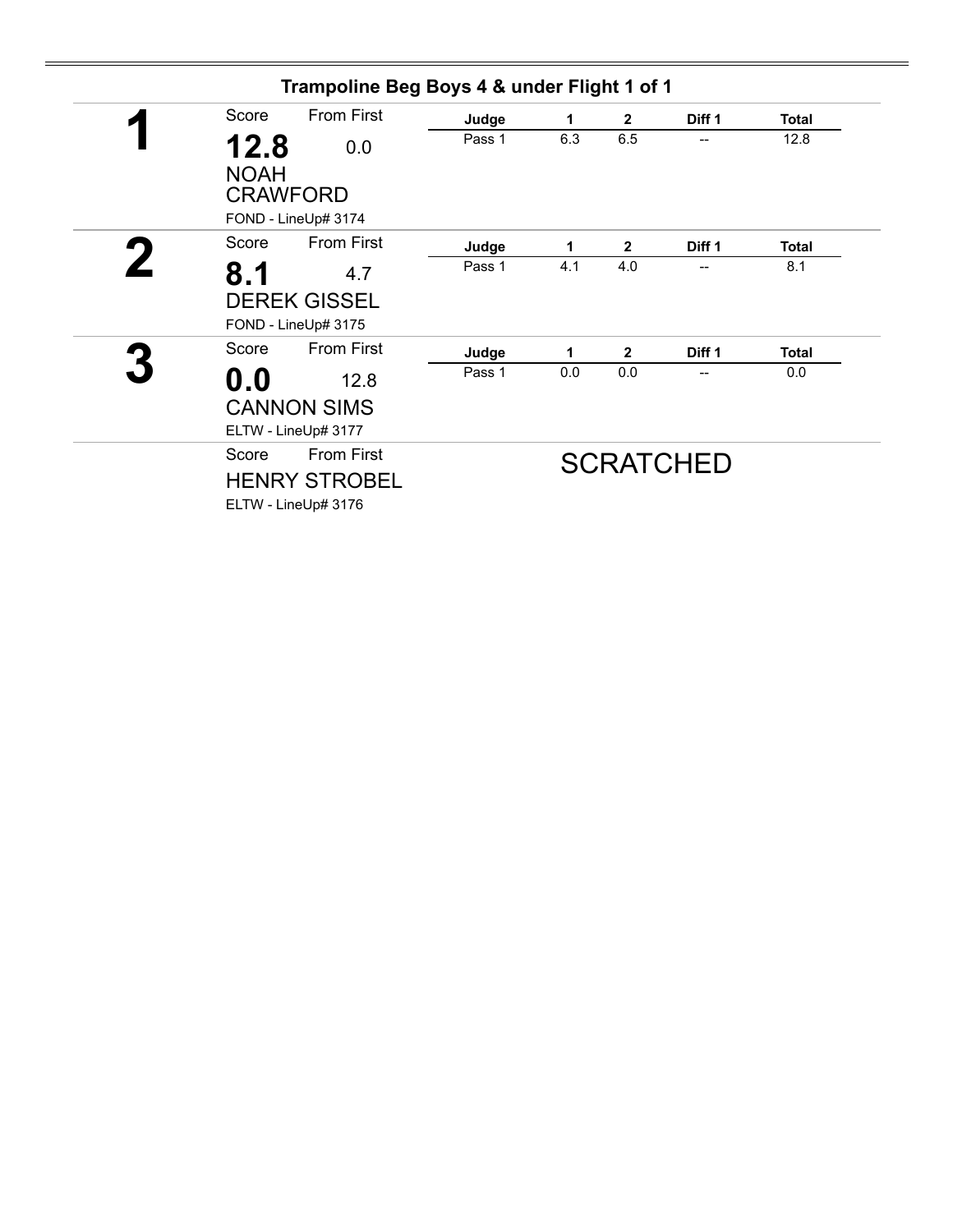| Trampoline Beg Boys Ages 5 - 6 Flight 1 of 1                         |        |     |                |                   |              |
|----------------------------------------------------------------------|--------|-----|----------------|-------------------|--------------|
| <b>From First</b><br>Score                                           | Judge  | 1   | $\mathbf{2}$   | Diff <sub>1</sub> | <b>Total</b> |
| 11.1<br>0.0                                                          | Pass 1 | 5.5 | 5.6            | --                | 11.1         |
| <b>CRUZ MAHRING</b><br>FOND - LineUp# 3191                           |        |     |                |                   |              |
| <b>From First</b><br>Score                                           | Judge  | 1   | $\mathbf{2}$   | Diff 1            | <b>Total</b> |
| 7.3<br>3.8<br><b>DANNY</b><br><b>SWENSON</b><br>FOXV - LineUp# 3189  | Pass 1 | 3.5 | 3.8            |                   | 7.3          |
| From First<br>Score                                                  | Judge  | 1   | $\overline{2}$ | Diff <sub>1</sub> | <b>Total</b> |
| 0.6<br>10.5<br><b>AUGGIE LAKE</b><br>TTCA - LineUp# 3190             | Pass 1 | 0.4 | 0.2            | --                | 0.6          |
| <b>From First</b><br>Score                                           | Judge  | 1   | $\overline{2}$ | Diff 1            | <b>Total</b> |
| $\mathbf{0.0}$<br>11.1<br><b>SPENCER SCOTT</b><br>ICT - LineUp# 3192 | Pass 1 | 0.0 | 0.0            | --                | 0.0          |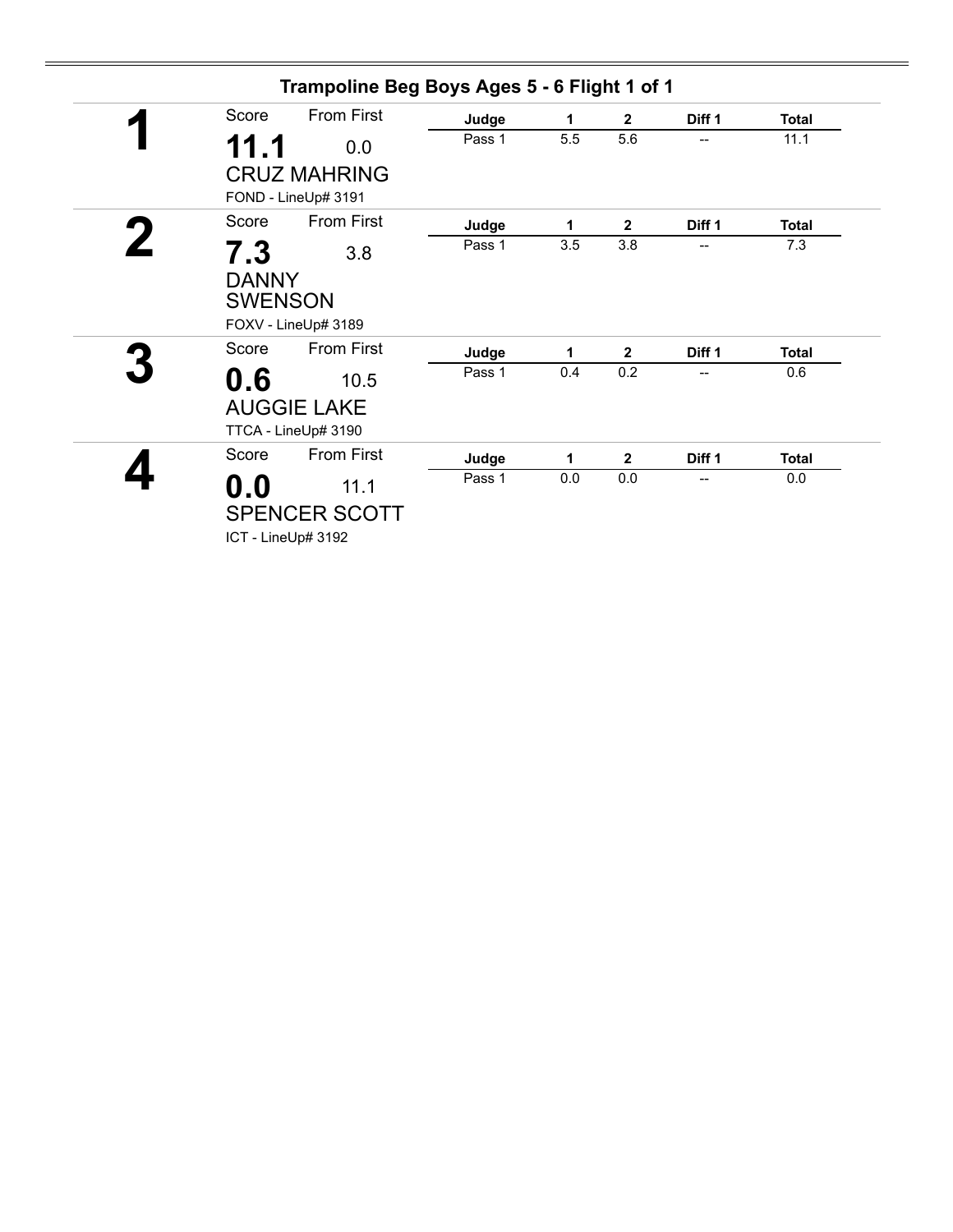| И | <b>From First</b><br>Score                                              | Judge  | 1   | $\mathbf{2}$ | Diff 1           | <b>Total</b> |
|---|-------------------------------------------------------------------------|--------|-----|--------------|------------------|--------------|
|   | 15.9<br>0.0<br><b>PARKER STRAUS</b><br>FLGT - LineUp# 3206              | Pass 1 | 7.8 | 8.1          | --               | 15.9         |
|   | <b>From First</b><br>Score                                              | Judge  | 1   | $\mathbf{2}$ | Diff 1           | <b>Total</b> |
|   | 15.4<br>0.5<br><b>ISAAC DEBERRY</b><br>GAR - LineUp# 3205               | Pass 1 | 7.6 | 7.8          | --               | 15.4         |
|   | <b>From First</b><br>Score<br><b>LUKE POPELKA</b><br>MAT - LineUp# 3204 |        |     |              | <b>SCRATCHED</b> |              |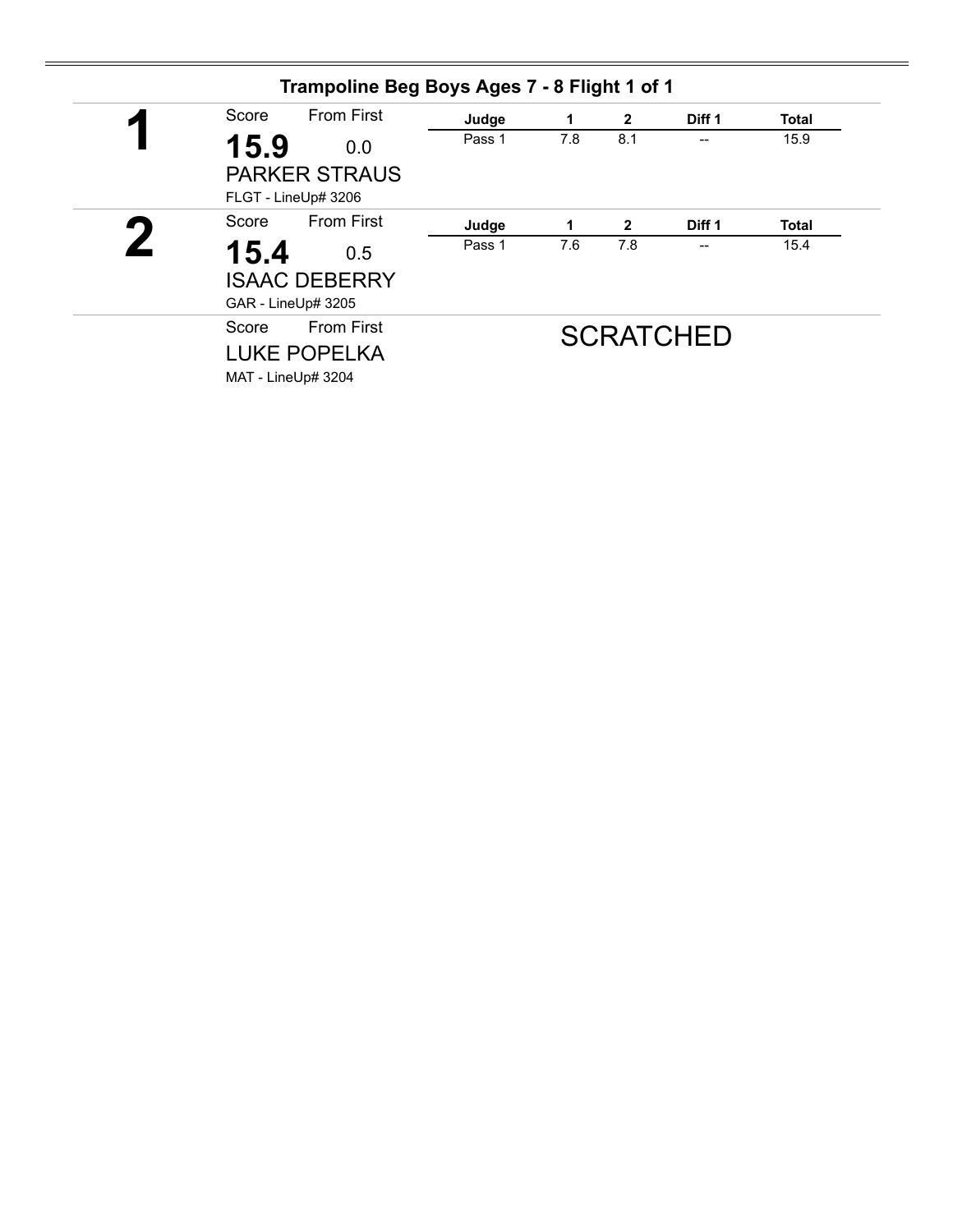| Score | <b>From First</b>                                  | Judge  | 1   | $\overline{2}$ | Diff 1                   | <b>Total</b> |
|-------|----------------------------------------------------|--------|-----|----------------|--------------------------|--------------|
| 10.6  | 0.0                                                | Pass 1 | 5.4 | 5.2            | --                       | 10.6         |
|       | <b>GAVIN CRISTMAN</b><br>AADM - LineUp# 3219       |        |     |                |                          |              |
| Score | <b>From First</b>                                  | Judge  | 1   | $\mathbf{2}$   | Diff 1                   | Total        |
| 10.3  | 0.3<br><b>MATTHEW DITTO</b><br>K-SP - LineUp# 3220 | Pass 1 | 5.0 | 5.3            |                          | 10.3         |
| Score | <b>From First</b>                                  | Judge  | 1.  | $\mathbf{2}$   | Diff 1                   | <b>Total</b> |
| 2.1   | 8.5<br><b>JESUS GIL</b>                            | Pass 1 | 1.0 | 1.1            | $\overline{\phantom{a}}$ | 2.1          |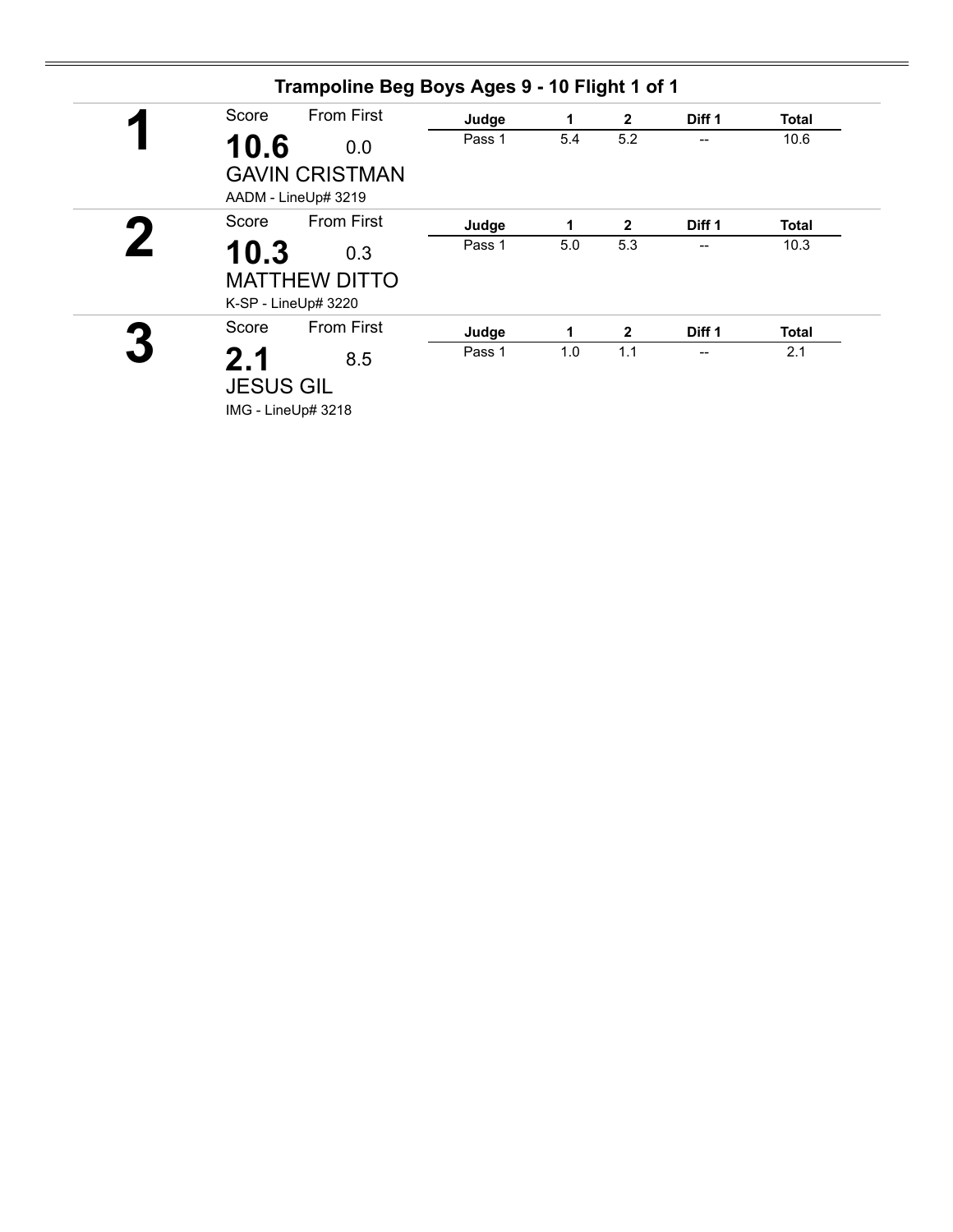|       | Trampoline Beg Boys 11 & over Flight 1 of 1         |        |     |     |                          |       |
|-------|-----------------------------------------------------|--------|-----|-----|--------------------------|-------|
| Score | <b>From First</b>                                   | Judge  |     |     | Diff 1                   | Total |
| 11.3  | 0.0<br><b>QUINN CRISTMAN</b><br>AADM - LineUp# 3232 | Pass 1 | 5.7 | 5.6 | $\overline{\phantom{a}}$ | 11.3  |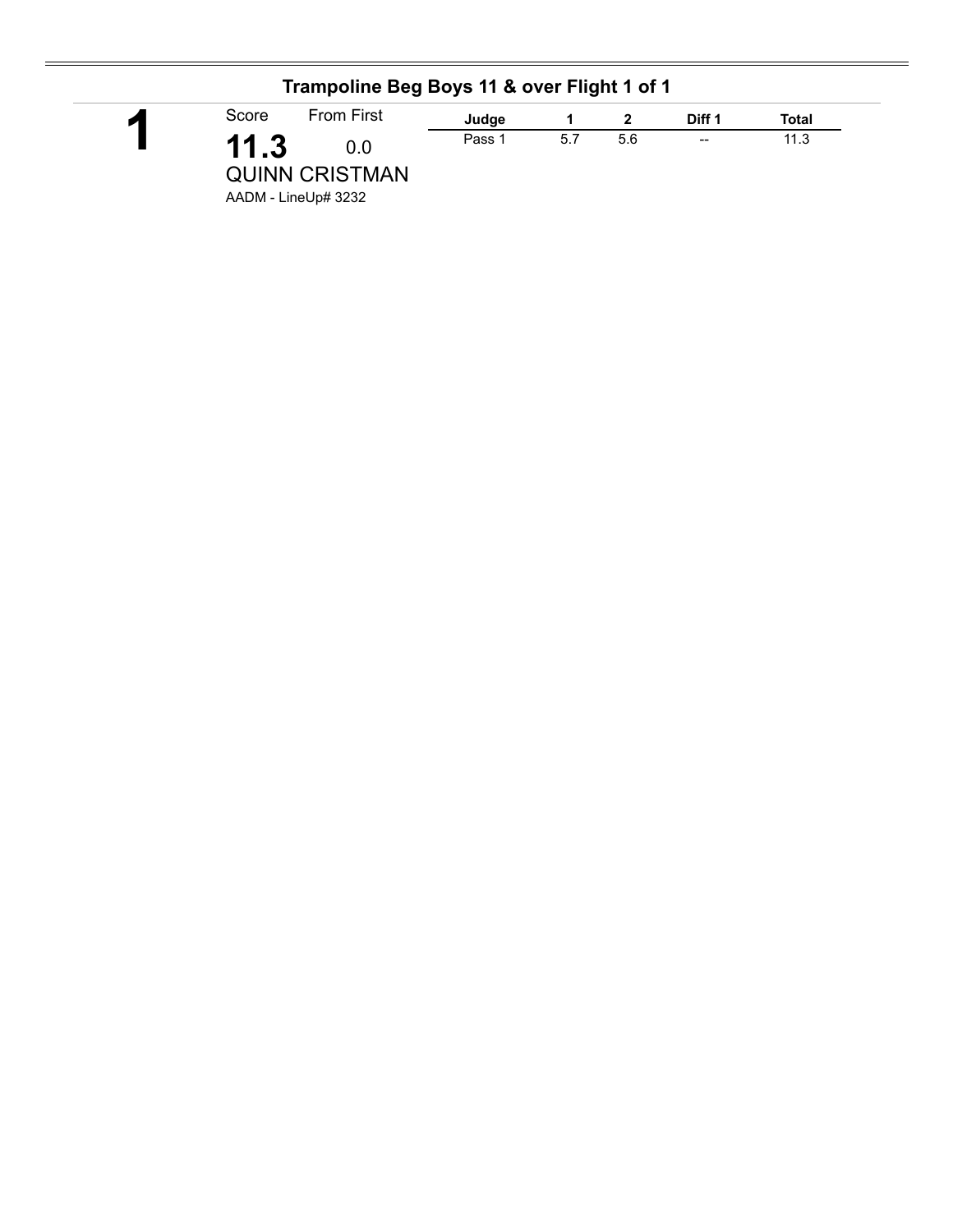| Trampoline Nov Girls 6 & under Flight 1 of 1                           |        |     |     |                                                |       |
|------------------------------------------------------------------------|--------|-----|-----|------------------------------------------------|-------|
| <b>From First</b><br>Score                                             | Judge  |     |     | Diff 1                                         | Total |
| 11.9<br>0.0<br><b>KENNEDY</b><br><b>ROSSMAN</b><br>FOND - LineUp# 3244 | Pass 1 | 5.8 | 6.1 | $\hspace{0.1mm}-\hspace{0.1mm}-\hspace{0.1mm}$ | 11.9  |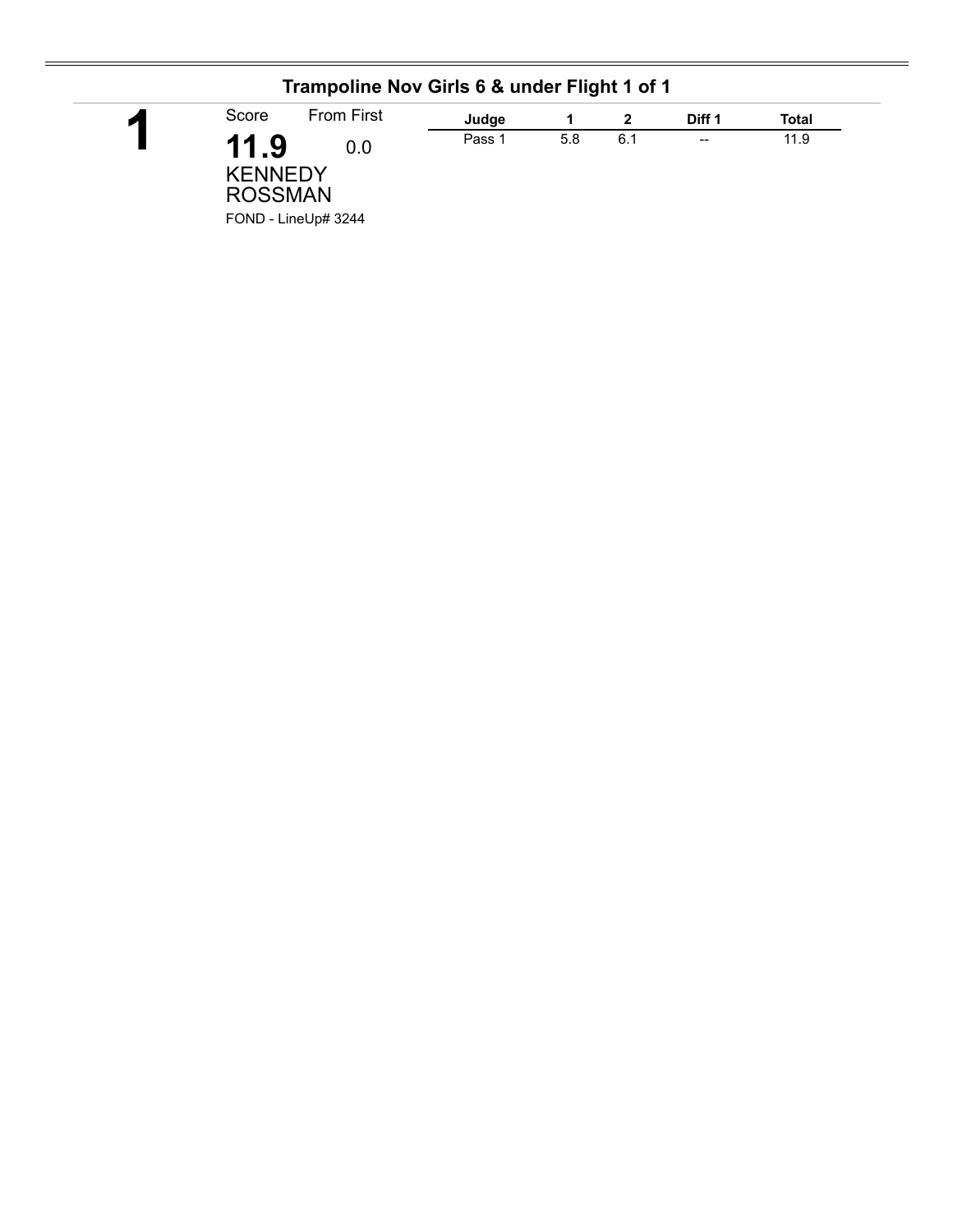| Trampoline Nov Girls Age 7 Flight 1 of 2                                 |        |              |                         |                          |              |
|--------------------------------------------------------------------------|--------|--------------|-------------------------|--------------------------|--------------|
| <b>From First</b><br>Score                                               | Judge  | 1            | $\overline{\mathbf{2}}$ | Diff 1                   | <b>Total</b> |
| 17.1<br>0.0<br><b>ARELI</b>                                              | Pass 1 | 8.3          | 8.8                     |                          | 17.1         |
| <b>PATTERSON</b><br>GAR - LineUp# 3257                                   |        |              |                         |                          |              |
| <b>From First</b><br>Score                                               | Judge  | 1            | $\mathbf{2}$            | Diff 1                   | <b>Total</b> |
| 15.0<br>2.1                                                              | Pass 1 | 7.4          | 7.6                     | $\overline{\phantom{a}}$ | 15.0         |
| <b>KATHERINE</b><br><b>BERLINGER</b><br>FOND - LineUp# 3262              |        |              |                         |                          |              |
| <b>From First</b><br>Score                                               | Judge  | $\mathbf{1}$ | $\mathbf{2}$            | Diff 1                   | <b>Total</b> |
| 15.0<br>2.1                                                              | Pass 1 | 7.2          | 7.8                     |                          | 15.0         |
| <b>EMMA MOUNGER</b><br>FLGT - LineUp# 3260                               |        |              |                         |                          |              |
| Score<br><b>From First</b>                                               | Judge  | 1            | $\mathbf{2}$            | Diff 1                   | <b>Total</b> |
| 14.5<br>2.6<br><b>MANDALYN NORD</b><br>FOND - LineUp# 3256               | Pass 1 | 7.4          | $\overline{7.1}$        | $\overline{\phantom{a}}$ | 14.5         |
| <b>From First</b><br>Score                                               | Judge  | 1            | $\mathbf{2}$            | Diff 1                   | <b>Total</b> |
| 11.8<br>5.3<br><b>BROOKLYN</b><br><b>BOONE</b><br>ELTW - LineUp# 3261    | Pass 1 | 6.1          | 5.7                     |                          | 11.8         |
| <b>From First</b><br>Score                                               | Judge  | 1            | $\mathbf{2}$            | Diff 1                   | <b>Total</b> |
| 0.6<br>16.5<br><b>HENLEY</b><br><b>CLARKEN</b><br>XTRE - LineUp# 3258    | Pass 1 | 0.2          | 0.4                     |                          | 0.6          |
| <b>From First</b><br>Score<br><b>ALICE PHIPPS</b><br>XTRE - LineUp# 3259 |        |              |                         | <b>SCRATCHED</b>         |              |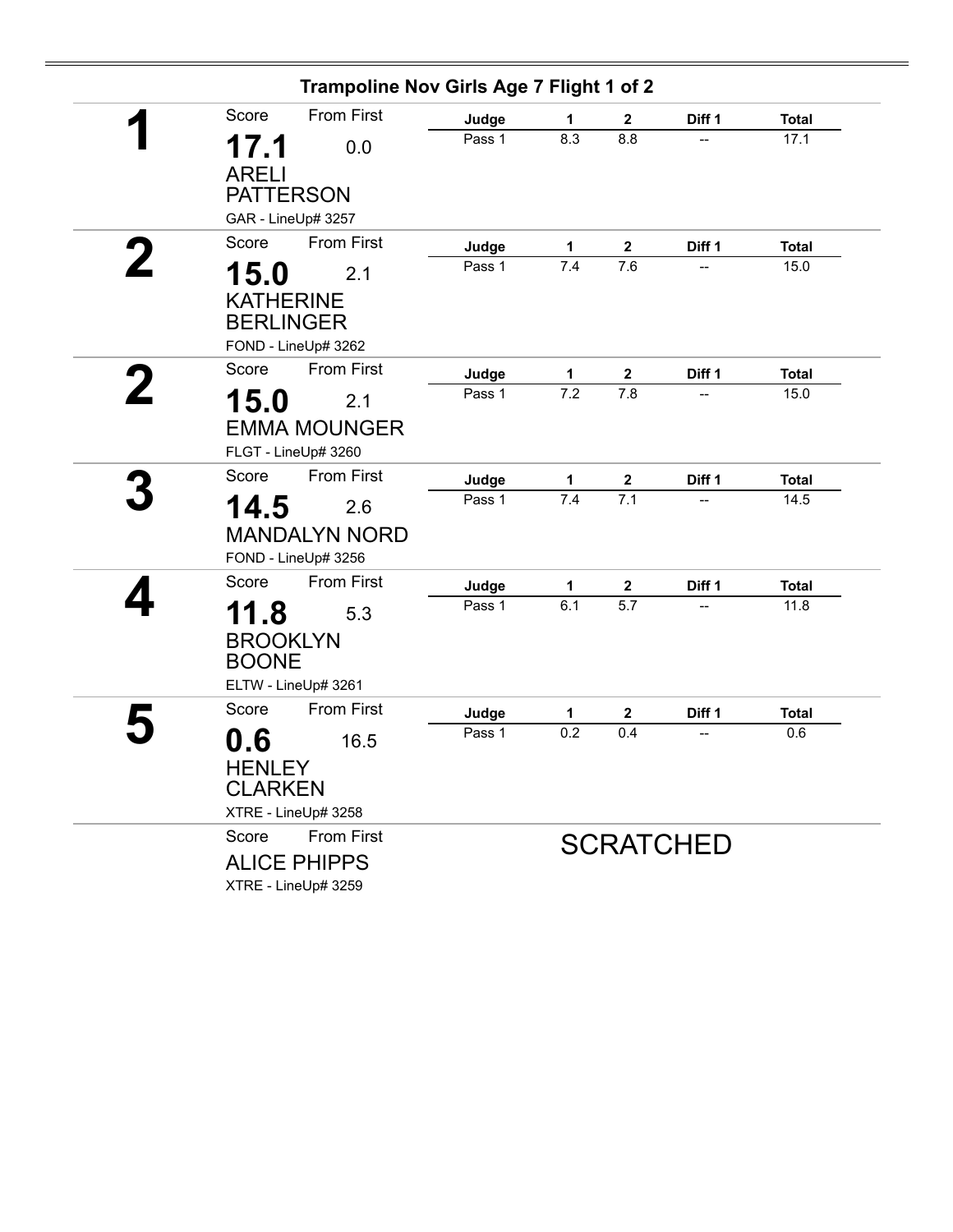|                            | Trampoline Nov Girls Age 7 Flight 2 of 2 |     |                         |        |              |
|----------------------------|------------------------------------------|-----|-------------------------|--------|--------------|
| <b>From First</b><br>Score | Judge                                    | 1   | $\overline{\mathbf{2}}$ | Diff 1 | <b>Total</b> |
| 16.9<br>0.0                | Pass 1                                   | 8.3 | 8.6                     |        | 16.9         |
| <b>ALEXIS REEDY</b>        |                                          |     |                         |        |              |
| GAR - LineUp# 3278         |                                          |     |                         |        |              |
| <b>From First</b><br>Score | Judge                                    | 1   | $\mathbf{2}$            | Diff 1 | <b>Total</b> |
| 15.1<br>1.8                | Pass 1                                   | 7.4 | $\overline{7.7}$        |        | 15.1         |
| <b>AURIE MAXISON</b>       |                                          |     |                         |        |              |
| FOND - LineUp# 3273        |                                          |     |                         |        |              |
| <b>From First</b><br>Score | Judge                                    | 1   | $\mathbf{2}$            | Diff 1 | <b>Total</b> |
| 13.6<br>3.3                | Pass 1                                   | 6.8 | 6.8                     |        | 13.6         |
| <b>MYKA ROBERTS</b>        |                                          |     |                         |        |              |
| FOND - LineUp# 3275        |                                          |     |                         |        |              |
| <b>From First</b><br>Score | Judge                                    | 1   | $\boldsymbol{2}$        | Diff 1 | <b>Total</b> |
| 12.9<br>4.0                | Pass 1                                   | 6.6 | 6.3                     |        | 12.9         |
| <b>CLAIRE LEE</b>          |                                          |     |                         |        |              |
| YTOR - LineUp# 3274        |                                          |     |                         |        |              |
| <b>From First</b><br>Score | Judge                                    | 1   | $\boldsymbol{2}$        | Diff 1 | <b>Total</b> |
| 12.6<br>4.3                | Pass 1                                   | 6.1 | 6.5                     | --     | 12.6         |
| <b>ANNA ADAMSON</b>        |                                          |     |                         |        |              |
| ELTW - LineUp# 3277        |                                          |     |                         |        |              |
| <b>From First</b><br>Score | Judge                                    | 1   | $\boldsymbol{2}$        | Diff 1 | <b>Total</b> |
| 8.1<br>8.8                 | Pass 1                                   | 3.9 | 4.2                     |        | 8.1          |
| <b>EMMI DAY-</b>           |                                          |     |                         |        |              |
| <b>KENNEY</b>              |                                          |     |                         |        |              |
| ELTW - LineUp# 3276        |                                          |     |                         |        |              |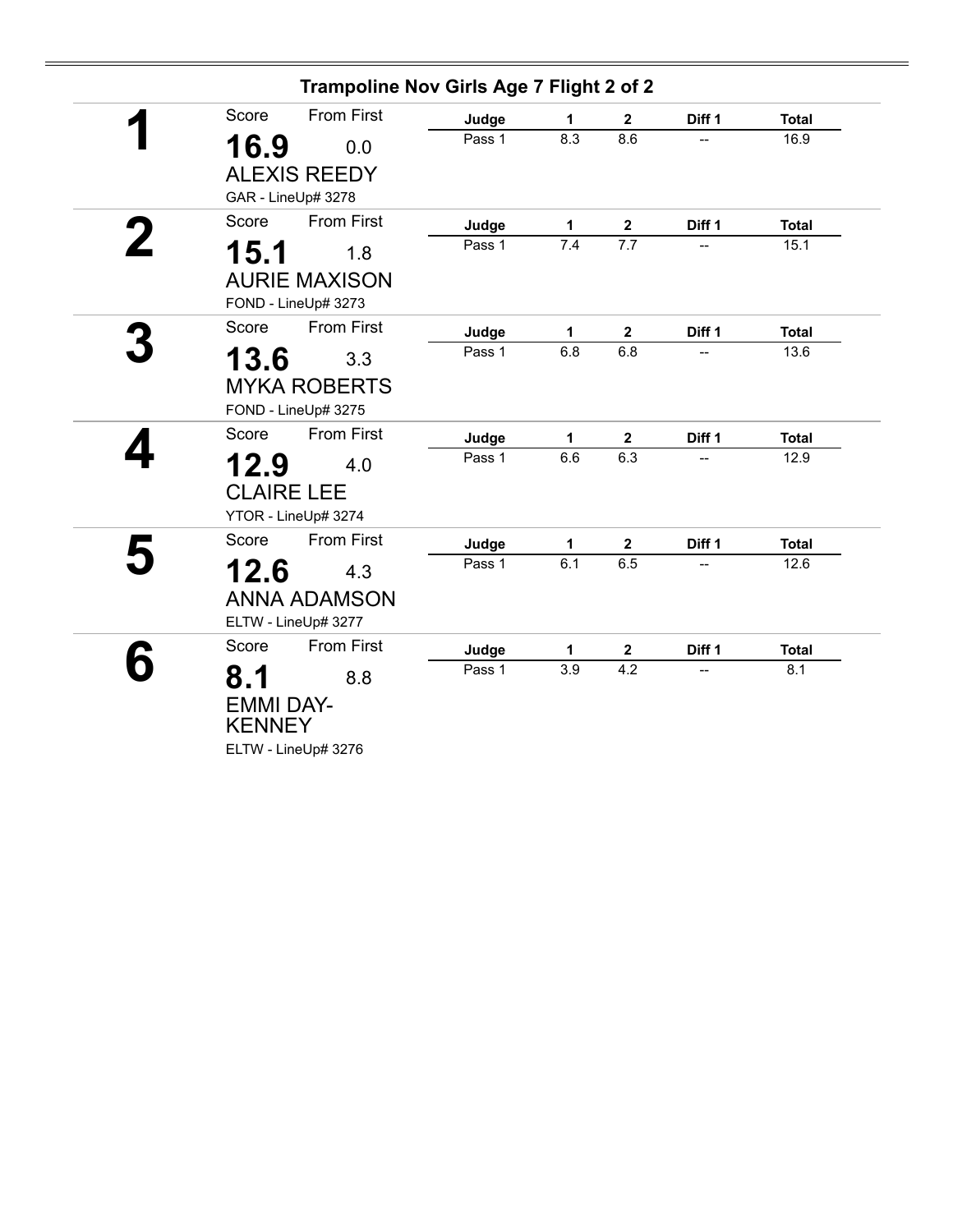|   | Trampoline Nov Girls Age 8 Flight 1 of 2 |        |                  |                  |                  |              |
|---|------------------------------------------|--------|------------------|------------------|------------------|--------------|
|   | <b>From First</b><br>Score               | Judge  | 1                | $\mathbf 2$      | Diff 1           | <b>Total</b> |
|   | 15.8<br>0.0                              | Pass 1 | 8.2              | 7.6              |                  | 15.8         |
|   | <b>PAYTON LINDELL</b>                    |        |                  |                  |                  |              |
|   | GAR - LineUp# 3291                       |        |                  |                  |                  |              |
|   | <b>From First</b><br>Score               | Judge  | 1                | $\mathbf 2$      | Diff 1           | <b>Total</b> |
| 2 | 15.4<br>0.4                              | Pass 1 | 7.6              | 7.8              | --               | 15.4         |
|   | <b>ELSIE RABE</b>                        |        |                  |                  |                  |              |
|   | FOND - LineUp# 3295                      |        |                  |                  |                  |              |
|   | <b>From First</b><br>Score               | Judge  | $\mathbf 1$      | $\boldsymbol{2}$ | Diff 1           | <b>Total</b> |
|   | 15.2<br>0.6                              | Pass 1 | $\overline{7.6}$ | $\overline{7.6}$ |                  | 15.2         |
|   | <b>CAIDYNCE HAM</b>                      |        |                  |                  |                  |              |
|   | AADM - LineUp# 3293                      |        |                  |                  |                  |              |
|   | <b>From First</b><br>Score               | Judge  | $\mathbf 1$      | $\boldsymbol{2}$ | Diff 1           | <b>Total</b> |
|   | 13.7<br>2.1                              | Pass 1 | 6.6              | 7.1              |                  | 13.7         |
|   | <b>PAIGE KNUPPEL</b>                     |        |                  |                  |                  |              |
|   | FOND - LineUp# 3290                      |        |                  |                  |                  |              |
|   | <b>From First</b><br>Score               | Judge  | 1                | $\mathbf{2}$     | Diff 1           | <b>Total</b> |
|   | 4.1<br>11.7                              | Pass 1 | $\overline{2.1}$ | 2.0              |                  | 4.1          |
|   | <b>ZAIDA BONILLA</b>                     |        |                  |                  |                  |              |
|   | ELTW - LineUp# 3294                      |        |                  |                  |                  |              |
|   | <b>From First</b><br>Score               |        |                  |                  | <b>SCRATCHED</b> |              |
|   | <b>SAILOR HERRING</b>                    |        |                  |                  |                  |              |
|   | FOND - LineUp# 3292                      |        |                  |                  |                  |              |
|   | Score<br><b>From First</b>               |        |                  |                  | <b>SCRATCHED</b> |              |
|   | <b>AZEYLEAH</b>                          |        |                  |                  |                  |              |
|   | <b>WRIGHT</b>                            |        |                  |                  |                  |              |
|   | TTCA - LineUp# 3296                      |        |                  |                  |                  |              |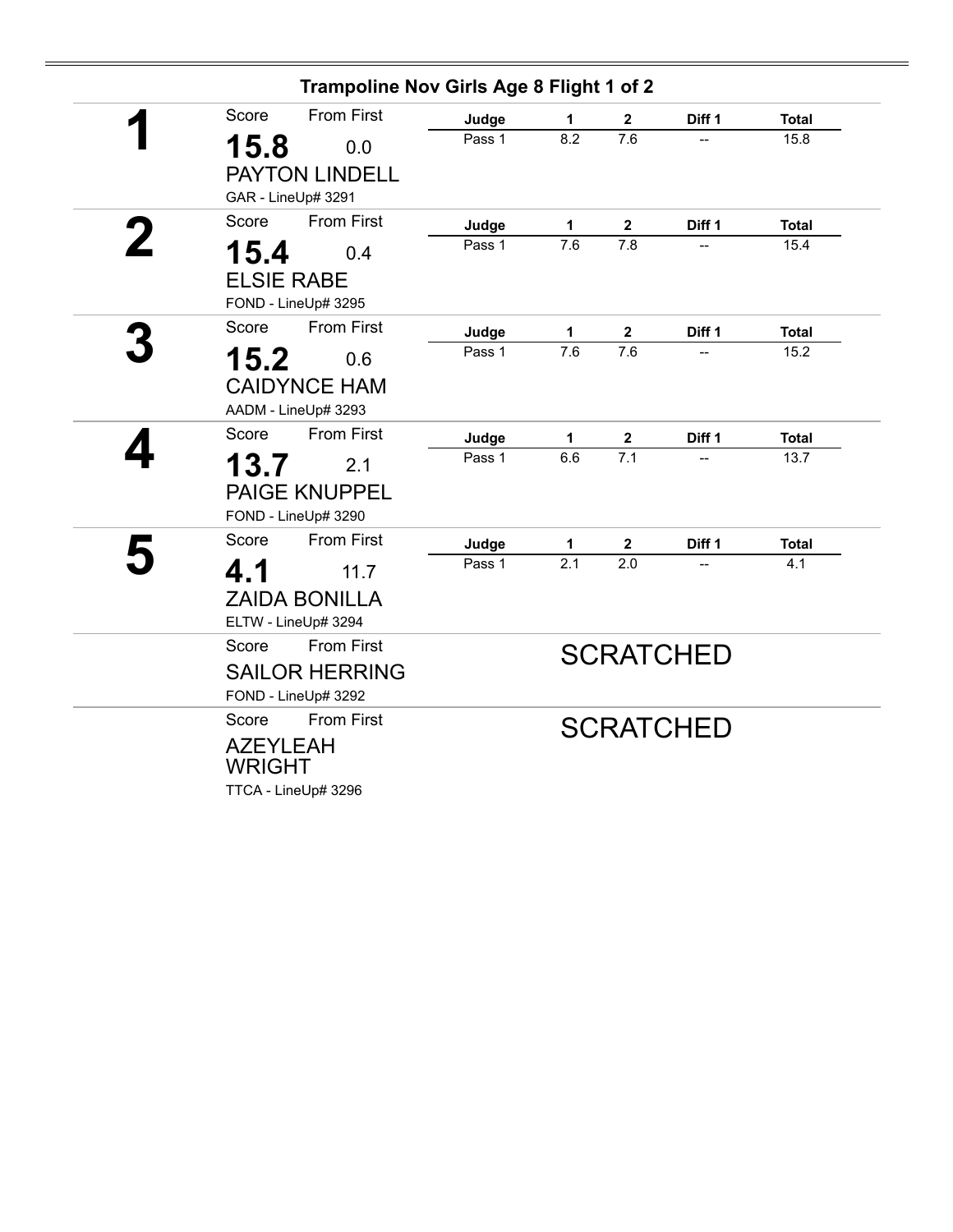|   |                 | Trampoline Nov Girls Age 8 Flight 2 of 2 |        |                  |                         |        |              |
|---|-----------------|------------------------------------------|--------|------------------|-------------------------|--------|--------------|
|   | Score           | <b>From First</b>                        | Judge  | 1                | $\overline{\mathbf{2}}$ | Diff 1 | <b>Total</b> |
|   | 17.0            | 0.0                                      | Pass 1 | 8.2              | 8.8                     |        | 17.0         |
|   |                 | <b>IVY STEVENS</b>                       |        |                  |                         |        |              |
|   |                 | GAR - LineUp# 3310                       |        |                  |                         |        |              |
|   | Score           | <b>From First</b>                        | Judge  | 1                | $\mathbf 2$             | Diff 1 | <b>Total</b> |
| 2 | 14.7            | 2.3                                      | Pass 1 | 7.3              | 7.4                     |        | 14.7         |
|   |                 | <b>BREE MONAHAN</b>                      |        |                  |                         |        |              |
|   |                 | GAR - LineUp# 3309                       |        |                  |                         |        |              |
|   | Score           | <b>From First</b>                        | Judge  | 1                | $\boldsymbol{2}$        | Diff 1 | <b>Total</b> |
|   | 14.5            | 2.5                                      | Pass 1 | $\overline{7.0}$ | 7.5                     | --     | 14.5         |
|   |                 | <b>ARIAH NAVICKIS</b>                    |        |                  |                         |        |              |
|   |                 | GAR - LineUp# 3308                       |        |                  |                         |        |              |
|   | Score           | <b>From First</b>                        | Judge  | 1                | $\mathbf 2$             | Diff 1 | <b>Total</b> |
|   | 14.4            | 2.6                                      | Pass 1 | $\overline{7.2}$ | $\overline{7.2}$        | --     | 14.4         |
|   |                 | <b>SERENA GRAHAM</b>                     |        |                  |                         |        |              |
|   | <b>MARTINEZ</b> |                                          |        |                  |                         |        |              |
|   |                 | AADM - LineUp# 3307                      |        |                  |                         |        |              |
|   | Score           | <b>From First</b>                        | Judge  | 1                | $\mathbf 2$             | Diff 1 | <b>Total</b> |
|   | 13.2            | 3.8                                      | Pass 1 | 6.7              | 6.5                     |        | 13.2         |
|   |                 | <b>HANNAH EID</b>                        |        |                  |                         |        |              |
|   |                 | T-UL - LineUp# 3312                      |        |                  |                         |        |              |
|   | Score           | <b>From First</b>                        | Judge  | 1                | $\mathbf{2}$            | Diff 1 | <b>Total</b> |
|   | 13.2            | 3.8                                      | Pass 1 | 6.8              | 6.4                     |        | 13.2         |
|   |                 | <b>BAILEY WEBB</b>                       |        |                  |                         |        |              |
|   |                 | FOND - LineUp# 3311                      |        |                  |                         |        |              |
|   | Score           | <b>From First</b>                        | Judge  | 1                | $\boldsymbol{2}$        | Diff 1 | <b>Total</b> |
|   | 12.5            | 4.5                                      | Pass 1 | 6.4              | 6.1                     |        | 12.5         |
|   | <b>AVA LEE</b>  |                                          |        |                  |                         |        |              |
|   |                 | WTA - LineUp# 3313                       |        |                  |                         |        |              |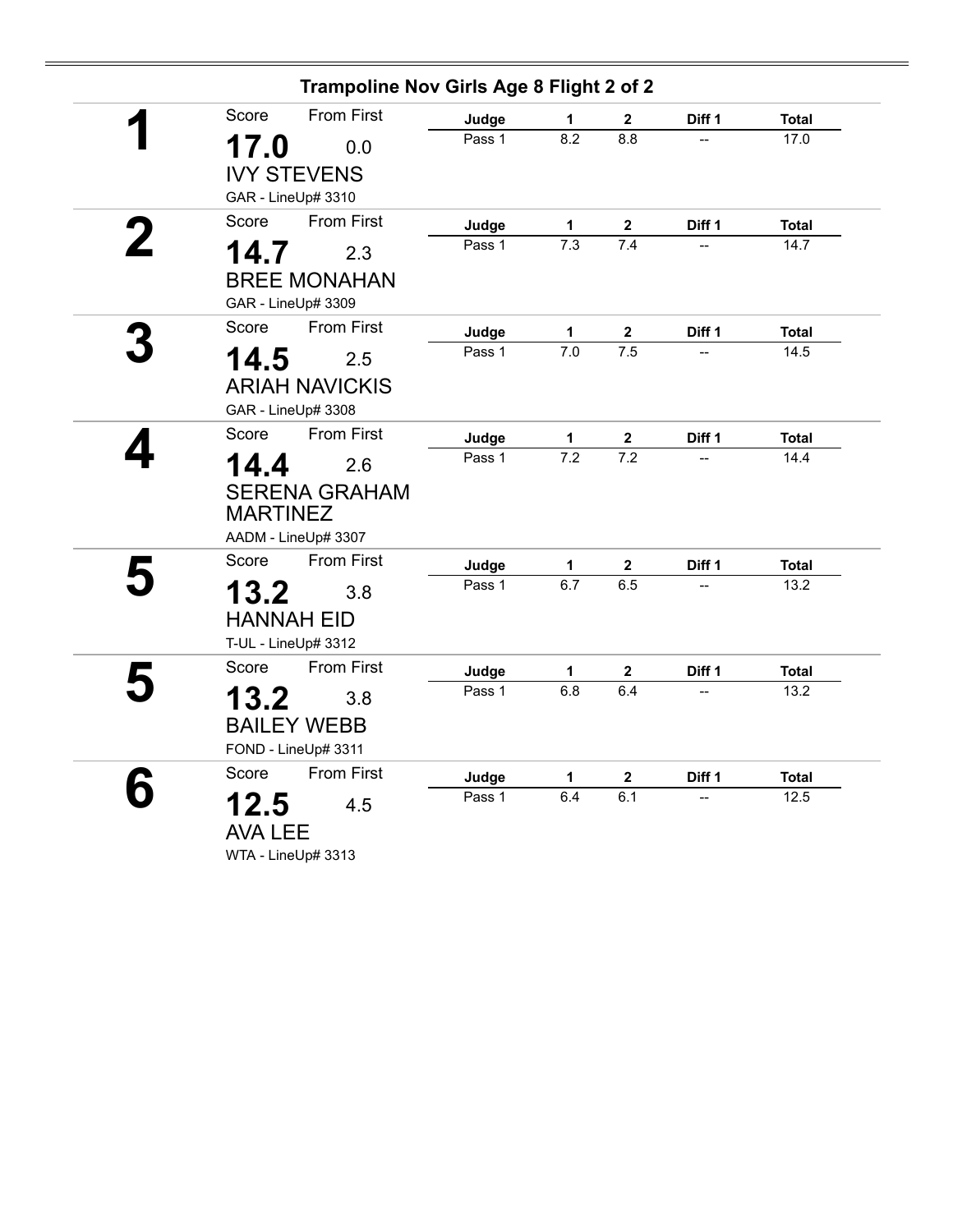|                                   |                      | Trampoline Nov Girls Age 9 Flight 1 of 2 |                     |                         |              |                      |
|-----------------------------------|----------------------|------------------------------------------|---------------------|-------------------------|--------------|----------------------|
| Score                             | <b>From First</b>    | Judge                                    | 1                   | $\mathbf{2}$            | Diff 1       | <b>Total</b>         |
| 15.4                              | 0.0                  | Pass 1                                   | 7.6                 | 7.8                     | --           | 15.4                 |
| <b>CHARLOTTE</b>                  |                      |                                          |                     |                         |              |                      |
| <b>DERRY</b>                      |                      |                                          |                     |                         |              |                      |
|                                   | GAR - LineUp# 3332   |                                          |                     |                         |              |                      |
| Score                             | <b>From First</b>    | Judge                                    | $\mathbf 1$         | $\mathbf 2$             | Diff 1       | <b>Total</b>         |
| 15.2                              | 0.2                  | Pass 1                                   | 7.5                 | 7.7                     | --           | 15.2                 |
| <b>MADALYN</b><br><b>MEYERS</b>   |                      |                                          |                     |                         |              |                      |
|                                   | T-UL - LineUp# 3329  |                                          |                     |                         |              |                      |
| Score                             | <b>From First</b>    | Judge                                    | $\mathbf{1}$        | $\mathbf 2$             | Diff 1       | <b>Total</b>         |
| 15.1                              | 0.3                  | Pass 1                                   | 7.7                 | 7.4                     |              | 15.1                 |
|                                   | <b>KAYLYNN CARR</b>  |                                          |                     |                         |              |                      |
|                                   | YTOR - LineUp# 3325  |                                          |                     |                         |              |                      |
| Score                             | <b>From First</b>    |                                          |                     |                         |              |                      |
|                                   |                      | Judge<br>Pass 1                          | $\mathbf{1}$<br>7.7 | $\boldsymbol{2}$<br>7.1 | Diff 1<br>-- | <b>Total</b><br>14.8 |
| 14.8                              | 0.6                  |                                          |                     |                         |              |                      |
| <b>CHARLEE</b><br><b>DERENZY</b>  |                      |                                          |                     |                         |              |                      |
|                                   | YTOR - LineUp# 3333  |                                          |                     |                         |              |                      |
| Score                             | From First           | Judge                                    | 1                   | $\mathbf{2}$            | Diff 1       | <b>Total</b>         |
|                                   | 1.7                  | Pass 1                                   | 7.0                 | 6.7                     | --           | 13.7                 |
| 13.7                              |                      |                                          |                     |                         |              |                      |
| <b>KENDALL</b><br><b>MOEHLING</b> |                      |                                          |                     |                         |              |                      |
|                                   | WTA - LineUp# 3328   |                                          |                     |                         |              |                      |
| Score                             | <b>From First</b>    | Judge                                    | 1                   | $\mathbf 2$             | Diff 1       | <b>Total</b>         |
|                                   |                      |                                          |                     |                         |              |                      |
|                                   |                      | Pass 1                                   | 6.8                 | 6.6                     | --           | 13.4                 |
| 13.4                              | 2.0                  |                                          |                     |                         |              |                      |
|                                   | <b>SUTTYN BIGHAM</b> |                                          |                     |                         |              |                      |
|                                   | TTCA - LineUp# 3326  |                                          |                     |                         |              |                      |
| Score                             | From First           | Judge                                    | 1                   | $\mathbf{2}$            | Diff 1       | <b>Total</b>         |
| 13.1                              | 2.3                  | Pass 1                                   | 6.8                 | 6.3                     |              | 13.1                 |
| <b>ABIGAIL</b>                    |                      |                                          |                     |                         |              |                      |
| <b>RUSCHAU</b>                    |                      |                                          |                     |                         |              |                      |
|                                   | FOND - LineUp# 3327  |                                          |                     |                         |              |                      |
| Score                             | From First           | Judge                                    | 1                   | $\mathbf 2$             | Diff 1<br>-- | <b>Total</b>         |
| 12.7                              | 2.7                  | Pass 1                                   | 6.6                 | 6.1                     |              | 12.7                 |
| <b>OLIVIA</b><br><b>ANDERSON</b>  |                      |                                          |                     |                         |              |                      |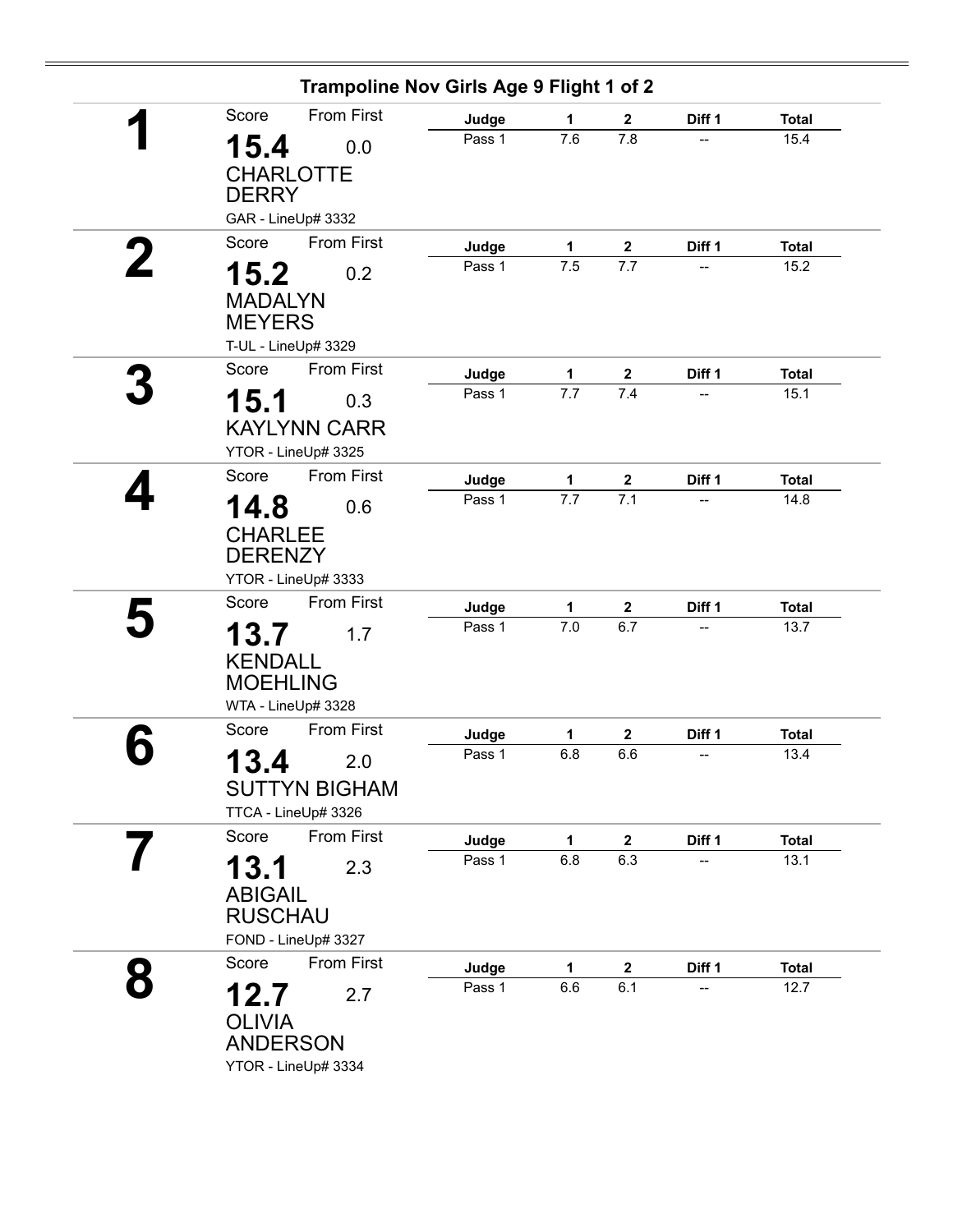|    | Score                                     | <b>From First</b>          | Judge  | 1   | $\mathbf{2}$ | Diff <sub>1</sub>        | <b>Total</b> |  |
|----|-------------------------------------------|----------------------------|--------|-----|--------------|--------------------------|--------------|--|
| 9  | 11.6<br><b>AUBREY</b><br><b>VIEHMEYER</b> | 3.8<br>AADM - LineUp# 3330 | Pass 1 | 5.8 | 5.8          | $\overline{\phantom{a}}$ | 11.6         |  |
|    | Score                                     | <b>From First</b>          | Judge  | 1   | $\mathbf{2}$ | Diff <sub>1</sub>        | <b>Total</b> |  |
| 10 | 9.1<br><b>RAEGAN</b><br><b>ENTWISTLE</b>  | 6.3<br>IVTT - LineUp# 3331 | Pass 1 | 4.7 | 4.4          | $\overline{\phantom{a}}$ | 9.1          |  |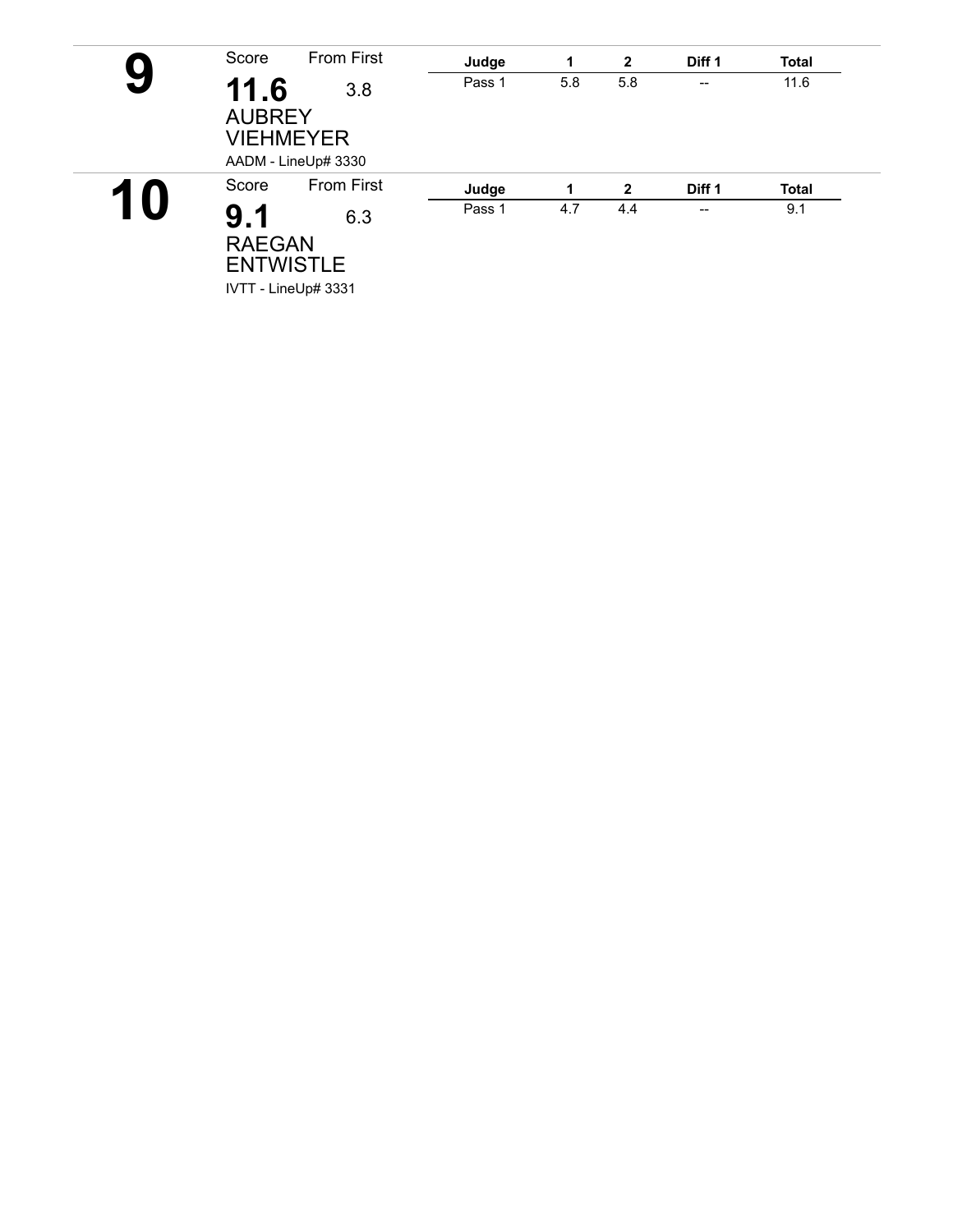|                     | Trampoline Nov Girls Age 9 Flight 2 of 2 |                 |              |                         |                          |                      |
|---------------------|------------------------------------------|-----------------|--------------|-------------------------|--------------------------|----------------------|
| Score               | From First                               | Judge           | 1            | $\mathbf{2}$            | Diff 1                   | <b>Total</b>         |
| 16.3                | 0.0                                      | Pass 1          | 8.0          | 8.3                     |                          | 16.3                 |
| <b>GRACEANN</b>     |                                          |                 |              |                         |                          |                      |
| <b>HAMMER</b>       |                                          |                 |              |                         |                          |                      |
| GAR - LineUp# 3352  |                                          |                 |              |                         |                          |                      |
| Score               | <b>From First</b>                        | Judge           | $\mathbf{1}$ | $\boldsymbol{2}$        | Diff 1                   | <b>Total</b>         |
| 16.2                | 0.1                                      | Pass 1          | 8.0          | 8.2                     | $\overline{\phantom{a}}$ | 16.2                 |
| <b>CHARLOTTE</b>    |                                          |                 |              |                         |                          |                      |
| <b>MATUS</b>        |                                          |                 |              |                         |                          |                      |
| GAR - LineUp# 3348  |                                          |                 |              |                         |                          |                      |
| Score               | <b>From First</b>                        | Judge           | 1            | $\overline{\mathbf{2}}$ | Diff 1                   | <b>Total</b>         |
| 15.8                | 0.5                                      | Pass 1          | 7.8          | 8.0                     |                          | 15.8                 |
|                     | <b>LILLIAN HASTY</b>                     |                 |              |                         |                          |                      |
| FOND - LineUp# 3350 |                                          |                 |              |                         |                          |                      |
| Score               | <b>From First</b>                        | Judge           | 1            | $\boldsymbol{2}$        | Diff 1                   | <b>Total</b>         |
| 15.4                | 0.9                                      | Pass 1          | 7.6          | 7.8                     |                          | 15.4                 |
|                     | <b>MAKAYLIN EVANS</b>                    |                 |              |                         |                          |                      |
| AADM - LineUp# 3347 |                                          |                 |              |                         |                          |                      |
| Score               | <b>From First</b>                        | Judge           | 1            | $\overline{2}$          | Diff 1                   | <b>Total</b>         |
| 13.8                | 2.5                                      | Pass 1          | 6.9          | 6.9                     |                          | 13.8                 |
|                     |                                          |                 |              |                         |                          |                      |
| IVTT - LineUp# 3345 | <b>KEIRA PARKER</b>                      |                 |              |                         |                          |                      |
| Score               | <b>From First</b>                        |                 |              |                         |                          |                      |
|                     |                                          | Judge<br>Pass 1 | 1<br>7.1     | $\boldsymbol{2}$<br>6.7 | Diff 1                   | <b>Total</b><br>13.8 |
| 13.8                | 2.5                                      |                 |              |                         |                          |                      |
|                     | <b>ELEANOR PRICE</b>                     |                 |              |                         |                          |                      |
| FOND - LineUp# 3349 |                                          |                 |              |                         |                          |                      |
| Score               | <b>From First</b>                        | Judge           | 1            | 2                       | Diff 1                   | <b>Total</b>         |
| 13.7                | 2.6                                      | Pass 1          | 6.9          | 6.8                     |                          | 13.7                 |
| <b>CAYDENCE</b>     |                                          |                 |              |                         |                          |                      |
| <b>TAYLOR</b>       |                                          |                 |              |                         |                          |                      |
| AADM - LineUp# 3353 |                                          |                 |              |                         |                          |                      |
| Score               | <b>From First</b>                        | Judge           | 1            | $\mathbf 2$             | Diff 1                   | <b>Total</b>         |
| 13.2                | 3.1                                      | Pass 1          | 6.8          | 6.4                     | --                       | 13.2                 |
| <b>MIA INGALLS</b>  |                                          |                 |              |                         |                          |                      |
| AADM - LineUp# 3354 |                                          |                 |              |                         |                          |                      |
| Score               | From First                               | Judge           | 1            | 2                       | Diff 1                   | <b>Total</b>         |
| 12.3                | 4.0                                      | Pass 1          | 6.2          | 6.1                     | --                       | 12.3                 |
|                     | <b>LAINEY JEFFS</b>                      |                 |              |                         |                          |                      |
| XTRE - LineUp# 3351 |                                          |                 |              |                         |                          |                      |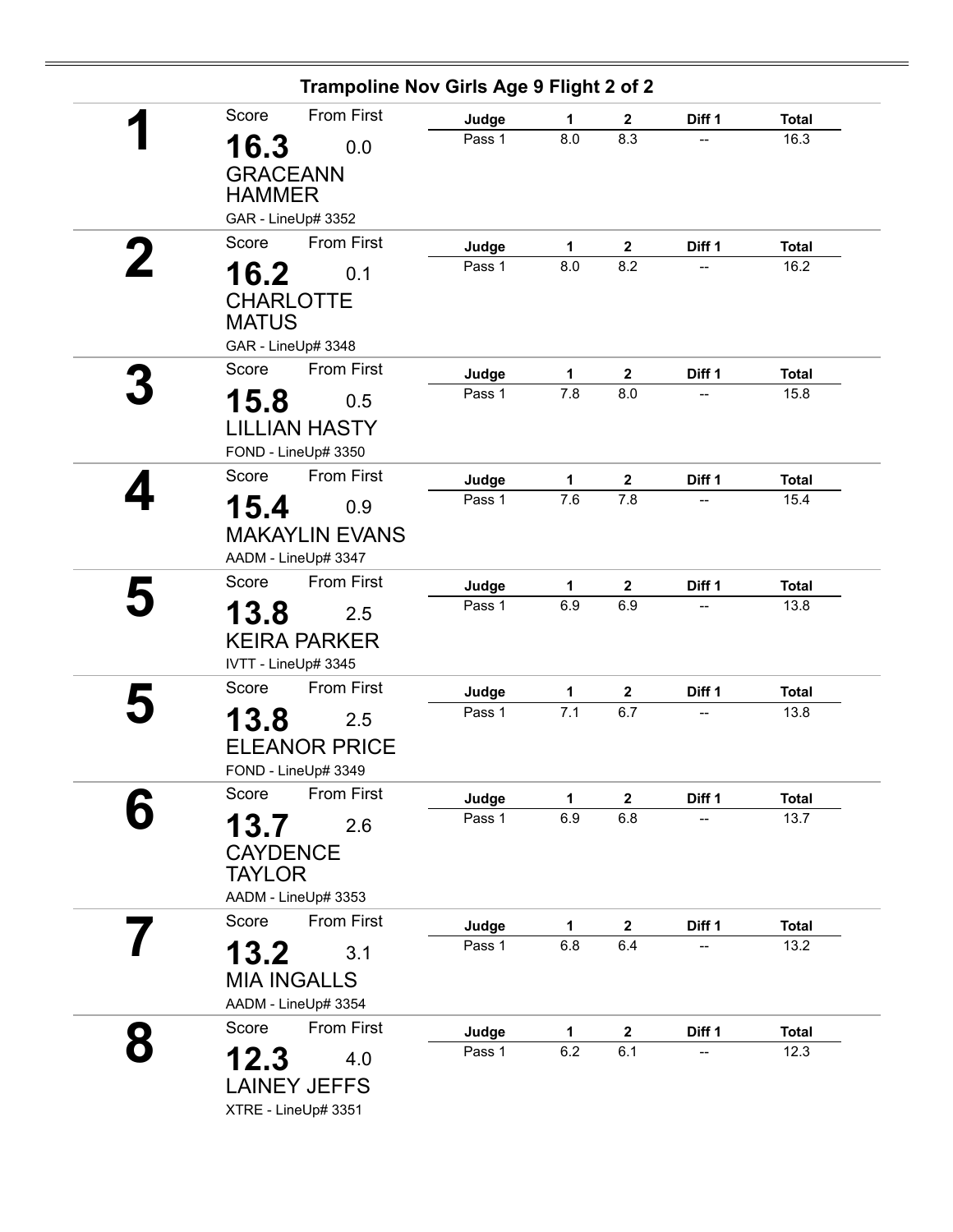**9**

| Score | From First          |
|-------|---------------------|
| 9.7   | 6.6                 |
|       | <b>KAYLA WHITE</b>  |
|       | FOXV - LineUp# 3346 |

| Judge  |    | -   | ר iff 1           | Total |  |
|--------|----|-----|-------------------|-------|--|
| Pass 1 | 52 | 1.5 | $\hspace{0.05cm}$ | 9.,   |  |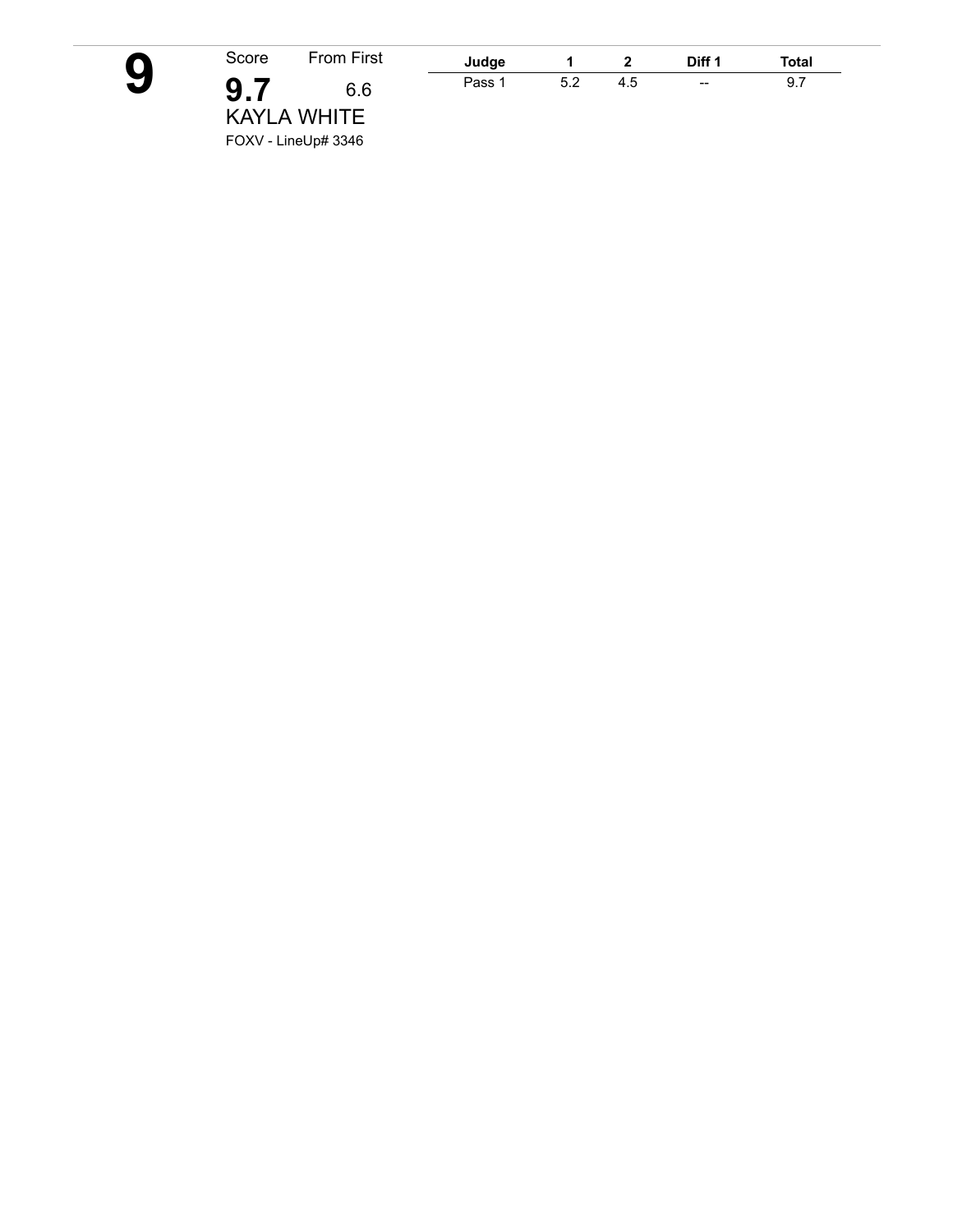| Trampoline Nov Girls Age 10 Flight 1 of 1                                    |        |              |                  |        |              |
|------------------------------------------------------------------------------|--------|--------------|------------------|--------|--------------|
| From First<br>Score                                                          | Judge  | 1            | $\mathbf{2}$     | Diff 1 | <b>Total</b> |
| 15.9<br>0.0<br><b>FAITH</b><br><b>MCGROARTY</b>                              | Pass 1 | 7.8          | 8.1              | --     | 15.9         |
| GAR - LineUp# 3373                                                           |        |              |                  |        |              |
| From First<br>Score                                                          | Judge  | $\mathbf{1}$ | $\boldsymbol{2}$ | Diff 1 | <b>Total</b> |
| 15.5<br>0.4<br><b>LILLY LOSS</b><br>FLGT - LineUp# 3367                      | Pass 1 | 7.5          | 8.0              |        | 15.5         |
| <b>From First</b><br>Score                                                   | Judge  | $\mathbf 1$  | $\mathbf{2}$     | Diff 1 | <b>Total</b> |
| 14.7<br>1.2<br><b>ALEXIS</b><br><b>FLANAGAN</b><br>IVTT - LineUp# 3372       | Pass 1 | 7.4          | 7.3              |        | 14.7         |
| <b>From First</b><br>Score                                                   | Judge  | $\mathbf{1}$ | $\boldsymbol{2}$ | Diff 1 | <b>Total</b> |
| 14.2<br>1.7<br><b>CHARLOTTE</b><br><b>LICHTHARDT</b><br>FLGT - LineUp# 3366  | Pass 1 | 7.0          | 7.2              |        | 14.2         |
| <b>From First</b><br>Score                                                   | Judge  | 1            | $\mathbf{2}$     | Diff 1 | <b>Total</b> |
| 13.6<br>2.3<br><b>AUDRIANA</b><br><b>WALKER</b><br>MAT - LineUp# 3371        | Pass 1 | 6.8          | 6.8              | --     | 13.6         |
| <b>From First</b><br>Score                                                   | Judge  | 1            | $\mathbf 2$      | Diff 1 | <b>Total</b> |
| 13.0<br>2.9<br><b>AVA GRIESMAN-</b><br><b>CARLSON</b><br>TTCA - LineUp# 3368 | Pass 1 | 6.6          | 6.4              | --     | 13.0         |
| From First<br>Score                                                          | Judge  | 1            | $\boldsymbol{2}$ | Diff 1 | <b>Total</b> |
| 12.3<br>3.6<br><b>MADISYN MARTIN</b><br>FOXV - LineUp# 3370                  | Pass 1 | 6.4          | 5.9              |        | 12.3         |
| From First<br>Score                                                          | Judge  | 1            | $\mathbf{2}$     | Diff 1 | <b>Total</b> |
| 12.1<br>3.8<br><b>RONNIE WOLFE</b><br>AADM - LineUp# 3369                    | Pass 1 | 6.2          | 5.9              |        | 12.1         |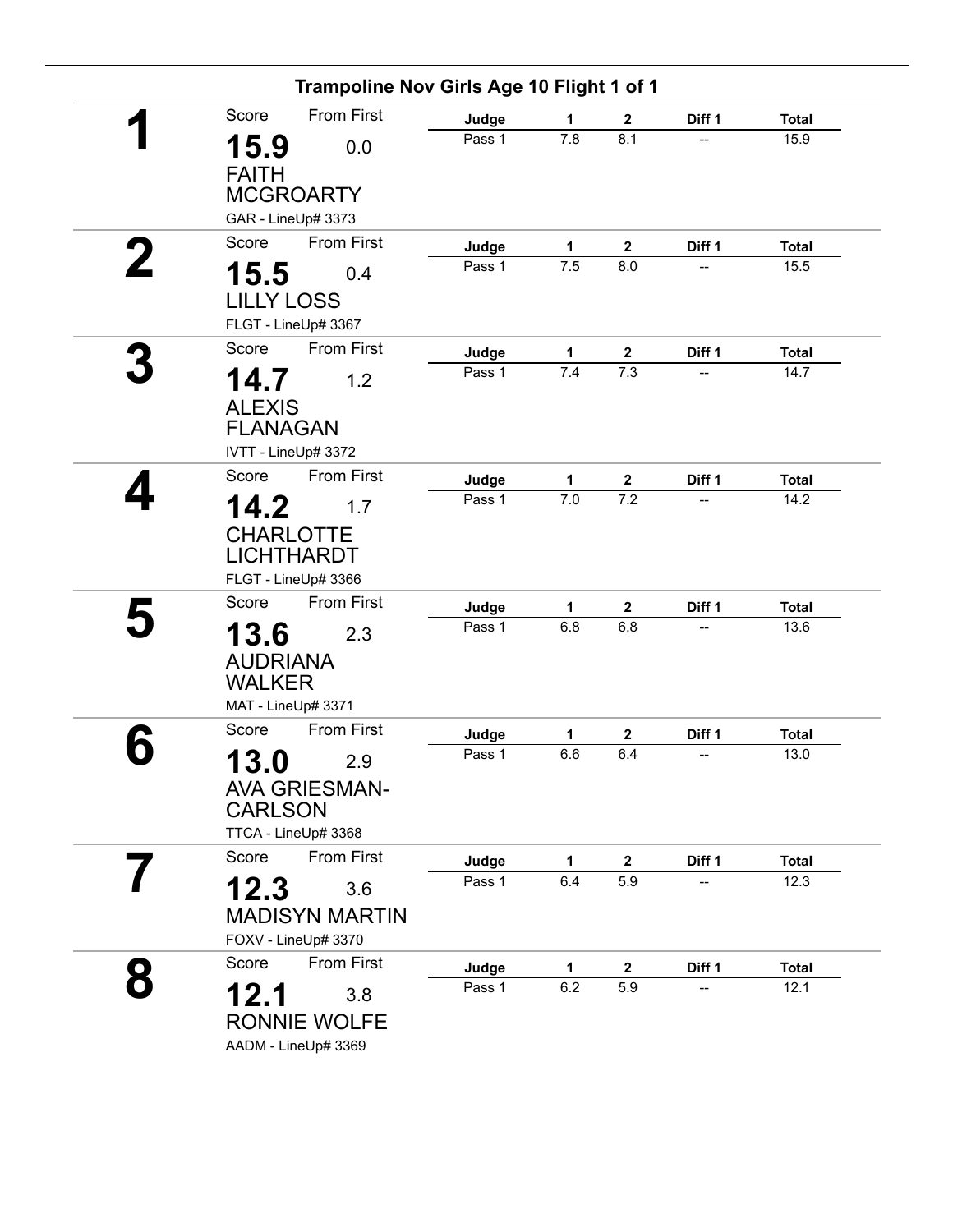|   | Trampoline Nov Girls Age 11 Flight 1 of 1 |        |              |                  |                          |              |
|---|-------------------------------------------|--------|--------------|------------------|--------------------------|--------------|
|   | <b>From First</b><br>Score                | Judge  | 1            | $\overline{2}$   | Diff 1                   | <b>Total</b> |
|   | 15.7<br>0.0                               | Pass 1 | 7.6          | 8.1              | $\overline{\phantom{a}}$ | 15.7         |
|   | <b>BRYNLEE POHL</b>                       |        |              |                  |                          |              |
|   | GAR - LineUp# 3390                        |        |              |                  |                          |              |
|   | <b>From First</b><br>Score                | Judge  | $\mathbf{1}$ | $\mathbf{2}$     | Diff 1                   | <b>Total</b> |
| 2 | 15.5<br>0.2                               | Pass 1 | 7.6          | 7.9              |                          | 15.5         |
|   | <b>MAKAYLIE</b>                           |        |              |                  |                          |              |
|   | <b>TARBELL</b>                            |        |              |                  |                          |              |
|   | MAT - LineUp# 3386                        |        |              |                  |                          |              |
|   | <b>From First</b><br>Score                | Judge  | 1            | $\mathbf{2}$     | Diff 1                   | <b>Total</b> |
|   | 15.2<br>0.5                               | Pass 1 | 7.5          | 7.7              |                          | 15.2         |
|   | <b>KIRSTEN SCHLUE</b>                     |        |              |                  |                          |              |
|   | ELTW - LineUp# 3385                       |        |              |                  |                          |              |
|   | From First<br>Score                       | Judge  | 1            | $\mathbf 2$      | Diff 1                   | <b>Total</b> |
|   | 14.9<br>0.8                               | Pass 1 | 7.2          | 7.7              |                          | 14.9         |
|   | <b>CHARLI WHITE</b>                       |        |              |                  |                          |              |
|   | AADM - LineUp# 3389                       |        |              |                  |                          |              |
|   | <b>From First</b><br>Score                | Judge  | $\mathbf{1}$ | $\mathbf 2$      | Diff 1                   | <b>Total</b> |
|   | 13.7<br>2.0                               | Pass 1 | 6.9          | 6.8              | --                       | 13.7         |
|   | <b>CHARLOTTE</b>                          |        |              |                  |                          |              |
|   | <b>LUBARSKI</b>                           |        |              |                  |                          |              |
|   | FLGT - LineUp# 3392                       |        |              |                  |                          |              |
|   | <b>From First</b><br>Score                | Judge  | 1            | $\mathbf 2$      | Diff 1                   | <b>Total</b> |
|   | 13.5<br>2.2                               | Pass 1 | 6.9          | 6.6              |                          | 13.5         |
|   | <b>CHARLEE CAPE</b>                       |        |              |                  |                          |              |
|   | FOXV - LineUp# 3387                       |        |              |                  |                          |              |
|   | <b>From First</b><br>Score                | Judge  | $\mathbf{1}$ | $\boldsymbol{2}$ | Diff 1                   | <b>Total</b> |
|   | 12.2<br>3.5                               | Pass 1 | 6.1          | 6.1              | --                       | 12.2         |
|   | <b>AUBREE PERKINS</b>                     |        |              |                  |                          |              |
|   | T-UL - LineUp# 3391                       |        |              |                  |                          |              |
|   | <b>From First</b><br>Score                | Judge  | 1            | $\mathbf{2}$     | Diff 1                   | <b>Total</b> |
|   |                                           | Pass 1 | 5.8          | 5.5              |                          | 11.3         |
|   | 11.3<br>4.4                               |        |              |                  |                          |              |
|   | <b>BROOKLYN</b><br><b>KREJCI</b>          |        |              |                  |                          |              |
|   | FOXV - LineUp# 3388                       |        |              |                  |                          |              |
|   | From First<br>Score                       | Judge  | $\mathbf{1}$ | $\boldsymbol{2}$ | Diff 1                   | <b>Total</b> |
|   |                                           | Pass 1 | 3.6          | 3.1              | --                       | 6.7          |
|   | 6.7<br>9.0                                |        |              |                  |                          |              |
|   | <b>PEYTON</b><br><b>OCONNOR</b>           |        |              |                  |                          |              |
|   | FOXV - LineUp# 3394                       |        |              |                  |                          |              |
|   |                                           |        |              |                  |                          |              |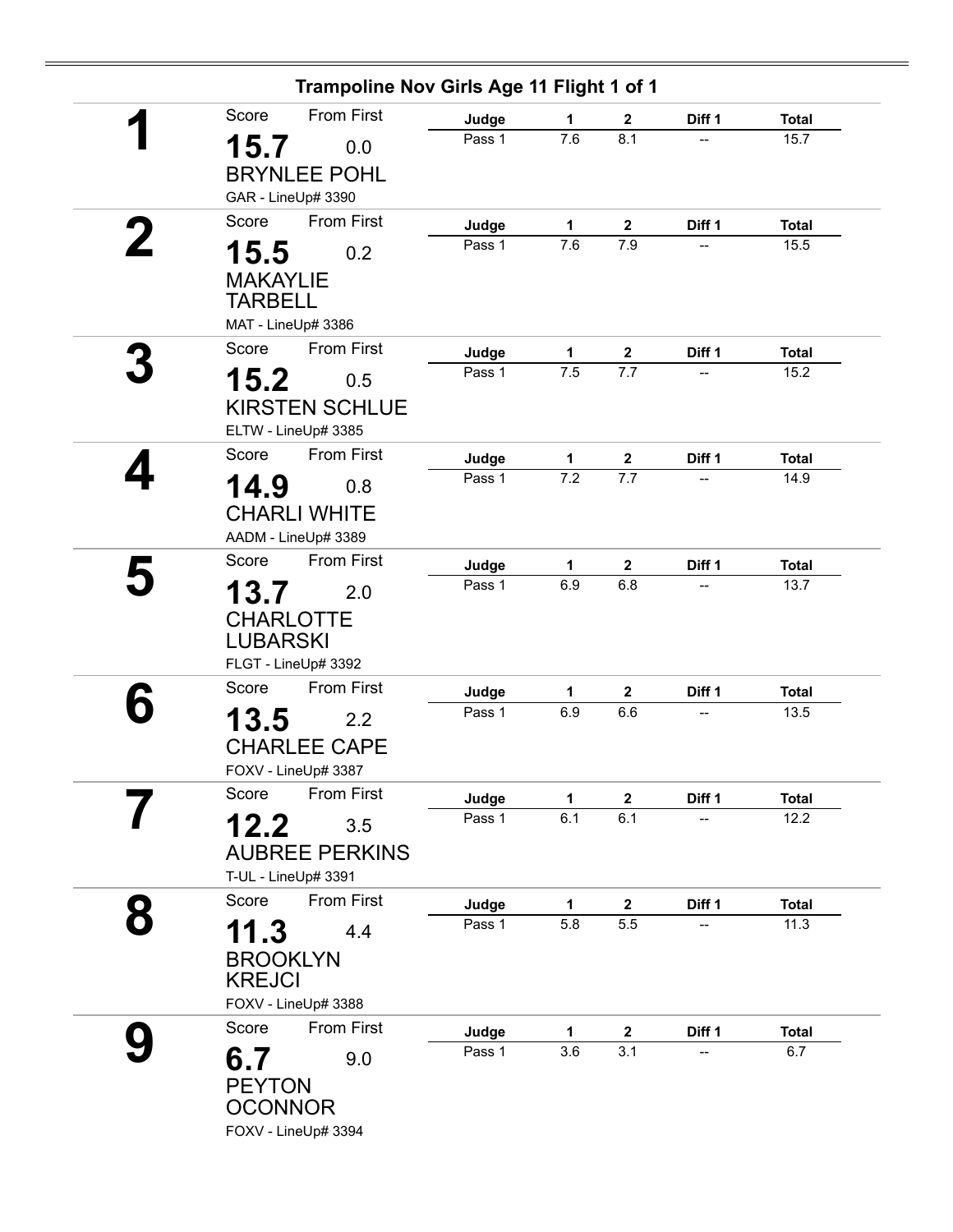Score From First JALYN RIDOUT MAT - LineUp# 3393

## **SCRATCHED**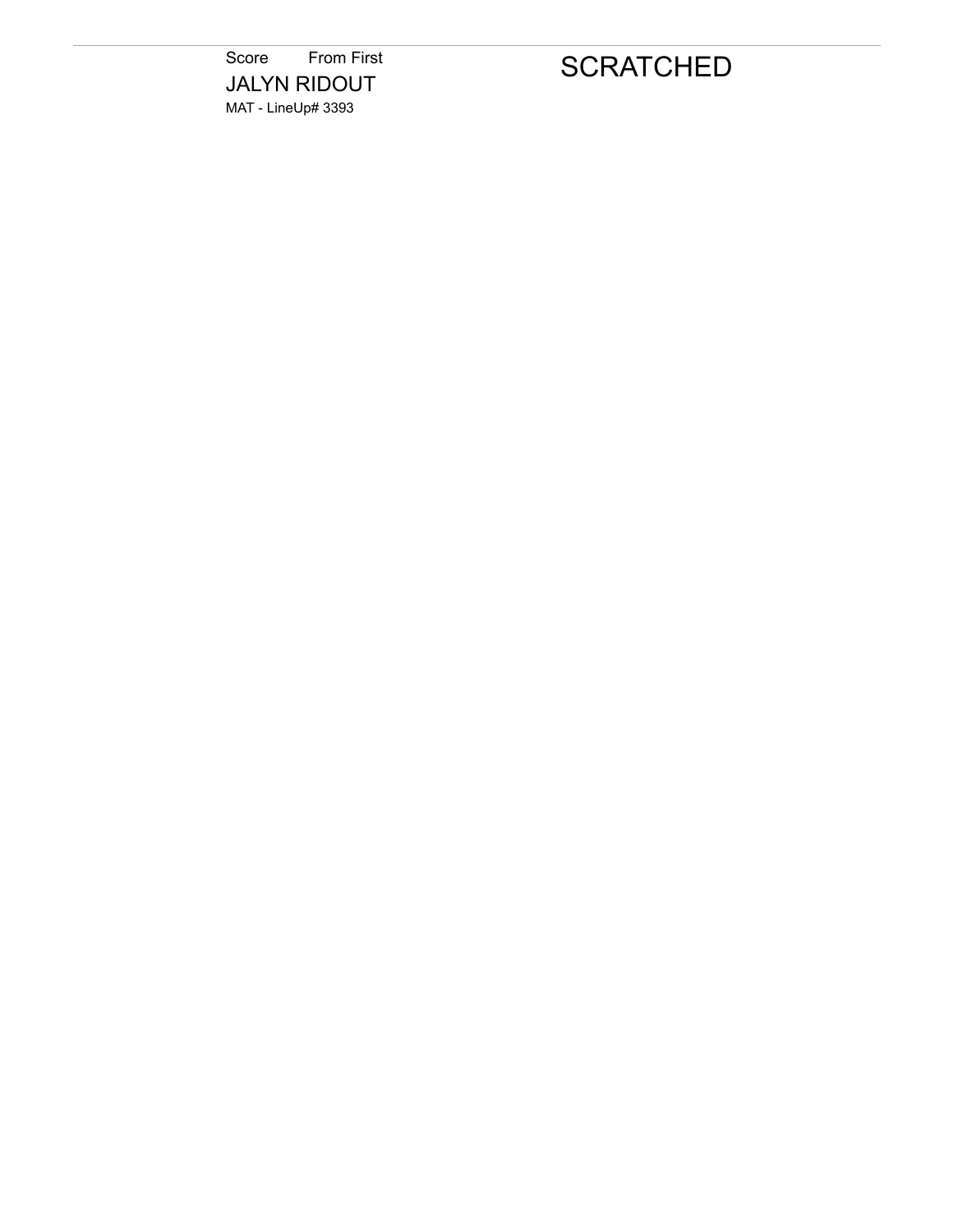| Trampoline Nov Girls Age 12 Flight 1 of 1 |        |                  |              |                  |              |
|-------------------------------------------|--------|------------------|--------------|------------------|--------------|
| From First<br>Score                       | Judge  | 1                | $\mathbf{2}$ | Diff 1           | <b>Total</b> |
| 17.1<br>0.0                               | Pass 1 | 8.5              | 8.6          | --               | 17.1         |
| <b>LAUREN</b><br><b>SOMMERS</b>           |        |                  |              |                  |              |
| ELTW - LineUp# 3413                       |        |                  |              |                  |              |
| <b>From First</b><br>Score                | Judge  | $\mathbf{1}$     | $\mathbf 2$  | Diff 1           | <b>Total</b> |
| <b>16.0</b><br>1.1                        | Pass 1 | 7.8              | 8.2          |                  | 16.0         |
| <b>KAYLEE FRANKS</b>                      |        |                  |              |                  |              |
| ELTW - LineUp# 3412                       |        |                  |              |                  |              |
| <b>From First</b><br>Score                | Judge  | 1                | $\mathbf{2}$ | Diff 1           | <b>Total</b> |
| 14.3<br>2.8                               | Pass 1 | $\overline{7.1}$ | 7.2          |                  | 14.3         |
| <b>EMILY MCCALL</b>                       |        |                  |              |                  |              |
| TTCA - LineUp# 3407                       |        |                  |              |                  |              |
| <b>From First</b><br>Score                | Judge  | 1                | $\mathbf 2$  | Diff 1           | <b>Total</b> |
| 13.1<br>4.0                               | Pass 1 | 6.6              | 6.5          | --               | 13.1         |
| <b>ROWAN</b>                              |        |                  |              |                  |              |
| <b>DENNHARDT</b>                          |        |                  |              |                  |              |
| ELTW - LineUp# 3409                       |        |                  |              |                  |              |
| <b>From First</b><br>Score                | Judge  | 1                | $\mathbf{2}$ | Diff 1           | <b>Total</b> |
| 12.7<br>4.4                               | Pass 1 | 6.5              | 6.2          |                  | 12.7         |
| <b>CHELSEA</b>                            |        |                  |              |                  |              |
| <b>STRAUS</b>                             |        |                  |              |                  |              |
| FLGT - LineUp# 3406                       |        |                  |              |                  |              |
| From First<br>Score                       | Judge  | 1                | $\mathbf 2$  | Diff 1           | <b>Total</b> |
| 12.3<br>4.8                               | Pass 1 | 6.0              | 6.3          |                  | 12.3         |
| <b>MAKENZIE STOLL</b>                     |        |                  |              |                  |              |
| AADM - LineUp# 3411                       |        |                  |              |                  |              |
| From First<br>Score                       | Judge  | 1                | $\mathbf{2}$ | Diff 1           | <b>Total</b> |
| 9.0<br>8.1                                | Pass 1 | 4.8              | 4.2          |                  | 9.0          |
| <b>SYNDEY SOLIMAN</b>                     |        |                  |              |                  |              |
| IMG - LineUp# 3408                        |        |                  |              |                  |              |
| <b>From First</b><br>Score                |        |                  |              |                  |              |
| <b>OLIVIA SLOME</b>                       |        |                  |              | <b>SCRATCHED</b> |              |
| FOXV - LineUp# 3410                       |        |                  |              |                  |              |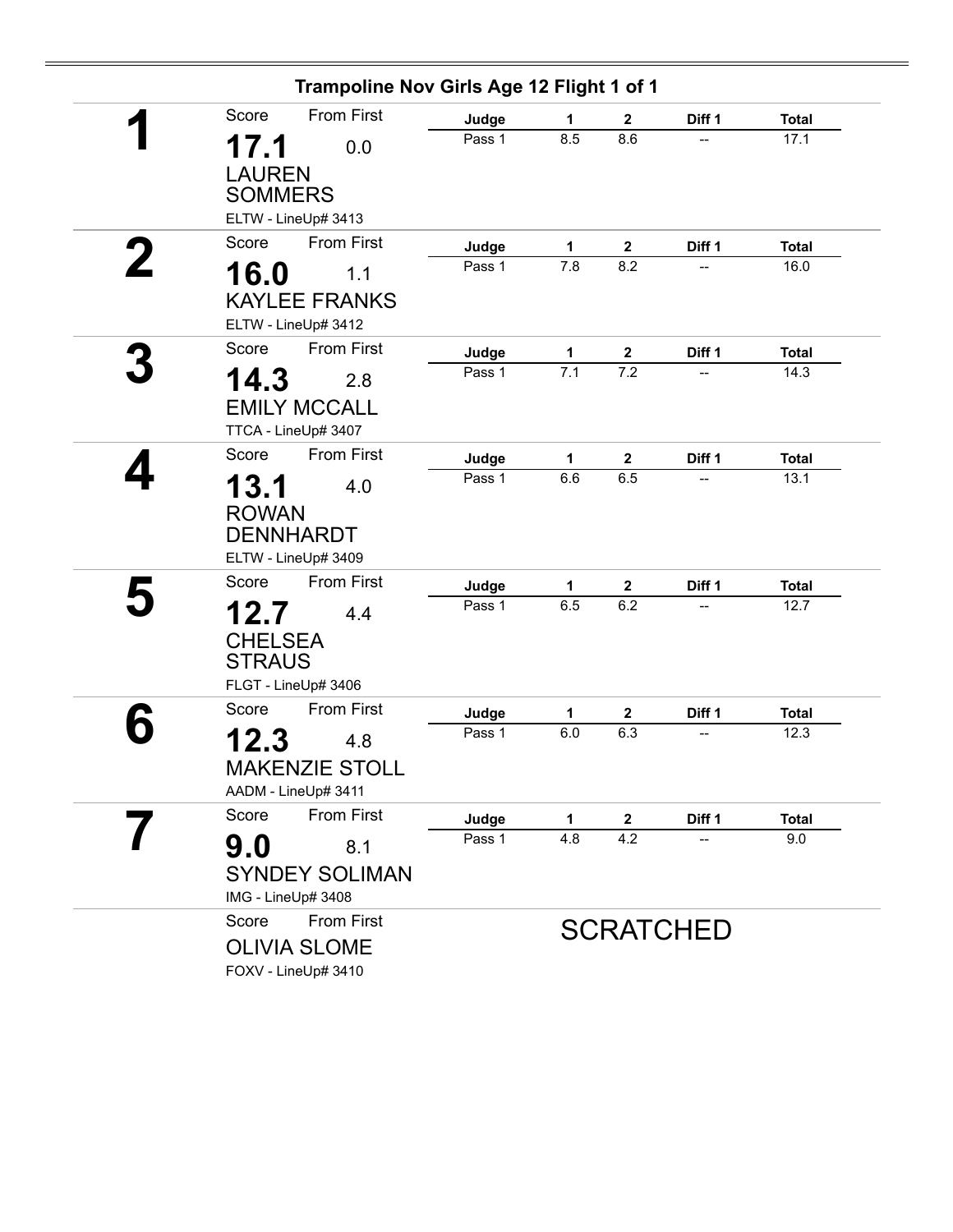|   |                | Trampoline Nov Girls Ages 13 - 14 Flight 1 of 1 |        |                  |              |                  |              |
|---|----------------|-------------------------------------------------|--------|------------------|--------------|------------------|--------------|
|   | Score          | <b>From First</b>                               | Judge  | 1                | $\mathbf{2}$ | Diff 1           | <b>Total</b> |
|   | 17.0           | 0.0                                             | Pass 1 | 8.8              | 8.2          | $\overline{a}$   | 17.0         |
|   |                | <b>ISABELLA LOPEZ</b>                           |        |                  |              |                  |              |
|   |                | GAR - LineUp# 3430                              |        |                  |              |                  |              |
|   | Score          | <b>From First</b>                               | Judge  | 1                | $\mathbf{2}$ | Diff 1           | <b>Total</b> |
| 2 | 15.3           | 1.7                                             | Pass 1 | $\overline{7.7}$ | 7.6          |                  | 15.3         |
|   |                | <b>MADISON STERN</b>                            |        |                  |              |                  |              |
|   |                | GAR - LineUp# 3427                              |        |                  |              |                  |              |
|   | Score          | <b>From First</b>                               | Judge  | 1                | $\mathbf 2$  | Diff 1           | <b>Total</b> |
|   | 12.9           | 4.1                                             | Pass 1 | 6.5              | 6.4          |                  | 12.9         |
|   | <b>JULIA</b>   |                                                 |        |                  |              |                  |              |
|   |                | <b>TOURTILLOTT</b>                              |        |                  |              |                  |              |
|   |                | YTOR - LineUp# 3425                             |        |                  |              |                  |              |
|   | Score          | <b>From First</b>                               |        |                  |              | <b>SCRATCHED</b> |              |
|   | <b>AVERY</b>   |                                                 |        |                  |              |                  |              |
|   |                | <b>BOUSSELOT</b>                                |        |                  |              |                  |              |
|   |                | T-UL - LineUp# 3429                             |        |                  |              |                  |              |
|   | Score          | <b>From First</b>                               |        |                  |              | <b>SCRATCHED</b> |              |
|   |                | <b>WILLA KLENZMAN</b>                           |        |                  |              |                  |              |
|   | Score          | FOND - LineUp# 3428<br><b>From First</b>        |        |                  |              |                  |              |
|   | <b>DESTINY</b> |                                                 |        |                  |              | <b>SCRATCHED</b> |              |
|   | <b>POPELKA</b> |                                                 |        |                  |              |                  |              |
|   |                | MAT - LineUp# 3426                              |        |                  |              |                  |              |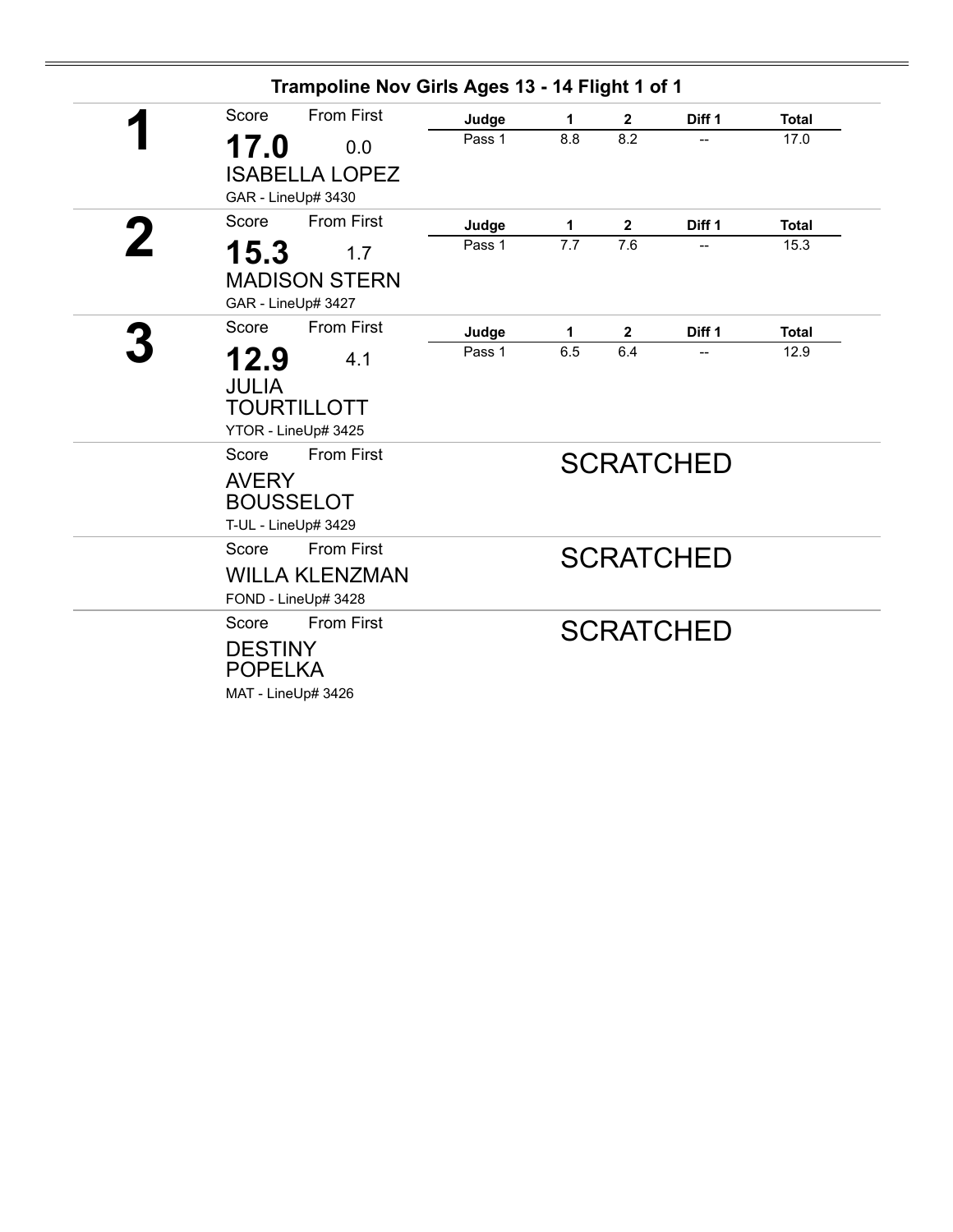| <b>From First</b><br>Score | Judge  | 1   | $\overline{2}$ | Diff 1           | <b>Total</b> |
|----------------------------|--------|-----|----------------|------------------|--------------|
| 14.5<br>0.0                | Pass 1 | 7.2 | 7.3            | --               | 14.5         |
| <b>ELLA WINTER</b>         |        |     |                |                  |              |
| ELTW - LineUp# 3442        |        |     |                |                  |              |
| <b>From First</b><br>Score | Judge  | 1   | $\overline{2}$ | Diff 1           | <b>Total</b> |
| 13.8<br>0.7                | Pass 1 | 6.8 | 7.0            | --               | 13.8         |
| <b>EMMA NASON</b>          |        |     |                |                  |              |
| MAT - LineUp# 3443         |        |     |                |                  |              |
| <b>From First</b><br>Score | Judge  | 1   | $\mathbf{2}$   | Diff 1           | <b>Total</b> |
| 12.5<br>2.0                | Pass 1 | 6.4 | 6.1            |                  | 12.5         |
| <b>JADA JONES</b>          |        |     |                |                  |              |
| ELTW - LineUp# 3444        |        |     |                |                  |              |
| <b>From First</b><br>Score |        |     |                | <b>SCRATCHED</b> |              |
| <b>ZOEY SAVAGE</b>         |        |     |                |                  |              |
| T-UL - LineUp# 3445        |        |     |                |                  |              |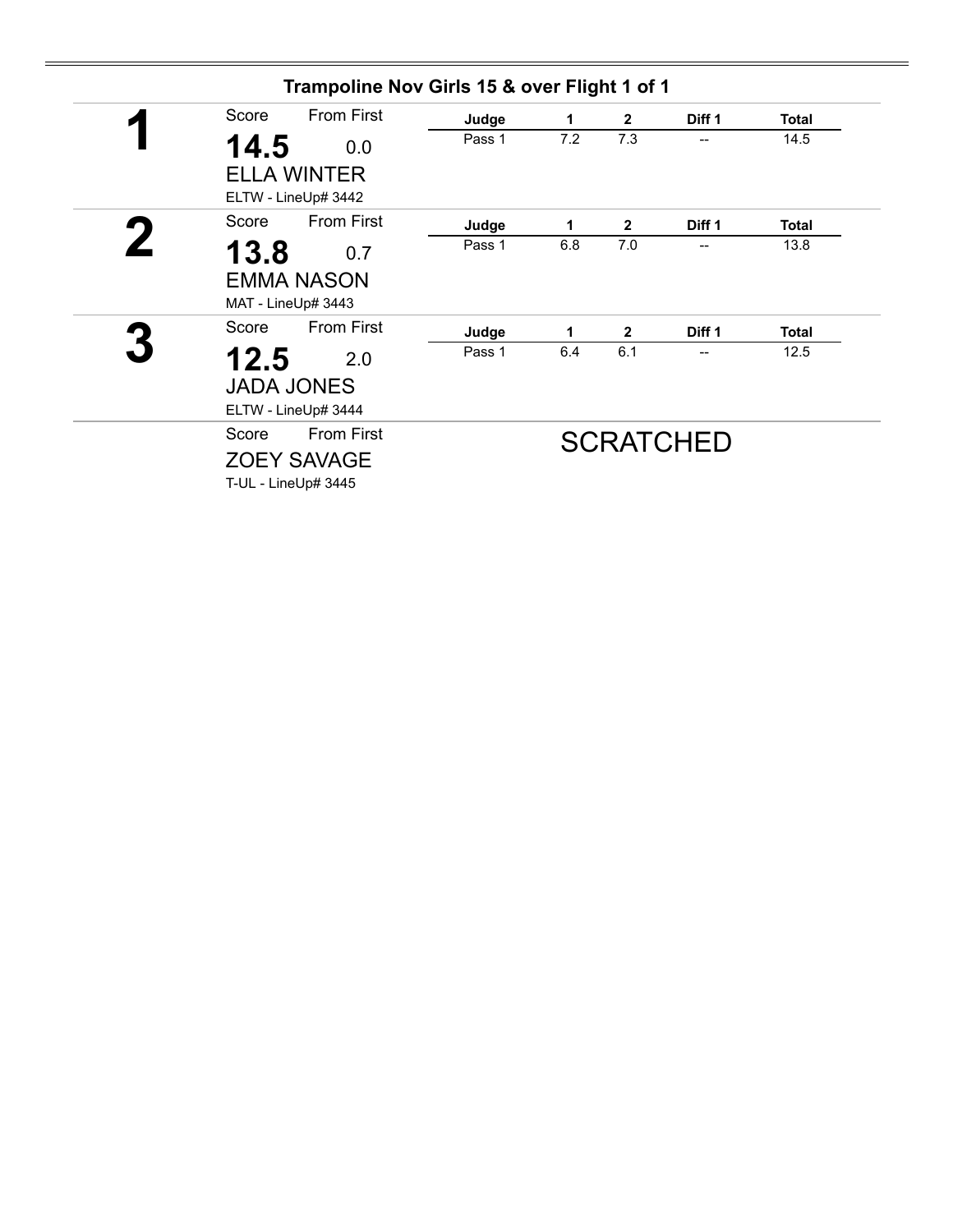| Score                             | <b>From First</b>    | Judge  | 1            | $\mathbf{2}$            | Diff 1 | <b>Total</b> |
|-----------------------------------|----------------------|--------|--------------|-------------------------|--------|--------------|
| 13.8                              | 0.0                  | Pass 1 | 6.6          | 7.2                     | --     | 13.8         |
|                                   | <b>NASH MAHRING</b>  |        |              |                         |        |              |
|                                   | FOND - LineUp# 3469  |        |              |                         |        |              |
| Score                             | <b>From First</b>    | Judge  | $\mathbf{1}$ | $\overline{\mathbf{2}}$ | Diff 1 | <b>Total</b> |
| 12.7                              | 1.1                  | Pass 1 | 6.2          | 6.5                     |        | 12.7         |
|                                   | <b>NOLAN SCHLUE</b>  |        |              |                         |        |              |
|                                   | ELTW - LineUp# 3468  |        |              |                         |        |              |
| Score                             | <b>From First</b>    | Judge  | 1            | $\mathbf 2$             | Diff 1 | <b>Total</b> |
|                                   |                      | Pass 1 | 6.2          | 6.0                     |        | 12.2         |
| 12.2                              | 1.6                  |        |              |                         |        |              |
| <b>SULLIVAN</b><br><b>CARROLL</b> |                      |        |              |                         |        |              |
|                                   | ELTW - LineUp# 3472  |        |              |                         |        |              |
| Score                             | <b>From First</b>    | Judge  | 1            | $\mathbf 2$             | Diff 1 | <b>Total</b> |
| 12.1                              | 1.7                  | Pass 1 | 6.1          | 6.0                     |        | 12.1         |
|                                   | <b>RILEY SCHULTZ</b> |        |              |                         |        |              |
|                                   | WTA - LineUp# 3470   |        |              |                         |        |              |
| Score                             | <b>From First</b>    | Judge  | 1            | $\mathbf 2$             | Diff 1 | <b>Total</b> |
| 11.1                              | 2.7                  | Pass 1 | 5.7          | 5.4                     | --     | 11.1         |
| <b>MASON</b>                      |                      |        |              |                         |        |              |
| <b>DANIELSON</b>                  |                      |        |              |                         |        |              |
|                                   | WTA - LineUp# 3474   |        |              |                         |        |              |
| Score                             | <b>From First</b>    | Judge  | 1            | $\mathbf 2$             | Diff 1 | <b>Total</b> |
| 11.0                              | 2.8                  | Pass 1 | 5.8          | 5.2                     |        | 11.0         |
|                                   | <b>DRAYTON GAIL</b>  |        |              |                         |        |              |
|                                   | T-UL - LineUp# 3473  |        |              |                         |        |              |
| Score                             | From First           | Judge  | 1            | $\mathbf 2$             | Diff 1 | <b>Total</b> |
| 1.3                               | 12.5                 | Pass 1 | 0.8          | 0.5                     |        | 1.3          |
|                                   | <b>MASON SCOTT</b>   |        |              |                         |        |              |
| ICT - LineUp# 3475                |                      |        |              |                         |        |              |
| Score                             | From First           | Judge  | 1            | $\mathbf 2$             | Diff 1 | <b>Total</b> |
| $\mathbf{0.0}$                    | 13.8                 | Pass 1 | 0.0          | $0.0\,$                 |        | 0.0          |
|                                   | <b>CARTER EKENA</b>  |        |              |                         |        |              |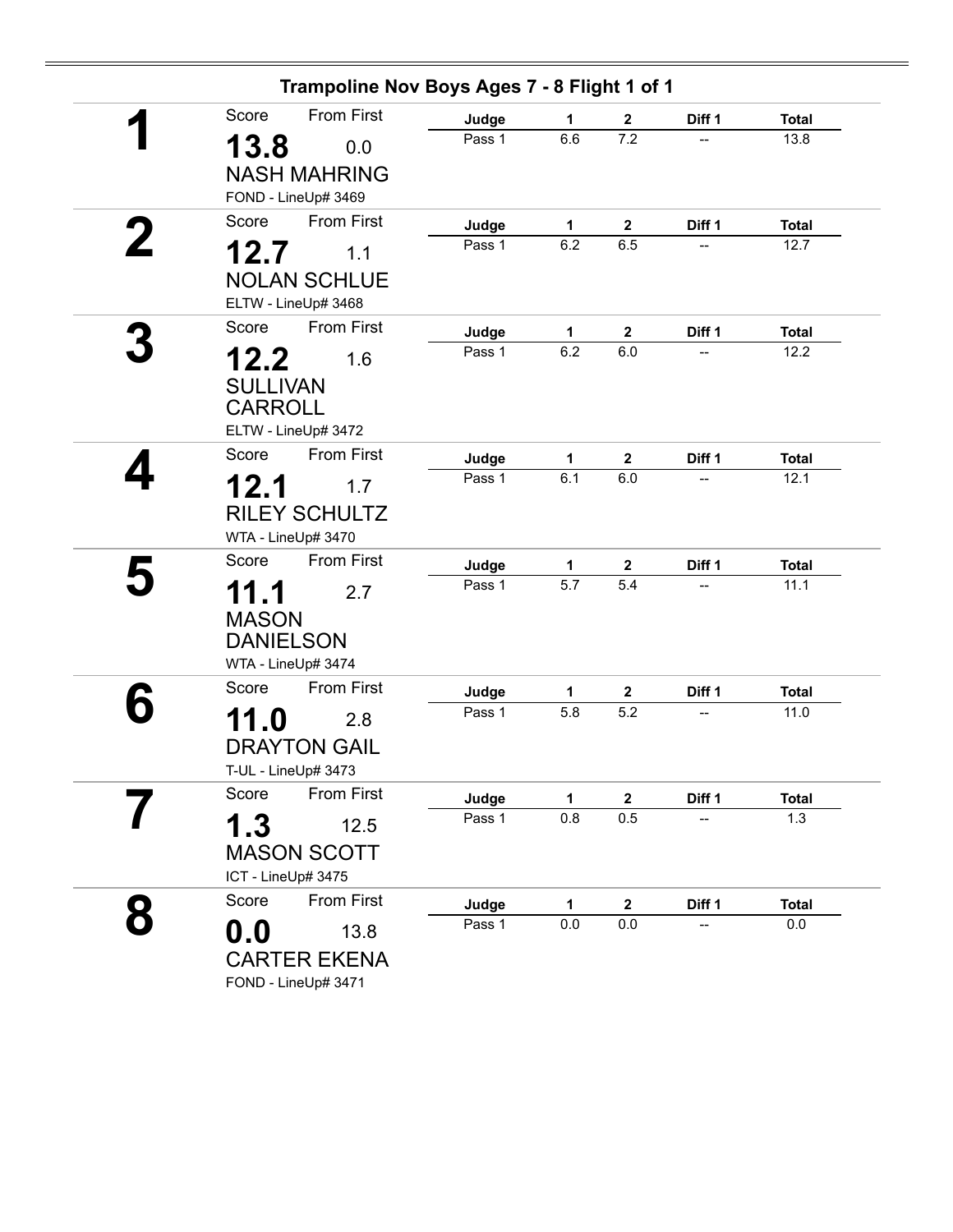|   | Score                           | <b>From First</b>    | Judge  | 1                | $\mathbf 2$      | Diff 1           | <b>Total</b> |
|---|---------------------------------|----------------------|--------|------------------|------------------|------------------|--------------|
|   | 16.8                            | 0.0                  | Pass 1 | 8.0              | 8.8              |                  | 16.8         |
|   |                                 | <b>IAN KLIPSTEIN</b> |        |                  |                  |                  |              |
|   |                                 | FLGT - LineUp# 3490  |        |                  |                  |                  |              |
|   | Score                           | <b>From First</b>    | Judge  | 1                | $\mathbf{2}$     | Diff 1           | <b>Total</b> |
|   | 16.0                            | 0.8                  | Pass 1 | 7.8              | 8.2              |                  | 16.0         |
|   |                                 | <b>LIAM MCGILL</b>   |        |                  |                  |                  |              |
|   |                                 | FOND - LineUp# 3488  |        |                  |                  |                  |              |
|   | Score                           | <b>From First</b>    | Judge  | $\mathbf 1$      | $\mathbf{2}$     | Diff 1           | <b>Total</b> |
|   | 15.5                            | 1.3                  | Pass 1 | 7.6              | 7.9              |                  | 15.5         |
|   |                                 |                      |        |                  |                  |                  |              |
|   | <b>COOPER</b><br><b>STURGES</b> |                      |        |                  |                  |                  |              |
|   |                                 | FLGT - LineUp# 3491  |        |                  |                  |                  |              |
|   | Score                           | <b>From First</b>    | Judge  | 1                | $\boldsymbol{2}$ | Diff 1           | <b>Total</b> |
|   | 15.0                            | 1.8                  | Pass 1 | 7.6              | 7.4              | $\overline{a}$   | 15.0         |
|   |                                 | <b>FINN SCHULTZ</b>  |        |                  |                  |                  |              |
|   |                                 | FOND - LineUp# 3492  |        |                  |                  |                  |              |
|   | Score                           | <b>From First</b>    | Judge  | 1                | $\mathbf 2$      | Diff 1           | <b>Total</b> |
| 5 | 14.5                            | 2.3                  | Pass 1 | $\overline{7.2}$ | 7.3              |                  | 14.5         |
|   | <b>SILAS WIKE</b>               |                      |        |                  |                  |                  |              |
|   |                                 | FOND - LineUp# 3489  |        |                  |                  |                  |              |
|   | Score                           | <b>From First</b>    | Judge  | 1                | $\mathbf{2}$     | Diff 1           | <b>Total</b> |
|   | 12.9                            | 3.9                  | Pass 1 | 6.6              | 6.3              |                  | 12.9         |
|   | <b>PRESTON</b>                  |                      |        |                  |                  |                  |              |
|   | <b>STRAUS</b>                   |                      |        |                  |                  |                  |              |
|   |                                 | FLGT - LineUp# 3493  |        |                  |                  |                  |              |
|   | Score                           | <b>From First</b>    |        |                  |                  |                  |              |
|   | <b>DAMIAN</b>                   |                      |        |                  |                  | <b>SCRATCHED</b> |              |
|   | <b>GONZALEZ</b>                 |                      |        |                  |                  |                  |              |
|   |                                 | ELTW - LineUp# 3487  |        |                  |                  |                  |              |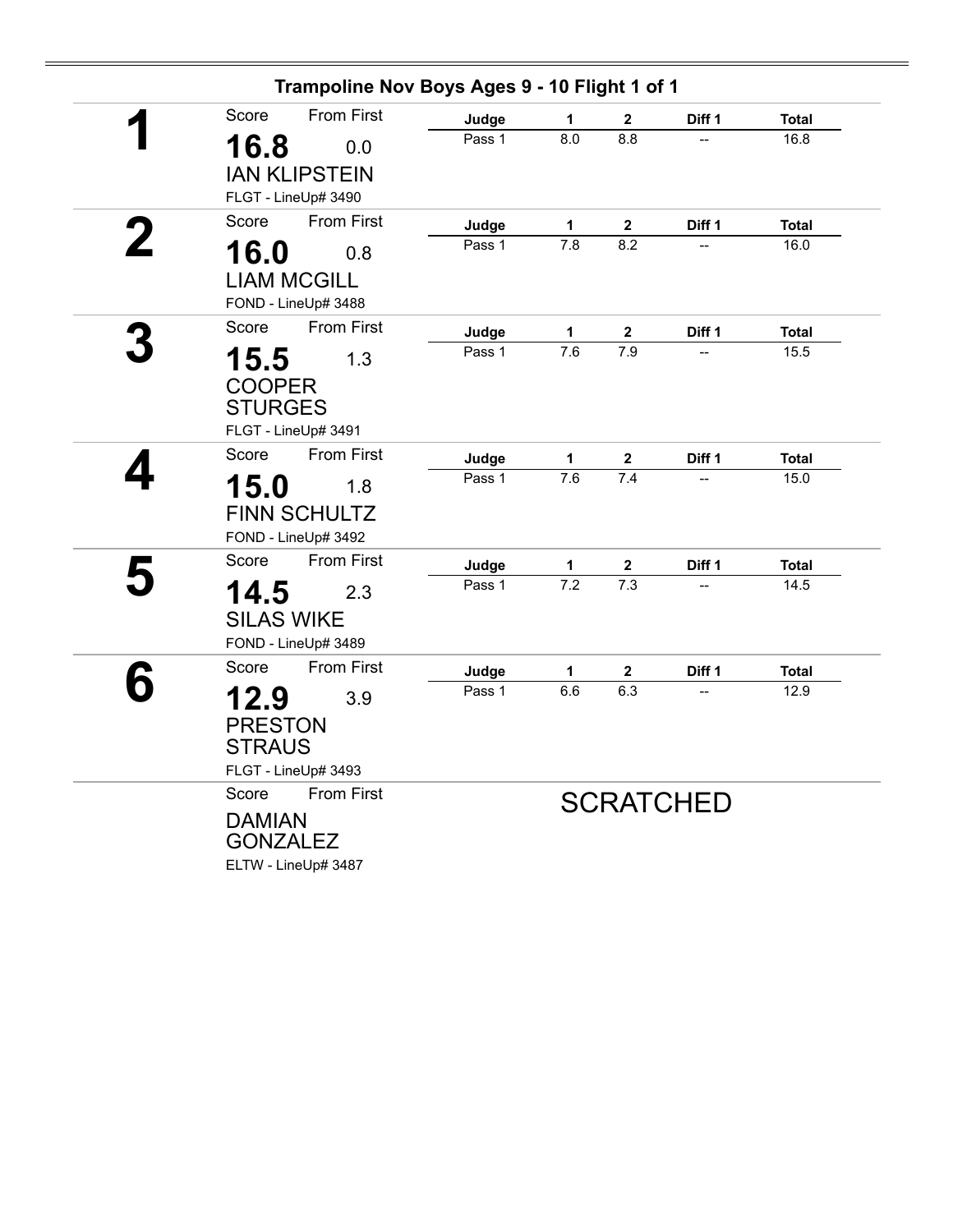| Score                                    | <b>From First</b>                                | Judge  | 1   | $\mathbf{2}$ | Diff 1 | <b>Total</b> |
|------------------------------------------|--------------------------------------------------|--------|-----|--------------|--------|--------------|
| 15.4<br><b>BRANDON</b><br><b>BAKENER</b> | 0.0<br>ELTW - LineUp# 3507                       | Pass 1 | 7.6 | 7.8          | --     | 15.4         |
| Score                                    | <b>From First</b>                                | Judge  | 1   | $\mathbf{2}$ | Diff 1 | <b>Total</b> |
| 8.6<br><b>BRAYDEN</b><br><b>ROBINSON</b> | 6.8<br>WTA - LineUp# 3506                        | Pass 1 | 4.2 | 4.4          | --     | 8.6          |
| Score                                    | <b>From First</b>                                | Judge  | 1   | $\mathbf{2}$ | Diff 1 | <b>Total</b> |
| 8.4                                      | 7.0<br><b>KAYDEN NASH</b><br>TTCA - LineUp# 3505 | Pass 1 | 3.9 | 4.5          | --     | 8.4          |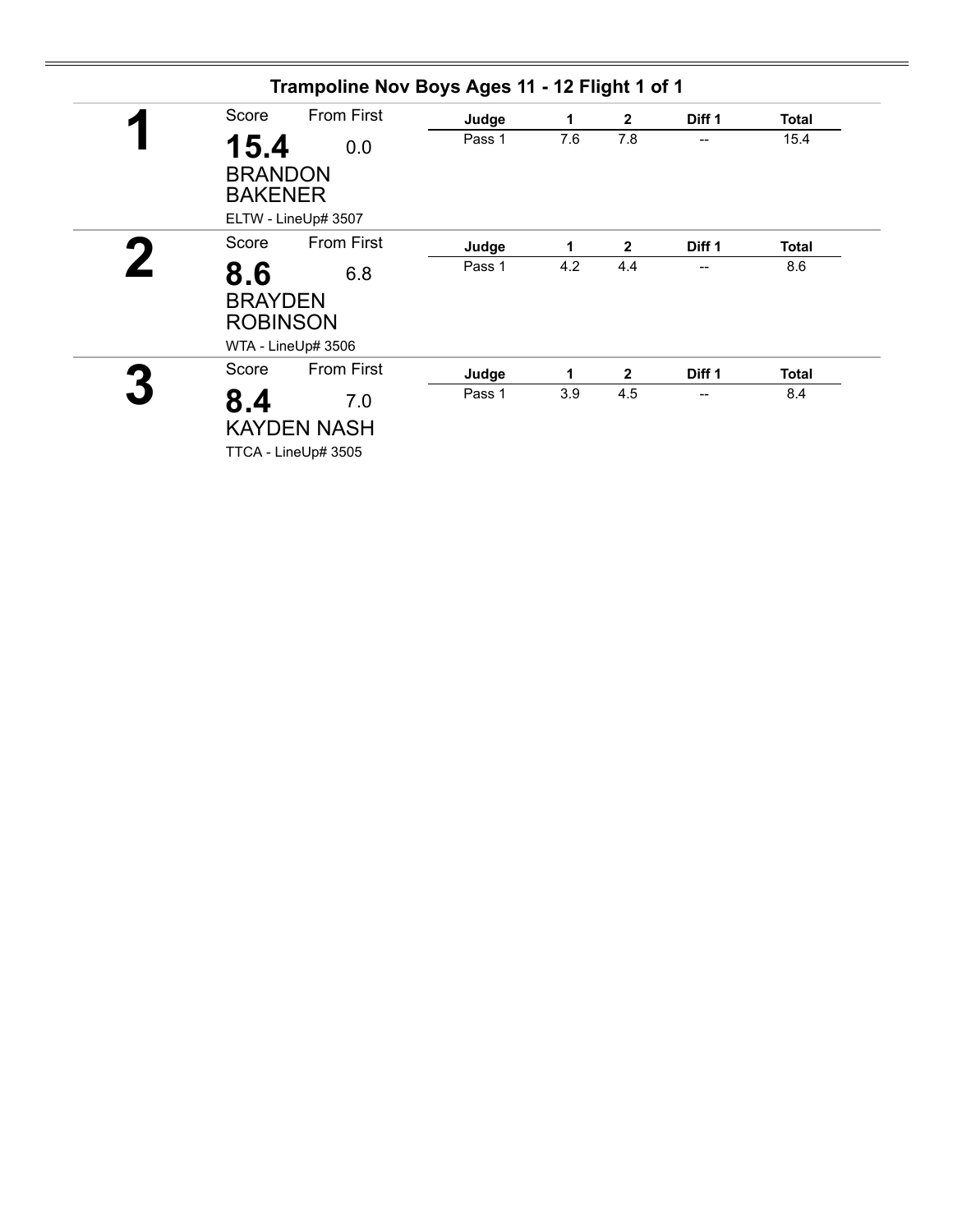| Trampoline Nov Boys 13 & over Flight 1 of 1 |                            |        |     |     |                          |       |  |  |
|---------------------------------------------|----------------------------|--------|-----|-----|--------------------------|-------|--|--|
| П                                           | <b>From First</b><br>Score | Judge  |     |     | Diff 1                   | Total |  |  |
|                                             | 13.8<br>0.0                | Pass 1 | 7.0 | 6.8 | $\overline{\phantom{a}}$ | 13.8  |  |  |
|                                             | <b>TREY LEE</b>            |        |     |     |                          |       |  |  |
|                                             | GDIV - LineUp# 4673        |        |     |     |                          |       |  |  |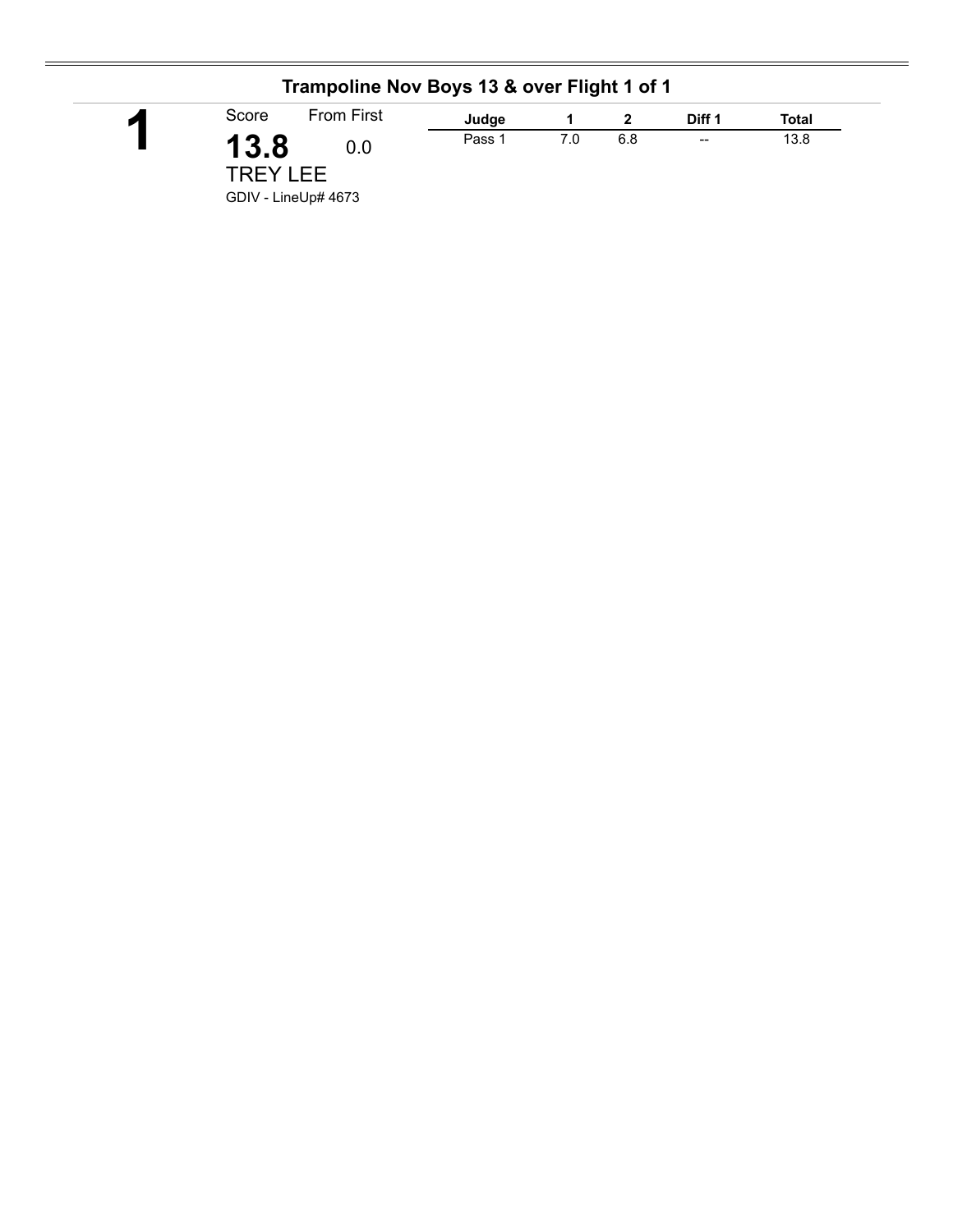|                                          | Trampoline Inter Girls 8 & under Flight 1 of 1      |        |              |                  |         |              |
|------------------------------------------|-----------------------------------------------------|--------|--------------|------------------|---------|--------------|
| Score                                    | <b>From First</b>                                   | Judge  | 1            | 2                | Diff 1  | <b>Total</b> |
| 17.1                                     | 0.0                                                 | Pass 1 | 8.5          | 8.6              | 0.0     | 17.1         |
| <b>MADYSON</b>                           | <b>HATZENBUHLER</b><br>FOND - LineUp# 3534          |        |              |                  |         |              |
| Score                                    | <b>From First</b>                                   | Judge  | $\mathbf{1}$ | $\boldsymbol{2}$ | Diff 1  | <b>Total</b> |
| 15.5                                     | 1.6<br><b>OLIVIA EBBING</b><br>AADM - LineUp# 3532  | Pass 1 | 7.9          | 7.6              | 0.0     | 15.5         |
| Score                                    | <b>From First</b>                                   | Judge  | $\mathbf 1$  | $\mathbf{2}$     | Diff 1  | <b>Total</b> |
| 15.4                                     | 1.7                                                 | Pass 1 | 7.7          | 7.7              | 0.0     | 15.4         |
|                                          | <b>MADISON EBBING</b><br>AADM - LineUp# 3530        |        |              |                  |         |              |
| Score                                    | From First                                          | Judge  | 1            | $\mathbf{2}$     | Diff 1  | <b>Total</b> |
| 15.3<br><b>HADLEY</b><br><b>ESKRIDGE</b> | 1.8                                                 | Pass 1 | 7.8          | 7.5              | 0.0     | 15.3         |
|                                          | YTOR - LineUp# 3533                                 |        |              |                  |         |              |
| Score                                    | <b>From First</b>                                   | Judge  | 1            | $\mathbf{2}$     | Diff 1  | <b>Total</b> |
| 15.3                                     | 1.8<br><b>KAILEY PERGLER</b><br>FOND - LineUp# 3535 | Pass 1 | 7.7          | 7.6              | 0.0     | 15.3         |
| Score                                    | <b>From First</b>                                   | Judge  | 1            | $\mathbf 2$      | Diff 1  | <b>Total</b> |
| 14.3<br><b>BAILEY</b>                    | 2.8<br><b>DEUSHANE</b><br>YTOR - LineUp# 3531       | Pass 1 | 7.3          | 7.0              | $0.0\,$ | 14.3         |
| Score                                    | <b>From First</b>                                   | Judge  | $\mathbf{1}$ | $\mathbf 2$      | Diff 1  | <b>Total</b> |
| 13.8                                     | 3.3<br><b>KENZIE MACVEAN</b><br>YTOR - LineUp# 3529 | Pass 1 | $7.0$        | 6.8              | 0.0     | 13.8         |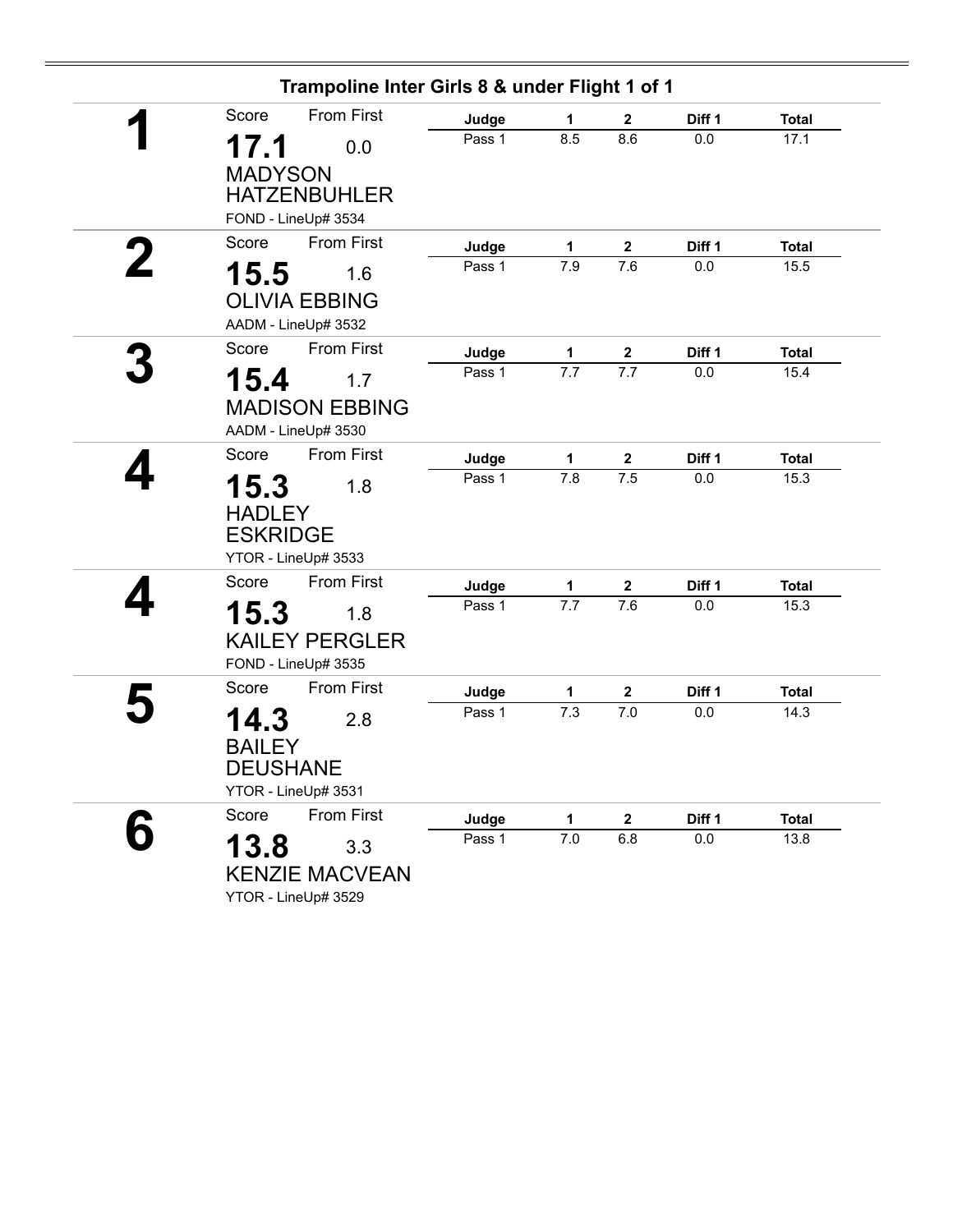|                                                                  |                   | Trampoline Inter Girls Age 9 Flight 1 of 1 |              |                  |        |              |  |
|------------------------------------------------------------------|-------------------|--------------------------------------------|--------------|------------------|--------|--------------|--|
| Score                                                            | <b>From First</b> | Judge                                      | 1            | $\mathbf{2}$     | Diff 1 | <b>Total</b> |  |
| 17.4<br><b>BRYLIE</b><br><b>BUESCHER</b>                         | 0.0               | Pass 1                                     | 8.5          | 8.9              | 0.0    | 17.4         |  |
| FOND - LineUp# 3553                                              |                   |                                            |              |                  |        |              |  |
| Score                                                            | <b>From First</b> | Judge                                      | 1            | $\mathbf{2}$     | Diff 1 | <b>Total</b> |  |
| 16.8<br><b>BRYNLEY HURD</b><br>FOND - LineUp# 3551               | 0.6               | Pass 1                                     | 8.3          | 8.5              | 0.0    | 16.8         |  |
| Score                                                            | From First        | Judge                                      | $\mathbf{1}$ | $\boldsymbol{2}$ | Diff 1 | <b>Total</b> |  |
| 16.1<br><b>OLIVIA</b><br><b>SLABAUGH</b><br>GAR - LineUp# 3548   | 1.3               | Pass 1                                     | 8.0          | 8.1              | 0.0    | 16.1         |  |
| Score                                                            | <b>From First</b> | Judge                                      | $\mathbf 1$  | $\mathbf{2}$     | Diff 1 | <b>Total</b> |  |
| 15.5<br><b>SOPHIA FAGEN</b><br>GAR - LineUp# 3552                | 1.9               | Pass 1                                     | 7.7          | 7.8              | 0.0    | 15.5         |  |
| Score                                                            | From First        | Judge                                      | 1            | $\mathbf 2$      | Diff 1 | <b>Total</b> |  |
| 15.5<br><b>ANISTON</b><br><b>MCMASTER</b><br>YTOR - LineUp# 3554 | 1.9               | Pass 1                                     | 7.7          | 7.8              | 0.0    | 15.5         |  |
| Score                                                            | <b>From First</b> | Judge                                      | 1            | $\mathbf{2}$     | Diff 1 | <b>Total</b> |  |
| 4.2<br>LILLEE<br><b>MONTERASTELLI</b><br>IVTT - LineUp# 3550     | 13.2              | Pass 1                                     | 2.4          | 1.8              | 0.0    | 4.2          |  |
| Score                                                            | <b>From First</b> | Judge                                      | 1            | $\mathbf 2$      | Diff 1 | <b>Total</b> |  |
| $\mathbf{0.0}$<br><b>SHELBY HOLDER</b><br>YTOR - LineUp# 3549    | 17.4              | Pass 1                                     | 0.0          | 0.0              | 0.0    | 0.0          |  |
| Score<br><b>LILLY REINHART</b><br>FOXV - LineUp# 3547            | <b>From First</b> | <b>SCRATCHED</b>                           |              |                  |        |              |  |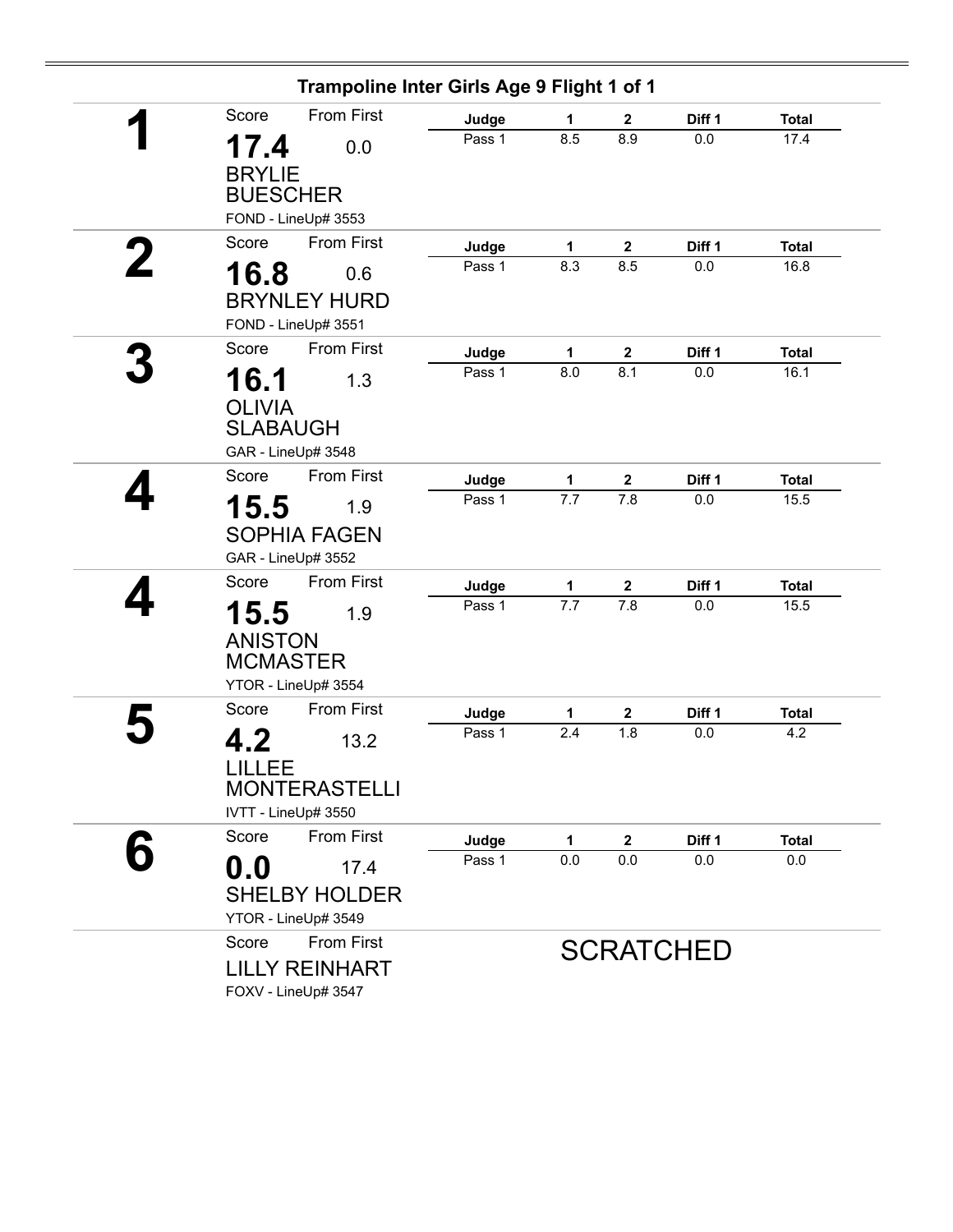|                                         | Trampoline Inter Girls Age 10 Flight 1 of 2 |        |              |                  |         |              |
|-----------------------------------------|---------------------------------------------|--------|--------------|------------------|---------|--------------|
| Score                                   | <b>From First</b>                           | Judge  | 1            | $\mathbf{2}$     | Diff 1  | <b>Total</b> |
| 17.3                                    | 0.0                                         | Pass 1 | 8.7          | 8.6              | 0.0     | 17.3         |
| <b>REAGHAN</b><br><b>PROFFITT</b>       |                                             |        |              |                  |         |              |
|                                         | GAR - LineUp# 3567                          |        |              |                  |         |              |
| Score                                   | <b>From First</b>                           | Judge  | $\mathbf{1}$ | $\boldsymbol{2}$ | Diff 1  | <b>Total</b> |
| 17.3                                    | 0.0                                         | Pass 1 | 8.6          | 8.7              | 0.0     | 17.3         |
|                                         | <b>RORY SWEET</b><br>GAR - LineUp# 3569     |        |              |                  |         |              |
| Score                                   | <b>From First</b>                           | Judge  | 1            | $\mathbf{2}$     | Diff 1  | <b>Total</b> |
| 17.0                                    | 0.3                                         | Pass 1 | 8.7          | 8.3              | 0.0     | 17.0         |
|                                         | <b>ALIYAH REEDY</b><br>GAR - LineUp# 3568   |        |              |                  |         |              |
| Score                                   | <b>From First</b>                           | Judge  | 1            | $\mathbf 2$      | Diff 1  | <b>Total</b> |
| 15.9<br><b>KAELYN</b><br><b>MACVEAN</b> | 1.4                                         | Pass 1 | 7.9          | 8.0              | 0.0     | 15.9         |
|                                         | YTOR - LineUp# 3565                         |        |              |                  |         |              |
| Score                                   | <b>From First</b>                           | Judge  | 1            | $\boldsymbol{2}$ | Diff 1  | <b>Total</b> |
| 14.5                                    | 2.8<br><b>LARSON CARUSO</b>                 | Pass 1 | 7.3          | 7.2              | 0.0     | 14.5         |
|                                         | IVTT - LineUp# 3570                         |        |              |                  |         |              |
| Score                                   | <b>From First</b>                           | Judge  | $\mathbf{1}$ | $\mathbf{2}$     | Diff 1  | <b>Total</b> |
| 9.9<br><b>KELSIE</b>                    | 7.4                                         | Pass 1 | 4.9          | 5.0              | 0.0     | 9.9          |
| <b>STEINMETZ</b>                        | FLGT - LineUp# 3566                         |        |              |                  |         |              |
| Score                                   | From First                                  | Judge  | 1            | $\mathbf 2$      | Diff 1  | <b>Total</b> |
| 0.0                                     | 17.3<br><b>TEGAN REITER</b>                 | Pass 1 | $0.0\,$      | $0.0\,$          | $0.0\,$ | 0.0          |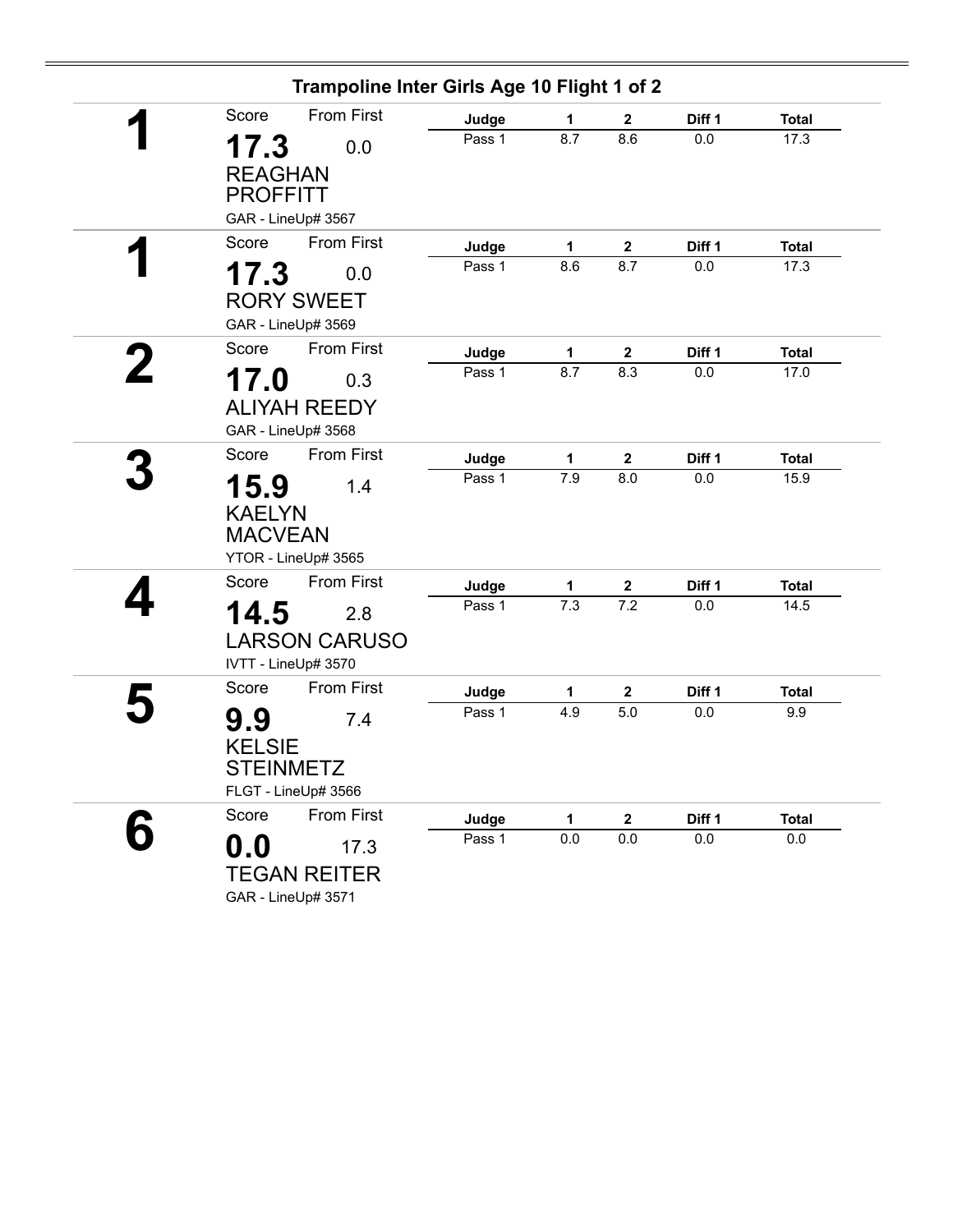| Trampoline Inter Girls Age 10 Flight 2 of 2 |        |                  |                         |                   |              |
|---------------------------------------------|--------|------------------|-------------------------|-------------------|--------------|
| <b>From First</b><br>Score                  | Judge  | 1                | $\mathbf 2$             | Diff 1            | <b>Total</b> |
| 16.6<br>0.0                                 | Pass 1 | 8.2              | 8.4                     | 0.0               | 16.6         |
| <b>ELIZA OLIVER</b>                         |        |                  |                         |                   |              |
| GAR - LineUp# 3586                          |        |                  |                         |                   |              |
| <b>From First</b><br>Score                  | Judge  | 1                | $\boldsymbol{2}$        | Diff 1            | <b>Total</b> |
| 16.2<br>0.4                                 | Pass 1 | 7.9              | 8.3                     | 0.0               | 16.2         |
| <b>KATIE HARKNESS</b>                       |        |                  |                         |                   |              |
| GAR - LineUp# 3587                          |        |                  |                         |                   |              |
| <b>From First</b><br>Score                  | Judge  | $\mathbf{1}$     | $\mathbf{2}$            | Diff <sub>1</sub> | <b>Total</b> |
| 15.7<br>0.9                                 | Pass 1 | $\overline{7.6}$ | 8.1                     | 0.0               | 15.7         |
| <b>KAILYNN LAUNER</b>                       |        |                  |                         |                   |              |
| T-UL - LineUp# 3584                         |        |                  |                         |                   |              |
| <b>From First</b><br>Score                  | Judge  | $\mathbf{1}$     | $\overline{\mathbf{2}}$ | Diff 1            | <b>Total</b> |
| 15.1<br>1.5                                 | Pass 1 | 7.7              | $\overline{7.4}$        | 0.0               | 15.1         |
| <b>PRESLEY</b>                              |        |                  |                         |                   |              |
| <b>VERMILLION</b>                           |        |                  |                         |                   |              |
| YTOR - LineUp# 3572                         |        |                  |                         |                   |              |
| <b>From First</b><br>Score                  | Judge  | $\mathbf{1}$     | $\mathbf 2$             | Diff 1            | <b>Total</b> |
| 14.8<br>1.8                                 | Pass 1 | 7.5              | 7.3                     | 0.0               | 14.8         |
| <b>LANDREY HARRIS</b>                       |        |                  |                         |                   |              |
| MAT - LineUp# 3585                          |        |                  |                         |                   |              |
| Score<br><b>From First</b>                  | Judge  | 1                | $\mathbf 2$             | Diff 1            | <b>Total</b> |
| 13.9<br>2.7                                 | Pass 1 | 7.0              | 6.9                     | 0.0               | 13.9         |
| <b>MEA ZINNEL</b>                           |        |                  |                         |                   |              |
| XTRE - LineUp# 3588                         |        |                  |                         |                   |              |
| <b>From First</b><br>Score                  |        |                  |                         | <b>SCRATCHED</b>  |              |
| <b>COLLINS</b>                              |        |                  |                         |                   |              |
| <b>STENSTROM</b>                            |        |                  |                         |                   |              |
| GAR - LineUp# 3583                          |        |                  |                         |                   |              |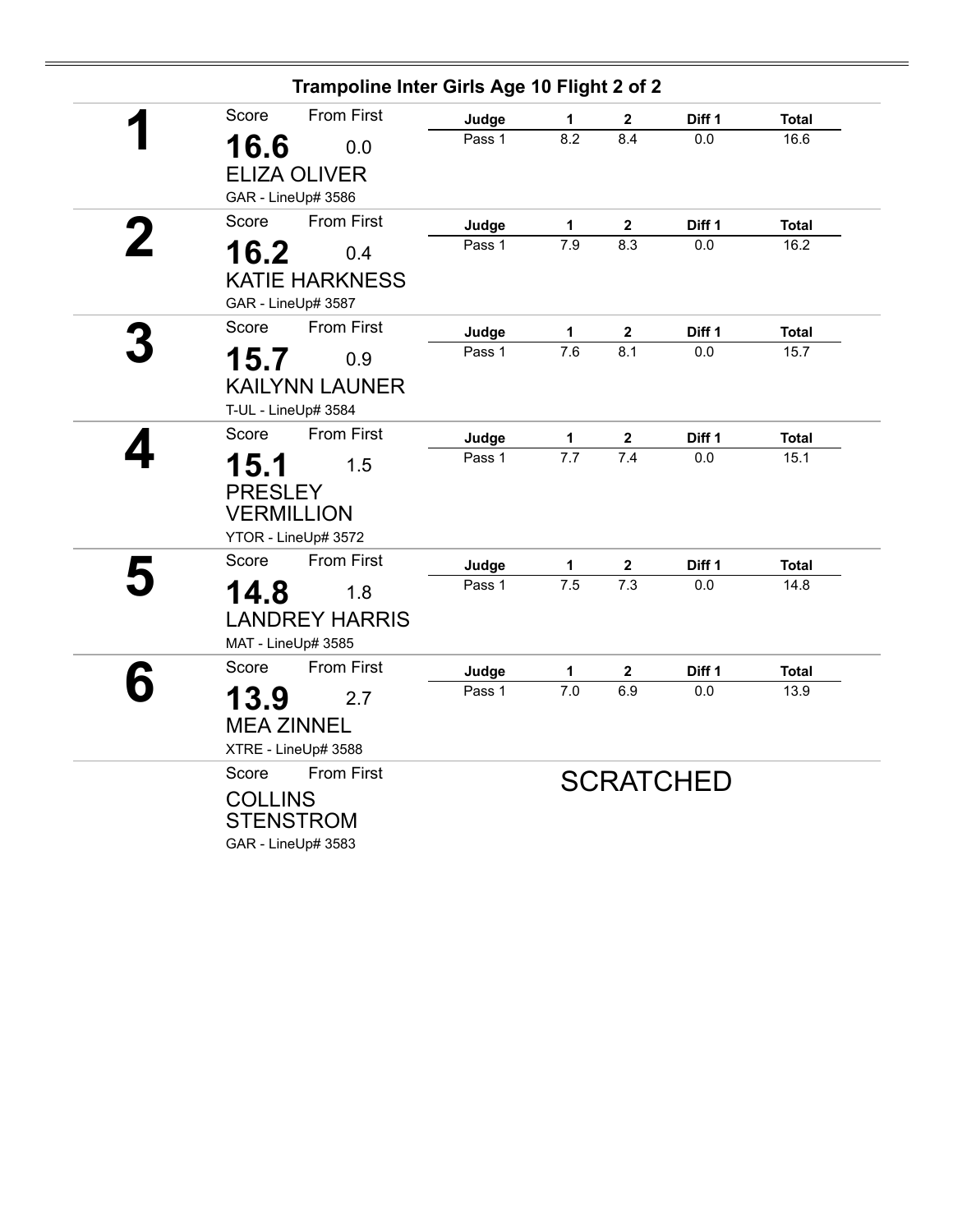|                    | Trampoline Inter Girls Age 11 Flight 1 of 2 |        |                  |                  |                   |              |
|--------------------|---------------------------------------------|--------|------------------|------------------|-------------------|--------------|
| Score              | <b>From First</b>                           | Judge  | 1                | $\mathbf 2$      | Diff 1            | <b>Total</b> |
| 16.3               | 0.0                                         | Pass 1 | 8.0              | 8.3              | 0.0               | 16.3         |
|                    | <b>JASMINE SOUKUP</b>                       |        |                  |                  |                   |              |
|                    | ELTW - LineUp# 3602                         |        |                  |                  |                   |              |
| Score              | <b>From First</b>                           | Judge  | $\mathbf{1}$     | $\boldsymbol{2}$ | Diff 1            | <b>Total</b> |
| 16.1               | 0.2                                         | Pass 1 | 8.1              | 8.0              | 0.0               | 16.1         |
|                    | <b>CHELSIE THOMAS</b>                       |        |                  |                  |                   |              |
|                    | ELTW - LineUp# 3604                         |        |                  |                  |                   |              |
| Score              | <b>From First</b>                           | Judge  | 1                | $\mathbf 2$      | Diff 1            | <b>Total</b> |
| 16.0               | 0.3                                         | Pass 1 | $\overline{8.0}$ | $\overline{8.0}$ | 0.0               | 16.0         |
|                    | <b>ELLA SIMPSON</b>                         |        |                  |                  |                   |              |
|                    | GAR - LineUp# 3600                          |        |                  |                  |                   |              |
| Score              | <b>From First</b>                           | Judge  | 1                | $\mathbf 2$      | Diff 1            | <b>Total</b> |
| 14.5               | 1.8                                         | Pass 1 | $\overline{7.2}$ | $\overline{7.3}$ | 0.0               | 14.5         |
|                    | <b>CASSIDY CARR</b>                         |        |                  |                  |                   |              |
|                    | YTOR - LineUp# 3601                         |        |                  |                  |                   |              |
| Score              | From First                                  | Judge  | $\mathbf{1}$     | $\mathbf 2$      | Diff 1            | <b>Total</b> |
| 13.6               | 2.7                                         | Pass 1 | 6.9              | 6.7              | 0.0               | 13.6         |
|                    | <b>TAYLOR DERBAS</b>                        |        |                  |                  |                   |              |
|                    | FLGT - LineUp# 3605                         |        |                  |                  |                   |              |
| Score              | <b>From First</b>                           | Judge  | $\mathbf 1$      | $\mathbf{2}$     | Diff <sub>1</sub> | <b>Total</b> |
| 13.2               | 3.1                                         | Pass 1 | 6.6              | 6.6              | $0.0\,$           | 13.2         |
| <b>ARABELLA</b>    |                                             |        |                  |                  |                   |              |
| <b>MCDOWELL</b>    |                                             |        |                  |                  |                   |              |
|                    | T-UL - LineUp# 3603                         |        |                  |                  |                   |              |
| Score              | From First                                  | Judge  | $\mathbf 1$      | $\mathbf{2}$     | Diff <sub>1</sub> | <b>Total</b> |
| 5.5                | 10.8                                        | Pass 1 | 2.7              | 2.8              | $0.0\,$           | 5.5          |
|                    | <b>RILEY RUPRACHT</b>                       |        |                  |                  |                   |              |
| ICT - LineUp# 3606 |                                             |        |                  |                  |                   |              |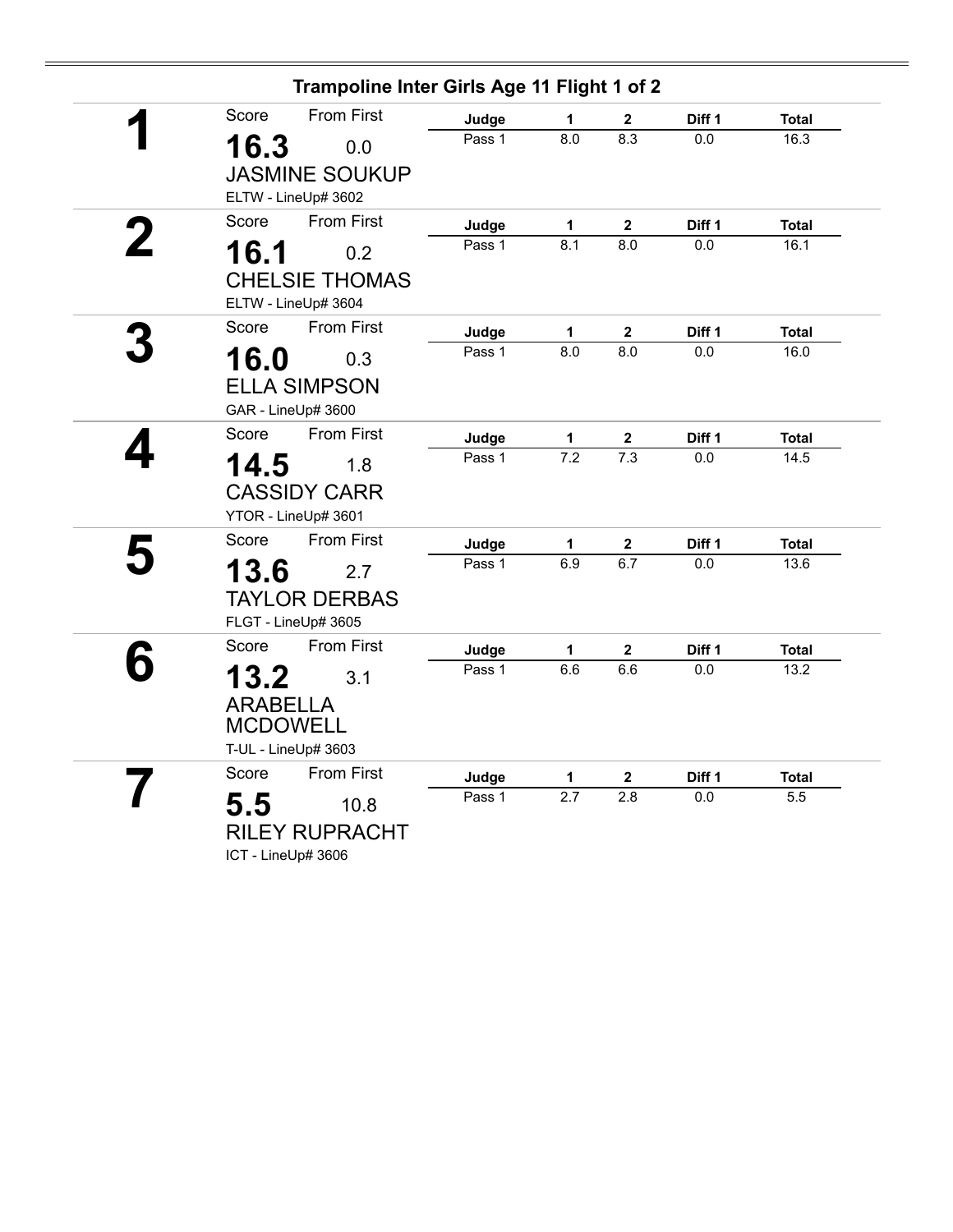| Trampoline Inter Girls Age 11 Flight 2 of 2                            |        |     |                         |        |              |
|------------------------------------------------------------------------|--------|-----|-------------------------|--------|--------------|
| <b>From First</b><br>Score                                             | Judge  | 1   | $\mathbf{2}$            | Diff 1 | <b>Total</b> |
| 17.7<br>0.0<br><b>EMMA</b>                                             | Pass 1 | 8.8 | 8.9                     | 0.0    | 17.7         |
| <b>ANDERSON</b><br>FOND - LineUp# 3620                                 |        |     |                         |        |              |
| <b>From First</b><br>Score                                             | Judge  | 1   | $\mathbf 2$             | Diff 1 | <b>Total</b> |
| 17.0<br>0.7<br><b>AALIYAH NASH</b><br>AADM - LineUp# 3621              | Pass 1 | 8.6 | 8.4                     | 0.0    | 17.0         |
| Score<br><b>From First</b>                                             | Judge  | 1   | $\overline{\mathbf{2}}$ | Diff 1 | <b>Total</b> |
| 16.5<br>1.2<br><b>KYLIE</b><br><b>VIEHMEYER</b><br>AADM - LineUp# 3617 | Pass 1 | 8.3 | 8.2                     | 0.0    | 16.5         |
| <b>From First</b><br>Score                                             | Judge  | 1   | $\mathbf 2$             | Diff 1 | <b>Total</b> |
| 15.9<br>1.8<br><b>GRACE RUPPEL</b><br>FOND - LineUp# 3622              | Pass 1 | 8.0 | 7.9                     | 0.0    | 15.9         |
| From First<br>Score                                                    | Judge  | 1   | $\mathbf 2$             | Diff 1 | <b>Total</b> |
| 15.9<br>1.8                                                            | Pass 1 | 7.9 | 8.0                     | 0.0    | 15.9         |
| <b>BRIANNA WEBER</b><br>GAR - LineUp# 3618                             |        |     |                         |        |              |
| <b>From First</b><br>Score                                             | Judge  | 1   | $\mathbf 2$             | Diff 1 | <b>Total</b> |
| 13.5<br>4.2<br><b>OLIVIA DUNCAN</b><br>YTOR - LineUp# 3619             | Pass 1 | 6.7 | 6.8                     | 0.0    | 13.5         |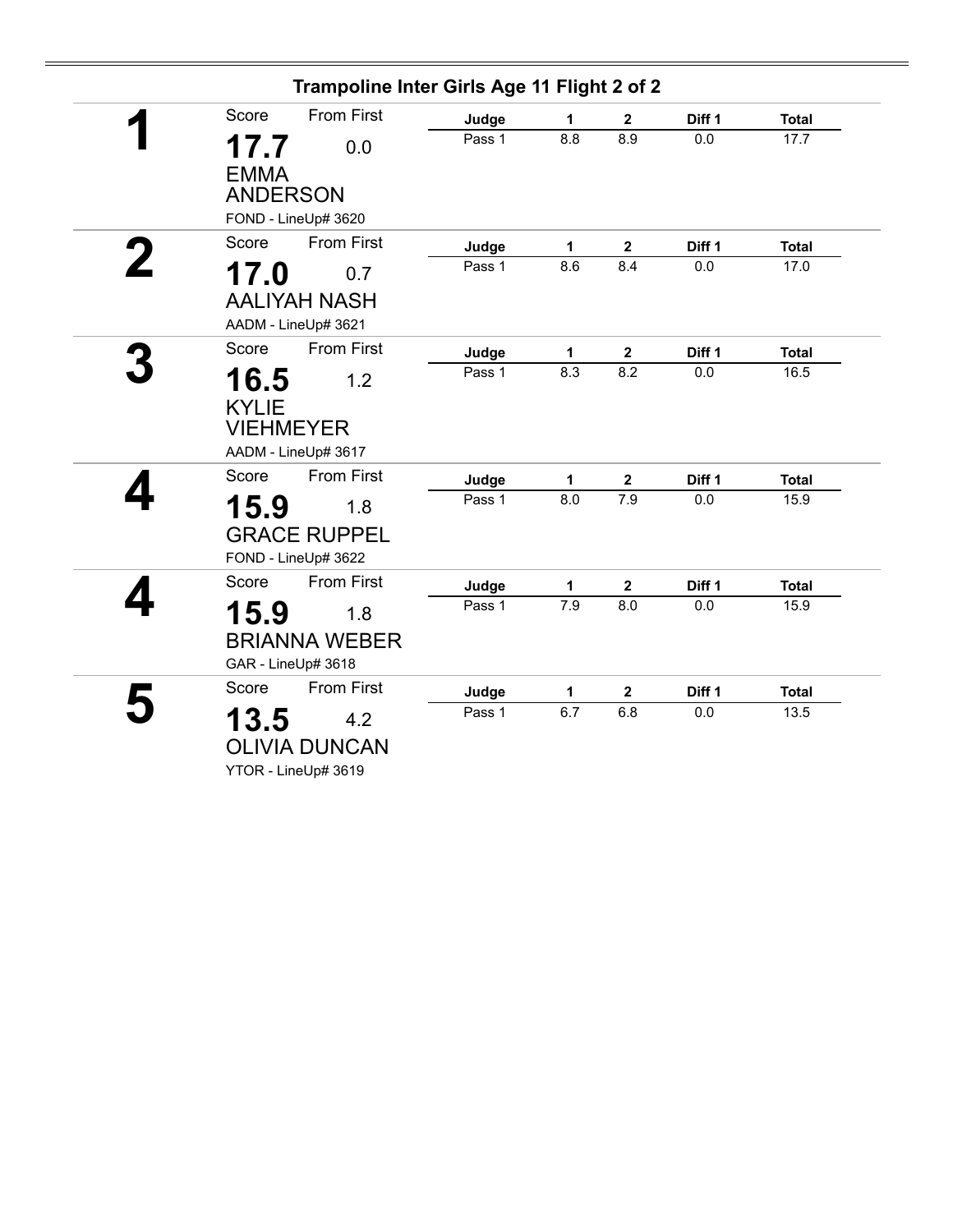|   | Trampoline Inter Girls Age 12 Flight 1 of 1       |                 |          |                                 |                  |                      |
|---|---------------------------------------------------|-----------------|----------|---------------------------------|------------------|----------------------|
|   | <b>From First</b><br>Score                        | Judge           | 1        | $\mathbf{2}$                    | Diff 1           | <b>Total</b>         |
|   | 17.0<br>0.0                                       | Pass 1          | 8.7      | 8.3                             | 0.0              | 17.0                 |
|   | <b>PAYTON</b>                                     |                 |          |                                 |                  |                      |
|   | <b>POCIECHA</b>                                   |                 |          |                                 |                  |                      |
|   | ELTW - LineUp# 3641                               |                 |          |                                 |                  |                      |
|   | <b>From First</b><br>Score                        | Judge           | 1        | $\overline{\mathbf{2}}$         | Diff 1           | <b>Total</b>         |
|   | 16.1<br>0.9                                       | Pass 1          | 8.1      | 8.0                             | 0.0              | 16.1                 |
|   | <b>HANNAH URYASZ</b>                              |                 |          |                                 |                  |                      |
|   | YTOR - LineUp# 3636                               |                 |          |                                 |                  |                      |
|   | <b>From First</b><br>Score                        | Judge           | 1        | $\mathbf{2}$                    | Diff 1           | <b>Total</b>         |
|   | 15.5<br>1.5                                       | Pass 1          | 7.9      | 7.6                             | 0.0              | 15.5                 |
|   |                                                   |                 |          |                                 |                  |                      |
|   | <b>CARSYN TAYLOR</b><br>AADM - LineUp# 3642       |                 |          |                                 |                  |                      |
|   | Score<br>From First                               |                 |          |                                 |                  |                      |
|   |                                                   | Judge<br>Pass 1 | 1<br>7.6 | $\mathbf 2$<br>$\overline{7.3}$ | Diff 1<br>0.0    | <b>Total</b><br>14.9 |
|   | 14.9<br>2.1                                       |                 |          |                                 |                  |                      |
|   | <b>ISABELLE</b>                                   |                 |          |                                 |                  |                      |
|   | <b>MULERT</b>                                     |                 |          |                                 |                  |                      |
|   | ELTW - LineUp# 3634<br><b>From First</b><br>Score |                 |          |                                 |                  |                      |
|   |                                                   | Judge<br>Pass 1 | 1<br>7.3 | $\mathbf{2}$<br>7.2             | Diff 1<br>0.0    | <b>Total</b><br>14.5 |
|   | 14.5<br>2.5                                       |                 |          |                                 |                  |                      |
|   | <b>LIDIA WOZNIAK</b>                              |                 |          |                                 |                  |                      |
|   | IVTT - LineUp# 3637                               |                 |          |                                 |                  |                      |
|   | <b>From First</b><br>Score                        | Judge           | 1        | $\overline{\mathbf{2}}$         | Diff 1           | <b>Total</b>         |
|   | 14.0<br>3.0                                       | Pass 1          | 7.2      | 6.8                             | 0.0              | 14.0                 |
|   | <b>EMMA GASPARDO</b>                              |                 |          |                                 |                  |                      |
|   | IVTT - LineUp# 3635                               |                 |          |                                 |                  |                      |
|   | From First<br>Score                               | Judge           | 1        | $\boldsymbol{2}$                | Diff 1           | <b>Total</b>         |
|   | 13.5<br>3.5                                       | Pass 1          | 6.5      | 7.0                             | 0.0              | 13.5                 |
|   | <b>AUBREY SALMON</b>                              |                 |          |                                 |                  |                      |
|   | TTCA - LineUp# 3639                               |                 |          |                                 |                  |                      |
|   | <b>From First</b><br>Score                        | Judge           | 1        | $\mathbf{2}$                    | Diff 1           | <b>Total</b>         |
| 8 | 1.4<br>15.6                                       | Pass 1          | 0.8      | 0.6                             | 0.0              | 1.4                  |
|   | <b>LILY BARR</b>                                  |                 |          |                                 |                  |                      |
|   | IVTT - LineUp# 3640                               |                 |          |                                 |                  |                      |
|   | <b>From First</b><br>Score                        |                 |          |                                 |                  |                      |
|   | <b>EMMA</b>                                       |                 |          |                                 | <b>SCRATCHED</b> |                      |
|   | <b>HOFMEISTER</b>                                 |                 |          |                                 |                  |                      |
|   | AADM - LineUp# 3638                               |                 |          |                                 |                  |                      |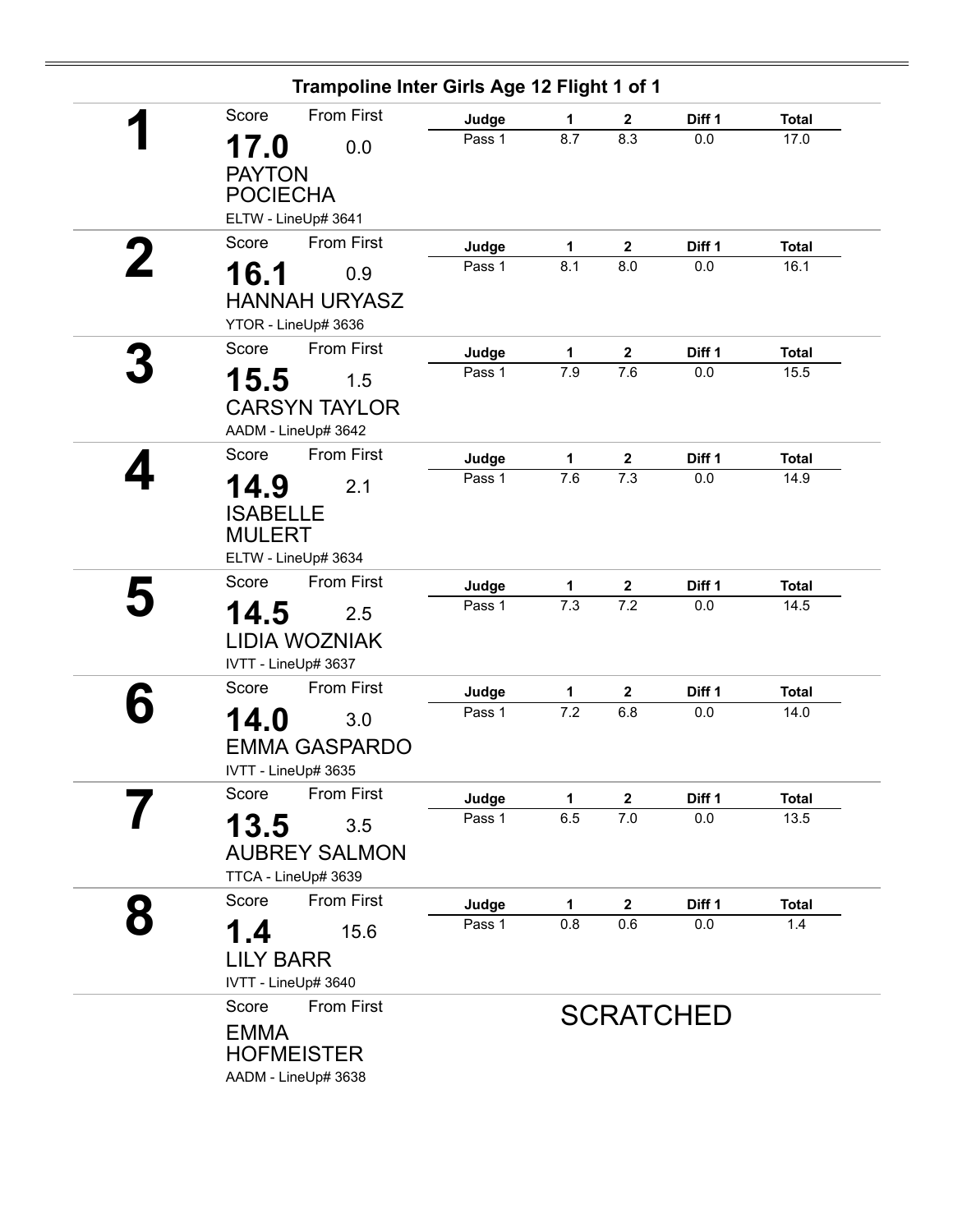| Score                                     | <b>From First</b>                                   | Judge  | $\mathbf{1}$ | $\overline{2}$          | Diff 1           | <b>Total</b> |
|-------------------------------------------|-----------------------------------------------------|--------|--------------|-------------------------|------------------|--------------|
| 15.1                                      | 0.0                                                 | Pass 1 | 7.7          | 7.4                     | 0.0              | 15.1         |
|                                           | <b>ABBEY HOOD</b><br>YTOR - LineUp# 3657            |        |              |                         |                  |              |
| Score                                     | <b>From First</b>                                   | Judge  | $\mathbf 1$  | $\overline{\mathbf{2}}$ | Diff 1           | <b>Total</b> |
| 15.0<br><b>REAGAN</b><br><b>PRESTON</b>   | 0.1<br>ICT - LineUp# 3656                           | Pass 1 | 7.2          | 7.8                     | 0.0              | 15.0         |
| Score                                     | <b>From First</b>                                   | Judge  | $\mathbf{1}$ | $\mathbf 2$             | Diff 1           | <b>Total</b> |
| 13.8                                      | 1.3<br><b>GIANNA DEMASO</b>                         | Pass 1 | 7.1          | 6.7                     | 0.0              | 13.8         |
|                                           | IMG - LineUp# 3658                                  |        |              |                         |                  |              |
| Score                                     | <b>From First</b>                                   | Judge  | 1            | $\mathbf 2$             | Diff 1           | <b>Total</b> |
| 13.6                                      | 1.5<br><b>SEIANNA LOZANO</b><br>IMG - LineUp# 3654  | Pass 1 | 6.5          | 7.1                     | 0.0              | 13.6         |
| Score                                     | <b>From First</b>                                   | Judge  | 1            | $\boldsymbol{2}$        | Diff 1           | <b>Total</b> |
| 13.1                                      | 2.0<br><b>JILLIAN MARTIN</b><br>TTCA - LineUp# 3655 | Pass 1 | 6.8          | 6.3                     | 0.0              | 13.1         |
| Score<br><b>DESIRAY</b><br><b>POPELKA</b> | <b>From First</b><br>MAT - LineUp# 3659             |        |              |                         | <b>SCRATCHED</b> |              |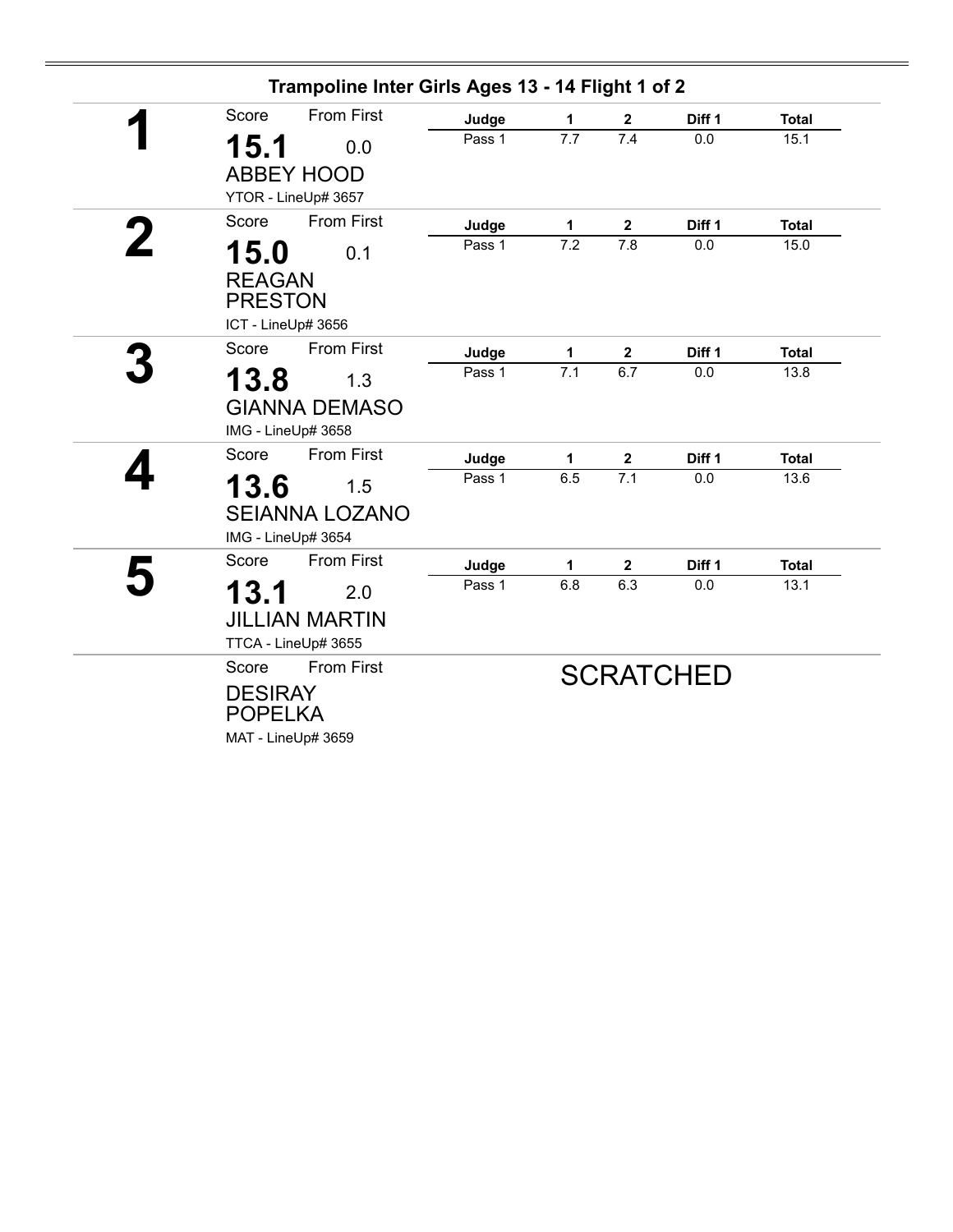| Trampoline Inter Girls Ages 13 - 14 Flight 2 of 2 |                            |                                            |        |     |                  |        |              |  |
|---------------------------------------------------|----------------------------|--------------------------------------------|--------|-----|------------------|--------|--------------|--|
|                                                   | Score                      | <b>From First</b>                          | Judge  | 1   | $\mathbf{2}$     | Diff 1 | <b>Total</b> |  |
|                                                   | 16.5<br><b>OLIVIA</b>      | 0.0                                        | Pass 1 | 8.1 | 8.4              | 0.0    | 16.5         |  |
|                                                   | <b>VERSTEEG</b>            | MAT - LineUp# 3672                         |        |     |                  |        |              |  |
|                                                   | Score                      | <b>From First</b>                          | Judge  | 1   | $\boldsymbol{2}$ | Diff 1 | <b>Total</b> |  |
|                                                   | 14.8                       | 1.7                                        | Pass 1 | 7.5 | 7.3              | 0.0    | 14.8         |  |
|                                                   |                            | <b>SIDNEY LOVE</b><br>ELTW - LineUp# 3670  |        |     |                  |        |              |  |
|                                                   | Score                      | <b>From First</b>                          | Judge  | 1   | $\mathbf 2$      | Diff 1 | <b>Total</b> |  |
|                                                   | 14.4                       | 2.1                                        | Pass 1 | 7.3 | 7.1              | 0.0    | 14.4         |  |
|                                                   |                            | <b>KAYLA CICHON</b><br>FOXV - LineUp# 3671 |        |     |                  |        |              |  |
|                                                   | Score                      | <b>From First</b>                          | Judge  | 1   | $\mathbf 2$      | Diff 1 | <b>Total</b> |  |
|                                                   | 14.3<br><b>DAKOTA</b>      | 2.2                                        | Pass 1 | 7.1 | 7.2              | 0.0    | 14.3         |  |
|                                                   | <b>KIRCHNER</b>            | T-UL - LineUp# 3674                        |        |     |                  |        |              |  |
|                                                   | Score                      | <b>From First</b>                          | Judge  | 1   | $\mathbf{2}$     | Diff 1 | <b>Total</b> |  |
|                                                   | 11.9<br><b>LEXI WILLIS</b> | 4.6<br>TTCA - LineUp# 3673                 | Pass 1 | 6.2 | 5.7              | 0.0    | 11.9         |  |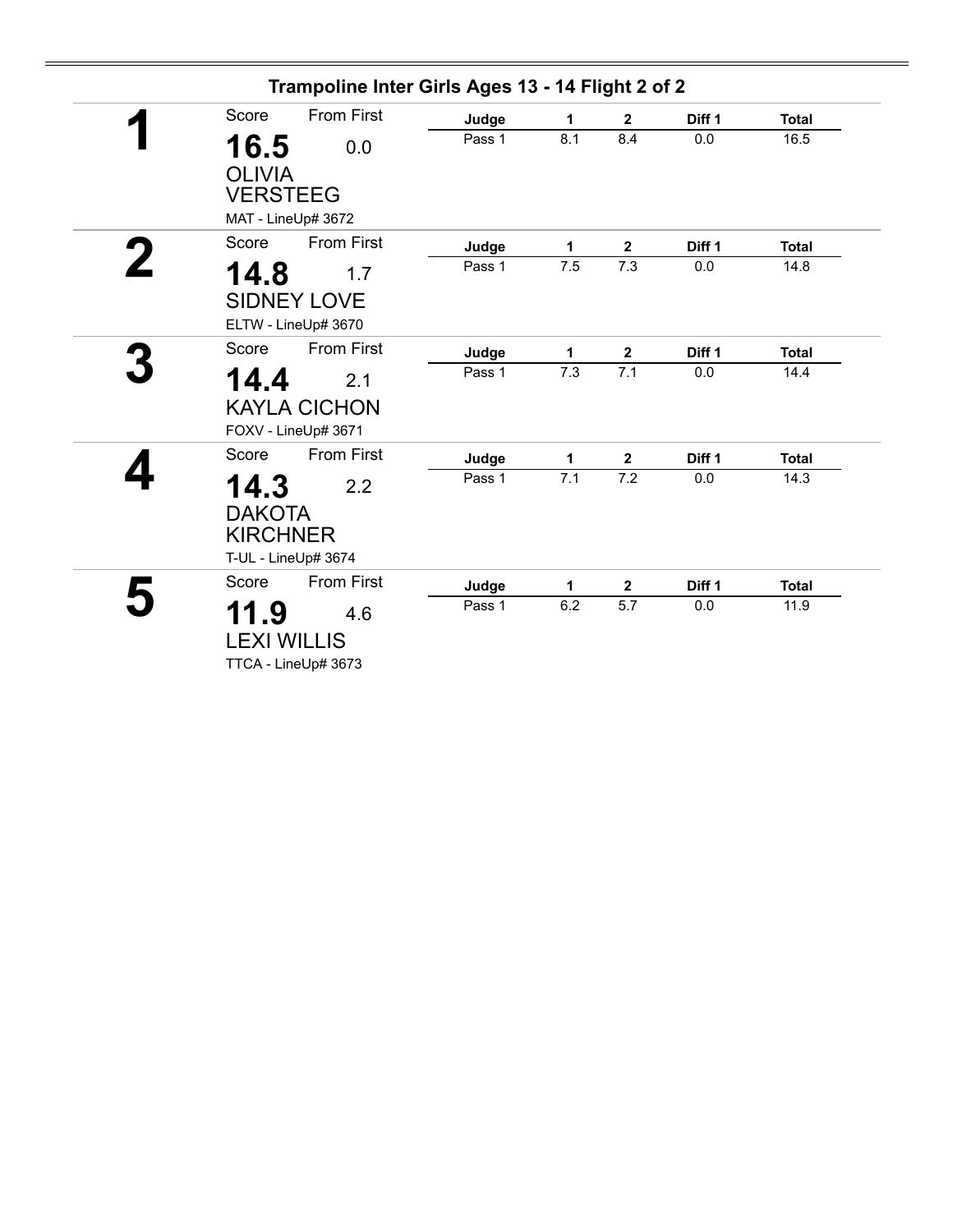| Trampoline Inter Girls 15 & over Flight 1 of 1 |                      |        |     |                |                   |              |  |  |
|------------------------------------------------|----------------------|--------|-----|----------------|-------------------|--------------|--|--|
| Score                                          | <b>From First</b>    | Judge  | 1   | $\overline{2}$ | Diff <sub>1</sub> | <b>Total</b> |  |  |
| 16.1                                           | 0.0                  | Pass 1 | 8.1 | 8.0            | 0.0               | 16.1         |  |  |
|                                                | <b>BIANCA WIKE</b>   |        |     |                |                   |              |  |  |
|                                                | FOND - LineUp# 3688  |        |     |                |                   |              |  |  |
| Score                                          | <b>From First</b>    | Judge  | 1   | $\mathbf{2}$   | Diff <sub>1</sub> | Total        |  |  |
| 15.6                                           | 0.5                  | Pass 1 | 7.7 | 7.9            | 0.0               | 15.6         |  |  |
|                                                | <b>SELAH JAGGERS</b> |        |     |                |                   |              |  |  |
|                                                | ELTW - LineUp# 3687  |        |     |                |                   |              |  |  |
| Score                                          | <b>From First</b>    | Judge  | 1   | $\mathbf{2}$   | Diff <sub>1</sub> | <b>Total</b> |  |  |
| 0.2                                            | 15.9                 | Pass 1 | 0.2 | 0.0            | 0.0               | 0.2          |  |  |
|                                                | <b>MACI WRENCH</b>   |        |     |                |                   |              |  |  |
|                                                | AADM - LineUp# 3686  |        |     |                |                   |              |  |  |
| Score                                          | <b>From First</b>    |        |     |                | <b>SCRATCHED</b>  |              |  |  |
|                                                | <b>RUTH SAKLAR</b>   |        |     |                |                   |              |  |  |
|                                                | ELTW - LineUp# 3689  |        |     |                |                   |              |  |  |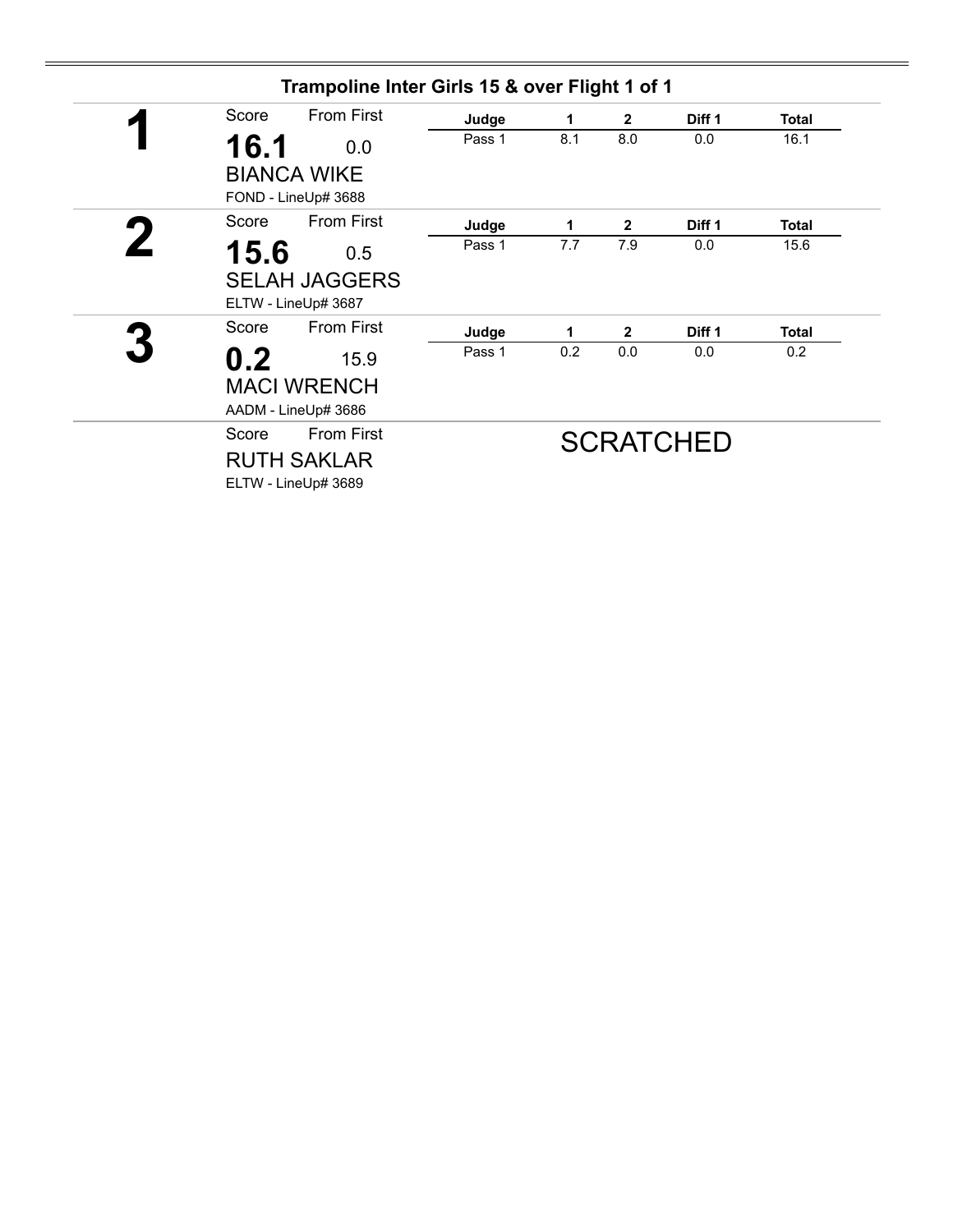|   | Trampoline Inter Boys 8 & under Flight 1 of 1              |        |     |     |        |       |  |  |  |  |  |
|---|------------------------------------------------------------|--------|-----|-----|--------|-------|--|--|--|--|--|
| И | <b>From First</b><br>Score                                 | Judge  |     |     | Diff 1 | Total |  |  |  |  |  |
|   | 15.1<br>0.0<br><b>WYATT PIRRONE</b><br>XTRE - LineUp# 3701 | Pass 1 | 7.6 | 7.5 | 0.0    | 15.1  |  |  |  |  |  |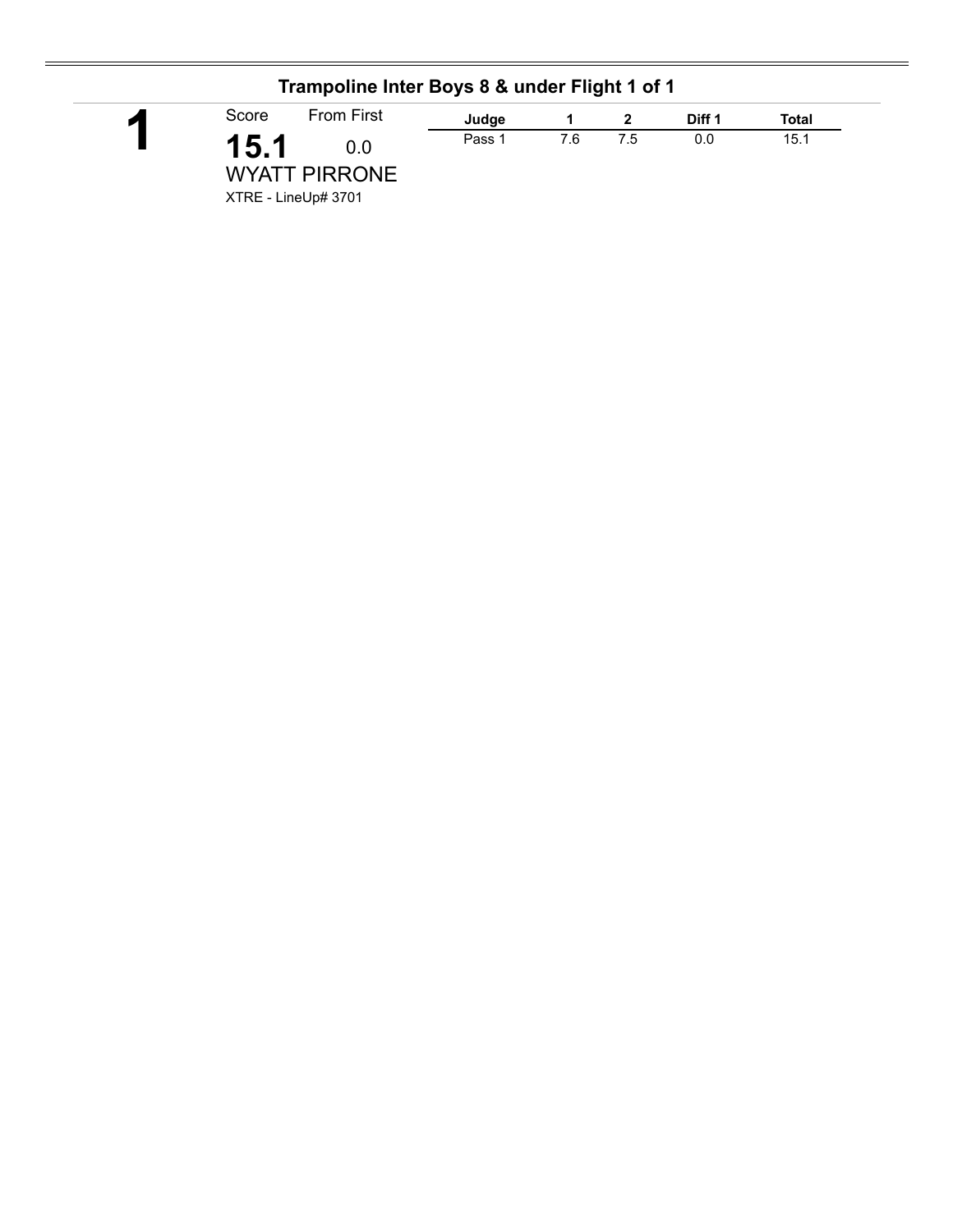| Trampoline Inter Boys Ages 11 - 12 Flight 1 of 1 |        |     |     |        |       |  |
|--------------------------------------------------|--------|-----|-----|--------|-------|--|
| <b>From First</b><br>Score                       | Judge  |     |     | Diff 1 | Total |  |
| 16.7<br>0.0<br><b>BRODY</b><br><b>BUESCHER</b>   | Pass 1 | 8.3 | 8.4 | 0.0    | 16.7  |  |
| FOND - LineUp# 3724                              |        |     |     |        |       |  |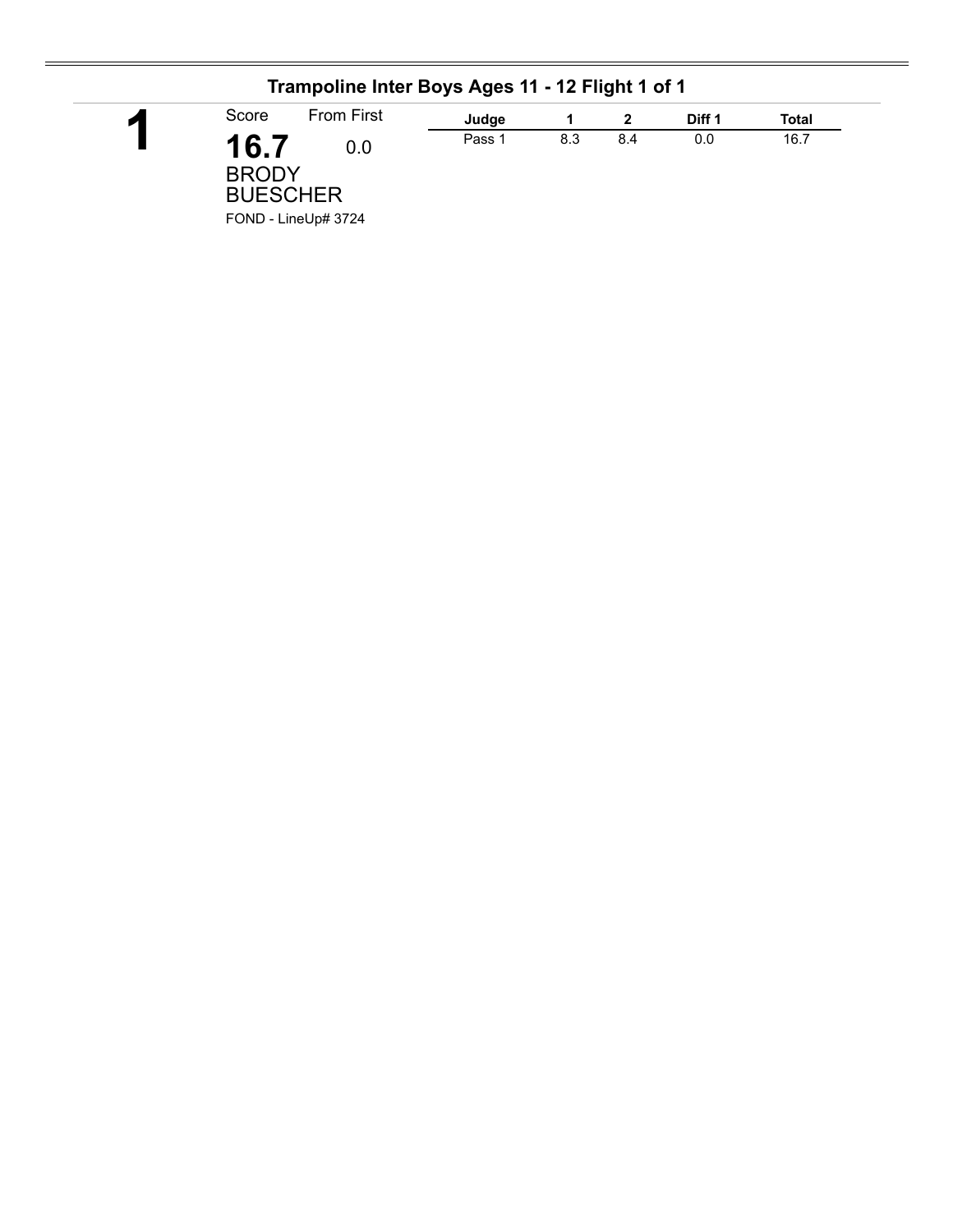|   | Score           | <b>From First</b>                         | Judge           | 1                | $\mathbf{2}$                     | Diff 1        | <b>Total</b>         |
|---|-----------------|-------------------------------------------|-----------------|------------------|----------------------------------|---------------|----------------------|
|   |                 |                                           | Pass 1          | 7.9              | 7.8                              | 4.4           | 20.1                 |
|   | 20.1            | 0.0                                       |                 |                  |                                  |               |                      |
|   |                 | <b>AMELIA BARKS</b><br>GAR - LineUp# 3772 |                 |                  |                                  |               |                      |
|   | Score           | <b>From First</b>                         |                 |                  |                                  |               |                      |
| 2 |                 |                                           | Judge<br>Pass 1 | 1<br>7.5         | $\mathbf{2}$<br>$\overline{7.8}$ | Diff 1<br>4.5 | <b>Total</b><br>19.8 |
|   | 19.8            | 0.3                                       |                 |                  |                                  |               |                      |
|   |                 | <b>ABRYNA ODARI</b>                       |                 |                  |                                  |               |                      |
|   |                 | FOND - LineUp# 3771                       |                 |                  |                                  |               |                      |
|   | Score           | <b>From First</b>                         | Judge<br>Pass 1 | 1<br>7.9         | $\mathbf 2$<br>7.7               | Diff 1<br>4.0 | <b>Total</b><br>19.6 |
|   | 19.6            | 0.5                                       |                 |                  |                                  |               |                      |
|   |                 | <b>COLLINS SMITH</b>                      |                 |                  |                                  |               |                      |
|   |                 | FOND - LineUp# 3769                       |                 |                  |                                  |               |                      |
|   | Score           | <b>From First</b>                         | Judge           | 1                | $\mathbf{2}$                     | Diff 1        | <b>Total</b>         |
|   | 19.2            | 0.9                                       | Pass 1          | $\overline{7.8}$ | 7.6                              | 3.8           | 19.2                 |
|   |                 | <b>HAZEL HINRICHS</b>                     |                 |                  |                                  |               |                      |
|   |                 | GAR - LineUp# 3774                        |                 |                  |                                  |               |                      |
|   | Score           | <b>From First</b>                         | Judge           | 1                | $\mathbf 2$                      | Diff 1        | <b>Total</b>         |
|   | 18.1            | 2.0                                       | Pass 1          | 6.7              | 7.0                              | 4.4           | 18.1                 |
|   | <b>PAISLEY</b>  |                                           |                 |                  |                                  |               |                      |
|   | <b>MATLOCK</b>  |                                           |                 |                  |                                  |               |                      |
|   |                 | T-UL - LineUp# 3776                       |                 |                  |                                  |               |                      |
|   | Score           | <b>From First</b>                         | Judge           | 1                | $\mathbf{2}$                     | Diff 1        | <b>Total</b>         |
|   | 16.7            | 3.4                                       | Pass 1          | 6.4              | 6.5                              | 3.8           | 16.7                 |
|   | <b>ANGELINA</b> |                                           |                 |                  |                                  |               |                      |
|   | <b>DEBERRY</b>  |                                           |                 |                  |                                  |               |                      |
|   |                 | GAR - LineUp# 3770                        |                 |                  |                                  |               |                      |
|   | Score           | From First                                | Judge           | 1                | $\mathbf 2$                      | Diff 1        | <b>Total</b>         |
|   | 16.7            | 3.4                                       | Pass 1          | 6.5              | 6.3                              | 3.9           | 16.7                 |
|   | <b>KYANNA</b>   |                                           |                 |                  |                                  |               |                      |
|   | <b>ROBINSON</b> |                                           |                 |                  |                                  |               |                      |
|   |                 | WTA - LineUp# 3773                        |                 |                  |                                  |               |                      |
|   | Score           | <b>From First</b>                         | Judge           | 1                | $\mathbf{2}$                     | Diff 1        | <b>Total</b>         |
|   | 16.3            | 3.8                                       | Pass 1          | 6.7              | 6.4                              | 3.2           | 16.3                 |
|   | <b>NATILLIE</b> |                                           |                 |                  |                                  |               |                      |
|   | <b>WOZNIAK</b>  |                                           |                 |                  |                                  |               |                      |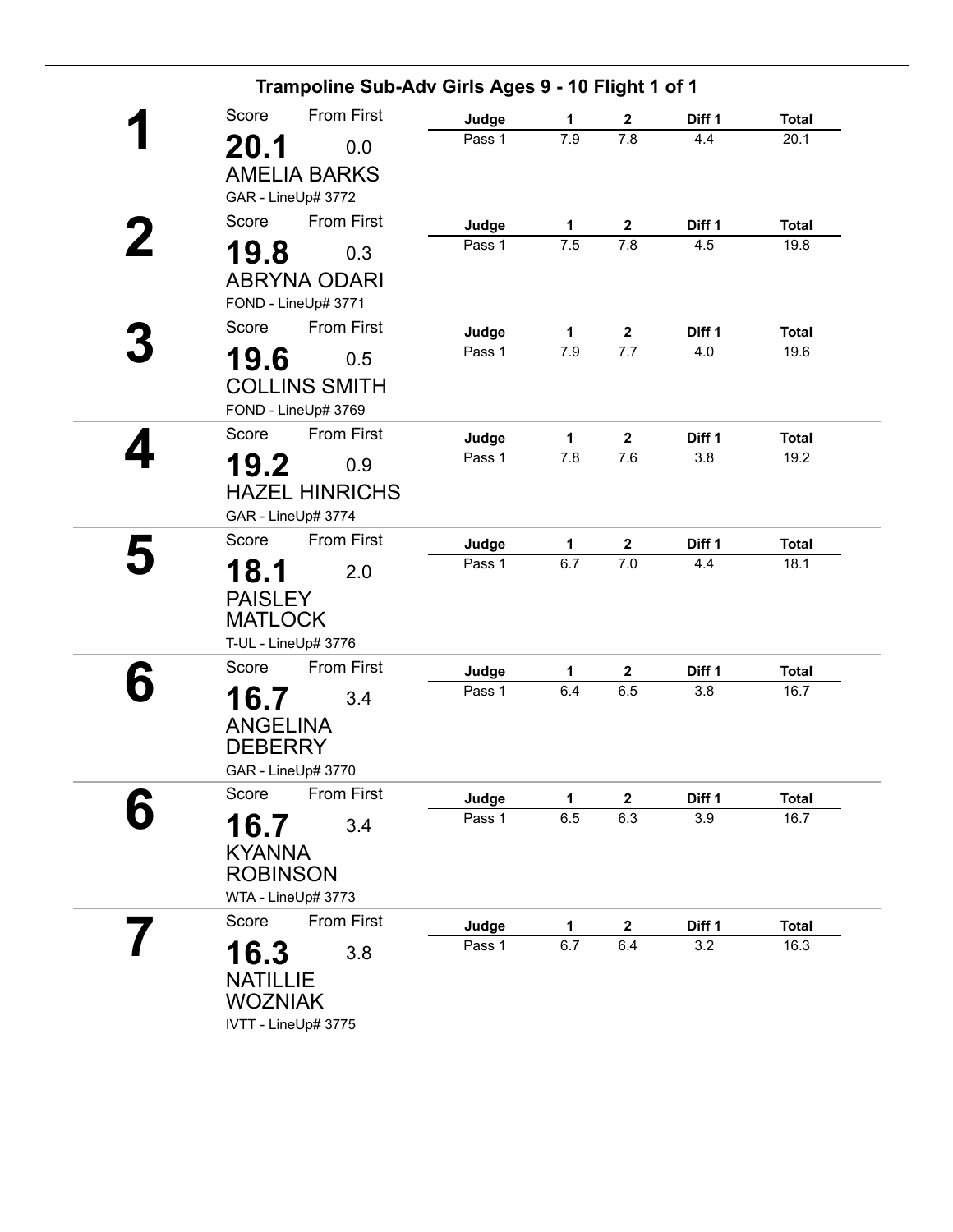|   | Trampoline Sub-Adv Girls Ages 11 - 12 Flight 1 of 1 |                   |              |                  |                  |              |
|---|-----------------------------------------------------|-------------------|--------------|------------------|------------------|--------------|
|   | <b>From First</b><br>Score                          | Judge             | 1            | $\mathbf{2}$     | Diff 1           | <b>Total</b> |
|   | 21.0<br>0.0                                         | Pass 1            | 8.2          | 8.4              | 4.4              | 21.0         |
|   | <b>KATE MEYER</b>                                   |                   |              |                  |                  |              |
|   | GAR - LineUp# 3793                                  |                   |              |                  |                  |              |
|   | <b>From First</b><br>Score                          | Judge             | $\mathbf{1}$ | $\mathbf{2}$     | Diff 1           | <b>Total</b> |
|   | 20.5<br>0.5                                         | Pass 1            | 8.0          | 8.1              | 4.4              | 20.5         |
|   | <b>ALEENA</b>                                       |                   |              |                  |                  |              |
|   | <b>NEUBERGER</b>                                    |                   |              |                  |                  |              |
|   | XTRE - LineUp# 3788                                 |                   |              |                  |                  |              |
|   | <b>From First</b><br>Score                          | Judge             | 1            | $\boldsymbol{2}$ | Diff 1           | <b>Total</b> |
|   | 20.4<br>0.6                                         | Pass 1            | 8.1          | 8.4              | 3.9              | 20.4         |
|   | <b>AUDREY FISHER</b>                                |                   |              |                  |                  |              |
|   | WTA - LineUp# 3792                                  |                   |              |                  |                  |              |
|   | Score<br>From First                                 | Judge             | 1            | $\mathbf{2}$     | Diff 1           | <b>Total</b> |
|   | 19.6<br>1.4                                         | Pass 1            | 7.4          | 7.6              | 4.6              | 19.6         |
|   | <b>ASHLYNN</b>                                      |                   |              |                  |                  |              |
|   | <b>ROBINSON</b>                                     |                   |              |                  |                  |              |
|   | WTA - LineUp# 3789                                  |                   |              |                  |                  |              |
|   | Score<br><b>From First</b>                          | Judge             | 1            | $\boldsymbol{2}$ | Diff 1           | <b>Total</b> |
|   | 17.7<br>3.3                                         | Pass 1            | 6.7          | 7.1              | 3.9              | 17.7         |
|   | <b>CYNDIL</b>                                       |                   |              |                  |                  |              |
|   | <b>BROCKWAY</b>                                     |                   |              |                  |                  |              |
|   | WTA - LineUp# 3796                                  |                   |              |                  |                  |              |
|   | <b>From First</b><br>Score                          | Judge             | 1            | $\mathbf{2}$     | Diff 1           | <b>Total</b> |
|   | 17.3<br>3.7                                         | Pass 1            | 6.6          | 6.3              | 4.4              | 17.3         |
|   | <b>ANNEKA</b>                                       |                   |              |                  |                  |              |
|   | <b>POFLESKI</b>                                     |                   |              |                  |                  |              |
|   | WTA - LineUp# 3790                                  |                   |              |                  |                  |              |
|   | From First<br>Score                                 | Judge             | 1            | $\mathbf{2}$     | Diff 1           | <b>Total</b> |
|   | 16.1<br>4.9                                         | Pass 1            | 7.0          | 6.4              | 2.7              | 16.1         |
|   | <b>TEAGAN</b>                                       |                   |              |                  |                  |              |
|   | <b>MULLANE</b>                                      |                   |              |                  |                  |              |
|   | IVTT - LineUp# 3797                                 |                   |              |                  |                  |              |
| 8 | <b>From First</b><br>Score                          | Judge             | $\mathbf{1}$ | $\boldsymbol{2}$ | Diff 1           | <b>Total</b> |
|   | 15.4<br>5.6                                         | Pass <sub>1</sub> | 6.5          | 6.2              | 2.7              | 15.4         |
|   | <b>AMELIA YOUNG</b>                                 |                   |              |                  |                  |              |
|   | FOXV - LineUp# 3791                                 |                   |              |                  |                  |              |
|   | <b>From First</b><br>Score                          |                   |              |                  | <b>SCRATCHED</b> |              |
|   | <b>OLIVIA MEYER</b>                                 |                   |              |                  |                  |              |
|   | FOXV - LineUp# 3794                                 |                   |              |                  |                  |              |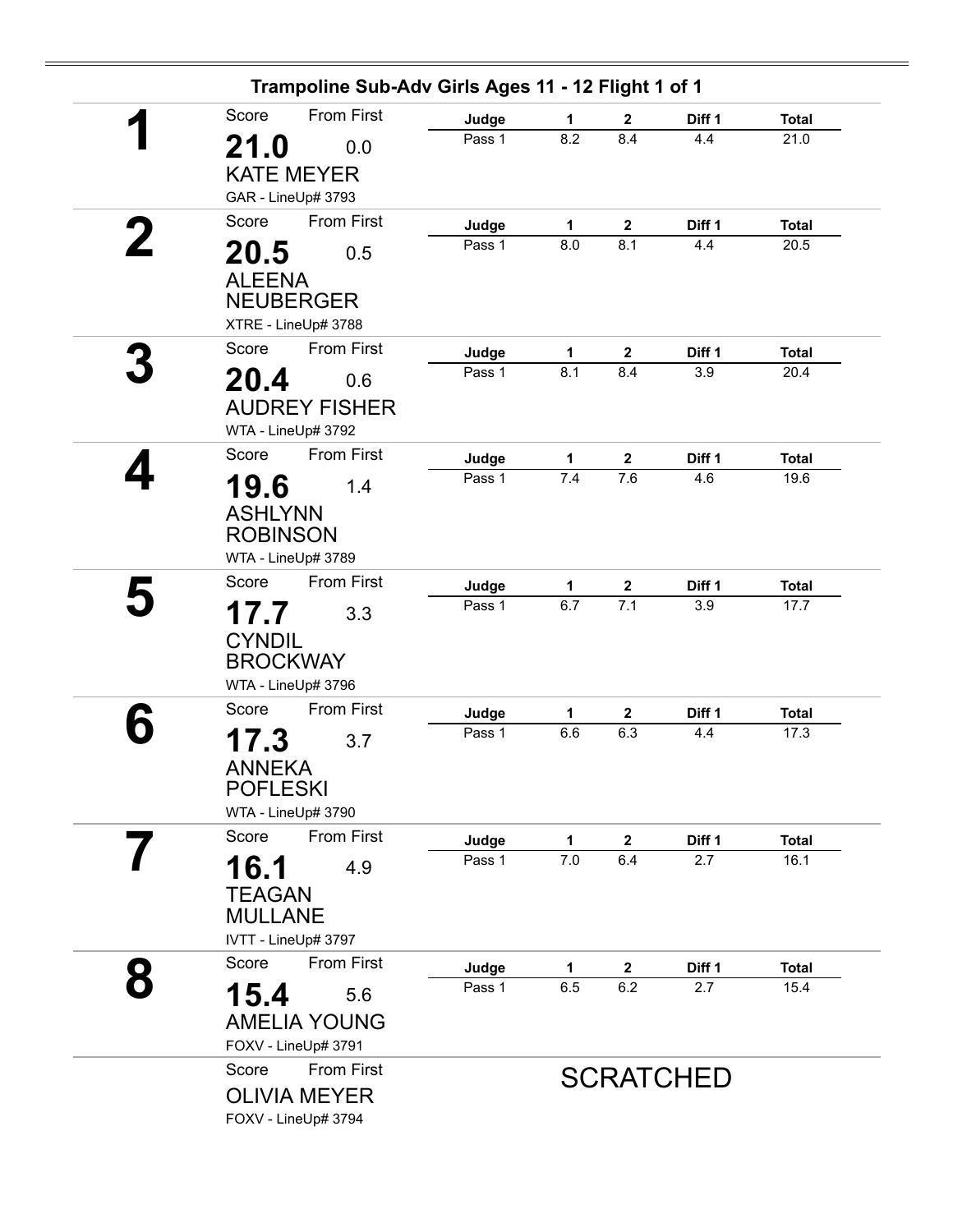Score From First MADISON OLSON GAR - LineUp# 3795

## **SCRATCHED**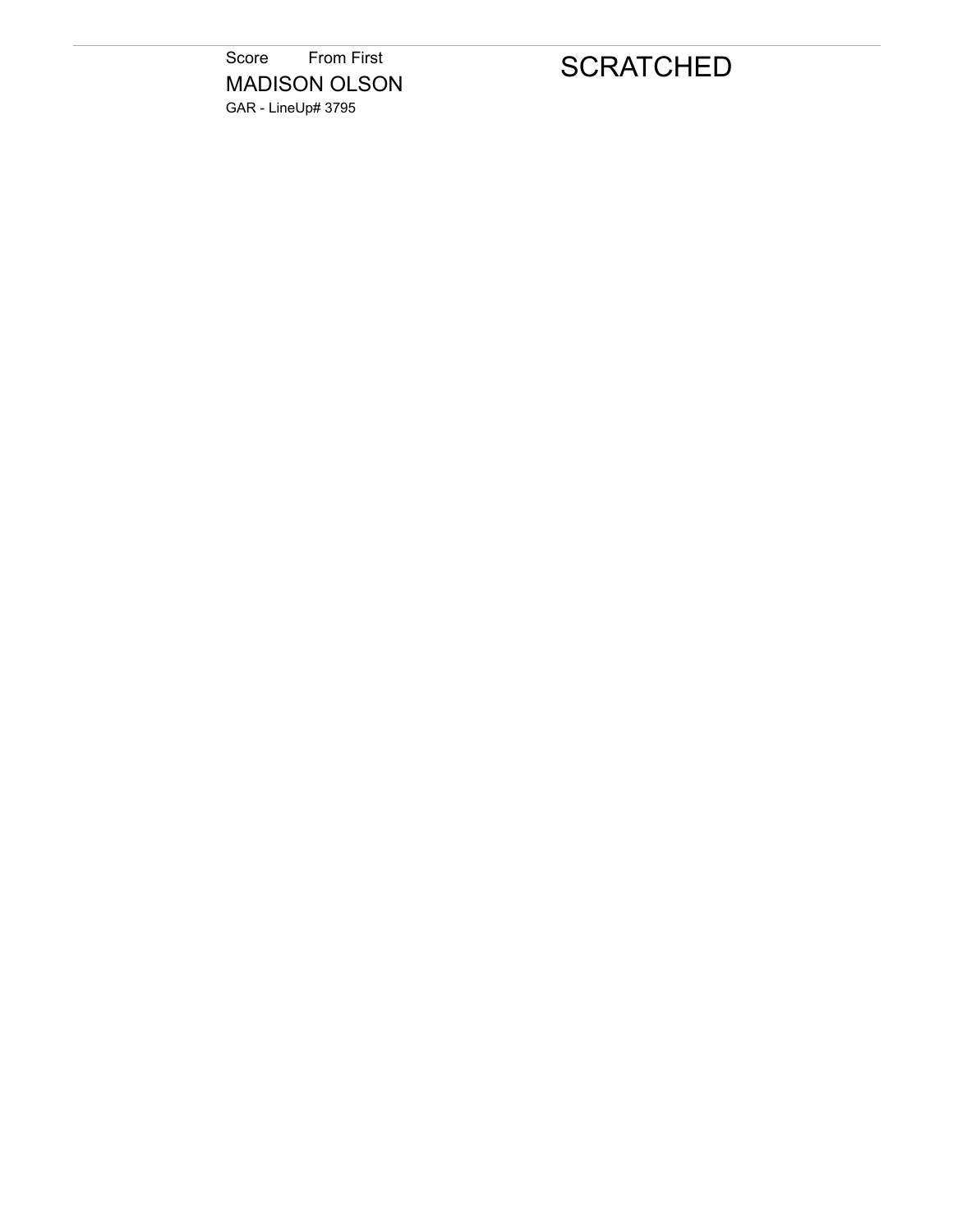| Score       | <b>From First</b>                            | Judge  | 1                | $\boldsymbol{2}$ | Diff 1 | <b>Total</b> |
|-------------|----------------------------------------------|--------|------------------|------------------|--------|--------------|
| <b>20.0</b> | 0.0                                          | Pass 1 | $\overline{8.0}$ | 8.2              | 3.8    | 20.0         |
|             | <b>CAROLINE</b><br><b>BARKER</b>             |        |                  |                  |        |              |
|             | GAR - LineUp# 3809                           |        |                  |                  |        |              |
| Score       | <b>From First</b>                            | Judge  | $\mathbf{1}$     | $\boldsymbol{2}$ | Diff 1 | <b>Total</b> |
| 18.3        | 1.7                                          | Pass 1 | 6.8              | 6.9              | 4.6    | 18.3         |
|             | <b>LILY MIEROW</b><br>WTA - LineUp# 3813     |        |                  |                  |        |              |
| Score       | <b>From First</b>                            | Judge  | $\mathbf{1}$     | $\boldsymbol{2}$ | Diff 1 | <b>Total</b> |
| 17.3        | 2.7                                          | Pass 1 | 7.0              | 6.9              | 3.4    | 17.3         |
|             | <b>LILLIAN MASS</b><br>FOXV - LineUp# 3810   |        |                  |                  |        |              |
| Score       | <b>From First</b>                            | Judge  | $\mathbf{1}$     | $\bf 2$          | Diff 1 | <b>Total</b> |
| 17.1        | 2.9                                          | Pass 1 | 6.8              | $\overline{7.0}$ | 3.3    | 17.1         |
|             | <b>COURTNEY PUGH</b><br>ICT - LineUp# 3811   |        |                  |                  |        |              |
| Score       | <b>From First</b>                            | Judge  | $\mathbf{1}$     | $\bf 2$          | Diff 1 | <b>Total</b> |
| 15.1        | 4.9                                          | Pass 1 | 6.2              | 6.2              | 2.7    | 15.1         |
|             | <b>CADENCE LARKIN</b><br>YTOR - LineUp# 3814 |        |                  |                  |        |              |
| Score       | <b>From First</b>                            | Judge  | 1                | $\boldsymbol{2}$ | Diff 1 | <b>Total</b> |
| 11.1        | 8.9                                          | Pass 1 | 4.3              | 4.0              | 2.8    | 11.1         |
|             | <b>REAGAN KOTTKE</b><br>FOXV - LineUp# 3812  |        |                  |                  |        |              |
| Score       | <b>From First</b>                            | Judge  | $\mathbf{1}$     | $\boldsymbol{2}$ | Diff 1 | <b>Total</b> |
| 1.1         | 18.9                                         | Pass 1 | $\overline{0.0}$ | 0.0              | 1.1    | 1.1          |
|             | <b>DARIA DELILLE</b><br>ELTW - LineUp# 3815  |        |                  |                  |        |              |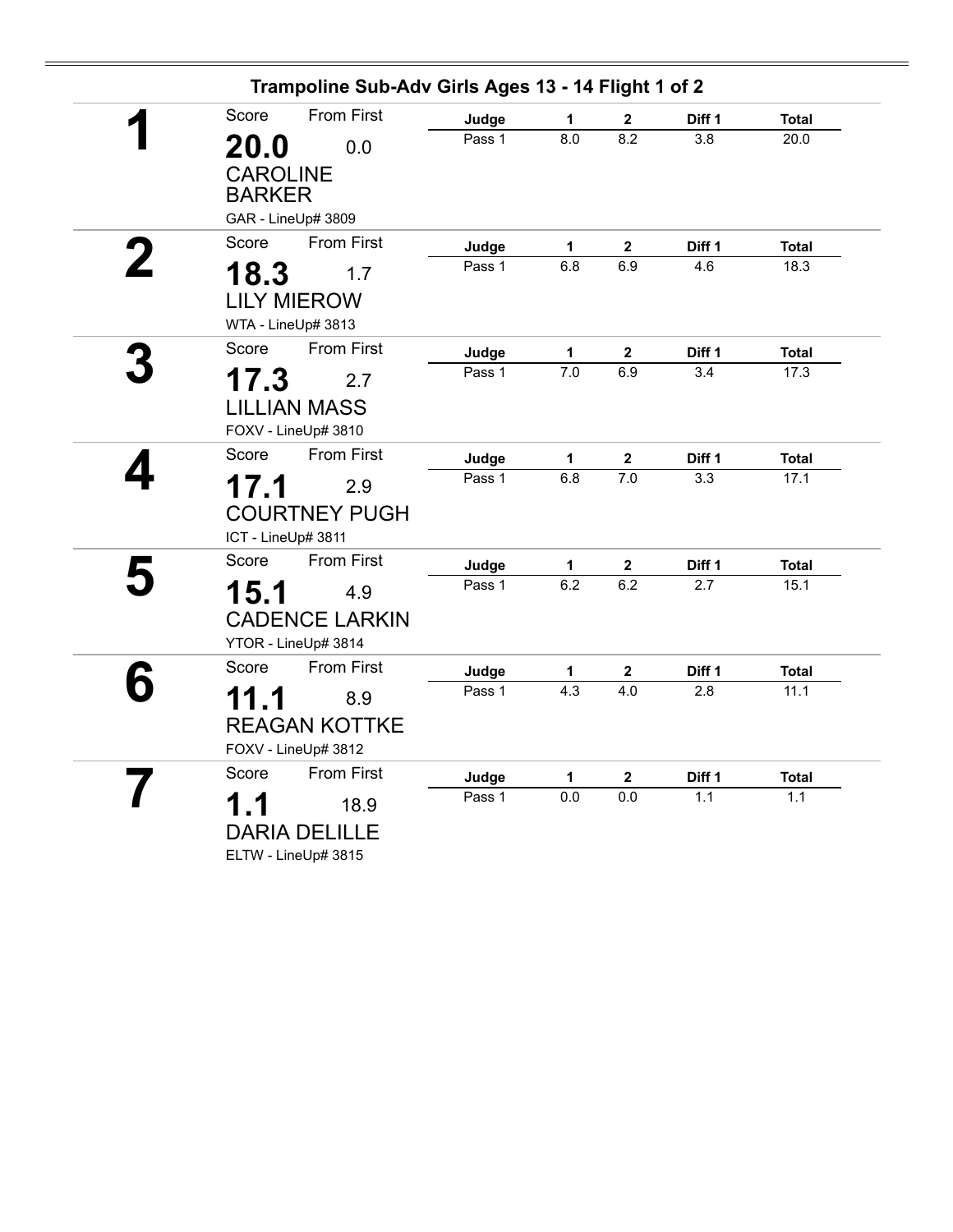| Score            | <b>From First</b>     | Judge  | $\mathbf{1}$     | 2                | Diff 1           | <b>Total</b> |
|------------------|-----------------------|--------|------------------|------------------|------------------|--------------|
| 19.3             | 0.0                   | Pass 1 | $\overline{7.2}$ | $\overline{7.6}$ | 4.5              | 19.3         |
| <b>SAMANTHA</b>  |                       |        |                  |                  |                  |              |
| <b>DEBERRY</b>   |                       |        |                  |                  |                  |              |
|                  | GAR - LineUp# 3829    |        |                  |                  |                  |              |
| Score            | <b>From First</b>     | Judge  | 1                | $\mathbf 2$      | Diff 1           | <b>Total</b> |
| 18.7             | 0.6                   | Pass 1 | 7.1              | 7.0              | 4.6              | 18.7         |
| <b>LUCI METZ</b> |                       |        |                  |                  |                  |              |
|                  | AADM - LineUp# 3832   |        |                  |                  |                  |              |
| Score            | <b>From First</b>     | Judge  | 1                | $\mathbf 2$      | Diff 1           | <b>Total</b> |
| 17.6             | 1.7                   | Pass 1 | $\overline{7.1}$ | 6.4              | 4.1              | 17.6         |
|                  | YASMIN LOPEZ          |        |                  |                  |                  |              |
|                  | AADM - LineUp# 3828   |        |                  |                  |                  |              |
| Score            | <b>From First</b>     | Judge  | 1                | $\mathbf 2$      | Diff 1           | <b>Total</b> |
| 17.0             | 2.3                   | Pass 1 | 7.1              | 7.2              | 2.7              | 17.0         |
|                  | <b>ALINA MOWEN</b>    |        |                  |                  |                  |              |
|                  | YTOR - LineUp# 3830   |        |                  |                  |                  |              |
| Score            | <b>From First</b>     | Judge  | 1                | $\mathbf 2$      | Diff 1           | <b>Total</b> |
| 15.3             | 4.0                   | Pass 1 | 6.2              | 5.9              | 3.2              | 15.3         |
|                  | <b>ADALYN WAGNER</b>  |        |                  |                  |                  |              |
|                  | AADM - LineUp# 3831   |        |                  |                  |                  |              |
| Score            | <b>From First</b>     | Judge  | 1                | $\mathbf 2$      | Diff 1           | <b>Total</b> |
| 9.4              | 9.9                   | Pass 1 | 2.5              | 2.7              | 4.2              | 9.4          |
|                  | <b>BECCA PIPES</b>    |        |                  |                  |                  |              |
|                  | FOXV - LineUp# 3826   |        |                  |                  |                  |              |
| Score            | <b>From First</b>     |        |                  |                  | <b>SCRATCHED</b> |              |
|                  | <b>MOLLIE CORNELL</b> |        |                  |                  |                  |              |
|                  | YTOR - LineUp# 3827   |        |                  |                  |                  |              |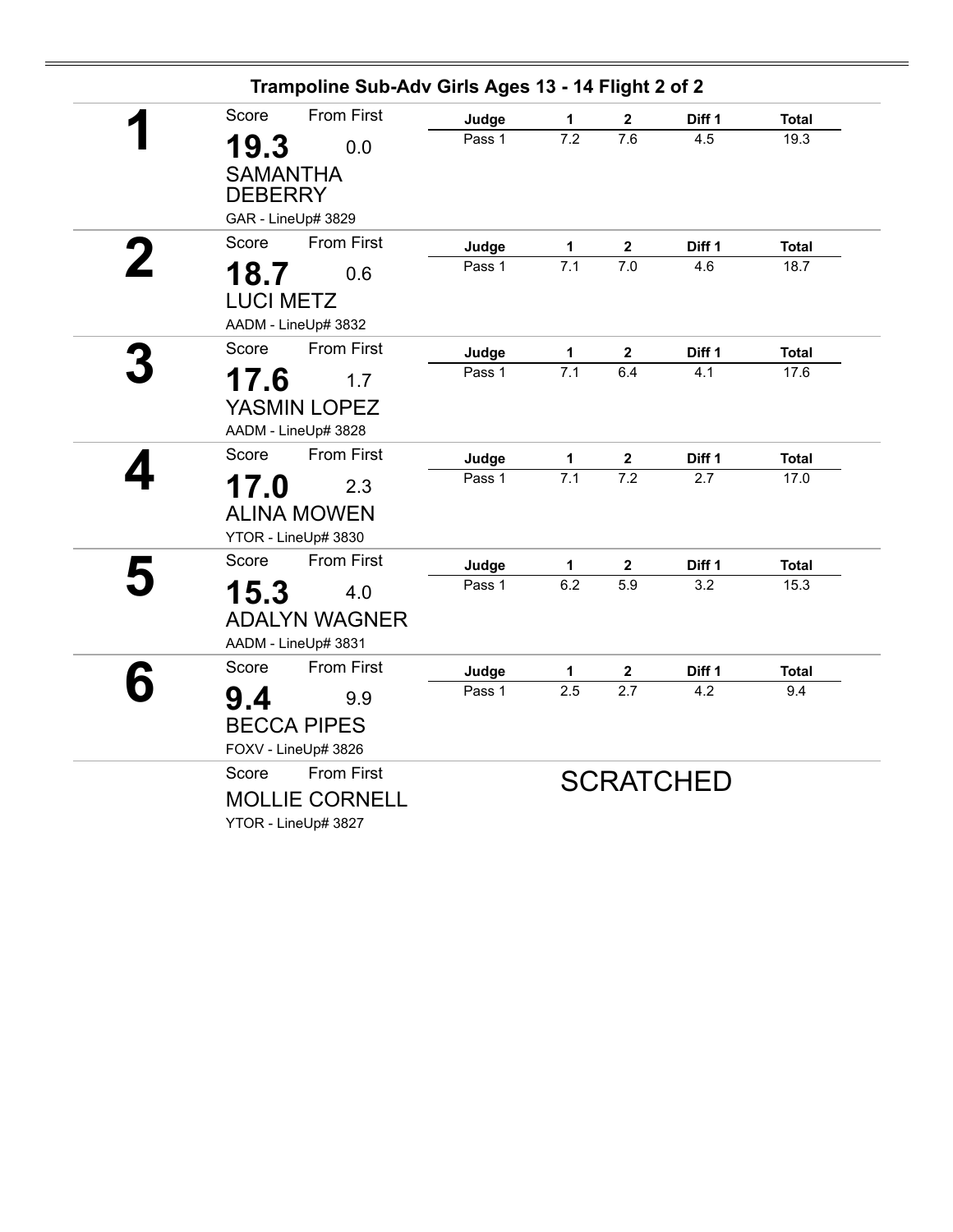|                                          | Trampoline Sub-Adv Girls Ages 15 - 16 Flight 1 of 1            |                 |                       |                     |                  |                      |
|------------------------------------------|----------------------------------------------------------------|-----------------|-----------------------|---------------------|------------------|----------------------|
| Score                                    | <b>From First</b>                                              | Judge           | 1                     | $\mathbf{2}$        | Diff 1           | <b>Total</b>         |
| 18.7                                     | 0.0                                                            | Pass 1          | $\overline{7.7}$      | $\overline{7.1}$    | 3.9              | 18.7                 |
|                                          | <b>TASIA EICHER</b><br>XTRE - LineUp# 3845                     |                 |                       |                     |                  |                      |
| Score                                    | <b>From First</b>                                              | Judge           | 1                     | $\mathbf{2}$        | Diff 1           | <b>Total</b>         |
| 18.7                                     | 0.0                                                            | Pass 1          | $\overline{7.2}$      | 7.0                 | 4.5              | 18.7                 |
|                                          | <b>MAKYLA MARVEL</b><br>YTOR - LineUp# 3846                    |                 |                       |                     |                  |                      |
| Score                                    | <b>From First</b>                                              | Judge           | 1                     | $\mathbf 2$         | Diff 1           | <b>Total</b>         |
| 17.9<br><b>BROOKLYN</b><br><b>JONES</b>  | 0.8                                                            | Pass 1          | 7.1                   | 6.9                 | 3.9              | 17.9                 |
| Score                                    | T-UL - LineUp# 3849<br><b>From First</b>                       |                 |                       |                     |                  |                      |
|                                          |                                                                | Judge<br>Pass 1 | 1<br>$\overline{7.7}$ | $\mathbf{2}$<br>7.5 | Diff 1<br>2.7    | <b>Total</b><br>17.9 |
| 17.9                                     | 0.8<br><b>NEVAEH MCQUAY</b><br>ELTW - LineUp# 3851             |                 |                       |                     |                  |                      |
| Score                                    | <b>From First</b>                                              | Judge           | 1                     | $\mathbf 2$         | Diff 1           | <b>Total</b>         |
| 16.1                                     | 2.6<br><b>FIONA BROWN</b><br>XTRE - LineUp# 3848               | Pass 1          | 6.5                   | 6.3                 | 3.3              | 16.1                 |
| Score                                    | <b>From First</b><br><b>ONIKA BROWN</b><br>XTRE - LineUp# 3847 |                 |                       |                     | <b>SCRATCHED</b> |                      |
| Score<br><b>NEVEAH</b><br><b>BURRELL</b> | <b>From First</b><br>GAR - LineUp# 3844                        |                 |                       |                     | <b>SCRATCHED</b> |                      |
| Score<br><b>SOPHIE</b><br><b>KRUEGER</b> | <b>From First</b><br>FOND - LineUp# 3850                       |                 |                       |                     | <b>SCRATCHED</b> |                      |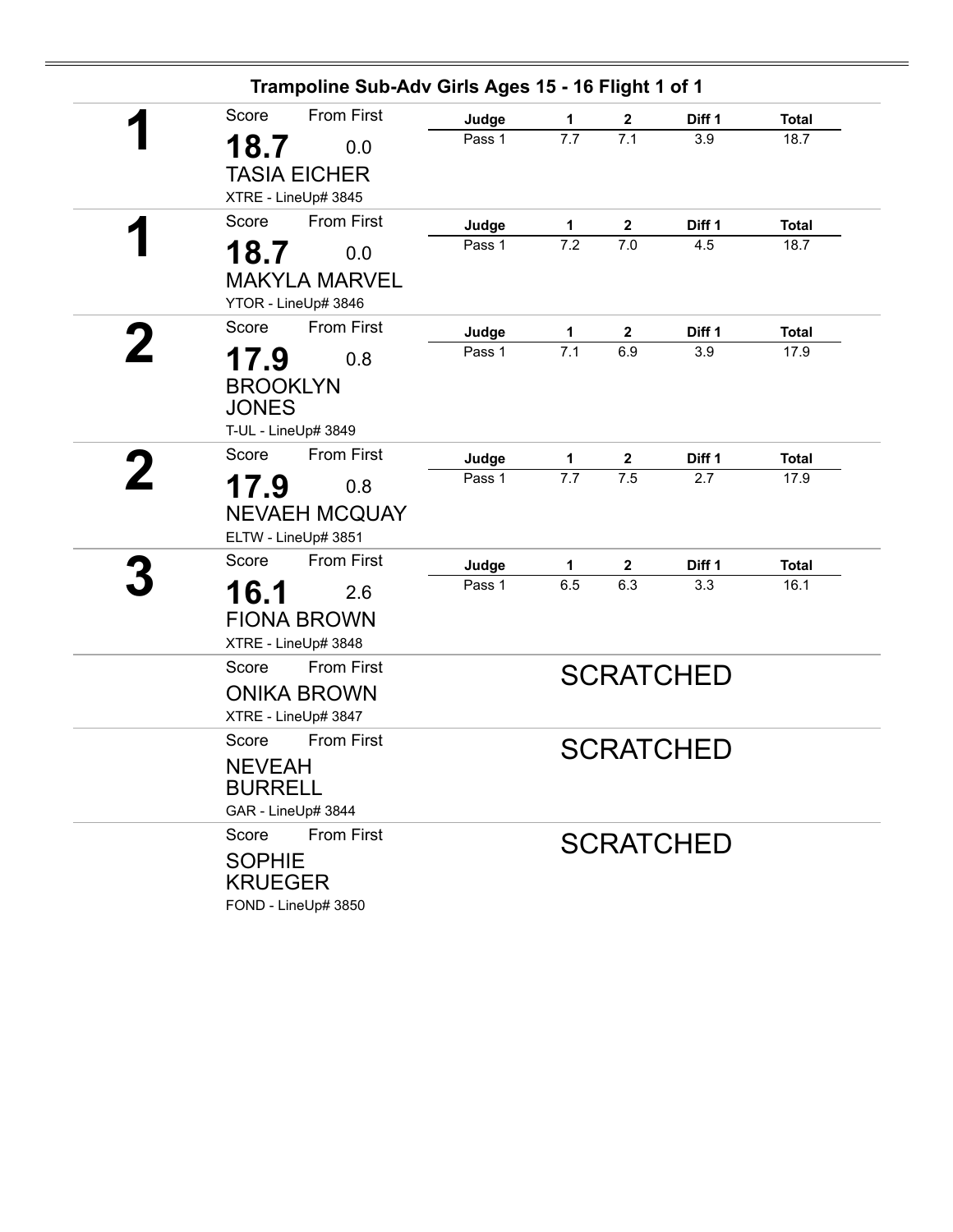| <b>From First</b><br>Score<br>◤           | Judge  | 1   | $\overline{2}$ | Diff 1 | <b>Total</b> |
|-------------------------------------------|--------|-----|----------------|--------|--------------|
| 19.9<br>0.0                               | Pass 1 | 7.8 | 7.7            | 4.4    | 19.9         |
| <b>KYLIE MASCO</b><br>FOXV - LineUp# 3865 |        |     |                |        |              |
| <b>From First</b><br>Score                | Judge  | 1   | 2              | Diff 1 | <b>Total</b> |
| 19.2<br>0.7                               | Pass 1 | 7.4 | 7.3            | 4.5    | 19.2         |
| <b>MICHELLE UNES</b>                      |        |     |                |        |              |
| FOND - LineUp# 3863                       |        |     |                |        |              |
| <b>From First</b><br>Score                | Judge  | 1   | $\overline{2}$ | Diff 1 | <b>Total</b> |
| 17.1<br>2.8                               | Pass 1 | 6.8 | 6.4            | 3.9    | 17.1         |
| <b>SYDNEY MUNSON</b>                      |        |     |                |        |              |
| YTOR - LineUp# 3864                       |        |     |                |        |              |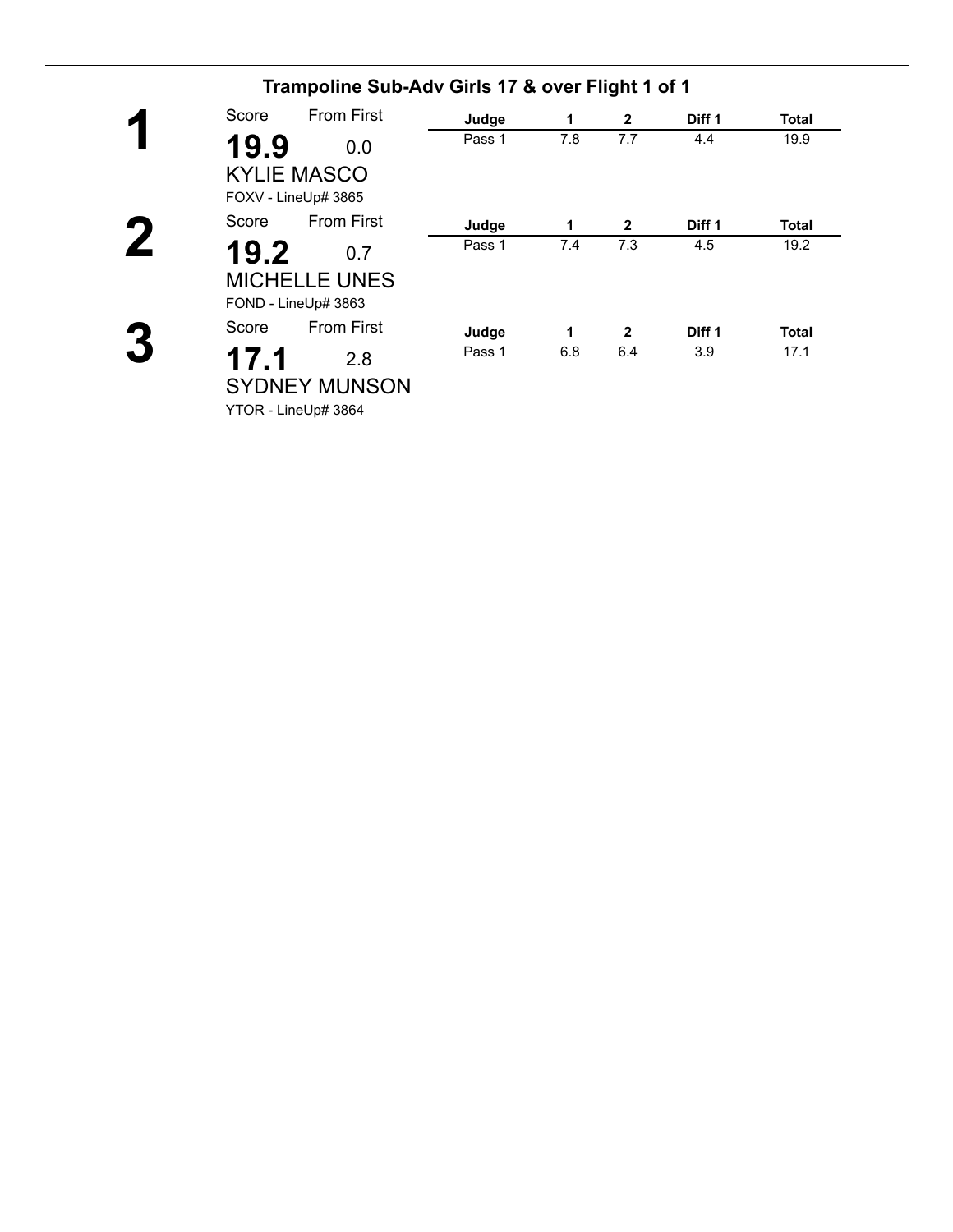| <b>From First</b><br>Score | Judge  |     |     | Diff 1 | Total |
|----------------------------|--------|-----|-----|--------|-------|
| 21.5<br>0.0                | Pass 1 | 8.4 | 8.6 | 4.5    | 21.5  |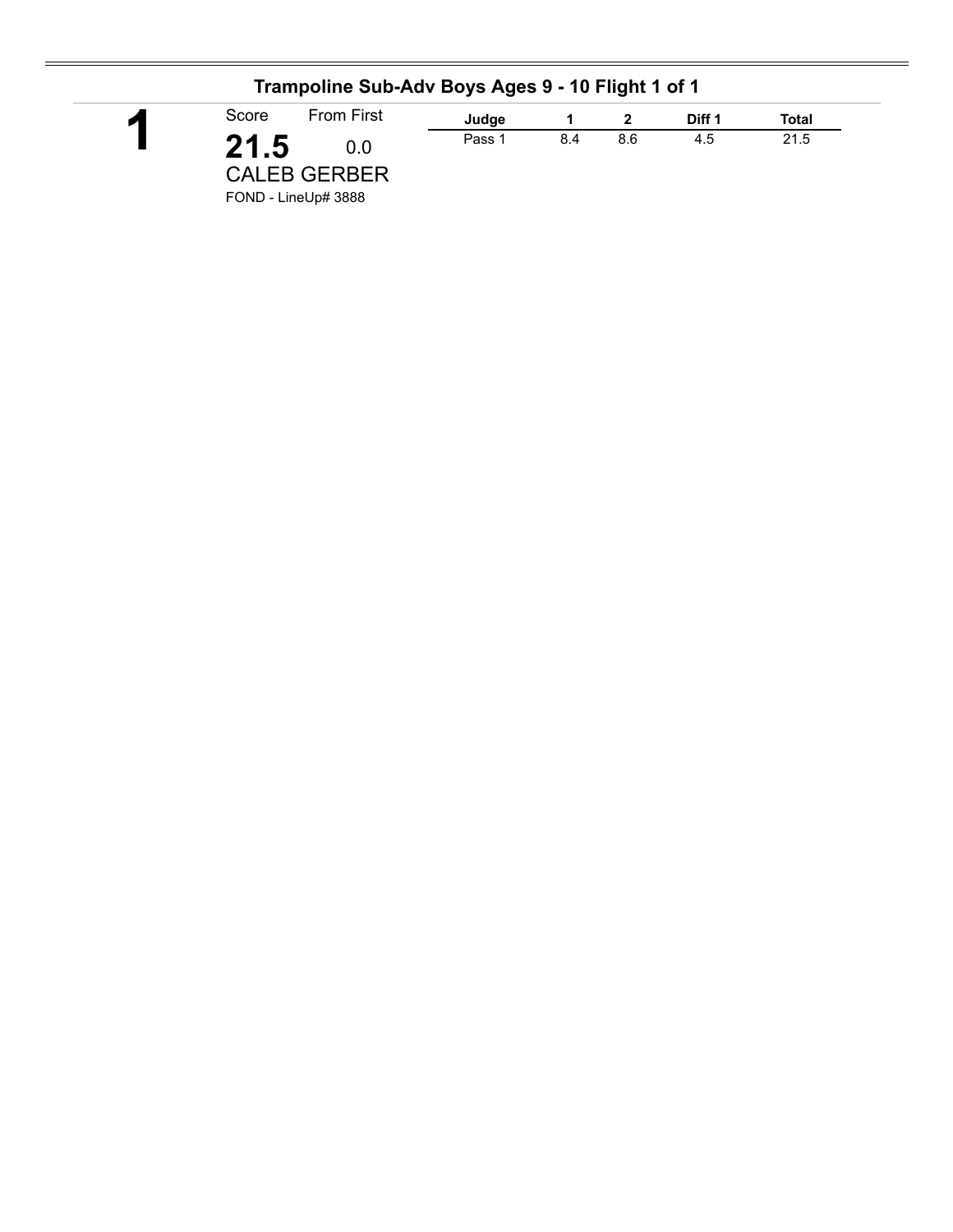|                | Trampoline Sub-Adv Boys Ages 11 - 12 Flight 1 of 1         |        |     |     |        |       |
|----------------|------------------------------------------------------------|--------|-----|-----|--------|-------|
| $\blacksquare$ | <b>From First</b><br>Score                                 | Judge  |     |     | Diff 1 | Total |
|                | 19.0<br>0.0<br><b>ZAYNE ROBERTS</b><br>FOND - LineUp# 3900 | Pass 1 | 7.3 | 7.1 | 4.6    | 19.0  |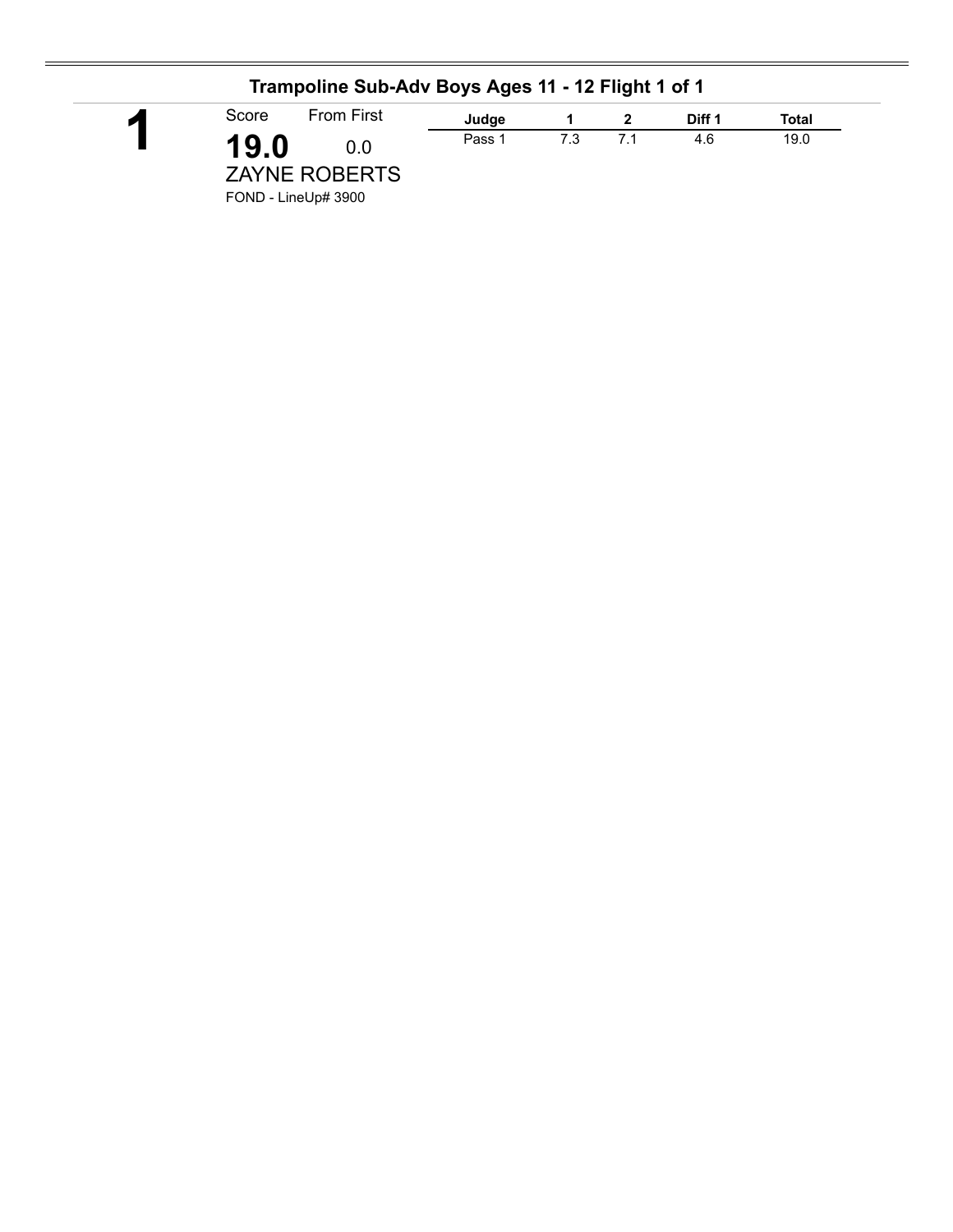| Score          | <b>From First</b>   | Judge  | 1   | $\mathbf{2}$ | Diff 1           | <b>Total</b> |
|----------------|---------------------|--------|-----|--------------|------------------|--------------|
| 20.1           | 0.0                 | Pass 1 | 7.9 | 7.8          | 4.4              | 20.1         |
| <b>MACLAIN</b> |                     |        |     |              |                  |              |
| WHISKER        |                     |        |     |              |                  |              |
|                | FOND - LineUp# 3913 |        |     |              |                  |              |
| Score          | <b>From First</b>   | Judge  | 1   | $\mathbf{2}$ | Diff 1           | Total        |
| 17.6           | 2.5                 | Pass 1 | 7.0 | 6.8          | 3.8              | 17.6         |
|                | <b>GAEL BRONSON</b> |        |     |              |                  |              |
|                | GAR - LineUp# 3914  |        |     |              |                  |              |
| Score          | From First          | Judge  | 1   | $\mathbf{2}$ | Diff 1           | <b>Total</b> |
| 16.9           | 3.2                 | Pass 1 | 6.6 | 6.9          | 3.4              | 16.9         |
|                | <b>KADEN FINK</b>   |        |     |              |                  |              |
|                | K-SP - LineUp# 3912 |        |     |              |                  |              |
| Score          | <b>From First</b>   |        |     |              | <b>SCRATCHED</b> |              |
| <b>BROCK</b>   |                     |        |     |              |                  |              |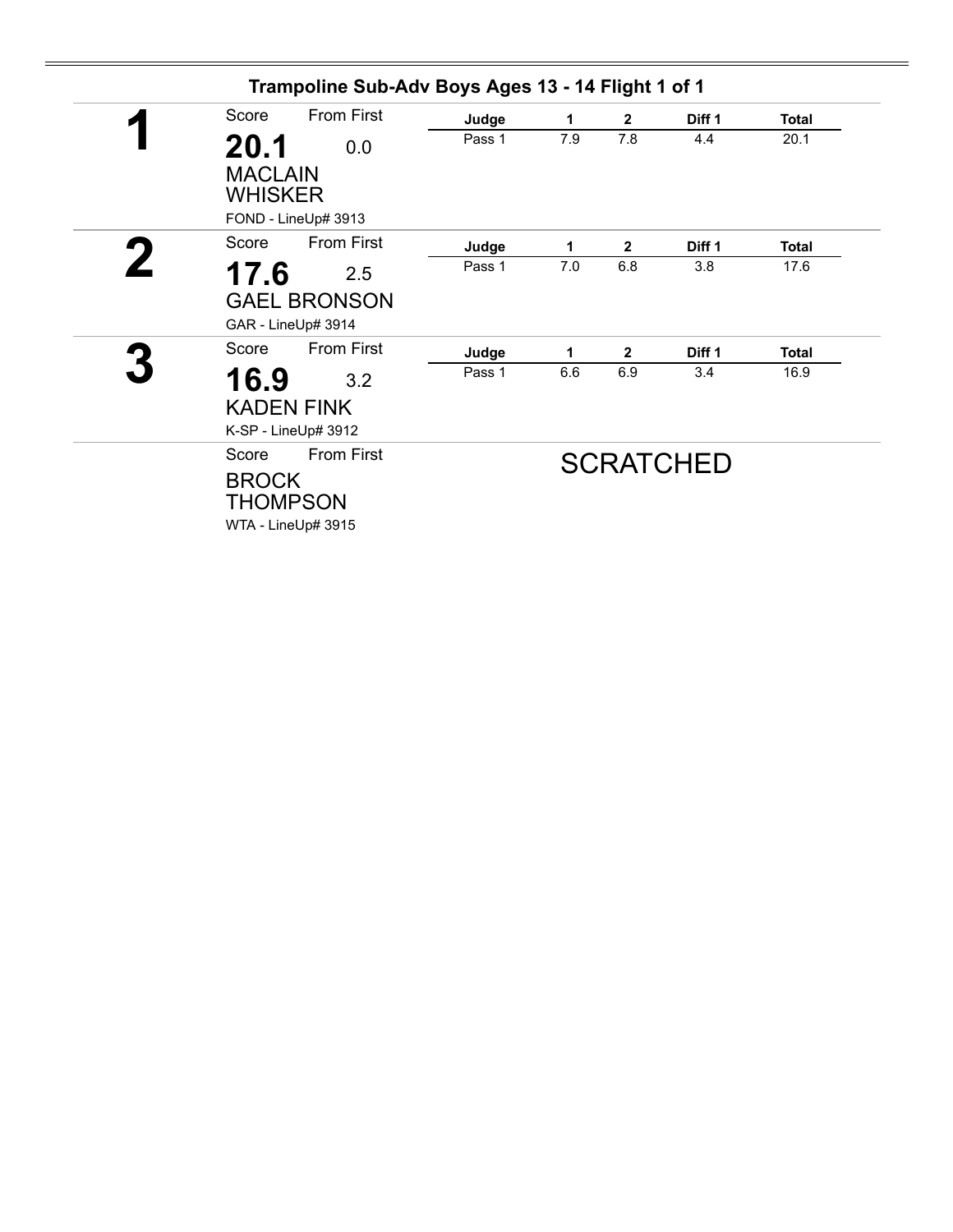| ◚ | Score<br><b>From First</b>                          | Judge  |     |     | Diff 1 | Total |
|---|-----------------------------------------------------|--------|-----|-----|--------|-------|
|   | 18.2<br>0.0<br><b>HUNTINGTON</b><br><b>BRADBURY</b> | Pass 1 | 7.0 | 7.2 | 4.0    | 18.2  |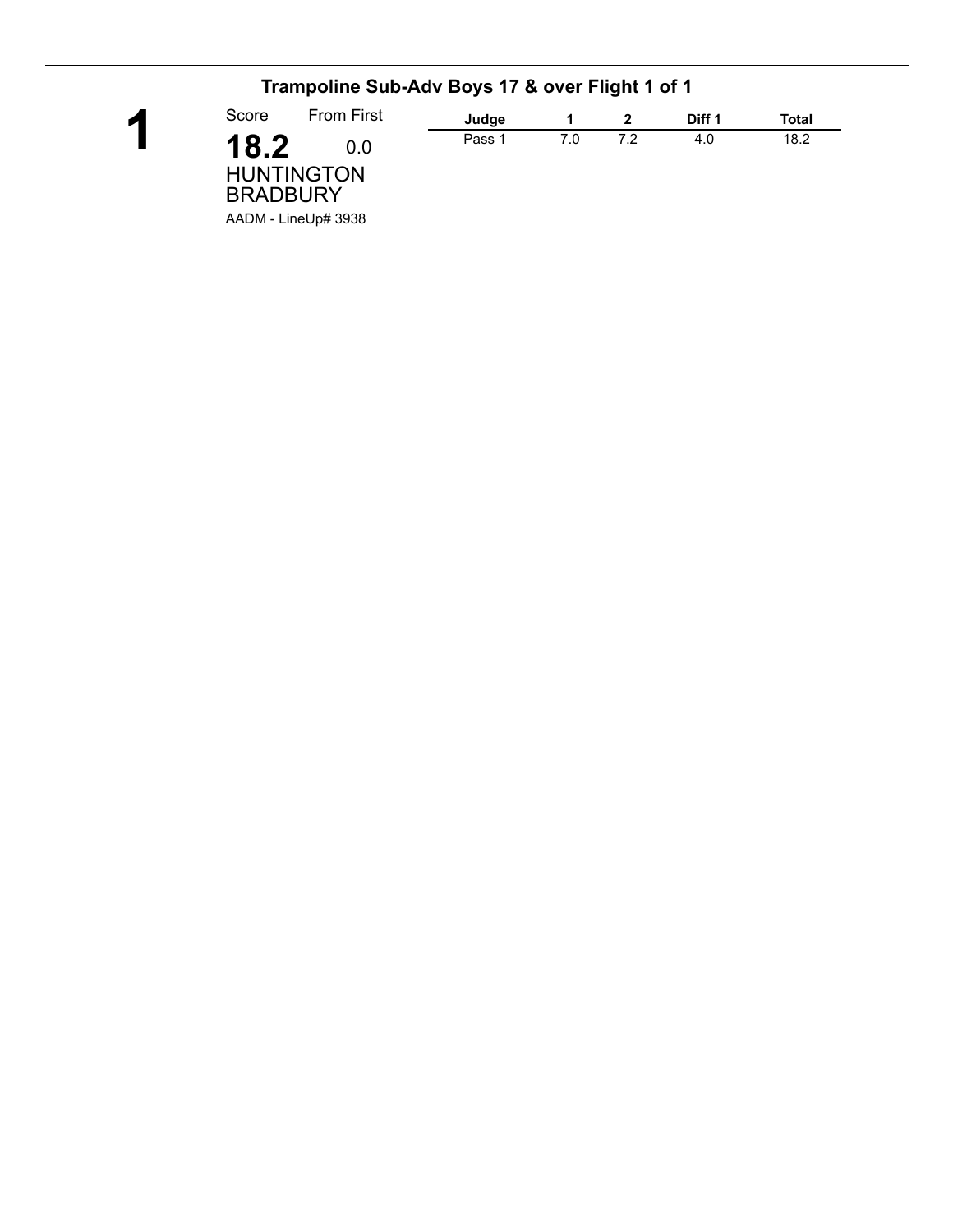| $\blacksquare$ | Score          | <b>From First</b>            | Judge  | 1   | $\mathbf{2}$ | 3   | 4   | Diff <sub>1</sub> | <b>Total</b> |
|----------------|----------------|------------------------------|--------|-----|--------------|-----|-----|-------------------|--------------|
|                | <b>MARQUEZ</b> | 19.8<br>0.0<br><b>GIANNA</b> | Pass 1 | 6.9 | 7.0          | 6.9 | 6.8 | 6.0               | 19.8         |
|                |                | GAR - LineUp# 3962           |        |     |              |     |     |                   |              |
|                | Score          | <b>From First</b>            | Judge  |     | $\mathbf{2}$ | 3   | 4   | Diff <sub>1</sub> | <b>Total</b> |
|                | 19.4           | 0.4                          | Pass 1 | 6.5 | 6.6          | 7.0 | 6.8 | 6.0               | 19.4         |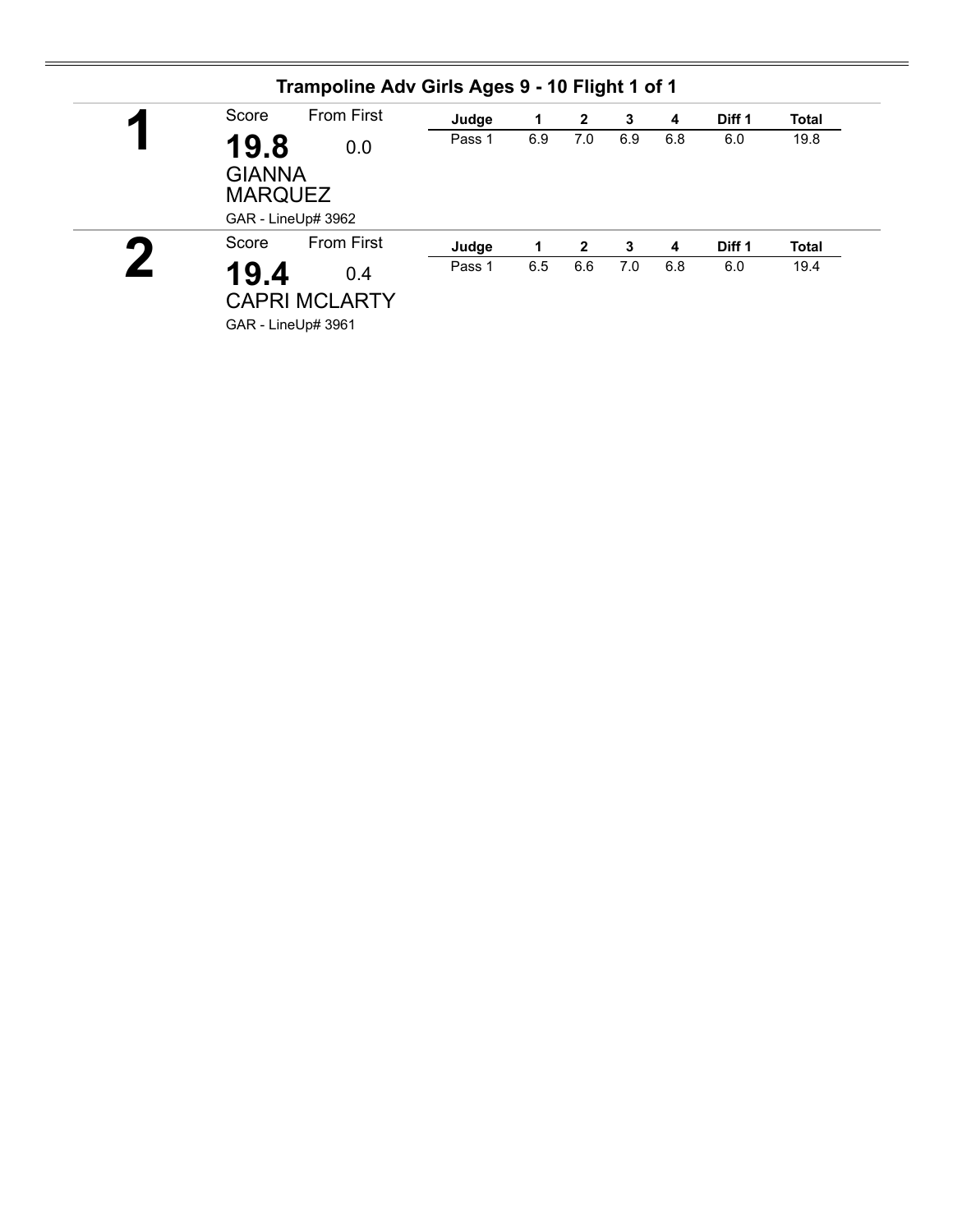| Score                  | <b>From First</b>                              | Judge  | 1   | $\mathbf{2}$   | 3   | 4   | Diff <sub>1</sub> | <b>Total</b> |
|------------------------|------------------------------------------------|--------|-----|----------------|-----|-----|-------------------|--------------|
| 23.5<br><b>ADDISON</b> | 0.0<br><b>SWEETWOOD</b><br>FOXV - LineUp# 3976 | Pass 1 | 8.5 | 8.5            | 8.3 | 8.3 | 6.7               | 23.5         |
| Score                  | <b>From First</b>                              | Judge  | 1   | $\overline{2}$ | 3   | 4   | Diff 1            | <b>Total</b> |
| 21.5<br><b>KAELEN</b>  | 2.0<br><b>NEUBERGER</b><br>XTRE - LineUp# 3974 | Pass 1 | 7.9 | 7.8            | 8.1 | 8.0 | 5.6               | 21.5         |
| Score                  | <b>From First</b>                              | Judge  | 1   | $\overline{2}$ | 3   | 4   | Diff 1            | <b>Total</b> |
| 21.0<br><b>TAELAR</b>  | 2.5<br><b>WASHINGTON</b><br>GAR - LineUp# 3975 | Pass 1 | 7.8 | 7.8            | 7.5 | 7.5 | 5.7               | 21.0         |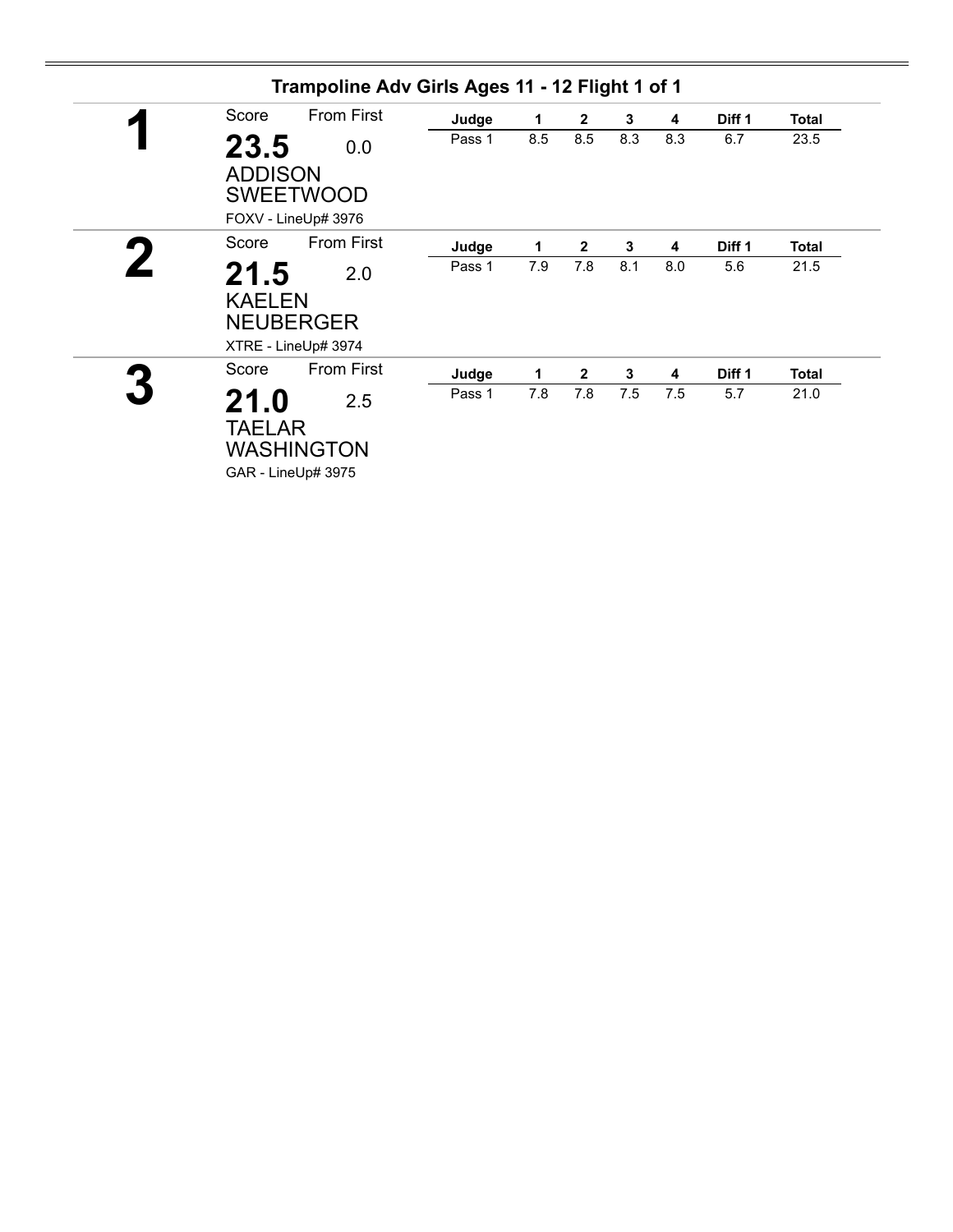| Score                                                           | <b>From First</b>      | Judge  | 1   | $\overline{2}$ | 3            | 4   | Diff <sub>1</sub> | <b>Total</b> |
|-----------------------------------------------------------------|------------------------|--------|-----|----------------|--------------|-----|-------------------|--------------|
| 22.2                                                            | 0.0                    | Pass 1 | 7.7 | 8.0            | 7.5          | 7.2 | 7.0               | 22.2         |
| GAR - LineUp# 3989                                              | <b>HALLIE HINRICHS</b> |        |     |                |              |     |                   |              |
| Score                                                           | <b>From First</b>      | Judge  | 1   | $\mathbf{2}$   | 3            | 4   | Diff <sub>1</sub> | <b>Total</b> |
| 19.4<br><b>AALIYAH</b><br><b>HERRERA</b><br>FOXV - LineUp# 3988 | 2.8                    | Pass 1 | 7.3 | 7.3            | 7.1          | 7.0 | 5.0               | 19.4         |
| Score                                                           | <b>From First</b>      | Judge  | 1   | $\mathbf{2}$   | 3            | 4   | Diff <sub>1</sub> | <b>Total</b> |
| 10.3<br><b>KRISTINA</b><br><b>DELEON</b><br>FOXV - LineUp# 3990 | 11.9                   | Pass 1 | 2.5 | 3.0            | 2.9          | 3.4 | 4.4               | 10.3         |
| Score                                                           | <b>From First</b>      | Judge  | 1   | $\mathbf{2}$   | $\mathbf{3}$ | 4   | Diff <sub>1</sub> | <b>Total</b> |
| 0.3<br><b>GRACIE</b><br><b>HARKNESS</b><br>GAR - LineUp# 3991   | 21.9                   | Pass 1 | 0.0 | 0.0            | 0.0          | 0.0 | 0.3               | 0.3          |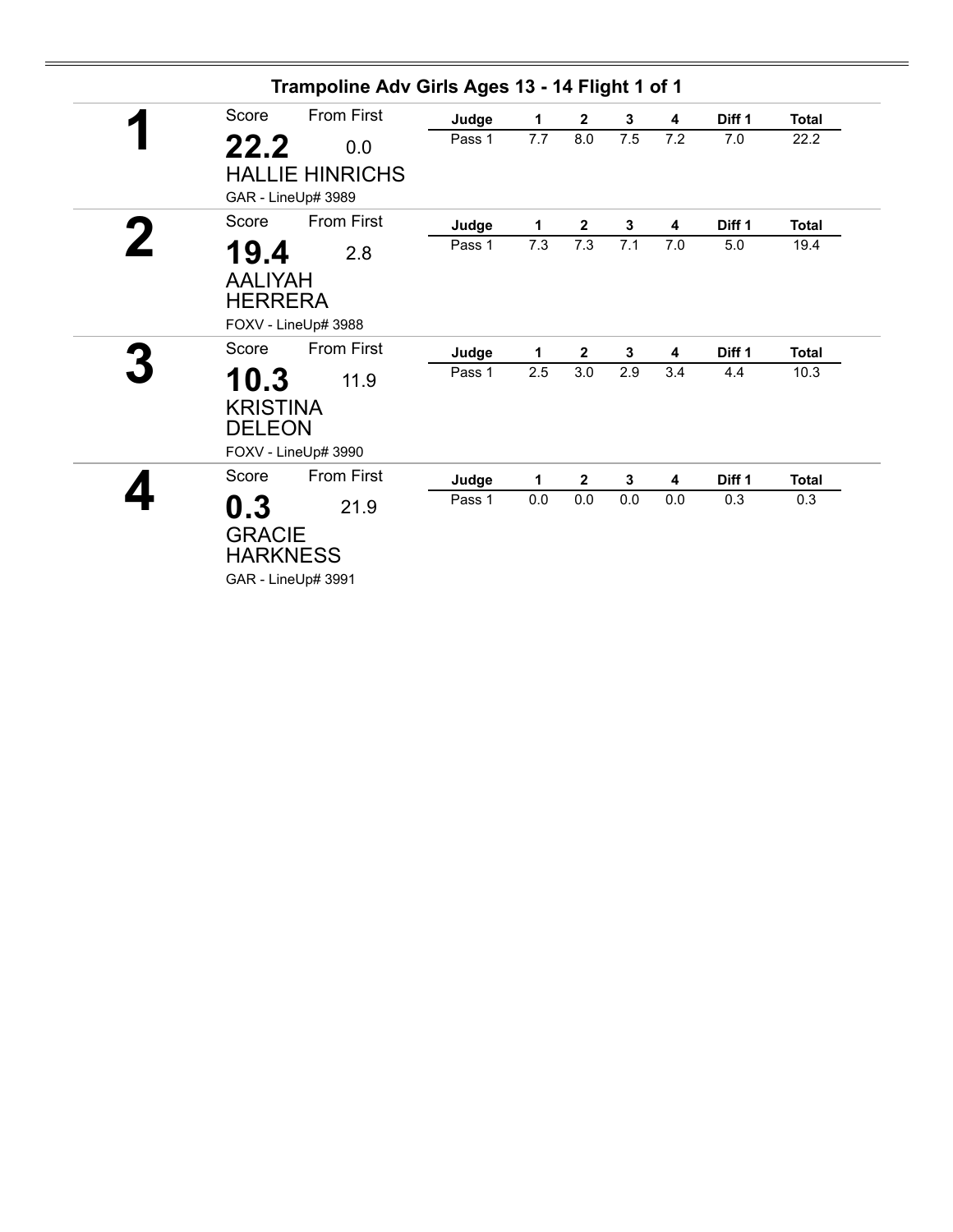| Score                                       | <b>From First</b>                           | Judge  | $\mathbf 1$ | $\overline{2}$ | $\mathbf{3}$ | 4   | Diff 1 | <b>Total</b> |
|---------------------------------------------|---------------------------------------------|--------|-------------|----------------|--------------|-----|--------|--------------|
| 21.5                                        | 0.0                                         | Pass 1 | 7.7         | 7.8            | 7.7          | 7.9 | 6.0    | 21.5         |
|                                             | <b>MAKENNA HELMS</b><br>ELTW - LineUp# 4004 |        |             |                |              |     |        |              |
| Score                                       | <b>From First</b>                           | Judge  | 1           | $\mathbf{2}$   | $\mathbf{3}$ | 4   | Diff 1 | <b>Total</b> |
| 20.7                                        | 0.8                                         | Pass 1 | 7.3         | 7.3            | 7.1          | 6.9 | 6.3    | 20.7         |
|                                             | <b>SADIE TURNER</b><br>FOXV - LineUp# 4003  |        |             |                |              |     |        |              |
| Score                                       | <b>From First</b>                           | Judge  | 1           | $\mathbf{2}$   | 3            | 4   | Diff 1 | <b>Total</b> |
| 19.8<br><b>NATALYIA</b><br><b>STALLINGS</b> | 1.7                                         | Pass 1 | 7.0         | 7.0            | 7.4          | 7.2 | 5.6    | 19.8         |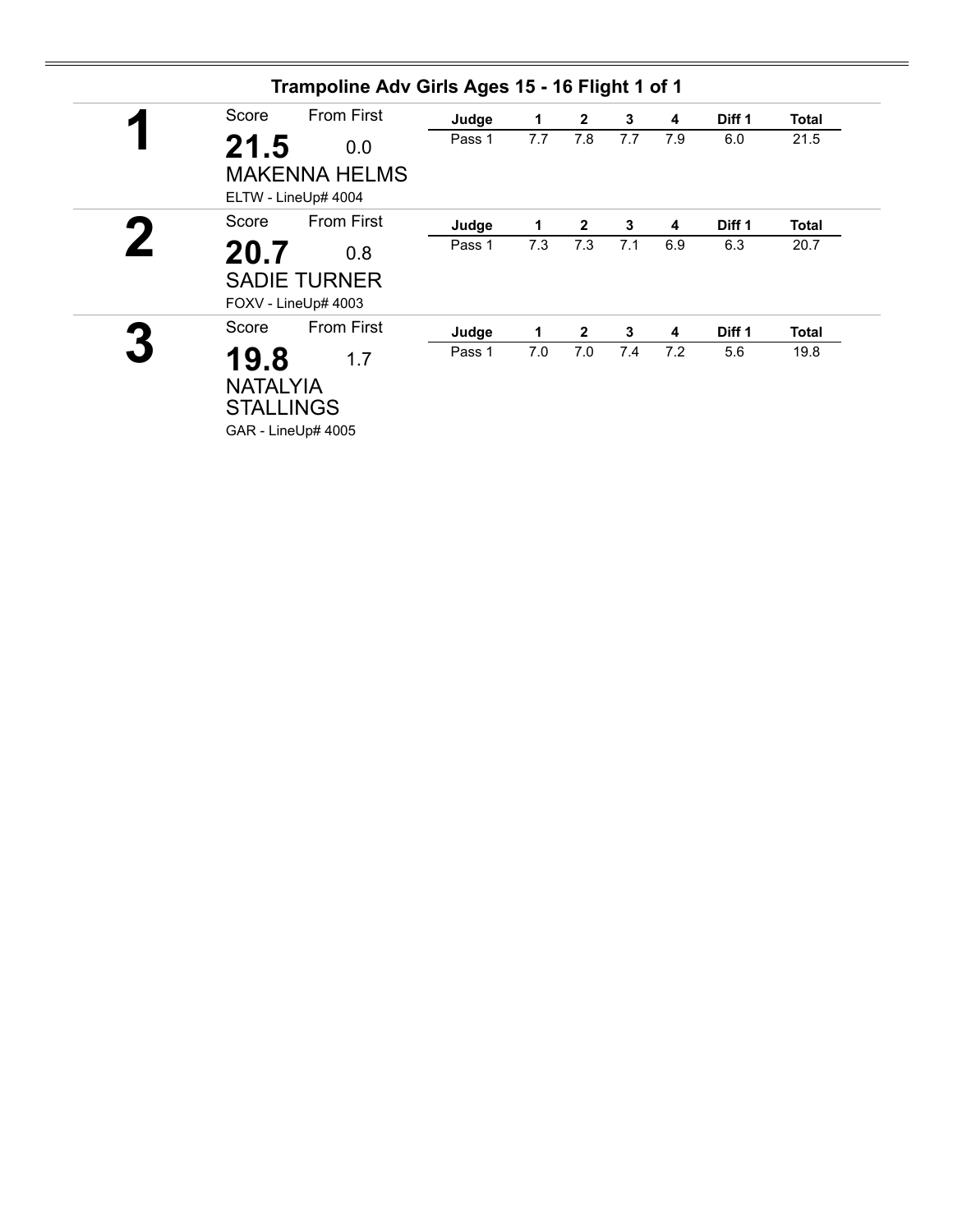| Score        | <b>From First</b>     | Judge  | 1   | $\overline{2}$   | 3   | 4                | Diff <sub>1</sub> | <b>Total</b> |
|--------------|-----------------------|--------|-----|------------------|-----|------------------|-------------------|--------------|
| 20.7         | 0.0                   | Pass 1 | 7.6 | 7.7              | 7.5 | 7.5              | 5.6               | 20.7         |
|              | <b>KYAH SIEGERT</b>   |        |     |                  |     |                  |                   |              |
|              | MAT - LineUp# 4019    |        |     |                  |     |                  |                   |              |
| Score        | <b>From First</b>     | Judge  | 1   | $\mathbf{2}$     | 3   | 4                | Diff <sub>1</sub> | <b>Total</b> |
| 20.0         | 0.7                   | Pass 1 | 6.6 | 6.8              | 7.3 | 7.4              | 5.9               | 20.0         |
| <b>RYLEE</b> |                       |        |     |                  |     |                  |                   |              |
|              | <b>WEYMOUTH</b>       |        |     |                  |     |                  |                   |              |
|              | FOXV - LineUp# 4021   |        |     |                  |     |                  |                   |              |
| Score        | <b>From First</b>     | Judge  | 1   | $\mathbf{2}$     | 3   | 4                | Diff 1            | <b>Total</b> |
| 18.2         | 2.5                   | Pass 1 | 5.8 | 6.1              | 6.4 | 6.2              | 5.9               | 18.2         |
|              | <b>TESSA FUNARI</b>   |        |     |                  |     |                  |                   |              |
|              | FOXV - LineUp# 4017   |        |     |                  |     |                  |                   |              |
| Score        | <b>From First</b>     | Judge  | 1   | $\boldsymbol{2}$ | 3   | 4                | Diff <sub>1</sub> | <b>Total</b> |
| 2.5          | 18.2                  | Pass 1 | 0.3 | 0.7              | 0.8 | 0.7              | 1.1               | 2.5          |
|              | <b>JOSIE JENSEN</b>   |        |     |                  |     |                  |                   |              |
|              | XTRE - LineUp# 4018   |        |     |                  |     |                  |                   |              |
| Score        | <b>From First</b>     |        |     |                  |     | <b>SCRATCHED</b> |                   |              |
|              | <b>FELECIA SAVANH</b> |        |     |                  |     |                  |                   |              |
| <b>LOVAN</b> |                       |        |     |                  |     |                  |                   |              |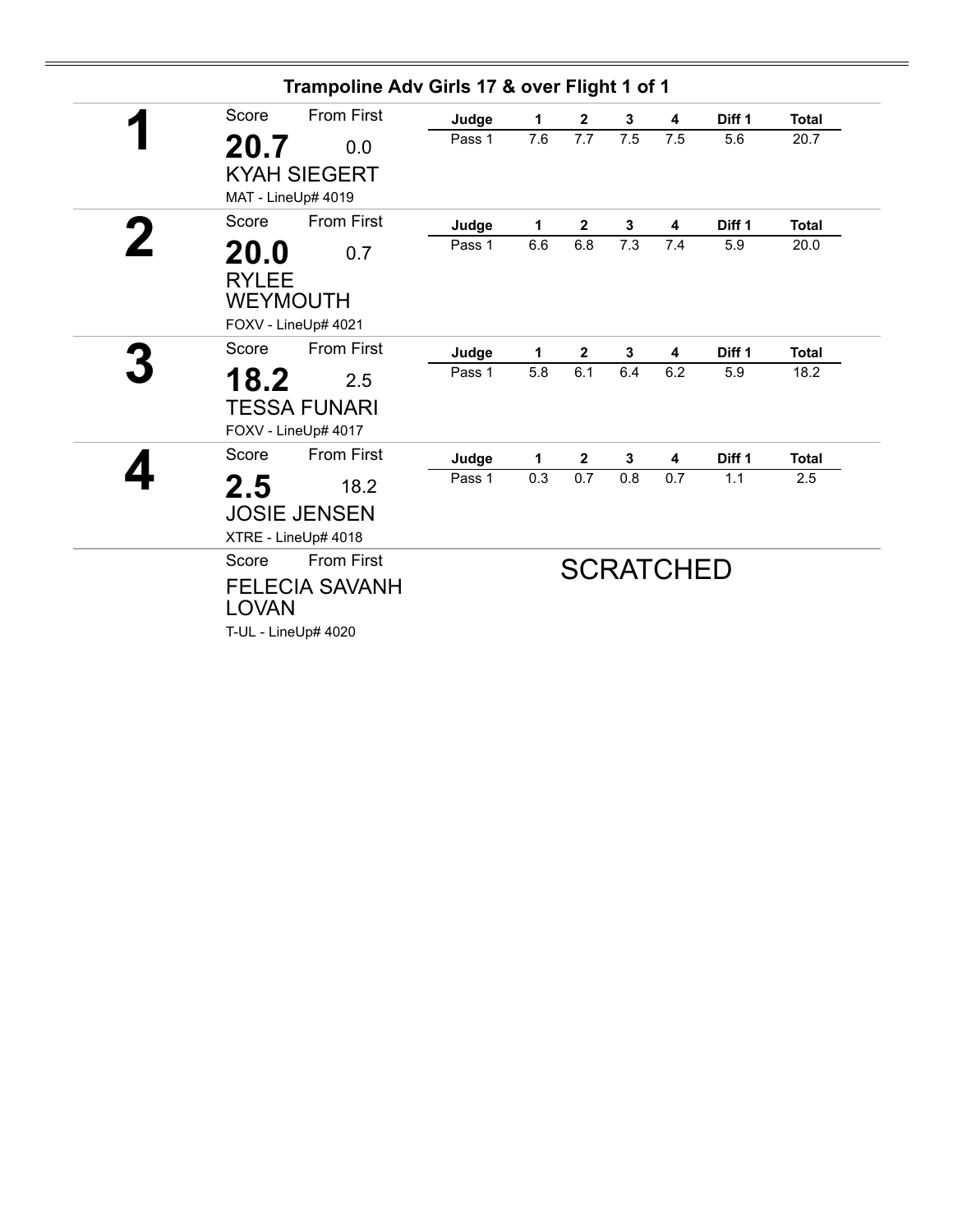| И | Score | <b>From First</b> | Judge  |     | $\overline{\mathbf{2}}$ | 3     | $\overline{\mathbf{4}}$ | Diff 1 | Total |
|---|-------|-------------------|--------|-----|-------------------------|-------|-------------------------|--------|-------|
|   | 19.8  | 0.0               | Pass 1 | 6.5 | 6.9                     | 72 72 |                         | 5.7    | 19.8  |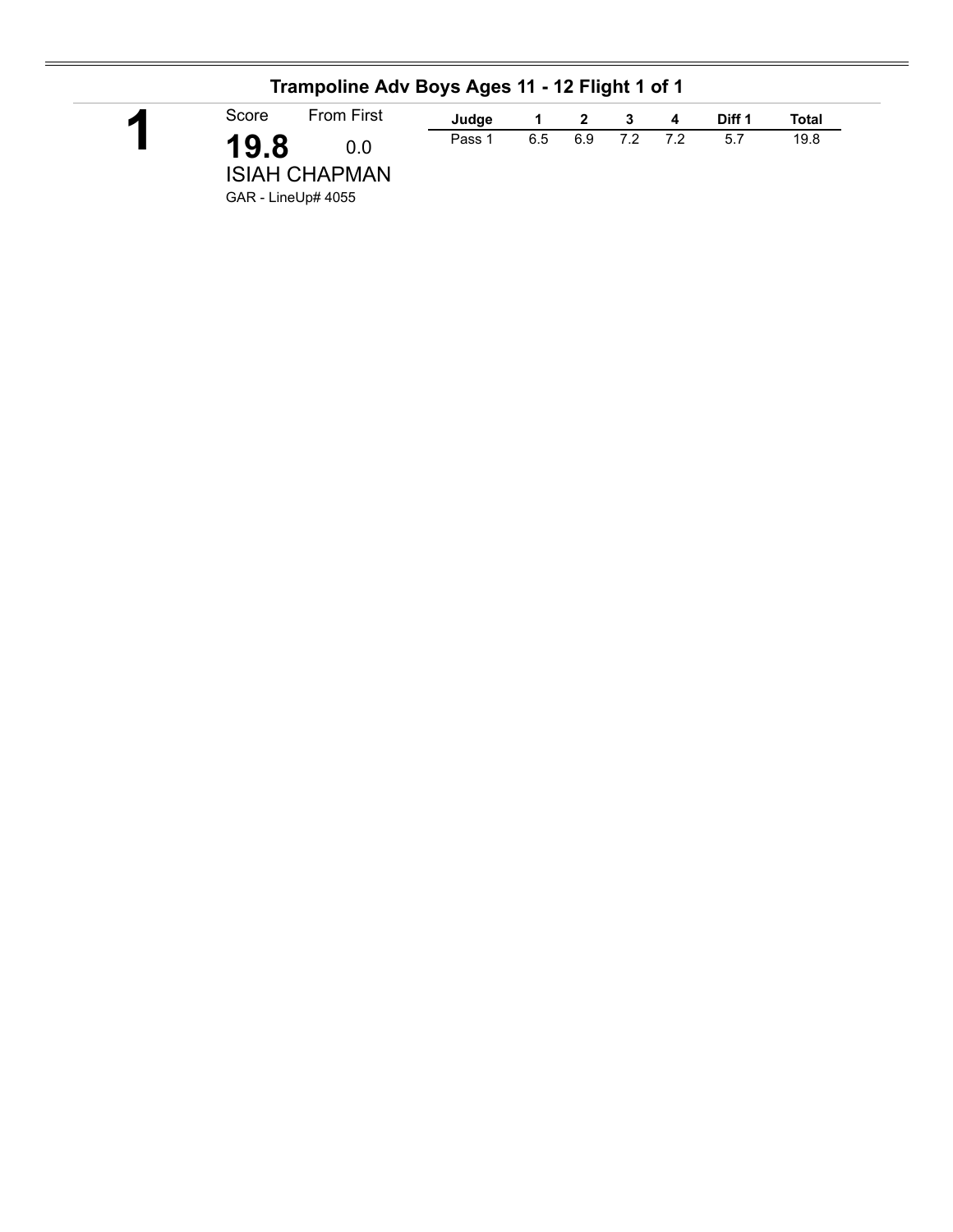| И | Score | <b>From First</b> | Judge  |     | 2   | - 3     | - 4 | Diff 1 | Total |
|---|-------|-------------------|--------|-----|-----|---------|-----|--------|-------|
|   | 16.0  | 0.0               | Pass 1 | 5.0 | 5.4 | 5.4 5.3 |     | 5.3    | 16.0  |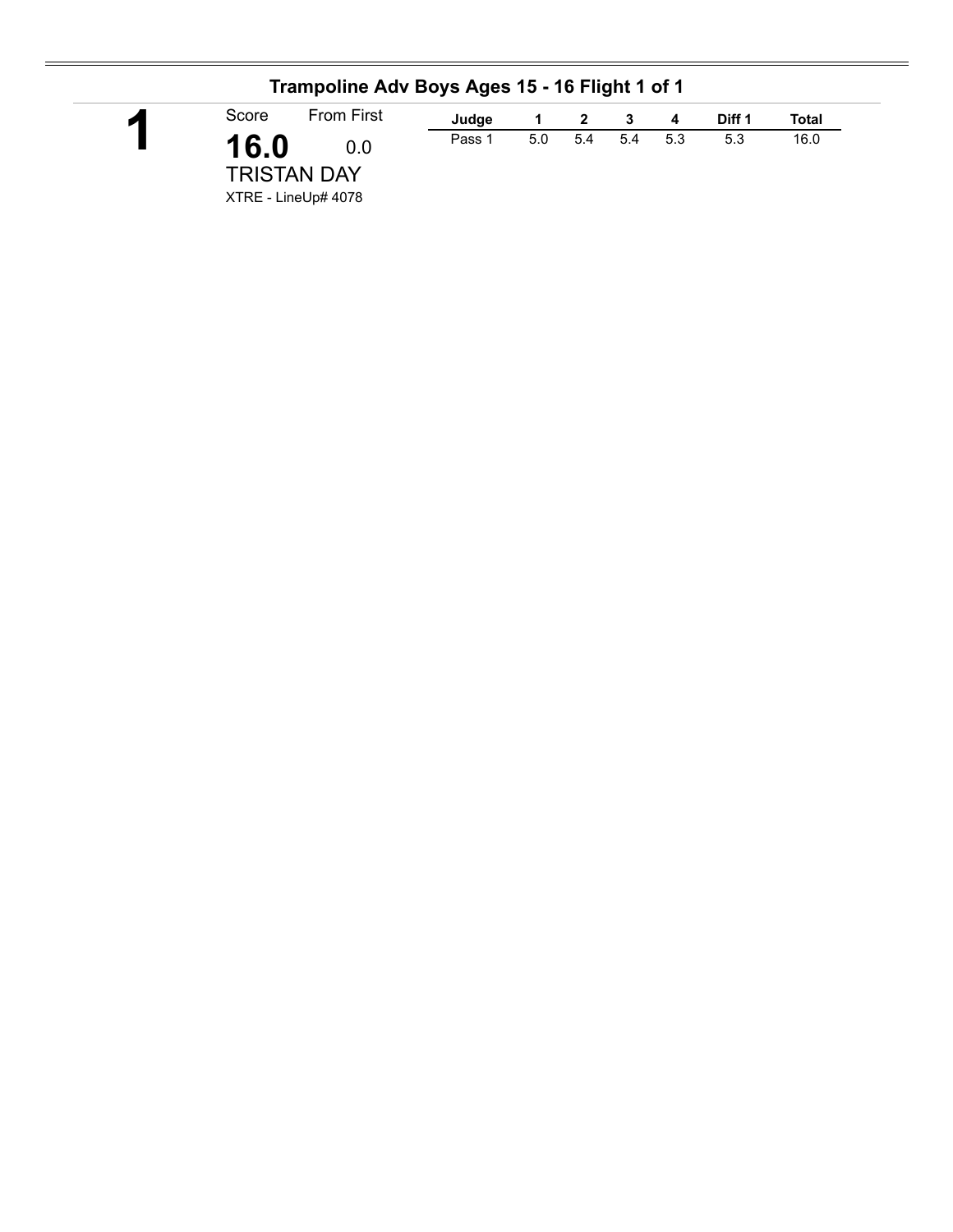| Score                                    | <b>From First</b>          | Judge  |     | 2   | 3   | 4   | Diff 1 | Total |
|------------------------------------------|----------------------------|--------|-----|-----|-----|-----|--------|-------|
| 12.5<br><b>CARLOS</b><br><b>FETTERER</b> | 0.0<br>ELTW - LineUp# 4090 | Pass 1 | 3.6 | 3.4 | 3.8 | 3.4 | 5.5    | 12.5  |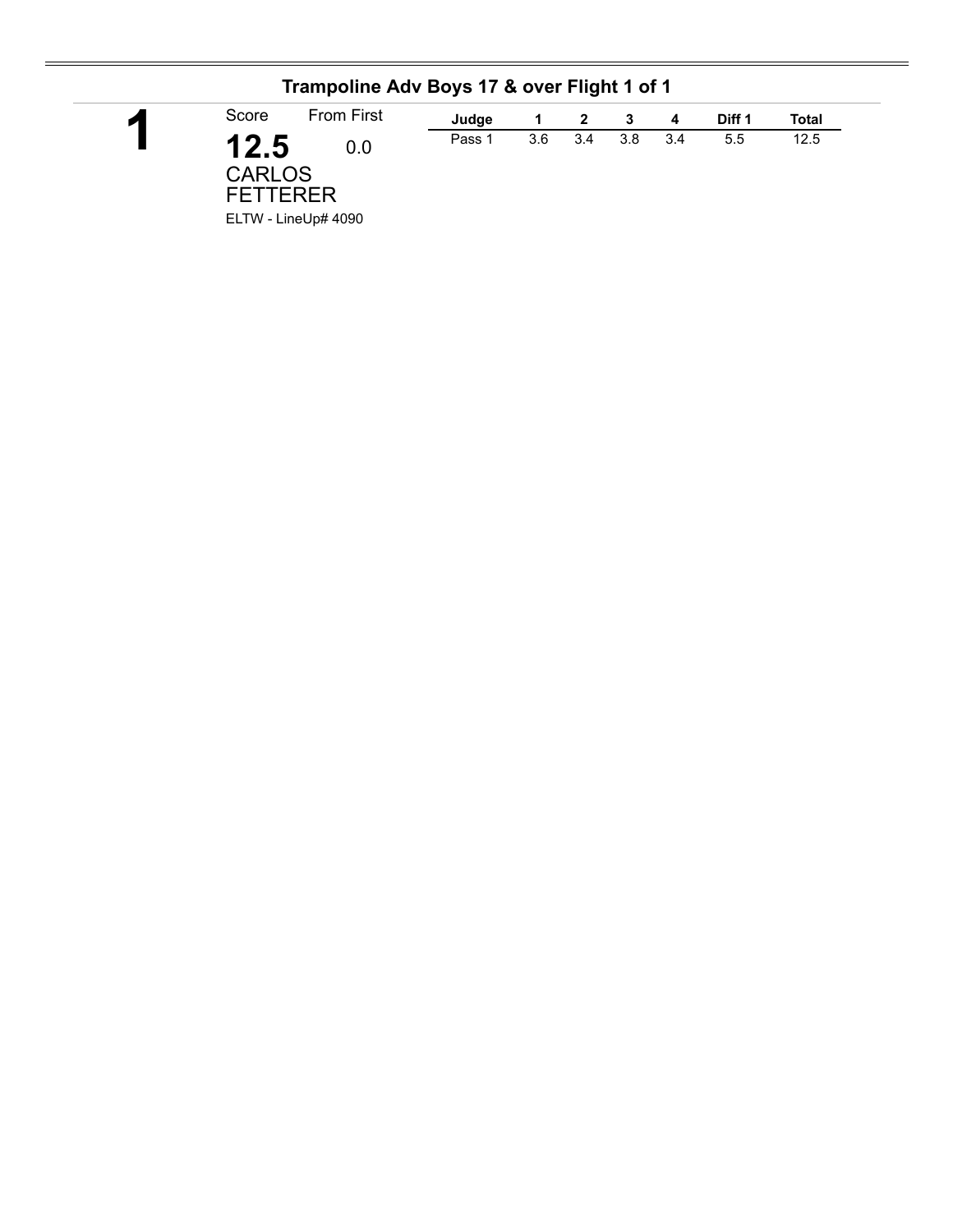| Score                                    | <b>From First</b>                                 | Judge  | 1   | $\mathbf{2}$   | 3   | 4   | Diff 1 | <b>Total</b> |
|------------------------------------------|---------------------------------------------------|--------|-----|----------------|-----|-----|--------|--------------|
| 25.2<br><b>ADDISON</b><br><b>BAUSMAN</b> | 0.0<br>GAR - LineUp# 4126                         | Pass 1 | 8.5 | 8.4            | 8.0 | 7.8 | 8.8    | 25.2         |
| Score                                    | <b>From First</b>                                 | Judge  | 1   | $\overline{2}$ | 3   | 4   | Diff 1 | <b>Total</b> |
| 24.6                                     | 0.6<br><b>LYRIC GORDON</b><br>ELTW - LineUp# 4125 | Pass 1 | 8.1 | 8.0            | 8.1 | 7.9 | 8.5    | 24.6         |
| Score                                    | <b>From First</b>                                 | Judge  | 1   | $\mathbf{2}$   | 3   | 4   | Diff 1 | <b>Total</b> |
| 22.6                                     | 2.6<br><b>JERSEY SMITH</b><br>GAR - LineUp# 4124  | Pass 1 | 7.1 | 7.4            | 7.6 | 7.4 | 7.8    | 22.6         |

÷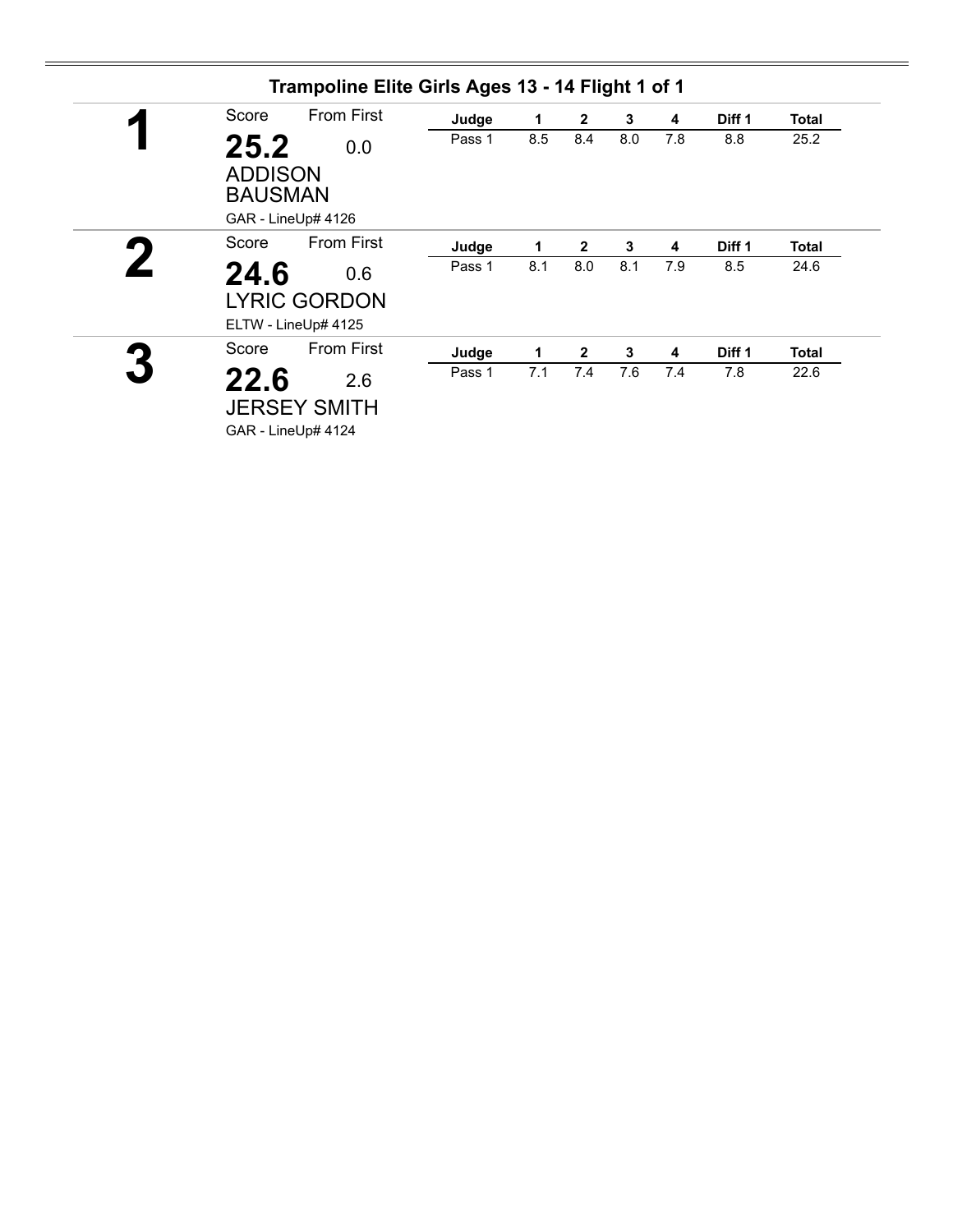| И | Score | <b>From First</b>     | Judge  |     | 2            | 3   | 4                       | Diff 1 | <b>Total</b> |
|---|-------|-----------------------|--------|-----|--------------|-----|-------------------------|--------|--------------|
|   | 25.0  | 0.0                   | Pass 1 | 8.3 | 8.5          | 8.0 | 8.0                     | 8.7    | 25.0         |
|   |       | <b>KRISTLE LOWELL</b> |        |     |              |     |                         |        |              |
|   |       | FOND - LineUp# 4149   |        |     |              |     |                         |        |              |
|   | Score | <b>From First</b>     | Judge  |     | $\mathbf{2}$ | 3   | $\overline{\mathbf{4}}$ | Diff 1 | <b>Total</b> |
|   | 1.3   | 23.7                  | Pass 1 | 0.0 | 0.0          | 0.0 | 0.0                     | 1.3    | 1.3          |
|   |       | <b>TAYLOR MOHNS</b>   |        |     |              |     |                         |        |              |
|   |       |                       |        |     |              |     |                         |        |              |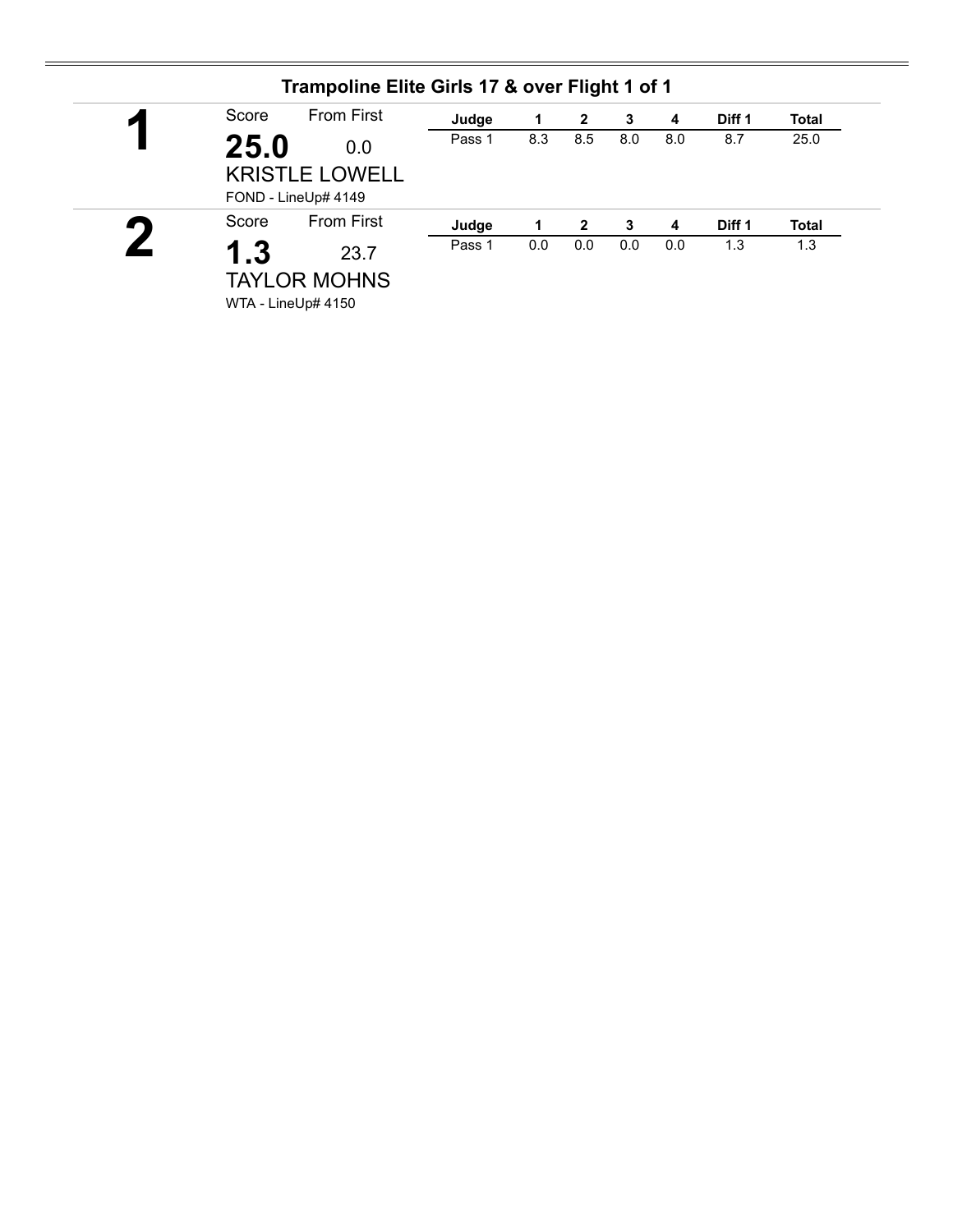## **Trampoline Elite Boys Ages 11 - 12 Flight 1 of 1**

Score From First BRENNAN BULL GAR - LineUp# 4173

## **SCRATCHED**